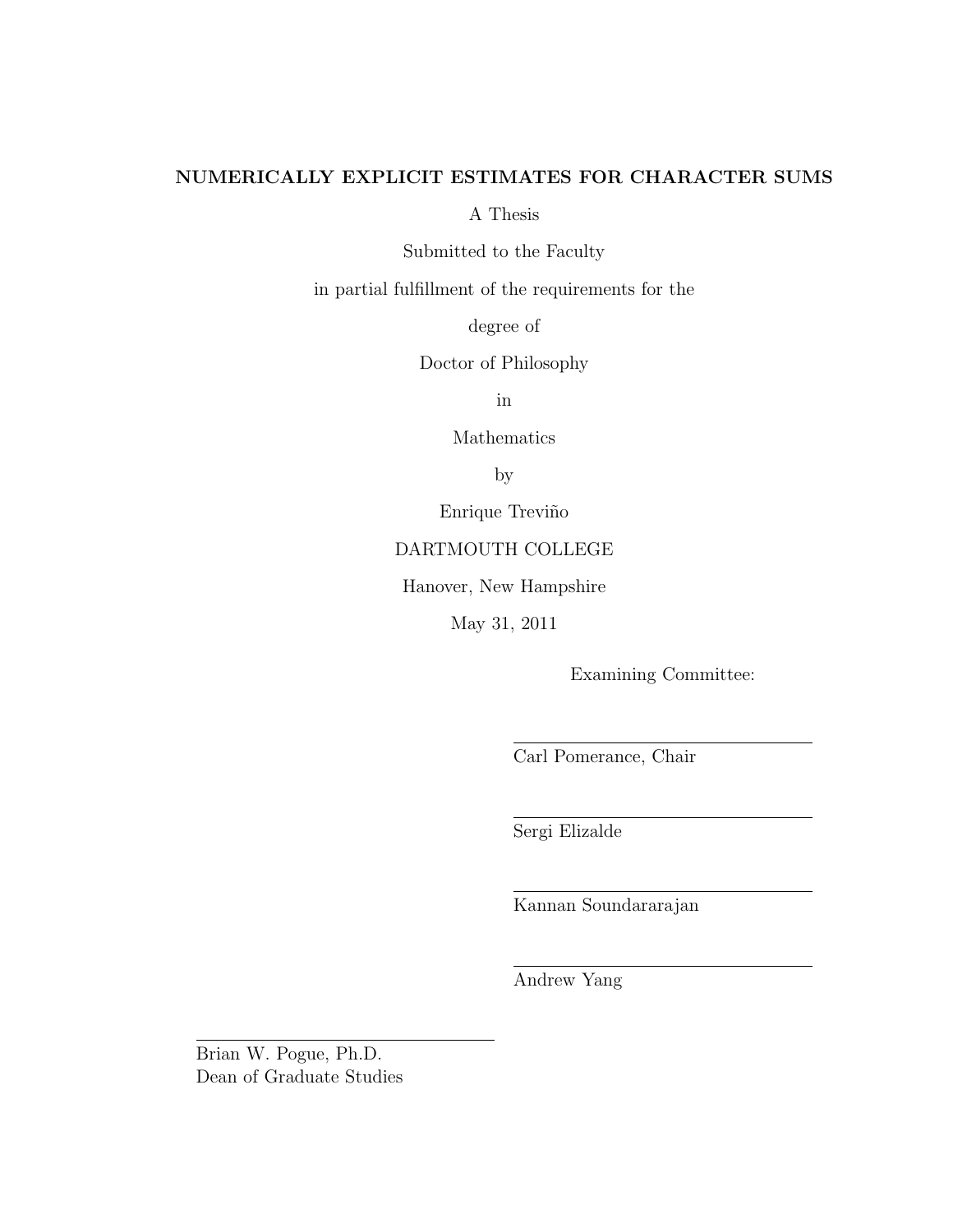Copyright by Enrique Treviño 2011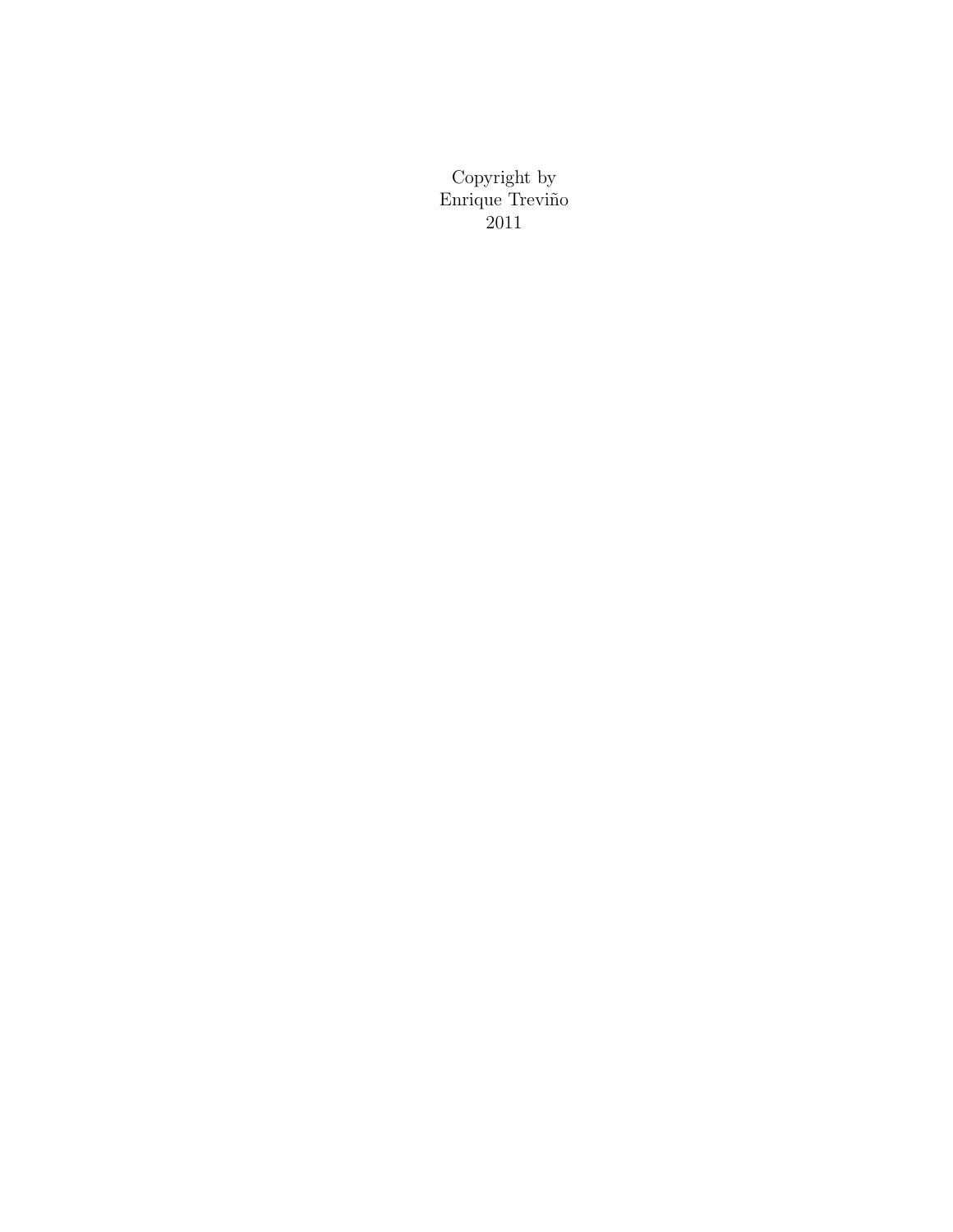### Abstract

Character sums make their appearance in many number theory problems: showing that there are infinitely many primes in any coprime arithmetic progression, estimating the least quadratic non-residue, bounding the least primitive root, finding the size of the least inert prime in a real quadratic field, etc. In this thesis, we find numerically explicit estimates for character sums and give applications to some of these questions.

Granville, Mollin and Williams proved that the least inert prime  $q$  for a real quadratic field of discriminant D such that  $D > 3705$  satisfies  $q \leq$ √  $D/2$ . Using a smoothed version of the Pólya–Vinogradov inequality (an explicit bound on character sums) and explicit estimates on the sum of primes, we improve the bound on  $q$  to  $D^{0.45}$  for  $D > 1596$ .

Let  $\chi$  be a non-principal Dirichlet character mod p for a prime p. Using combinatorial methods, we improve an inequality of Burgess for the double sum

$$
\sum_{m=1}^{p} \left| \sum_{l=0}^{h-1} \chi(m+l) \right|^{2w}.
$$

Using this inequality, we prove that for a prime p with  $k | p - 1$ , the least k-th power non-residue mod p is smaller than  $0.9p^{1/4}\log p$  unless  $k = 2$  and  $p \equiv 3 \pmod{4}$ , in which case, the least k-th power non-residue is smaller than  $1.1p^{1/4}\log p$ . This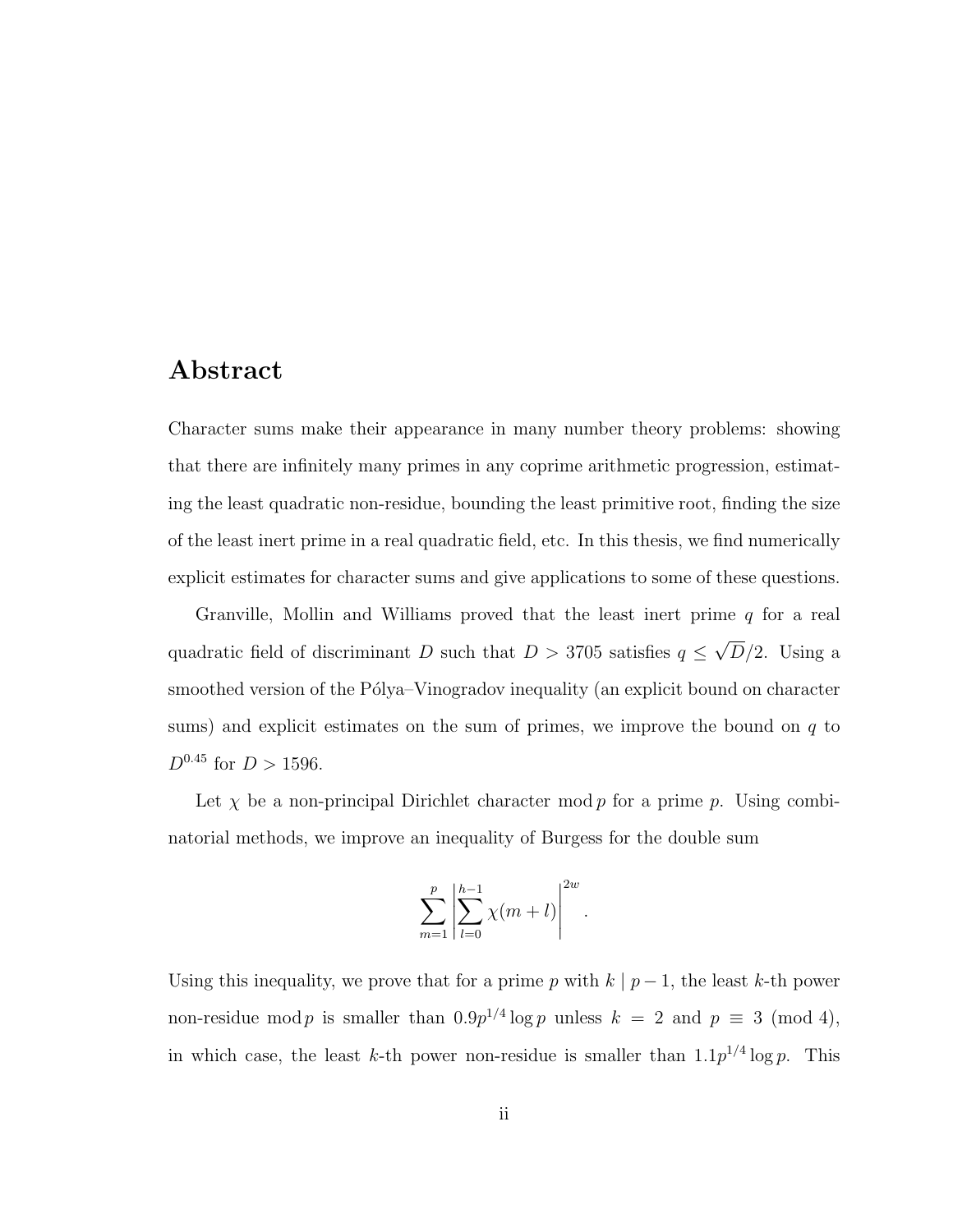improves a result of Norton which has the coefficients 3.9 and 4.7 in the two cases, respectively. We also prove that the length H of the longest interval on which  $\chi$  is constant is smaller than  $3.64p^{1/4}\log p$  and if  $p \ge 2.5 \cdot 10^9$ , then  $H \le 1.55p^{1/4}\log p$ . This improves a result of McGown which had for  $p \geq 5 \cdot 10^{18}$  that  $H \leq 7.06p^{1/4} \log p$ , and for  $p \geq 5 \cdot 10^{55}$  that  $H \leq 7p^{1/4} \log p$ .

The purpose of this thesis is to work out the best explicit estimates we can and to have them as tools for other mathematicians.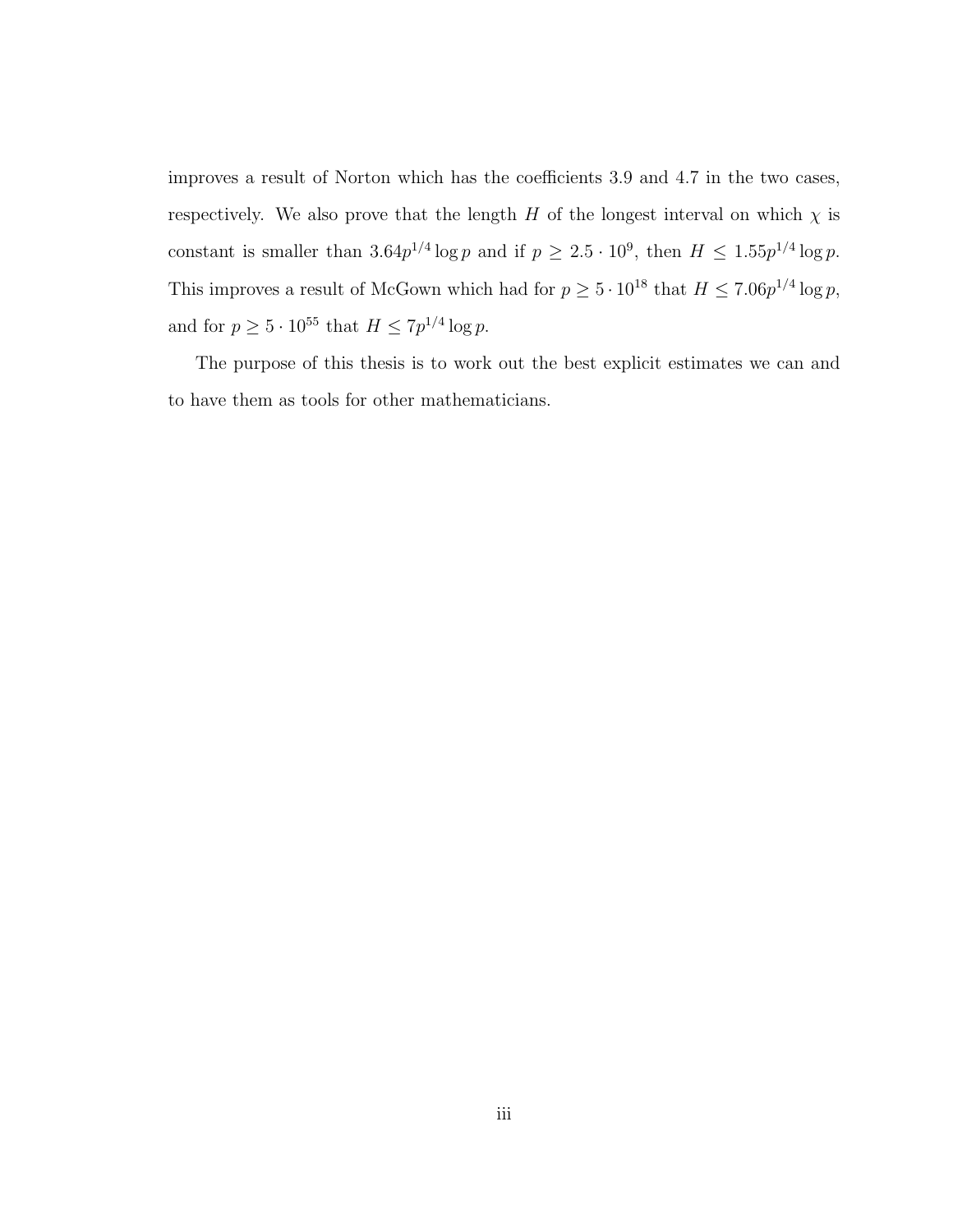### Acknowledgements

I would like to thank my advisor, Carl Pomerance, for his support on this project. Carl helped me every step of the way; suggesting problems, suggesting avenues of attack, steering my ideas into fruitful avenues, teaching me techniques and helping me improve my mathematical writing. Through it all, he has been very patient and very encouraging. I would not have been able to do this without him. Also, it has been a pleasure discussing mathematics with such a talented mathematician.

I would also like to thank Kannan Soundararajan, my external reviewer, who suggested the problem in Chapter 3 to Carl. That problem was a catalyst in my research; it was a very fun problem and, without it, I doubt I would have gained the momentum necessary to finish my thesis this year. I am grateful to him, Andrew Yang and Sergi Elizalde for their helpful comments on my dissertation.

I would like to express my gratitude to Andrew Granville, Hugh Montgomery and Robert Vaughan, who allowed me to look at unpublished manuscripts which helped me on my work on the Burgess inequality.

My friend, Paul Pollack, was very helpful in my preparations for the qualifying exams. He was also very encouraging about my work and pointed out useful references. He also pointed out work posted on the arXiv by Kevin McGown, which was what led me to work on Chapters 4 and 5.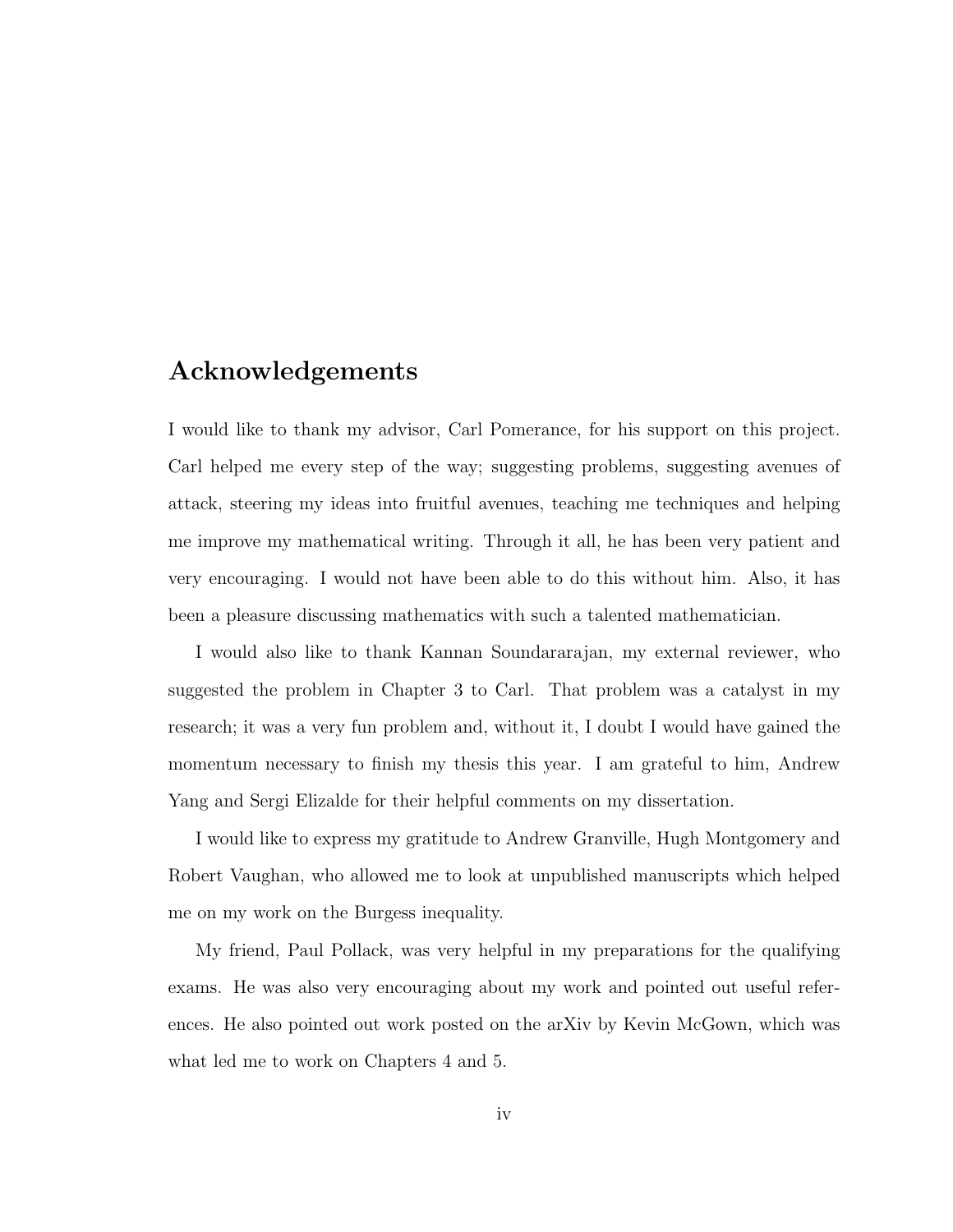Special thanks are owed to my friend and teacher David Cossio Ruiz. David prepared me for the Mathematical Olympiad when I was in High School and has been my role model when it comes to teaching. We have worked together preparing students for the Math Olympiad since 2002 and he has been a close friend since then.

On the non-mathematical side of my life, I would like to thank my father, Enrique Treviño Bazán, for being supportive of my unusual career path and teaching me to strive for excellence; my mother, Rosario López Alvarez, for all the love she's given me and for teaching me how to enjoy life; my sister, Maribel Treviño, for her support and her good TV show recommendations; and my uncle and aunt, Avelino López and Anthea Wesson, for treating me like their son.

I would also like to thank my friend Emmanuel Villaseñor. Even though he has no connection with the dissertation, due to my sudden marriage, there was no time for him to be the best man at my wedding, so I try to make reparations by including him here.

Finally, I would like to thank my beautiful wife, Yuliia Glushchenko. Yuliia has been very supportive and encouraging. I have been very happy throughout my graduate experience, and her love has been the main reason. I would also like to thank her for the delicious meals she cooks and the fun we've had salsa dancing.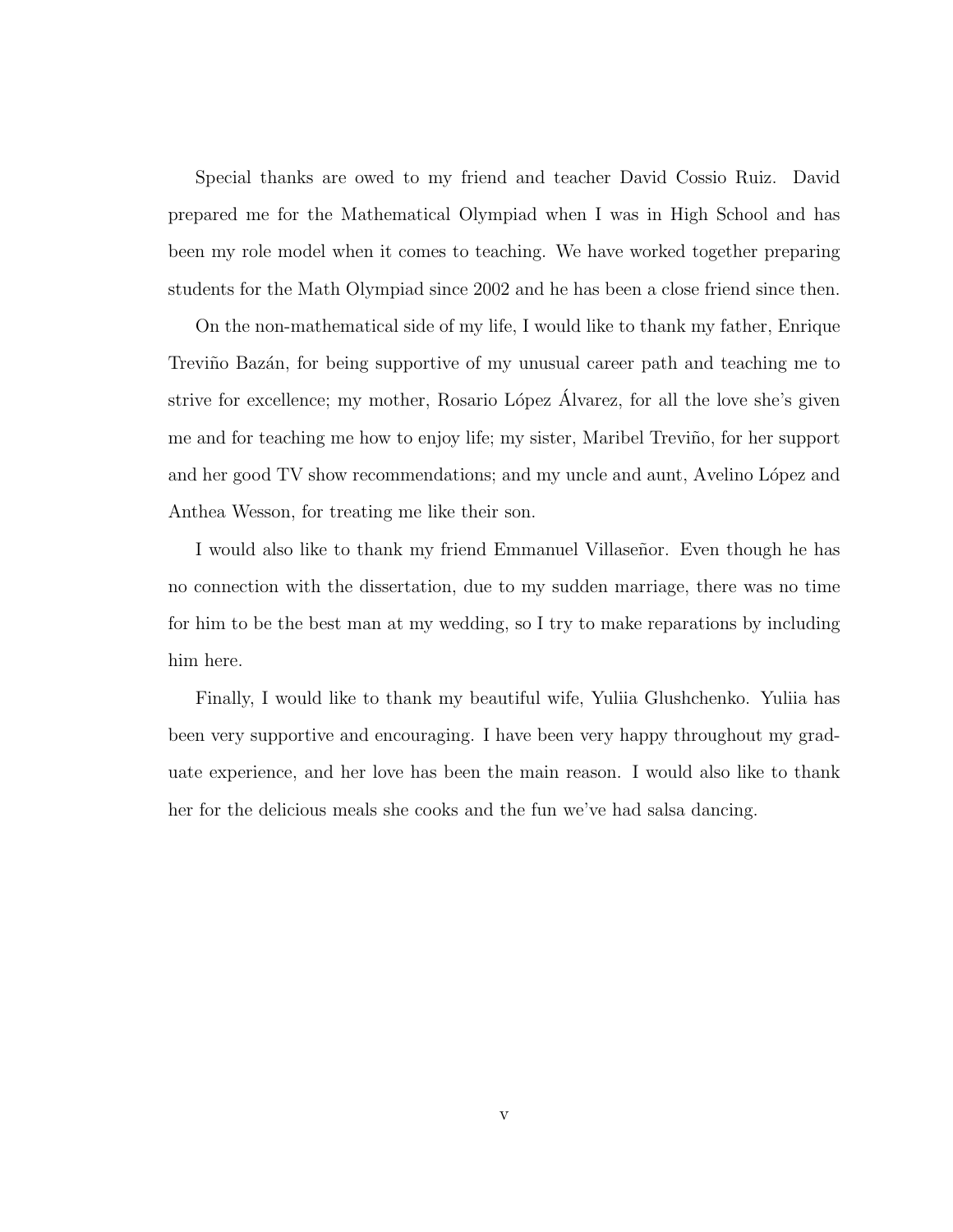## **Contents**

|                         |     |                                                 | ii           |
|-------------------------|-----|-------------------------------------------------|--------------|
|                         |     |                                                 | iv           |
| $\mathbf{1}$            |     | Introduction                                    | $\mathbf{1}$ |
|                         | 1.1 |                                                 | 10           |
| $\overline{2}$          |     | Smoothed Pólya-Vinogradov                       | 13           |
|                         | 2.1 |                                                 | 14           |
|                         | 2.2 |                                                 | 20           |
| 3                       |     | The least inert prime in a real quadratic field | 25           |
|                         | 3.1 |                                                 | 28           |
|                         | 3.2 |                                                 | 30           |
|                         | 3.3 | Proof of the theorem when $D > 10^{24}$         | 45           |
|                         | 3.4 |                                                 | 48           |
| $\overline{\mathbf{4}}$ |     | The least $k$ -th power non-residue             | 56           |
|                         | 4.1 |                                                 | 57           |
|                         | 4.2 |                                                 | 65           |
|                         | 4.3 |                                                 | 74           |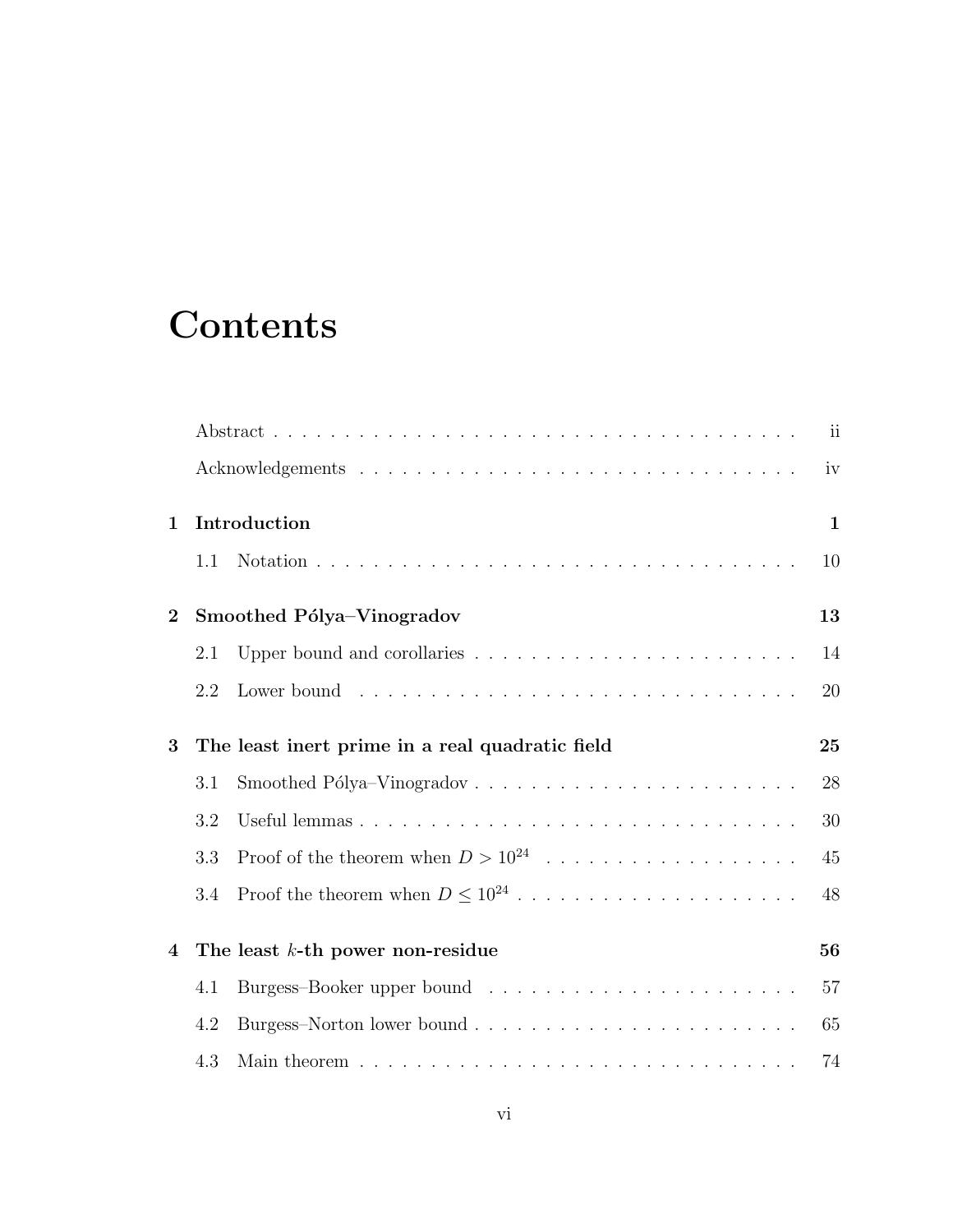|              |            | 5 On consecutive residues and non-residues                                | 89  |
|--------------|------------|---------------------------------------------------------------------------|-----|
|              |            |                                                                           | 91  |
|              |            |                                                                           | -97 |
| 6            |            | <b>Burgess</b>                                                            | 102 |
|              | 6.1        |                                                                           |     |
|              | 6.2        |                                                                           |     |
|              | 6.3        |                                                                           |     |
| $\mathbf{A}$ |            |                                                                           | 133 |
|              |            | A.1 Computer code for the least inert prime in a real quadratic field 133 |     |
|              | References |                                                                           | 140 |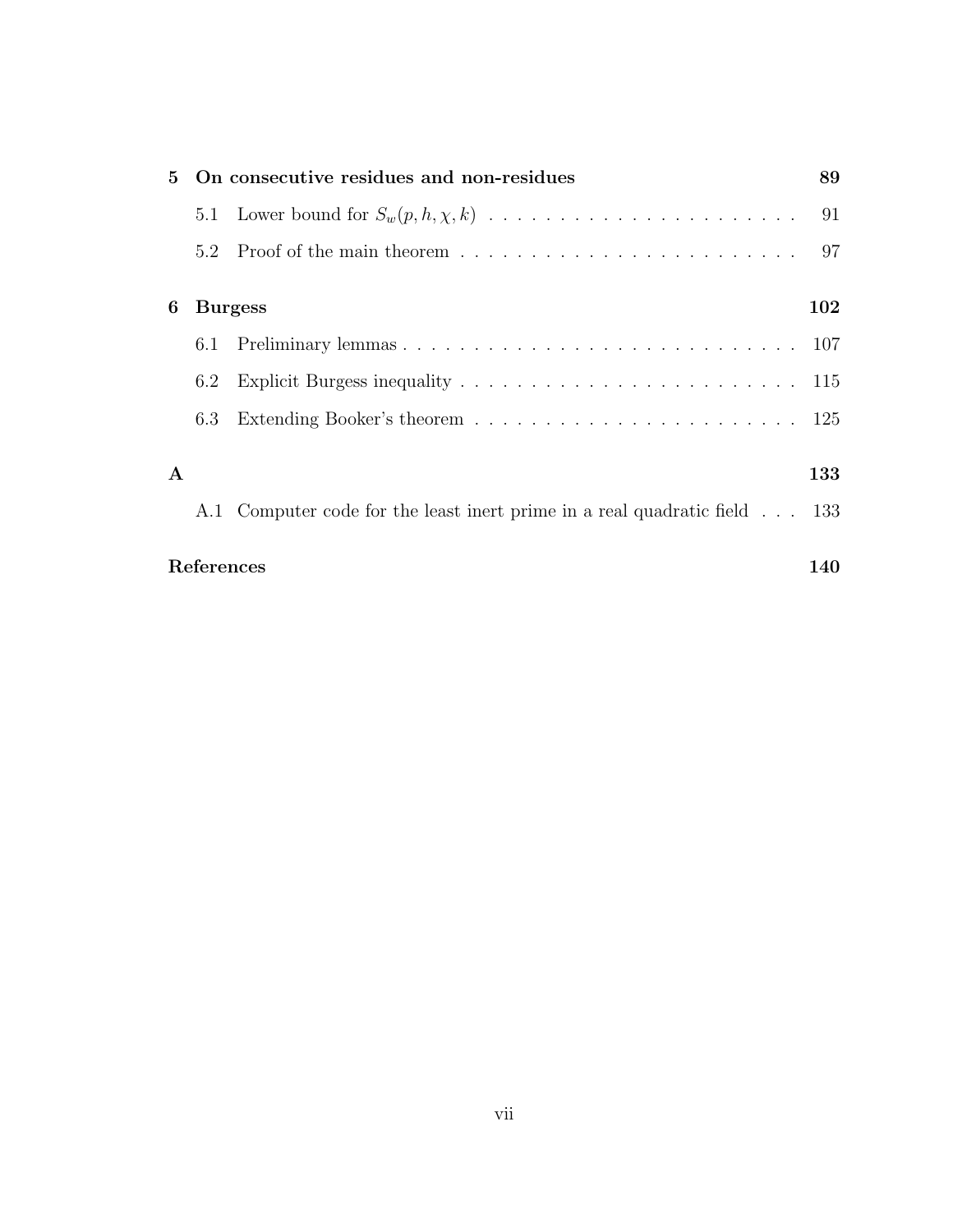## List of Tables

| 3.1 |                                                                                                                                                                                                                                                                                                                                    | 34 |
|-----|------------------------------------------------------------------------------------------------------------------------------------------------------------------------------------------------------------------------------------------------------------------------------------------------------------------------------------|----|
| 3.2 |                                                                                                                                                                                                                                                                                                                                    | 35 |
| 4.1 | Upper bound for the least $k$ -th power non-residue                                                                                                                                                                                                                                                                                | 75 |
| 4.2 | Values of h and w chosen to prove that $g(p, 2) \leq 0.9p^{1/4} \log p$ whenever                                                                                                                                                                                                                                                   |    |
|     | $p \equiv 1 \pmod{4}$ and $10^{25} \leq p \leq 10^{60}$ . As an example on how to read                                                                                                                                                                                                                                             |    |
|     | the table: when $w = 16$ and $h = 76$ , then $\gamma(p, w, h) < 0.9$ for all                                                                                                                                                                                                                                                       |    |
|     |                                                                                                                                                                                                                                                                                                                                    | 84 |
| 4.3 | Values of h and w chosen to prove that $g(p, k) \leq 0.9p^{1/4} \log p$ whenever                                                                                                                                                                                                                                                   |    |
|     | $k \geq 3$ and $10^5 \leq p \leq 10^{25}$ . As an example on how to read the table:                                                                                                                                                                                                                                                |    |
|     | when $w = 6$ and $h = 21$ , then $\gamma_2(p, w, h) < 0.9$ for all $p \in [10^9, 10^{12}]$ .                                                                                                                                                                                                                                       | 86 |
| 4.4 | Values of h and w chosen to prove that $g(p, 2) \leq 1.1p^{1/4} \log p$ whenever                                                                                                                                                                                                                                                   |    |
|     | $p \equiv 3 \pmod{4}$ and $10^7 \le p \le 10^{60}$ . As an example on how to read                                                                                                                                                                                                                                                  |    |
|     | the table: when $w = 10$ and $h = 64$ , then $\gamma_3(p, w, h) < 1.1$ for all                                                                                                                                                                                                                                                     |    |
|     |                                                                                                                                                                                                                                                                                                                                    | 88 |
|     | $\mathbf{I}$ $\mathbf{I}$ $\mathbf{I}$ $\mathbf{I}$ $\mathbf{I}$ $\mathbf{I}$ $\mathbf{I}$ $\mathbf{I}$ $\mathbf{I}$ $\mathbf{I}$ $\mathbf{I}$ $\mathbf{I}$ $\mathbf{I}$ $\mathbf{I}$ $\mathbf{I}$ $\mathbf{I}$ $\mathbf{I}$ $\mathbf{I}$ $\mathbf{I}$ $\mathbf{I}$ $\mathbf{I}$ $\mathbf{I}$ $\mathbf{I}$ $\mathbf{I}$ $\mathbf{$ |    |

5.1 Upper bound  $H$  on the number of consecutive residues with equal character value. For p ≥ p0, H < C(p0)p 1/4 log p. . . . . . . . . . . . . 99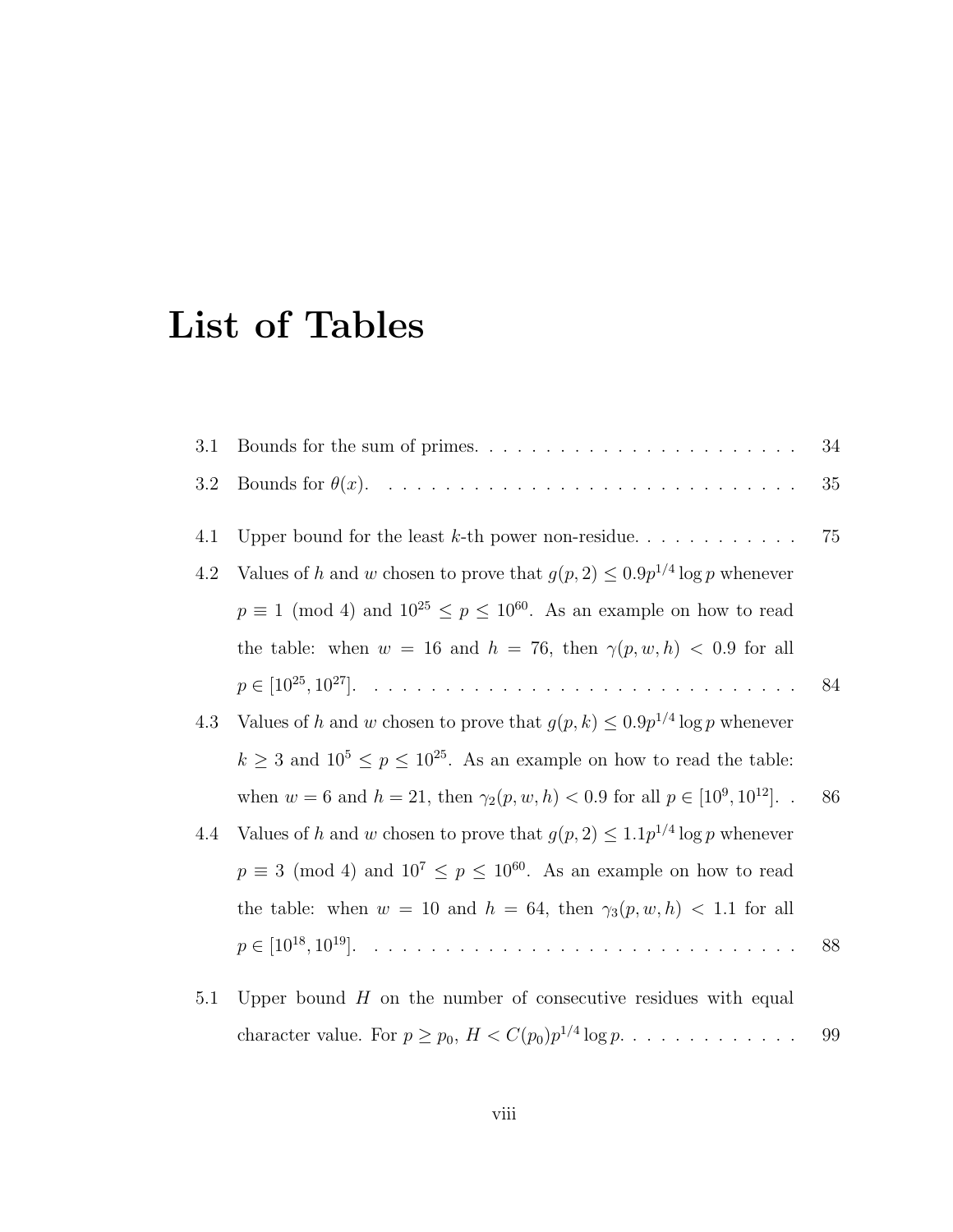| 5.2 | As an example on how to read the table: when $w = 10$ and $h = 62$ ,                         |       |
|-----|----------------------------------------------------------------------------------------------|-------|
|     | then $\gamma_4(p, w, h)$ < 1.55 for all $p \in [10^{18}, 10^{19}]$ . It is also worth noting |       |
|     | that the inequality $1.55p^{1/4} \log p \leq h^{2/3}p^{1/3}$ is also verified for each       |       |
|     |                                                                                              | 100   |
| 6.1 | Explicit constants on the Burgess inequality for quadratic characters.                       | 104   |
| 6.2 | Values for the constant $C(r)$ in the Burgess inequality.                                    | 104   |
| 6.3 | Values for the constant $c_1(r)$ in the Burgess inequality.                                  | 105   |
| 6.4 | Values for the constant $c_2(r)$ in the Burgess inequality.                                  | - 106 |
| 6.5 | Lower bounds for the constant $c_1(r)$ in the Burgess inequality to satisfy                  |       |
|     |                                                                                              |       |
| 6.6 | Values chosen for $k$ and $s$ to build Table 6.3. 124                                        |       |
| 6.7 | Lower bounds for the constant $c_2(r)$ in the Burgess inequality to satisfy                  |       |
|     |                                                                                              |       |
| 6.8 | Values chosen for $k$ and $s$ to build Table 6.4. 131                                        |       |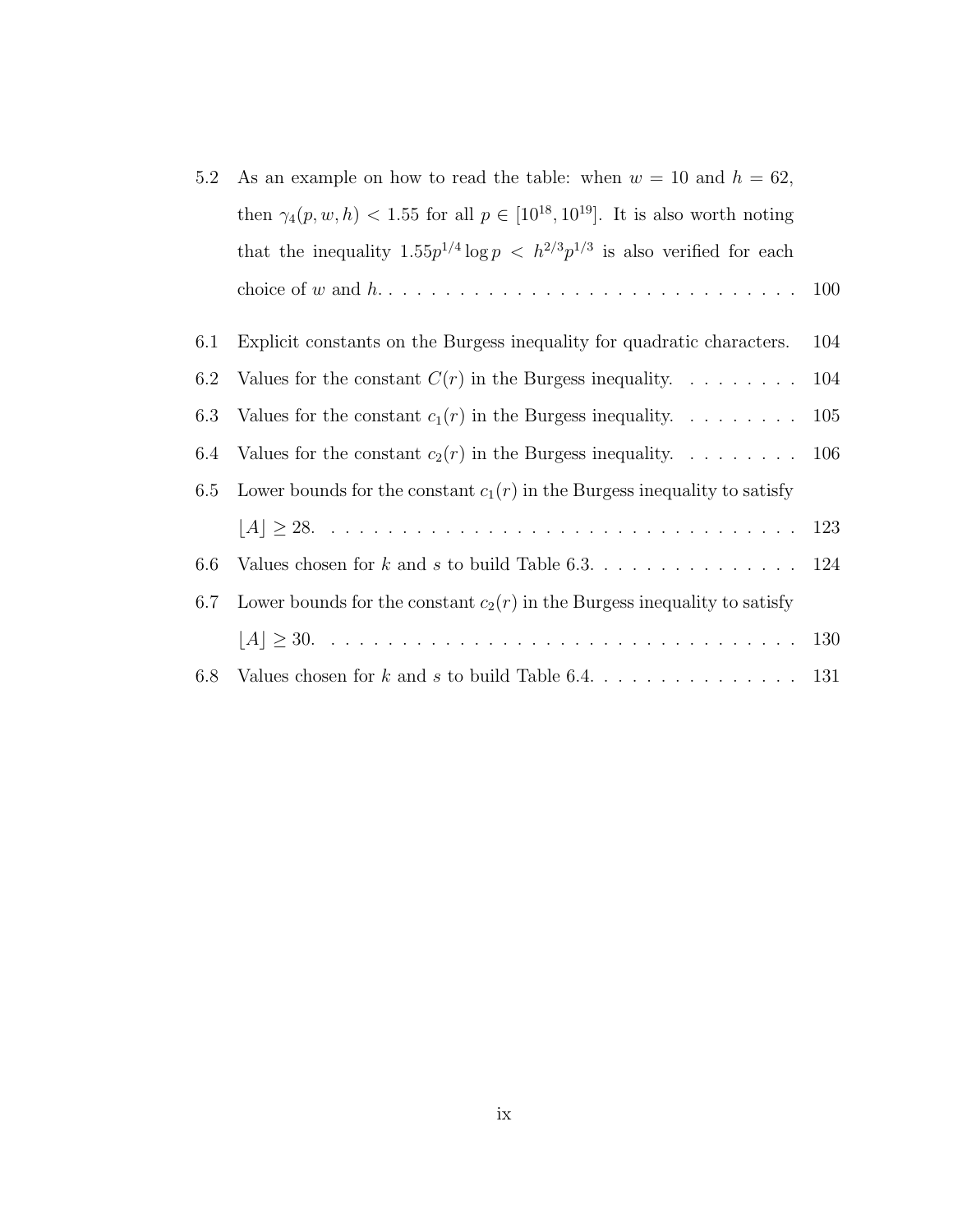## Chapter 1

## Introduction

Let *n* be a positive integer. For  $q \in \{0, 1, 2, \ldots, n-1\}$ , we call q a quadratic residue mod *n* if there exists an integer x such that  $x^2 \equiv q \pmod{n}$ . Otherwise we call q a quadratic non-residue. Let  $g(p)$  be the least quadratic non-residue mod p for p prime. How big can  $g(p)$  be?

- For the least quadratic non-residue to be greater than 2 we need 2 to be a quadratic residue; therefore  $p \equiv \pm 1 \pmod{8}$ , hence  $p = 7$  is the first example.
- For the least quadratic non-residue to be greater than 3 we need 2 and 3 to be quadratic residues, therefore  $p \equiv \pm 1 \pmod{8}$  and  $p \equiv \pm 1 \pmod{12}$ ; therefore  $p \equiv \pm 1 \pmod{24}$ , giving us  $p = 23$  as the first example.
- For the least quadratic non-residue to be greater than 5 we need 2, 3 and 5 to be quadratic residues, therefore  $p \equiv \pm 1 \pmod{8}$ ,  $p \equiv \pm 1 \pmod{12}$  and  $p \equiv \pm 1 \pmod{5}$ ; therefore  $p \equiv \pm 1, \pm 49 \pmod{120}$ , giving us  $p = 71$  as the first example.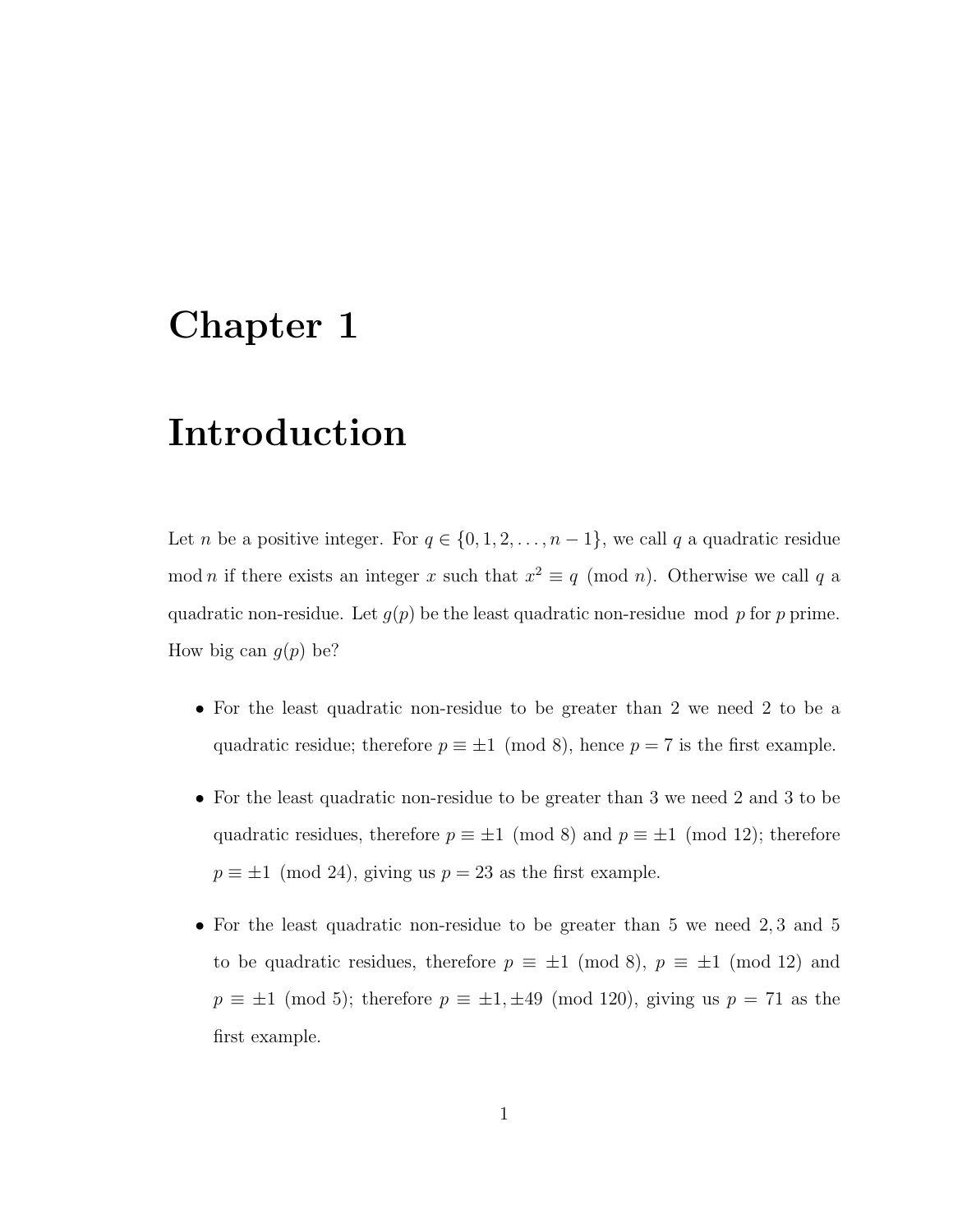#### Introduction

Note that the sizes of the primes are growing fast, suggesting that  $g(p)$  is much smaller than p. The following heuristic suggests that  $g(p) = O(\log p \log \log p)$  and that this is best possible up to a constant, i.e.,  $g(p) = \Omega(\log p \log \log p)$ .

Let  $p_i$  be the *i*-th prime, i.e.,  $p_1 = 2, p_2 = 3, \ldots$  Then

- $\#\{p \leq x \mid g(p) = 2\} \approx \frac{\pi(x)}{2},$
- $\# \{ p \leq x \mid g(p) = 3 \} \approx \frac{\pi(x)}{4}$  and hence
- $\#\{p \le x \mid g(p) = p_k\} \approx \frac{\pi(x)}{2^k}.$

Therefore, if  $k = \frac{\log(\pi(x))}{\log 2} \sim \frac{\log x - \log \log x}{\log 2}$ , one would expect only one prime satisfying  $g(p) = p_k$ , so if k is a bit bigger, then one would not expect a prime with such a "large" least non-square. Therefore we want  $k \approx C \log x$ . Since  $p_k \sim k \log k$ , we have  $g(x) \approx C \log x \log \log x$ .

Ankeny showed [1] that  $g(p) = O(\log^2 p)$  assuming the Extended Riemann Hypothesis (ERH). Bach was able to make this explicit in [2], proving that  $g(p) \leq 2 \log^2 p$ assuming ERH. However, the best unconditional results are much worse. We know from work of Burgess and Vinogradov that for  $\varepsilon > 0$ ,  $g(p) \ll_{\varepsilon} p^{\frac{1}{4\sqrt{\varepsilon}} + \varepsilon}$ . Explicitly, the best known result was due to Norton [31], who proved that

$$
g(p) \le \begin{cases} 3.9p^{1/4} \log p & \text{if } p \equiv 1 \pmod{4}, \\ 4.7p^{1/4} \log p & \text{if } p \equiv 3 \pmod{4}. \end{cases}
$$

In Chapter 4, we prove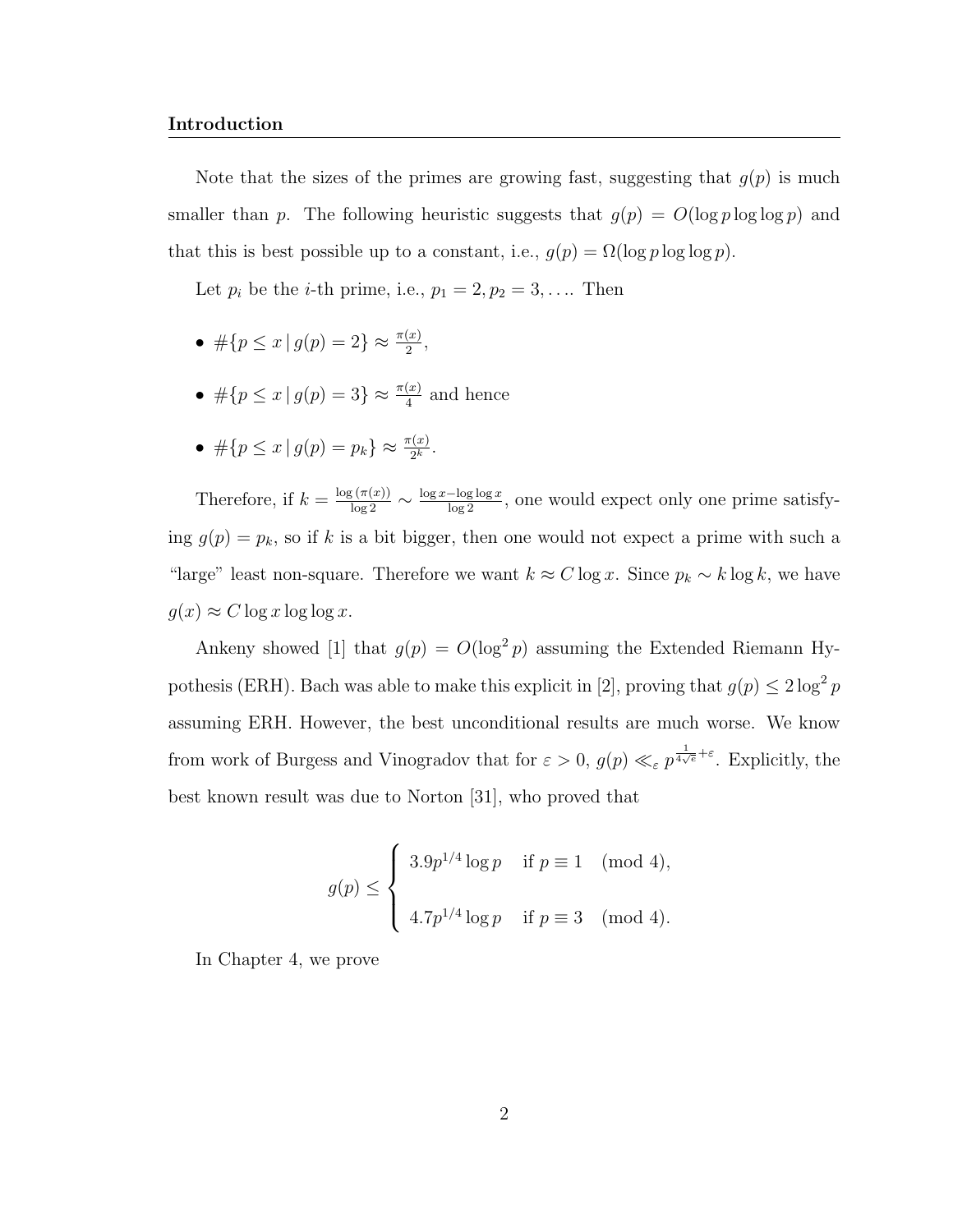**Theorem 1.1.** Let p be an odd prime. Then

$$
g(p) \le \begin{cases} 0.9p^{1/4} \log p & \text{if } p \equiv 1 \pmod{4}, \\ 1.1p^{1/4} \log p & \text{if } p \equiv 3 \pmod{4}. \end{cases}
$$

The theorem (as well as Norton's result) actually goes a little further, bounding  $g(p, k) :=$  the least k-th power non-residue. The technique used to bound  $g(p)$  is to estimate character sums. While these estimates are interesting in their own right, they also are very useful to answer some questions from elementary number theory. Another example is bounding the least inert prime in a real quadratic field.

Let's give some background on character sums. For  $n$  a positive integer, a Dirichlet character  $\chi$  mod *n* is a function  $\chi : \mathbb{Z} \to \mathbb{C}$  that satisfies that for any  $a \in \mathbb{Z}$ ,  $\chi(a+n) = \chi(a)$  (periodic), also for any  $b \in \mathbb{Z}$  we have  $\chi(ab) = \chi(a)\chi(b)$  (this property is called being totally multiplicative) and that  $\chi(a) = 0$  if and only if  $gcd(a, n) > 1$ . Dirichlet characters are very important in analytic number theory; one application is in the proof that there are infinitely many primes in any arithmetic progression  $ax+b$ as long as  $gcd(a, b) = 1$ . This proof depends on the fact that  $L(1, \chi) = \sum_{n=1}^{\infty}$  $n=1$  $\chi(n)$ n  $\neq 0$ for any non-principal character  $\chi$  (principal character mod q means  $\chi(a) = 1$  for all integers a such that  $gcd(a, q) = 1$ . From now on, Dirichlet characters will be referred to as characters.

Let  $\chi$  be a character mod q and let M and N be non-negative reals with  $N \geq 1$ . Consider

$$
S_{\chi}(M,N) = \sum_{M < n \le M+N} \chi(n).
$$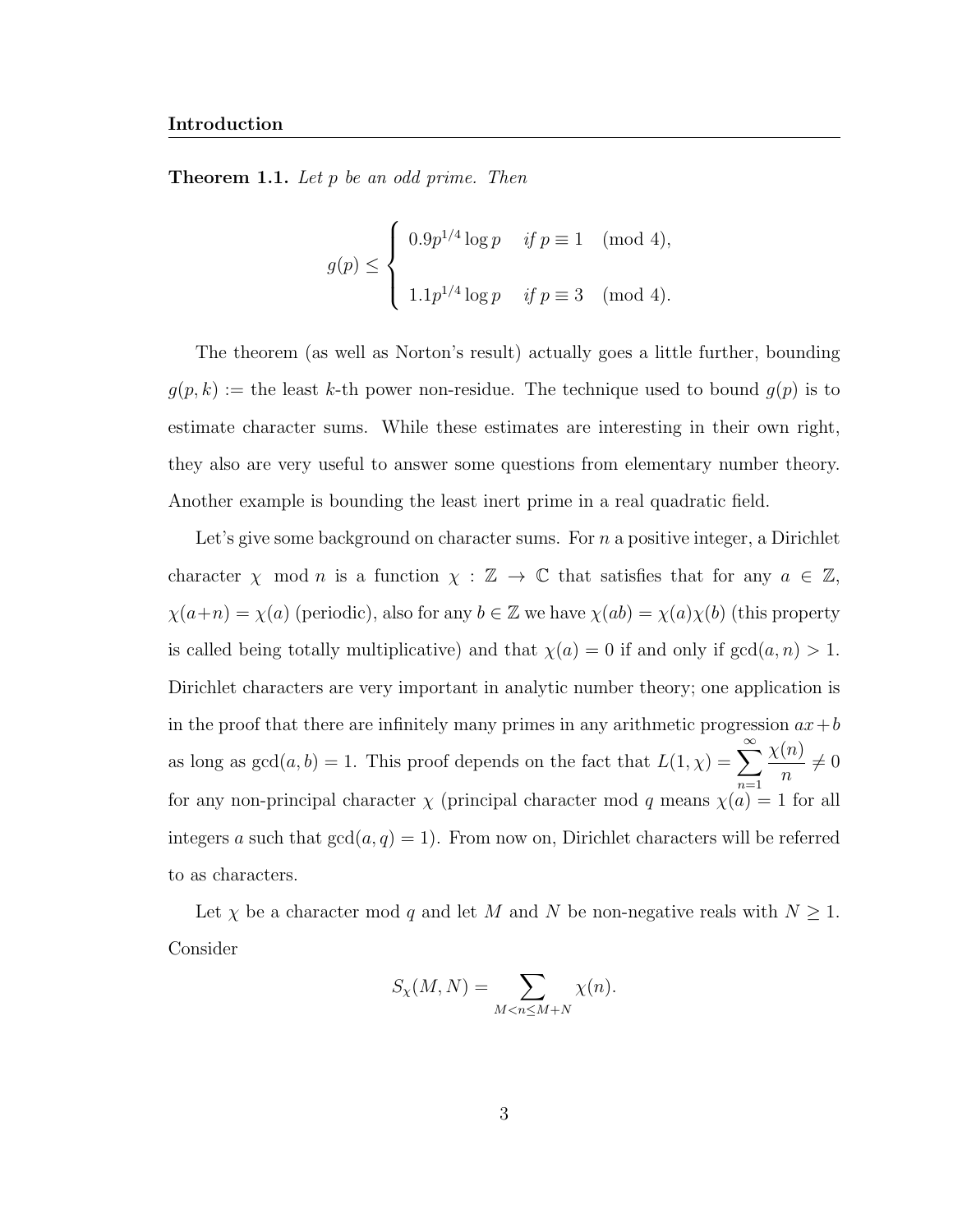Notice that if  $M = 0$  then  $S_{\chi}(M, N)$  is the sum of  $\chi$  evaluated at the first N integers and that by estimating this sum, using partial summation, we can estimate  $L(1, \chi)$ . Hence, bounds on  $S_{\chi}(M,N)$  are important.

The first important upper bound on  $S_{\chi}(M, N)$  came in 1918 in what we now call the Pólya–Vinogradov inequality (proven independently). The inequality states that there is a universal constant c such that for  $\chi$  a non-principal Dirichlet character to the modulus  $q, |S_\chi(M,N)| \leq c \sqrt{q} \log q$ . Note that, surprisingly, the upper bound does not depend on N, it only depends on the modulus of the character. It is important to note that from the definition of a Dirichlet character it is easy to see that  $|\chi(n)| = 1$ or  $\chi(n) = 0$ . From this it is trivial to see that  $|S_{\chi}(M, N)| \leq N$ . Now if N is small compared to  $\sqrt{q}$  then Pólya–Vinogradov is not an improvement on the trivial bound.

A character with modulus n is induced (or not primitive) if it is the product of a character with a modulus which is a proper divisor of  $n$  with a principal character with modulus  $n$ ; otherwise it is primitive. Mathematicians have worked out explicit estimates for the Pólya–Vinogradov inequality, i.e., finding an upper bound for the universal constant c. For example, Pomerance proved the following theorem in the case of primitive characters [36]

**Theorem 1.2.** For  $\chi$  a primitive character to the modulus  $q > 1$ , we have

$$
|S_{\chi}(M,N)| \leq \left\{ \begin{array}{ll} \frac{2}{\pi^2} \sqrt{q} \log q + \frac{4}{\pi^2} \sqrt{q} \log \log q + \frac{3}{2} \sqrt{q} & , & \chi(-1) = 1, \\ \\ \frac{1}{2\pi} \sqrt{q} \log q + \frac{1}{\pi} \sqrt{q} \log \log q + \sqrt{q} & , & \chi(-1) = -1. \end{array} \right.
$$

An immediate application of the Pólya–Vinogradov inequality is to put an upper bound on  $q(p)$  with p prime. The reason we can do this is that the function that gives 1 if it is a quadratic residue, −1 if it is not a quadratic residue and 0 if the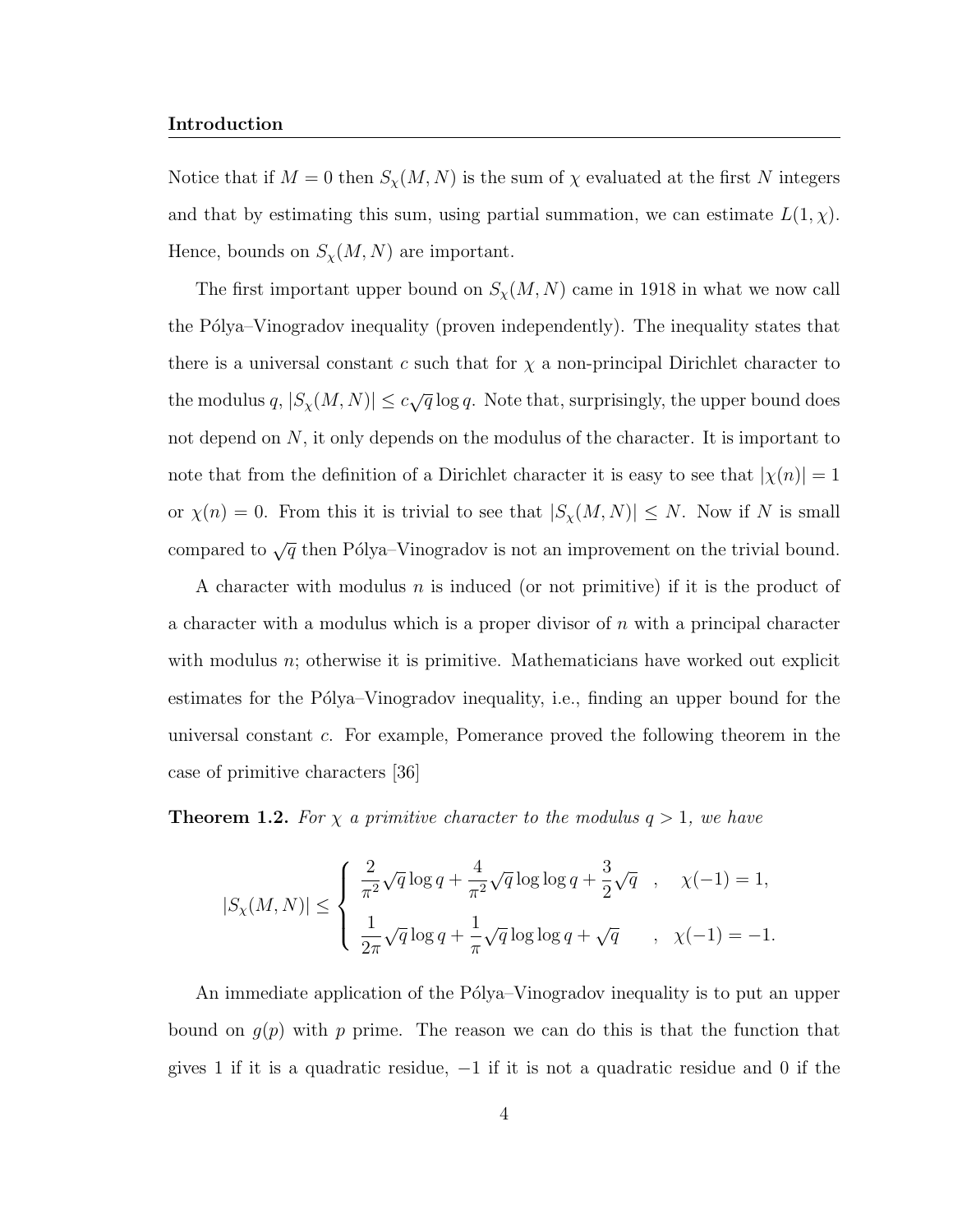#### Introduction

number is not coprime to the modulus is a Dirichlet character mod  $p$  (this function is written  $\left(\frac{1}{r}\right)$  $\frac{1}{p}$  and it is called the Legendre symbol). If we show that the sum of these character values is small compared to the number of things we summed, it means that  $\chi$  must have been  $-1$  at some point, giving us a quadratic non-residue. Using the Pólya–Vinogradov inequality and a bit of sieving (known as the Vinogradov trick in this context) we can get that the least quadratic non-residue is bounded by  $p^{\frac{1}{2\sqrt{\epsilon}}+\epsilon}$  for large enough p depending on the choice of  $\varepsilon$ , a positive real number. As mentioned earlier, we conjecture that the least quadratic non-residue is much smaller than that.

Despite the Pólya–Vinogradov inequality not being able to yield a better result with respect to  $g(p)$ , the Pólya–Vinogradov inequality is relatively sharp. Indeed, there exist real numbers M and N such that  $S_{\chi}(M, N) \gg \sqrt{q}$ . In a sense, the inequality is only "off" by  $\log q$ . In this direction there are other nice results. For instance, Paley  $[34]$  showed that there exists an absolute constant c and infinitely many quadratic characters  $\chi \pmod{q}$  such that  $\max_{N,M} S(M,N) \geq c$ √  $\overline{q}$  log log q. Montgomery and Vaughan [28] proved that under GRH we have  $S_{\chi}(M, N) \ll \sqrt{q} \log \log q$ , hence making the Paley result best possible (up to a constant). This analysis works for quadratic characters, but what about characters of odd order? Work of Granville and Soundararajan [16] led to the following theorem of Goldmakher [14]:

**Theorem 1.3.** For every primitive character  $\chi$  (mod q) of odd order k,

$$
S_{\chi}(0, N) \ll_k \sqrt{q} (\log q)^{\Delta_k + o(1)}, \quad \text{where } \Delta_k = \frac{k}{\pi} \sin \frac{\pi}{k}, \quad q \to \infty.
$$
 (1.1)

Moreover, under GRH

$$
S_{\chi}(0, N) \ll_k \sqrt{q} (\log \log q)^{\Delta_k + o(1)}.
$$
\n(1.2)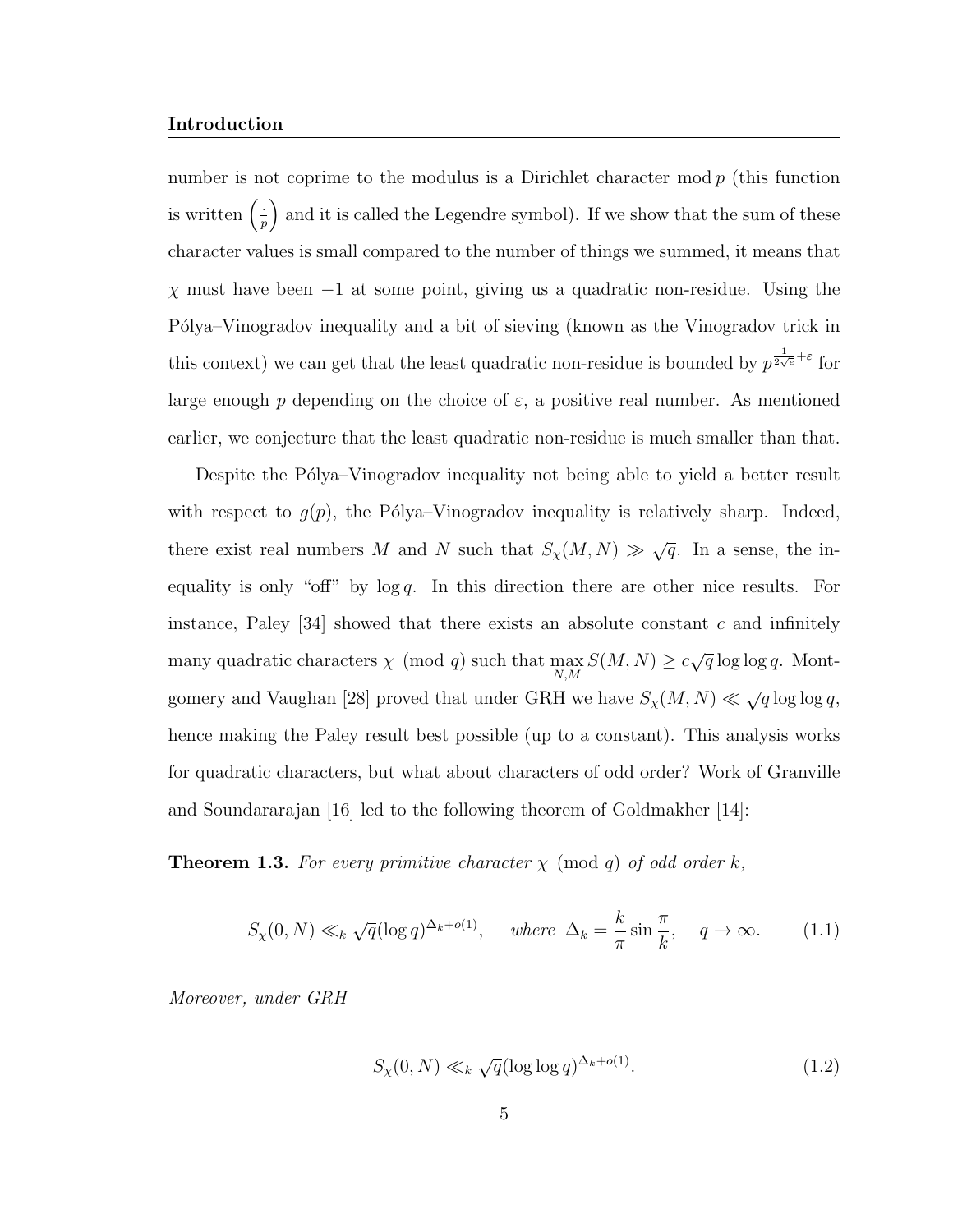For both (1.1) and (1.2) the implicit constant depends only on k, and  $o(1) \rightarrow 0$  as  $q \to \infty$ .

Furthermore, assuming GRH, for every odd integer  $k \geq 3$ , there exists an infinite family of characters  $\chi \pmod{q}$  of order k satisfying

$$
\max_{N} S_{\chi}(0, N) \gg_{\varepsilon, k} \sqrt{q} (\log \log q)^{\Delta_k - \varepsilon}.
$$

As stated, the Pólya–Vinogradov inequality doesn't work well when  $N$  is small compared to  $\sqrt{q}$ . Allowing us to have N smaller would permit us to have a smaller upper bound for the quadratic non-residues. The best theorem in this direction is the Burgess bound [8].

**Theorem 1.4.** Let  $\chi$  be a primitive character mod q, where  $q > 1$ , r is a positive integer and  $\varepsilon > 0$  is a real number. Let M and N be non-negative reals with  $N \geq 1$ . Then

$$
|S_{\chi}(M,N)| = \left| \sum_{M < n \le M+N} \chi(n) \right| \ll N^{1-\frac{1}{r}} q^{\frac{r+1}{4r^2} + \varepsilon}
$$

for  $r = 1, 2, 3$  and for any  $r \ge 1$  if q is cubefree, the implied constant depending only on  $\varepsilon$  and  $r$ .

Note that Pólya–Vinogradov works for any non-principal character while Burgess works for primitive characters and the modulus must be cubefree in the case  $r > 3$ . Norton [33] has extended it to all moduli by adding an extra term that depends on the number of prime powers in the factorization of  $q$ .

To illustrate the importance of the Burgess inequality, we'll sketch the proof that  $g(p) \ll_{\varepsilon} p^{\frac{1}{4\sqrt{e}}+\varepsilon}$ . First, let  $x = p^{\frac{1}{4}+\frac{1}{2r}}$  and  $\varepsilon_1 < \frac{1}{4r}$  $\frac{1}{4r^2}$ , where r is a positive integer and p is prime. Let  $\chi$  be a non-principal Dirichlet character mod p. Then by Theorem 1.4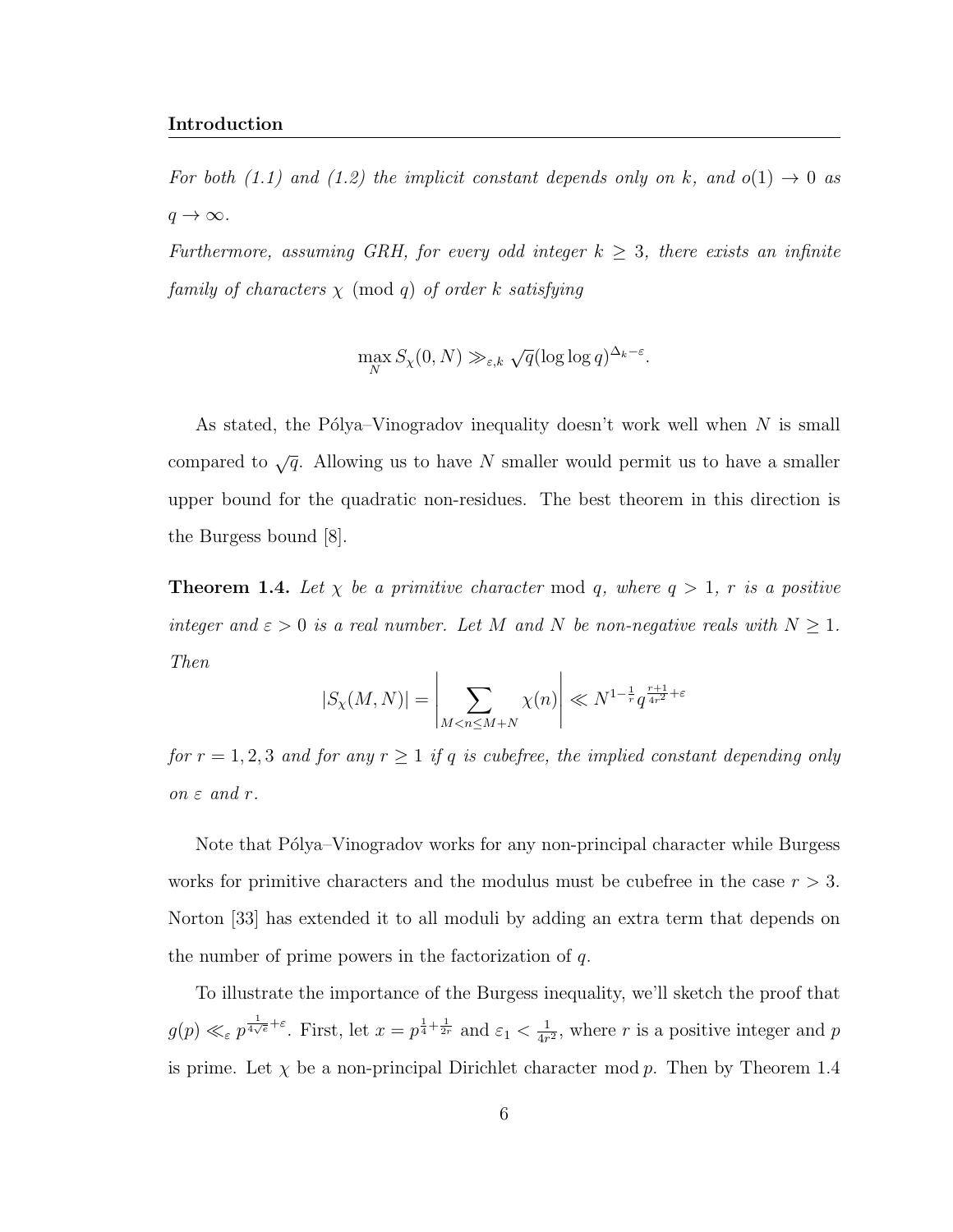we have

$$
\left| \sum_{n \le x} \chi(n) \right| \ll x^{1 - \frac{1}{r}} p^{\frac{r+1}{4r^2} + \varepsilon_1} = p^{\frac{1}{4} + \frac{1}{2r} + \left(\varepsilon_1 - \frac{1}{4r^2}\right)} = o(x). \tag{1.3}
$$

For  $\delta > 0$ , let  $y = x^{\frac{1}{\sqrt{e}} + \delta}$  and assume that for all  $n \leq y$ ,  $\chi(n) = 1$ . Since  $y^2 > x$ , if  $m \le x$  and  $\chi(m) \ne 1$ , then  $m = qn$ , where  $\chi(q) = -1$ , q is prime, and  $q > y$ . Using  $\sum$  $\n p \leq x\n$ 1 p  $\sim \log \log p$  yields

$$
\sum_{n \leq x} \chi(n) \geq \sum_{n \leq x} 1 - 2 \sum_{\substack{y < q \leq x \\ \chi(q) \neq 1}} \sum_{n \leq \frac{x}{q}} 1 \gg x \left( 1 - 2 \sum_{\substack{y < q \leq x \\ q \text{ prime}}} \frac{1}{q} \right) \gg_{\delta} x. \tag{1.4}
$$

This idea is usually referred to as the Vinogradov trick. One can find a nice treatment of it in [9] or one can read the original in [44].

Combining (1.4) and (1.3) yields  $g(p) \ll_{\delta} y$ . Therefore, for  $\varepsilon > 0$ , we have  $g(p) \ll_{\varepsilon} p^{\frac{1}{4\sqrt{e}}+\varepsilon}.$ 

Just like how it is useful to have explicit estimates for the Pólya–Vinogradov inequality, it is also useful to have explicit estimates for the Burgess inequality. In their analytic number theory book [22], Iwaniec and Kowalski give a sketch of a proof of the following explicit result:

**Theorem 1.5.** Let  $\chi$  be a primitive character mod p, where  $p > 1$  is prime. Let r be a positive integer, and let M and N be non-negative reals with  $N \geq 1$ . Then

$$
|S_{\chi}(M,N)| = \left| \sum_{M < n \le M+N} \chi(n) \right| \le 30N^{1-\frac{1}{r}} p^{\frac{r+1}{4r^2}} (\log p)^{\frac{1}{r}}.
$$

Iwaniec and Kowalski were not looking for the best possible constant. In Chapter 6, with an eye towards getting the best possible constant, we improve this to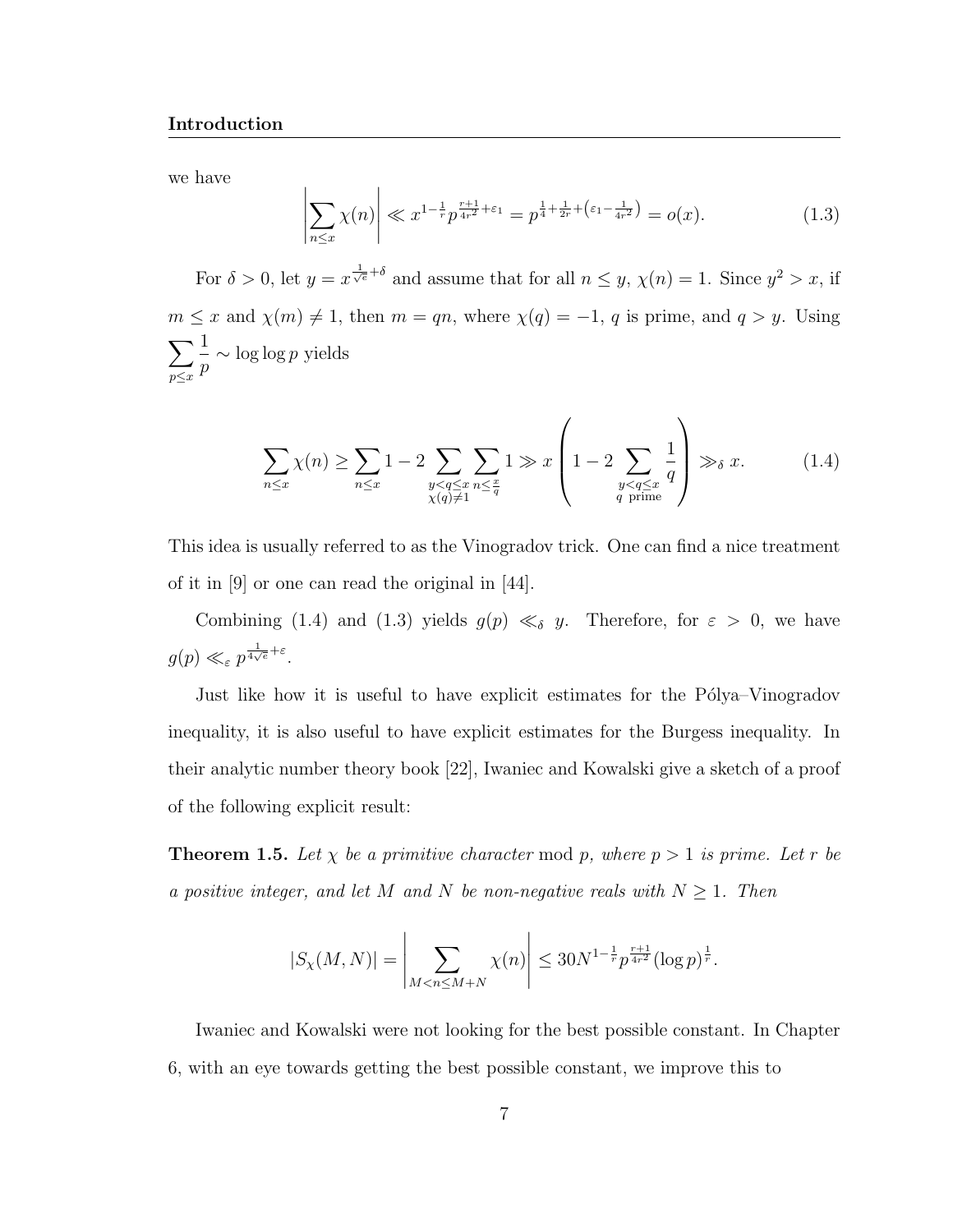**Theorem 1.6.** Let p be a prime such that  $p \geq 10^7$ . Let  $\chi$  be a non-principal Dirichlet character mod  $p$ . Let  $r$  be a positive integer, and let  $M$  and  $N$  be non-negative reals with  $N \geq 1$ . Then

$$
|S_{\chi}(M,N)| \le 2.71 N^{1-\frac{1}{r}} p^{\frac{r+1}{4r^2}} (\log p)^{\frac{1}{r}}.
$$

If we restrict the range of N slightly in the Burgess inequality, there are stronger results due to Booker [4] and McGown [25]. Booker's result is stronger than Mc-Gown's but the proof is restricted to quadratic characters. In Chapter 6 we improve McGown's result, making it almost as strong as Booker's result.

Recently, in [23], Levin, Pomerance and Soundararajan considered a "smoothed" version of the Pólya–Vinogradov inequality. Instead of considering the sum of character values, they consider the sum of weighted character values

$$
S_{\chi}^*(M,N) := \left| \sum_{M \le n \le M+2N} \chi(n) \left(1 - \left|\frac{n-M}{N} - 1\right|\right) \right|.
$$

The theorem they prove is the following:

**Theorem 1.7.** Let  $\chi$  be a primitive character to the modulus  $q > 1$  and let M, N be real numbers with  $0 < N \leq q$ . Then

$$
\left|S^*_\chi(M,N)\right| = \left|\sum_{M \le n \le M+2N} \chi(n) \left(1 - \left|\frac{n-M}{N} - 1\right|\right)\right| \le \sqrt{q} - \frac{N}{\sqrt{q}}.
$$

The remarkable thing about this inequality is that it is very tight. Indeed, in Chapter 2, we prove:

**Theorem 1.8.** Let  $\chi$  be a primitive character to the modulus  $q > 1$ . Then, there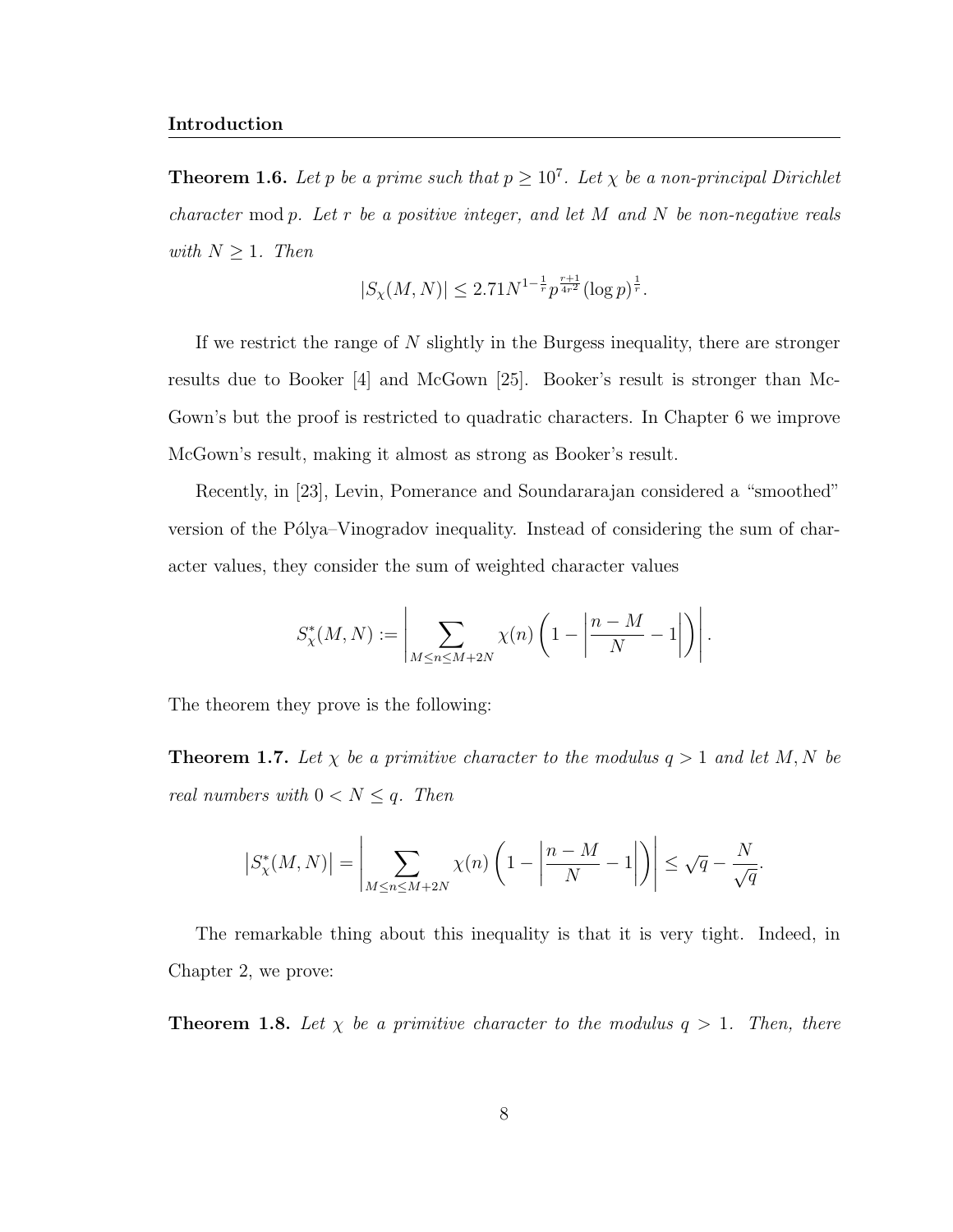#### Introduction

exist integers M and N such that

$$
\left| S_{\chi}^*(M,N) \right| > \frac{2}{\pi^2} \sqrt{q}.
$$

This theorem shows us that the smoothed Pólya–Vinogradov inequality is best possible up to a constant.

In Chapter 3 we use the smoothed Pólya–Vinogradov inequality to make an improvement on a theorem of Granville, Mollin and Williams. In [15], they prove that for any positive fundamental discriminant  $D > 3705$ , there is always at least one prime  $p \leq$ √  $D/2$  such that the Kronecker symbol  $(D/p) = -1$ , i.e., the least inert prime in a real quadratic field of discriminant  $D > 3705$  is less than  $\sqrt{D}/2$ . We improve this to:

**Theorem 1.9.** For any positive fundamental discriminant  $D > 1596$ , there is always at least one prime  $p \leq D^{0.45}$  such that the Kronecker symbol  $(D/p) = -1$ .

The proof of the theorem consists of three parts: when D is small ( $D \leq 2.6 \times 10^{17}$ for D odd and  $D \leq 1.04 \times 10^{18}$  for D even), when D is huge  $(D \geq 10^{24})$ , and when D is neither small nor huge. To check  $D$  small we use the tables computed in [15]. The tables were created using a special computer called the Manitoba Scalable Sieving Unit (MSSU, see [24]). It ran for about 5 months. Recent developments in sieving machines (see [46]) suggests that a sieving machine could check up to about  $10^{24}$ , which would allow us to improve the upper bound in the theorem to  $D^{3/7}$  or better instead of  $D^{0.45}$ .

In Chapter 5 we tackle the problem of consecutive residues and non-residues of a Dirichlet character  $\chi$  mod p. Let H be the largest integer such that there exists an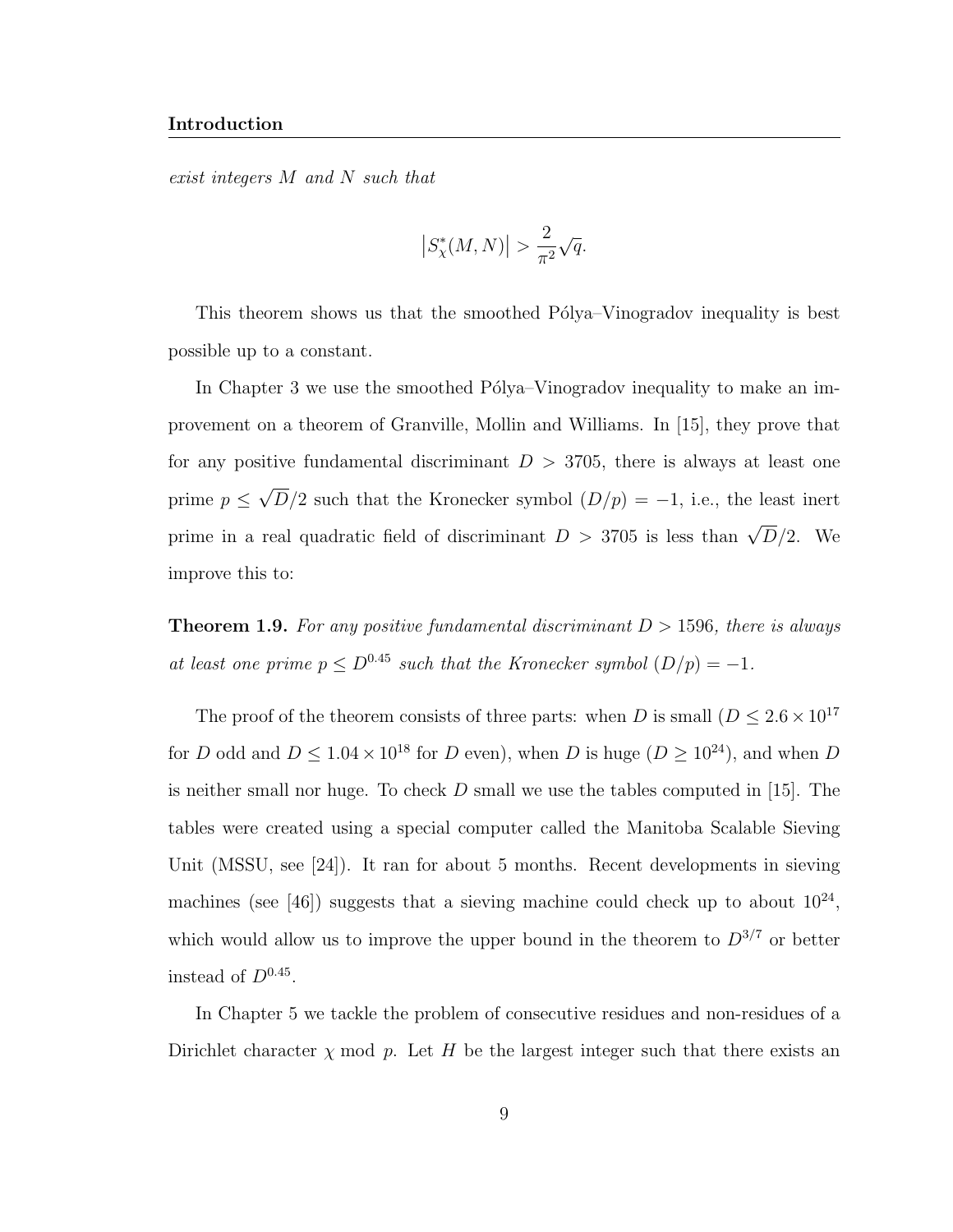integer N such that  $\chi(N + 1) = \chi(N + 2) = \ldots = \chi(N + H)$ . The best asymptotic result is due to Burgess [7], where he shows that  $H = O(p^{1/4} \log p)$ . In a recent paper in the arXiv, McGown [26] proved that  $H < 7.06p^{1/4}\log p$  whenever  $p > 5 \cdot 10^{18}$  and  $H < 7p^{1/4}\log p$  when  $p > 5 \cdot 10^{55}$ . We improve this to  $H < 3p^{1/4}\log p$  for all odd p and  $H < 1.55p^{1/4} \log p$  whenever  $p > 2.5 \cdot 10^9$ .

Overall, the purpose of the thesis is to get the best numerically explicit estimates we can on character sums. Chapter 3 is an example of an application of explicit character estimates, but there are others. For example, using the smoothed  $P\'olya-$ Vinogradov inequality, Levin, Pomerance and Soundararajan [23] proved that for every prime  $p > 3$  there is a primitive root t such that  $\log_t x = x$ , where  $\log_t x$  is the discrete logarithm function to the base t for the cyclic group  $(\mathbb{Z}/p\mathbb{Z})^{\times}$ . Using an explicit estimate for the Burgess inequality, Booker [4] computed the class number of a 32-digit discriminant. Finally, using weaker estimates than the ones shown in Chapters 4, 5 and 6, McGown [25] showed that there are no norm-Euclidean Galois cubic fields of discriminant larger than  $10^{140}$ . Using our estimates we would be able to improve that theorem.

### 1.1 Notation

Throughout the thesis we will have the following notation:

- $\phi$  refers to the Euler totient function, i.e., for a positive integer n,  $\phi(n)$  is the number of positive integers less than or equal to n that are coprime to  $n$ .
- $\mu$  refers to the Moebius function, defined as follows: for n a positive integer,  $\mu(n) = 1$ , if  $n = 1$  or if n is squarefree and has an even number of prime factors.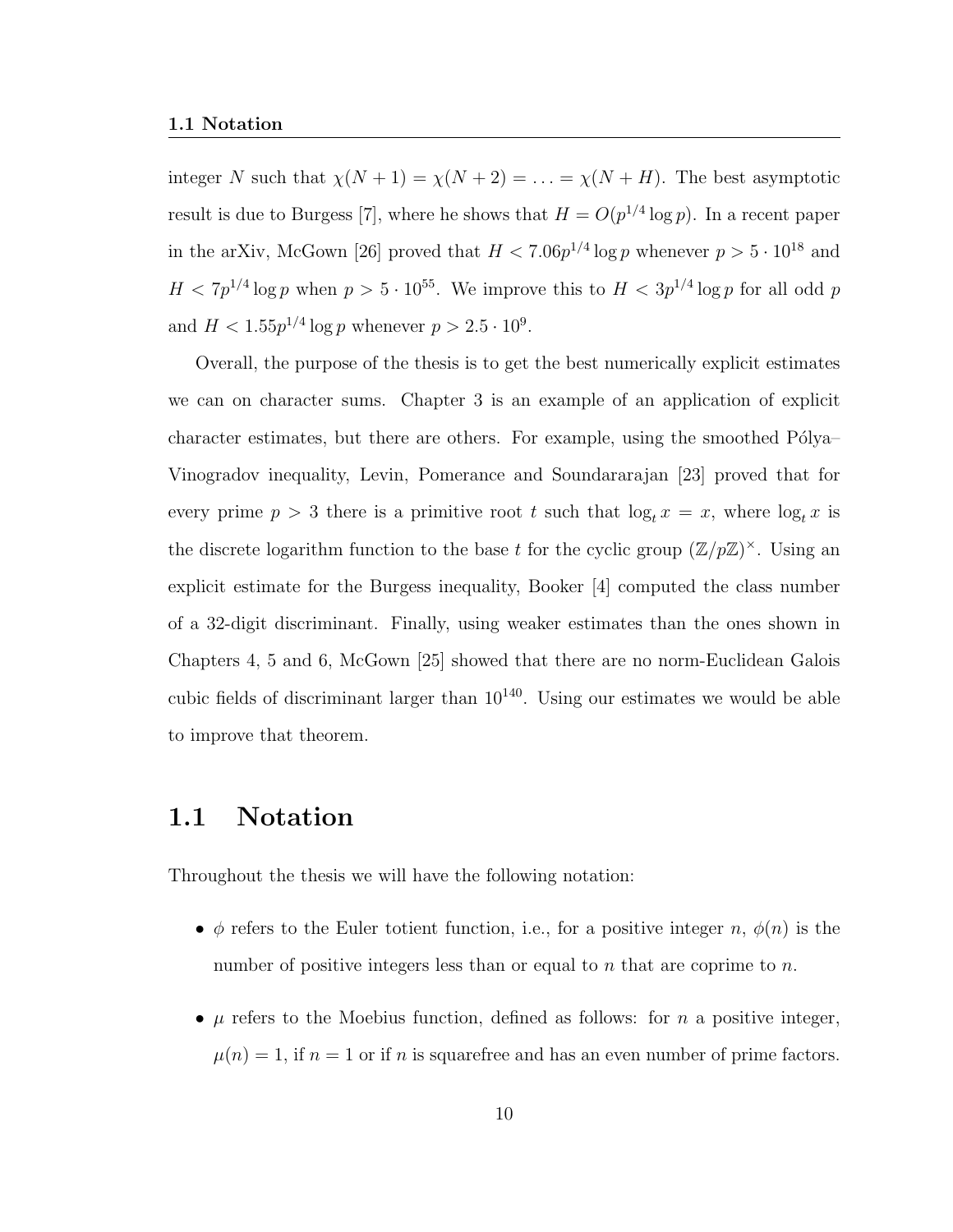$\mu(n) = -1$  if n is squarefree and has an odd number of prime factors. Finally,  $\mu(n) = 0$  if n is not squarefree, i.e., there is a prime p such that  $p^2$  divides n.

- For n a positive integer,  $\omega(n)$  will denote the number of distinct prime factors of n.
- For x a real number,  $|x|$  is the floor function, i.e., the greatest integer less than or equal to x.
- For x a real number,  $\{x\}$  is the fractional part of x, i.e.,  $\{x\} = x \lfloor x \rfloor$ .
- Throughout the thesis, p will represent a prime; this includes when we are considering sums. For example,  $\sum$  $p \leq x$ p would be the sum of the prime numbers less than or equal to  $x$ .
- log refers to the natural logarithm, i.e., the logarithm base  $e$ .
- $\theta$  refers to the Chebyshev function, i.e., for x a positive real number,  $\theta(x) =$  $\sum$  $\n p \leq x\n$  $\log p$ .
- $\gamma$  is the Euler–Mascheroni constant, i.e.,  $\gamma = \lim_{n \to \infty}$  $\sum_{n=1}^{\infty}$  $k=1$ 1 k  $-\log n$ .
- For integers  $a$  and  $b$ ,  $(a, b)$  will denote the greatest common divisor of  $a$  and  $b$ . Sometimes we will also denote this by  $gcd(a, b)$ .
- We write  $f = O(g)$  to mean that there is a constant C with  $|f| \leq Cg$ , for all values of the variables under consideration. This is usually denoted as big Oh notation or Landau O notation.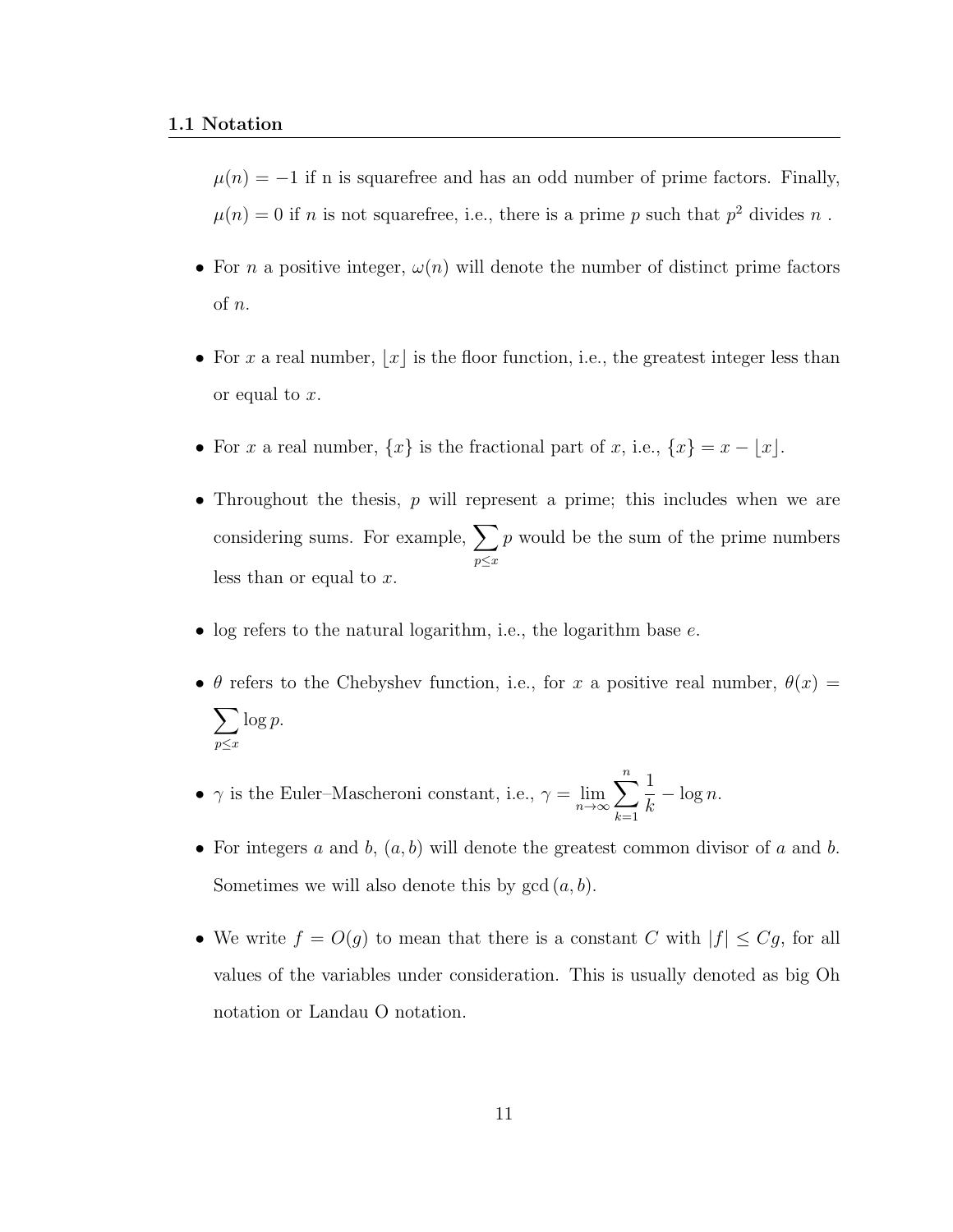- Similarly, we use the Vinogradov symbol  $\ll$ , where  $f \ll g$  if  $|f| \leq Cg$  for some constant  $C$ , for all values of the variables under consideration. If we write  $f \ll_k g$ , it means that the constant C depends on k.
- We write  $f = \Omega(g)$ , if there is a constant C such that infinitely many positive integers n satisfy  $|f(n)| \geq Cg(n)$ . This differs from the computer science convention, where  $f = \Omega(g)$  if  $f \gg g$ .
- We write  $f = o(g)$  to mean that  $\lim_{x \to \infty} \frac{f(x)}{q(x)}$  $g(x)$  $= 0.$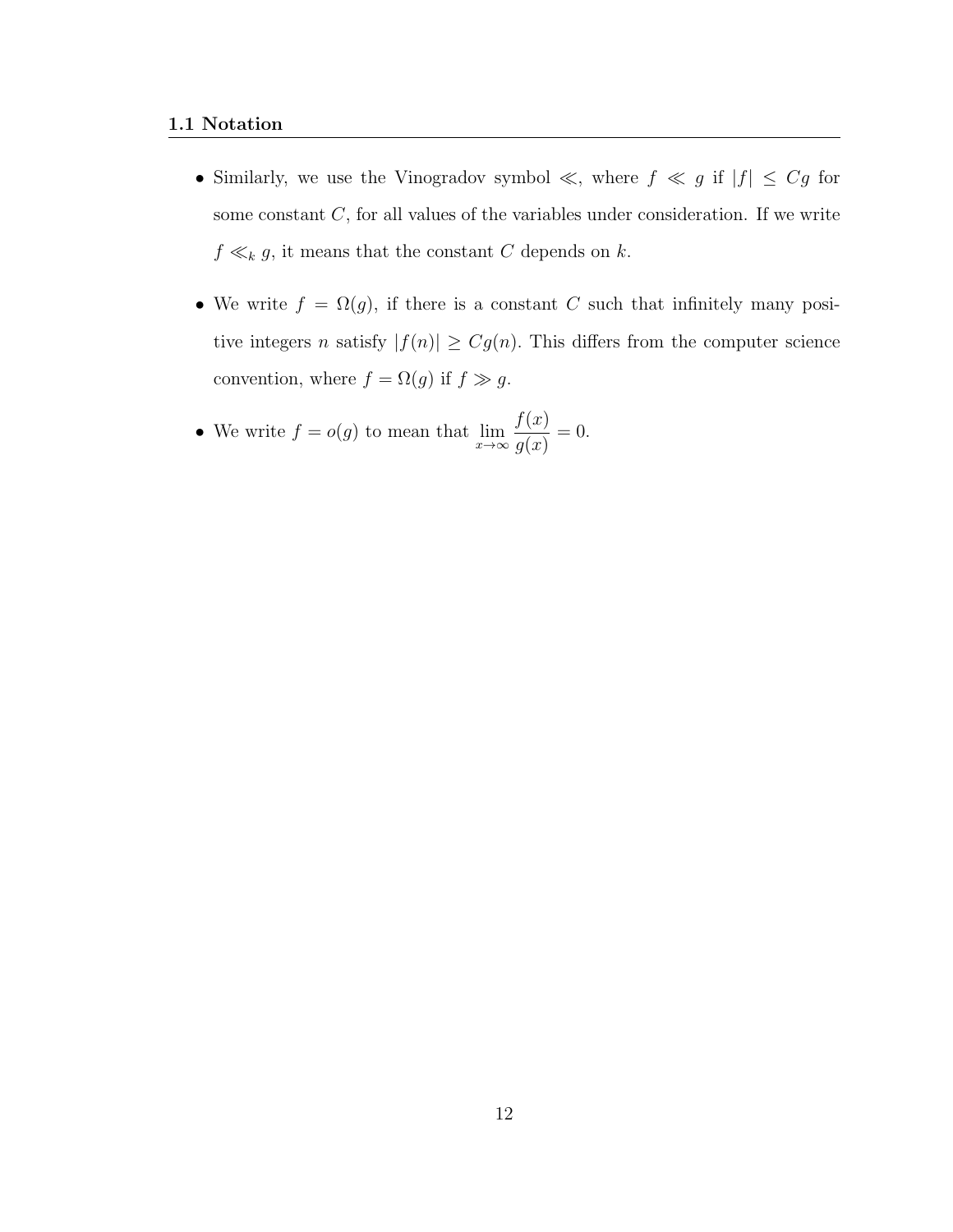## Chapter 2

## Smoothed Pólya–Vinogradov

Let  $\chi$  be a non-principal Dirichlet character to the modulus q. It has been the interest of mathematicians to study the sum M  $\sum$  $+N$  $n=M+1$  $\chi(n)$  $\begin{array}{c} \begin{array}{c} \begin{array}{c} \end{array} \\ \begin{array}{c} \end{array} \end{array} \end{array}$ . Pólya and Vinogradov, independently proved in 1918 that the sum is bounded above by  $O(\sqrt{q}\log q)$ . Assuming the Riemann Hypothesis for L-functions (GRH), Montgomery [28] showed that the sum is bounded by  $O(\sqrt{q}\log\log q)$ . This is best possible (up to a constant), because in 1932 Paley [34] proved that there are infinitely many quadratic characters  $\chi$  such that there exists a constant  $c > 0$  that satisfy for some N the following inequality  $\begin{array}{c} \hline \end{array}$  $\sum$ N  $n=1$  $\chi(n)$   $> c\sqrt{q}\log\log q$ .

Recently, in [23], Levin, Pomerance and Soundararajan considered a "smoothed" version of the Pólya–Vinogradov inequality. Instead of considering the sum of the characters, they consider the weighted sum

$$
S_{\chi}^*(M,N) := \left| \sum_{M \le n \le M+2N} \chi(n) \left( 1 - \left| \frac{n-M}{N} - 1 \right| \right) \right|.
$$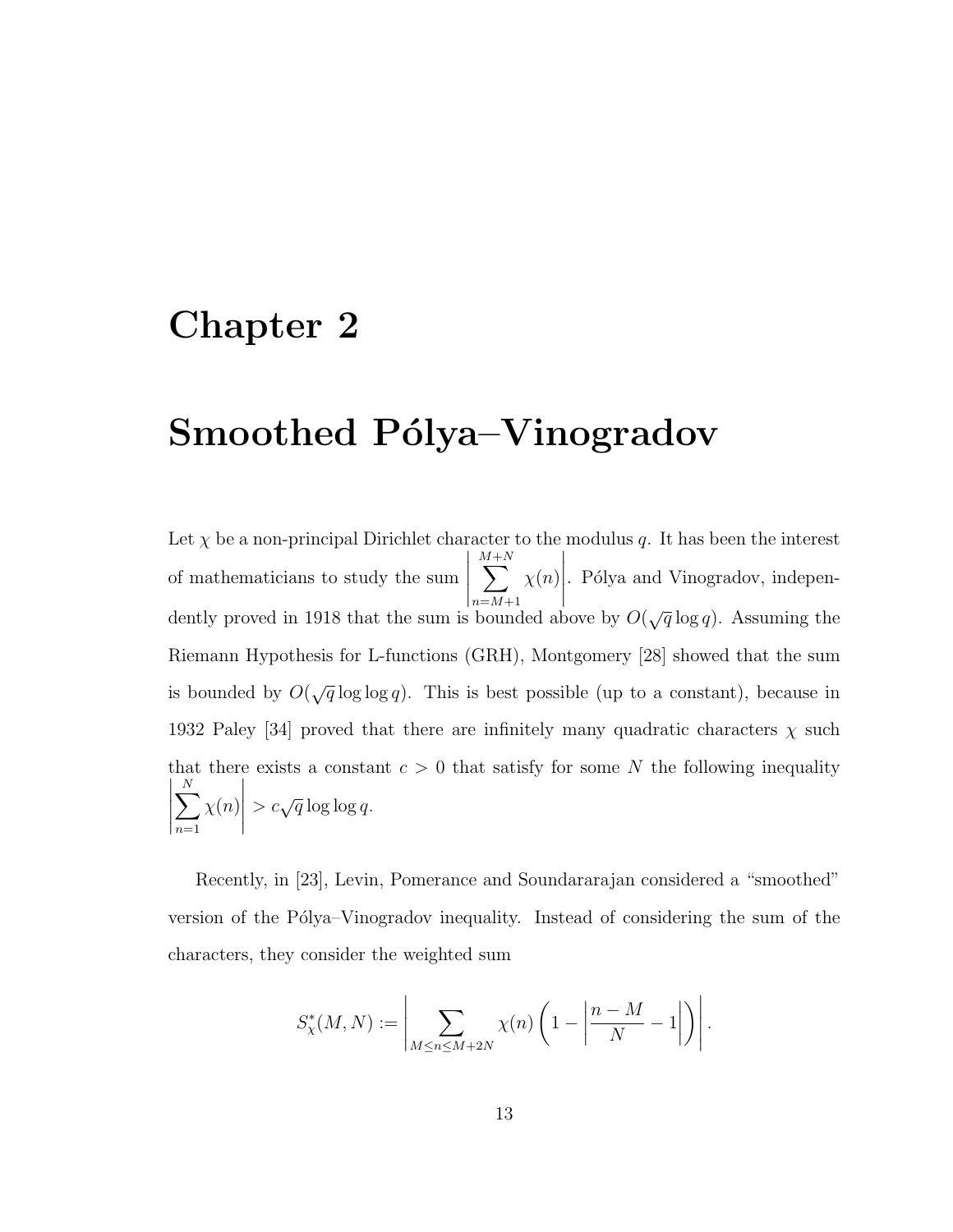The theorem they prove is the following:

**Theorem 2.1.** Let  $\chi$  be a primitive Dirichlet character to the modulus  $q > 1$  and let  $M, N$  be real numbers with  $0 < N \leq q$ . Then

$$
\left|S_{\chi}^*(M,N)\right| = \left|\sum_{M \le n \le M+2N} \chi(n) \left(1 - \left|\frac{n-M}{N} - 1\right|\right)\right| \le \sqrt{q} - \frac{N}{\sqrt{q}}.
$$

In section 2.1 we will give a proof of this theorem and several useful corollaries. The remarkable thing about this theorem is that it is not very hard to prove and it is a tight inequality, since one can show that  $|S^*_{\chi}(M,N)| > c\sqrt{q}$  for some positive constant c. Indeed, in section 2.2 we will prove that  $|S^*_{\chi}(M,N)| > \frac{2}{\pi^2}$  $\frac{2}{\pi^2}\sqrt{q}$ . The proof was motivated by the proof in [29] that if  $q > 1$  is a positive integer and  $\chi$  is a primitive character mod q then  $\max_{M,N}$   $\sum$  $M < n \leq M+N$  $\chi(n)$  ≥  $\sqrt{q}$ π .

### 2.1 Upper bound and corollaries

Proof of Theorem 2.1. We follow the proof in [23]. Let

$$
H(t) = \max\{0, 1 - |t|\}.
$$

We wish to estimate  $|S^*_{\chi}(M,N)|$ .

Using the identity (see Corollary 9.8 in [29])

$$
\chi(n) = \frac{1}{\tau(\bar{\chi})} \sum_{j=1}^{q} \bar{\chi}(j) e(nj/q)
$$

where  $e(x) := e^{2\pi ix}$  and  $\tau(\chi) = \sum$ q  $a=1$  $\chi(a)e(a/q)$  is the Gauss sum, we can deduce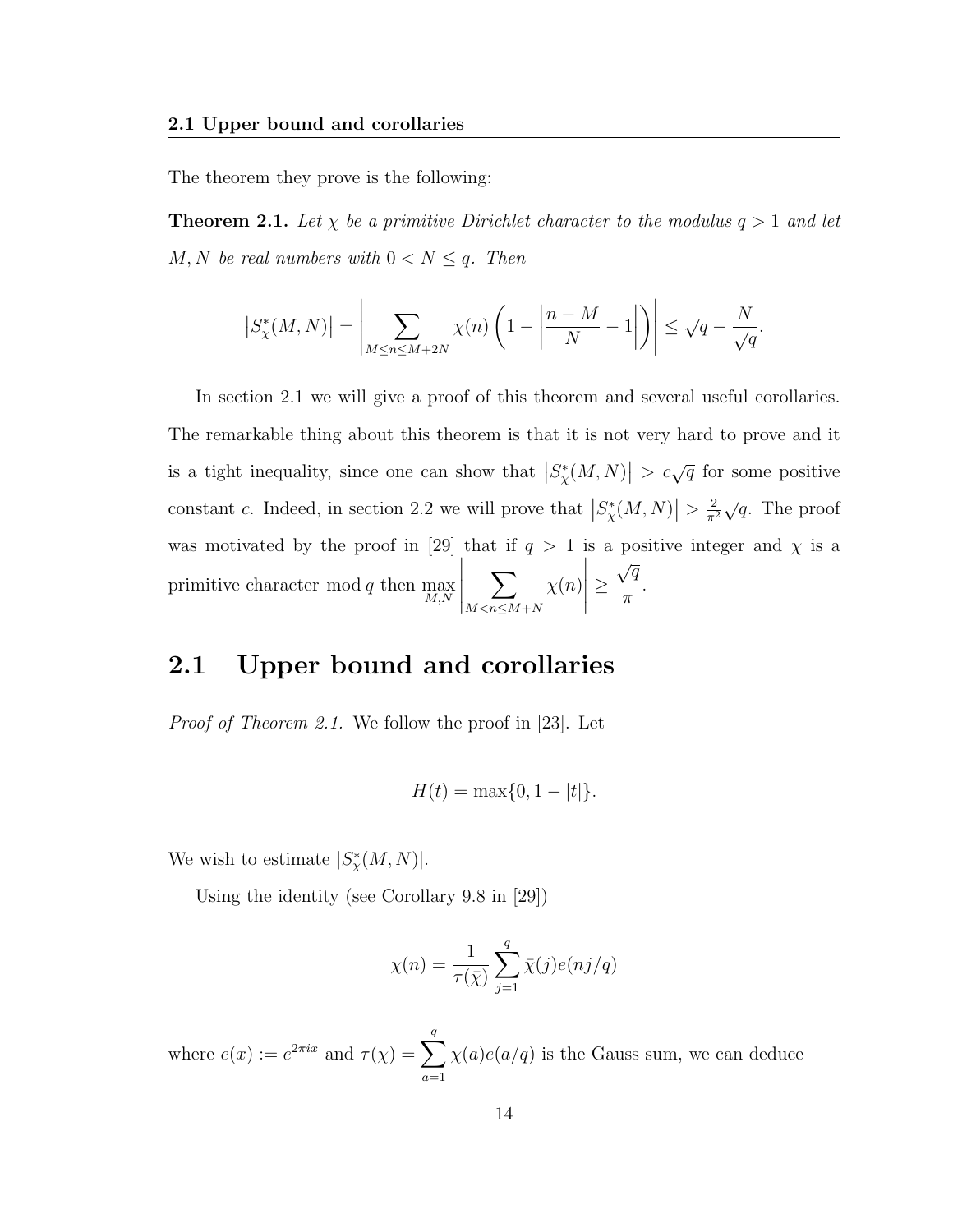$$
S^*_\chi(M,N)=\frac{1}{\tau(\bar\chi)}\sum_{j=1}^q\bar\chi(j)\sum_{n\in\mathbb Z}e(nj/q)H\left(\frac{n-M}{N}-1\right).
$$

The Fourier transform (see Appendix D in [29]) of  $H$  is

$$
\widehat{H}(s) = \int_{-\infty}^{\infty} H(t)e(-st)dt = \frac{1 - \cos 2\pi s}{2\pi^2 s^2} \text{ when } s \neq 0, \,\widehat{H}(0) = 1,
$$

which is nonnegative for s real. In general, if

$$
f(t) = e(\alpha t)H(\beta t + \gamma),
$$
\n(2.1)

with  $\beta > 0$ , then

$$
\widehat{f}(s) = \frac{1}{\beta} e\left(\frac{s-\alpha}{\beta}\gamma\right) \widehat{H}\left(\frac{s-\alpha}{\beta}\right). \tag{2.2}
$$

Using  $\alpha = j/q$ ,  $\beta = 1/N$  and  $\gamma = -M/N - 1$ , then by Poisson summation (see Appendix D in [29]) we get

$$
S_{\chi}^*(M,N) = \frac{N}{\tau(\bar{\chi})} \sum_{j=1}^q \bar{\chi}(j) \sum_{n \in \mathbb{Z}} e\left( -(M+N) \left( n - \frac{j}{q} \right) \right) \widehat{H}\left( \left( s - \frac{j}{q} \right) N \right). \tag{2.3}
$$

Using that  $\chi(q) = 0$ , that  $\widehat{H}$  is nonnegative and that  $|\tau(\bar{\chi})| = \sqrt{q}$  for primitive characters we have

$$
\left|S_{\chi}^*(M,N)\right| \leq \frac{N}{\sqrt{q}} \sum_{j=1}^{q-1} \sum_{n \in \mathbb{Z}} \widehat{H}\left(\left(n-\frac{j}{q}\right)N\right) = \frac{N}{\sqrt{q}} \sum_{k \in \mathbb{Z}/k\mathbb{Z}} \widehat{H}\left(\frac{kN}{q}\right).
$$

Therefore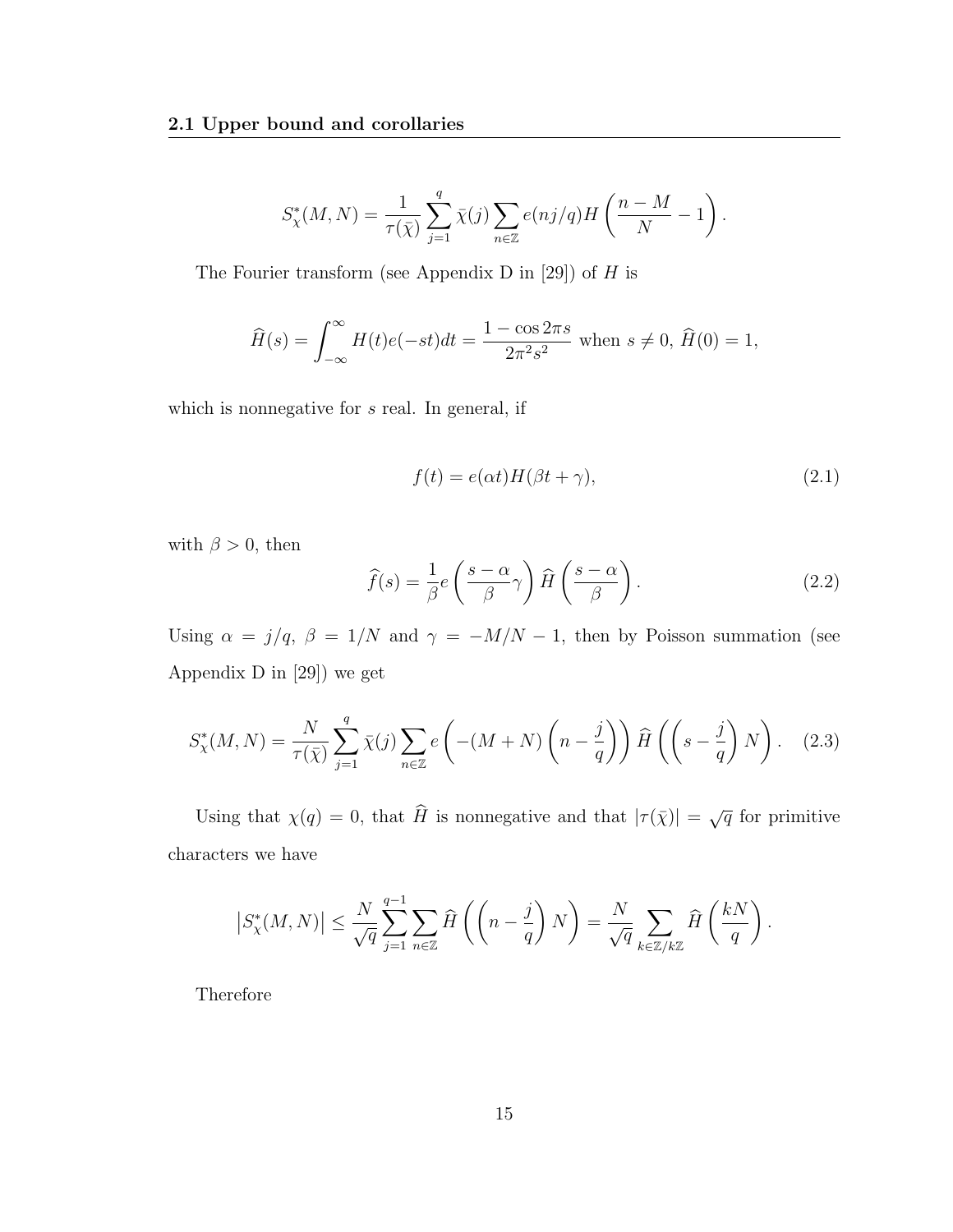$$
\begin{split} &\left|S^*_{\chi}(M,N)\right|\leq \frac{N}{\sqrt{q}}\left(\sum_{k\in\mathbb{Z}}\widehat{H}\left(\frac{kN}{q}\right)-\sum_{k\in\mathbb{Z}}\widehat{H}(kN)\right)\\ &=\sqrt{q}\left(\sum_{k\in\mathbb{Z}}\frac{N}{q}\widehat{H}\left(\frac{kN}{q}\right)-\frac{N}{q}\sum_{k\in\mathbb{Z}}\widehat{H}(kN)\right)\leq \sqrt{q}\left(\sum_{k\in\mathbb{Z}}\frac{N}{q}\widehat{H}\left(\frac{kN}{q}\right)-\frac{N}{q}\widehat{H}(0)\right). \end{split}
$$

Using  $\alpha = \gamma = 0$  and  $\beta = \frac{q}{N}$  $\frac{q}{N}$  in (2.1) and (2.2) yields that the Fourier transform of  $H\left(\frac{qt}{N}\right)$  $\frac{qt}{N}$ ) is

$$
\frac{1}{\beta}e\left(\frac{s-0}{\beta}\cdot(0)\right)\widehat{H}\left(\frac{s-0}{\beta}\right)=\frac{N}{q}\widehat{H}\left(\frac{sdN}{q}\right).
$$

Therefore, by Poisson summation, we have

$$
\left|S_{\chi}^*(M,N)\right| \le \sqrt{q} \sum_{l \in \mathbb{Z}} H\left(\frac{ql}{N}\right) - \frac{N}{\sqrt{q}} = \sqrt{q}H(0) - \frac{N}{\sqrt{q}} = \sqrt{q} - \frac{N}{\sqrt{q}}.\tag{2.4}
$$

We used that  $q \geq N$  which implies that for  $l \neq 0$  and  $l \in \mathbb{Z}$ ,  $\left| \frac{ql}{N} \right|$  $\frac{ql}{N}|\geq \left|\frac{q}{N}\right|$  $\left|\frac{q}{N}\right| \geq 1$  which implies  $H\left(\frac{ql}{N}\right)$  $\frac{ql}{N}$ ) = 0.  $\Box$ 

The following corollary, uses arithmetic information from the modulus  $q$  to give a better upper bound for some ranges of N.

**Corollary 2.1.** Let  $\chi$  be a primitive character to the modulus  $q > 1$ , let M, N be real numbers with  $0 < N \leq q$  and let m be a divisor of q such that  $1 \leq m \leq \frac{q}{N}$  $\frac{q}{N}$ . Then

$$
\left|\sum_{M\leq n\leq M+2N}\chi(n)\left(1-\left|\frac{n-M}{N}-1\right|\right)\right|\leq \frac{\phi(m)}{m}\sqrt{q}.
$$

Proof. Following the proof of the previous theorem, we arrive at  $(2.3)$ . From there, using that if  $(n, m) > 1$  then  $\chi(n) = 0$ , that  $\widehat{H}$  is nonnegative and that  $|\tau(\overline{\chi})| = \sqrt{q}$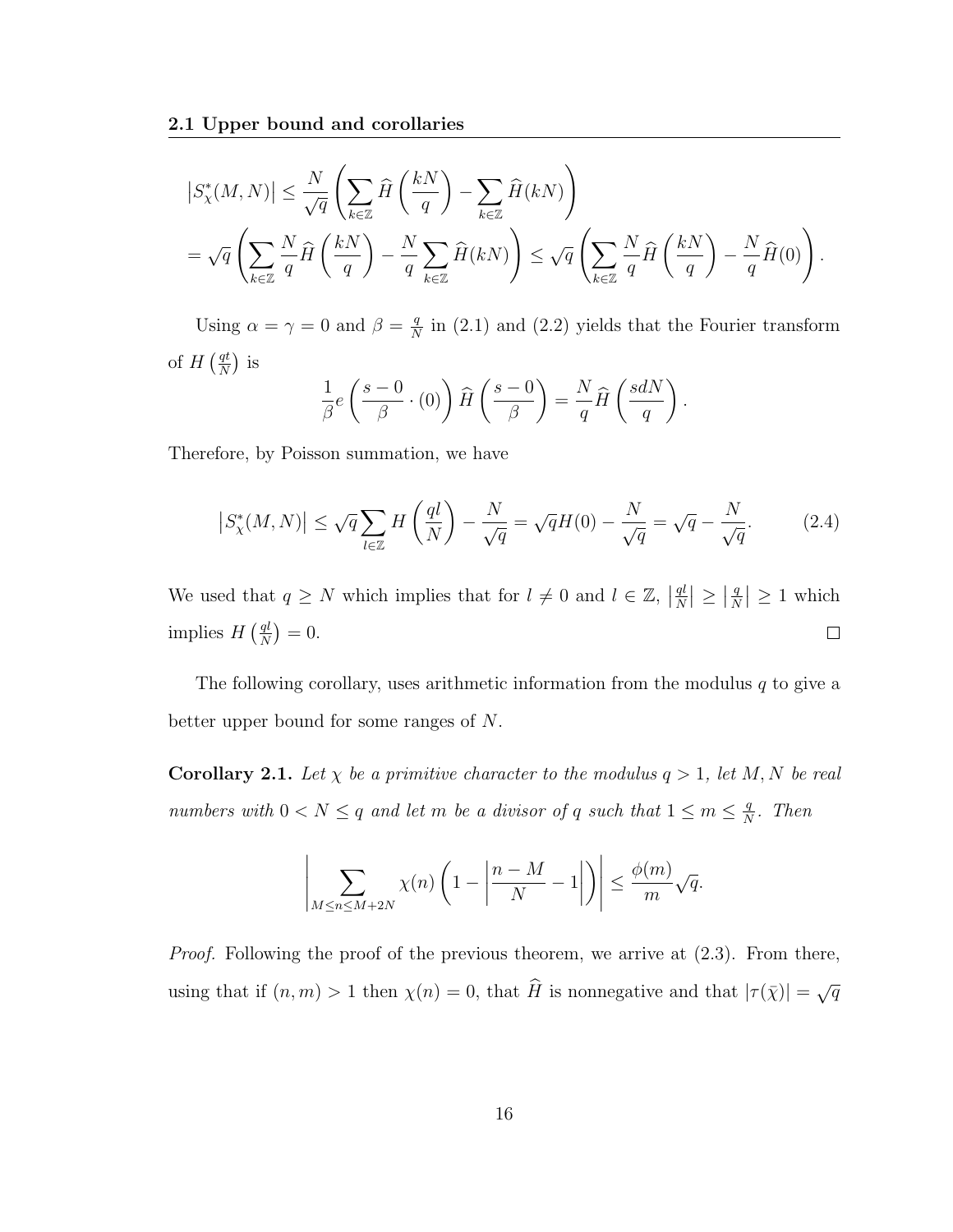for primitive characters we have

$$
\left| S_{\chi}^*(M,N) \right| \le \frac{N}{\sqrt{q}} \sum_{\substack{j=1 \ (j,m)=1}}^q \sum_{n \in \mathbb{Z}} \widehat{H}\left( \left(n - \frac{j}{q}\right)N\right) = \frac{N}{\sqrt{q}} \sum_{\substack{k \in \mathbb{Z} \ (k,m)=1}} \widehat{H}\left(\frac{kN}{q}\right). \tag{2.5}
$$

Using inclusion exclusion we get

$$
\left|S_{\chi}^*(M,N)\right| \le \frac{N}{\sqrt{q}} \sum_{d|m} \mu(d) \sum_{k \in \mathbb{Z}} \widehat{H}\left(\frac{kdN}{q}\right) = \sqrt{q} \sum_{d|m} \frac{\mu(d)}{d} \sum_{k \in \mathbb{Z}} \frac{dN}{q} \widehat{H}\left(\frac{kdN}{q}\right)
$$

Since the Fourier transform of  $H\left(\frac{qt}{Nd}\right)$  is  $\frac{dN}{q}\widehat{H}\left(\frac{sdN}{q}\right)$  $\frac{dN}{q}$ , then by Poisson summation

.

$$
\left|S^*_{\chi}(M,N)\right| \leq \sqrt{q} \sum_{d|m} \frac{\mu(d)}{d} \sum_{l \in \mathbb{Z}} H\left(\frac{ql}{Nd}\right) = \sqrt{q} \sum_{d|m} \frac{\mu(d)}{d} H(0) = \frac{\phi(m)}{m} \sqrt{q}.
$$

We used that  $q \geq mN$  which implies that for  $l \neq 0$  and  $l \in \mathbb{Z}$ ,  $\left| \frac{ql}{N\epsilon} \right|$  $\frac{ql}{Nd} \rvert \geq \lvert \frac{q}{N} \rvert$  $\frac{q}{Nm}$  |  $\geq 1$ which implies  $H\left(\frac{ql}{Nd}\right) = 0.$  $\Box$ 

The following corollary is a minor modification of Corollary 3 in [23], which was stated without proof.

**Corollary 2.2.** Let  $\chi$  be a primitive character to the modulus  $q > 1$  and let M, N be real numbers with  $N > 0$ . Then,

$$
\left| \sum_{M \le n \le M+2N} \chi(n) \left( 1 - \left| \frac{n-M}{N} - 1 \right| \right) \right| \le \frac{q^{3/2}}{N} \left\{ \frac{N}{q} \right\} \left( 1 - \left\{ \frac{N}{q} \right\} \right). \tag{2.6}
$$

In particular,  $|S^*_{\chi}(M,N)| < \sqrt{q}$ .

*Proof.* In the proof of Theorem 2.1, we only used that  $N \leq q$  in the last inequality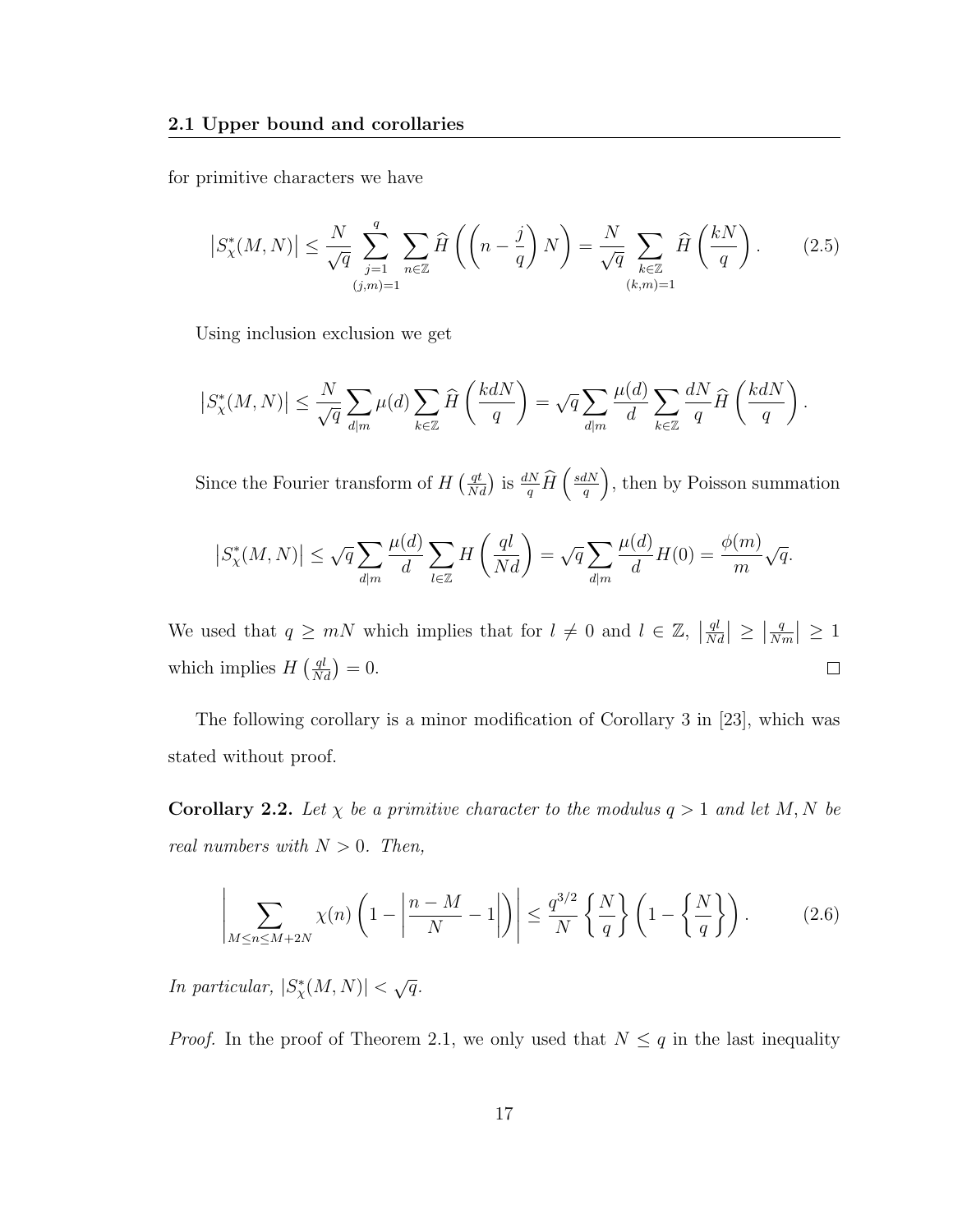of  $(2.4)$ . Therefore from  $(2.4)$  we have

$$
|S^*_{\chi}(M,N)| \leq \sqrt{q} \left( \sum_{l \in \mathbb{Z}} H\left(\frac{ql}{N}\right) - \frac{N}{q} \right).
$$

To get the desired result we need only prove

$$
\sum_{l\in\mathbb{Z}} H\left(\frac{ql}{N}\right) \le \frac{N}{q} + \frac{q}{N} \left\{\frac{N}{q}\right\} \left(1 - \left\{\frac{N}{q}\right\}\right).
$$

Note that  $H\left(\frac{ql}{N}\right)$  $\frac{ql}{N}$ ) = 0 for  $|l| > \frac{N}{q}$  $\frac{N}{q}$ . Also  $H\left(\frac{ql}{N}\right)$  $\frac{q l}{N}$ ) =  $H\left(\frac{-q l}{N}\right)$ . Using these two facts together with  $H(0) = 1$ , we get

$$
\sum_{l\in\mathbb{Z}} H\left(\frac{ql}{N}\right) = 1 + 2\sum_{l\leq \frac{N}{q}} H\left(\frac{ql}{N}\right) = 1 + 2\sum_{l\leq \frac{N}{q}} \left(1 - \frac{ql}{N}\right).
$$

Therefore

$$
\sum_{l\in\mathbb{Z}}H\left(\frac{ql}{N}\right)=1+2\left\lfloor\frac{N}{q}\right\rfloor-\frac{2q}{N}\sum_{l\leq\frac{N}{q}}l=1+2\left\lfloor\frac{N}{q}\right\rfloor-\frac{q}{N}\left(\left\lfloor\frac{N}{q}\right\rfloor\right)\left(\left\lfloor\frac{N}{q}\right\rfloor+1\right).
$$

Letting  $\theta = \frac{N}{a}$  $\frac{N}{q}$  and using that  $\frac{N}{q} = \frac{N}{q}$  $\frac{N}{q}$  +  $\theta$ , we get

$$
\sum_{l \in \mathbb{Z}} H\left(\frac{ql}{N}\right) = 1 + \frac{2N}{q} - 2\theta + \frac{q}{N} \left(\frac{N^2}{q^2} + \frac{N}{q}(1 - 2\theta) - \theta(1 - \theta)\right)
$$
  
=  $\frac{2N}{q} + 1 - 2\theta - \frac{N}{q} - (1 - 2\theta) + \frac{q}{N}\theta(1 - \theta) = \frac{N}{q} + \frac{q}{N}\theta(1 - \theta).$ 

Therefore (2.6) is true. Once we have (2.6), we can conclude that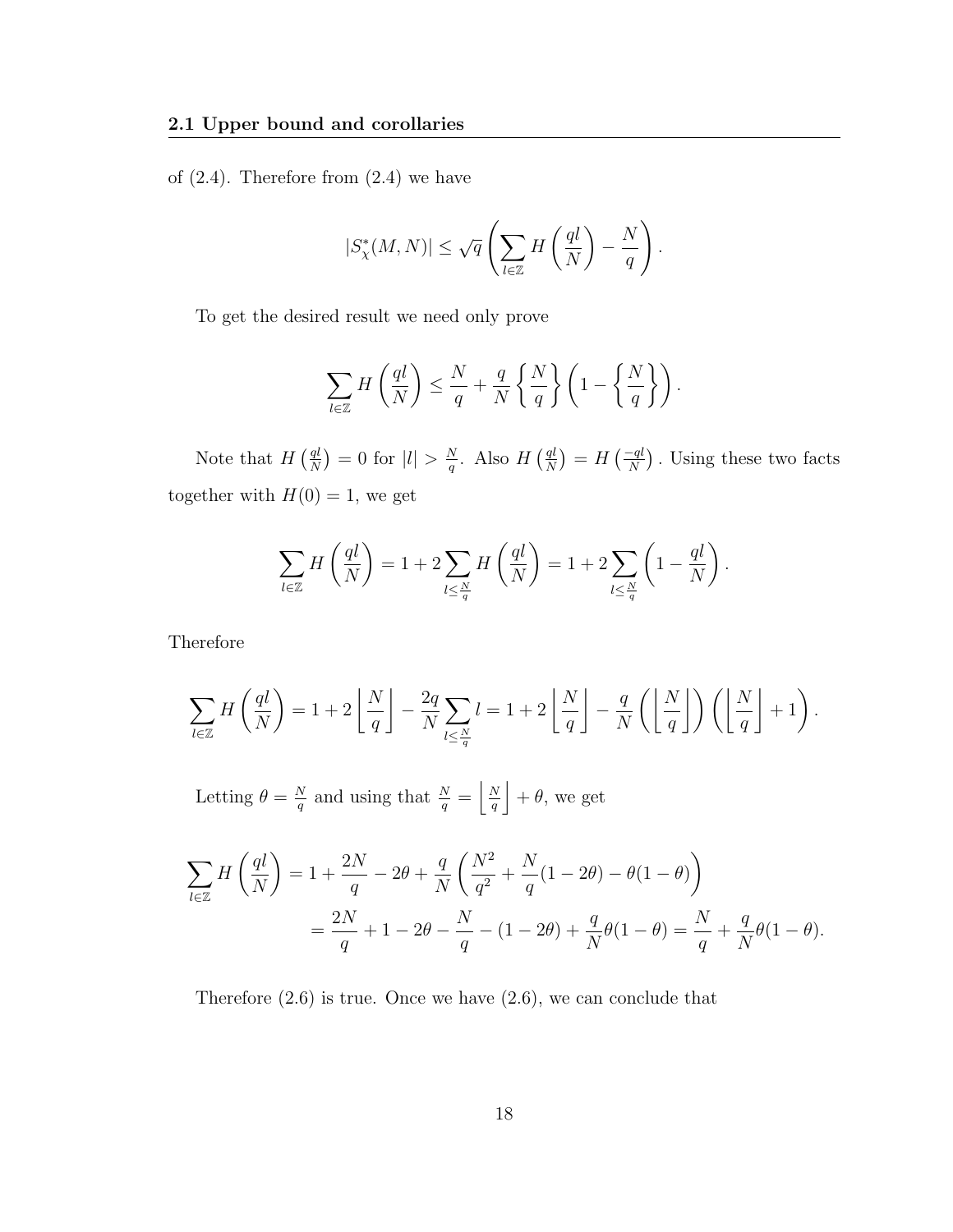$|S^*_{\chi}(M,N)| < \sqrt{q}$ . Indeed, if  $N \leq q$ , then

$$
S_{\chi}^*(M,N) \le \frac{q^{3/2}}{N} \left\{ \frac{N}{q} \right\} \left( 1 - \left\{ \frac{N}{q} \right\} \right) = \sqrt{q} - \frac{N}{\sqrt{q}} < \sqrt{q};
$$

and if  $N > q$ , we have

$$
S_{\chi}^*(M,N) \le \frac{q^{3/2}}{N} \left\{ \frac{N}{q} \right\} \left( 1 - \left\{ \frac{N}{q} \right\} \right) \le \frac{q^{3/2}}{4N} < \frac{\sqrt{q}}{4}.
$$

 $\Box$ 

Our last corollary is an inequality for general Dirichlet characters (as opposed to just primitive Dirichlet characters).

**Corollary 2.3.** Let  $\chi$  be a non-principal Dirichlet character to the modulus  $q > 1$ and let  $M, N$  be real numbers with  $N > 0$ . Then,

$$
\left|\sum_{M\leq n\leq M+2N}\chi(n)\left(1-\left|\frac{n-M}{N}-1\right|\right)\right|<\frac{4}{\sqrt{6}}\sqrt{q}.
$$

*Proof.* In this proof, we follow the ideas used in [29] to extend the Pólya–Vinogradov inequality from primitive characters to general characters.

Let  $\chi$  be induced by a primitive character  $\chi^*$  of modulus  $d > 1$ . This is possible since  $\chi$  is non-principal. In the case that  $\chi$  is primitive, then  $\chi^* = \chi$ . Letting  $\chi_0$  be the principal character mod q, we have that  $\chi = \chi^* \chi_0$ . Therefore  $\chi(n) = \chi^*(n)$  for n an integer coprime to q, and  $\chi(n) = 0$  otherwise.

Let r be the product of primes that divide q but not d. Then when  $(n, r) > 1$ , we have  $\chi(n) = 0$ . If  $(n, r) = 1$ , then  $\chi(n) = \chi^*(n)$ . Therefore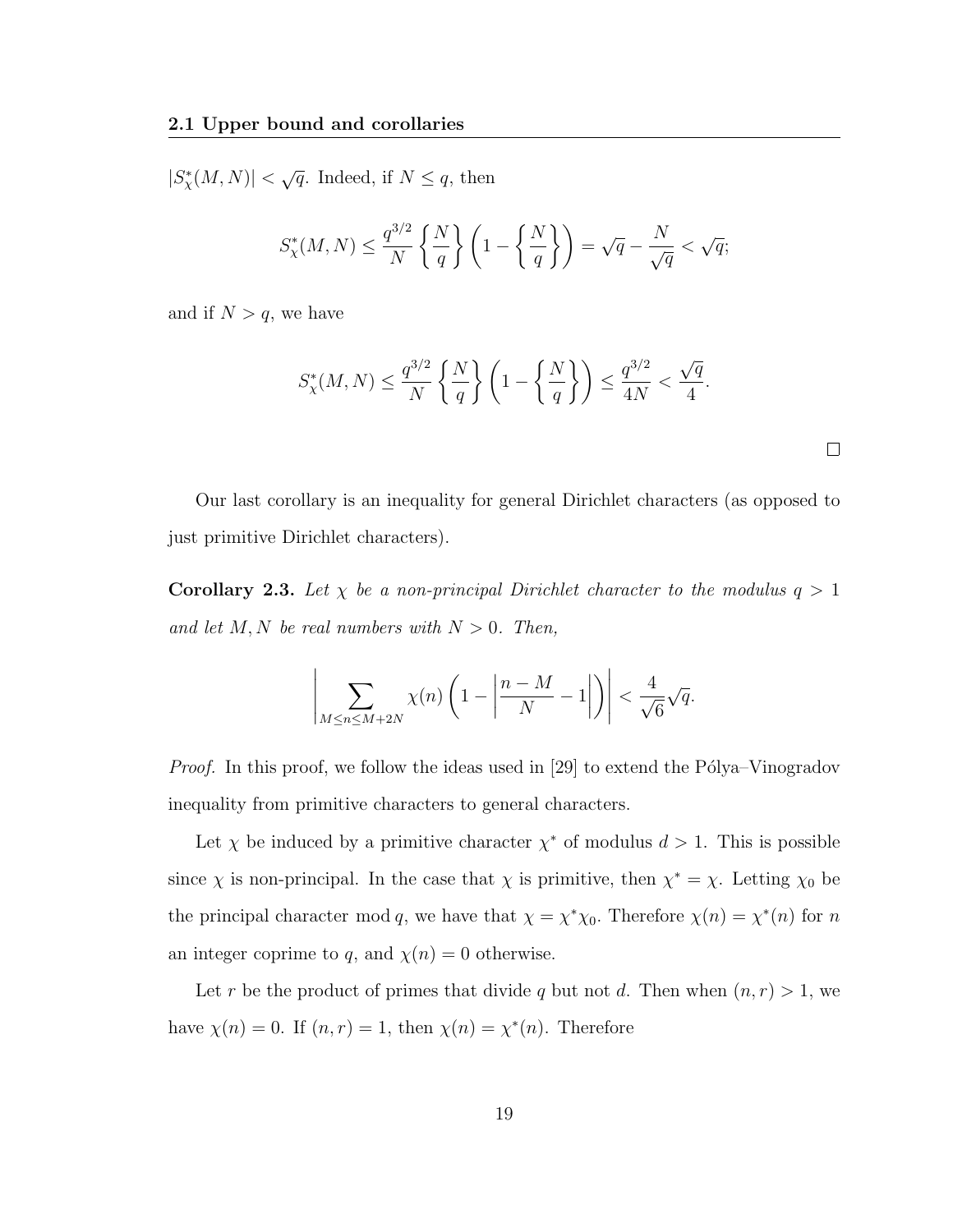$$
\sum_{M \le n \le M+2N} \chi(n) \left( 1 - \left| \frac{n-M}{N} - 1 \right| \right) = \sum_{\substack{M \le n \le M+2N \\ (n,r)=1}} \chi^*(n) \left( 1 - \left| \frac{n-M}{N} - 1 \right| \right)
$$

$$
= \sum_{M \le n \le M+2N} \chi^*(n) \left( 1 - \left| \frac{n-M}{N} - 1 \right| \right) \sum_{\substack{k|(n,r) \\ k|n}} \mu(k)
$$

$$
= \sum_{k|r} \mu(k) \sum_{\substack{M \le n \le M+2N \\ k|n}} \chi^*(n) \left( 1 - \left| \frac{n-M}{N} - 1 \right| \right).
$$

Now, writing  $n = km$  and using that  $\chi^*$  is totally multiplicative we get

$$
\sum_{k|r} \mu(k) \chi^*(k) \sum_{\frac{M}{k} \le m \le \frac{M+2N}{k}} \chi^*(m) \left(1 - \left|\frac{m - \frac{M}{k}}{\frac{N}{k}} - 1\right|\right) = \sum_{k|r} \mu(k) \chi^*(k) S_{\chi^*} \left(\frac{M}{k}, \frac{N}{k}\right).
$$

By Corollary 2.2,  $|S_{\chi^*}(M/k, N/k)| <$ √ d. Hence, taking absolute value we have

$$
|S_{\chi}^*(M,N)| < \sum_{k|r} \sqrt{d} = 2^{\omega(r)} \sqrt{d} \le 2^{\omega(r)} \sqrt{\frac{q}{r}}.\tag{2.7}
$$

Since  $2^{\omega}$  is a multiplicative function, and for  $p \geq 5$ ,  $2 < \sqrt{p}$ , we have

$$
\frac{2^{\omega(r)}}{\sqrt{r}} = \prod_{p|r} \frac{2}{\sqrt{p}} \le \frac{2}{\sqrt{2}} \times \frac{2}{\sqrt{3}} = \frac{4}{\sqrt{6}}.
$$
 (2.8)

Combining (2.7) with (2.8) yields the desired result.

 $\Box$ 

### 2.2 Lower bound

Let's start with a lemma that will be used in the proof of the lower bound.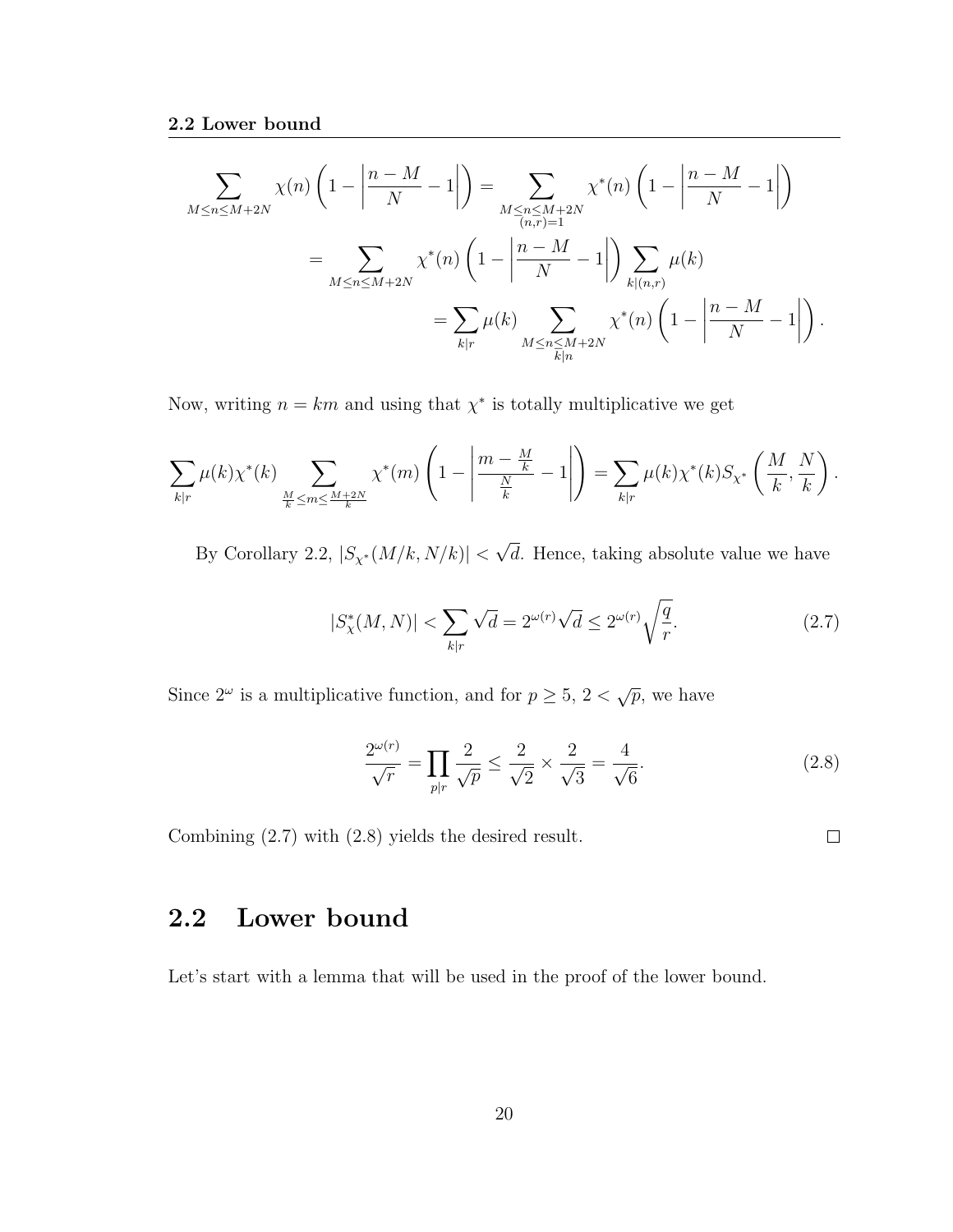**Lemma 2.1.** Let  $N \in \mathbb{N}$  and  $\alpha \in \mathbb{R}$  such that  $e(\alpha) \neq 1$ , then

$$
\sum_{n=0}^{N} n \cdot e(\alpha n) = \frac{Ne\left(\left(N+1\right)\alpha\right) - \left(N+1\right)e\left(N\alpha\right) + 1}{\left(e\left(\frac{\alpha}{2}\right) - e\left(-\frac{\alpha}{2}\right)\right)^2}
$$

*Proof.* For  $x \in \mathbb{R}$ , we have  $\sum$ N  $n=0$  $x^n = \frac{x^{N+1} - 1}{1}$  $x - 1$ , by differentiating both sides and multiplying by  $x$  we get

$$
\sum_{n=0}^{N} n \cdot x^n = x \frac{(N+1)x^N(x-1) - (x^{N+1} - 1)}{(x-1)^2} = x \frac{Nx^{N+1} - (N+1)x^N + 1}{(x-1)^2}.
$$

Therefore, by making the substitution  $x = e(\alpha)$  we get

$$
S(N) := \sum_{n=0}^{N} n \cdot e(\alpha n) = e(\alpha) \frac{Ne((N+1)\alpha) - (N+1)e(N\alpha) + 1}{(e(\alpha) - 1)^2}.
$$

 $\left(\frac{\alpha}{2}\right)$ )<sup>2</sup> yields the lemma. Using that  $(e(\alpha) - 1)^2 = e(\alpha) (e(\frac{\alpha}{2}))$  $\frac{\alpha}{2}$ ) –  $e\left(-\frac{\alpha}{2}\right)$  $\Box$ 

**Theorem 2.2.** Let  $\chi$  be a primitive character to the modulus  $q > 1$  and let M, N be positive integers. Then

$$
S_2(N) := \max_{1 \le M \le q} \left| \sum_{n=M}^{M+2N} \chi(n) \left( 1 - \left| \frac{n-M}{N} - 1 \right| \right) \right| \ge \frac{1}{N\sqrt{q}} \frac{\left( \sin \frac{\pi N}{q} \right)^2}{\left( \sin \frac{\pi}{q} \right)^2} \tag{2.9}
$$

Proof. Let

$$
S_3(N) := \sum_{M=1}^{q} e\left(\frac{M}{q}\right) \sum_{n=M}^{M+2N} \chi(n) \left(1 - \left|\frac{n-M}{N} - 1\right|\right),
$$

and note that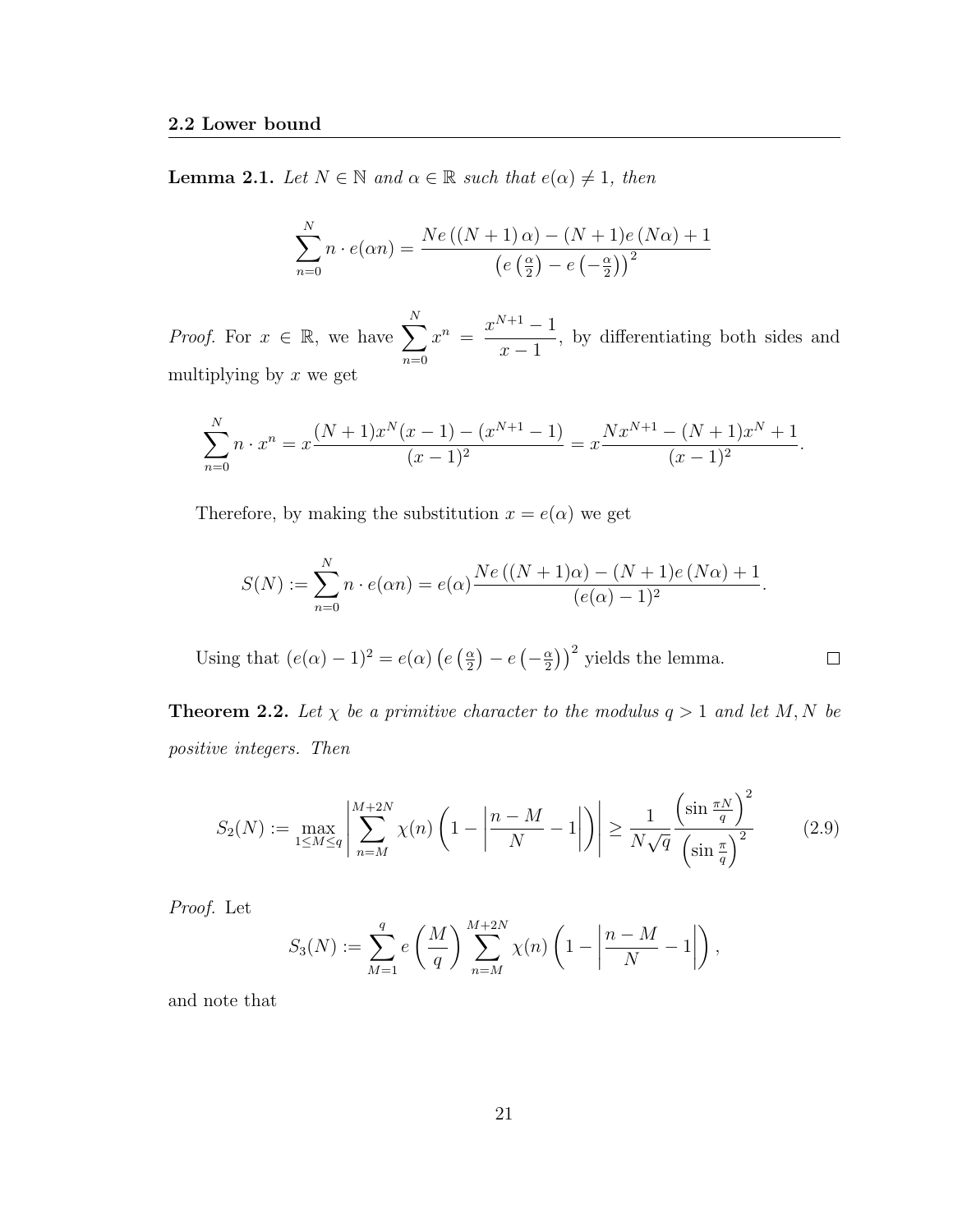$$
\begin{split} |S_3(N)|\leq & \sum_{M=1}^q \left|\sum_{n=M}^{M+2N} \chi(n)\left(1-\left|\frac{n-M}{N}-1\right|\right)\right|\\ &\leq q\max_{1\leq M\leq q}\left|\sum_{n=M}^{M+2N} \chi(n)\left(1-\left|\frac{n-M}{N}-1\right|\right)\right|=qS_2(N). \end{split}
$$

Therefore we can focus on  $S_3(N)$ .

$$
S_3(N) = \sum_{M=1}^{q} e\left(\frac{M}{q}\right) \sum_{n=M}^{M+2N} \chi(n) \left(1 - \left|\frac{n-M}{N} - 1\right|\right)
$$
  
= 
$$
\sum_{n=0}^{2N} \sum_{M=1}^{q} e\left(\frac{M}{q}\right) \chi(n+M) \left(1 - \left|\frac{n}{N} - 1\right|\right).
$$

Now we can do a change of variable, to go from  $M$  to  $L - n$ :

$$
S_3(N) = \sum_{n=0}^{2N} \sum_{L=1}^{q} e\left(\frac{L-n}{q}\right) \chi(L) \left(1 - \left|\frac{n}{N} - 1\right|\right)
$$
  
= 
$$
\sum_{n=0}^{2N} e\left(-\frac{n}{q}\right) \left(1 - \left|\frac{n}{N} - 1\right|\right) \sum_{L=1}^{q} e\left(\frac{L}{q}\right) \chi(L).
$$

Therefore,

$$
S_3(N) = \tau(\chi) \sum_{n=0}^{2N} e\left(-\frac{n}{q}\right) \left(1 - \left|\frac{n}{N} - 1\right|\right) = \tau(\chi) S_4(N).
$$

Now it's time to work on  $\mathcal{S}_4(N)$ :

$$
S_4(N) = \sum_{n=0}^{2N} e\left(-\frac{n}{q}\right) \left(1 - \left|\frac{n}{N} - 1\right|\right) = \sum_{n=0}^{N} e\left(-\frac{n}{q}\right) \frac{n}{N} + \sum_{n=N+1}^{2n} e\left(-\frac{n}{q}\right) \left(2 - \frac{n}{N}\right).
$$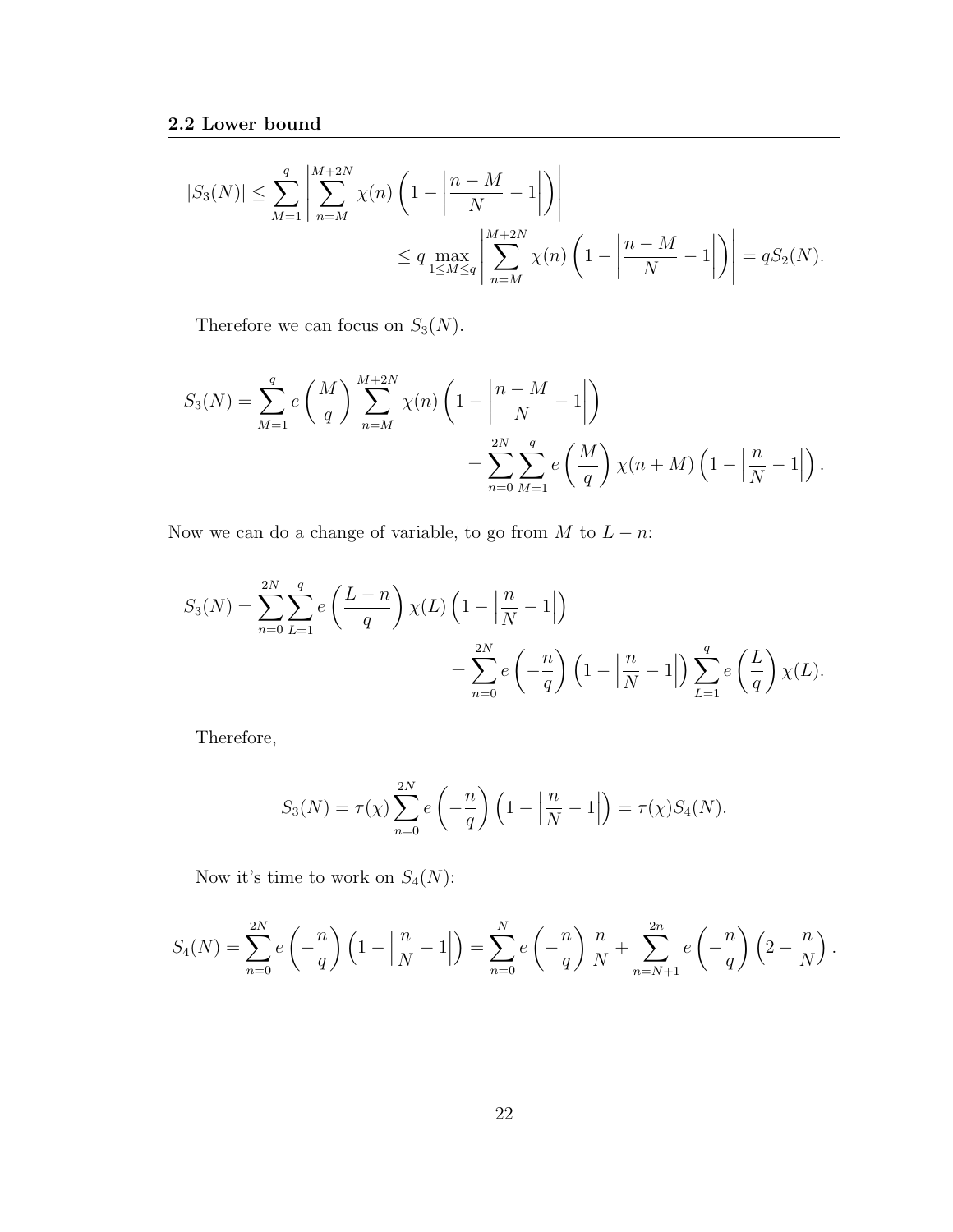By making the change of variable  $m = 2N - n$ , we get

$$
S_4(N) = \frac{1}{N} \sum_{n=0}^{N} e\left(-\frac{n}{q}\right) n + \frac{e\left(-\frac{2N}{q}\right)}{N} \sum_{m=0}^{N-1} e\left(\frac{m}{q}\right) m.
$$

Using Lemma 2.1 with  $\alpha = -\frac{1}{q}$  we get

$$
S_4(N) = \frac{1}{N} \frac{Ne((N+1)\alpha) - (N+1)e(N\alpha) + 1}{\left(e(\frac{\alpha}{2}) - e(-\frac{\alpha}{2})\right)^2} + \frac{e(2N\alpha)}{N} \frac{(N-1)e(-N\alpha) - Ne(-(N-1)\alpha) + 1}{\left(e(-\frac{\alpha}{2}) - e(\frac{\alpha}{2})\right)^2}.
$$

Therefore, by taking common denominator and multiplying out we get that  $S_4(N)$ equals

$$
\frac{Ne((N+1)\alpha)-(N+1)e(N\alpha)+1+(N-1)e(N\alpha)-Ne((N+1)\alpha)+e(2N\alpha)}{N\left(e\left(\frac{\alpha}{2}\right)-e\left(-\frac{\alpha}{2}\right)\right)^2},
$$

which equals

$$
\frac{e(2N\alpha) - 2e(N\alpha) + 1}{N\left(e\left(\frac{\alpha}{2}\right) - e\left(-\frac{\alpha}{2}\right)\right)^2} = \frac{e(N\alpha)\left(e\left(\frac{N\alpha}{2}\right) - e\left(-\frac{N\alpha}{2}\right)\right)^2}{N\left(e\left(\frac{\alpha}{2}\right) - e\left(-\frac{\alpha}{2}\right)\right)^2} = \frac{e(N\alpha)\left(\sin N\pi\alpha\right)^2}{N\left(\sin \pi\alpha\right)^2}.
$$
 (2.10)

From earlier we know,  $qS_2(N) \geq |S_3(N)| = |\tau(\chi)||S_4(N)|$ . Using  $|\tau(\chi)| = \sqrt{q}$ , that  $|e(x)| = 1$  and (2.10) yields the theorem.  $\Box$ 

**Corollary 2.4.** Let  $\chi$  be a primitive character to the modulus  $q > 1$  and let M, N be positive integers. Then

$$
\max_{M,N} \left| \sum_{n=M}^{M+2N} \chi(n) \left( 1 - \left| \frac{n-M}{N} - 1 \right| \right) \right| \ge \frac{2}{\pi^2} \sqrt{q}.
$$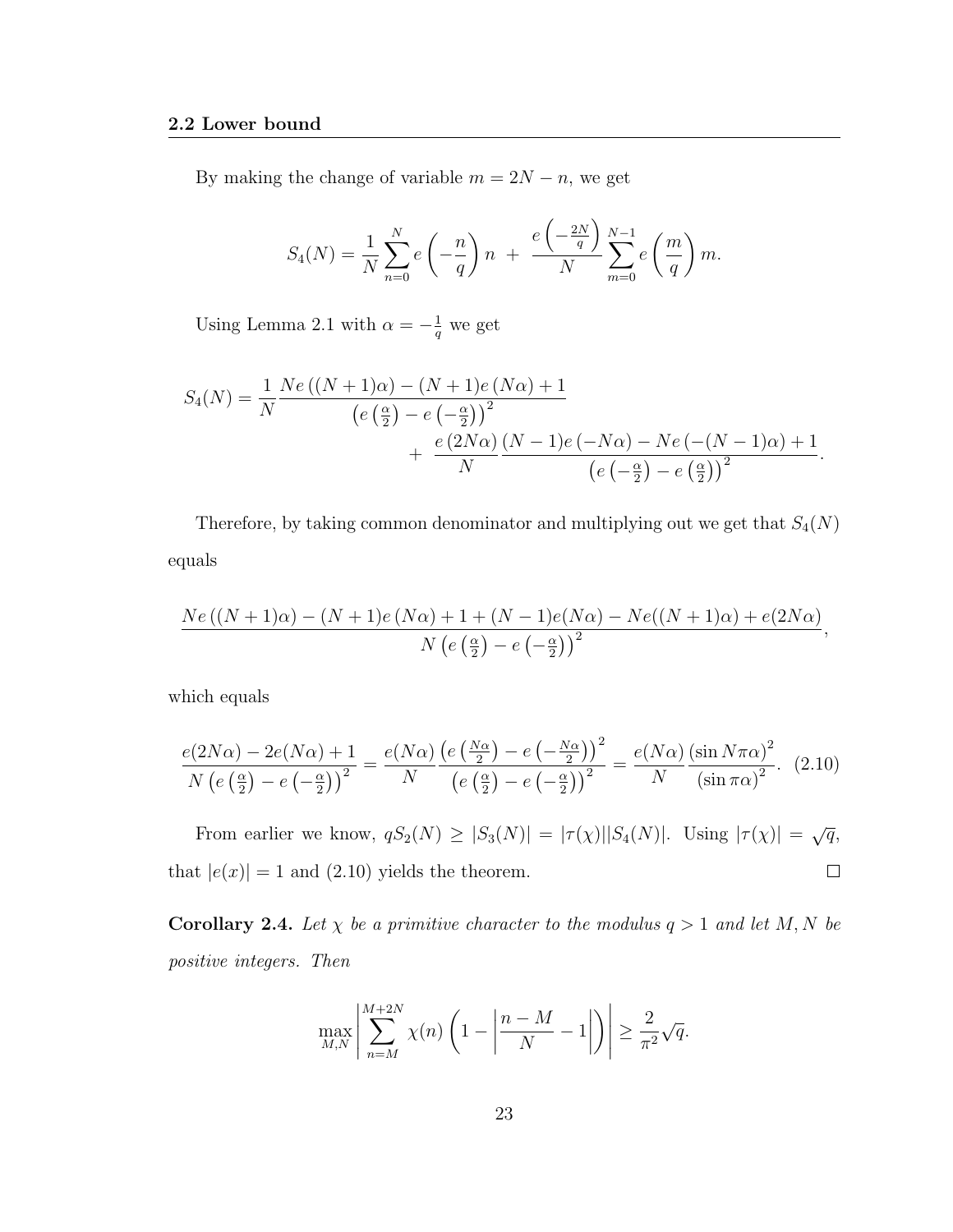*Proof.* If q is even, let  $N = \frac{q}{2}$  $\frac{q}{2}$ . Therefore (2.9) becomes

$$
S_2(N) \ge \frac{1}{N\sqrt{q}} \frac{\left(\sin \frac{\pi N}{q}\right)^2}{\left(\sin \frac{\pi}{q}\right)^2} = \frac{2}{q\sqrt{q}} \frac{1}{\left(\sin \frac{\pi}{q}\right)^2} \ge \frac{2}{\pi^2} \sqrt{q}.
$$

The last inequality comes from  $\frac{1}{\sin x} \geq \frac{1}{x}$  $\frac{1}{x}$ . If q is odd, let  $N = \frac{q-1}{2}$  $\frac{-1}{2}$ , now we get

$$
S_2(N) \ge \frac{1}{N\sqrt{q}} \frac{\left(\sin \frac{\pi N}{q}\right)^2}{\left(\sin \frac{\pi}{q}\right)^2} = \frac{2}{(q-1)\sqrt{q}} \frac{\left(\cos \frac{\pi}{2q}\right)^2}{\left(\sin \frac{\pi}{q}\right)^2}.
$$

From this and  $\sin \frac{\pi}{q} = 2 \sin \frac{\pi}{2q} \cos \frac{\pi}{2q}$  we get

$$
S_2(N) \ge \frac{2}{4(q-1)\sqrt{q}} \frac{1}{\left(\sin \frac{\pi}{2q}\right)^2} \ge \frac{2}{\pi^2} \frac{q}{q-1} \sqrt{q} > \frac{2}{\pi^2} \sqrt{q}.
$$

**Remark 2.1.** If we consider  $N = \frac{q}{3}$  $\frac{q}{3}$  for 3 |  $q, N = \frac{q-1}{3}$  $\frac{-1}{3}$  for  $q \equiv 1 \pmod{3}$  and  $N = \frac{q-2}{3}$ 3 for  $q \equiv 2 \pmod{3}$  then we can improve the constant from  $\frac{2}{\pi^2} = 0.202642...$  to  $\frac{9}{4\pi^2} = 0.227973...$  With N around  $\frac{2q}{5}$  the constant improves a bit more to  $\frac{5(5+\sqrt{5})}{16\pi^2}$ 0.229115.... The optimal value for N under this technique is around  $N = .371q$ where the constant is 0.230651.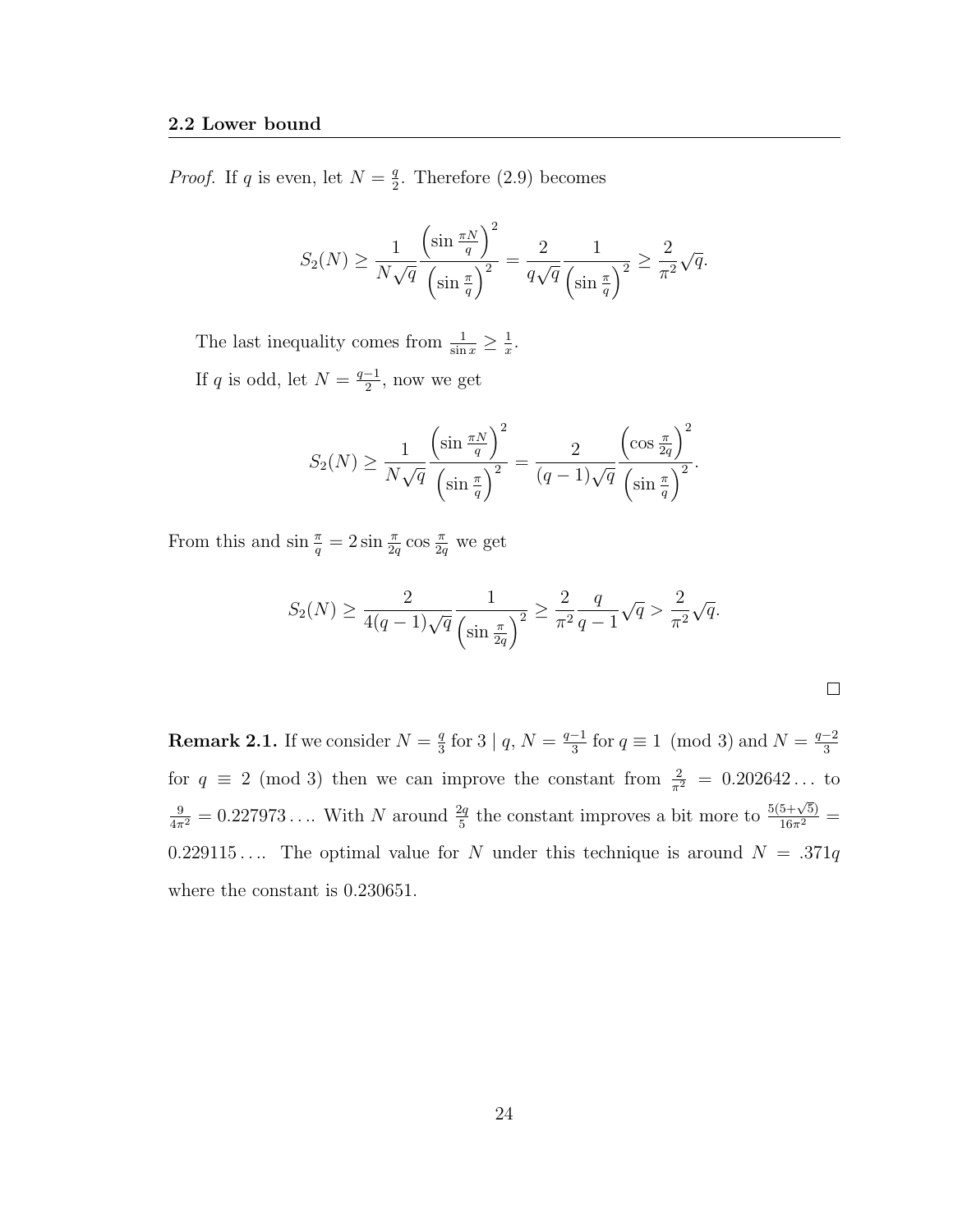### Chapter 3

# The least inert prime in a real quadratic field

In [15], Granville, Mollin and Williams prove the following theorem:

**Theorem 3.1.** For any positive fundamental discriminant  $D > 3705$ , there is always at least one prime  $p \leq$ √  $D/2$  such that the Kronecker symbol  $(D/p) = -1$ .

Their proof consists of three parts. They verify the truth of the conjecture up to fairly large values of D computationally. They show using analytic methods that there are no counterexamples for  $D > 10^{32}$  and they complete the proof using analytic methods combined with computation (what I'll refer to as the hybrid case).

Note that  $D$  is a fundamental discriminant if and only if either  $D$  is squarefree,  $D \neq 1$ , and  $D \equiv 1 \pmod{4}$  or  $D = 4L$  with L squarefree and  $L \equiv 2,3 \pmod{4}$ . Since  $(D/2) = -1$  for  $D \equiv 5 \pmod{8}$ , we need only consider values of D such that  $D = L \equiv 1 \pmod{8}$  or  $D = 4L$  with  $L \equiv 2, 3 \pmod{4}$ .

For the computational aspect, they used the Manitoba Scalable Sieving Unit, a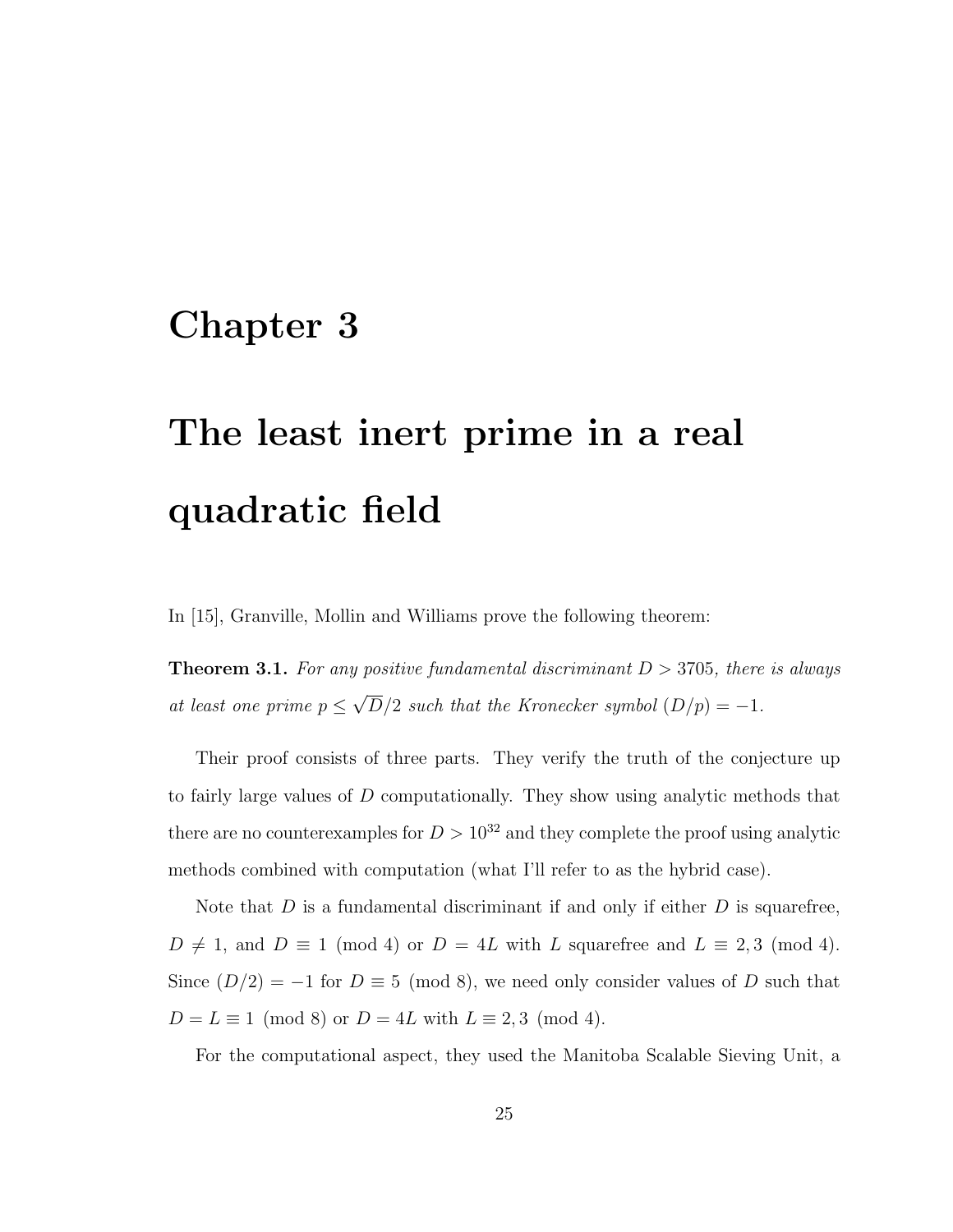very powerful sieving machine (see [24] for more details). They ran the machine for a period of 5 months to produce three tables. From these tables the relevant information is the following:

If

(a) 
$$
L \equiv 1 \pmod{8}
$$
 with  $(L/q) = 0$  or 1 for all odd  $q \le 257$ ,

(b)  $L \equiv 2 \pmod{4}$  with  $(L/q) = 0$  or 1 for all odd  $q \le 283$ , or

(c)  $L \equiv 3 \pmod{4}$  with  $(L/q) = 0$  or 1 for all odd  $q \leq 277$ 

then  $L > 2.6 \times 10^{17}$ .

From (a) we see that if D is odd and  $D < 2.6 \times 10^{17}$  then there exists  $q \leq 257$  for which  $(D/q) = -1$ , verifying the theorem for  $D > 4(257)^2 = 264196$ . From (b) and (c) we see that if D is even and  $D = 4L < 4 \times 2.6 \times 10^{17} = 1.04 \times 10^{18}$  then there exists a  $q \leq 283$  for which  $(D/q) = -1$ , verifying the theorem for  $D > 4(283)^2 = 320356$ . Running a simple loop over all fundamental discriminants below 320356 we find that if we let

 $S = \{D | \text{ the least prime } p \text{ such that } (D/p) = -1 \text{ satisfies } p > \sqrt{D}/2 \},\$ 

then

$$
S = \{5, 8, 12, 13, 17, 24, 28, 33, 40, 57, 60, 73, 76, 88, 97, 105, 120, 124,
$$
  
\n129, 136, 145, 156, 184, 204, 249, 280, 316, 345, 364, 385, 424, 456,  
\n520, 561, 609, 616, 924, 940, 984, 1065, 1596, 2044, 3705\}.

We point out that in [15] they failed to mention that 120 and 561 are in S and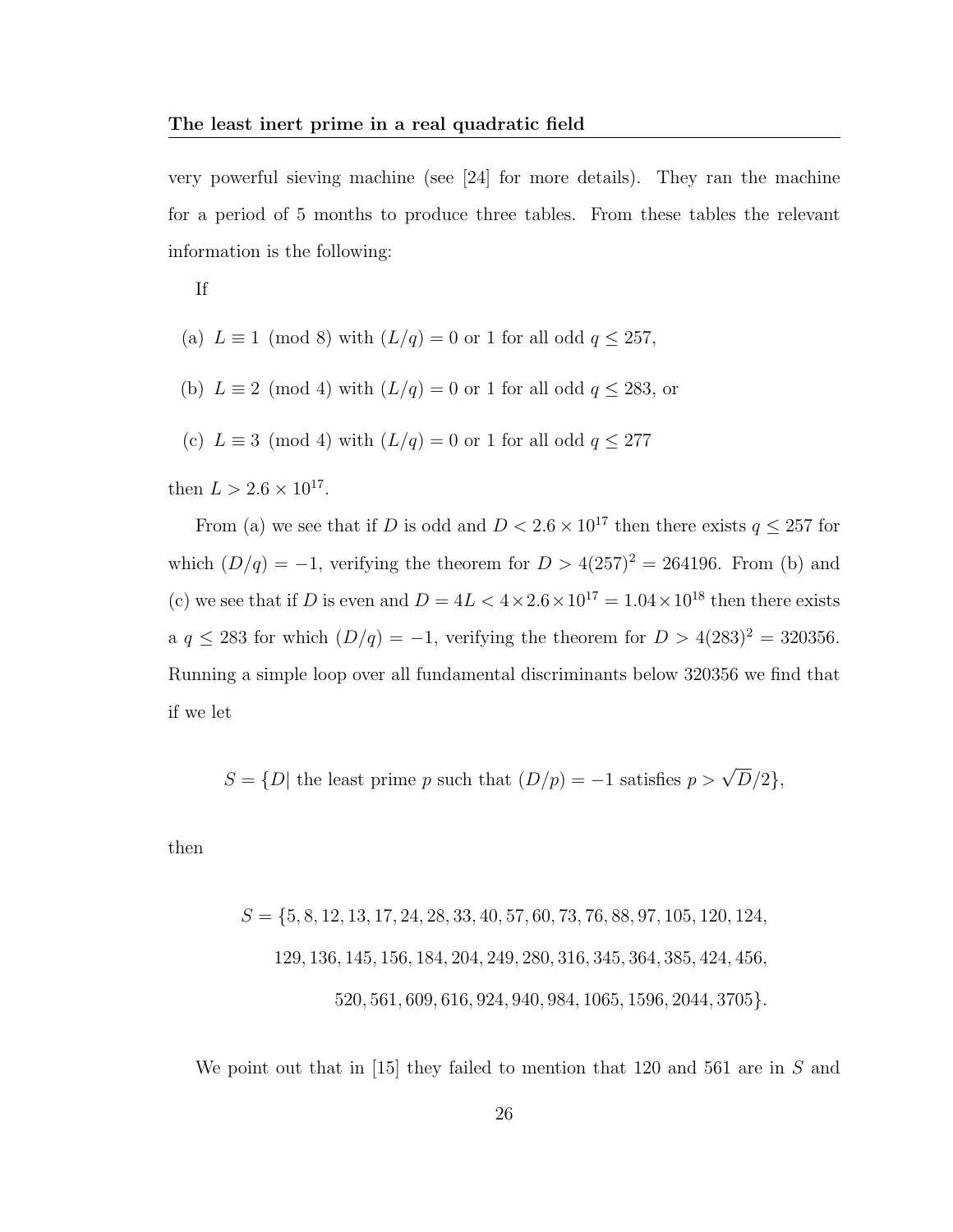they incorrectly claim 2244  $\in S$  (note that 2244 is not a fundamental discriminant since  $2244/4 = 561 \equiv 1 \pmod{4}$ . Theorem 3.1 was first conjectured in Chapter 6 of [27] with a slightly different wording, focusing on the radicand instead of on the fundamental discriminant. When [15] translated radicands to discriminants there were mistakes; changing 561 to 2244 (this accounts for claiming 2244  $\in S$  while neglecting that  $561 \in S$ ) and we suspect that since  $60 \in S$  they thought that the radicand 30 was already accounted for, therefore not including 120 in S.

For the analytical methods in the proof, i.e., to show that  $D > 10^{32}$  works, the main tool in the paper is the Pólya–Vinogradov inequality. The Pólya–Vinogradov inequality states that there exists an absolute universal constant  $c$  such that for every character  $\chi$  to the modulus q we have the inequality  $\begin{array}{c} \hline \end{array}$ M  $\sum$  $+N$  $n=M+1$  $\chi(n)$   $\leq c\sqrt{q}\log q$ . This is the aspect on which we have been able to make some improvements, by using the Smoothed Pólya–Vinogradov inequality.

To complete the proof, i.e., show that when  $D \leq 10^{32}$ ,  $D > 2.6 \times 10^{17}$  works in the odd case and  $D > 1.04 \times 10^{18}$  works in the even case. The authors combined the Pólya–Vinogradov inequality with computation. This aspect of their proof would not be needed if one uses the Smoothed P´olya–Vinogradov, however it is needed in our case to be able to improve their theorem.

In this paper we will prove

**Theorem 3.2.** For any positive fundamental discriminant  $D > 1596$ , there is always at least one prime  $p \leq D^{0.45}$  such that the Kronecker symbol  $(D/p) = -1$ .

Note, that by using the tables provided in [15] the only even values of  $D <$  $1.04\times10^{18}$  that can contradict the theorem satisfy  $D < 283^{1/0.45} < 280812$  and the only odd values of  $D < 2.6 \times 10^{17}$  that can contradict the theorem satisfy  $D < 257^{1/0.45}$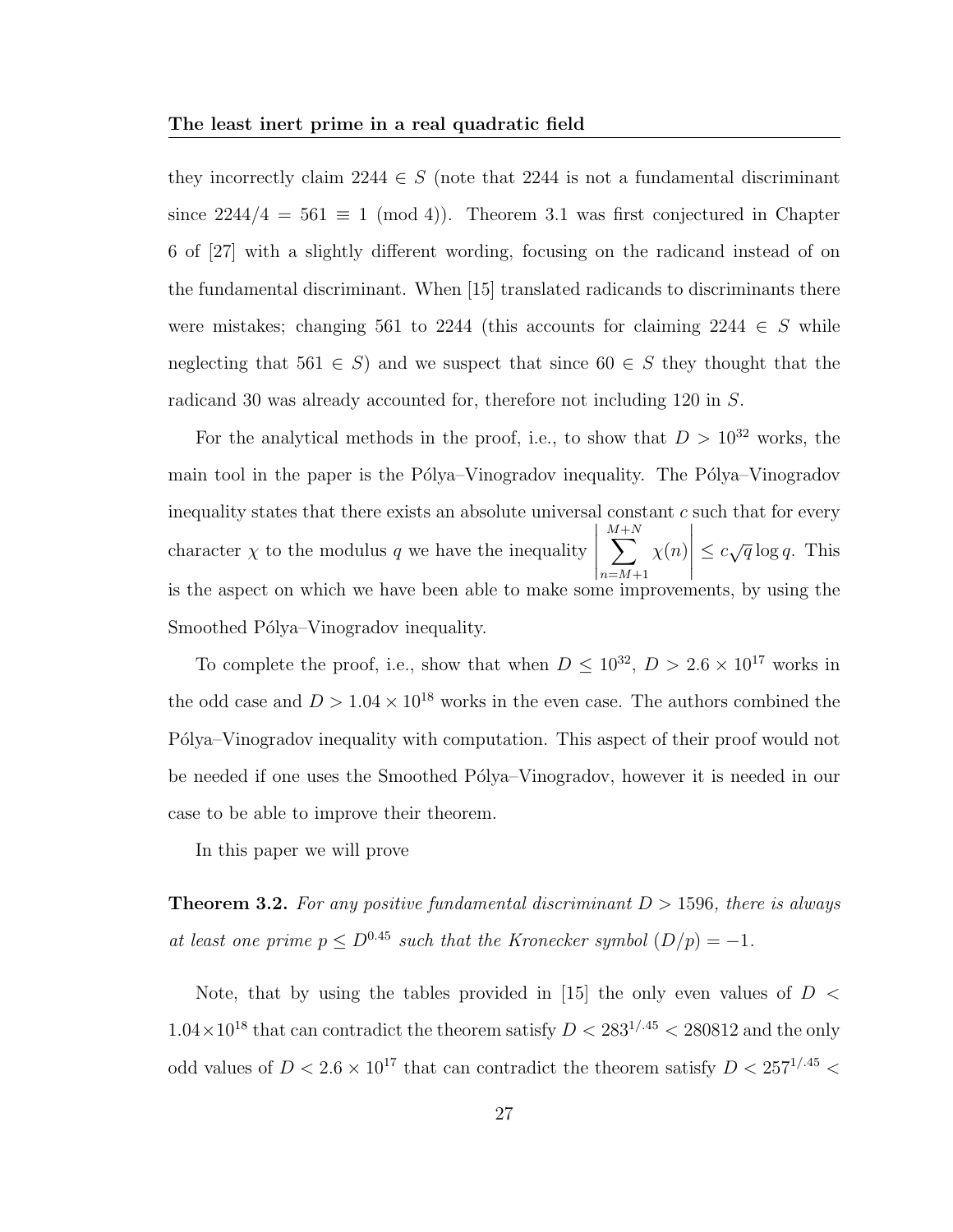226677. Checking over all these values we find that the set of counterexamples  $S'$  is

 $S' = \{8, 12, 24, 28, 33, 40, 60, 105, 120, 156, 184, 204, 280, 364, 456, 520, 1596\}.$ 

This set is sparser than S because for  $D < 2^{20} = 1048576$ ,  $\sqrt{D}/2$  is smaller than  $D^{0.45}$ .

The chapter is divided as follows: In section 3.1, we prove a slightly better smoothed Pólya–Vinogradov inequality, one that uses a little more information about the modulus of the character. This inequality will be key in our proof of Theorem 3.2. In section 3.2, we will prove many technical lemmas that will be used in the proof of the main theorem. In section 3.3 we prove the theorem for  $D > 10^{24}$  and in the last section (section 3.4) we close the gap proving the theorem for  $D > 10^{18}$  when D is even and  $D > 10^{17}$  when D is odd.

### 3.1 Smoothed Pólya–Vinogradov

**Theorem 3.3.** Let  $\chi$  be a primitive character to the modulus  $q > 1$ , let M, N be real numbers with  $0 < N \leq q$ . Then

$$
\left|S_{\chi}^*(M,N)\right| = \left|\sum_{M \le n \le M+2N} \chi(n) \left(1 - \left|\frac{n-M}{N} - 1\right|\right)\right| \le \frac{\phi(q)}{q} \sqrt{q} + 2^{(\omega(q)-1)} \frac{N}{\sqrt{q}}.
$$

Remark 3.1. This theorem is similar to Corollary 2.1. Both use arithmetic properties of q to improve the upper bound. In the ranges we will require of  $N$ , this inequality will be more useful to us.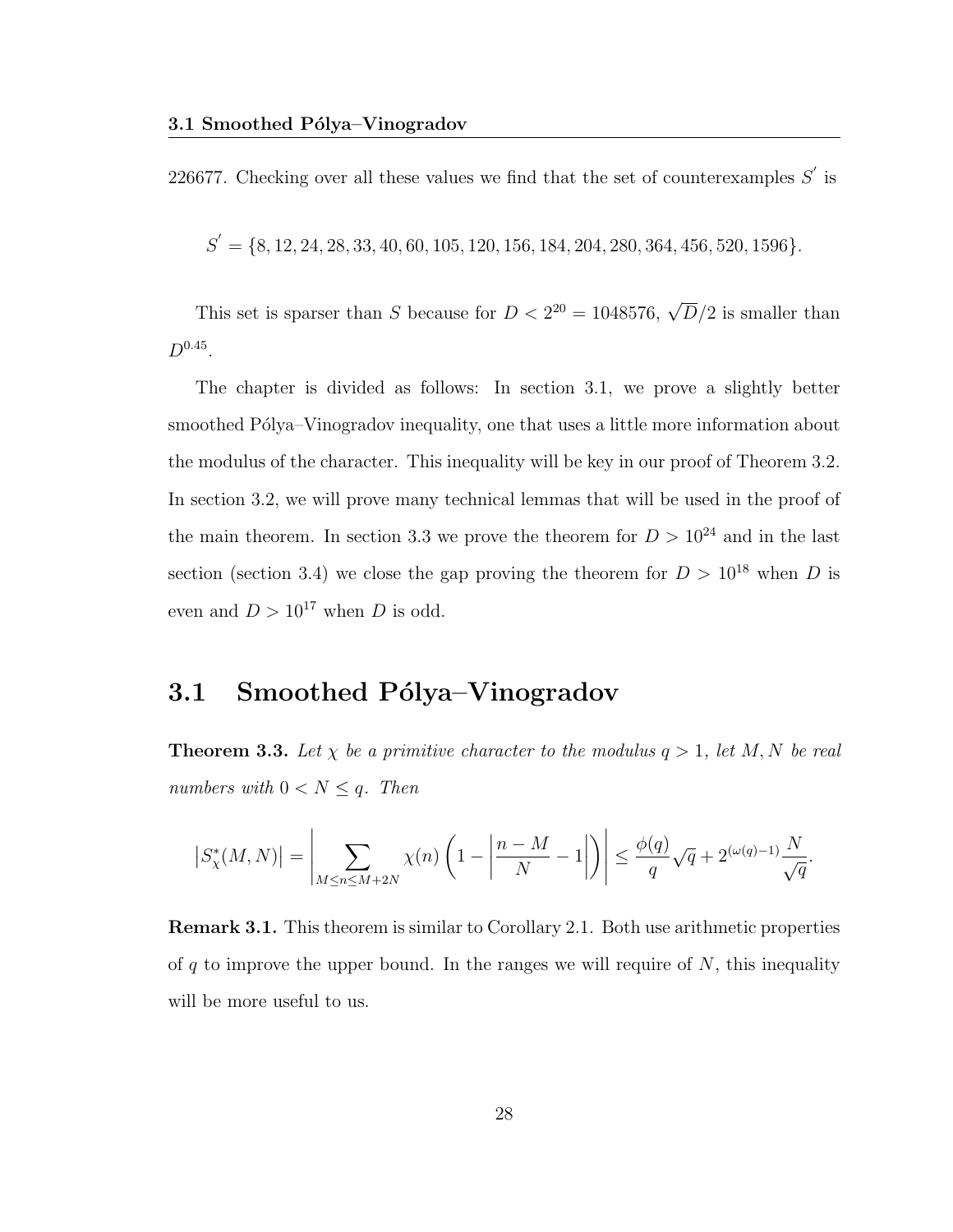Proof. The proof is very similar to the proof of Theorem 2.1. Let

$$
H(t) = \max\{0, 1 - |t|\}.
$$

We wish to estimate  $|S^*_{\chi}(M,N)|$ . Following the same strategy as in the proof of Theorem 2.1 and using that if  $(n, q) > 1$  then  $\chi(n) = 0$ , we have from  $(2.5)$ 

$$
\left|S^*_\chi(M,N)\right|\leq \frac{N}{\sqrt{q}}\sum_{\substack{j=1\\(j,q)=1}}^q\sum_{n\in\mathbb{Z}}\widehat{H}\left(\left(n-\frac{j}{q}\right)N\right)=\frac{N}{\sqrt{q}}\sum_{\substack{k\in\mathbb{Z}\\(k,q)=1}}\widehat{H}\left(\frac{kN}{q}\right).
$$

Using inclusion exclusion we get

$$
\left|S_\chi^*(M,N)\right|\leq \frac{N}{\sqrt{q}}\sum_{d|q}\mu(d)\sum_{k\in\mathbb{Z}}\widehat{H}\left(\frac{kdN}{q}\right)=\sqrt{q}\sum_{d|q}\frac{\mu(d)}{d}\sum_{k\in\mathbb{Z}}\frac{dN}{q}\widehat{H}\left(\frac{kdN}{q}\right).
$$

Since the Fourier transform of  $H\left(\frac{qt}{Nd}\right)$  is  $\frac{dN}{q}\widehat{H}\left(\frac{sdN}{q}\right)$  $\frac{dN}{q}$ , then by Poisson summation

$$
\left|S_{\chi}^{*}(M,N)\right| \leq \sqrt{q} \sum_{d|q} \frac{\mu(d)}{d} \sum_{l \in \mathbb{Z}} H\left(\frac{ql}{Nd}\right) = \sqrt{q} \sum_{d|q} \frac{\mu(d)}{d} \left(1 + 2 \sum_{1 \leq l \leq \frac{Nd}{q}} \left(1 - \frac{ql}{Nd}\right)\right)
$$

$$
= \sqrt{q} \sum_{d|q} \frac{\mu(d)}{d} + 2\sqrt{q} \sum_{d|q} \frac{\mu(d)}{d} \sum_{1 \leq l \leq \frac{Nd}{q}} \left(1 - \frac{ql}{Nd}\right)
$$

$$
= \frac{\phi(q)}{q} \sqrt{q} + 2\sqrt{q} \sum_{d|q} \frac{\mu(d)}{d} \sum_{1 \leq l \leq \frac{Nd}{q}} \left(1 - \frac{ql}{Nd}\right). \quad (3.1)
$$

Note that for the last inner sum to be nonzero,  $d \geq \frac{q}{\lambda}$  $\frac{q}{N}$ . Let's calculate the inner sum:

$$
\sum_{1 \le l \le \frac{Nd}{q}} \left( 1 - \frac{ql}{Nd} \right) = \left\lfloor \frac{Nd}{q} \right\rfloor \left( 1 - \frac{q}{2Nd} \left( \left\lfloor \frac{Nd}{q} \right\rfloor + 1 \right) \right).
$$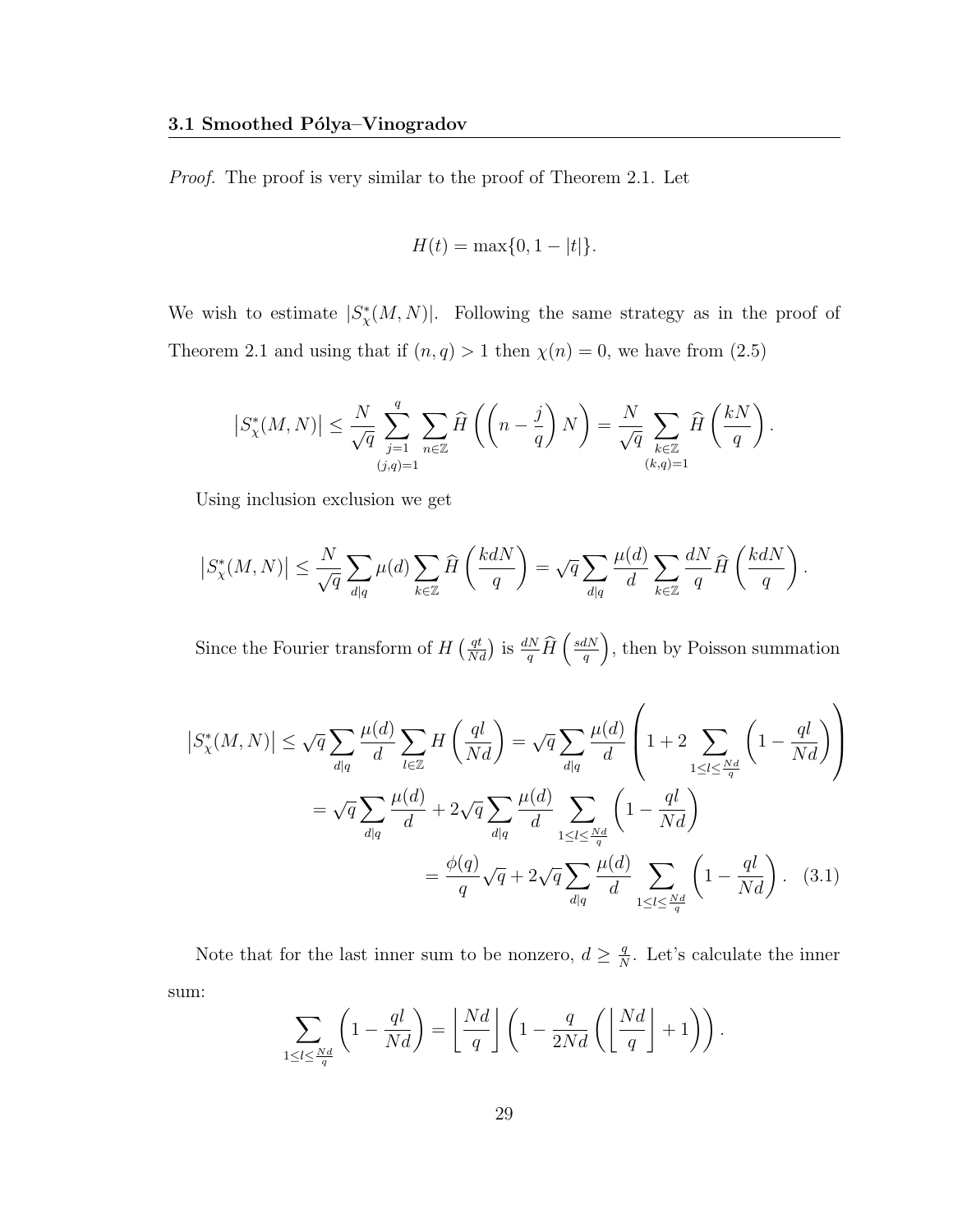Replacing  $\frac{Nd}{a}$  $\frac{Nd}{q}$  with  $\frac{Nd}{q} - \left\{\frac{Nd}{q}\right\}$  $\left\{\frac{N d}{q}\right\}$  and multiplying through, we get:

$$
\sum_{1 \le l \le \frac{Nd}{q}} \left( 1 - \frac{ql}{Nd} \right) = \frac{Nd}{2q} - \frac{1}{2} + \frac{q}{2Nd} \left\{ \frac{Nd}{q} \right\} \left( 1 - \left\{ \frac{Nd}{q} \right\} \right). \tag{3.2}
$$

Now,

$$
\frac{q}{2Nd} \left\{ \frac{Nd}{q} \right\} \left( 1 - \left\{ \frac{Nd}{q} \right\} \right) \le \frac{q}{8Nd} \le \frac{1}{8}.
$$
\n(3.3)

The last inequality follows from  $d \geq \frac{q}{\lambda}$  $\frac{q}{N}$ . Combining (3.2) with (3.3) we get

$$
0 \le \sum_{l \le \frac{Nd}{q}} \left( 1 - \frac{ql}{Nd} \right) < \frac{Nd}{2q}.\tag{3.4}
$$

From  $(3.1)$  and  $(3.4)$  we get

$$
\left| S^*_{\chi}(M,N) \right| < \frac{\phi(q)}{q} \sqrt{q} + 2\sqrt{q} \sum_{\substack{d|q \\ \mu(d)=1}} \frac{1}{d} \left( \frac{Nd}{2q} \right)
$$
  

$$
\leq \frac{\phi(q)}{q} \sqrt{q} + \frac{N}{\sqrt{q}} \sum_{\substack{d|q \\ \mu(d)=1}} 1 = \frac{\phi(q)}{q} \sqrt{q} + 2^{(\omega(q)-1)} \frac{N}{\sqrt{q}}.
$$

## 3.2 Useful lemmas

We start by calculating a sum that pops up when dealing with the smoothed Pólya– Vinogradov inequality.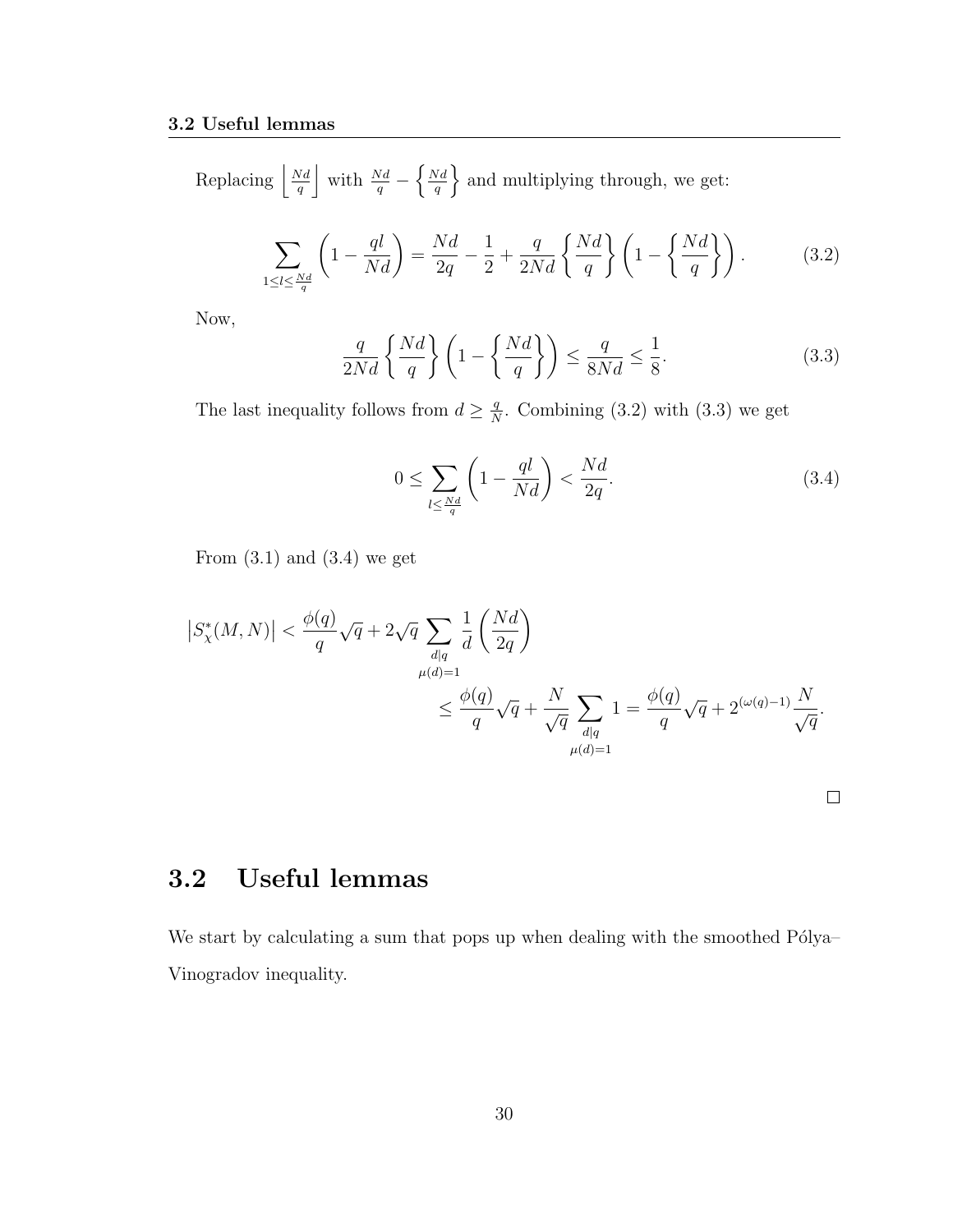**Lemma 3.1.** If  $x$  is a positive real number, then

$$
\sum_{n \le 2x} \left( 1 - \left| \frac{n}{x} - 1 \right| \right) = x - \frac{\|x\|^2}{x},
$$

where  $||x||$  is the distance of x to the nearest integer.

Proof. Let's work on the sum:

$$
\sum_{n\leq 2x} \left(1 - \left|\frac{n}{x} - 1\right|\right) = \sum_{n\leq x} \frac{n}{x} + \sum_{x < n\leq 2x} \left(2 - \frac{n}{x}\right) = \frac{2}{x} \sum_{n\leq x} n - \frac{1}{x} \sum_{n\leq 2x} n + 2\lfloor 2x \rfloor - 2\lfloor x \rfloor
$$
\n
$$
= \frac{2}{x} \frac{\lfloor x \rfloor (\lfloor x \rfloor + 1)}{2} - \frac{1}{x} \frac{\lfloor 2x \rfloor (\lfloor 2x \rfloor + 1)}{2} + 2\lfloor 2x \rfloor - 2\lfloor x \rfloor
$$
\n
$$
= \frac{\lfloor 2x \rfloor}{2x} \left(2x + \{2x\} - 1\right) - \frac{\lfloor x \rfloor}{x} \left(x + \{x\} - 1\right). \tag{3.5}
$$

Case 1:  $||x|| = {x}$ . Then  $[2x] = 2[x]$  and  ${2x} = 2{x}$ . Using this and equation (3.5) we get

$$
\sum_{n \le 2x} \left( 1 - \left| \frac{n}{x} - 1 \right| \right) = \frac{\lfloor x \rfloor}{x} \left( 2x + 2\{x\} - 1 - x - \{x\} + 1 \right)
$$

$$
= \frac{\lfloor x \rfloor}{x} \left( x + \{x\} \right) = \frac{x^2 - \{x\}^2}{x} = x - \frac{\|x\|^2}{x}.
$$

Case 2:  $||x|| = 1 - \{x\}$ . Then  $\lfloor 2x \rfloor = 2\lfloor x \rfloor + 1$  and  $\{2x\} = 2\{x\} - 1$ . Using this and equation (3.5) we get

$$
\sum_{n\leq 2x} \left(1 - \left|\frac{n}{x} - 1\right|\right) = \frac{2\lfloor x \rfloor + 1}{2x} \left(2x + 2\{x\} - 2\right) - \frac{\lfloor x \rfloor}{x} \left(x + \{x\} - 1\right)
$$

$$
= \frac{\lfloor x \rfloor}{x} \left(x + \{x\} - 1\right) + \frac{1}{2x} \left(2x + 2\{x\} - 2\right) = \frac{x + \{x\} - 1}{x} \left(\lfloor x \rfloor + 1\right)
$$

$$
= \frac{(x + (\{x\} - 1))(x - (\{x\} - 1))}{x} = \frac{x^2 - (1 - \{x\})^2}{x} = x - \frac{\|x\|^2}{x}.
$$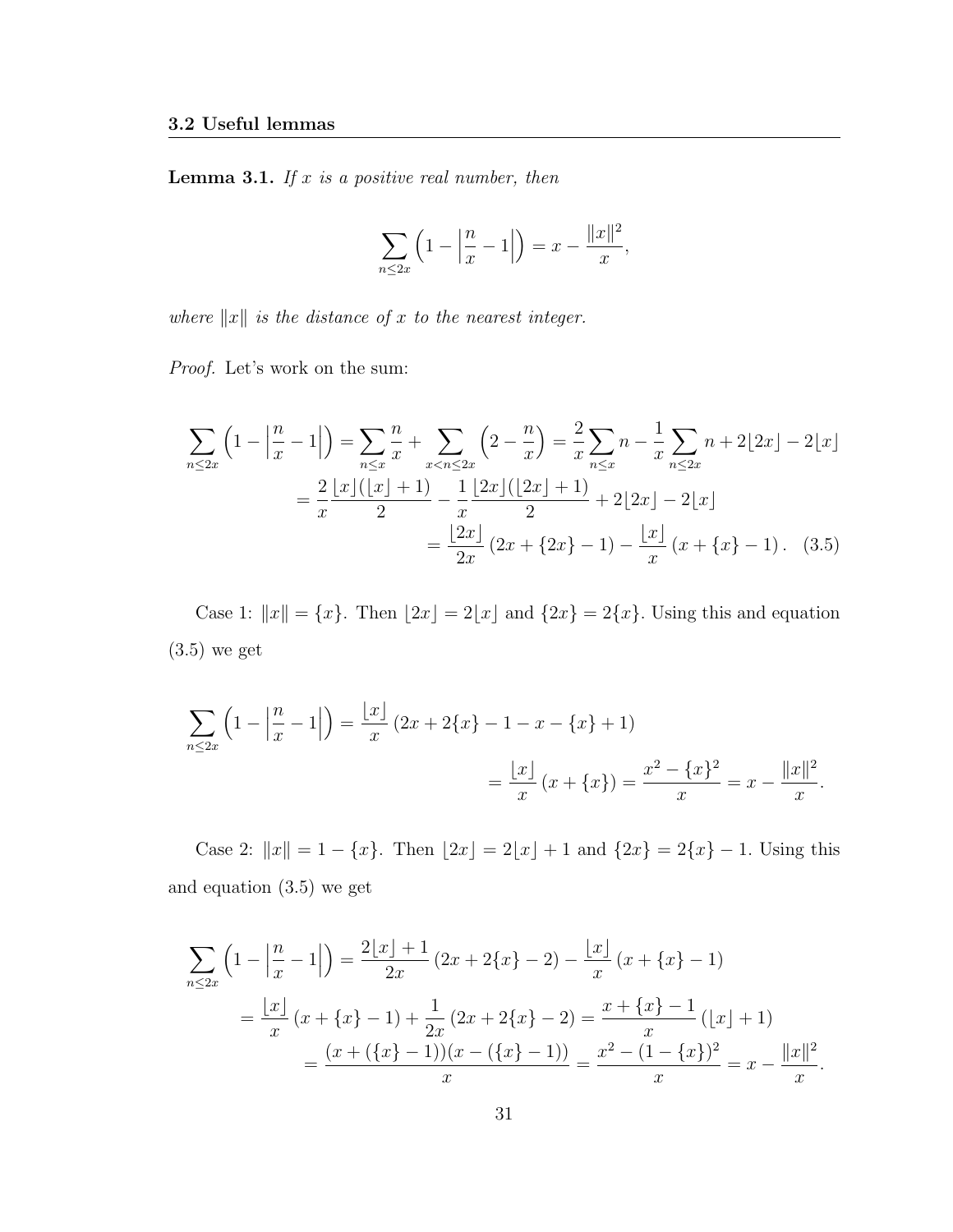In the proof of the main theorem, we will need to consider the same sum but sieving out the numbers n that satisfy gcd  $(n, D) > 1$ . Therefore we prove the following result. **Lemma 3.2.** Let  $N$  be a positive real number and let  $D$  be a positive integer. Then

$$
\sum_{\substack{n \le 2N \\ (n,D)=1}} \left( 1 - \left| \frac{n}{N} - 1 \right| \right) \ge \frac{\phi(D)}{D} N - 2^{(\omega(D)-2)}.
$$

Proof. Using Lemma 3.1,

$$
\sum_{\substack{n \le 2N \ (n,D)=1}} \left(1 - \left|\frac{n}{N} - 1\right|\right) = \sum_{d|D} \mu(d) \sum_{n \le \frac{2N}{d}} \left(1 - \left|\frac{nd}{N} - 1\right|\right) = \sum_{d|D} \mu(d) \left(\frac{N}{d} - \frac{\left|\frac{N}{d}\right|^2}{\frac{N}{d}}\right)
$$

$$
= \sum_{d|D} \frac{\mu(d)}{d} N - \sum_{d|D} \mu(d) \frac{\left|\frac{N}{d}\right|^2}{\frac{N}{d}} = \frac{\phi(D)}{D} N - \sum_{d|D} \mu(d) \frac{\left|\frac{N}{d}\right|^2}{\frac{N}{d}}. \quad (3.6)
$$

Now, since  $\frac{\|\frac{N}{d}\|^2}{N}$  $\frac{d}{d} \frac{N}{d}$  is nonnegative, we can bound the sum by summing over d such that  $\mu(d) = 1$ . Also, if  $d \geq 2N$  then  $||N/d|| = N/d$ , so we can split it in two sums.

$$
\sum_{d|D} \mu(d) \frac{\|\frac{N}{d}\|^2}{\frac{N}{d}} = \sum_{\substack{d \le 2N \ d|D}} \mu(d) \frac{\|\frac{N}{d}\|^2}{\frac{N}{d}} + \sum_{\substack{d > 2N \ d|D}} \mu(d) \frac{N}{d} \le \sum_{\substack{d \le 2N \ d|D, \mu(d)=1}} \frac{d}{4N} + \sum_{\substack{d > 2N \ d|D, \mu(d)=1}} \frac{N}{d}}{\frac{d|D, \mu(d)=1}{d|D, \mu(d)=1}} \le \sum_{\substack{d \le 2N \ d|D, \mu(d)=1}} \frac{1}{2} + \sum_{\substack{d > 2N \ d|D, \mu(d)=1}} \frac{1}{2} = \sum_{\substack{d|D \mu(d)=1}} \frac{1}{2} = 2^{(\omega(D)-2)}. (3.7)
$$

Combining (3.6) and (3.7) we get the lemma.

 $\Box$ 

The previous lemma has  $2^{\omega(D)}$  in its error term, therefore it is useful to have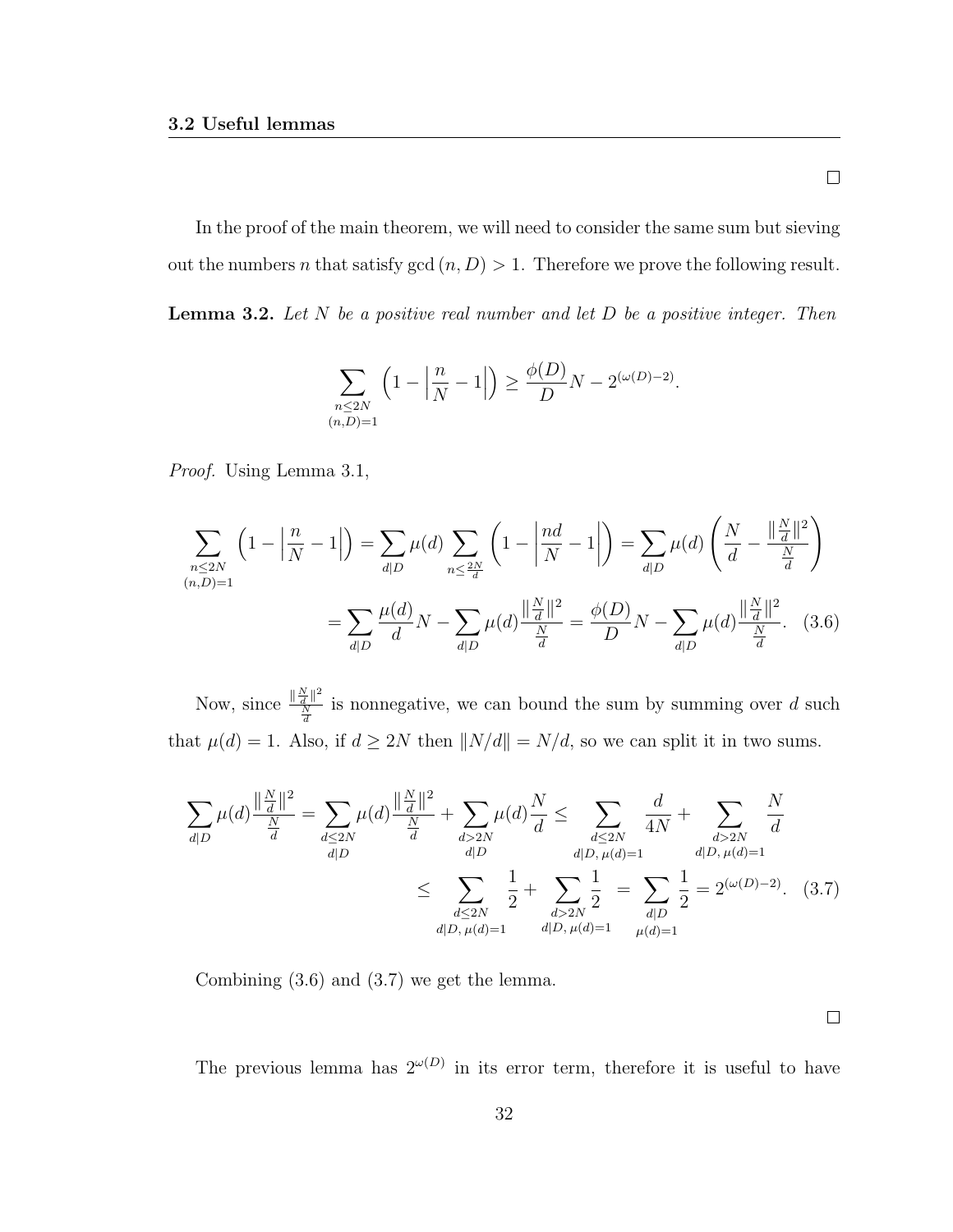explicit bounds on  $2^{\omega(D)}$ . We find such estimates in the following lemma.

**Lemma 3.3.** Let D be a positive integer. Then  $2^{\omega(D)} < 4.8618 D^{1/4}$ . If  $D > 7.43 \times$  $10^{12}$  then  $2^{\omega(D)} < 2.4817 D^{1/4}$ . If  $D > 3.05 \times 10^{14}$ , then  $2^{\omega(D)} < 1.9615 D^{1/4}$ . If  $D >$  $1.31 \times 10^{16}$  then  $2^{\omega(D)} < 1.532 D^{1/4}$ . Finally, if  $D > 3.26 \times 10^{19}$ , then  $2^{\omega(D)} < D^{1/4}$ .

*Proof.* Since  $2^{\omega}$  is multiplicative, we have

$$
\frac{2^{\omega(D)}}{D^{1/4}} = \prod_{p|D} \frac{2}{p^{1/4}}.
$$

Since 13 is the last prime p with  $p^{\frac{1}{4}} < 2$ , then

$$
\prod_{p|D} \frac{2}{p^{1/4}} \le \prod_{p \le 13} \frac{2}{p^{1/4}} \le 4.8618.
$$

Let  $p_i$  be the *i*-th prime. Let  $k \geq 6$  be an integer. Assume that

$$
D \geq M(k) := \prod_{i=1}^{k} p_i.
$$

We will show that

$$
\frac{2^{\omega(D)}}{D^{1/4}} \le \prod_{i=1}^{k} \frac{2}{p_i} := F(k). \tag{3.8}
$$

This will yield the lemma, since  $7.43 \times 10^{12} > M(12)$  and  $F(12) > 2.4817$ . The other claims in the lemma coming from using  $k = 13$ ,  $k = 14$  and  $k = 16$ , respectively.

Let's prove (3.8). We will do it in two cases, when  $\omega(D) \leq k$  and when  $\omega(D) > k$ . In the first case, we have

$$
\frac{2^{\omega(D)}}{D^{1/4}} \le \frac{2^k}{M(k)^{1/4}} = F(k).
$$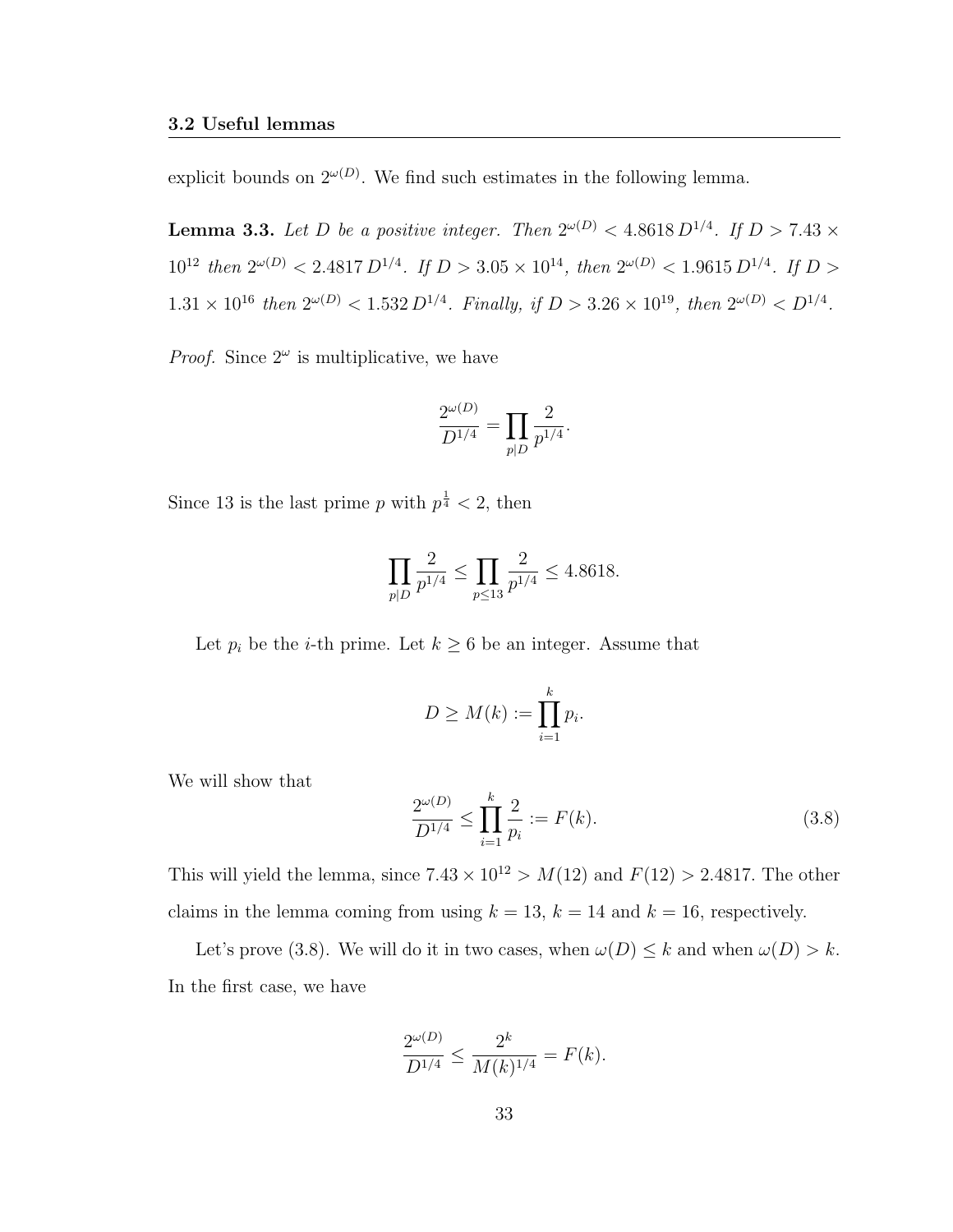In the second case we have  $\omega(D) > k$ . Let  $\omega(D) = r$ . Since  $M(r)$  is the smallest number with r distinct prime factors, we have that  $D \geq M(r)$ . Therefore

$$
\frac{2^{\omega(D)}}{D^{1/4}} \le \frac{2^{\omega(M(r))}}{M(r)^{1/4}} = \left(\prod_{i=1}^k \frac{2}{p_i^{1/4}}\right) \left(\prod_{i=k+1}^r \frac{2}{p_i^{1/4}}\right) \le \left(\prod_{i=1}^k \frac{2}{p_i^{1/4}}\right)
$$

The last inequality is true since  $p_7^{1/4} > 2$ , and  $k + i \ge 7$  for  $i = 1, 2, \ldots, r - k$ .

.

The proof of the main theorem also requires explicit estimates for the sum of primes. The following lemma (which is also of independent interest), gives lower and upper bounds on the sum of primes up to  $x$ .

**Lemma 3.4.** For x a positive real number. If  $x \ge a$  then there exist  $c_1$  and  $c_2$ depending on a such that

$$
\frac{x^2}{2\log x} + \frac{c_1 x^2}{\log^2 x} \le \sum_{p \le x} p \le \frac{x^2}{2\log x} + \frac{c_2 x^2}{\log^2 x}.
$$

The following table gives us  $c_1$  and  $c_2$  for various values of a:

| a.       | c <sub>1</sub> | C9.      |
|----------|----------------|----------|
| 315437   | 0.205448       | 0.330479 |
| 468577   | 0.211358       | 0.325931 |
| 486377   | 0.212903       | 0.325538 |
| 644123   | 0.214289       | 0.322610 |
| 678407   | 0.214930       | 0.322327 |
| 758231   | 0.215540       | 0.321505 |
| 758711   | 0.215938       | 0.321490 |
| 10544111 | 0.239817       | 0.292511 |

Table 3.1: Bounds for the sum of primes.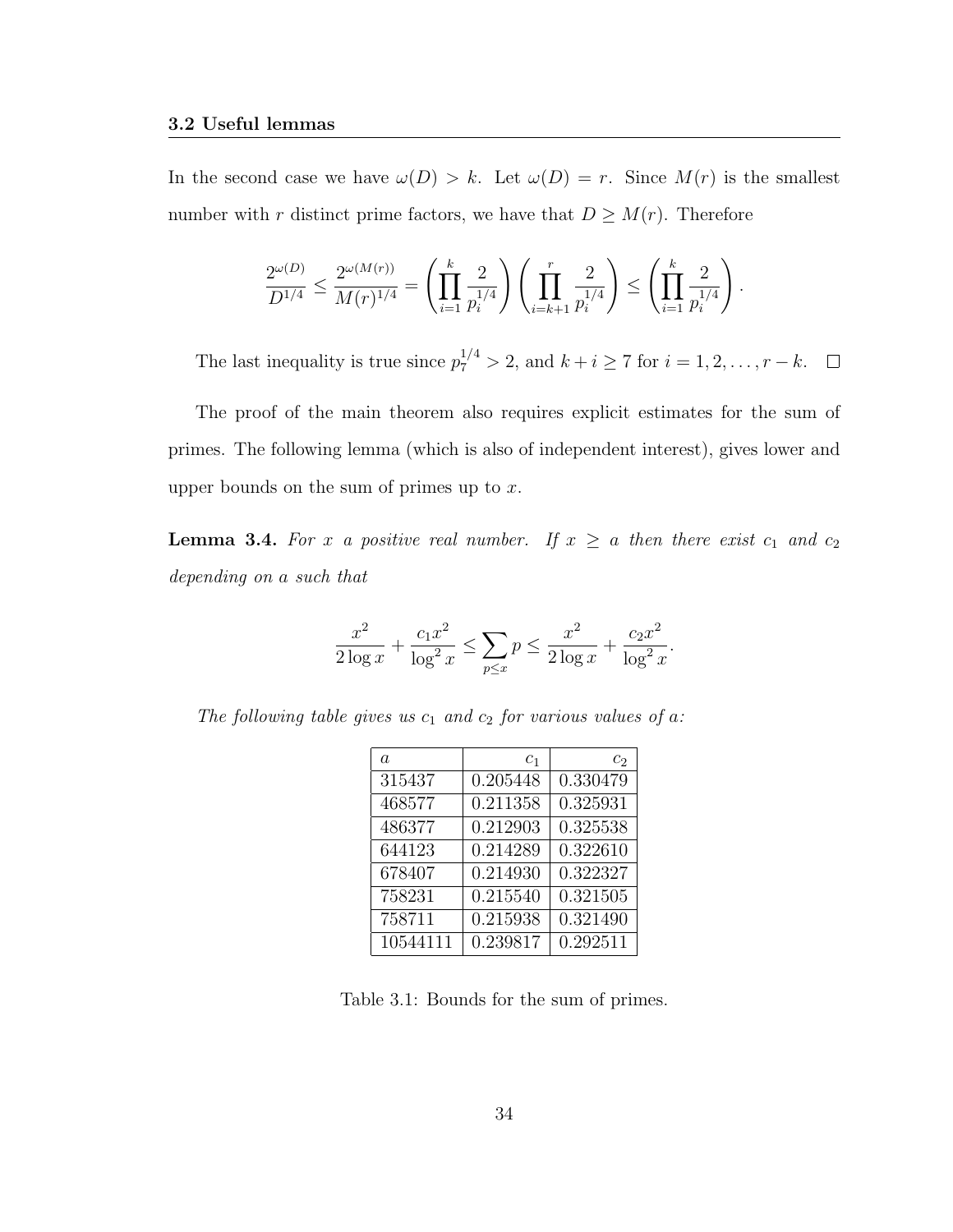*Proof.* To estimate the sum, we will use the very good estimates of  $\theta(x)$  which can be found in Schoenfeld [40] and for the largest a we use an estimate of Dusart [11]. Let  $x \ge a$ , now let  $k_1$  and  $k_2$  satisfy

$$
x - k_2 \frac{x}{\log x} \le \theta(x) \le x + k_1 \frac{x}{\log x}.
$$

Table 3.2 has the values of  $k_1$  and  $k_2$  for different a and it also has a column for a constant C which will pop up later in the proof.

| For $x \geq a$ | $\theta(x) \leq x + k_1 \frac{x}{\log x}$ | $\theta(x) \geq x - k_2 \frac{x}{\log x}$ | $x^2$<br>$\int_a^x \frac{t}{\log^3 t} dt \leq C \frac{x^2}{\log^2 x}$ |
|----------------|-------------------------------------------|-------------------------------------------|-----------------------------------------------------------------------|
| $\overline{a}$ | $k_{1}$                                   | $k_{2}$                                   |                                                                       |
| 315437         | 0.0201384                                 | /29                                       | 0.0371582                                                             |
| 468577         | 0.0201384                                 | 1/35                                      | 0.0360657                                                             |
| 486377         | 0.0201384                                 | /37                                       | 0.0359661                                                             |
| 644123         | 0.0201384                                 | 1/39                                      | 0.0352334                                                             |
| 678407         | 0.0201384                                 | 1/40                                      | 0.0351014                                                             |
| 758231         | 0.0201384                                 | /41                                       | 0.0348216                                                             |
| 758711         | 0.0201384                                 | 0.0239922                                 | 0.0348201                                                             |
| 10544111       | 0.006788                                  | 0.006788                                  | 0.0293063                                                             |

Table 3.2: Bounds for  $\theta(x)$ .

Now, let's work with the sum of primes using partial summation:

$$
\sum_{p\leq x} p = \sum_{p\leq x} \log p \frac{p}{\log p} = \theta(x) \frac{x}{\log x} - \int_2^x \theta(t) \left( \frac{1}{\log t} - \frac{1}{\log^2 t} \right) dt.
$$

Then we can expand and get

$$
\sum_{p\leq x} p = \frac{\theta(x)x}{\log x} - \int_2^x \frac{\theta(t)}{\log t} dt + \int_2^x \frac{\theta(t)}{\log^2 t} dt
$$
  
=  $\frac{\theta(x)x}{\log x} - \int_2^a \frac{\theta(t)}{\log t} dt + \int_2^a \frac{\theta(t)}{\log^2 t} dt - \int_a^x \frac{\theta(t)}{\log t} dt + \int_a^x \frac{\theta(t)}{\log^2 t} dt.$  (3.9)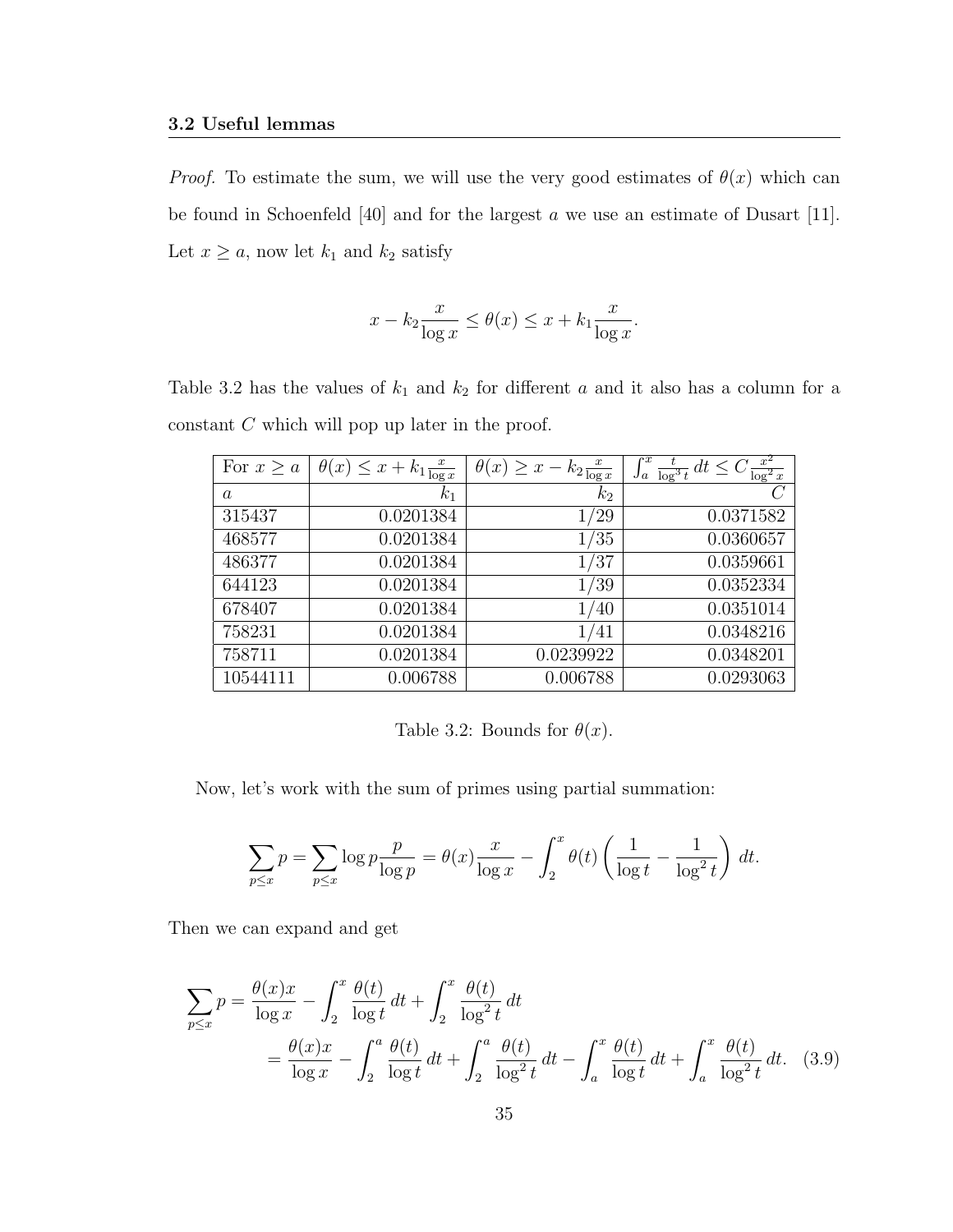Now using this equation, we will work out an upper bound and then a lower bound. Let's proceed with the upper bound.

First we have for  $x\geq a$ 

$$
\frac{\theta(x)x}{\log x} \le \frac{x^2}{\log x} + \frac{k_1 x^2}{\log^2 x}.
$$
\n(3.10)

Then we have

$$
-\int_{a}^{x} \frac{\theta(t)}{\log t} dt \le -\int_{a}^{x} \frac{t - \frac{k_2 t}{\log t}}{\log t} dt = -\int_{a}^{x} \frac{t}{\log t} dt + k_2 \int_{a}^{x} \frac{t}{\log^2 t} dt.
$$
 (3.11)

We also have

$$
\int_{a}^{x} \frac{\theta(t)}{\log^{2} t} dt \le \int_{a}^{x} \frac{t}{\log^{2} t} dt + k_{1} \int_{a}^{x} \frac{t}{\log^{3} t} dt.
$$
 (3.12)

By using partial integration we get

$$
\int_{a}^{x} \frac{t}{\log t} dt = \frac{x^2}{2 \log x} - \frac{a^2}{2 \log a} + \int_{a}^{x} \frac{t}{2 \log^2 t} dt,
$$
\n(3.13)

and

$$
\int_{a}^{x} \frac{t}{\log^{2} t} dt = \frac{x^{2}}{2 \log^{2} x} - \frac{a^{2}}{2 \log^{2} a} + \int_{a}^{x} \frac{t}{\log^{3} t} dt.
$$
 (3.14)

Using (3.10), (3.11) and (3.12) on (3.9) yields

$$
\sum_{p \le x} p \le \frac{x^2}{\log x} + \frac{k_1 x^2}{\log^2 x} - \int_2^a \frac{\theta(t)}{\log t} dt + \int_2^a \frac{\theta(t)}{\log^2 t} dt - \int_a^x \frac{t}{\log^2 t} dt + (1 + k_2) \int_a^x \frac{t}{\log^2 t} dt + k_1 \int_a^x \frac{t}{\log^3 t} dt.
$$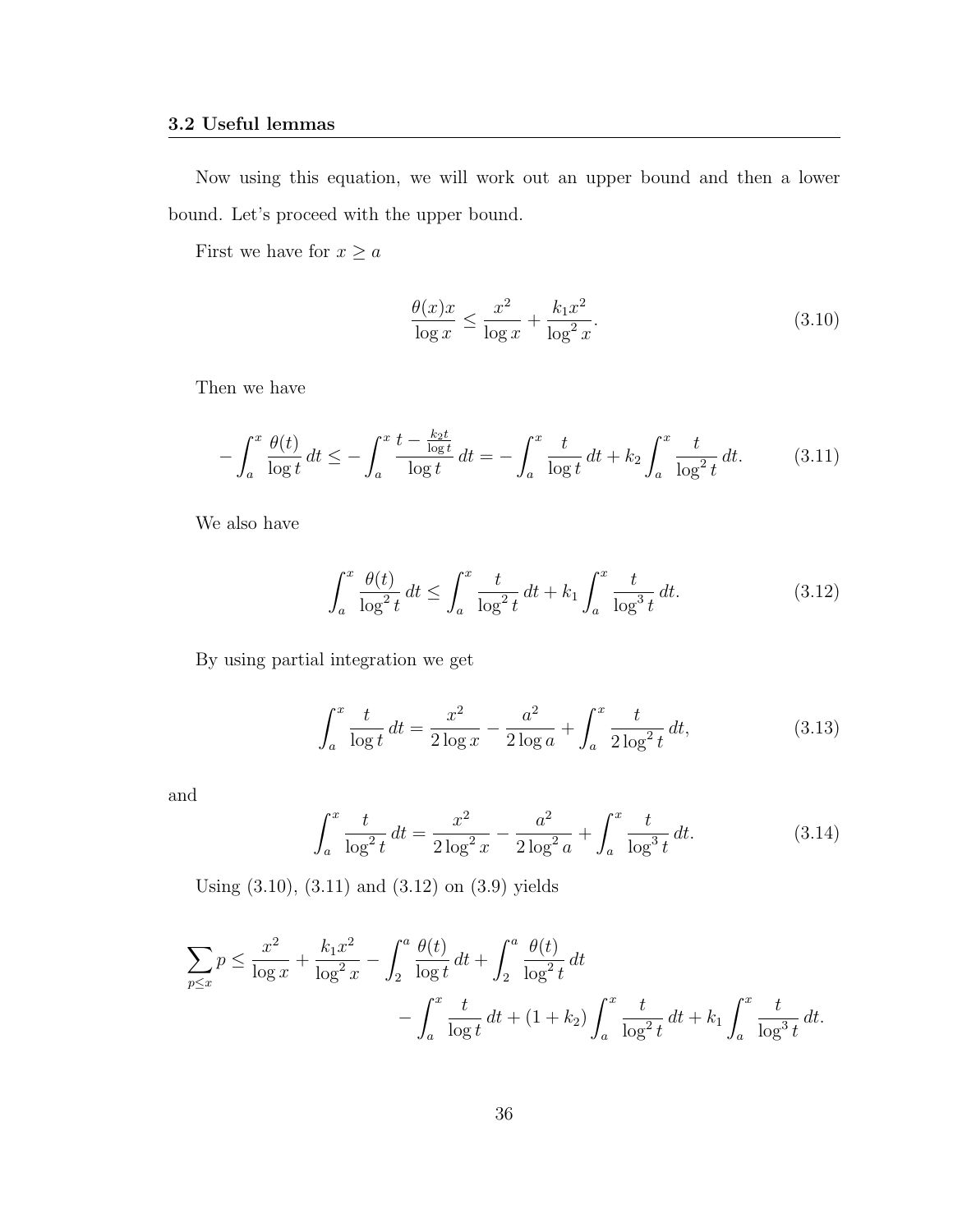Now, using (3.13) we get

$$
\sum_{p \le x} p \le \frac{x^2}{\log x} + \frac{k_1 x^2}{\log^2 x} - \int_2^a \frac{\theta(t)}{\log t} dt + \int_2^a \frac{\theta(t)}{\log^2 t} dt - \frac{x^2}{2 \log x} + \frac{a^2}{2 \log a} - \int_a^x \frac{t}{2 \log^2 t} dt + (1 + k_2) \int_a^x \frac{t}{\log^2 t} dt + k_1 \int_a^x \frac{t}{\log^3 t} dt.
$$

By simplifying and then using (3.14) we get that the right hand side equals

$$
\frac{x^2}{2\log x} + \frac{k_1 x^2}{\log^2 x} - \int_2^a \frac{\theta(t)}{\log t} dt + \int_2^a \frac{\theta(t)}{\log^2 t} dt + \frac{a^2}{2\log a} + \left(\frac{1}{2} + k_2\right) \left(\frac{x^2}{2\log^2 x} - \frac{a^2}{2\log^2 a} + \int_a^x \frac{t}{\log^3 t} dt\right) + k_1 \int_a^x \frac{t}{\log^3 t} dt.
$$

By rearranging further we get that this equals

$$
\frac{x^2}{2\log x} + \left(\frac{1}{4} + k_1 + \frac{k_2}{2}\right) \frac{x^2}{\log^2 x} - \int_2^a \frac{\theta(t)}{\log t} dt + \int_2^a \frac{\theta(t)}{\log^2 t} dt + \frac{a^2}{2\log a} - \left(\frac{1}{2} + k_2\right) \frac{a^2}{2\log^2 a} + \left(\frac{1}{2} + k_1 + k_2\right) \int_a^x \frac{t}{\log^3 t} dt.
$$

Now,  $\int_2^a$  $\theta(t)$  $\frac{\theta(t)}{\log t} dt$ ,  $\int_2^a$  $\theta(t)$  $\frac{\theta(t)}{\log^2 t} dt$  and  $\int_2^a$  $\frac{t}{\log^3 t}$ dt are constant. Also,  $\int_a^x$  $\frac{t}{\log^3 t} dt = o\left(x^2/(\log^2 x)\right)$  and hence, we can then find a constant C (see Table 3.2) such that

$$
\frac{\int_a^x \frac{t}{\log^3 t} dt}{\frac{x^2}{\log^2 x}} \leq C.
$$

Therefore, for  $x \ge a$ , we have

$$
\sum_{p \le x} p \le \frac{x^2}{2 \log x} + \left(\frac{1}{4} + k_1 + \frac{k_2}{2} + \left(\frac{1}{2} + k_1 + k_2\right)C + A\right) \frac{x^2}{\log^2 x},
$$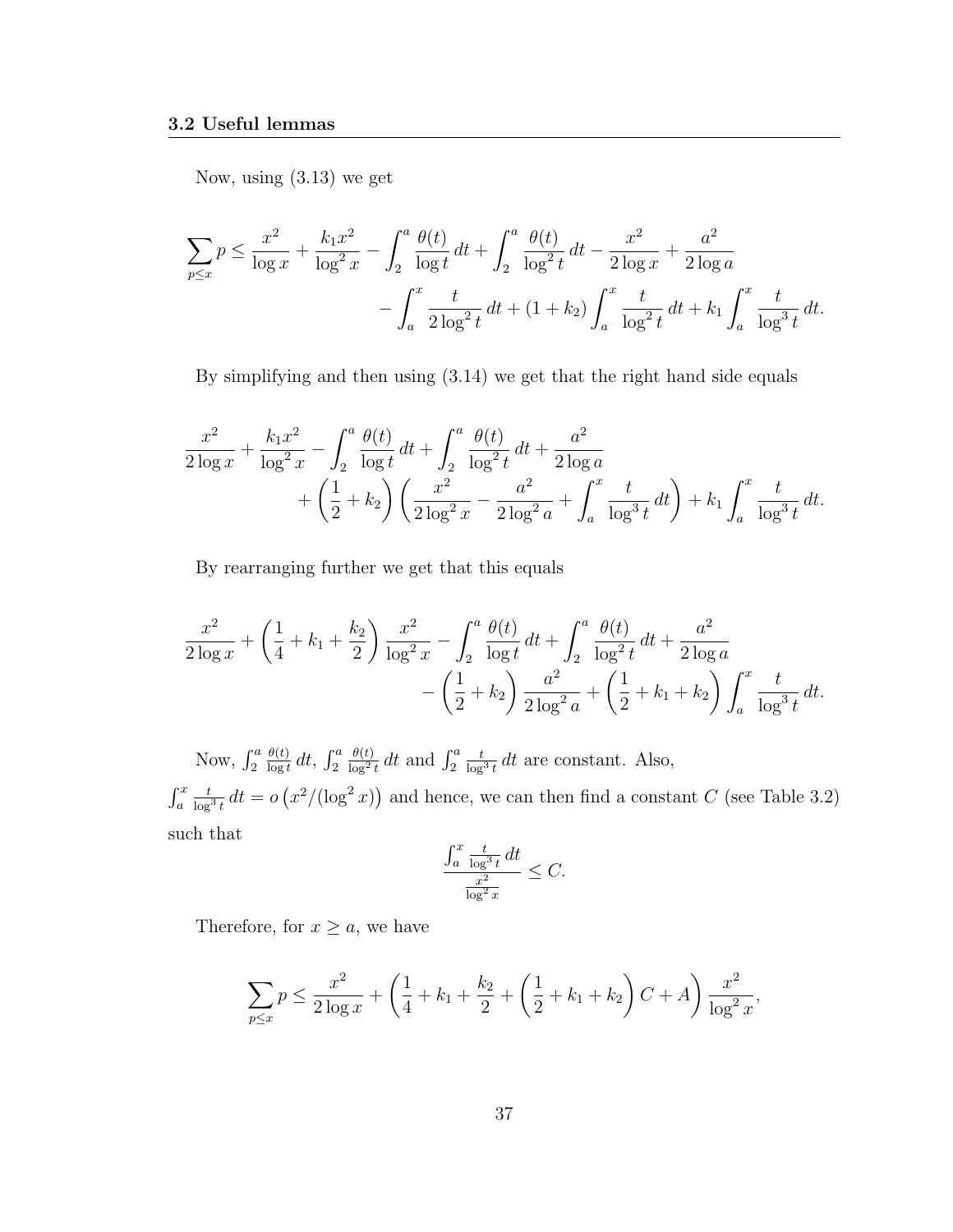where

$$
A = \max \left\{ 0, \frac{\int_2^a \frac{\theta(t)}{\log^2 t} dt - \int_2^a \frac{\theta(t)}{\log t} dt + \frac{a^2}{2 \log a} - (\frac{1}{2} + k_2) \frac{a^2}{2 \log^2 a}}{\frac{a^2}{\log^2 a}} \right\}
$$

.

We can now plug it into a calculator and get the third column in Table 3.1. This completes our work for the upper bound.

It is time to work on the lower bound. We proceed in the same way. In fact, every time a  $k_1$  appears in the previous inequalities, it may be replaced by  $-k_2$  and viceversa. One would also replace the  $\leq$  symbol with  $\geq$ . After doing this, we reach the following inequality:

$$
\sum_{p \le x} p \ge \frac{x^2}{2 \log x} + \left(\frac{1}{4} - k_2 - \frac{k_1}{2}\right) \frac{x^2}{\log^2 x} - \int_2^a \frac{\theta(t)}{\log t} dt + \int_2^a \frac{\theta(t)}{\log^2 t} dt + \frac{a^2}{2 \log a} - \left(\frac{1}{4} - \frac{k_1}{2}\right) \frac{a^2}{\log^2 a} + \left(\frac{1}{2} - k_1 - k_2\right) \int_a^x \frac{t}{\log^3 t} dt.
$$

Working with the constant in the lower bound is a bit trickier than in the upper bound because we have to consider whether  $(\frac{1}{2} - k_1 - k_2)$  is positive or negative. In the case it is negative, we replace the integral with  $C$ , in the case it is positive we replace it with 0. Note that the expression is positive when  $x \geq 599$  and it is negative when  $x < 599$ .

Therefore, we have two cases, for  $x \ge a$  with  $a < 599$  we have

$$
\sum_{p \le x} p \le \frac{x^2}{2 \log x} + \left(\frac{1}{4} - k_2 - \frac{k_1}{2} + \left(\frac{1}{2} - k_1 - k_2\right)C + A\right) \frac{x^2}{\log^2 x},
$$

and for  $a \geq 599$  we have

$$
\sum_{p \le x} p \le \frac{x^2}{2 \log x} + \left(\frac{1}{4} - k_2 - \frac{k_1}{2} + A\right) \frac{x^2}{\log^2 x},
$$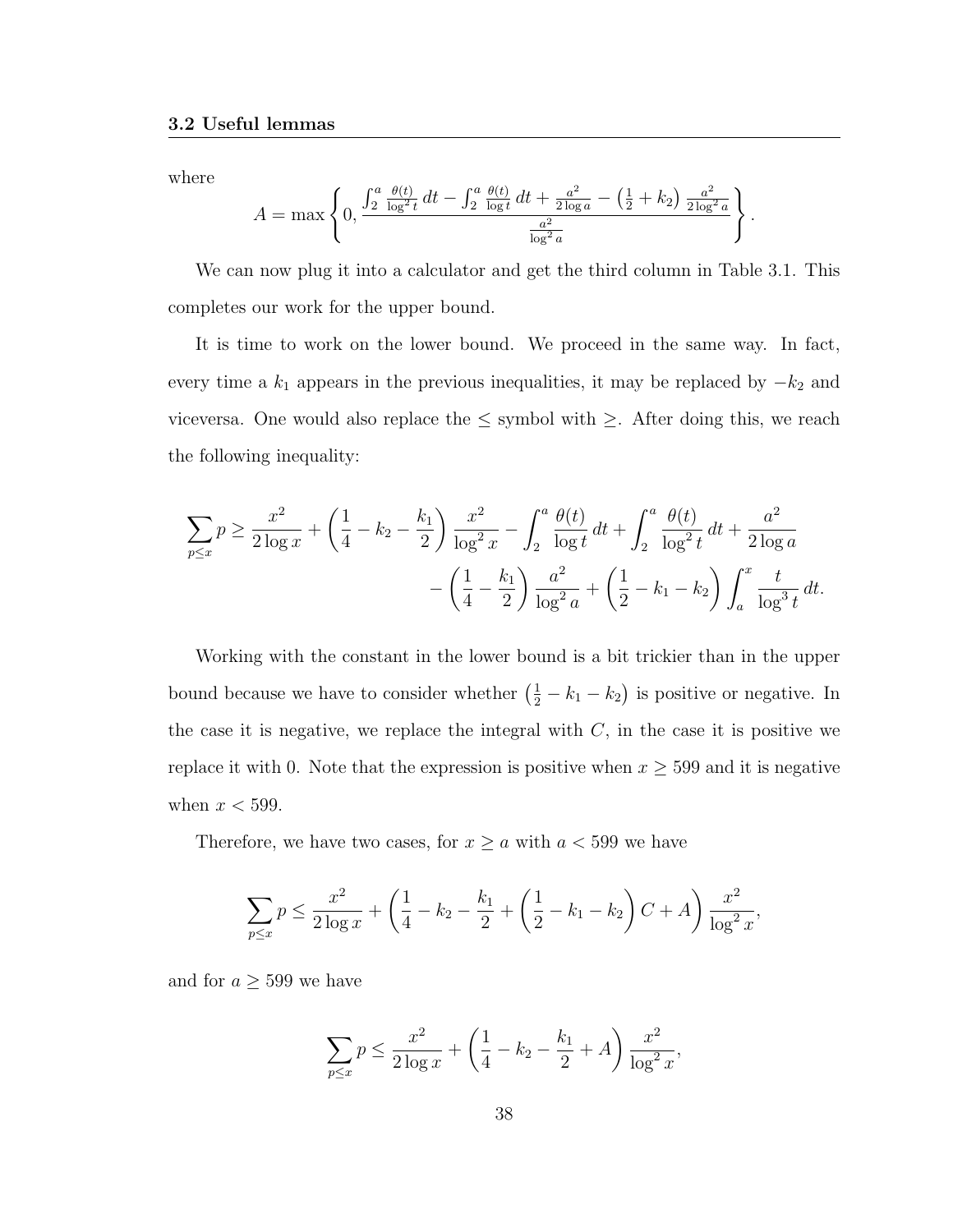where

$$
A = \min \left\{ 0, \frac{\int_2^a \frac{\theta(t)}{\log^2 t} dt - \int_2^a \frac{\theta(t)}{\log t} dt + \frac{a^2}{2 \log a} - (\frac{1}{2} - k_1) \frac{a^2}{2 \log^2 a}}{\frac{a^2}{\log^2 a}} \right\}.
$$

After plugging the numbers in the calculator we get the desired results, completing the lemma.  $\Box$ 

**Corollary 3.1.** For x, y real numbers such that  $x > y$ . For  $y \ge a$ , there exist  $c_1$  and  $c_2$  depending on a such that

$$
\frac{1}{2} \left( \frac{x^2}{\log x} - \frac{y^2}{\log y} \right) + \frac{c_1 x^2}{\log^2 x} - \frac{c_2 y^2}{\log^2 y} \le \sum_{y < p \le x} p \le \frac{1}{2} \left( \frac{x^2}{\log x} - \frac{y^2}{\log y} \right) + \frac{c_2 x^2}{\log^2 x} - \frac{c_1 y^2}{\log^2 y}.
$$

The values of  $c_1$  and  $c_2$  can be found in the table for Lemma 3.4.

*Proof.* It easily follows from the lemma once we write  $\sum$  $p = \sum$  $p - \sum$ p.  $\Box$  $y < p \leq x$  $p \leq x$ p≤y

Using the estimates on the sum of primes, we can then use these to estimate the sum which comes up in the proof of the main theorem. We do this in the following lemma.

**Lemma 3.5.** Let  $B \ge 315487$  and N be positive real numbers. For  $n \le \frac{2N}{B}$  $\frac{2N}{B}$  a natural number we have the following inequality:

$$
\sum_{B < p \le \frac{2N}{n}} \left( 1 - \left| \frac{np}{N} - 1 \right| \right) \le \frac{N}{n \log B}.
$$

*Proof.* If  $n \leq \frac{N}{R}$  $\frac{N}{B}$  then

$$
\sum_{B < p \le \frac{2N}{n}} \left( 1 - \left| \frac{np}{N} - 1 \right| \right) = \sum_{B < p \le \frac{N}{n}} \frac{np}{N} + \sum_{\frac{N}{n} < p \le \frac{2N}{n}} \left( 2 - \frac{np}{N} \right),\tag{3.15}
$$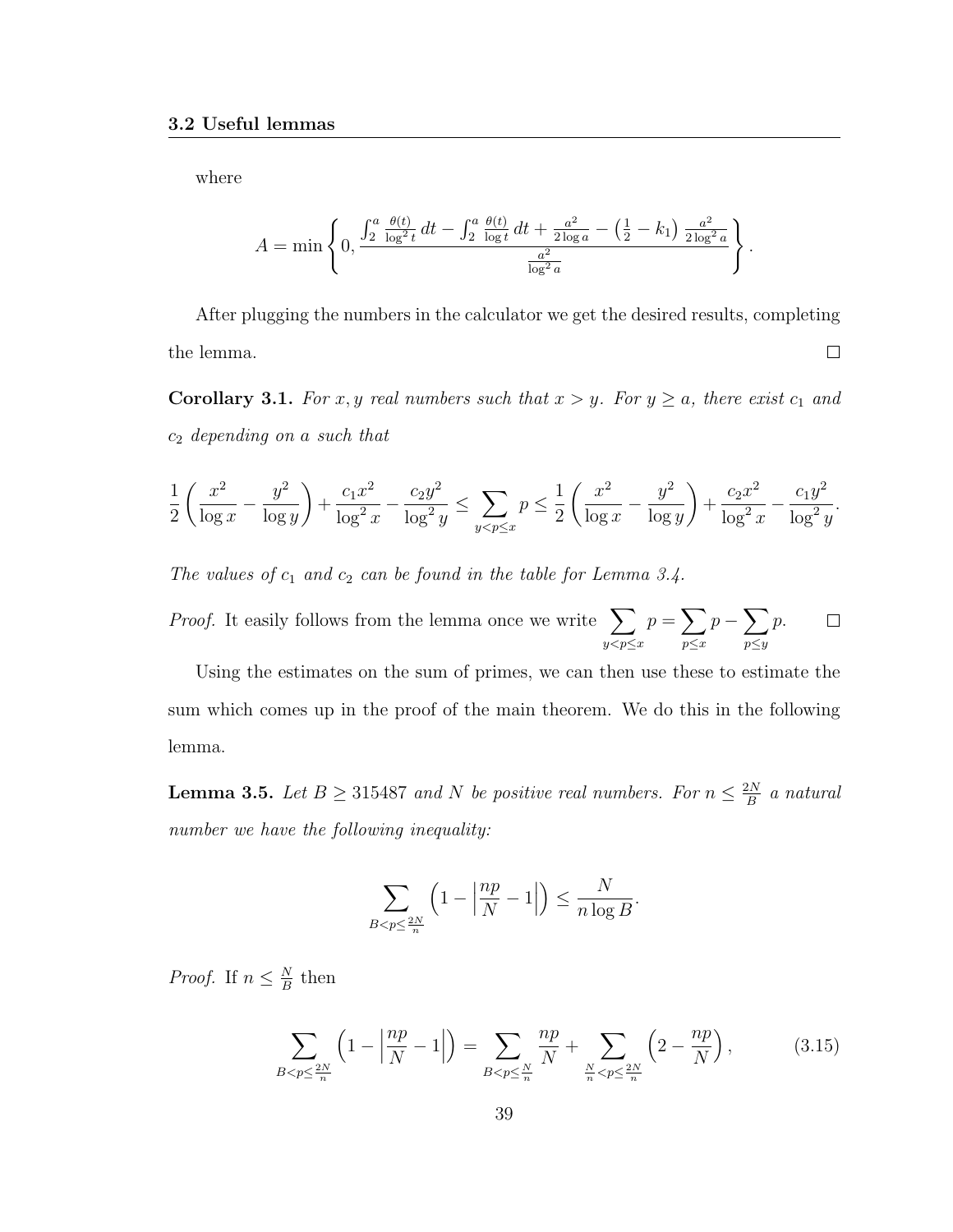and if  $n > \frac{N}{B}$  then

$$
\sum_{B < p \le \frac{2N}{n}} \left( 1 - \left| \frac{np}{N} - 1 \right| \right) = \sum_{B < p \le \frac{2N}{n}} \left( 2 - \frac{np}{N} \right) \le \sum_{\frac{N}{n} < p \le \frac{2N}{n}} \left( 2 - \frac{np}{N} \right). \tag{3.16}
$$

Since both sums require the bounding of  $\sum$  $\frac{N}{n}$  <  $p \leq \frac{2N}{n}$  $\left(2-\frac{np}{n}\right)$ N , we'll estimate this first. Dusart [11, Theorem 14, p.22] proved that for  $x > 1$ ,  $\pi(2x) - \pi(x) \le \frac{x}{\log x}$  $\frac{x}{\log x}$ . Combining that with Corollary 3.1 yields

$$
\sum_{\frac{N}{n} < p \le \frac{2N}{n}} \left( 2 - \frac{np}{N} \right) = 2 \left( \pi \left( \frac{2N}{n} \right) - \pi \left( \frac{N}{n} \right) \right) - \frac{n}{N} \sum_{\frac{N}{n} < p \le \frac{2N}{n}} p
$$
\n
$$
\le \frac{2N}{n \log \frac{N}{n}} - \frac{n}{N} \left( \frac{2N^2}{n^2 \log \left( \frac{2N}{n} \right)} - \frac{N^2}{2n^2 \log \left( \frac{N}{n} \right)} + \frac{4c_1 N^2}{n^2 \log^2 \left( \frac{2N}{n} \right)} - \frac{c_2 N^2}{n^2 \log^2 \left( \frac{N}{n} \right)} \right)
$$
\n
$$
= \frac{2N}{n \log \left( \frac{N}{n} \right)} - \frac{2N}{n \log \left( \frac{2N}{n} \right)} + \frac{N}{2n \log \left( \frac{N}{n} \right)} - \frac{4c_1 N}{n \log^2 \left( \frac{2N}{n} \right)} + \frac{c_2 N}{n \log^2 \left( \frac{N}{n} \right)}, \quad (3.17)
$$

where  $c_1$  and  $c_2$  come from Table 3.1 in Lemma 3.4. Since

$$
\frac{2N}{n\log\left(\frac{N}{n}\right)} - \frac{2N}{n\log\left(\frac{2N}{n}\right)} = \frac{(\log 4)N}{n\log\left(\frac{N}{n}\right)\log\left(\frac{2N}{n}\right)},
$$

then (3.17) becomes

$$
\frac{N}{2n\log\left(\frac{N}{n}\right)} + \frac{(\log 4)N}{n\log\left(\frac{N}{n}\right)\log\left(\frac{2N}{n}\right)} + \frac{c_2N}{n\log^2\left(\frac{N}{n}\right)} - \frac{4c_1N}{n\log^2\left(\frac{2N}{n}\right)},
$$

which equals

$$
\frac{N}{2n\log\left(\frac{N}{n}\right)} + \frac{N}{n\log^2\left(\frac{N}{n}\right)}f(N, n),\tag{3.18}
$$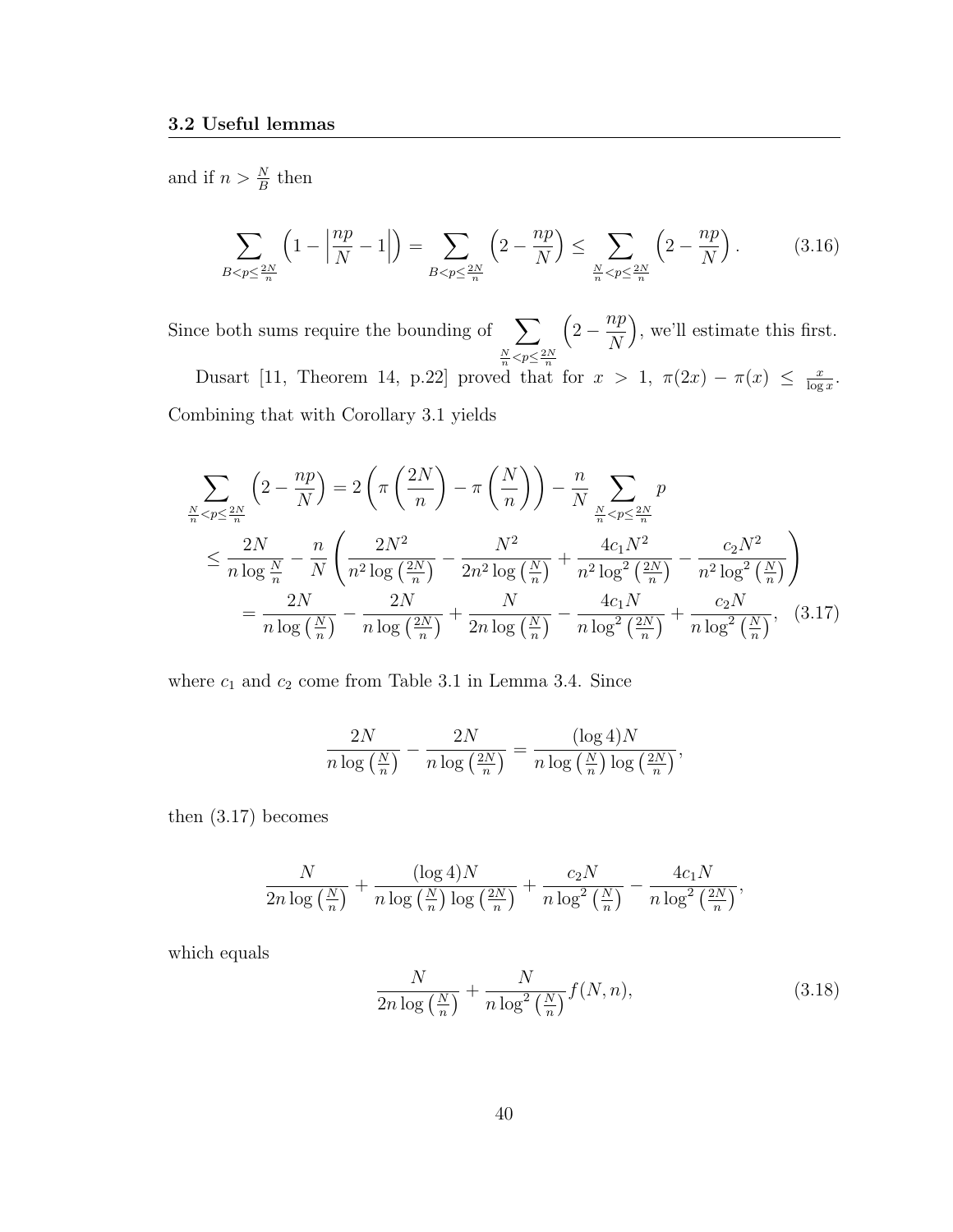where

$$
f(N,n) = c_2 + (\log 4) \left( \frac{\log \left( \frac{N}{n} \right)}{\log \left( \frac{2N}{n} \right)} \right) - 4c_1 \left( \frac{\log \left( \frac{N}{n} \right)}{\log \left( \frac{2N}{n} \right)} \right)^2.
$$

Since  $\log x / \log 2x$  is an increasing function for  $x > 0$  and  $\frac{\log x}{\log 2x} < 1$ , then we can bound  $f(N, n)$  by replacing the fraction with 1 in the positive term and by picking the smallest possible value of  $\frac{N}{n}$  in the negative part. Since  $n \leq \frac{2N}{B}$  $\frac{2N}{B}$ , then we have that  $\frac{N}{n} \geq \frac{B}{2}$  $\frac{B}{2}$ . Therefore

$$
f(N,n) \le c_2 + \log 4 - 4c_1 \left( \frac{\log \left( \frac{B}{2} \right)}{\log B} \right)^2.
$$

Using Lemma 3.4, for  $B \ge 315487$ , we have  $c_1 = 0.205448$  and  $c_2 = .330479$  and together with  $\frac{N}{n} \geq \frac{B}{2}$  we get that  $f(N, n) \leq 1$  yielding

$$
\sum_{\frac{N}{n} < p \le \frac{2N}{n}} \left( 1 - \left| \frac{np}{N} - 1 \right| \right) \le \frac{N}{2n \log\left(\frac{N}{n}\right)} + \frac{N}{n \log^2\left(\frac{N}{n}\right)}.\tag{3.19}
$$

To complete the estimate we care about, we must now bound  $\frac{n}{N}$   $\sum$  $B < p \leq \frac{N}{n}$ p. We can do this by using Corollary 3.1:

$$
\frac{n}{N} \sum_{B < p \le \frac{N}{n}} p \le \frac{n}{N} \left( \frac{N^2}{2n^2 \log\left(\frac{N}{n}\right)} - \frac{B^2}{2 \log B} + \frac{c_2 N^2}{n^2 \log^2\left(\frac{N}{n}\right)} - \frac{c_1 B^2}{\log^2 B} \right) \\
= \frac{N}{2n \log\left(\frac{N}{n}\right)} + \frac{c_2 N}{n \log^2\left(\frac{N}{n}\right)} - \frac{c_1 n B^2}{N \log^2 B} - \frac{n B^2}{2N \log B}.\tag{3.20}
$$

Now, for  $n \leq \frac{N}{R}$  $\frac{N}{B}$ , by (3.15) and using the estimates of (3.19) and (3.20) we have

$$
\sum_{B < p \le \frac{2N}{n}} \left( 1 - \left| \frac{np}{N} - 1 \right| \right) \le \frac{N}{n \log\left(\frac{N}{n}\right)} + \frac{(1 + c_2)N}{n \log^2\left(\frac{N}{n}\right)} - \frac{c_1 n B^2}{N \log^2 B} - \frac{n B^2}{2N \log B}.
$$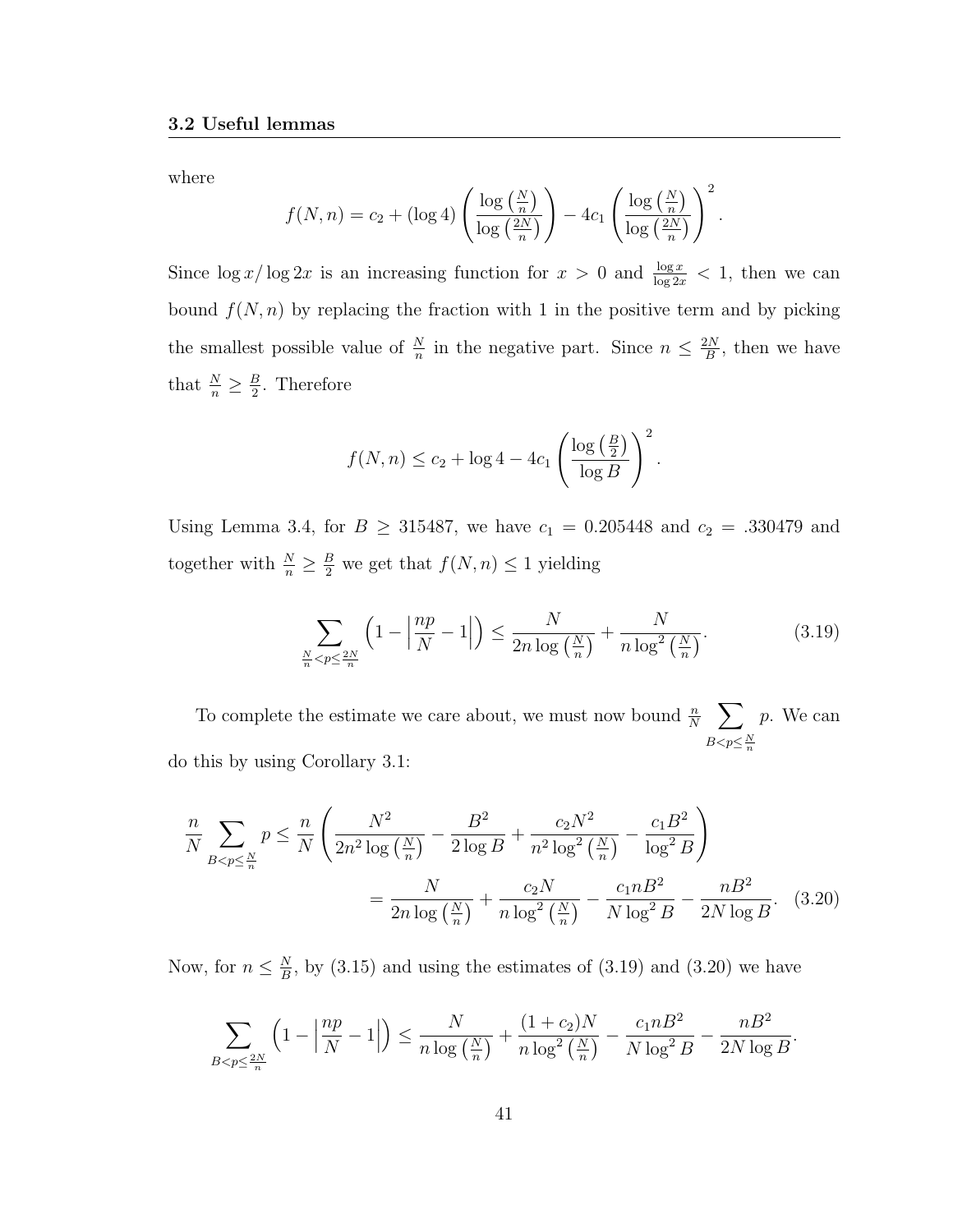We want to prove this is  $\leq \frac{N}{n \log n}$  $\frac{N}{n \log B}$ . We note that  $\frac{N}{n \log B} - \frac{N}{n \log B}$  $\frac{N}{n\log\left(\frac{N}{n}\right)}=\frac{N\log\left(\frac{N}{nB}\right)}{n\log B\log\left(\frac{N}{n}\right)}$  $\frac{N \log \binom{n}{n} j}{n \log B \log \binom{N}{n}},$  SO what we want is

$$
\frac{N \log\left(\frac{N}{nB}\right)}{n \log B \log\left(\frac{N}{n}\right)} + \frac{c_1 n B^2}{N \log^2 B} + \frac{n B^2}{2N \log B} \ge \frac{(1+c_2)N}{n \log^2\left(\frac{N}{n}\right)}.
$$

After making the substition of  $\frac{N}{n} = Bk$  we have that we want

$$
\frac{Bk\log k}{\log B\log Bk} + \frac{c_1B}{k\log^2 B} + \frac{B}{2k\log B} \ge \frac{(1+c_2)Bk}{\log^2 Bk}.
$$

We can divide the whole inequality by B and multiply by  $\log^2 Bk$ , so we get

$$
k \log k \frac{\log Bk}{\log B} + \frac{c_1}{k} \left( \frac{\log Bk}{\log B} \right)^2 + \frac{\log^2 Bk}{2k \log B} \ge (1 + c_2)k.
$$

For  $k \ge 4$ , using that for  $B \ge 315487$ ,  $c_2 = 0.330479$  we have

$$
k \log k \frac{\log Bk}{\log B} + \frac{c_1}{k} \left( \frac{\log Bk}{\log B} \right)^2 + \frac{\log^2 Bk}{2k \log B} \ge k \log k \ge (1 + c_2)k.
$$

And for  $1 \leq k < 4$  using that  $B \geq 315487$  we have

$$
k \log k \frac{\log Bk}{\log B} + \frac{c_1}{k} \left( \frac{\log Bk}{\log B} \right)^2 + \frac{\log^2 Bk}{2k \log B} \ge k \log k + \frac{c_1}{k} + \frac{\log 315487}{2k} \ge (1 + c_2)k.
$$

This completes the proof of the lemma when  $n \leq \frac{N}{R}$  $\frac{N}{B}$  .

For  $n > \frac{N}{B}$ , using (3.16) and (3.19) we have

$$
\sum_{B
$$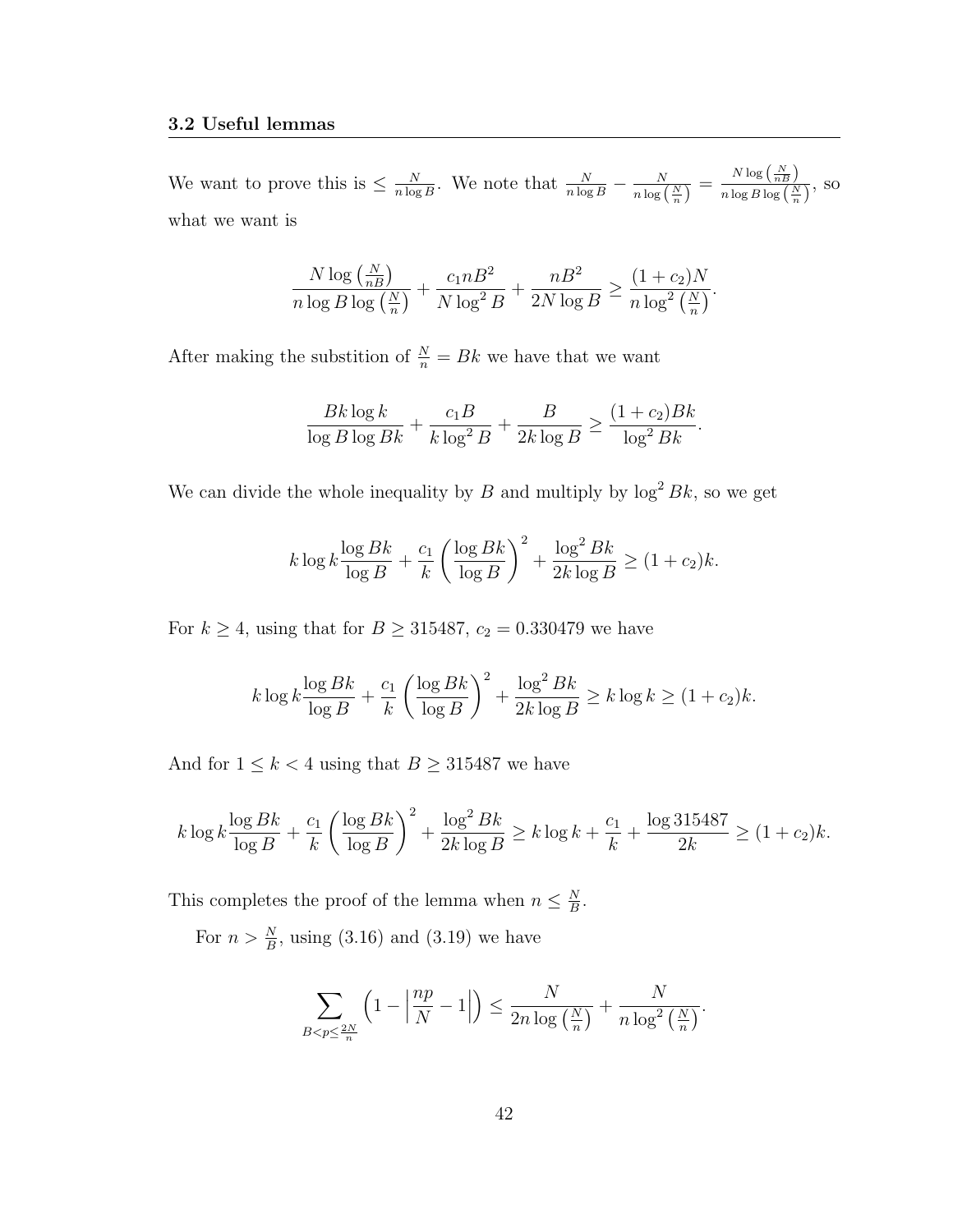Now using that  $\frac{N}{B} < n \leq \frac{2N}{B}$  we have that  $\frac{B}{2} \leq \frac{N}{n} \leq B$ . Using this we have

$$
\frac{N}{n\log B} - \frac{N}{2n\log\left(\frac{N}{n}\right)} = \frac{N\log\left(\frac{N^2}{n^2B}\right)}{2n\log B\log\left(\frac{N}{n}\right)} \ge \frac{N\log\left(\frac{B}{4}\right)}{2n\log B\log B}.\tag{3.21}
$$

and

$$
\frac{N}{n\log^2\left(\frac{N}{n}\right)} \le \frac{N}{n\log^2\left(\frac{B}{2}\right)}\tag{3.22}
$$

For  $B \ge 73$  we have  $\log(B/4) \log^2(B/2) \ge 2 \log^2 B$  and hence from combining the inequalities (3.21) and (3.22) we get

$$
\frac{N}{n \log B} - \frac{N}{2n \log\left(\frac{N}{n}\right)} \ge \frac{N}{n \log^2\left(\frac{N}{n}\right)},
$$

completing the proof that for  $n > \frac{N}{B}$ 

$$
\sum_{B < p \le \frac{2N}{n}} \left( 1 - \left| \frac{np}{N} - 1 \right| \right) \le \frac{N}{n \log B}.
$$

 $\Box$ 

During the proof of the main theorem, one of the problems that arises comes from bounding

$$
\frac{D}{\phi(D)} \sum_{\substack{n \le x \\ (n,D)=1}} \frac{1}{n}.
$$

The difficulty is that when D has many prime factors  $\frac{D}{\phi(D)}$  is big while the other factor is small. And if D has few prime factors we have the opposite situation. The following lemma allows us to simplify this situation by showing that we can reduce it to considering D having many small prime factors.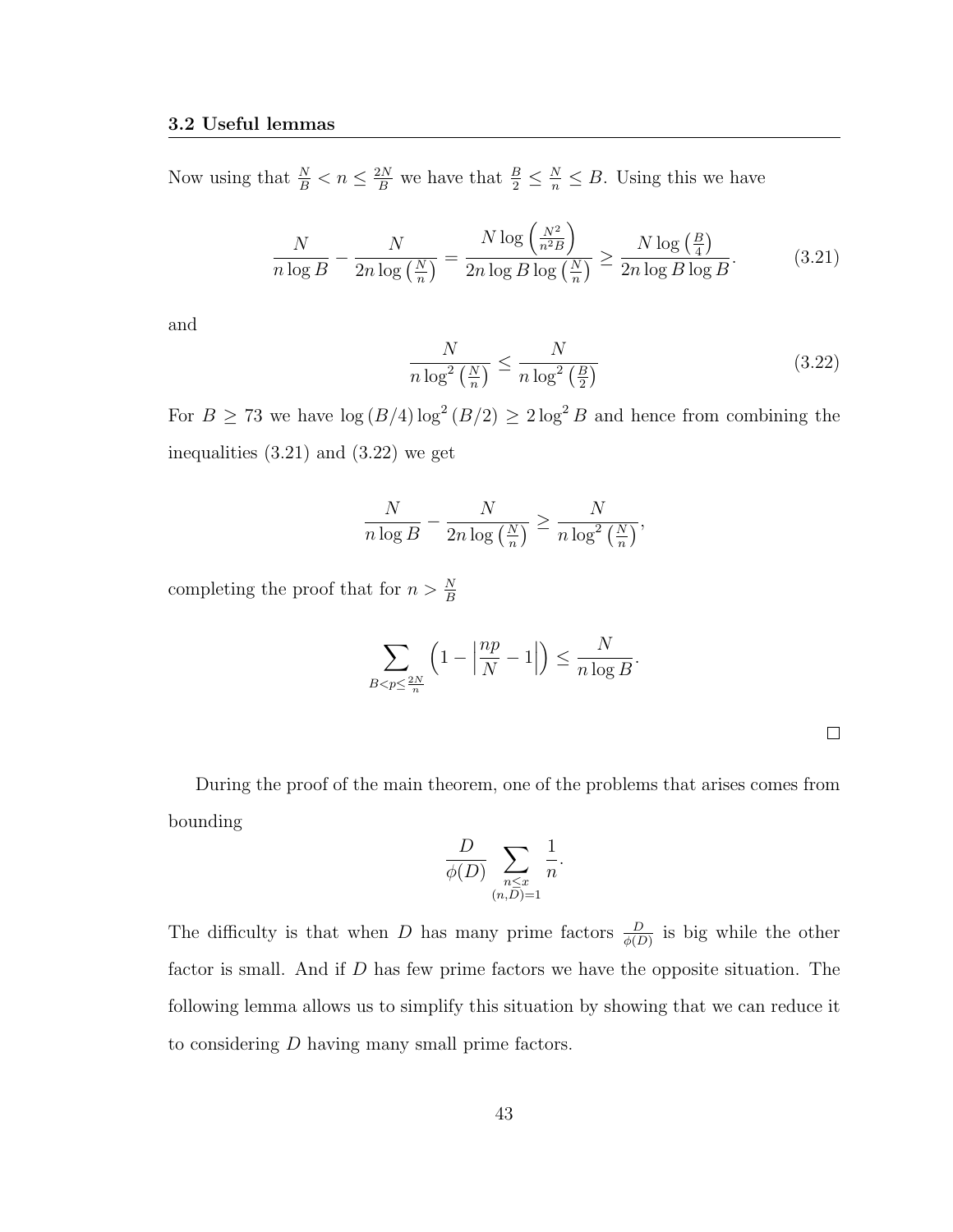**Lemma 3.6.** Let  $M = \prod_{p \leq x} p$ . For a positive integer D, let k be the positive integer that satisfies that  $(D, M) = M/k$ . Then

$$
\sum_{\substack{n \le x \\ (n,D)=1}} \frac{1}{n} \le \frac{k}{\phi(k)}.
$$

*Proof.* Note that if  $n \leq x$  and  $(n, D) = 1$  then any prime p that divides n also divides k. Therefore

$$
\sum_{\substack{n \leq x \\ (n,D)=1}} \frac{1}{n} \leq \prod_{p|k} \left( 1 + \frac{1}{p} + \frac{1}{p^2} + \dots \right) = \prod_{p|k} \frac{p}{p-1} = \prod_{p|k} \frac{p}{\phi(p)} = \frac{k}{\phi(k)}.
$$

 $\Box$ 

The following lemma combines Lemmas 3.5 and 3.6 to give us the result we need in the proof of the main theorem.

**Lemma 3.7.** For B and N positive real numbers and D a positive integer. Let  $M = \prod_p p$  and k be a positive integer such that  $(D, M) = \frac{M}{k}$ . Then, we have  $p \leq \frac{2N}{B}$ 

$$
\sum_{B < p \le 2N} \sum_{\substack{n \le \frac{2N}{p} \\ (n,D)=1}} \left( 1 - \left| \frac{np}{N} - 1 \right| \right) \le \frac{k}{\phi(k)} \frac{N}{\log B}.
$$

Proof. Exchanging order of summation we get:

$$
\sum_{B
$$

The inner sum can be dealt with using Lemma 3.5 and then we will use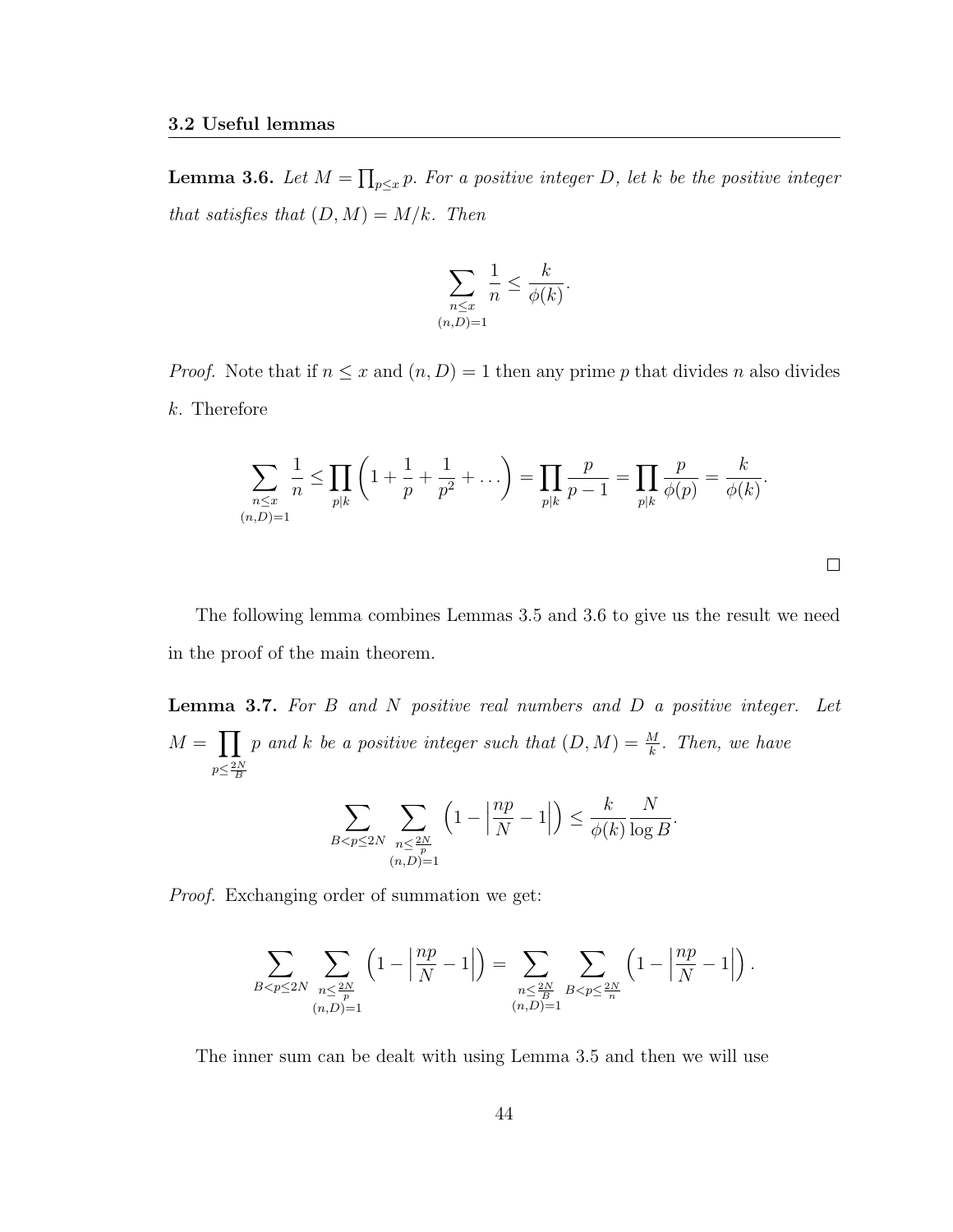Lemma 3.6 for the outer sum:

$$
\sum_{\substack{n \leq \frac{2N}{B} \\ (n,D)=1}} \sum_{B < p \leq \frac{2N}{n}} \left(1 - \left|\frac{np}{N} - 1\right|\right) \leq \sum_{\substack{n \leq \frac{2N}{B} \\ (n,D)=1}} \frac{N}{n \log B} \leq \frac{k}{\phi(k)} \frac{N}{\log B}.
$$

 $\Box$ 

 $\Box$ 

Finally, we end the section with an explicit estimate concerning the ratio  $\frac{D}{\phi(D)}$ that will be needed in the proof of the main theorem.

**Lemma 3.8.** For D a positive integer greater than  $6 \cdot 10^{12}$  we have

$$
\frac{D}{\phi(D)} < 2\log\log D.
$$

*Proof.* Rosser and Schoenfeld [38] proved that for  $D > 223092870$  the following inequality is true:

$$
\frac{D}{\phi(D)} \le e^{\gamma} \log \log D + \frac{2.5}{\log \log D}.
$$

Therefore,  $D/\phi(D) \leq 2 \log \log D$  for  $D > 6 \cdot 10^{12}$ .

## **3.3** Proof of the theorem when  $D > 10^{24}$

**Theorem 3.4.** For D a fundamental discriminant larger than  $10^{24}$  there exists a prime  $p \leq D^{0.45}$  such that  $\left(\frac{D}{p}\right)$  $\left(\frac{D}{p}\right) = -1$ 

*Proof.* Assume to the contrary that no such p exists. Let  $\chi(p) = \left(\frac{D}{p}\right)^p$  $(\frac{D}{p})$ . Since D is a fundamental discriminant,  $\chi$  is a primitive character mod  $D$ .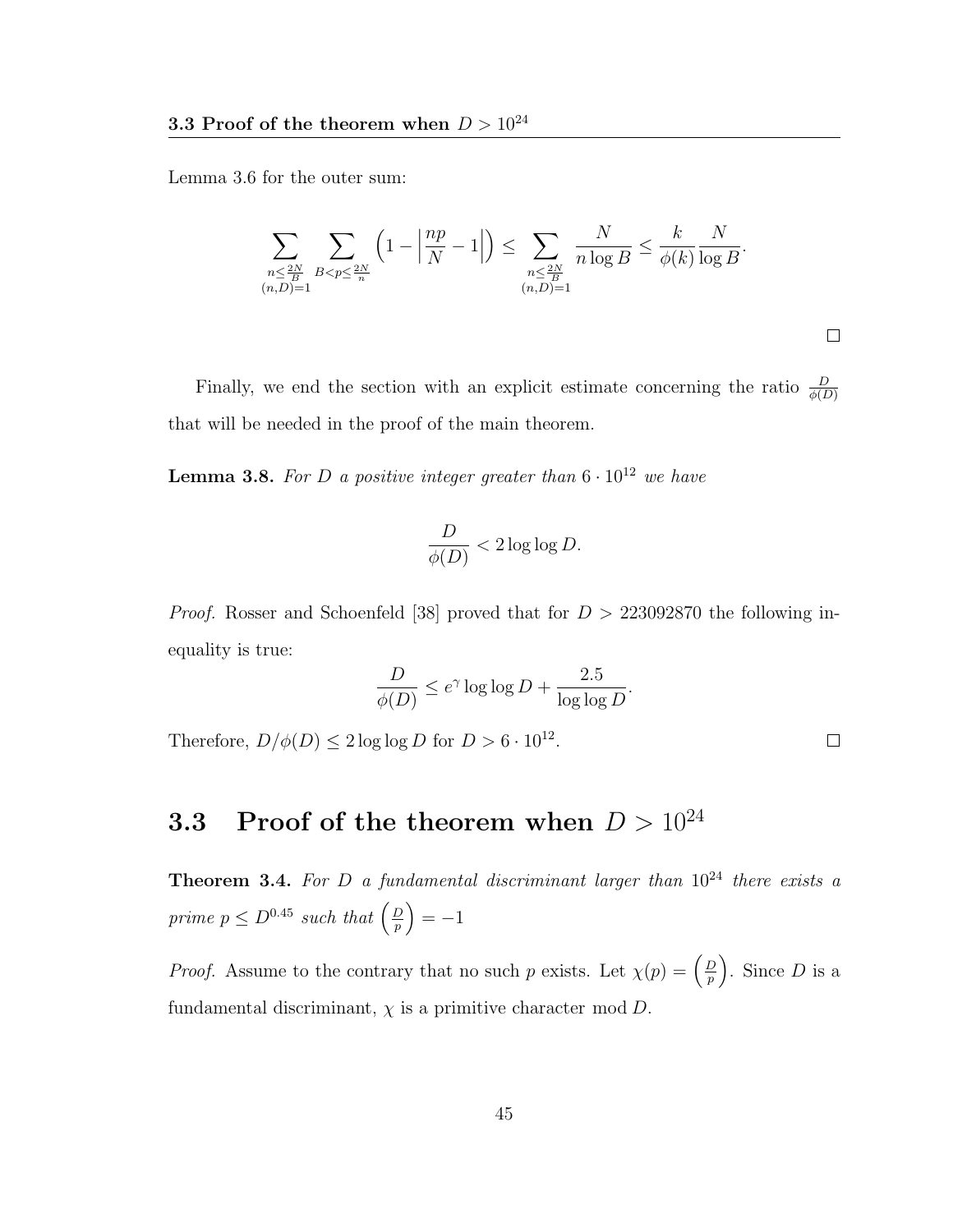Consider

$$
S_{\chi}(N) = \sum_{n \le 2N} \chi(n) \left( 1 - \left| \frac{n}{N} - 1 \right| \right).
$$

By Theorem 3.3, we have

$$
|S_{\chi}(N)| \le \frac{\phi(D)}{D} \sqrt{D} + 2^{(\omega(D)-1)} \frac{N}{\sqrt{D}}.
$$
\n(3.23)

However, using our assumption that  $\chi(p) \neq -1$  for  $p \leq D^{0.45} = B$  we can calculate  $S_{\chi}(N)$  by separating the sum into  $\chi(n) = 1, 0$  and  $-1$ . To account for  $\chi(n) = 0$  we sum over the numbers relatively prime to D. The following is true when  $B^2 > 2N$ :

$$
S_{\chi}(N) = \sum_{\substack{n \le 2N \\ (n,D)=1}} \left(1 - \left|\frac{n}{N} - 1\right|\right) - 2 \sum_{\substack{B < p \le 2N \\ \chi(p) = -1}} \sum_{\substack{n \le 2N \\ (n,D)=1}} \left(1 - \left|\frac{np}{N} - 1\right|\right). \tag{3.24}
$$

Using Lemma 3.2 and  $(3.23)$ ,  $(3.24)$  we get

$$
\frac{\phi(D)}{D}\sqrt{D} + 2^{(\omega(D)-1)}\frac{N}{\sqrt{D}} \ge \frac{\phi(D)}{D}N - 2^{(\omega(D)-2)} - 2\sum_{\substack{n \le \frac{2N}{B} \\ (n,D)=1}} \sum_{B < p \le \frac{2N}{n}} \left(1 - \left|\frac{np}{N} - 1\right|\right). \tag{3.25}
$$

Now, letting  $N = c$ √ D for some constant c we get that the inequality in  $(3.25)$  is equivalent to

$$
0 \ge c - 1 - 2^{\omega(D)} \left( \frac{c}{2} + \frac{1}{4} \right) \frac{D}{\phi(D)\sqrt{D}} - \frac{2}{\sqrt{D}} \frac{D}{\phi(D)} \sum_{\substack{n \le \frac{2N}{B} \\ (n, D) = 1}} \sum_{B < p \le \frac{2N}{n}} \left( 1 - \left| \frac{np}{N} - 1 \right| \right) \tag{3.26}
$$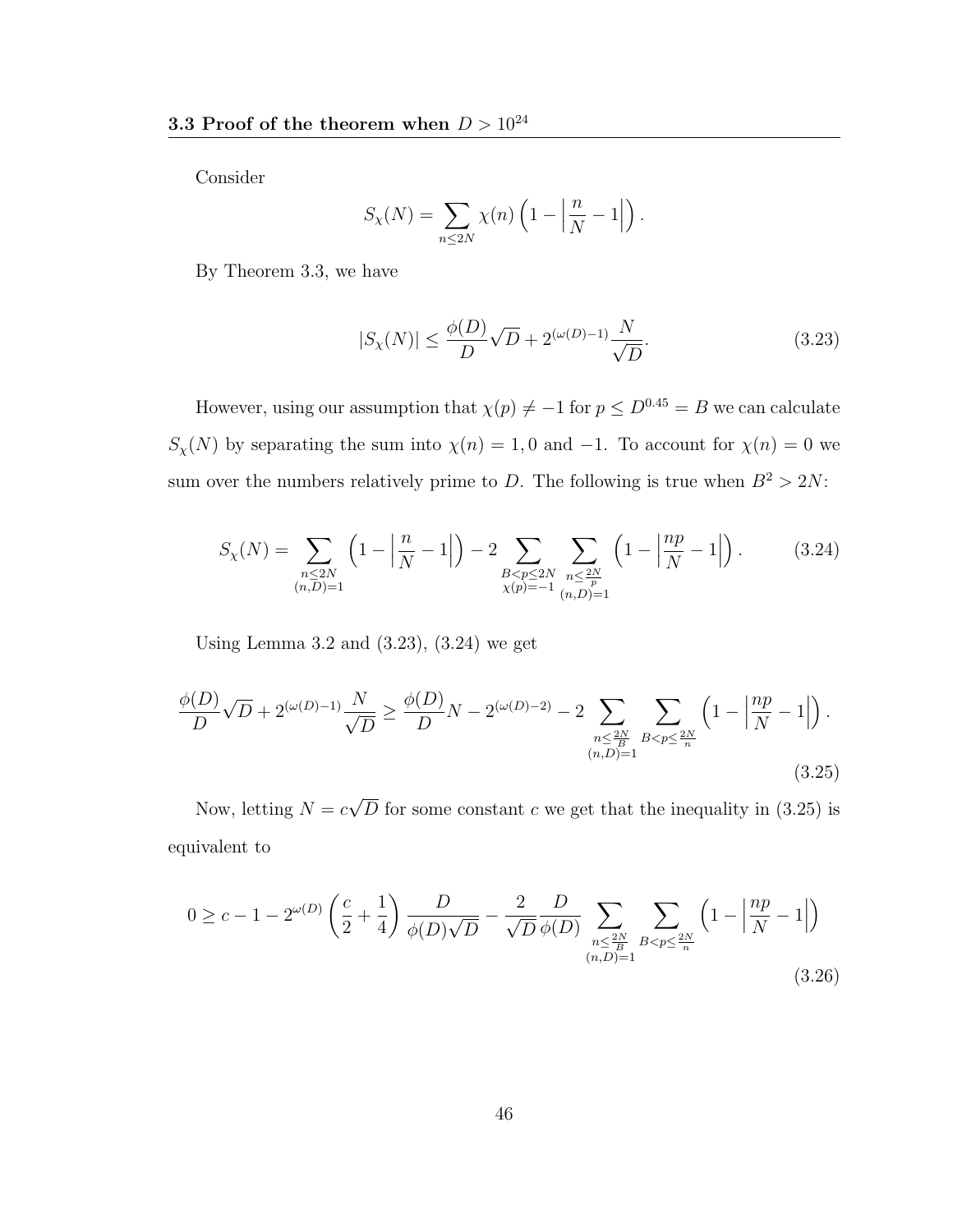Now, using Lemma 3.7 we get that if  $M = \prod$  $p \leq \frac{2N}{B}$ p and  $(D, M) = \frac{M}{k}$  then

$$
\sum_{\substack{n \leq \frac{2N}{B} \\ (n,D)=1}} \sum_{B < p \leq \frac{2N}{n}} \left( 1 - \left| \frac{np}{N} - 1 \right| \right) \leq \frac{N}{\log B} \frac{k}{\phi(k)} = \frac{c\sqrt{D}}{\log B} \frac{k}{\phi(k)}.
$$

Therefore (3.26) becomes

$$
0 \ge c - 1 - 2^{\omega(D)} \left( \frac{c}{2} + \frac{1}{4} \right) \frac{D}{\phi(D)\sqrt{D}} - \frac{2c}{\log B} \frac{D}{\phi(D)} \frac{k}{\phi(k)}
$$
(3.27)

Now, since

$$
\frac{D}{\phi(D)}\frac{k}{\phi(k)} = \prod_{\substack{p\leq \frac{2N}{B} \\ p|D}} \frac{p}{p-1} \times \prod_{\substack{p> \frac{2N}{B} \\ p|D}} \frac{p}{p-1} \leq e^{\gamma} \left(1 + \frac{1}{\log^2\left(\frac{2N}{B}\right)}\right) \log\left(\frac{2N}{B}\right) \prod_{\substack{p> \frac{2N}{B} \\ p|D}} \frac{p}{p-1},
$$

then (3.27) becomes

$$
0 \geq c - 1 - 2^{\omega(D)} \left(\frac{c}{2} + \frac{1}{4}\right) \frac{D}{\phi(D)\sqrt{D}} - \frac{2c}{\log B} e^{\gamma} \left(1 + \frac{1}{\log^2\left(\frac{2N}{B}\right)}\right) \log\left(\frac{2N}{B}\right) \prod_{\substack{p > \frac{2N}{B} \\ p|D}} \frac{p}{p-1}.
$$
\n(3.28)

Now, let's pick  $c = 8$ . Now, D has at most 19 primes bigger than  $\frac{2N}{B} = 16D^{0.05}$ dividing it. We have that  $\frac{2N}{B} > 253$  and the product of  $\frac{p}{p-1}$  for the first 19 primes bigger than 253 is smaller than 1.0642. We also have that for  $D > 3.26 \times 10^{19}$ ,  $2^{\omega(D)} < D^{1/4}$ . Also, for  $D > 10^{13}$  we have  $\frac{D}{\phi(D)} < 2 \log \log D$  (Lemma 3.8). Combining these facts with (3.28) we get the inequality:

$$
0 \ge 7 - 8.5 \frac{\log \log D}{D^{1/4}} - \frac{16}{\log B} e^{\gamma} \left( 1 + \frac{1}{\log^2 \left( \frac{2N}{B} \right)} \right) \log \left( \frac{2N}{B} \right) 1.0642. \tag{3.29}
$$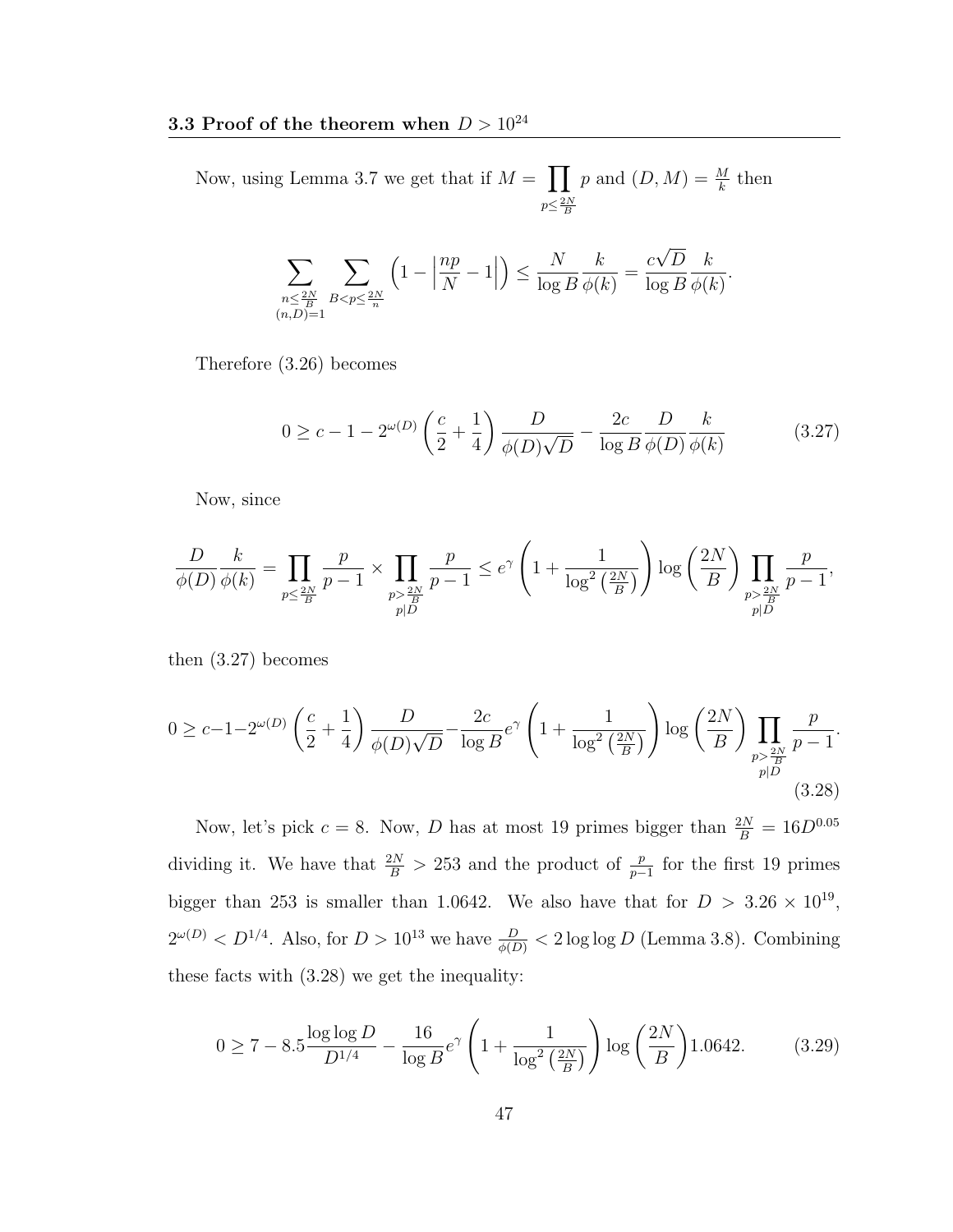If we let  $B = D^{.45}$ , then  $\frac{2N}{B} = 16D^{.05}$  and the right hand side of (3.29) is 0.028836... at  $D = 10^{24}$ . Since as D increases, the right hand side increases and at  $D = 10^{24}$  it is already positive, we have arrived at a contradiction for all  $D \ge 10^{24}$ .  $\Box$ 

**Remark 3.2.** This proof with a few modifications would yield that for  $D$  a fundamental discriminant larger than  $10^{16}$ , there exists a prime  $p \leq$ √  $D/2$  such that  $\sqrt{D}$  $\left(\frac{p}{p}\right) = -1$ . This gives us a proof of Theorem 3.1 without the need of the hybrid case.

## **3.4** Proof the theorem when  $D \leq 10^{24}$

**Theorem 3.5.** For D a fundamental discriminant such that  $1596 < D \le 10^{24}$ , there exists a prime p such that  $p < D^{0.45}$  and  $\left(\frac{D}{p}\right)$  $\left(\frac{D}{p}\right) = -1.$ 

*Proof.* Assume to the contrary that no such  $p$  exists. Following the same steps as in the proof for the infinite case we reach (3.26):

$$
0\geq c-1-2^{\omega(D)}\left(\frac{c}{2}+\frac{1}{4}\right)\frac{D}{\phi(D)\sqrt{D}}-\frac{2}{\sqrt{D}}\frac{D}{\phi(D)}\sum_{\substack{n\leq \frac{2N}{B}\\(n,D)=1}}\sum_{B
$$

From the proof of Lemma 3.5 we can get tighter inequalities for the inner sum in the double sum above. If we combine (3.18) and (3.20) we get:

For 
$$
n \leq \frac{N}{B}
$$

$$
\sum_{B < p \le \frac{2N}{n}} \left( 1 - \left| \frac{np}{N} - 1 \right| \right)
$$
  

$$
\le \frac{N}{n \log \left( \frac{N}{n} \right)} + \frac{\left( f(N, n) + c_2 \right) N}{n \log^2 \left( \frac{N}{n} \right)} - \frac{c_1 n B^2}{N \log^2 B} - \frac{n B^2}{2N \log B} = g_1(N, n, B, c_1, c_2),
$$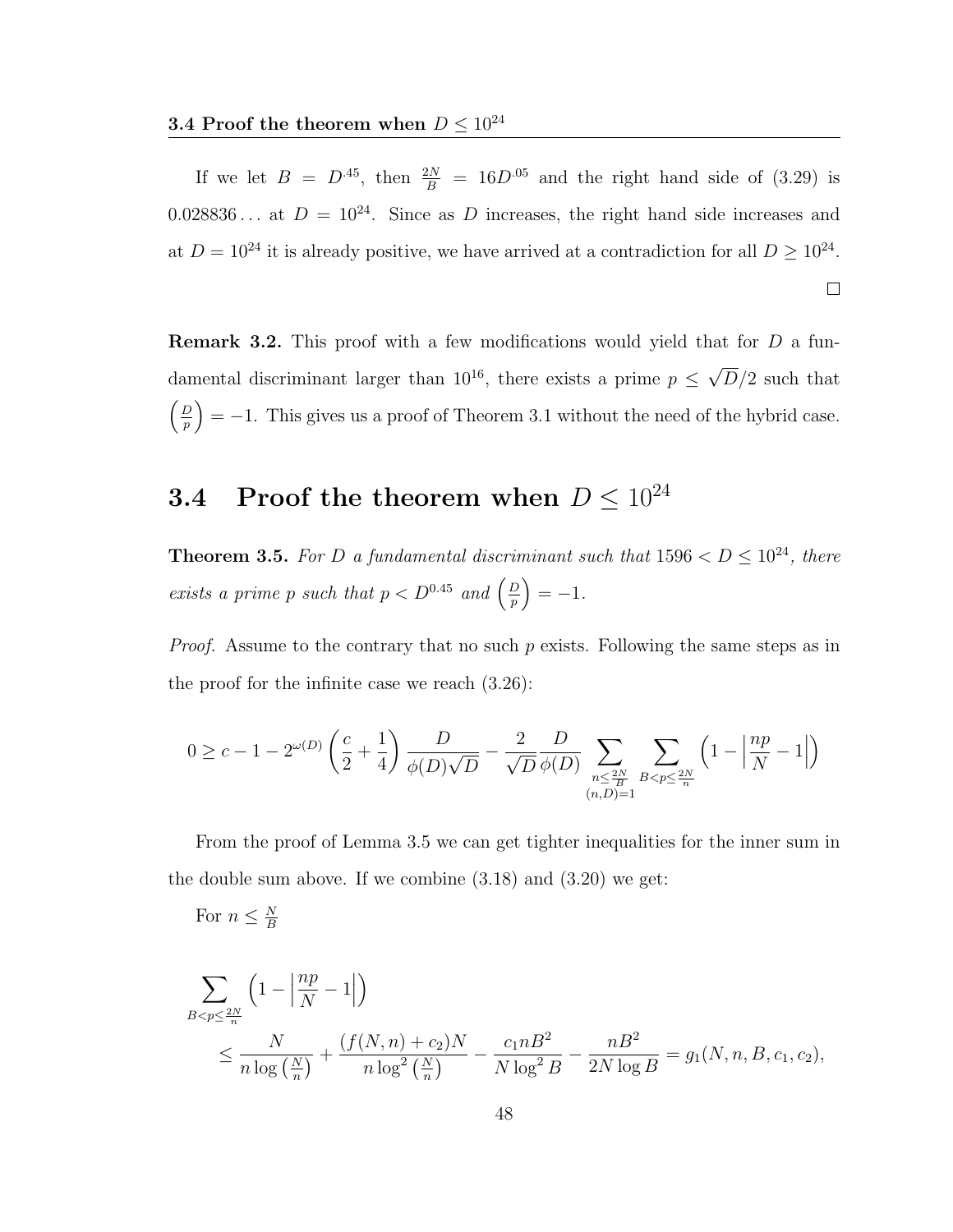where  $c_1$  and  $c_2$  come from Table 3.1 in Lemma 3.4 and

$$
f(N,n) = c_2 + (\log 4) \left( \frac{\log \left( \frac{N}{n} \right)}{\log \left( \frac{2N}{n} \right)} \right) - 4c_1 \left( \frac{\log \left( \frac{N}{n} \right)}{\log \left( \frac{2N}{n} \right)} \right)^2.
$$
 (3.30)

Now, for  $n > \frac{N}{B}$ , using (3.18) we get

$$
\sum_{B < p \le \frac{2N}{n}} \left( 1 - \left| \frac{np}{N} - 1 \right| \right) \le \frac{N}{2n \log\left(\frac{N}{n}\right)} + \frac{N}{n \log^2\left(\frac{N}{n}\right)} f(N, n) = g_2(N, n, B, c_1, c_2).
$$

Something that will be important later on in the proof is that  $f(N, n)$  is decreasing whenever  $n < N/6.09$ , therefore let's prove it now:

Claim 3.1. For a fixed integer n, if we let  $c_1 = 0.239818$ , then for  $N > 6.09n$ ,  $f(N, n)$  is a decreasing function.

Proof of the Claim: First note that if we let  $x = \frac{\log \left(\frac{N}{n}\right)}{\log \left(\frac{2N}{N}\right)}$  $\frac{\log\left(\frac{n}{n}\right)}{\log\left(\frac{2N}{n}\right)}$ , then  $f(N,n) = c_2 +$  $(\log 4)x - 4c_1x^2$ . We note that the maximum occurs when  $x_0 = \frac{\log 4}{8c_1}$  $\frac{\log 4}{8c_1} = 0.722576...$ For  $N > 6.09n$  we have  $x > x_0$  because x increases as N increases. Since  $f(N, n)$  is decreasing once  $x > x_0$ , then as N grows,  $f(N, n)$  decreases.

Now, let  $c = 7.8$ ,  $c_1 = 0.239818$  and  $c_2 = 0.29251$ . Notice that  $N = c$ √ D depends only on D and  $B = D^{0.45}$  also depends only on D. Now define

$$
g(n, D) = \frac{1}{\sqrt{D}} \begin{cases} g_1(N, n, B, c_1, c_2) & : & n \leq \frac{N}{B}; \\ g_2(N, n, B, c_1, c_2) & : & n > \frac{N}{B}. \end{cases}
$$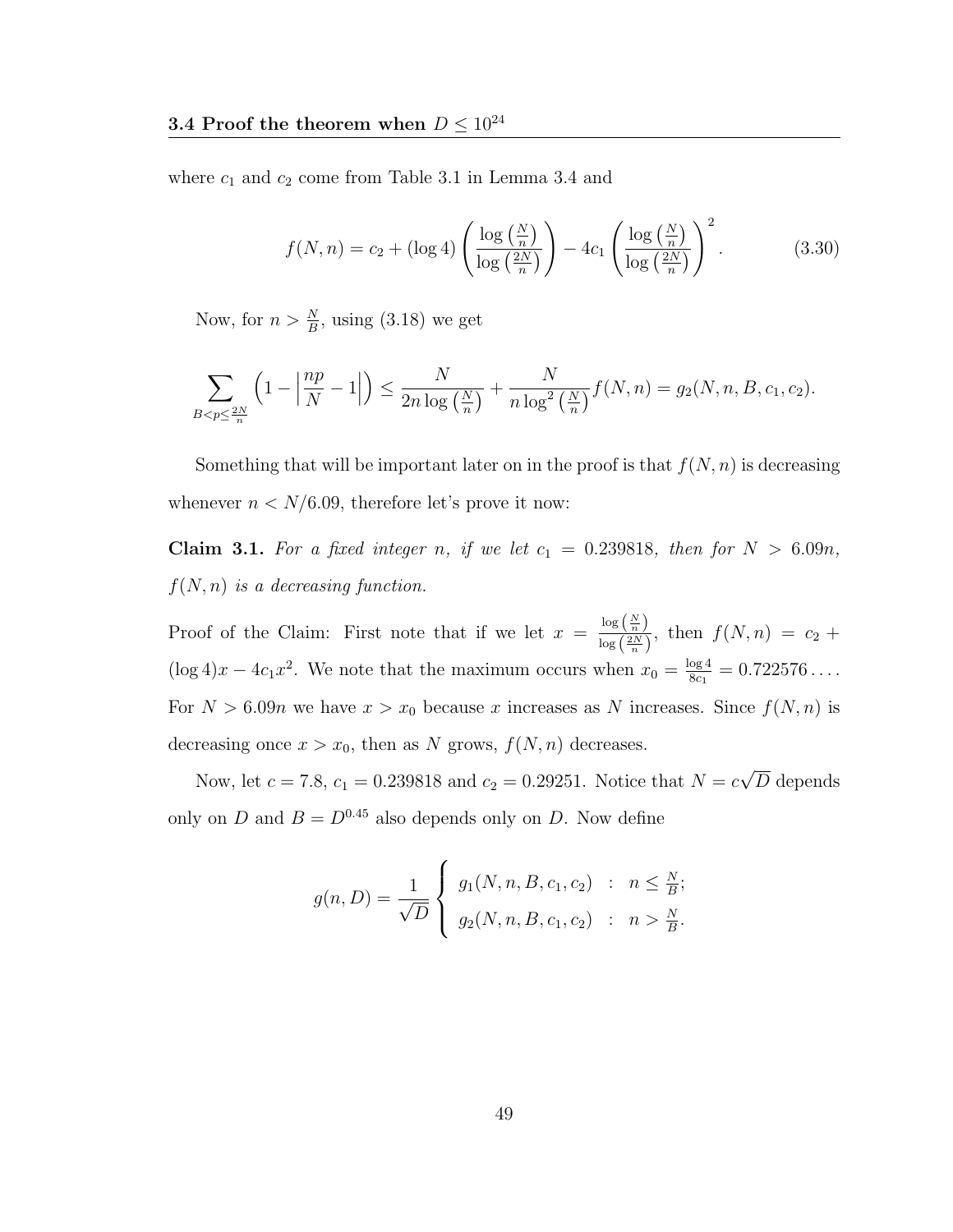Therefore for  $B \ge 10544111, (3.26)$  becomes

$$
0 \ge 7.8 - 1 - 2^{\omega(D)} (4.15) \frac{\sqrt{D}}{\phi(D)} - \frac{2D}{\phi(D)} \sum_{\substack{n \le (15.6)D^{1/20} \\ (n,D)=1}} g(n,D). \tag{3.31}
$$

Now, let  $M = \prod p$  and let  $m = \gcd(D, M)$ . Note that since m is squarefree p≤41 and 41 is the 13th prime, then there are  $2^{13}$  possible values of m. Now, let's define a function  $A(D, m, \omega, u)$  in the following way

$$
A(D, m, \omega, u) = 6.8 - 2^{\omega} (4.15) \frac{\sqrt{D}}{\phi(D)} - \frac{2D}{\phi(D)} \sum_{\substack{n \le u \\ (n,m) = 1}} g(n, D).
$$

**Claim 3.2.** Let  $m$  be a fixed positive integer. Let  $U$  be a fixed real number. Let  $M = \prod$  $\n p \leq 41\n$ p. Let  $D \leq U$  be a positive integer such that  $(D, M) = m$ . Now let  $u = |(15.6)U^{1/20}|$ . Let  $\omega$  be the maximum number of distinct primes a number below U can have. If  $D \geq 4.05 \times 10^{15}$  then  $0 \geq A(D, m, \omega, u)$ .

Proof of the Claim: Let  $D \leq U$ . We have  $\omega(D) \leq \omega$ . We also have  $u \geq |(15.6)D^{1/20}|$ . Now,  $D \ge 4.05 \times 10^{15} > 10544111^{1/0.45}$ , therefore  $B > 10544111$  and hence we have (3.31). Since  $m | D$ , if  $(n, D) = 1$  then  $(n, m) = 1$ . Also note that  $g(n, D) \geq 0$ . Combining this with (3.31) we have

$$
0 \ge 6.8 - 2^{\omega(D)}(4.15) \frac{\sqrt{D}}{\phi(D)} - \frac{2D}{\phi(D)} \sum_{\substack{n \le (15.6)D^{1/20} \\ (n,D)=1}} g(n, D)
$$
  
 
$$
\ge 6.8 - 2^{\omega}(4.15) \frac{\sqrt{D}}{\phi(D)} - \frac{2D}{\phi(D)} \sum_{\substack{n \le u \\ (n,m)=1}} g(n, D) = A(D, m, \omega, u).
$$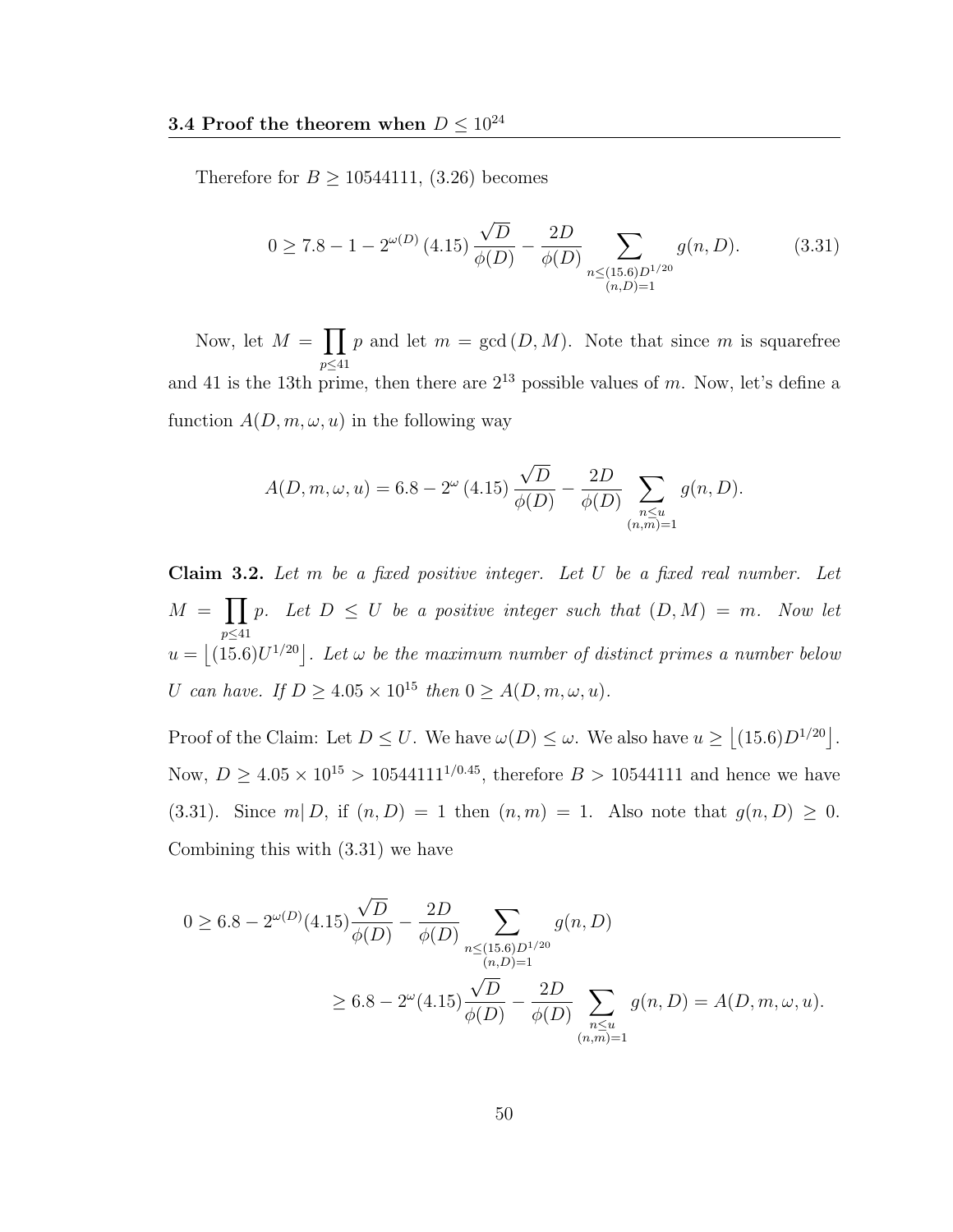For example, when  $D \leq 10^{24}$ , we would have  $U = 10^{24}$ . Since any  $D \leq 10^{24}$  has at most 18 distinct prime factors,  $\omega = 18$ . Now,  $u = |(15.6)D^{1/20}| = |247.243| = 247$ . Once we fix an m, we get that if  $D \geq 4.05 \times 10^{15}$  then  $0 \geq A(D, m, 18, 247)$ .

Therefore to reach a contradiction we must find values of D for which  $A(D, m, 18, 247) > 0.$ 

Once U and m are fixed, it seems that  $A(D, m, \omega, u)$  is increasing with D. The only cause for uncertainty comes from the factor  $\frac{D}{\phi(D)}$  and from  $g(n, D)$ . Let's deal with this. Let  $p_i$  be the *i*-th prime. Note  $p_{13} = 41$ . Since we want to maximize  $\frac{D}{\phi(D)}$ (to make  $A(D, m, \omega, u)$  as small as possible), then we do is consider the product of the smallest primes bigger than 41 and consider  $D_v(m) = m \times \prod_{i=1}^{n} p_i$ . Since we also  $13 < i \leq v$ have to deal with  $g(n, D)$ , what we will do is make it as big as possible in a range. Let's analyze the value of  $g(n, D)$ :

If 
$$
n \leq \frac{N}{B}
$$
, then

$$
g(n, D) = \frac{1}{\sqrt{D}} \left( \frac{N}{n \log\left(\frac{N}{n}\right)} + \frac{(f(N, n) + c_2)N}{n \log^2\left(\frac{N}{n}\right)} - \frac{c_1 n B^2}{N \log^2 B} - \frac{n B^2}{2N \log B} \right)
$$
  
= 
$$
\frac{c}{n \log\left(\frac{c\sqrt{D}}{n}\right)} + \frac{(f(N, n) + c_2)c}{n \log^2\left(\frac{c\sqrt{D}}{n}\right)} - \frac{c_1 n}{c D^{1/10} \log^2(D^{.45})} - \frac{n}{2c D^{1/10} \log(D^{.45})}
$$

$$
= H_1(n,D) - H_2(n,D),
$$

where  $H_1(n, D)$  consists of the two positive terms and  $H_2(n, D)$  consists of the two terms being substracted. Now,  $f(N, n)$  is decreasing for  $N > 6.09n$ . Since  $n \le u =$ 247 we have that  $N > 6.09n$ . Therefore  $f(N, n)$  is decreasing, showing that  $H_1(n, D)$ is decreasing.  $H_2(n, D)$  is also a decreasing function, making  $-H_2(n, D)$  an increasing function.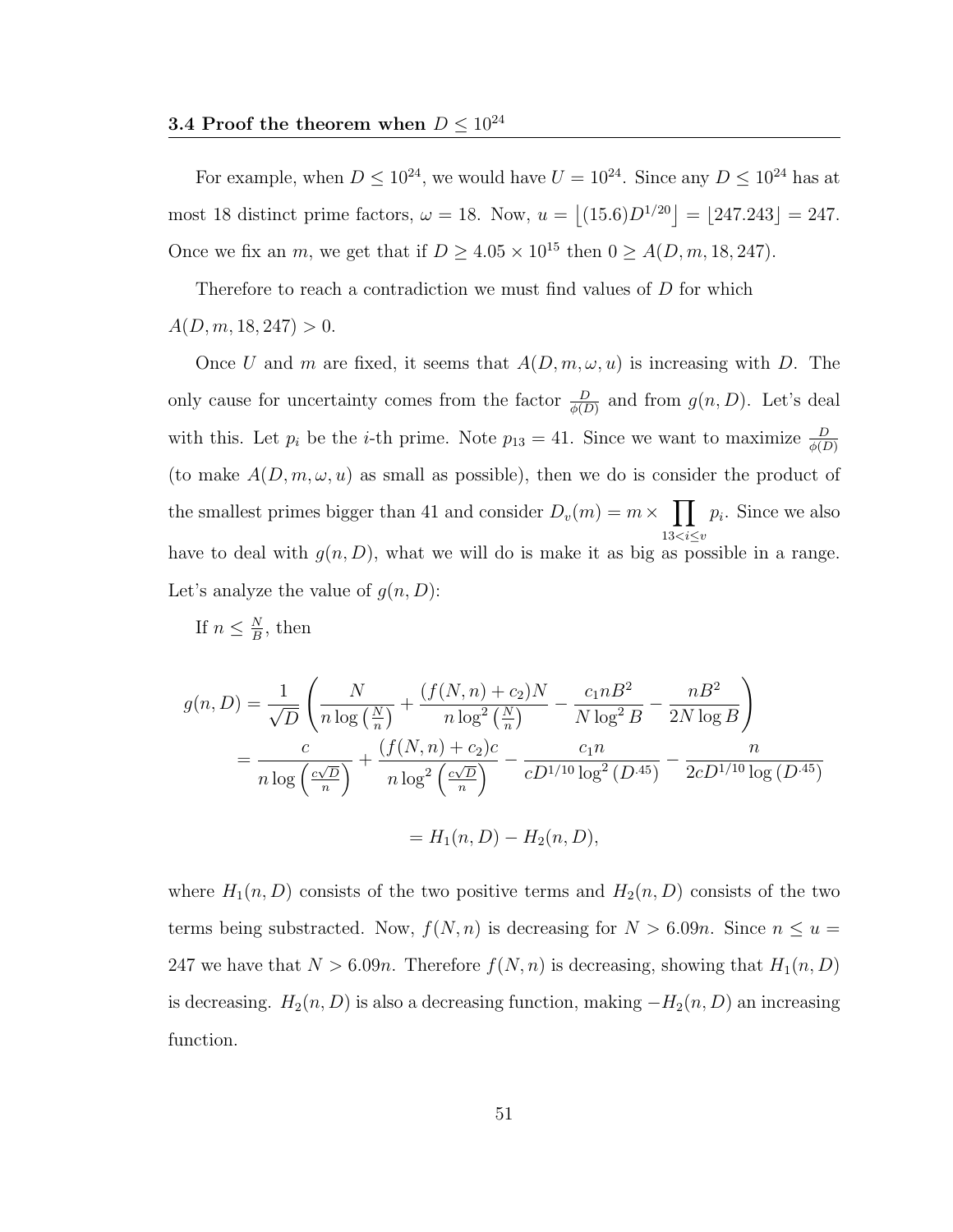Now, for  $n > \frac{N}{B}$ , we have

$$
g(n, D) = \frac{1}{\sqrt{D}} \left( \frac{N}{2n \log\left(\frac{N}{n}\right)} + \frac{N}{n \log^2\left(\frac{N}{n}\right)} f(N, n) \right)
$$
  
= 
$$
\frac{c}{2n \log\left(\frac{c\sqrt{D}}{n}\right)} + \frac{cf(N, n)}{n \log^2\left(\frac{c\sqrt{D}}{n}\right)} = H_3(n, D).
$$

Again, because  $f(N, n)$  is decreasing, the right hand side is decreasing.

All of this allows us to get the following claim:

**Claim 3.3.** If  $D, D_1, D_2$  are positive reals such that  $D \in [D_1, D_2)$ , then

$$
g(n, D) \le G(n, D_1, D_2) := \begin{cases} H_1(n, D_1) - H_2(n, D_2) & n \le cD_1^{0.05}; \\ H_3(n, D_1) & n > cD_2^{0.05}; \\ \max \{H_1(n, D_1) - H_2(n, D_2), H_3(n, D_1)\} & \text{otherwise}. \end{cases}
$$

Proof of the Claim: If  $n \leq c D_1^{0.05}$ , then for any  $D \in [D_1, D_2)$  we have  $n \leq \frac{N}{B}$  $\frac{N}{B}$ , therefore  $g(n, D) = H_1(n, D) - H_2(n, D)$ . But, since both  $H_1$  and  $H_2$  are decreasing functions, we have  $g(n, D) \leq H_1(n, D_1) - H_2(n, D_2)$ .

If  $n > cD_2^{0.05}$ , then for any  $D \in [D_1, D_2)$  we have  $n > \frac{N}{B}$ , therefore  $g(n, D)$  $H_3(n, D)$ . Since  $H_3$  is decreasing we have  $g(n, D) \leq H_3(n, D_1)$ .

For the few values of n such that  $cD_1^{0.05} < n \leq cD_2^{0.05}$ , we just take the maximum, so we have  $g(n, D) \le \max \{H_1(n, D_1) - H_2(n, D_2), H_3(n, D_1)\}.$ 

Now, let's define a function similar to  $A$  called  $A_2$  so that we can take this into account.

$$
A_2(D, m, \omega, u, D_1, D_2) = 6.8 - \frac{2^{\omega} (4.15)}{\sqrt{D_1}} \frac{D}{\phi(D)} - \frac{2D}{\phi(D)} \sum_{\substack{n \le u \\ (n,m)=1}} G(n, D_1, D_2). \quad (3.32)
$$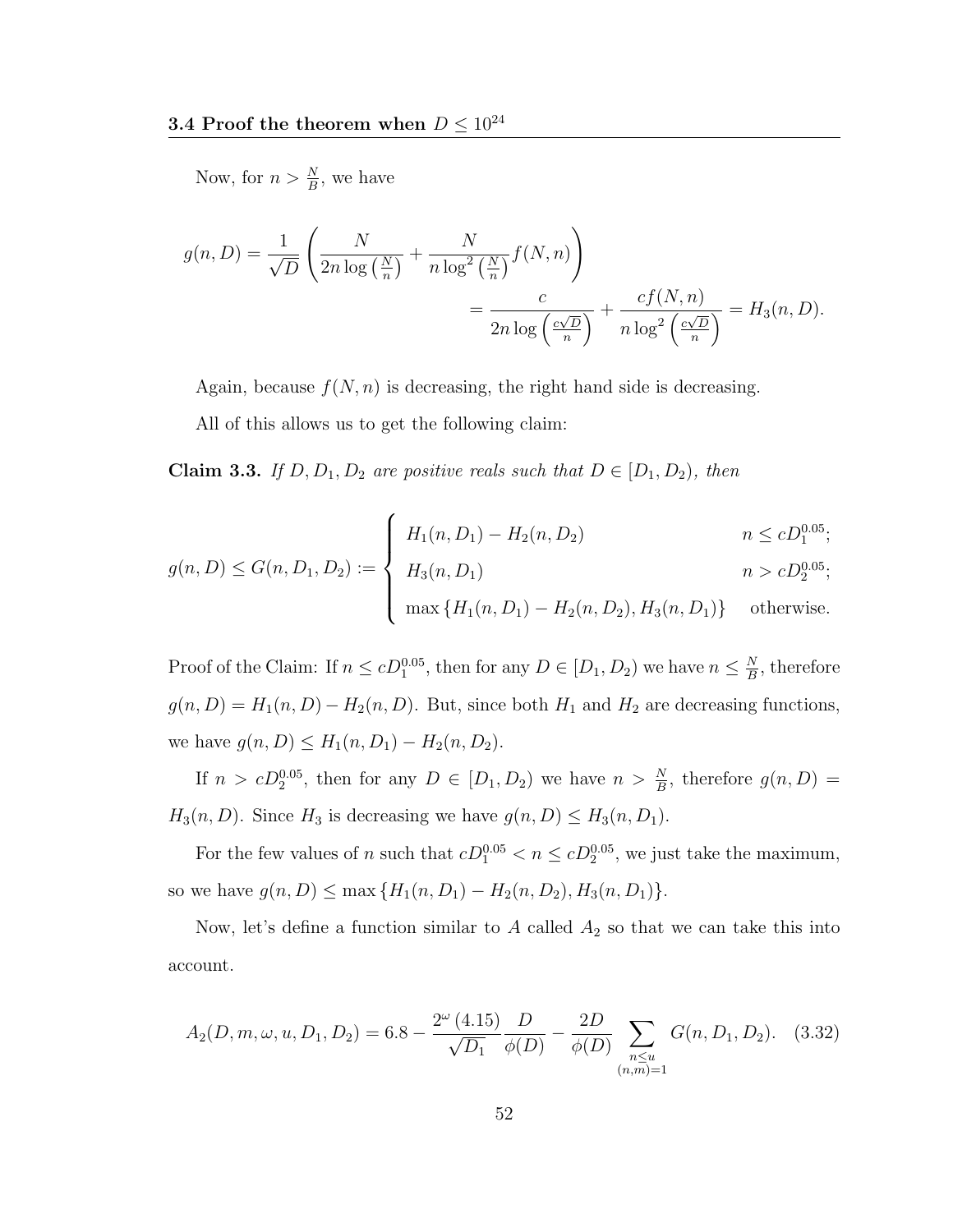**Claim 3.4.** Let  $D$  be a positive integer. Let  $m$  be defined the same way as in Claim 3.2. Let v be an integer  $\geq$  13 such that  $D_v(m) \geq 4.05 \times 10^{15}$ . Let  $D_1$  and  $D_2$  be real numbers such that  $[D_1, D_2) \subseteq [D_v(m), D_{v+1}(m))$ . Let  $\omega = \omega(m) + v - 13$ . Let  $u = \lfloor (15.6)D_2^{0.05} \rfloor$ . Then, if  $D \in [D_1, D_2)$ , we have  $0 \ge A_2(D_v(m), m, \omega, u, D_1, D_2)$ . Proof of the Claim: Since  $m | D$  and  $D < D_{v+1}(m)$  then  $\omega(D) < \omega(m) + v + 1 - 13 \le$  $\omega(m) + v - 13 = \omega$ . We also have

$$
\frac{D}{\phi(D)} = \frac{m}{\phi(m)} \prod_{\substack{p > p_{13} \\ p \mid D}} \frac{p}{p-1} \le \frac{m}{\phi(m)} \prod_{13 < i \le v} \frac{p_i}{p_i - 1} = \frac{D_v(m)}{\phi(D_v(m))}.
$$

From Claim 3.3, we have  $g(n, D) \leq G(n, D_1, D_2)$ . Also, from Claim 3.2 using  $U = D_2$  and because  $\omega(D) \leq \omega$ , we have for  $D \geq 4.05 \times 10^{15}$ , the inequality  $0 \geq$  $A(D, m, \omega, u).$ 

Therefore, we have

$$
0 \ge A(D, m, \omega, u) = 6.8 - \frac{2^{\omega}(4.15)}{\sqrt{D}} \frac{D}{\phi(D)} - \frac{2D}{\phi(D)} \sum_{\substack{n \le u \\ (n,m)=1}} g(n, D)
$$
  

$$
\ge 6.8 - \frac{2^{\omega}(4.15)}{\sqrt{D_1}} \frac{D_v(m)}{\phi(D_v(m))} - \frac{2D_v(m)}{\phi(D_v(m))} \sum_{\substack{n \le u \\ (n,m)=1}} G(n, D_1, D_2)
$$
  

$$
= A_2(D_v(m), m, \omega, u, D_1, D_2).
$$

What this allows us to do is just check  $A_2(D, m, \omega, u, D_1, D_2)$  for some numbers and cover a whole interval. Our implementation will run by checking  $A_2(D_v(m), m, \omega, u, D_v(m), D_{v+1}(m))$ , where  $\omega = \omega(m) + v - 13$  and  $u = \lfloor (15.6)D_{v+1}(m) \rfloor$ . The process is then to find for each m the first v such that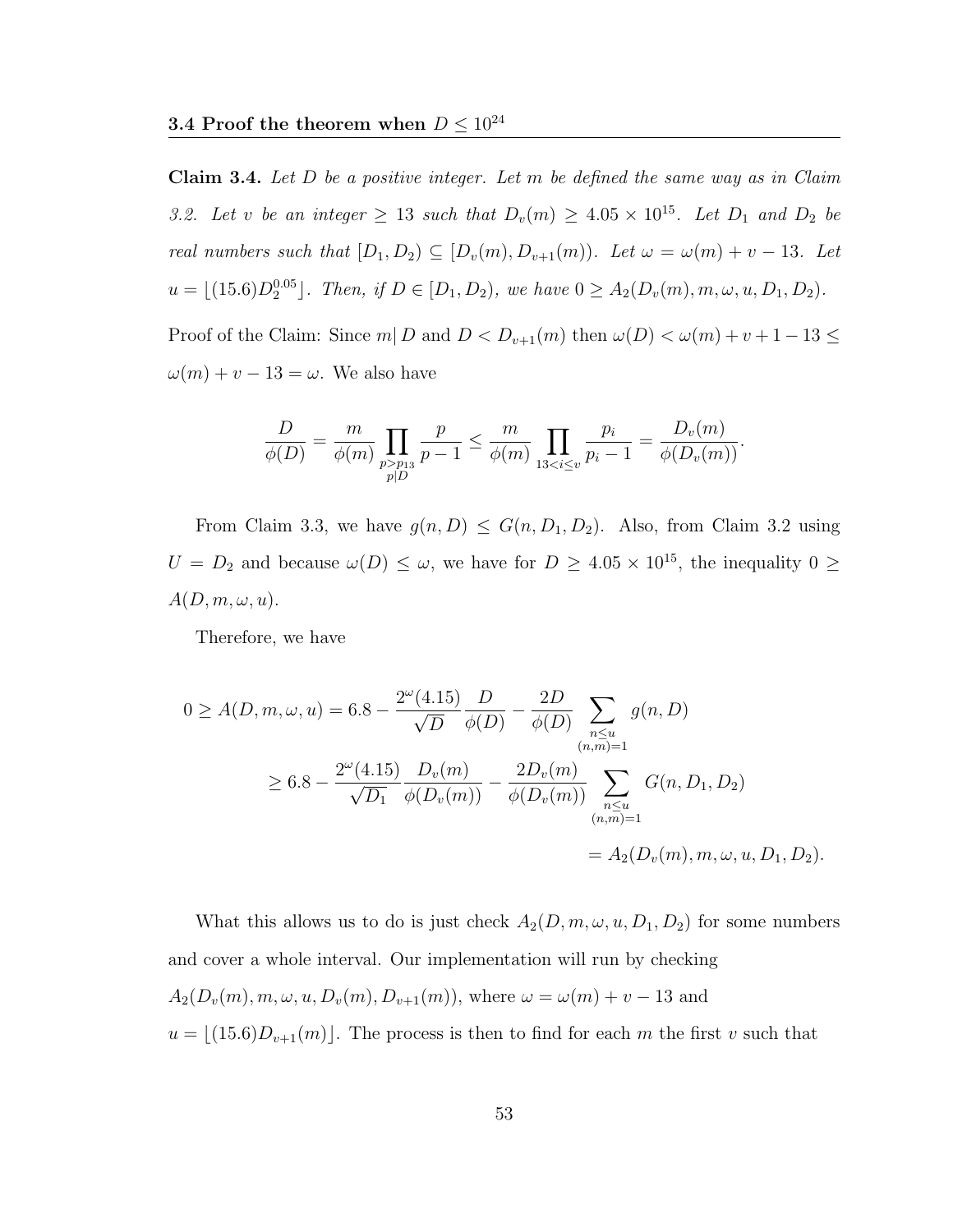#### $A_2(D_v(m), m, \omega, u, D_v(m), D_{v+1}(m)) > 0$  and

 $A_2(D_{v+i}(m), m, \omega, u, D_{v+i}(m), D_{v+i+1}(m)) > 0$  for all positive integers i while  $D_{v+i}(m) \le$  $10^{24}$ . We will denote this  $D_v(m)$  by  $K(m)$ . Now, we find the maximum  $K(m)$  among the  $2^{13}$  possible m's. We denote this maximum by K and we note that for all  $D \geq K$ with  $D \leq 10^{24}$  we have  $A(D, m, \omega, u) > 0$ , giving us a contradiction, yielding the desired theorem for  $D \geq K$ .

Since the odd cases are easier than the even ones (because  $D/\phi(D)$  is smaller when D is odd), we split the process in dealing with the odd  $D$ 's first and then with the even D's. After running a loop that computes  $K(m)$  for every odd m and finds the maximum value K, we find that  $K = 21853026051351495 < 2.2 \times 10^{16}$ . This implies that for all  $D \geq 2.2 \times 10^{16}$ , odd fundamental discriminants, the theorem is true. Since we had already dealt with the case  $D \leq 2.6 \times 10^{17}$ , this finishes the proof for odd D.

Now let's consider the case where  $D$  is even. In this case our goal is to prove it for all  $D \ge 1.04 \times 10^{18}$ , since we have computational tables proving the smaller D. Just as in the case for odd m, we run a loop that computes  $K(m)$  for every even m and then find the maximum among this, which we call  $K$ . In this case,  $K = 1707159924755154870 < 1.71 \times 10^{18}$ . Note that K is slightly larger than our desired outcome since it doesn't lead us all the way down to  $1.04 \times 10^{18}$ . This forces us to work a little harder to reach the theorem.

To get rid of this new obstacle we use the fact that in Claim 3.4 we have more flexibility than we've been using. We need not have  $D_1 = D_v(m)$  and  $D_2 = D_{v+1}(m)$ as we have been using so far, we could pick values in between. First of all, I found all the m values that have  $D(m, U) > 1.04 \times 10^{18}$ . There are only twelve values of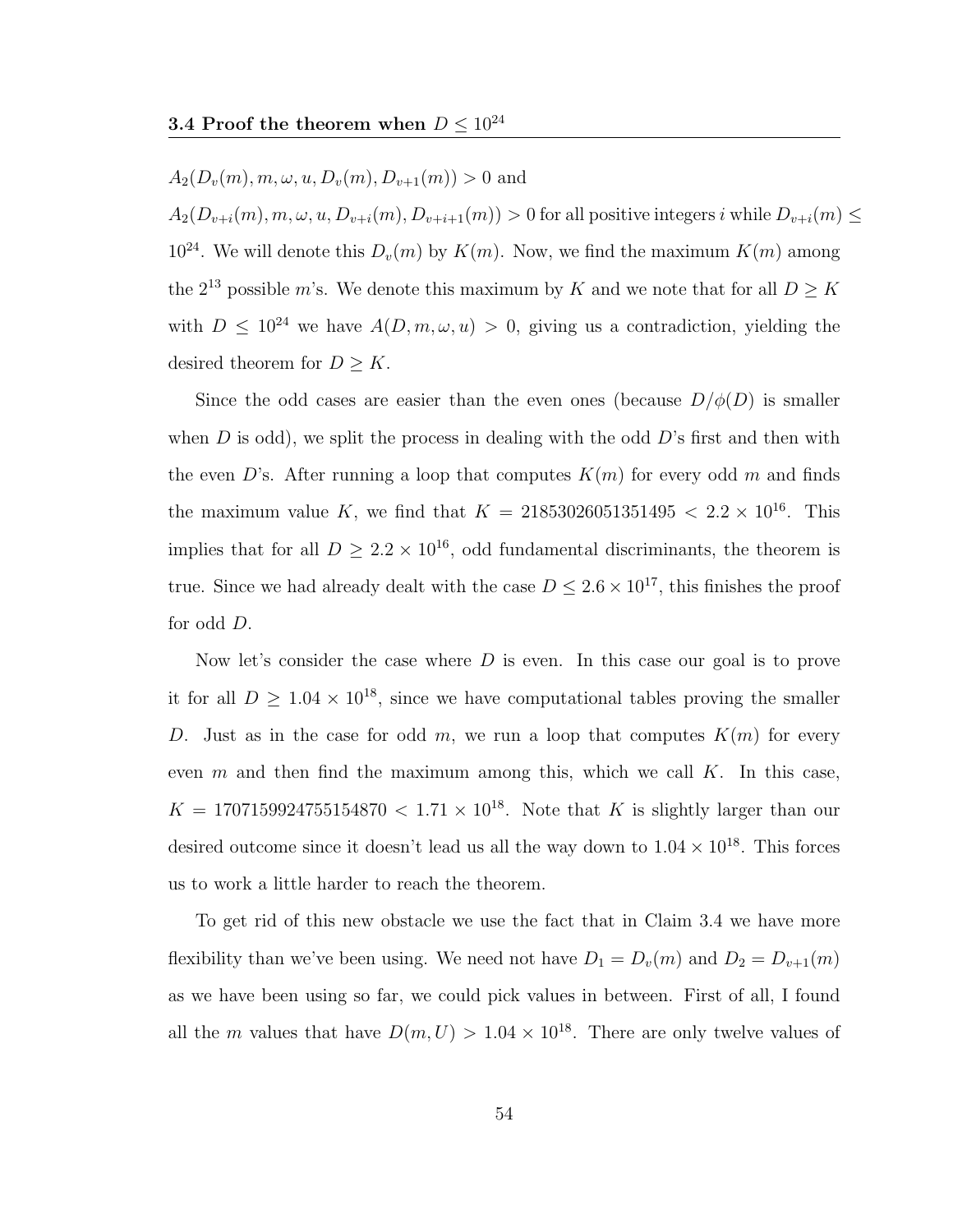m. By the nature of the process the twelve counterexamples are of the form  $D_v(m)$ . Seven of the examples have  $v = 20$  and the other five have  $v = 19$ . Therefore what we can do is consider  $D_1 = 32D_{v-1}(m)$  and  $D_2 = D_v(m)$ . After evaluating  $A(D_v(m), m, \omega, u, D_1, D_2)$  for these twelve m's, we find that all of them are greater than zero. Finishing the proof for even values.

 $\Box$ Combining the result for even and odd values yields the theorem.

As an extra note, this naive algorithm runs in around 15 minutes on a Pentium $(R)$ Dual-Core CPU E5300 @ 2.60GHz. The coding involved in this proof is in the appendix.

**Remark 3.3.** With the same techniques we can prove that for  $D$  a fundamental discriminant satisfying  $D > 10^{24}$ , there exists a prime p such that  $p \leq D^{3/7}$  and the Kronecker symbol  $(D/p) = -1$ . Computations on pseudosquares (see [42] and [46]) suggest that sieving machines can check for the values below  $10^{24}$  (such as MSSU) computed the values under  $10^{18}$ ).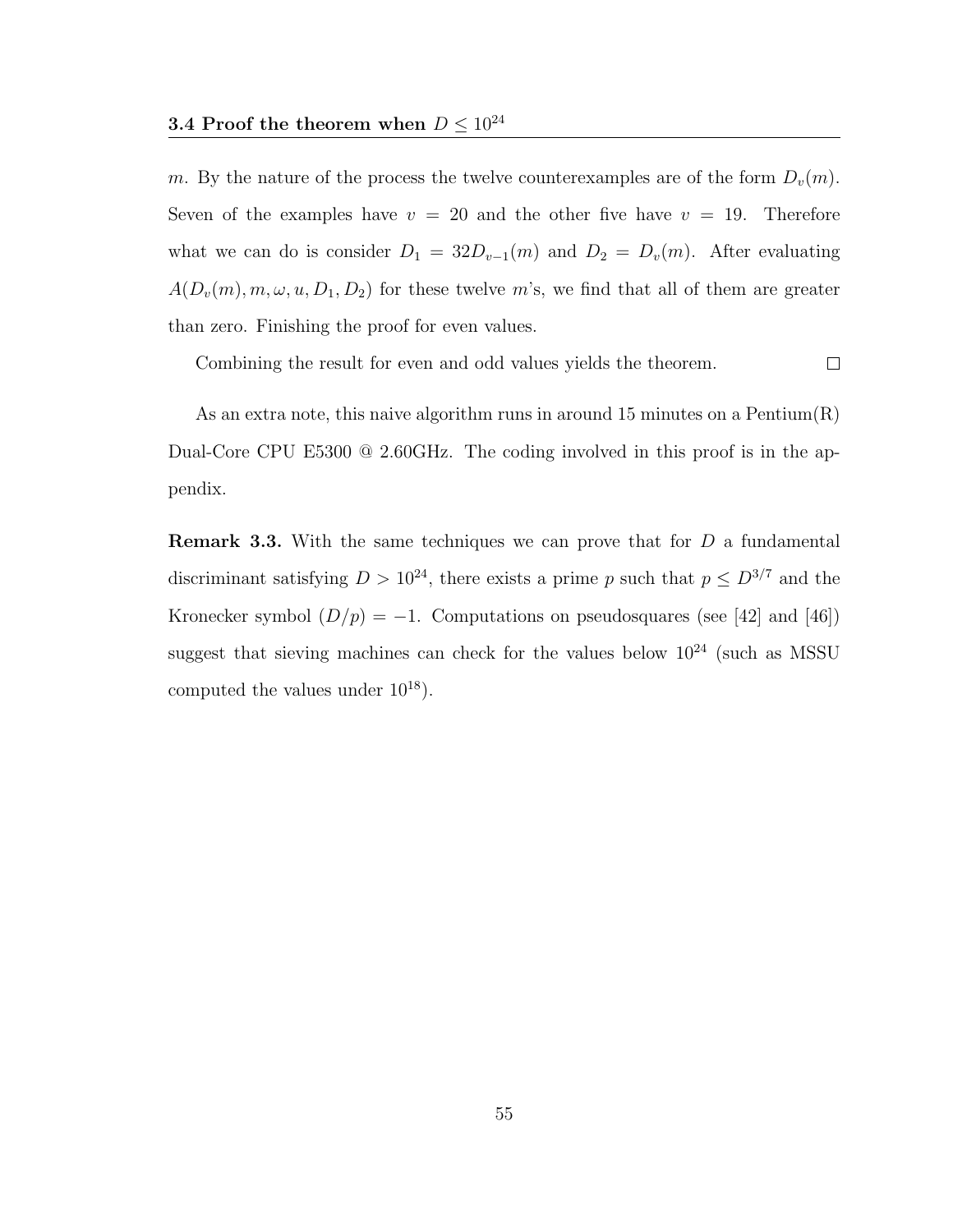# Chapter 4

# The least  $k$ -th power non-residue

Let p be a prime and let k be an integer with  $k | p - 1$  and  $k > 1$ . Let  $g(p, k)$  be the least k-th power non residue mod  $p$ . Karl Norton [31], building on a technique of Burgess [7], was able to show that  $g(p, k) \leq 3.9p^{1/4} \log p$  unless  $k = 2$  and  $p \equiv 3$ (mod 4) for which he showed  $g(p, k) \leq 4.7p^{1/4} \log p$ .

Let h and w be any positive integers, and let  $\chi$  be a character mod p of order k, that is, k is the smallest positive integer such that  $\chi^k$  is the principal character. Define

$$
S_w(p, h, \chi, k) := \sum_{m=1}^p \left| \sum_{l=0}^{h-1} \chi(m+l) \right|^{2w}.
$$
 (4.1)

Norton's proof uses an inequality discovered by Burgess [6], namely that

$$
S_w(p, h, \chi, k) < (4w)^{w+1} ph^w + 2wp^{1/2} h^{2w}.
$$

Norton made some modifications to a clever argument of Burgess, to get an explicit lower bound for  $S_w(p, h, \chi, k)$  depending on  $g(p, k)$ . This allowed him to get the above stated upper bound on  $g(p, k)$ .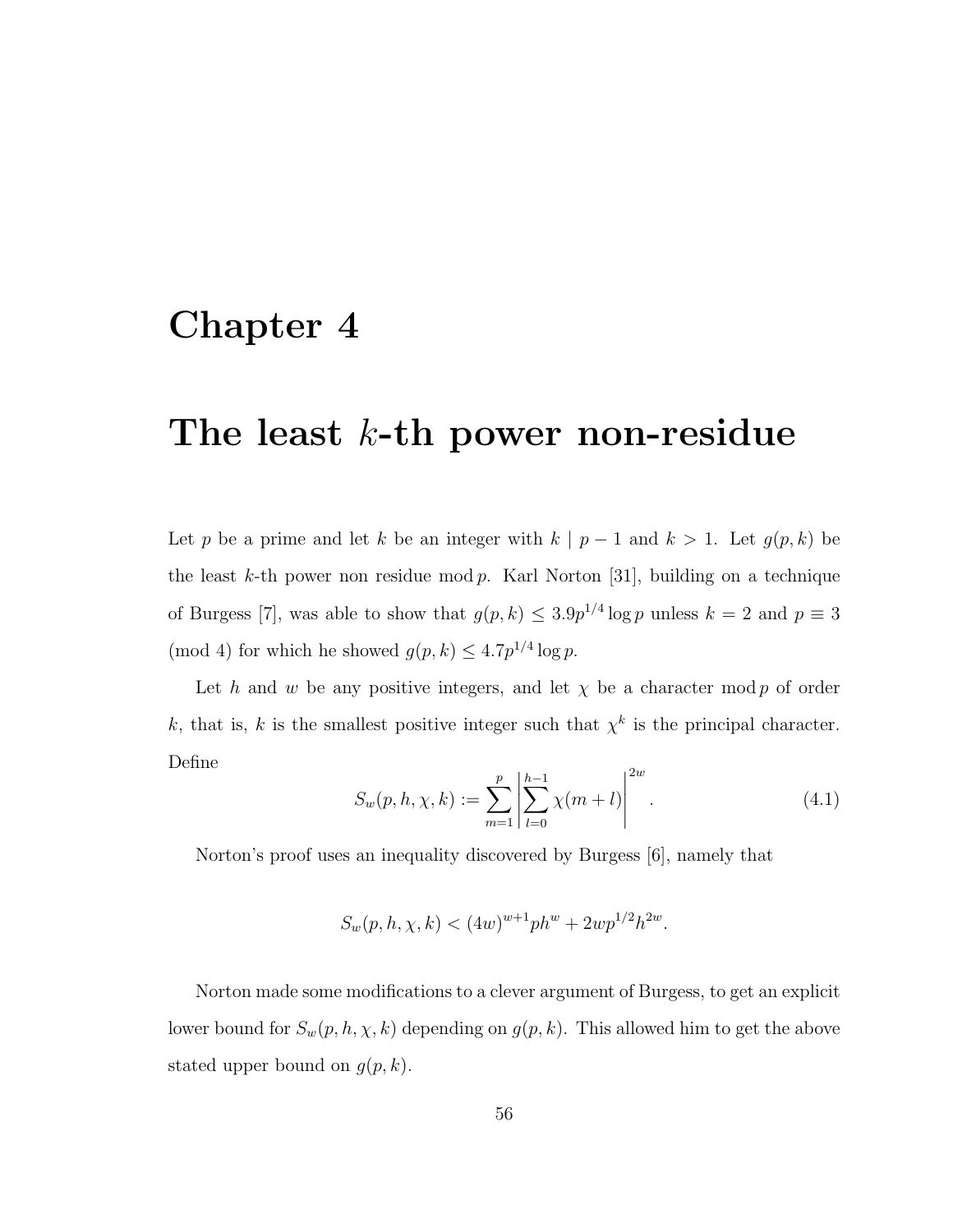Inspired by a paper of Booker [4] that deals with the quadratic case in the Burgess inequality, we improve the upper bound on (4.1); allowing us to improve the upper bound on  $g(p, k)$ .

In section 4.1 we will prove our upper bound on  $S_w(p, h, \chi, k)$ . In section 4.2 we will write down Norton's lower bound for  $(4.1)$  with some modifications. In the last section of this chapter we combine the upper bound from section 4.1 with the lower bound from section 4.2 to prove our main theorem.

**Theorem 4.1.** Let  $p > 3$  be an odd prime. Let  $k \ge 2$  be an integer such that  $k \mid p-1$ . Let  $g(p, k)$  be the least k-th power non-residue mod p. Then

$$
g(p,k) < 0.9p^{1/4} \log p,
$$

unless  $k = 2$  and  $p \equiv 3 \pmod{4}$ , in which case

$$
g(p, 2) \leq 1.1p^{1/4} \log p.
$$

A similar bound was announced but not proven by Norton (see [32]), namely that  $g(p, k) \leq 1.1p^{1/4}(\log p + 4).$ 

### 4.1 Burgess–Booker upper bound

**Definition 4.1.** Let  $p > 2$  be a prime and let  $l_1, l_2, \ldots, l_{2w}$  be fixed integers. Then define  $q(x) \in \mathbb{F}_p(x)$  as follows:

$$
q(x) = (x + l_1)(x + l_2) \cdots (x + l_w)(x + l_{w+1})^{p-2}(x + l_{w+2})^{p-2} \cdots (x + l_{2w})^{p-2}.
$$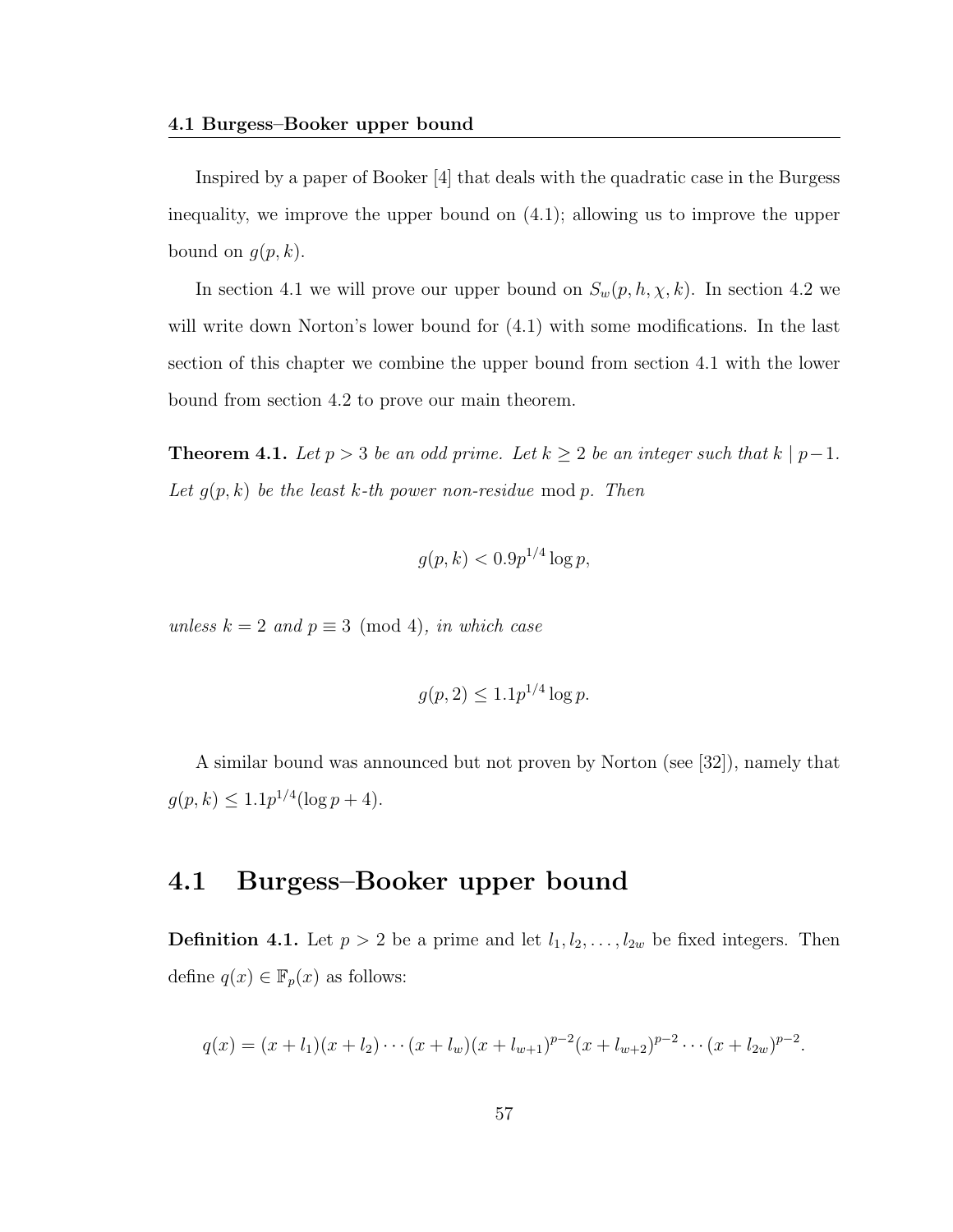Abusing notation, we will consider it as a rational function:

$$
q(x) = \frac{(x + l_1)(x + l_2) \cdots (x + l_w)}{(x + l_{w+1})(x + l_{w+2}) \cdots (x + l_{2w})}.
$$

Note that if  $k \mid p-1$ , the polynomial form for  $q(x)$  is a k-th power if and only if the rational form for  $q(x)$  is a k-th power, and this is the key reason I treat the simpler-looking rational form. I was motivated to look at it this way by the exposition by Iwaniec and Kowalski (see [22]) of the Burgess inequality.

**Definition 4.2.** Let p be a prime. Let w, h and k be integers such that  $h \leq p$  and  $k | p−1$ . Let  $[h] = {0, 1, 2, ..., h−1}$ . Let  $q(x)$  be defined as in Definition 4.1. Then define  $b_w(p, h, k)$  as follows:

$$
b_w(p, h, k) = \left| \left\{ (l_1, l_2, \dots, l_{2w}) \in [\mathbf{h}]^{2w} \middle| q(x) \text{ is a } k\text{-th power } \in \mathbb{F}_p(x) \right\} \right|.
$$

**Lemma 4.1.** Let p be a prime. Let w, h and k be integers such that  $h \leq p$ ,  $k \geq 2$ and  $k \mid p-1$ . Let  $b_w(p, h, k)$  be defined as in Definition 4.2. Then

$$
b_w(p, h, k) \le \sum_{d=0}^{\left\lfloor \frac{w}{k} \right\rfloor} \left( \frac{w!}{d!(k!)^d} \right)^2 \frac{h^{w-(k-2)d}}{(w - kd)!}.
$$

*Proof.* Let  $q(x)$  be defined as in Definition 4.1. One way of bounding how many  $2w$ tuples make  $q(x)$  a k-th power in  $\mathbb{F}_p(x)$  is the following: given a tuple, we eliminate the terms from the numerator that appear also in the denominator. We do this until there are no more eliminations to be done. Let's say that the number of terms eliminated is t. Then t is an integer such that  $0 \le t \le w$ . Now for  $q(x)$  to be a k-th power the numerator and the denominator must each be a k-th power.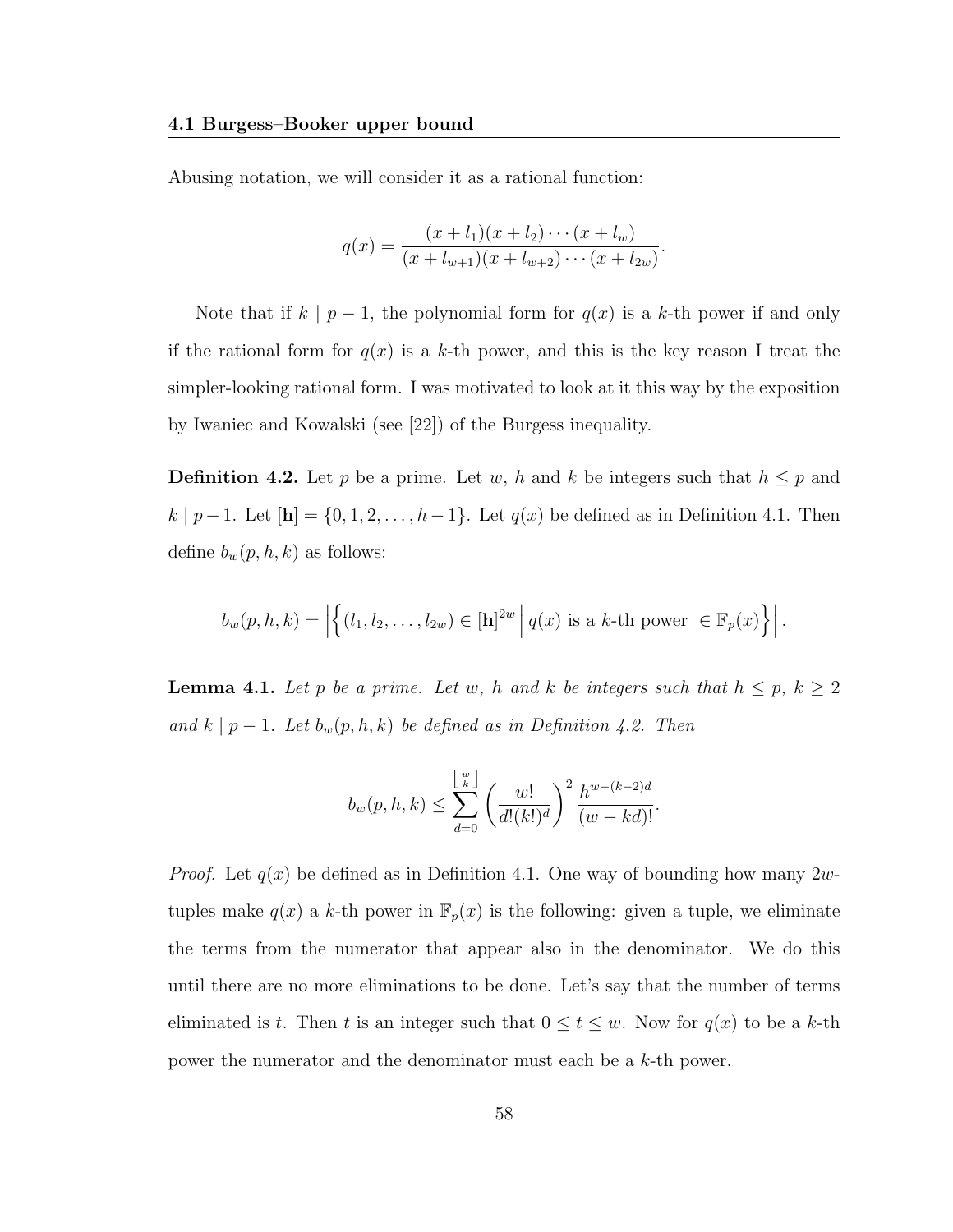Fix  $t$ . The number of ways of getting  $t$  eliminations is bounded above by

$$
\binom{w}{t}^2 t! h^t. \tag{4.2}
$$

The reason for this count is that we are picking t elements from the numerator to be matched up with  $t$  elements from the denominator. To pick the  $2t$  factors that will be paired up we have  $\binom{w}{t}^2$  ways of doing it. But now we have t! ways of associating a one to one map between the t elements in the numerator and the t elements in the denominator. Once we have the t pairs, then there are at most  $h<sup>t</sup>$  ways of picking the values for each pair, giving us the stated upper bound.

Now, let's calculate the number of ways in which the remaining parts of the the numerator can be a k-th power. First notice that if  $t \neq w \pmod{k}$ , then the remaining parts of the numerator cannot be a kth power. Therefore, we should assume  $t \equiv w \mod k$ . Now, notice that we have h options for the first term. Now we must select the  $k-1$  terms that join it to create the k-th power. There are  $\binom{w-t-1}{k-1}$ ways of choosing this. Then we pick an element that hasn't been picked. This element has h choices. Now we pick its  $k-1$  partners. We have  $\binom{w-t-k-1}{k-1}$  ways of doing this. We keep going until we're finished. If we let  $d = (w - t)/k$ , then the number of ways is

$$
h^{d}\binom{w-t-1}{k-1}\binom{w-t-k-1}{k-1}\cdots\binom{k-1}{k-1} = \frac{(w-t)!}{(w-t)(w-t-k)\cdots(k)}\frac{h^{d}}{((k-1)!)^{d}}
$$

$$
= \frac{(w-t)!}{k^{d}(1\cdot 2\cdots d)((k-1)!)^{d}}h^{d} = \frac{(w-t)!}{d!(k!)^{d}}h^{d}.
$$
 (4.3)

Alternatively, we could have reached this formula by picking d groups of size k using the multinomial  $\binom{w-t}{k,k,k,\dots,k}$  and then dividing by d! since the multinomial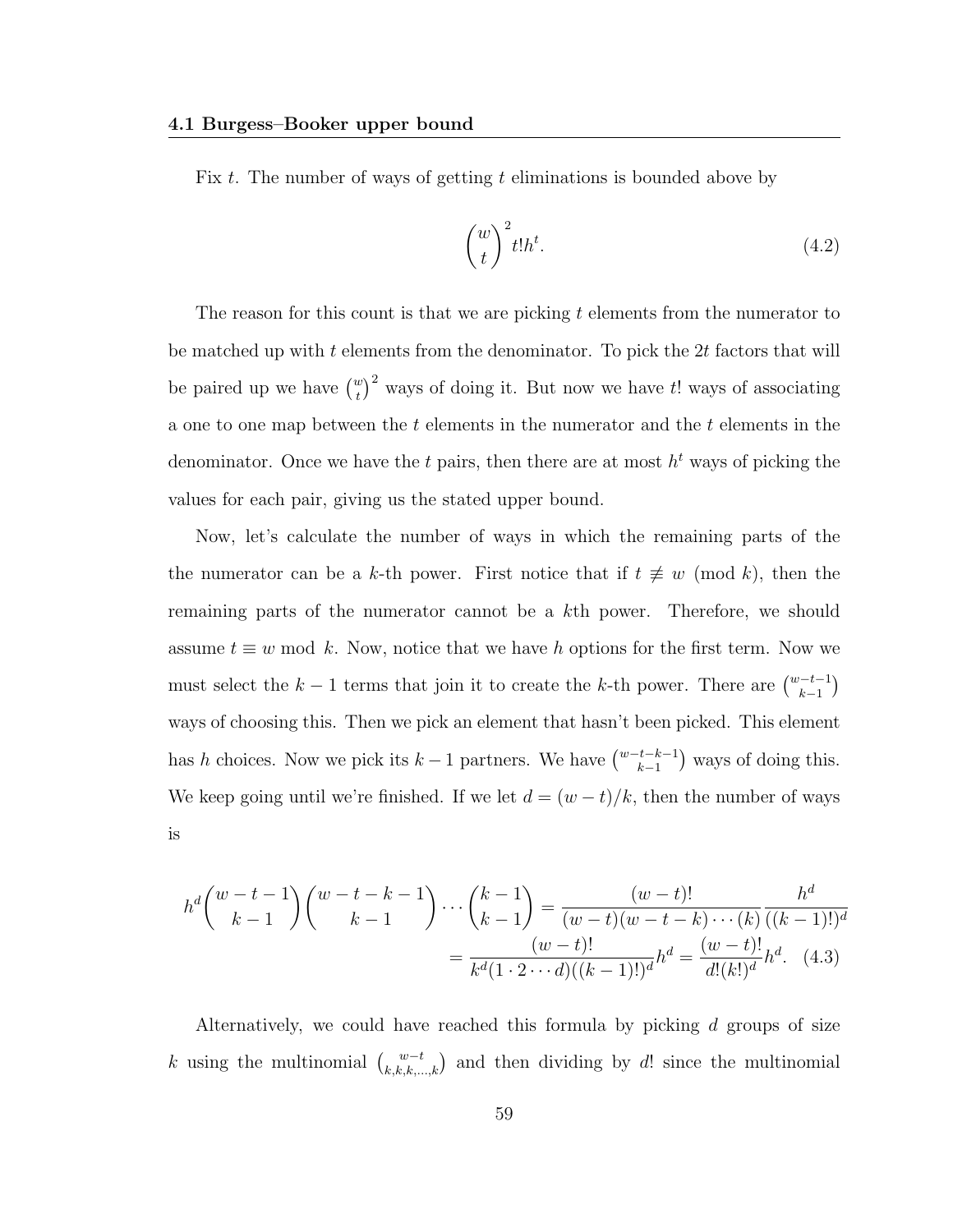associates an order to the groups being picked. Each group of size  $k$  has  $h$  options giving us the same count as in (4.3).

For the remaining parts of the denominator we would have the same estimate with h replaced by  $h-1$  (since we already eliminated the common terms). Despite being able to replace it by  $h-1$ , I will consider it as h to simplify computations.

Combining (4.2) and (4.3) and summing over values of  $t \equiv w \mod k$  we arrive at the following upper bound for  $b_w(p, h, k)$ :

$$
\sum_{\substack{0 \le t \le w \\ t \equiv w \bmod k}} \left( \frac{(w-t)!}{d!(k!)^d} \right)^2 {w \choose t}^2 t! h^{t+2d} = \sum_{\substack{0 \le t \le w \\ t \equiv w \bmod k}} \left( \frac{w!}{d!t!(k!)^d} \right)^2 t! h^{t+2d}.
$$
 (4.4)

Using that  $t = w - dk$  we can change variables and reach the desired inequality.

 $\Box$ 

**Definition 4.3.** Let w, h and k be positive integers such that  $k \geq 2$ . Then define  $c_w(h, k)$  as follows: b

$$
c_w(h,k) = \sum_{d=0}^{\left\lfloor \frac{w}{k} \right\rfloor} \left(\frac{w!}{d!(k!)^d}\right)^2 \frac{h^{w-(k-2)d}}{(w-kd)!}.
$$

Note that for any prime p with k | p – 1, Lemma 4.1 implies that  $b_w(p, h, k) \leq$  $c_w(h, k)$ .

**Lemma 4.2.** Let w, h and k be positive integers such that  $k \geq 2$ . Let  $c_w(h, k)$  be defined as in Definition 4.3. If  $w \le 9h$ , then  $c_w(h, k)$  is a decreasing function in k.

Proof. Since k is an integer greater than or equal to 2, it is enough to show that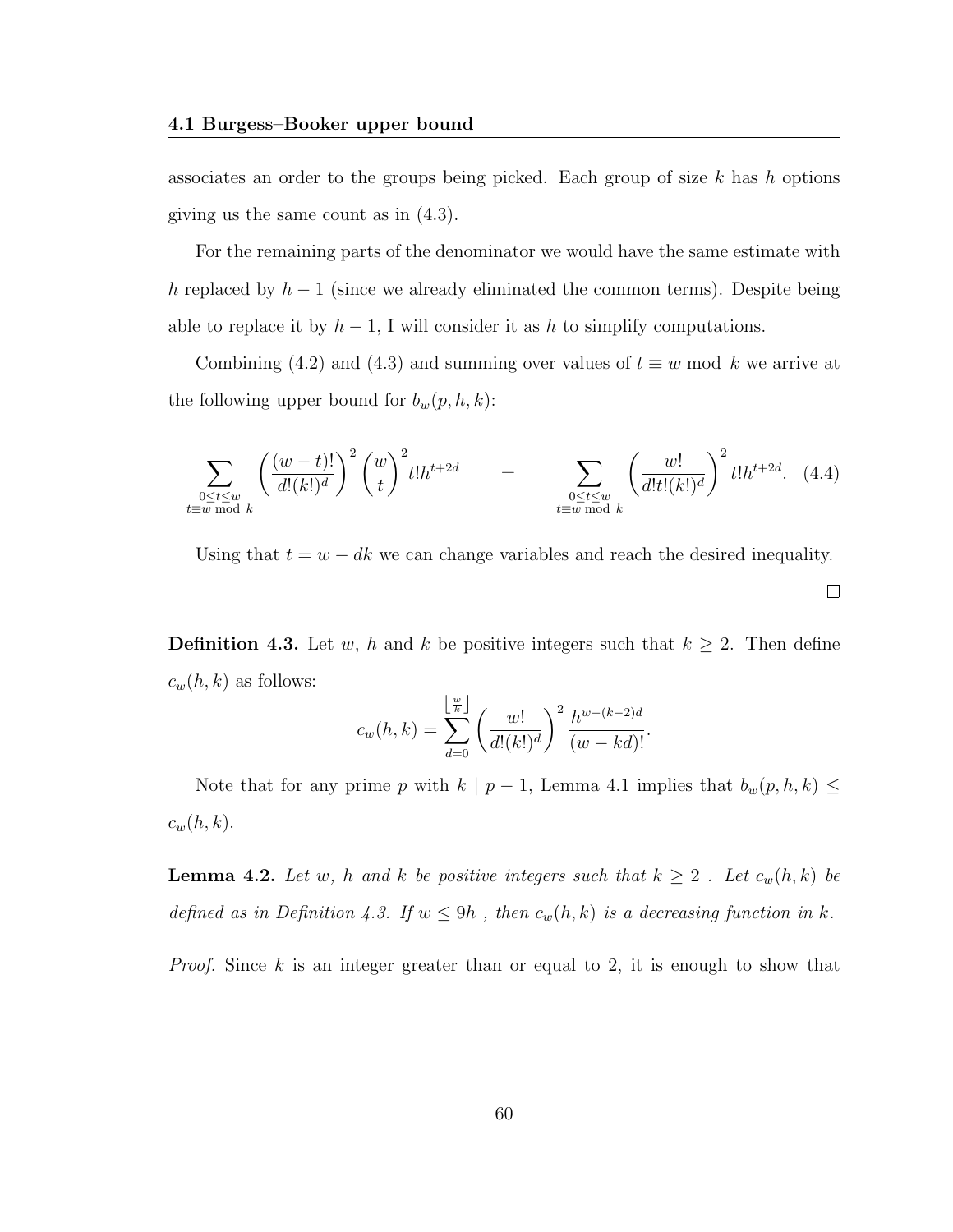$c_w(h, k) \leq c_w(h, k-1)$  for all  $k \geq 3$ . From Definition 4.3 we have

$$
c_w(h,k) = \sum_{d=0}^{\left\lfloor \frac{w}{k} \right\rfloor} \left( \frac{w!}{d!(k!)^d} \right)^2 \frac{h^{w-(k-2)d}}{(w-kd)!}.
$$
 (4.5)

Now, we arrange the right hand side of (4.5) to look more like  $c_w(h, k-1)$ , getting:

$$
\sum_{d=0}^{\lfloor \frac{w}{k} \rfloor} \left( \frac{w!}{d!((k-1)!)^d} \right)^2 \left( \frac{h^{w-(k-3)d}}{k^{2d}} \right) \left( \frac{1}{h^d(w-kd)!} \right)
$$
\n
$$
= \sum_{d=0}^{\lfloor \frac{w}{k} \rfloor} \left( \frac{w!}{d!((k-1)!)^d} \right)^2 \left( \frac{h^{w-(k-3)d}}{(w-(k-1)d)!} \right) \left( \frac{(w-(k-1)d)!}{k^{2d}h^d(w-kd)!} \right).
$$

Now we use that  $\frac{(w-(k-1)d)!}{(w-kd)!} \leq w^d$  to get the inequality

$$
c_w(h,k) \leq \sum_{d=0}^{\left\lfloor \frac{w}{k} \right\rfloor} \left( \frac{w!}{d!((k-1)!)^d} \right)^2 \left( \frac{h^{w-(k-3)d}}{(w-(k-1)d)!} \right) \left( \frac{w}{k^2h} \right)^d \leq c_w(h,k-1).
$$

The last step being true because  $w \le 9h$  and because  $k \ge 3$ .

The following corollary is an obvious consequence:

**Corollary 4.1.** Let w, h and k be positive integers such that  $k \geq 2$ . Let  $c_w(h, k)$  be defined as in Definition 4.3. If  $w \le 9h$ , then  $c_w(h, k) \le c_w(h, 2)$ .

Now we will prove a combinatorial identity (and a corollary) that will be used later, but it is a cute result on its own.

**Lemma 4.3.** Let  $w$  be a positive integer. Then

$$
\sum_{d=0}^{\left\lfloor \frac{w}{2} \right\rfloor} \frac{1}{(w - 2d)!} \left( \frac{w!}{2^d d!} \right)^2 = \frac{(2w)!}{2^w w!}.
$$
\n(4.6)

 $\Box$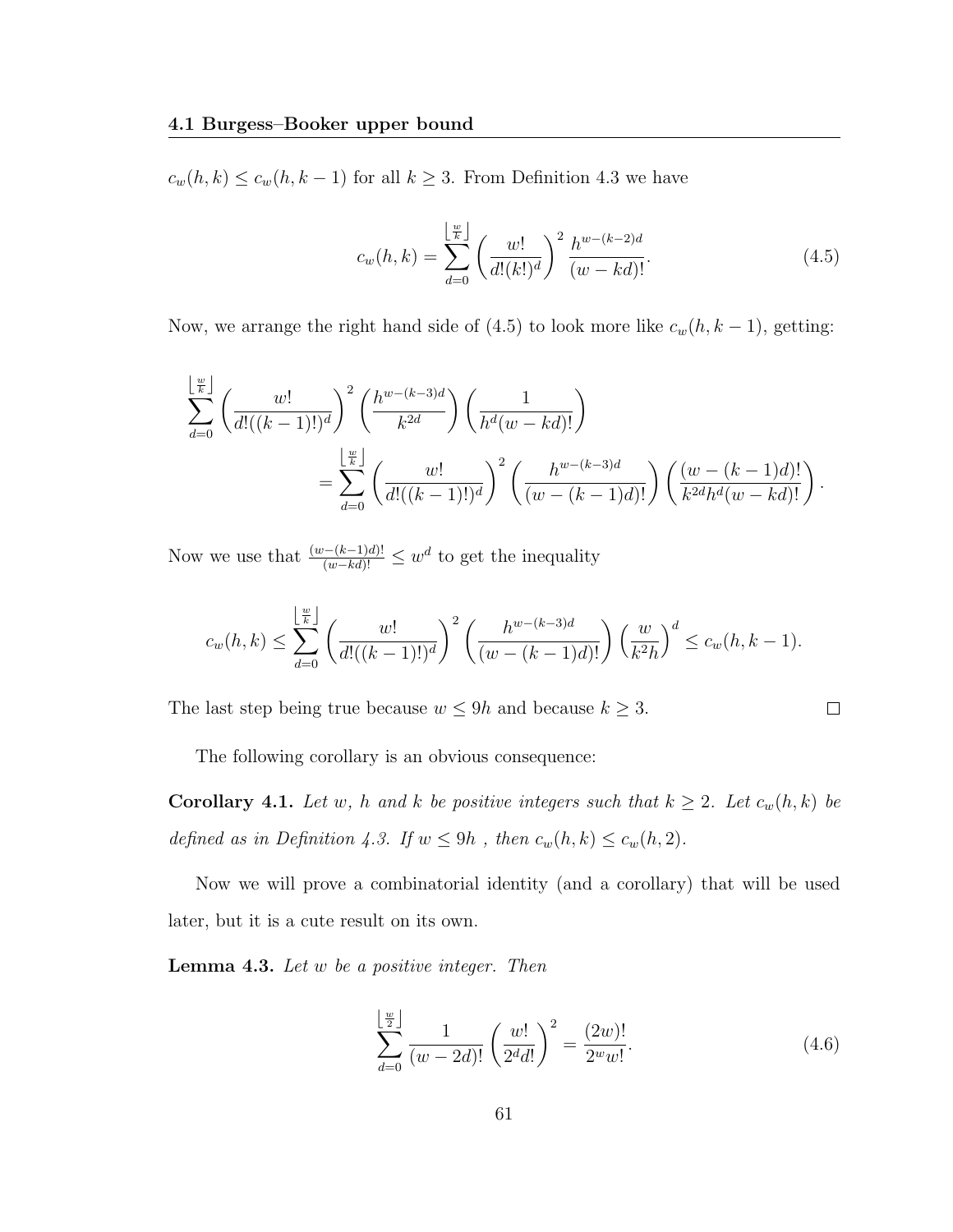*Proof.* The proof will be done by counting the number of partitions of  $\{1, 2, \ldots, 2w\}$ into  $w$  pairs in two ways. It is worth noting that the way to count the left hand side of (4.6) was done in Lemma 4.1 when  $k = 2$ , however we'll give a different exposition of the count below to perhaps make the combinatorics clearer.

Let's count the number of partitions. There are  $2w-1$  choices to pair the number 1. Then pick the next lowest number not picked. There are  $2w - 3$  ways of choosing its partner. Then pick the next lowest number not picked. There are  $2w - 5$  ways of choosing its partner. If we continue with this process, we get

$$
(2w-1)(2w-3)\cdots(3)(1) = \frac{(2w)(2w-1)(2w-2)\cdots(2)(1)}{(2w)(2(w-1))\cdots(4)(2)} = \frac{(2w)!}{2^w w!}.
$$

Notice that this is the right hand side of the equation.

Now, let's count the number of partitions differently. Consider the pairs as  $(i, j)$ with  $0 < i < j \leq 2w$ . Now let P be a partition of  $\{1, 2, \ldots, 2w\}$  into w pairs. Define  $A(P)$ ,  $B(P)$  and  $C(P)$  in the following way:

- $A(P) = \{(i, j) \in P \mid 0 < i < j \leq w\}$
- $B(P) = \{(i, j) \in P \mid w < i < j \leq 2w\}$  and
- $C(P) = \{(i, j) \in P \mid 0 < i \leq w < j \leq 2w\}$

We can see by the construction that  $A(P), B(P)$  and  $C(P)$  are pairwise disjoint. We can also notice that  $P = A(P) \cup B(P) \cup C(P)$ . Let  $|A(P)| = d$ . Then the  $w - 2d$ numbers  $\leq w$  which are not in  $A(P)$  must be paired with numbers  $> w$ . Therefore  $|C(P)| = w - 2d$  and  $|B(P)| = d$ . Therefore a way of counting the number of partitions is by counting for each choice of d with  $0 \leq d \leq \left\lfloor \frac{w}{2} \right\rfloor$  $\frac{w}{2}$  the number of ways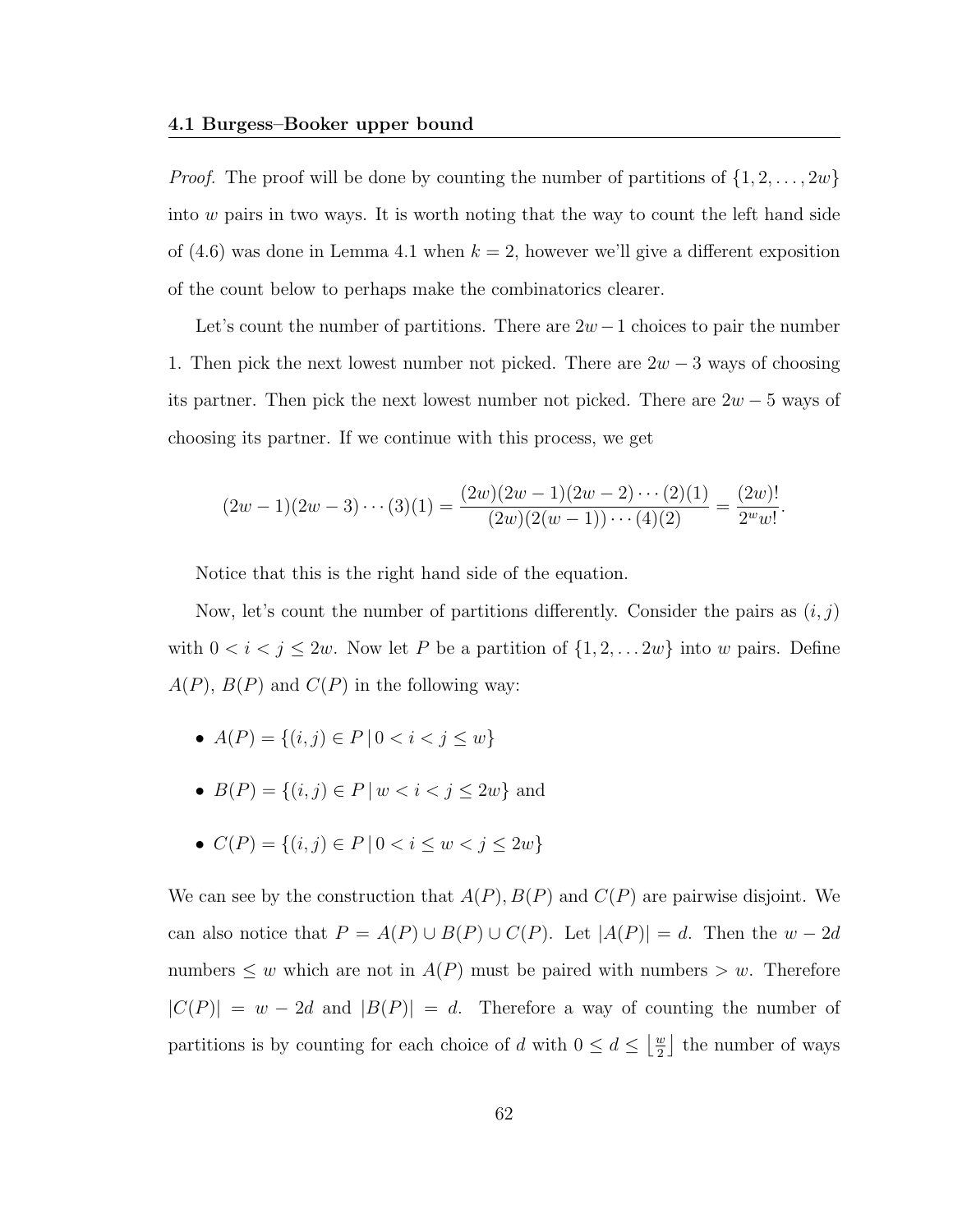of getting  $A(P)$ ,  $B(P)$  and  $C(P)$ . The number of ways of pairing up in this way is

$$
\left(\frac{(2d)!}{2^d d!}\right) \left(\frac{(2d)!}{2^d d!}\right) \left(\frac{w}{w-2d}\right)^2 (w-2d)! = \frac{1}{(w-2d)!} \left(\frac{w!}{2^d d!}\right)^2
$$

Once we sum over all d we get the left hand side of the equation, completing the proof.

 $\Box$ 

**Corollary 4.2.** Let  $w$  be a positive integer. Then

$$
\sum_{d=0}^{\left\lfloor \frac{w}{2} \right\rfloor} {w \choose d} {w-d \choose d} 2^{w-2d} = {2w \choose w}.
$$

*Proof.* Multiply both sides of equation (4.6) by  $\frac{2^w}{w!}$  $\frac{2^{\omega}}{w!}$ . The right hand side of the equation becomes

$$
\frac{(2w)!}{2^w w!} \left(\frac{2^w}{w!}\right) = \frac{(2w)!}{w!w!} = \binom{2w}{w}.
$$

The left hand side becomes

$$
\frac{2^w}{w!} \sum_{d=0}^{\lfloor \frac{w}{2} \rfloor} \frac{1}{(w-2d)!} \left(\frac{w!}{2^d d!}\right)^2 = \sum_{d=0}^{\lfloor \frac{w}{2} \rfloor} \frac{w! 2^{w-2d}}{d! d! (w-2d)!} = \sum_{d=0}^{\lfloor \frac{w}{2} \rfloor} {w \choose d} {w-d \choose d} 2^{w-2d}.
$$

**Theorem 4.2.** Let p be a prime. Let w, h and k be integers such that  $w \le 9h$ ,  $h \le p$ ,  $k \geq 2$  and  $k \mid p-1$ . Let  $\chi$  be a character (mod p) of order k. Then

$$
S_w(p, h, \chi, k) = \sum_{m=1}^p \left| \sum_{l=0}^{h-1} \chi(m+l) \right|^{2w} < \frac{(2w)!}{2^w w!} ph^w + (2w-1)p^{1/2} h^{2w}.
$$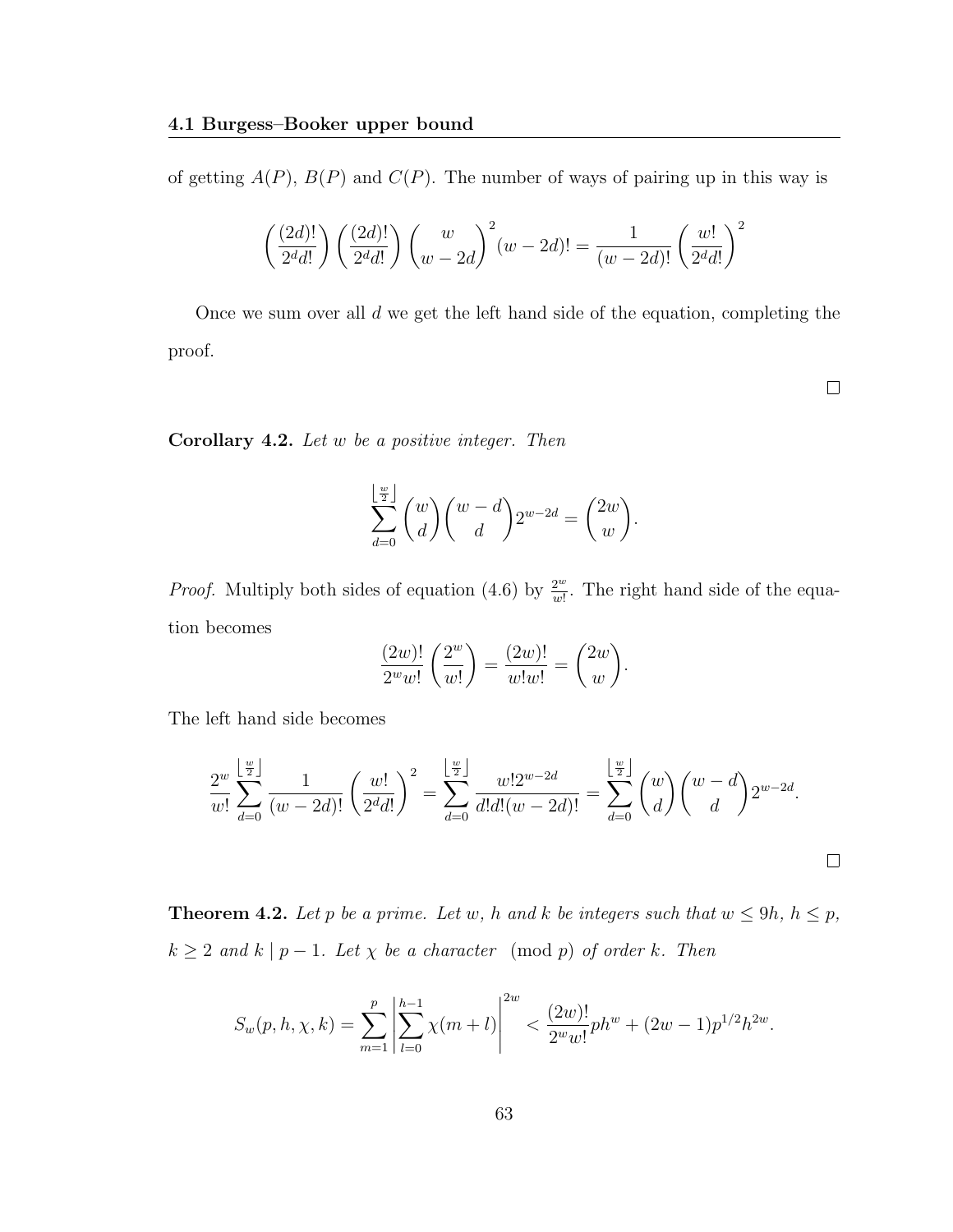*Proof.* Let  $q(x)$  be defined as in Definition 4.1. Using that  $|z|^2 = z\overline{z}$  and that  $\overline{\chi}(n) =$  $\chi(n)^{p-2}$  allows us to rewrite  $S_w(p, h, \chi, k)$  in terms of  $q(x)$  as follows:

$$
S_w(p, h, \chi, k) = \sum_{m=1}^p \left| \sum_{l=0}^{h-1} \chi(m+l) \right|^{2w} = \sum_{\substack{l_1, \dots, l_{2w} \\ 0 \le l_i \le h-1}} \sum_{x=1}^p \chi(q(x)).
$$

If  $q(x)$  is not a k-th power  $\in \mathbb{F}_p(x)$  then using the Weil bound [39, Theorem 2C', page 43], we can bound the inner sum by  $(r-1)\sqrt{p}$ , where r is the number of distinct roots of  $q(x)$  which do not have multiplicity a multiple of k. In particular, we can bound the inner sum by  $(2w-1)\sqrt{p}$ . When  $q(x)$  is a k-th power, then we use the trivial bound for p.

Using this analysis, we can now bound  $S_w(p, h, \chi, k)$  by placing the bound  $(2w 1\sqrt{p}$  when  $q(x)$  is not a k-th power and p otherwise. Combining this with  $w \le 9h$ yields

$$
S_w(p, h, \chi, k) \le (2w - 1)h^{2w}\sqrt{p} + b_w(p, h, k)p \le (2w - 1)h^{2w}\sqrt{p} + c_w(h, 2)p.
$$
 (4.7)

Now, let's calculate  $c_w(h, 2)$ :

$$
c_w(h,2) = \sum_{d=0}^{\left\lfloor \frac{w}{2} \right\rfloor} \left(\frac{w!}{d!2^d}\right)^2 \frac{h^w}{(w-2d)!} = \frac{(2w)!}{2^w w!} h^w,
$$
\n(4.8)

the last equality coming from Lemma 4.3.

Combining (4.7) and (4.8) we get the desired inequality.

 $\Box$ 

**Remark 4.1.** From the proof we could derive a better upper bound when  $k > 2$ ,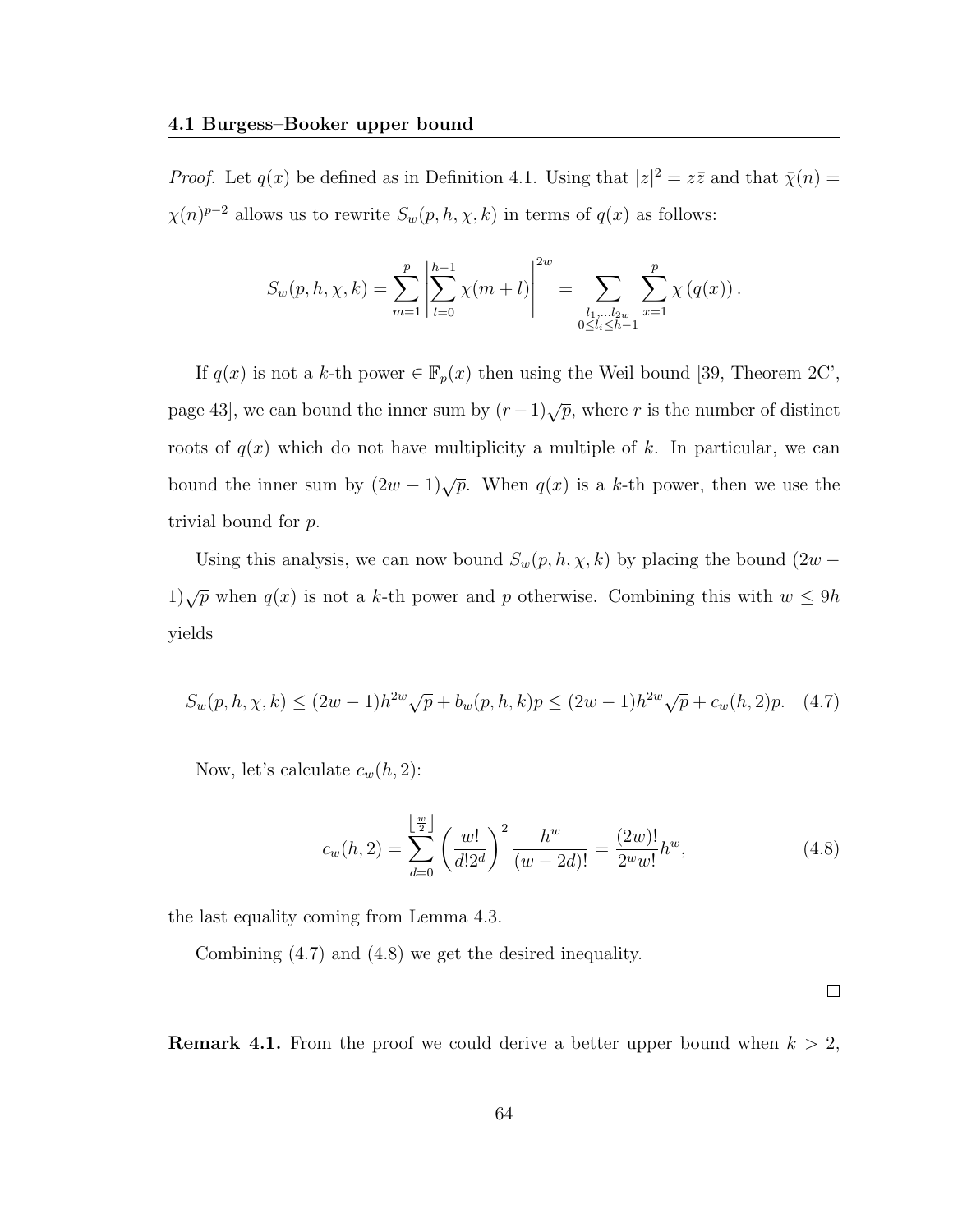which is

$$
S_w(p, h, \chi, k) = \sum_{m=1}^p \left| \sum_{l=0}^{h-1} \chi(m+l) \right|^{2w} < c_w(h, k) ph^w + (2w - 1)p^{1/2}h^{2w}.\tag{4.9}
$$

### 4.2 Burgess–Norton lower bound

Let's start with a couple of lemmas that will be required in our lower bound estimate.

**Lemma 4.4.** Let  $x \ge 1$  be a real number. Then

$$
x\sum_{q\leq x} \frac{\phi(q)}{q} - \sum_{q\leq x} \phi(q) \geq \frac{3}{\pi^2} x^2 - x.
$$
 (4.10)

Proof. Let's estimate the sum.

$$
x \sum_{q \le x} \frac{\phi(q)}{q} - \sum_{q \le x} \phi(q) = \sum_{q \le x} \left(\frac{x}{q} - 1\right) \phi(q) = \sum_{q \le x} \left(\frac{x}{q} - 1\right) \sum_{d|q} \frac{\mu(d)q}{d}
$$

$$
= \sum_{d \le x} \frac{\mu(d)}{d} \sum_{q \le \frac{x}{d}} (x - dq) = \sum_{d \le x} \frac{\mu(d)}{d} \left(x \left\lfloor \frac{x}{d} \right\rfloor - \frac{d \left\lfloor \frac{x}{d} \right\rfloor \left(\left\lfloor \frac{x}{d} \right\rfloor + 1\right)}{2}\right).
$$

Now, writing  $\frac{x}{d}$  $\left[\frac{x}{d}\right] = \frac{x}{d} - \left\{\frac{x}{d}\right\}$ , we get

$$
\sum_{d\leq x} \frac{\mu(d)}{d} \left( \frac{x^2}{2d} - \frac{x}{2} + \frac{d\{\frac{x}{d}\} (1 - \{\frac{x}{d}\})}{2} \right)
$$
  
= 
$$
\frac{x^2}{2} \left( \sum_{d=1}^{\infty} \frac{\mu(d)}{d^2} - \sum_{d>x} \frac{\mu(d)}{d^2} \right) - \frac{x}{2} \sum_{d\leq x} \frac{\mu(d)}{d} + \frac{1}{2} \sum_{d\leq x} \mu(d) \left\{ \frac{x}{d} \right\} \left( 1 - \left\{ \frac{x}{d} \right\} \right).
$$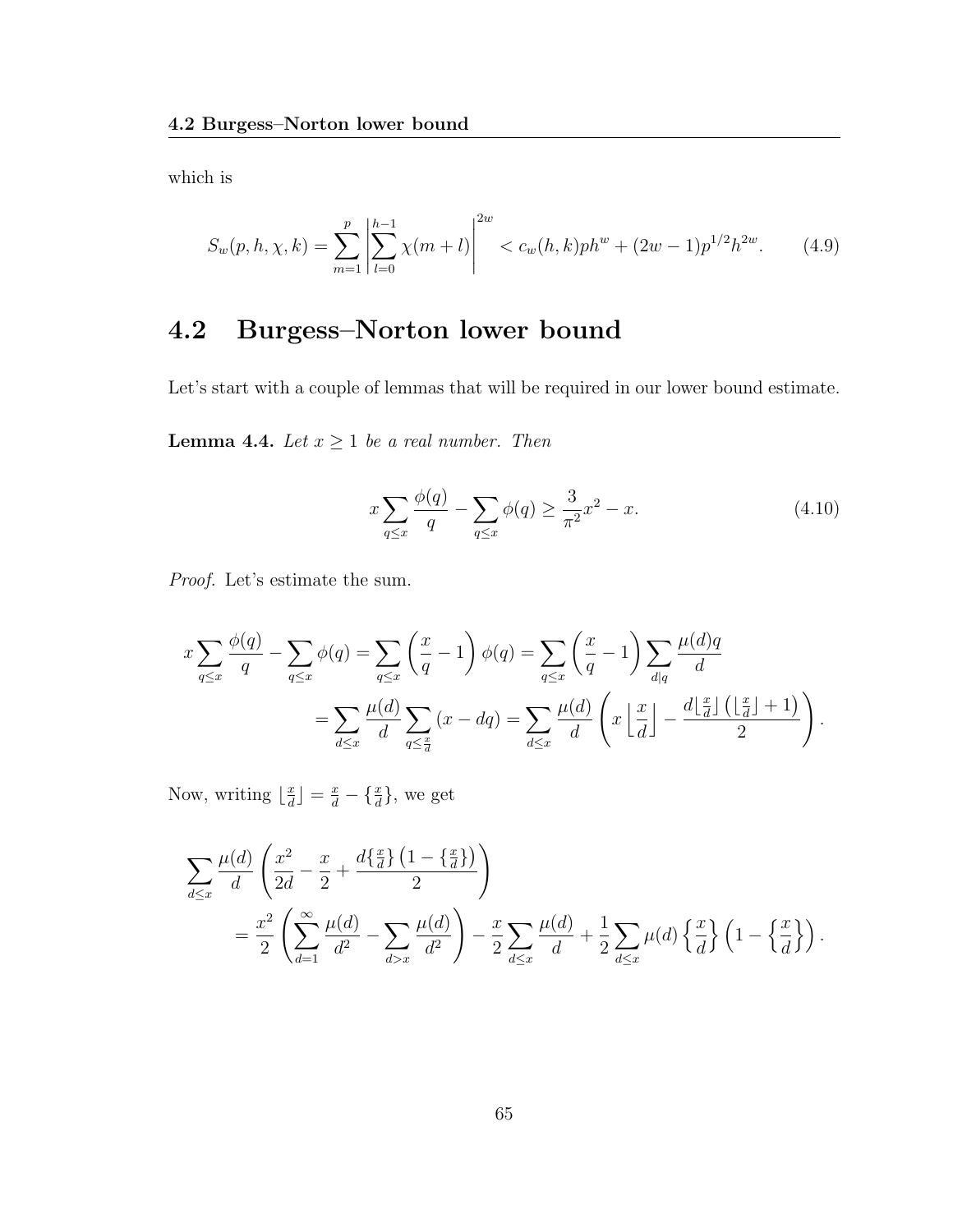Now, since 
$$
\sum_{d=1}^{\infty} \frac{\mu(d)}{d} = \frac{6}{\pi^2}
$$
 and since  $0 \le \left\{ \frac{x}{d} \right\} \left( 1 - \left\{ \frac{x}{d} \right\} \right) \le \frac{1}{4}$ , we have\n
$$
x \sum_{q \le x} \frac{\phi(q)}{q} - \sum_{q \le x} \phi(q) \ge \frac{3}{\pi^2} x^2 - \frac{x^2}{2} \sum_{d > x} \frac{\mu(d)}{d^2} - \frac{x}{2} \sum_{d \le x} \frac{\mu(d)}{d} - \frac{1}{8} \sum_{\substack{d \le x \\ d \text{ squarefree}}} 1. \quad (4.11)
$$

Claim 4.1. For real  $x \geq 1$ ,

$$
\left|\sum_{d>x}\frac{\mu(d)}{d^2}\right| \le \frac{1}{x}.
$$

Proof of the Claim: Note that for any positive integer d we have that  $\frac{1}{d^2}$  is smaller than  $\int^{d+1/2}$ d−1/2 dt  $\frac{du}{t^2}$ . Thus

$$
\left| \sum_{d>x} \frac{\mu(d)}{d^2} \right| \le \sum_{d>x} \int_{d-\frac{1}{2}}^{d+\frac{1}{2}} \frac{dt}{t^2} = \int_{x-\frac{1}{2}}^{\infty} \frac{dt}{t^2} = \frac{1}{x-\frac{1}{2}}.
$$

To change  $x - 1/2$  into x, note that there is at least one d missing in the interval  $[x, x + 4]$ , since we only take squarefree d's in the sum. Thus the absolute value of the sum is smaller than  $\frac{1}{x-\frac{1}{2}} - \frac{1}{(x+1)}$  $\frac{1}{(x+4)^2}$ . This is smaller than  $\frac{1}{x}$  once  $x \ge 11$ , proving the claim for real  $x \ge 11$ . To complete the proof for  $x \ge 1$  we use the fact that  $\sum^{\infty}$  $d=1$  $\mu(d)$  $\frac{d^{(a)}}{d^2} =$ 6  $\frac{0}{\pi^2}$ , which implies that  $\sum_{k=1}$  $d > x$  $\mu(d)$  $\frac{d^{(a)}}{d^2} =$ 6  $\frac{0}{\pi^2} - \sum_{1 \leq n \leq n}$  $d \leq x$  $\mu(d)$ d . One can now manually check the integer cases where  $1 \leq x \leq 11$  and note that  $\sum$  $d > x$  $\mu(d)$  $d^2$   $\langle \frac{1}{x+1}, \text{ which} \rangle$ 

implies the claim for real  $x \leq 11$ .

Claim 4.2. For real  $x \geq 1$ , the number of squarefree integers in  $[1, x]$  is at most 2  $\frac{2}{3}x + 2.$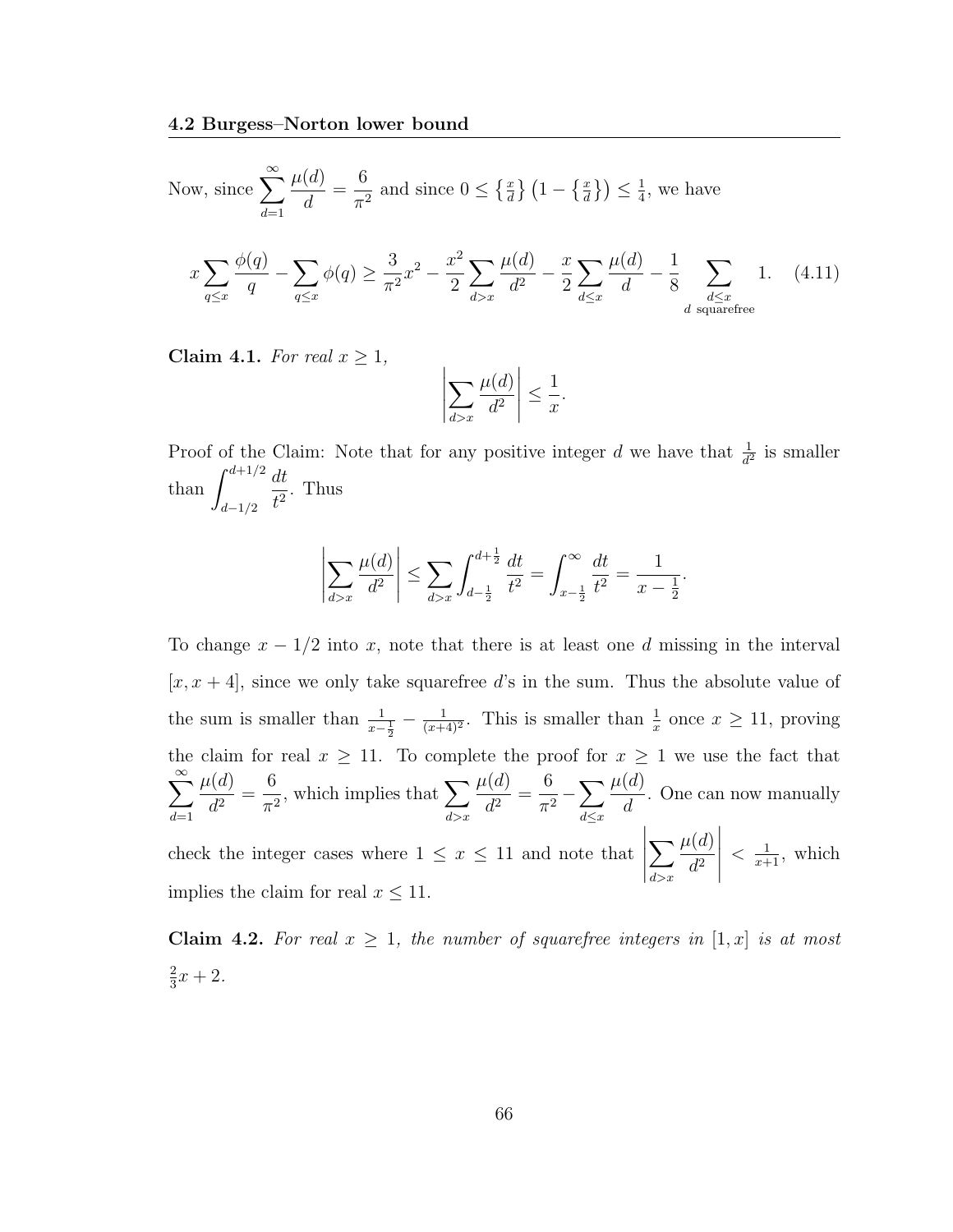Proof of the Claim: The number of squarefree numbers up to  $x$  is at most

$$
\lfloor x \rfloor - \left\lfloor \frac{x}{4} \right\rfloor - \left\lfloor \frac{x}{9} \right\rfloor + \left\lfloor \frac{x}{36} \right\rfloor \le \frac{2}{3}x + 2.
$$

Claim 4.3. For real  $x \geq 1$ ,

$$
\left|\sum_{d\leq x}\frac{\mu(d)}{d}\right|\leq \frac{2}{3}+\frac{3}{x}.
$$

Proof of the Claim: The proof here is a modified version of a proof of Hildebrand [19]. Let  $e(n) = 1$  if  $n = 1$  and  $e(n) = 0$  otherwise. Let  $S(x) = \sum_{n \leq x} e(n)$ . Then  $S(x) = 1$ . However, we also have

$$
S(x) = \sum_{n \leq x} \sum_{d|n} \mu(d) = \sum_{d \leq x} \mu(d) \left\lfloor \frac{x}{d} \right\rfloor = x \sum_{d \leq x} \frac{\mu(d)}{d} - \sum_{d \leq x} \mu(d) \left\{ \frac{x}{d} \right\}.
$$

Therefore,

$$
x\left|\sum_{d\leq x}\frac{\mu(d)}{d}\right| \leq \left|1+\sum_{d\leq x}\mu(d)\left\{\frac{x}{d}\right\}\right| \leq \frac{2}{3}x+3.
$$

To prove the last inequality we used that the number of squarefree numbers up to  $x$ is at most  $\frac{2}{3}x + 2$ , which was proven in the previous claim.

Combining Claims 4.1, 4.2 and 4.3 with (4.11) we have

$$
x\sum_{q\le x}\frac{\phi(q)}{q}-\sum_{q\le x}\phi(q)\ge \frac{3}{\pi^2}x^2-\frac{11}{12}x-\frac{7}{4}\ge \frac{3}{\pi^2}x^2-x,
$$

where the last inequality holds for  $x \geq 21$ .

For  $x \leq 3$ , the right hand side of  $(4.10)$  is negative, while the left hand side is positive, therefore the inequality is true for  $x \leq 3$ . Now, for the integers  $3 \leq x \leq 21$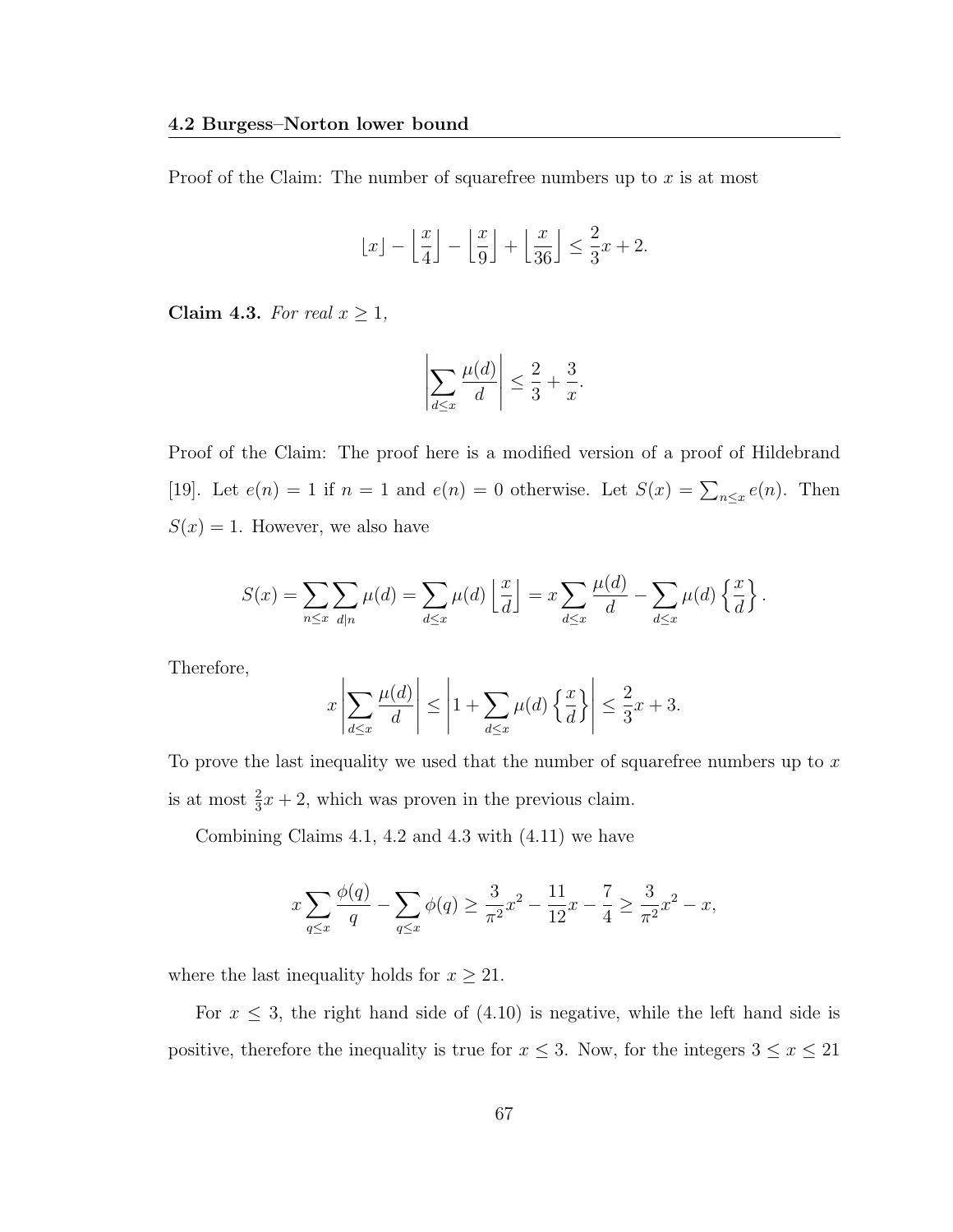we can manually check that

$$
x\sum_{q\leq x}\frac{\phi(q)}{q} - \sum_{q\leq x}\phi(q) \geq \frac{3}{\pi^2}(x+1)^2 - (x+1).
$$

Since the right hand side of (4.10) is increasing for  $x \geq 3$ , we have a proof for all real  $x\leq 21.$  $\Box$ 

**Lemma 4.5.** Let  $x \geq 1$  be a real number. Then

$$
2x\sum_{q\leq x} \frac{\phi(q)}{q} - \sum_{q\leq x} \phi(q) \geq \frac{9}{\pi^2} x^2 - x \left(\frac{\log x}{3} + 3\right). \tag{4.12}
$$

Proof. Doing the estimates the same way as in Lemma 4.5, we get

$$
2x\sum_{q\leq x}\frac{\phi(q)}{q} - \sum_{q\leq x}\phi(q)
$$
  
= 
$$
\frac{9}{\pi^2}x^2 - \frac{3x^2}{2}\sum_{d>x}\frac{\mu(d)}{d} - \frac{x}{2}\sum_{d\leq x}\frac{\mu(d)}{d} - x\sum_{d\leq x}\frac{\mu(d)}{d}\left\{\frac{x}{d}\right\} + \frac{1}{2}\sum_{d\leq x}\left\{\frac{x}{d}\right\}\left(1 - \left\{\frac{x}{d}\right\}\right)\mu(d).
$$
\n(4.13)

Claim 4.4. For real  $x \geq 1$ ,

$$
x\sum_{d\leq x}\frac{\mu(d)}{d}\left\{\frac{x}{d}\right\}-\frac{1}{2}\sum_{d\leq x}\left\{\frac{x}{d}\right\}\left(1-\left\{\frac{x}{d}\right\}\right)\mu(d)\leq \frac{1}{3}x\log x+\frac{11}{10}x+\frac{3}{2}.
$$

Proof of the Claim: We have

$$
x\sum_{d\leq x}\frac{\mu(d)}{d}\left\{\frac{x}{d}\right\}-\frac{1}{2}\sum_{d\leq x}\left\{\frac{x}{d}\right\}\left(1-\left\{\frac{x}{d}\right\}\right)\mu(d)=\sum_{d\leq x}\mu(d)\left\{\frac{x}{d}\right\}\left(\frac{x}{d}-\frac{1-\left\{\frac{x}{d}\right\}}{2}\right).
$$
\n(4.14)

Note, that all factors except  $\mu(d)$  are positive, which implies that we can bound (4.14)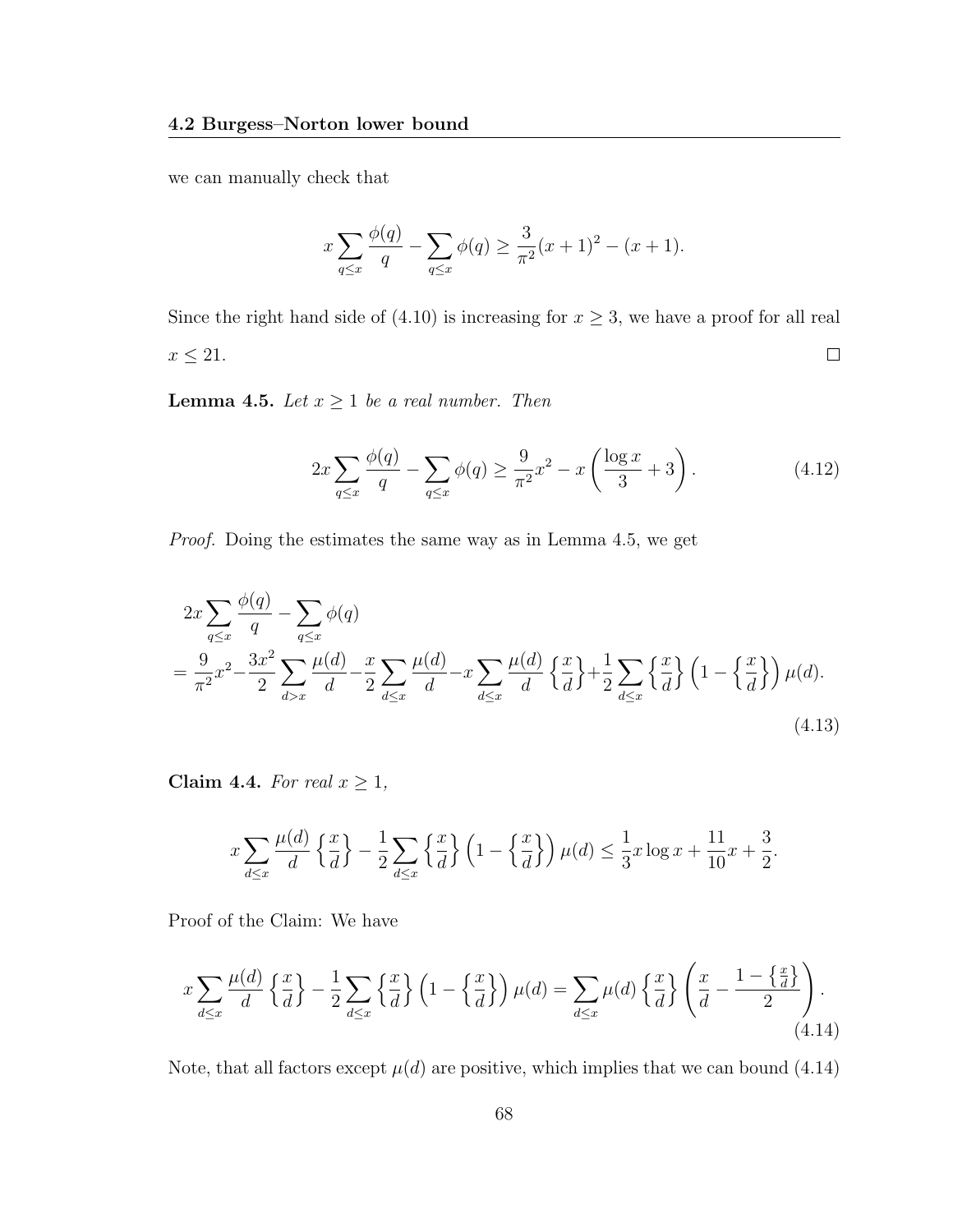by

$$
\sum_{\substack{d \le x \\ \mu(d)=1}} \left\{ \frac{x}{d} \right\} \left( \frac{x}{d} - \frac{1 - \left\{ \frac{x}{d} \right\}}{2} \right) \le x \sum_{\substack{d \le x \\ \mu(d)=1}} \frac{1}{d}.
$$
\n(4.15)

Note that  $\log x \leq \sum$  $d \leq x$ 1 d  $\leq \log x + 1$ . Now, let's bound the sum over squarefree numbers:

$$
\sum_{\substack{d \le x \\ d \text{ squarefree}}} \frac{1}{d} \le \sum_{d \le x} \frac{1}{d} - \frac{1}{4} \sum_{d \le \frac{x}{4}} \frac{1}{d} - \frac{1}{9} \sum_{d \le \frac{x}{9}} \frac{1}{d} + \frac{1}{36} \sum_{d \le \frac{x}{36}} \frac{1}{d}
$$
  

$$
\le \frac{2}{3} \log x + 1 + \frac{1}{36} + \frac{\log 4}{4} + \frac{\log 9}{9} - \frac{\log 36}{36} \le \frac{2}{3} \log x + \frac{23}{15}.
$$

However,

$$
\sum_{\substack{d \le x \\ d \text{ squarefree}}} \frac{1}{d} = \sum_{\substack{d \le x \\ \mu(d) = 1}} \frac{1}{d} + \sum_{\substack{d \le x \\ \mu(d) = -1}} \frac{1}{d} \le \frac{2}{3} \log x + \frac{23}{15},\tag{4.16}
$$

and

$$
\sum_{d \le x} \frac{\mu(d)}{d} = \sum_{\substack{d \le x \\ \mu(d) = 1}} \frac{1}{d} - \sum_{\substack{d \le x \\ \mu(d) = -1}} \frac{1}{d} \le \frac{2}{3} + \frac{3}{x}.
$$
\n(4.17)

The last inequality being true because of Claim 4.3. Adding (4.16) and (4.17), dividing by 2, and using  $(4.14)$  and  $(4.15)$  we get our claim.

Now, using the results of Claims 4.1, 4.3 and 4.4 in (4.13) yields

$$
2x\sum_{q\leq x}\frac{\phi(q)}{q} - \sum_{q\leq x}\phi(q) \geq \frac{9}{\pi^2}x^2 - x\left(\frac{\log x}{3} + \frac{3}{2} + \frac{1}{3} + \frac{11}{10}\right) - 3 \geq \frac{9}{\pi^2}x^2 - x\left(\frac{\log x}{3} + 3\right),
$$

where the last inequality is true we get for  $x \geq 45$ .

For  $x \leq 3$ , the right hand side of (4.12) is negative, while the left hand side is positive, therefore the inequality is true for  $x \leq 3$ . Now, for the integers  $3 \leq x \leq 45$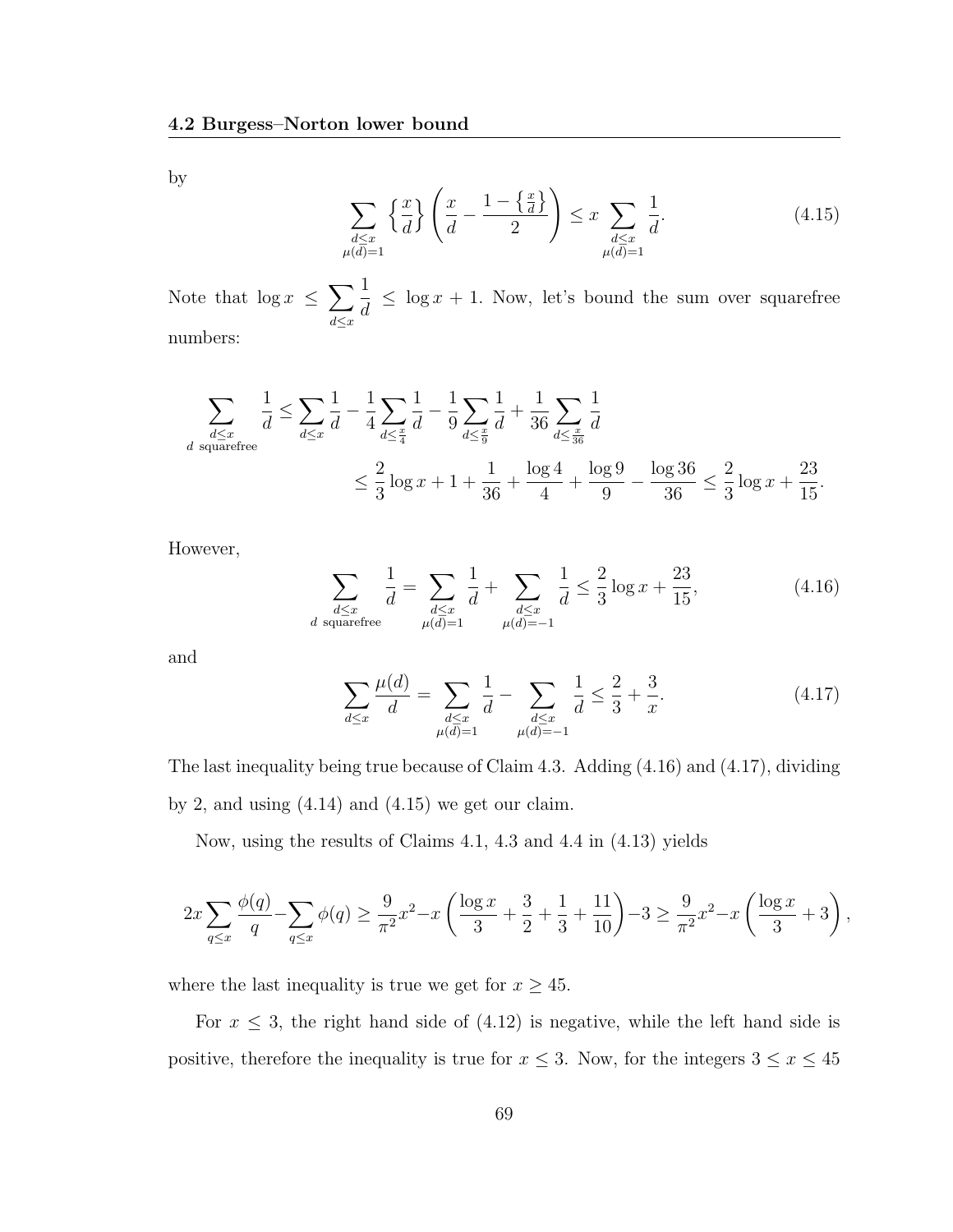we can manually check that

$$
2x\sum_{q\leq x}\frac{\phi(q)}{q} - \sum_{q\leq x}\phi(q) \geq \frac{9}{\pi^2}(x+1)^2 - (x+1)\left(\frac{\log(x+1)}{3} + 3\right).
$$

Since the right hand side of (4.12) is increasing for  $x \geq 3$ , we have a proof for all real  $x \leq 45.$ 

 $\Box$ 

We now have the ingredients to prove the lower bound on  $S_w(p, h, k)$ .

**Theorem 4.3.** Let p be a prime. Let  $\chi$  be a character (mod p) of order k. Assume that  $\chi(a) = 1$  for all  $1 \le a < H$ . Let h and w be positive integers such that  $4 \le h \le H$ . Let  $X = H/h$  and let  $A = \frac{3}{\pi h}$  $\frac{3}{\pi^2}$ . Then

$$
S_w(p, h, \chi, k) = \sum_{m=1}^p \left| \sum_{l=0}^{h-1} \chi(m+l) \right|^{2w} \ge 2h^{2w-1} AH^2 \left( 1 - \frac{1}{2AX} \right).
$$

Furthermore, if  $-1$  is a k-th power, then

$$
S_w(p, h, \chi, k) \ge 3h^{2w-1}AH^2\left(1 - \frac{\frac{\log X}{3} + 3}{3AX} - \frac{1}{3AX^2} + \frac{1}{3AX^2h}\right).
$$

*Proof.* We follow the proof in [31] with some minor modifications. The idea is to find long intervals where  $\chi$  is constant (either 1 or -1), making the inner sum as big as possible in a segment.

Claim 4.5. If  $\chi(a) = 1$  for all  $1 \le a < H$ , then  $H < \sqrt{p} + 1$ .

Proof of the Claim: We use an argument that was mentioned by Western and Miller (see [45]) and by Norton [31]. Assume that  $H \geq \sqrt{p} + 1$ . Let  $q = g(p, k)$ . Note that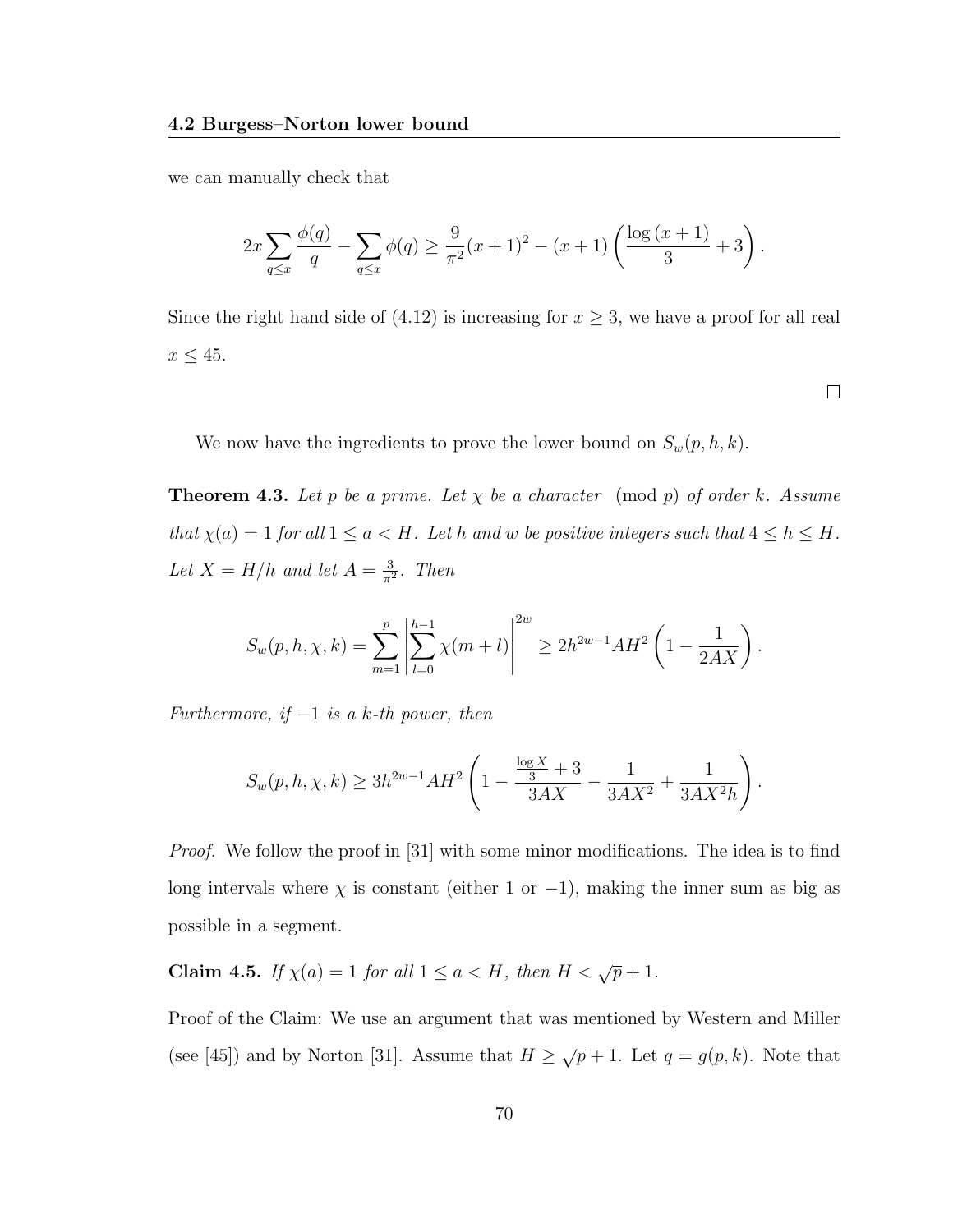$q \geq H$ . Let  $r = \left[\frac{p}{q}\right]$  $\frac{p}{q}$ . Note that  $p < rq < p+q$ , therefore rq is a k-th power mod p. Since  $q \geq \sqrt{p} + 1$ , then

$$
r = \left\lceil \frac{p}{q} \right\rceil \le \left\lceil \frac{p}{\sqrt{p} + 1} \right\rceil \le \left\lceil \sqrt{p} \right\rceil < \sqrt{p} + 1 \le q.
$$

Therefore,  $r < q$ , which means r is a k-th power. Since r and rq are k-th powers, then q must be a k-th power. But this is a contradiction. Therefore  $q < \sqrt{p} + 1$  and hence  $H < \sqrt{p} + 1$ .

For each pair of integers  $t, q$  with

$$
0 \le t < q \le X \text{ and } \gcd(t, q) = 1,\tag{4.18}
$$

define  $I(q, t)$  to be the closed interval

$$
I(q,t) = \left[\frac{tp - H}{q}, \frac{tp + H}{q}\right].
$$

**Claim 4.6.** The intervals  $I(q,t)$  are disjoint.

Proof of the Claim: Let's assume that  $I(q_1, t_1)$  and  $I(q_2, t_2)$  contain a common element s, so that  $|s - \frac{t_i p}{a_i}|$  $\left|\frac{t_ip}{q_i}\right| \leq \frac{H}{q_i}$  for  $i = 1, 2$ . Thus,  $\left|\frac{t_1p}{q_1}\right|$  $\frac{t_1 p}{q_1} - \frac{t_2 p}{q_2}$  $\left|\frac{t_2p}{q_2}\right|\leq \frac{H}{q_1}+\frac{H}{q_2}$  $\frac{H}{q_2}$ . This leads to

$$
|t_1q_2 - t_2q_1| \le \frac{(q_1 + q_2)H}{p} \le \frac{2HX}{p} = \frac{2H^2}{hp} < 1.
$$

The last inequality comes from  $H < \sqrt{p} + 1$ ,  $h \ge 4$  and  $p \ge 2$ .

Now, since  $|t_1q_2 - t_2q_1| < 1$  and  $t_1, t_2, q_1, q_2$  are integers, we have  $t_1q_2 = t_2q_1$ . But  $gcd(q_1, t_1) = 1$  and  $gcd(q_2, t_2) = 1$ , therefore  $t_1 = t_2$  and  $q_1 = q_2$  proving the claim.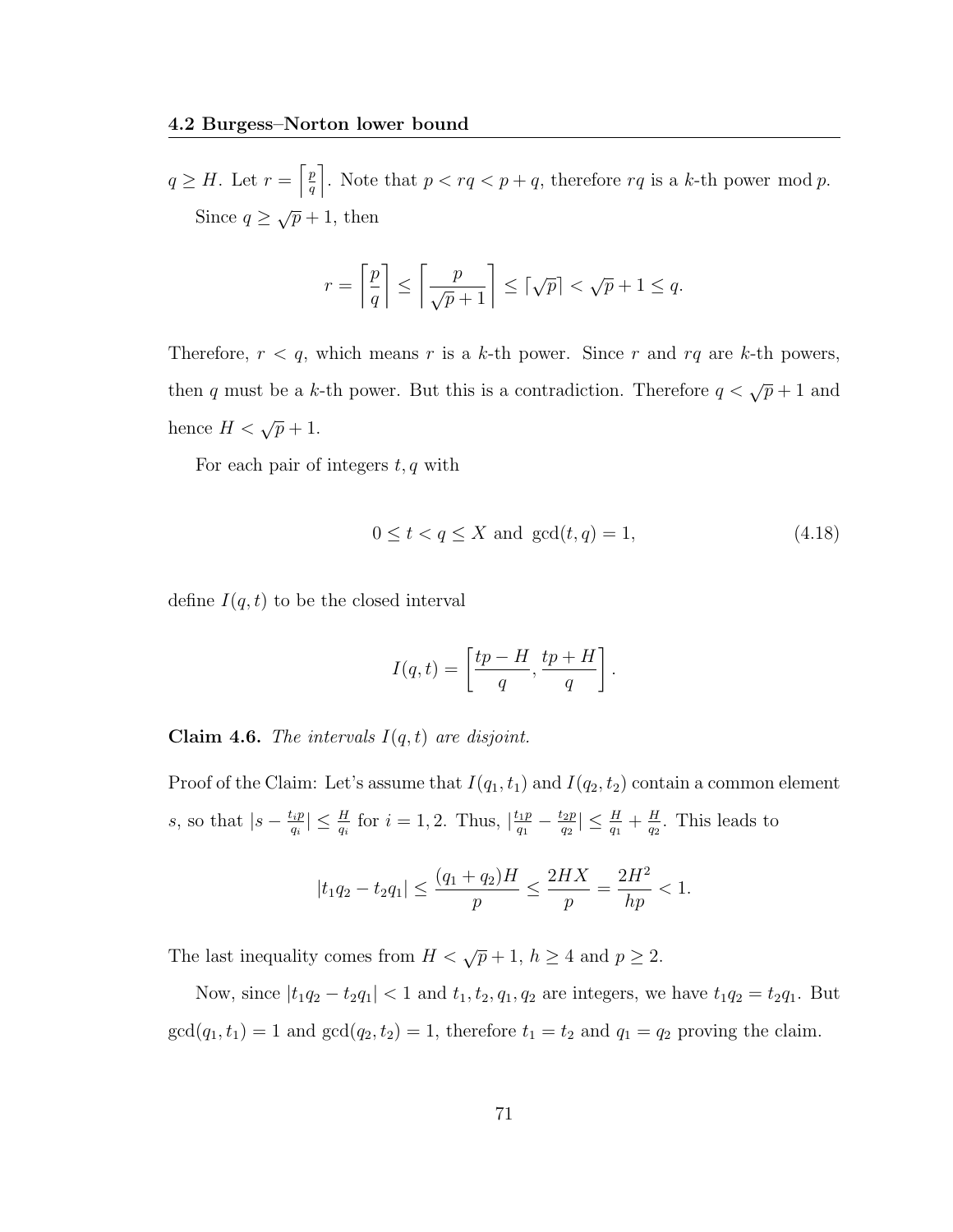Claim 4.7. Each  $I(q, t)$  ⊂ [−H, −H + p).

Proof of the Claim: Since  $t \geq 0$  and  $p \geq 2$ , we have  $\frac{tp-H}{p} \geq \frac{-H}{p} \geq -H$ . Now, since  $t < q$ , we have  $t \leq q-1$ , therefore

$$
\frac{tp+H}{q}\leq \frac{(q-1)p+H}{q}=p-\frac{p-H}{q}\leq p-\frac{p-H}{X}=p-\frac{(p-H)h}{H}.
$$

In the inequalities we used  $q \leq X$  and that  $X = H/h$ . To finish proving the claim we will use that  $h \geq 4$ :

$$
\frac{tp+H}{q} \le p - \frac{(p-H)h}{H} \le p - \frac{4(p-H)}{H} < p - H.
$$

The last inequality is true because  $H < \sqrt{p} + 1$  and  $4 \leq h \leq p$  and therefore  $H^2 + 4H < p + 6\sqrt{p} + 1 < 4p$ , which is true for  $p \ge 5$ . Therefore, we have proved the claim.

Using the periodicity of  $\chi$  and Claims 4.6 and 4.7 we have the following:

$$
S_w(p, h, \chi, k) = \sum_{m=1}^p \left| \sum_{l=0}^{h-1} \chi(m+l) \right|^{2w} = \sum_{-H \le m < -H+p} \left| \sum_{l=0}^{h-1} \chi(m+l) \right|^{2w}
$$
  
\n
$$
\ge \sum_{q, t} \sum_{m \in I(q, t)} \left| \sum_{l=0}^{h-1} \chi(m+l) \right|^{2w} = \sum_{q, t} \sum_{m \in I(q, t)} \left| \sum_{l=0}^{h-1} \chi(q(m+l) - tp) \right|^{2w}.
$$
 (4.19)

The sum is over all pairs  $(q, t)$  satisfying (4.18). Note that  $\chi(q) = 1$  because  $0 <$  $q \leq X < H$ . The last equality in (4.19) comes from  $\chi(m+l) = \chi(q)\chi(m+l)$  $\chi(q(m+l)) = \chi(q(m+l)-tp)$  (it is only needed that  $\chi(q) \neq 0$ , for (4.19) to be true).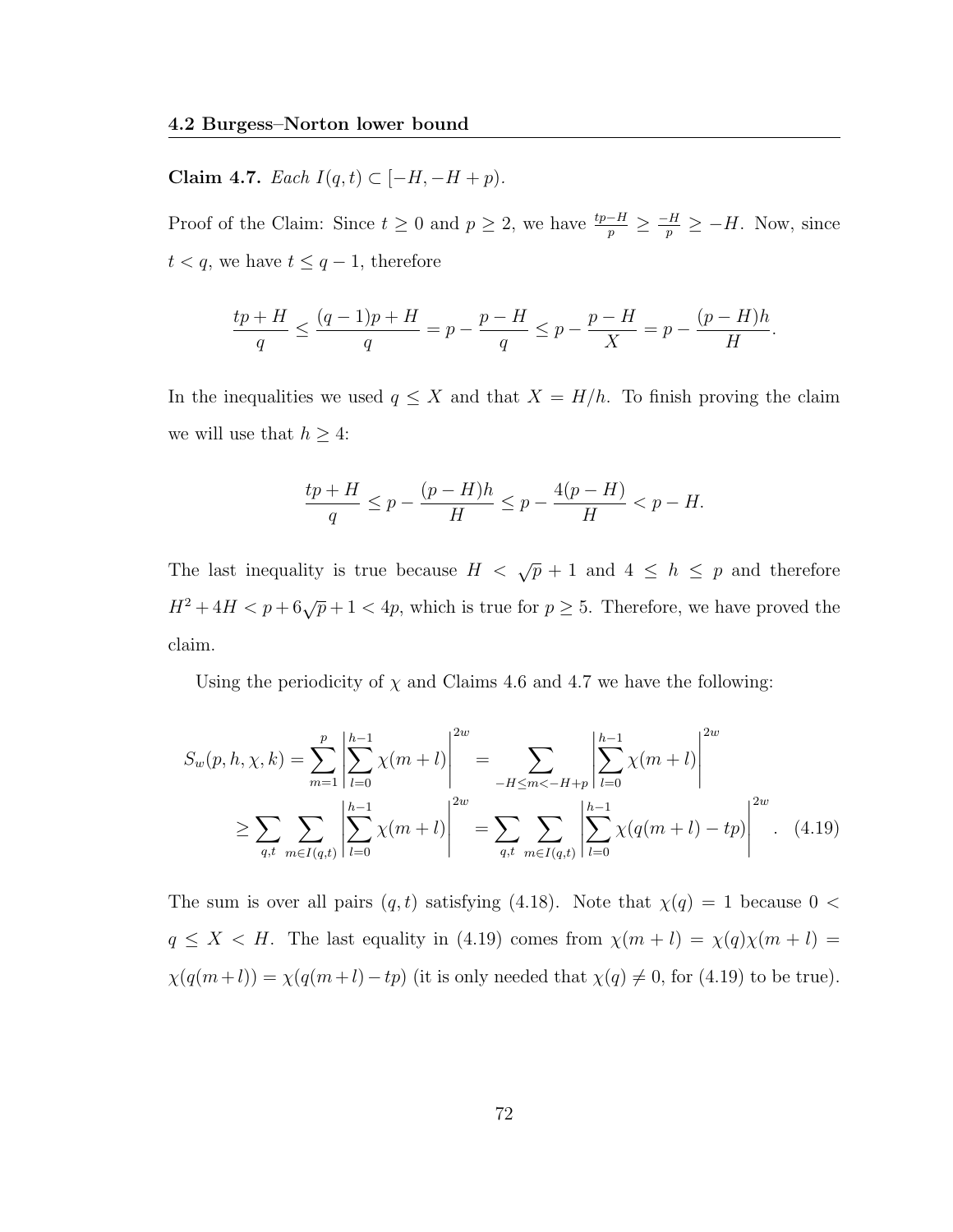For q, t satisfying (4.18), let  $J(q, t)$  and  $K(q, t)$  be defined as follows:

$$
J(q,t)=\left[\frac{tp-H}{q},\frac{tp}{q}-h+1\right)
$$

and

$$
K(q,t) = \left(\frac{tp}{q}, \frac{tp + H}{q} - h + 1\right].
$$

If  $m \in J(q, t)$ , then for  $0 \leq l \leq h - 1$  we have  $0 < tp - q(m + l) \leq H$ , therefore  $\chi(q(m+l) - tp)) = \chi(-1)\chi(tp - q(m+l)) = \chi(-1).$ 

Similarly, if  $m \in K(q, t)$ , then for  $0 \le l \le h - 1$  we have  $0 < q(m + l) - tp \le H$ and hence  $\chi(q(m + l) - tp) = \chi(1) = 1$ .

Since each of  $J(q,t)$ ,  $K(q,t)$  contains at least  $\frac{H}{q} - h$  integers (note that  $q \leq X = \frac{H}{h}$ h and hence  $\frac{H}{q} \geq h$ ) then we can place a lower bound on  $S_w(p, h, \chi, k)$  as follows:

$$
S_w(p, h, \chi, k) \ge 2 \sum_{q,t} \left(\frac{hX}{q} - h\right) h^{2w}
$$
  
=  $2h^{2w+1} \left(X \sum_{1 \le q \le X} \frac{\phi(q)}{q} - \sum_{1 \le q \le X} \phi(q)\right) \ge 2AX^2 h^{2w+1} \left(1 - \frac{1}{2AX}\right).$  (4.20)

The last inequality being Lemma 4.4. Once we make the substitution of  $X = \frac{H}{h}$  we get the desired inequality.

If  $-1$  is a k-th power (mod p), we can improve (4.20). Instead of using  $J(q, t)$ and  $K(q, t)$ , we simply consider the interval

$$
L(q,t) = \left[\frac{tp - H}{q}, \frac{tp + H}{q} - h + 1\right].
$$

If  $m \in L(q, t)$ , then for  $0 \leq l \leq h-1$ , we have  $-H \leq q(m+l)-tp \leq H$ , and hence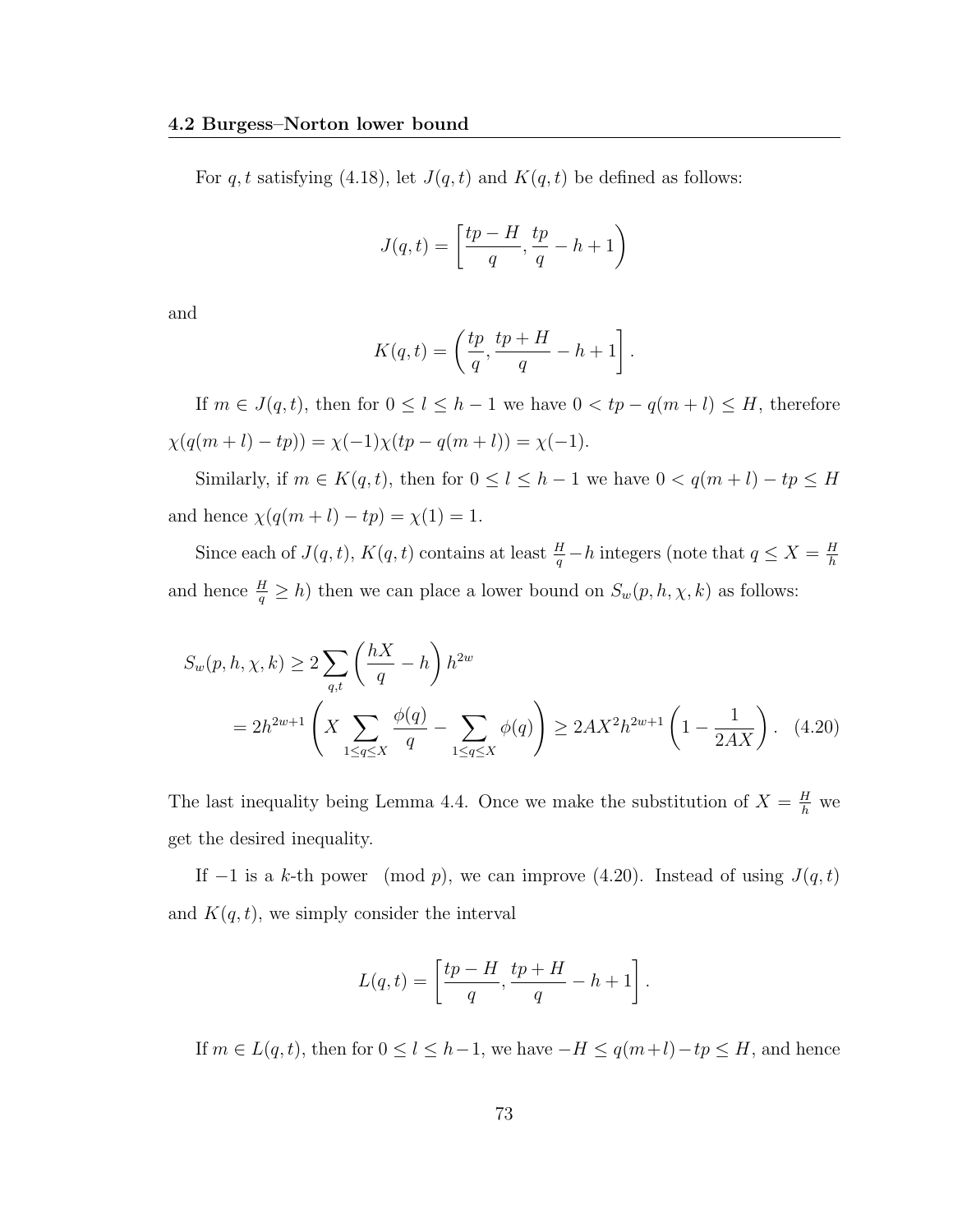$\chi(q(m+l)-tp) = 1$  unless  $q(m+l) = tp$ . Since  $q > t \geq 0$ , then  $0 \leq m+l = \frac{t}{q}$  $rac{t}{q}p < p.$ But  $p | q(m+l)$  implies that  $m+l = 0$ , and so  $t = 0$ . Because of the coprimality condition,  $t = 0$  implies  $q = 1$ . In this latter case, we omit those values of m for which there is an l with  $m + l = 0$ , and we get

$$
S_w(p, h, \chi, k) \ge \sum_{-H \le m \le -h} h^{2w} + \sum_{1 \le m \le H-h+1} h^{2w} + \sum_{\substack{q, t \\ q>1}} \sum_{m \in L(q, t)} h^{2w}
$$
  

$$
\ge (2(H-h) + 1) h^{2w} + \sum_{1 < q \le X} \sum_{\substack{0 \le t < q \\ \gcd(t, q) = 1}} \left(\frac{2H}{q} - h\right) h^{2w}.
$$

From this and  $X = \frac{H}{h}$  $\frac{H}{h}$ , it follows that if  $-1$  is a k-th power (mod p), then

$$
S_w(p, h, \chi, k) \ge h^{2w+1} \left( 2X \sum_{1 \le q \le X} \frac{\phi(q)}{q} - \sum_{1 \le q \le X} \phi(q) - 1 + \frac{1}{h} \right)
$$
  

$$
\ge 3AX^2 h^{2w+1} \left( 1 - \frac{\frac{\log x}{3} + 3}{3AX} - \frac{1}{3AX^2} + \frac{1}{3AX^2 h} \right).
$$

The last inequality being Lemma 4.5. Once we make the substitution of  $X = \frac{H}{h}$  we  $\Box$ get the desired inequality.

#### 4.3 Main theorem

Before we prove our main theorem, we need a lemma:

**Lemma 4.6.** Let p be a prime. Let  $k > 1$  be an integer such that  $k | p - 1$ . If  $d = \gcd(k, \frac{p-1}{2})$  and  $d \ge 2$ , then  $-1$  is a d-th power and furthermore  $g(p, k) \le g(p, d)$ . *Proof.* Let r be a primitive root (mod p). Then  $r^{\frac{p-1}{2}} \equiv -1$  (mod p). Since  $d \mid \frac{p-1}{2}$  $\frac{-1}{2}$ ,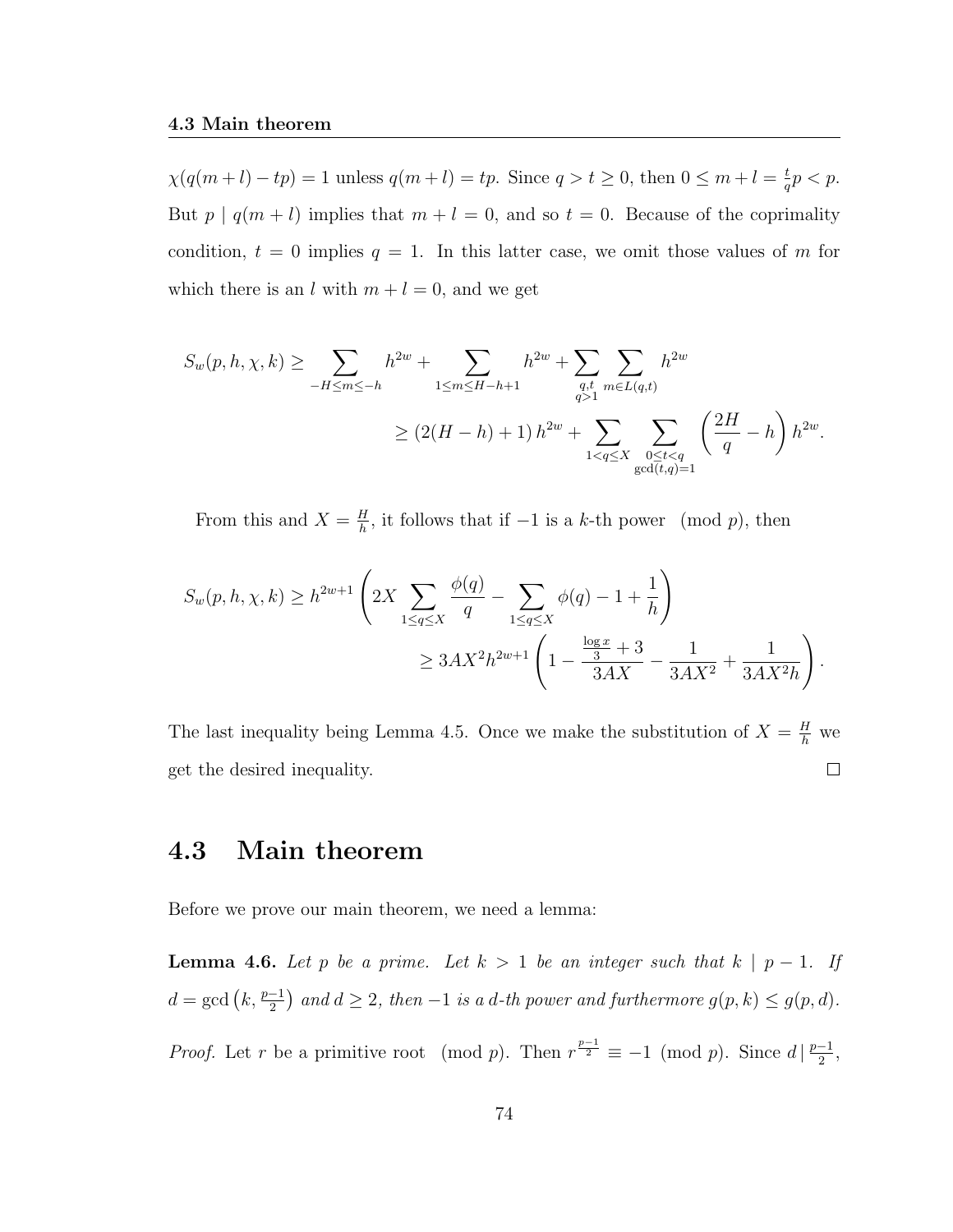then  $-1$  is a d-th power. Now note that if  $a < g(p, k)$ , then a is a k-th power and hence a d-th power since  $d \mid k$ , therefore  $g(p, d) \ge g(p, k)$ .  $\Box$ 

Note that  $d \ge 2$  unless  $k = 2$  and  $p \equiv 3 \pmod{4}$ .

The following theorem will deal with the large cases of our main theorem. The main theorem will be split into cases after proving this theorem.

**Theorem 4.4.** Let p be an odd prime. Let  $k \geq 2$  be an integer such that  $k \mid p-1$ and let  $p \geq p_0$ . Then

$$
g(p,k) < \beta(p_0)p^{1/4}\log p,
$$

unless  $k = 2$  and  $p \equiv 3 \pmod{4}$ , in which case

$$
g(p, 2) \le \alpha(p_0) p^{1/4} \log p,
$$

where  $\beta(p_0)$  and  $\alpha(p_0)$  are constants depending only on  $p_0$  described in Table 4.1.

| $p_0$                | $\beta(p_0)$ | $\alpha(p_0)$ |
|----------------------|--------------|---------------|
| 10 <sup>7</sup>      | 1.27188      | 1.46048       |
| $10^{8}$             | 1.18098      | 1.39566       |
| $10^{9}$             | 1.12507      | 1.35024       |
| $10^{10}$            | 1.08759      | 1.31654       |
| $\overline{10}^{12}$ | 1.04060      | 1.26945       |
| $10^{15}$            | 1.00115      | 1.22520       |
| $10^{20}$            | 0.96549      | 1.18242       |
| $10^{30}$            | 0.93104      | 1.14029       |
| $10^{40}$            | 0.91397      | 1.11938       |
| $10^{50}$            | 0.90377      | 1.10689       |
| $10^{60}$            | 0.89699      | 1.09858       |

Table 4.1: Upper bound for the least k-th power non-residue.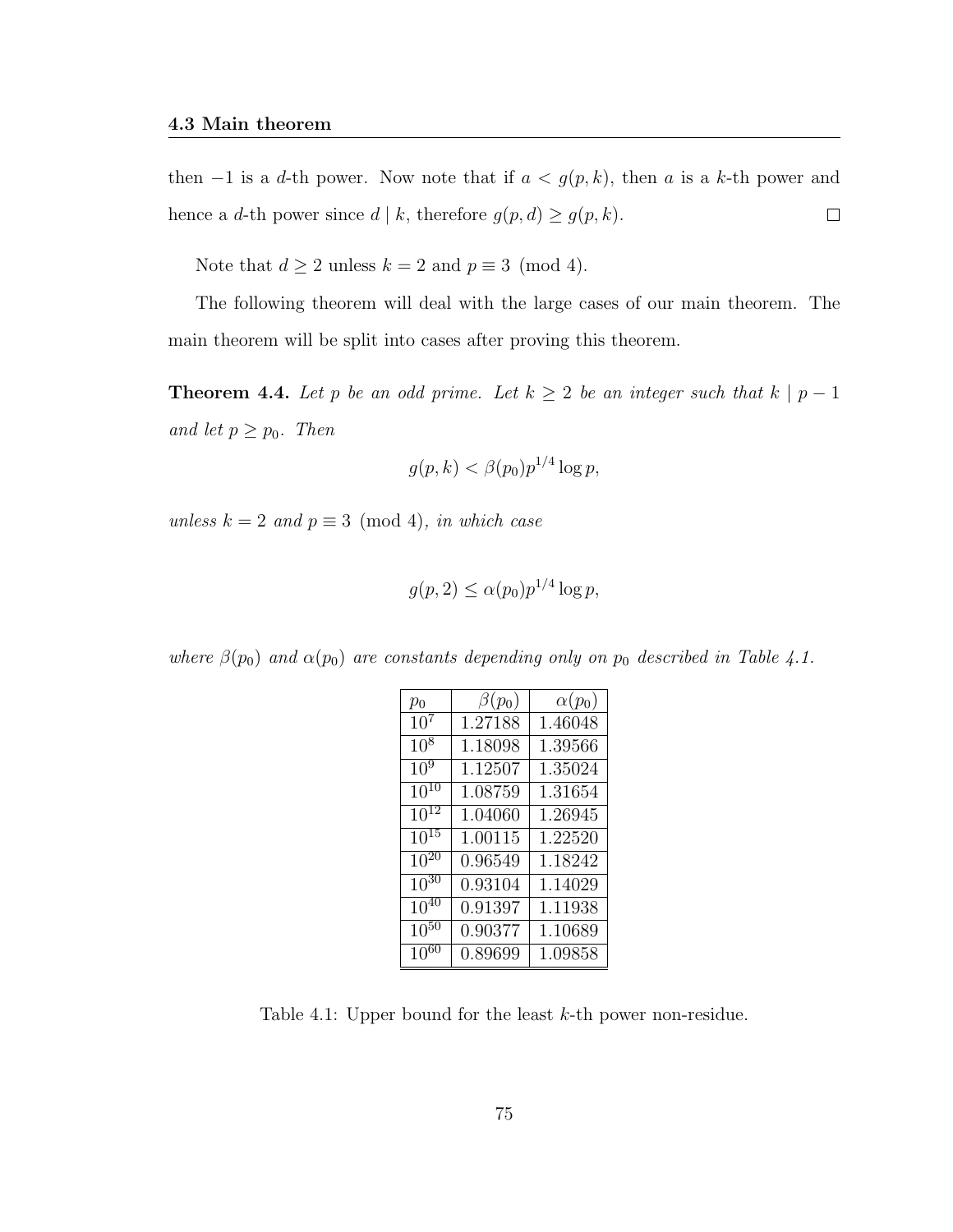We remark that from the proof, one can show that  $\alpha(p_0) \to \sqrt{\frac{e}{8A}} = \frac{\pi}{2}$  $\frac{\pi}{2}\sqrt{\frac{e}{6}}\,=\,$  $1.05728...$  and  $\beta(p_0) \to \sqrt{\frac{e}{12A}} = \frac{\pi}{6}$ 6 √  $\overline{e} = 0.863268...$  as  $p_0 \rightarrow \infty$ .

*Proof.* Let  $\chi$  be a character (mod p) of order k. Assume that  $\chi(a) = 1$  for all  $1 \le a < H$ . Let h and w be positive integers such that  $4 \le h \le H$ . Let  $X = H/h$ and let  $A = \frac{3}{\pi^2}$  $\frac{3}{\pi^2}$ . Then by Theorem 4.3

$$
S_w(p, h, \chi, k) = \sum_{m=1}^p \left| \sum_{l=0}^{h-1} \chi(m+l) \right|^{2w} \ge 2h^{2w-1} AH^2 \left( 1 - \frac{1}{2AX} \right).
$$

If  $w \leq 9h$ , we have from Theorem 4.2

$$
S_w(p, h, \chi, k) = \sum_{m=1}^p \left| \sum_{l=0}^{h-1} \chi(m+l) \right|^{2w} < \frac{(2w)!}{2^w w!} ph^w + (2w-1)p^{1/2} h^{2w}.
$$
 (4.21)

Combining these two we get that

$$
2AH^2\left(1-\frac{1}{2AX}\right) < \frac{(2w)!}{2^ww!}ph^{1-w} + (2w-1)p^{1/2}h = f(w,h),\tag{4.22}
$$

is true for all positive integers h and w satisfying  $4 \le h \le H$  and  $w \le 9h$ .

Note that if we want to have  $H$  as small as possible, then we want to minimize  $f(w, h)$ , because the left hand side is approximately  $2AH^2$ , so H is approximately  $\sqrt{f(w, h)/(2A)}$ , where A is a constant.

Because  $f(w, h)$  as a function of h is simpler than  $f(w, h)$  as a function of w, we will first fix w and find the optimal h. Since  $\frac{\partial f}{\partial h}(w, h) = \frac{(2w)!}{2^w w!} p(1-w)h^{-w} + (2w-1)\sqrt{p}$ , then the optimal  $h$  is an integer close to

$$
h_w = \left( \left( \frac{(2w)!}{2^w(w)!} \right) \frac{w-1}{2w-1} \right)^{\frac{1}{w}} p^{\frac{1}{2w}}.
$$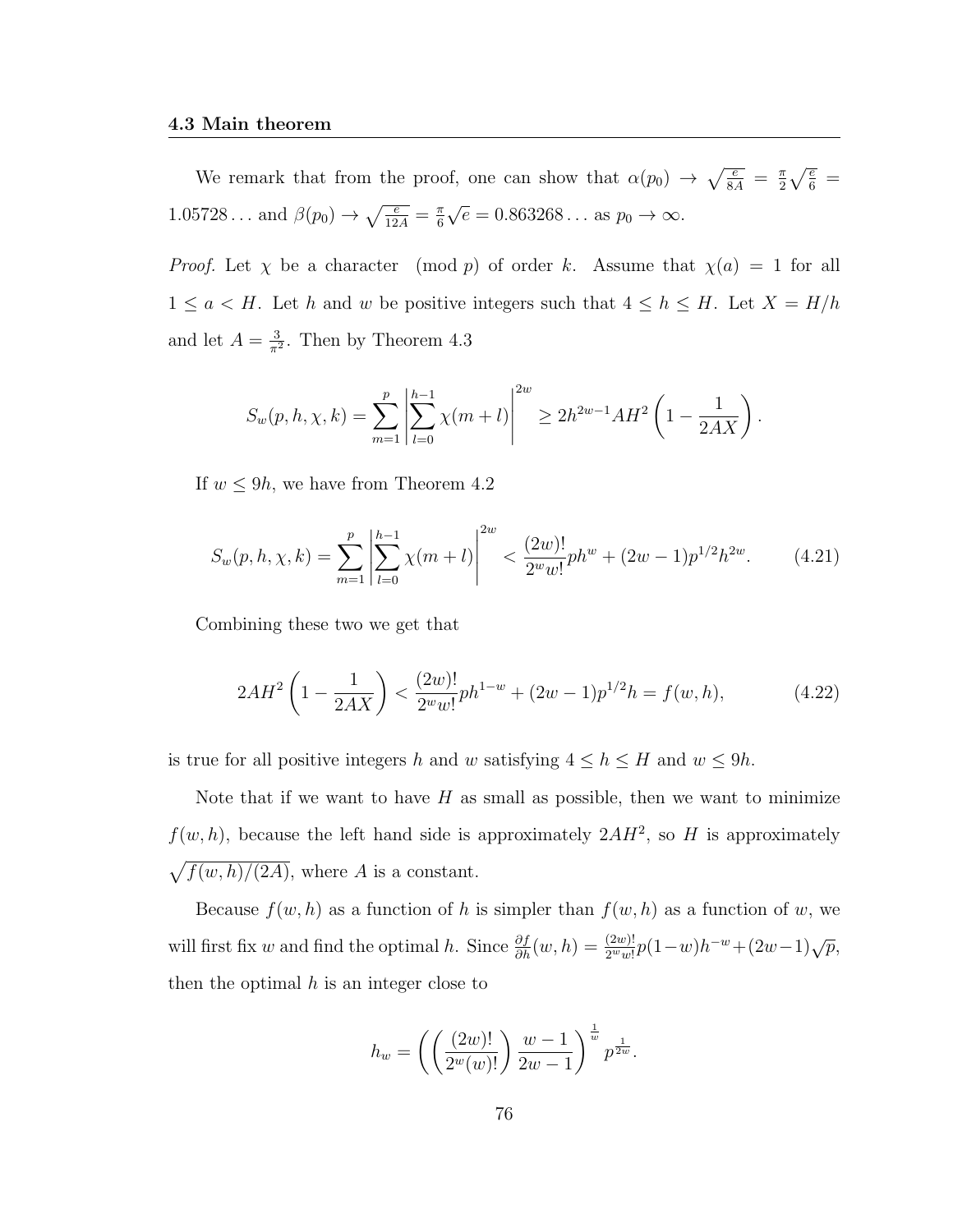Now fixing  $h = h_w$ , we can look for the optimal w by taking the derivative of  $f(w, h)$ with respect to w. Let's first simplify  $f(w, h)$  as follows

$$
f(w,h) = \frac{(2w)!}{2^w w!} \left(\frac{h}{h^w}\right) p + (2w-1)h\sqrt{p} = h\sqrt{p} \left(2w+1+\frac{1}{w-1}\right). \tag{4.23}
$$

Therefore

$$
\frac{\partial f}{\partial w}(w, h) = h' \left(2w + 1 + \frac{1}{w - 1}\right) \sqrt{p} + h \left(2 - \frac{1}{(w - 1)^2}\right) \sqrt{p}.\tag{4.24}
$$

Since we are looking for  $w$  as a function of  $p$ , and  $h$  is a complicated function, to help us find the optimal value of  $w$ , we will first calculate an approximation for  $h$  by using Stirling's formula:

$$
h = \left(\frac{(2w)!}{2^w w!} \left(\frac{w-1}{2w-1}\right)\right)^{\frac{1}{w}} p^{\frac{1}{2w}} = \left(\frac{(2w)!}{2^w w!} \left(\frac{1}{2}\right)\right)^{\frac{1}{w}} p^{\frac{1}{2w}} \left(1 + O\left(\frac{1}{w}\right)\right)
$$

$$
= \left(\left(\frac{2w}{e}\right)^w \frac{\sqrt{2}}{2}\right)^{\frac{1}{w}} p^{\frac{1}{2w}} \left(1 + O\left(\frac{1}{w}\right)\right)^2 = \frac{2w}{e} \left(\frac{p}{2}\right)^{\frac{1}{2w}} \left(1 + O\left(\frac{1}{w}\right)\right). \quad (4.25)
$$

Therefore

$$
h' = \left( \left( \frac{2w}{e} \right) \left( \frac{-\log \frac{p}{2}}{2w^2} \right) \left( \frac{p}{2} \right)^{\frac{1}{2w}} + \frac{2}{e} \left( \frac{p}{2} \right)^{\frac{1}{2w}} \right) \left( 1 + O\left( \frac{1}{w} \right) \right)
$$

$$
= h \left( \frac{-\log \frac{p}{2}}{2w^2} + \frac{1}{w} \right) \left( 1 + O\left( \frac{1}{w} \right) \right). \quad (4.26)
$$

Letting  $\frac{\partial f}{\partial w}(w, h) = 0$ , by substituting h and h' from (4.25), (4.26) on (4.24) we find that we want

$$
\frac{-\log p}{w} + 4 + O\left(\frac{\log p}{w^2}\right) + O\left(\frac{1}{w}\right) = 0,
$$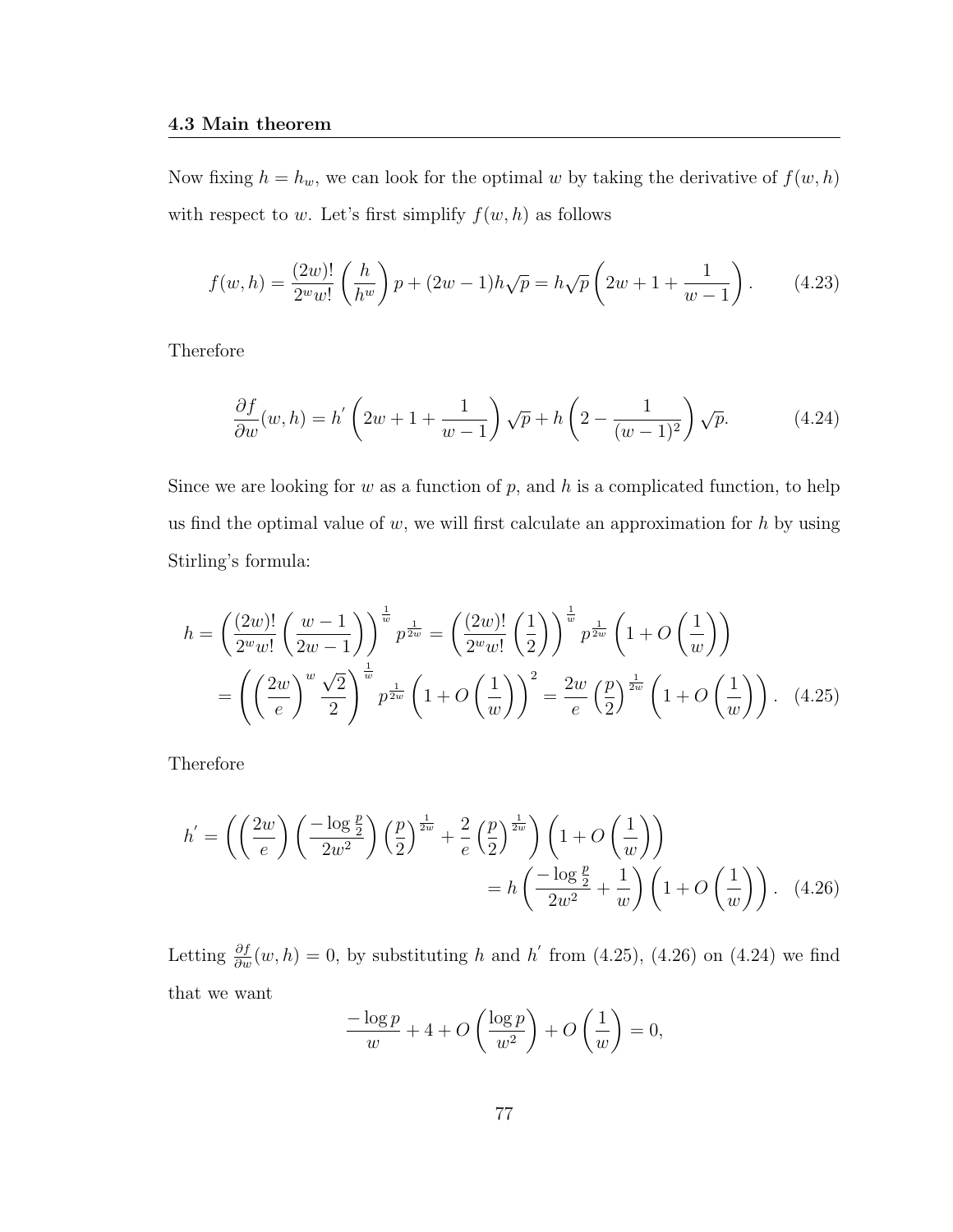Yielding that the optimal value of w is asymptotic to  $\frac{\log p}{4}$ .

Let

$$
h = \left\lfloor \left( \frac{(2w)!}{2^w w!} \frac{w-1}{2w-1} \right)^{\frac{1}{w}} p^{\frac{1}{2w}} \right\rfloor + 1 \tag{4.27}
$$

and

$$
w = \left\lfloor \frac{\log p}{4} \right\rfloor + 1. \tag{4.28}
$$

Then

$$
f(w,h) = h\sqrt{p} \left(\frac{(2w)!}{2^w w!} \frac{\sqrt{p}}{h^w} + 2w - 1\right) < h\sqrt{p} \left(2w + 1 + \frac{1}{w-1}\right)
$$
  

$$
< \left(\frac{(2w)!}{2^w w!} \frac{w-1}{2w-1}\right)^{\frac{1}{w}} \left(2w + 1 + \frac{1}{w-1}\right) p^{\frac{1}{2} + \frac{1}{2w}} + p^{\frac{1}{2}} \left(2w + 1 + \frac{1}{w-1}\right)
$$
  

$$
< \left(2w + 1 + \frac{1}{w-1}\right) \sqrt{p} \left(e^2 \left(\frac{(2w)!}{2^w w!} \frac{w-1}{2w-1}\right)^{\frac{1}{w}} + 1\right).
$$
 (4.29)

The last inequality is true because  $p^{\frac{1}{2w}} < e^2$ .

Note the following explicit inequalities on Stirling's formula [37] which will help us deal with the above expression:

$$
\left(\frac{n}{e}\right)^n \sqrt{2\pi n} e^{\frac{1}{12n+1}} < n! < \left(\frac{n}{e}\right)^n \sqrt{2\pi n} e^{\frac{1}{12n}}.
$$

Hence

$$
\left(\frac{(2w)!}{2^w w!}\right)^{\frac{1}{w}} < \left(\left(\frac{2w}{e}\right)^w \sqrt{2} \, e^{\frac{1}{24w} - \frac{1}{12w+1}}\right)^{\frac{1}{w}} = \left(\frac{2w}{e}\right) \, 2^{\frac{1}{2w}} \, e^{\frac{1}{24w^2} - \frac{1}{12w^2 + w}}.\tag{4.30}
$$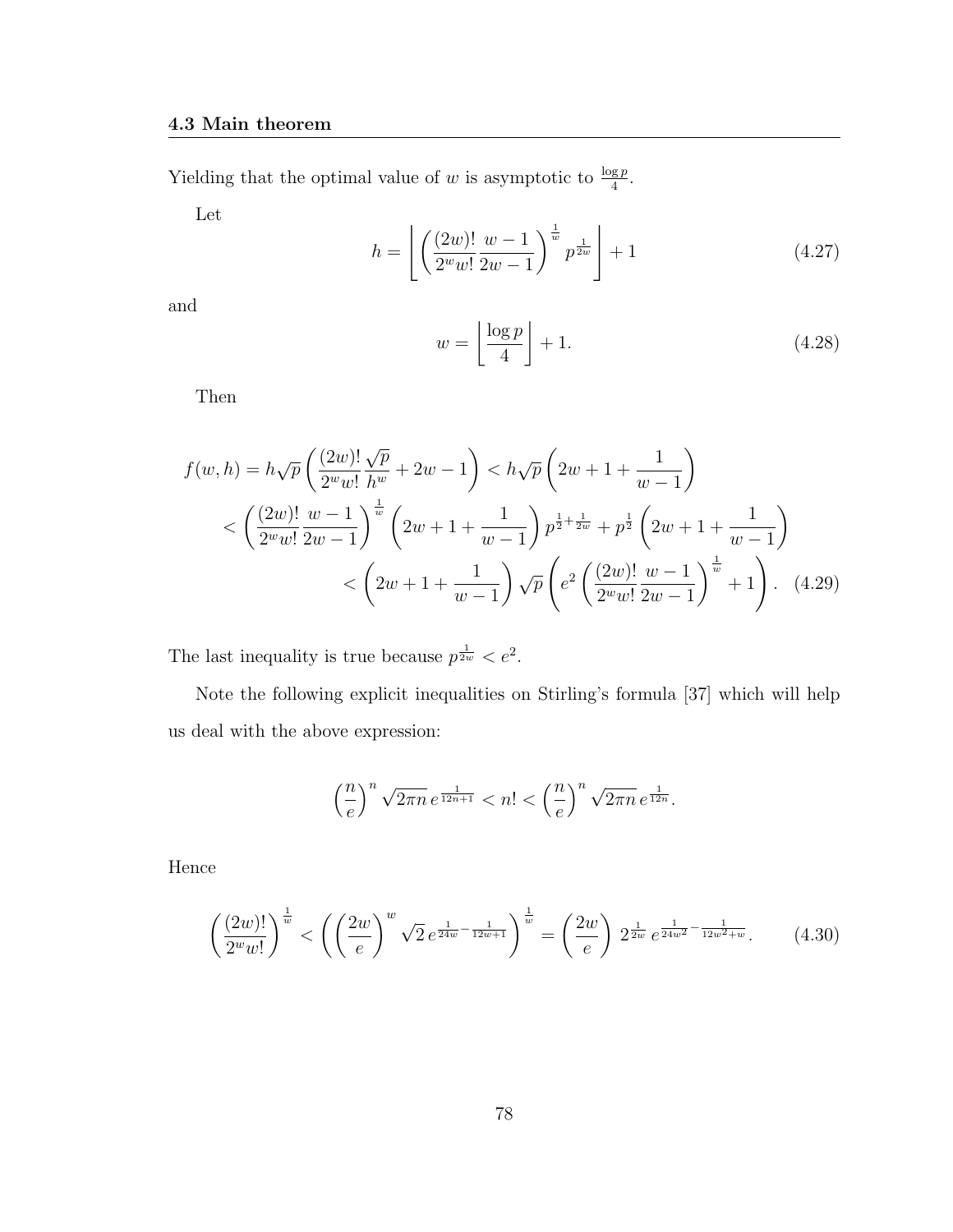Combining (4.30) with (4.29) and using that  $\frac{w-1}{2w-1} < \frac{1}{2}$  we get

$$
f(w,h) < \left(2w+1+\frac{1}{w-1}\right)\sqrt{p}\left(2we \, 2^{-\frac{1}{2w}}e^{\frac{1}{24w^2}-\frac{1}{12w^2+w}}+1\right) < \left(2w+1+\frac{1}{w-1}\right)(2we+1)\sqrt{p}.
$$

Now, the right hand side is increasing in  $w$ , so we may just use an upper bound for w which would be  $\frac{\log p}{4} + 1$ . Using this upper bound yields

$$
f(w, h) < \left(\frac{e}{4}\log^2 p + \frac{5e+1}{2}\log p + 8e + 3 + \frac{8e+4}{\log p}\right)\sqrt{p}
$$
  
= 
$$
\left(\frac{e}{4} + \frac{5e+1}{2\log p} + \frac{8e+3}{\log^2 p} + \frac{8e+4}{\log^3 p}\right)\sqrt{p}\log^2 p = K(p)\sqrt{p}\log^2 p, \quad (4.31)
$$

where  $K(p)$  depends on p and goes to  $\frac{e}{4}$  as  $p \to \infty$ .

Also note

$$
h < 2we + 1 < \frac{e}{2}\log p + (2e + 1) = \left(\frac{e}{2} + \frac{2e + 1}{\log p}\right)\log p.
$$

Assume  $p \ge p_0$  and  $H \ge \alpha(p_0) p^{1/4} \log p$ . We have  $\alpha(p_0) \ge \sqrt{\frac{e}{8A}}$ , hence

$$
X = \frac{H}{h} \ge \frac{\alpha(p_0)p^{1/4}\log p}{\left(\frac{e}{2} + \frac{2e+1}{\log p}\right)\log p} \ge \frac{\sqrt{\frac{e}{8A}}}{\left(\frac{e}{2} + \frac{2e+1}{\log p}\right)}p^{1/4}.
$$

Let  $X(p_0)$  be defined as

$$
X(p_0) = \frac{\sqrt{\frac{e}{8A}}}{\left(\frac{e}{2} + \frac{2e+1}{\log p_0}\right)} p_0^{1/4}.
$$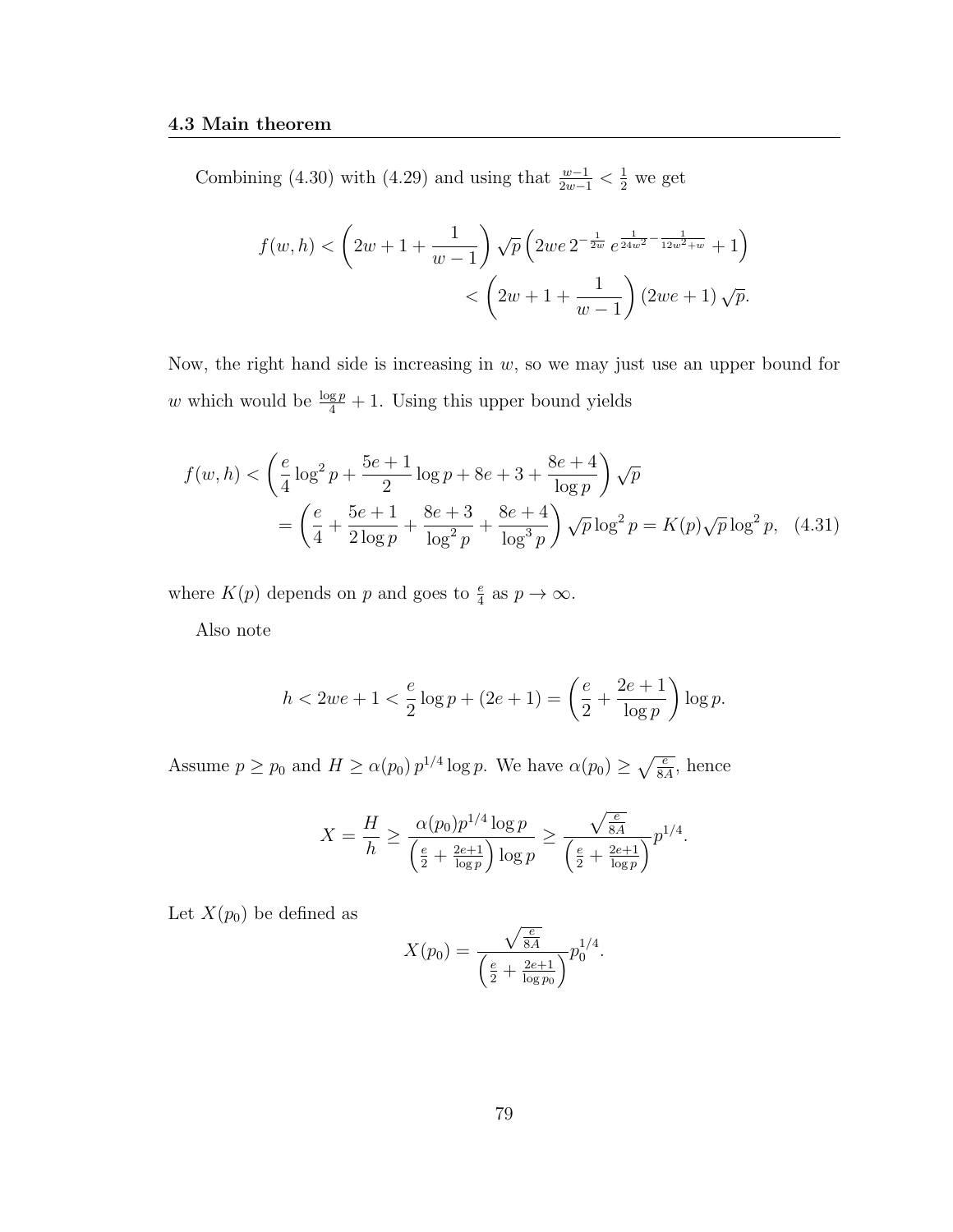Now let

$$
\alpha(p_0) = \sqrt{\frac{K(p_0)}{2A\left(1 - \frac{1}{2AX(p_0)}\right)}}.
$$

The left hand side of (4.22) can therefore be bounded from below for  $p \ge p_0$ :

$$
2AH^2\left(1-\frac{1}{2AX}\right) \ge 2A\left(\alpha(p_0)\right)^2\sqrt{p}\log^2 p\left(1-\frac{1}{2AX(p_0)}\right)
$$
  

$$
\ge K(p_0)\sqrt{p}\log^2 p \ge K(p)\sqrt{p}\log^2 p > f(w,h),
$$

giving us a contradiction, proving that  $H < \alpha(p_0)p^{1/4}\log p$ , that is

$$
g(p,k) \le \alpha(p_0) p^{1/4} \log p.
$$

Now, if  $-1$  is a k-th power we can do better, since by the second part of Theorem 4.3 we have

$$
S_w(p, h, \chi, k) = \sum_{m=1}^p \left| \sum_{l=0}^{h-1} \chi(m+l) \right|^{2w} \ge 3h^{2w-1} AH^2 \left( 1 - \frac{\frac{\log X}{3} + 3}{3AX} - \frac{1}{3AX^2} + \frac{1}{3AX^2h} \right).
$$

Combining this with (4.21) we get

$$
3AH^2\left(1-\frac{\frac{\log X}{3}+3}{3AX}-\frac{1}{3AX^2}+\frac{1}{3AX^2h}\right) < f(w,h). \tag{4.32}
$$

Assume  $p \ge p_0$  and  $H \ge \beta(p_0) p^{1/4} \log p \ge \sqrt{\frac{e}{12A}} p^{1/4} \log p$ , then we can work just as before and let

$$
X(p_0) = \frac{\sqrt{\frac{e}{12A}}}{\left(\frac{e}{2} + \frac{2e+1}{\log p_0}\right)} p_0^{1/4}.
$$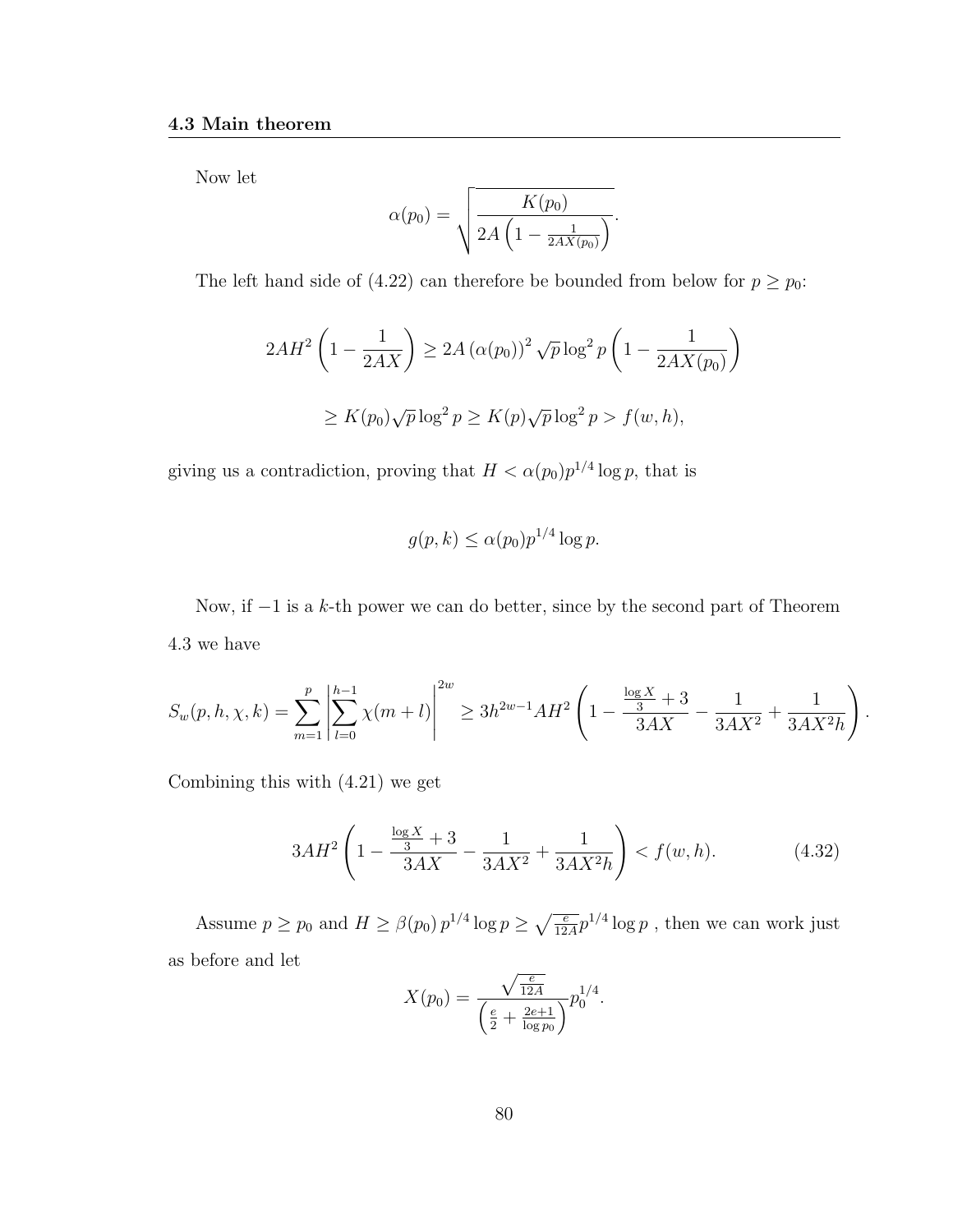Now let

$$
\beta(p_0) \ge \sqrt{\frac{K(p_0)}{3A\left(1 - \frac{\frac{\log(X(p_0))}{3} + 3}{3AX(p_0)} - \frac{1}{3AX(p_0)^2} + \frac{1}{3AX(p_0)^2h}\right)}}.
$$

The left hand side of (4.32) can therefore be bounded from below for  $p \ge p_0$ :

$$
3AH^2 \left( 1 - \frac{\frac{\log X}{3} + 3}{3AX} - \frac{1}{3AX^2} + \frac{1}{3AX^2h} \right)
$$
  
\n
$$
\geq 3A \left( \beta(p_0) \right)^2 \sqrt{p} \log^2 p \left( 1 - \frac{\frac{\log \left( X(p_0) \right)}{3} + 3}{3AX(p_0)} - \frac{1}{3AX(p_0)^2} + \frac{1}{3AX(p_0)^2h} \right)
$$
  
\n
$$
\geq K(p_0)\sqrt{p} \log^2 p \geq K(p)\sqrt{p} \log^2 p > f(w, h),
$$

giving us a contradiction, proving that  $H < \beta(p_0)p^{1/4}\log p$ , that is

$$
g(p,k) \le \beta(p_0) p^{1/4} \log p.
$$

If gcd  $(k, \frac{p-1}{2}) = d > 1$ , then Lemma 4.6 implies that  $-1$  is a d-th power and

$$
g(p,k) \le g(p,d) \le \beta(p_0)p^{1/4}\log p.
$$

Note that we do need  $d > 1$  as the last inequality is only true for  $d \geq 2$ .

Since gcd  $(k, \frac{p-1}{2}) = 1$  if and only if  $k = 2$  and  $p \equiv 3 \pmod{4}$ , we conclude the statement of the theorem. The values of the table for  $\alpha(p_0)$  and  $\beta(p_0)$  were computed by plugging in the respective values of  $p_0$ .  $\Box$ 

We have proved the main theorem for  $p \geq 10^{60}$ . To complete the proof we'll do it in four cases: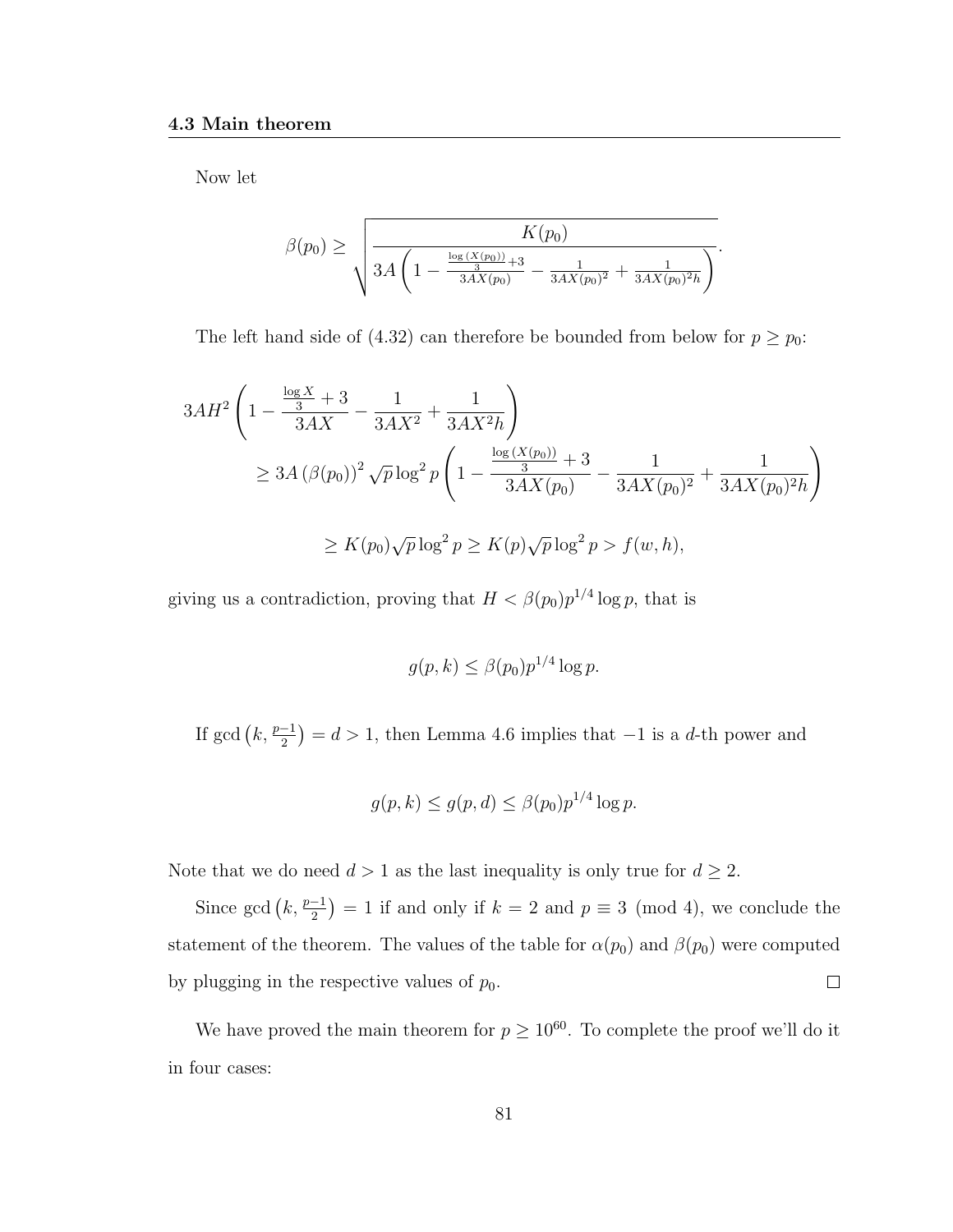- when  $k = 2$  and  $p \equiv 1 \pmod{4}$  with  $p \leq 10^{25}$ ,
- when  $k = 2$  and  $p \equiv 1 \pmod{4}$  or  $k \ge 3$ , where  $10^{25} < p < 10^{60}$ .
- when  $k \geq 3$  with  $p \leq 10^{25}$ , and
- when  $k = 2$  and  $p \equiv 3 \pmod{4}$  with  $p < 10^{60}$ .

To deal with the case where  $k = 2$  and  $p \equiv 1 \pmod{4}$  we first show that either p is a  $(g(p, 2) - 1)$ -pseudosquare or  $g(p, 2) = 2$ . Let's recall what a pseudosquare is:

**Definition 4.4.** A positive integer n is called a q-pseudosquare if  $n \equiv 1 \pmod{8}$ is not a square and for all odd primes  $r \leq q$ , we have  $\left(\frac{n}{r}\right)$  $\left(\frac{n}{r}\right) = 1$ , where  $\left(\frac{n}{r}\right)$  $\frac{n}{r}$ ) is the Legendre symbol.

**Lemma 4.7.** For p a prime satisfying  $p \equiv 1 \pmod{4}$  then either p is a  $(g(p, 2) - 1)$ pseudosquare or  $g(p, 2) = 2$ .

*Proof.* If  $p \equiv 5 \pmod{8}$  then 2 is not a square mod p, and hence  $g(p, 2) = 2$ . Therefore, we may assume that  $p \equiv 1 \pmod{8}$ . Note that by the definition of  $g(p, 2)$ , we have that  $\left(\frac{r}{r}\right)$  $\binom{r}{p} = 1$  for all odd primes  $r < g(p, 2)$ . Now, since  $p \equiv 1 \pmod{8}$ , by quadratic reciprocity we have

$$
\left(\frac{p}{r}\right) = \left(\frac{r}{p}\right) = 1.
$$

Therefore p is a  $(g(p, 2) - 1)$ -pseudosquare.

**Proposition 4.1.** Let p be a prime such that  $p \equiv 1 \pmod{4}$  and  $p \le 10^{25}$ . Then

$$
g(p, 2) \le 0.9p^{1/4} \log p.
$$

 $\Box$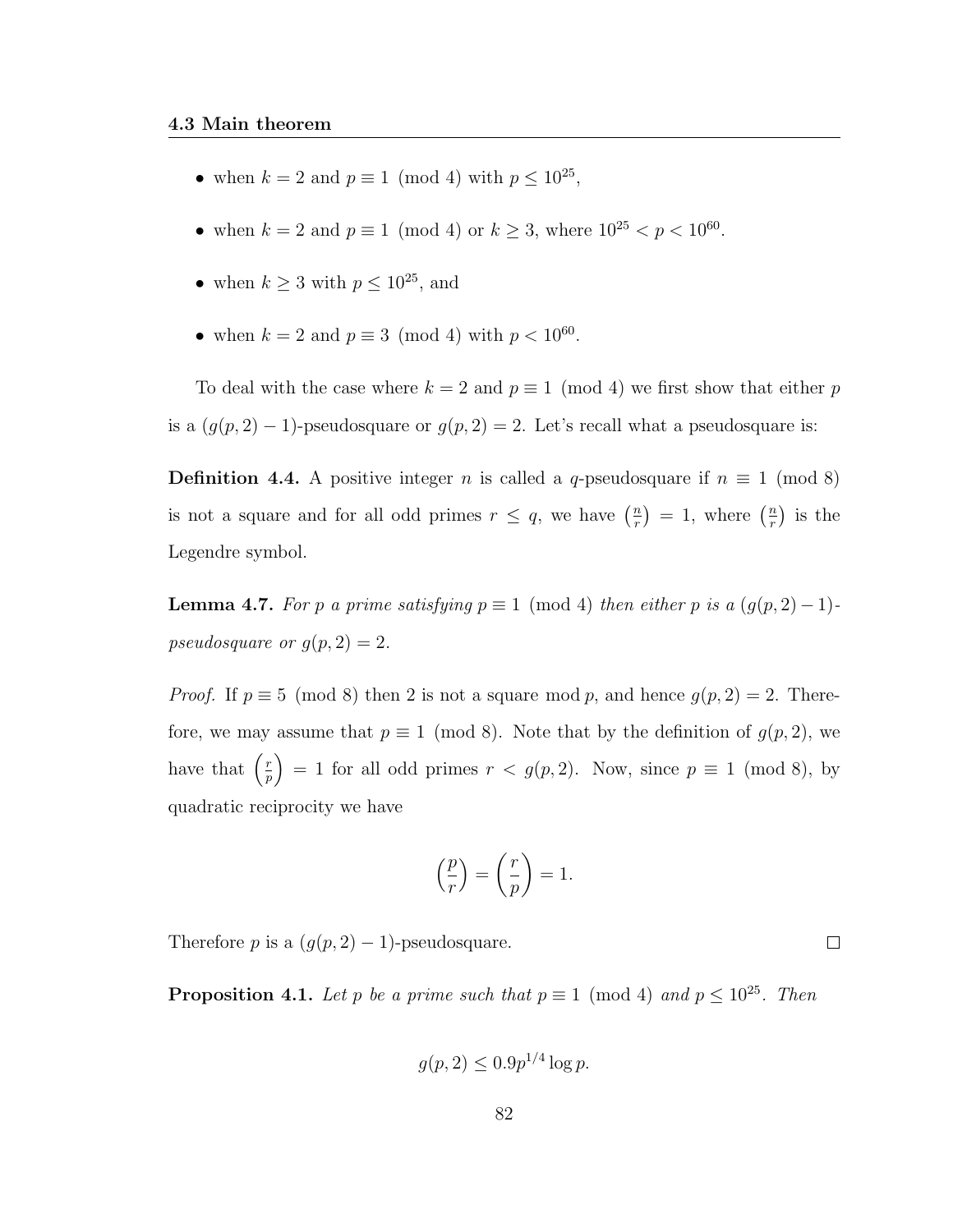*Proof.* If  $p \equiv 5 \pmod{8}$ , then  $g(p, 2) = 2$  and hence  $g(p, 2) \leq 0.9p^{1/4} \log p$  as long as  $p \geq 5$ , which is true. Therefore, we may assume  $p \equiv 1 \pmod{8}$ . We know from Lemma 4.7 that p is a  $(g(p, 2) - 1)$ -pseudosquare. In [42], it was shown that for  $q \geq 379$ , 379-pseudosquares are greater than  $10^{25}$ . Therefore if  $g(p, 2) \geq 379$ , then  $p \ge 10^{25}$ .

Since the solution to  $0.9p^{1/4}$  log  $p = 379$  is below 900000, then we need only check up to 900000 for the cases where  $g(p, 2) \leq 379$ . A simple loop in the computer confirms that for all these cases we have  $g(p, 2) \leq 0.9p^{1/4} \log p$ , completing the proof  $\Box$ of the proposition.

**Proposition 4.2.** Let p be prime such that  $10^{25} < p < 10^{60}$ . If  $p \equiv 1 \pmod{4}$  and  $k = 2 \text{ or if } k \geq 3, \text{ then } g(p,k) \leq 0.9p^{1/4} \log p.$ 

*Proof.* To deal with this gap, we'll choose particular w's and h's in  $f(w, h)$  (see  $(4.23)$ ) instead of the values of h and w chosen in Theorem 4.4.

Let A be the constant we've been using and let

$$
X(p) = \frac{\sqrt{\frac{e}{12A}}}{h} p^{1/4}.
$$

Let  $\gamma(p, w, h)$  be defined in the following way:

$$
\gamma(p, w, h) = \sqrt{\frac{f(w, h)}{3A\sqrt{p}\log^2 p\left(1 - \frac{\frac{\log(X(p))}{3} + 3}{3A(X(p))} - \frac{1}{3A(X(p))^2} + \frac{1}{3A(X(p))^2h}\right)}}.
$$

Then by similar arguments as in Theorem 4.4, we have  $g(p, k) < \gamma(p, h, w)p^{1/4}\log p$ . Hence, all we want is for  $\gamma(p, h, w)$  to be less than or equal to 0.9. We'll attack this by picking particular h's and w's in different intervals. To check whether  $\gamma(p, h, w) \leq 0.9$ ,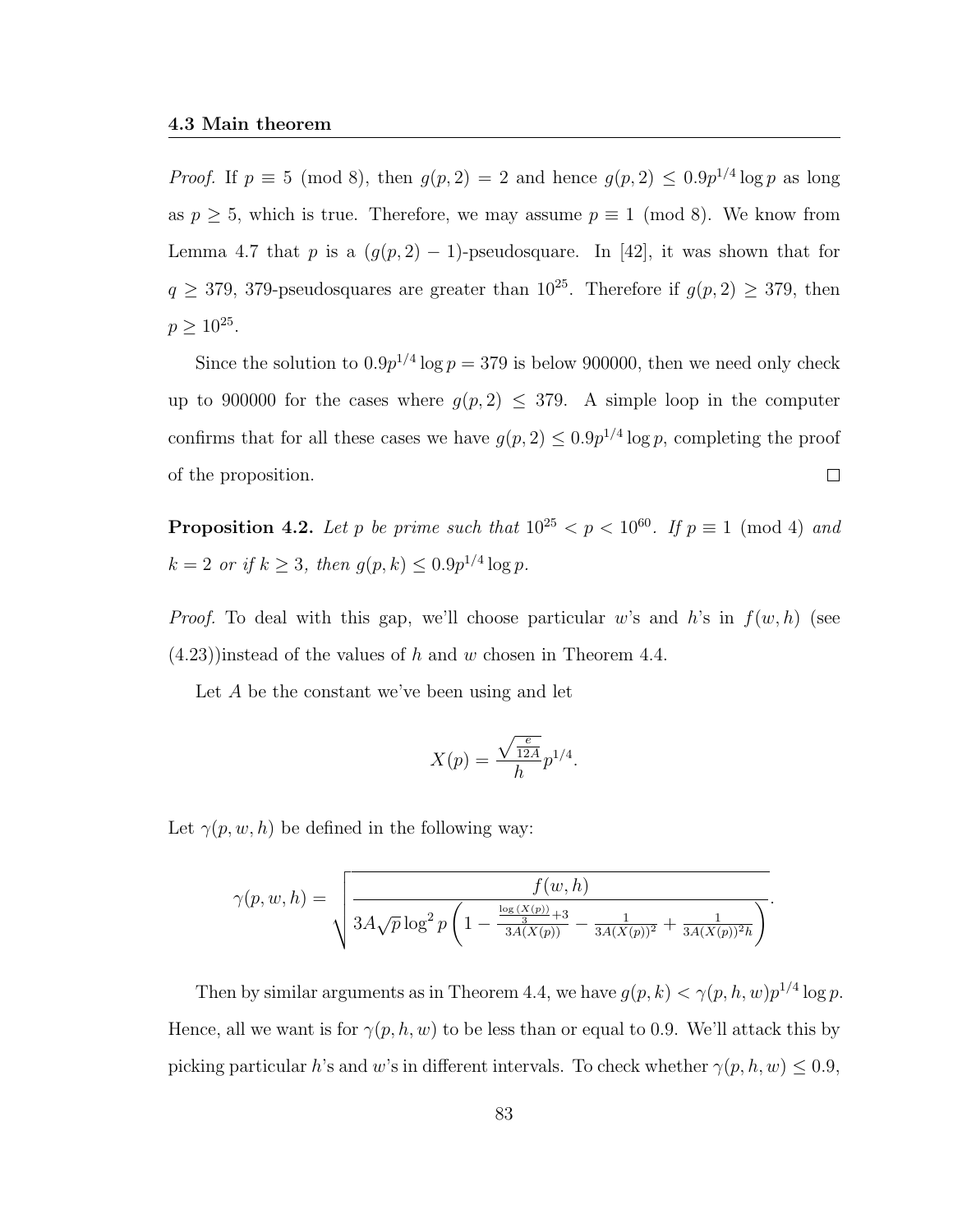| w  | n   |                                 | w  | n   |                                 | w  | n   |                      |
|----|-----|---------------------------------|----|-----|---------------------------------|----|-----|----------------------|
| 16 | 76  | $[10^{25}, 10^{27}]$            |    | 85  | $[10^{27}, 10^{29}]$            |    | 99  | $[10^{29}, 10^{31}]$ |
| 18 | 106 | $[10^{31}, \overline{10^{33}}]$ | 18 | 121 | $\overline{[10^{33}, 10^{35}]}$ | 21 | 116 | $[10^{35}, 10^{38}]$ |
| 22 | 131 | $[10^{38}, 10^{41}]$            | 25 | 134 | $[10^{41}, 10^{44}]$            | 29 | 132 | $[10^{44}, 10^{47}]$ |
| 30 | 141 | $[10^{47}, 10^{50}]$            | 31 | 159 | $\overline{[10^{50}, 10^{54}]}$ | 34 | 168 | $[10^{54}, 10^{58}]$ |
| 34 | 180 | $[10^{58}, 10^{60}]$            |    |     |                                 |    |     |                      |

Table 4.2: Values of h and w chosen to prove that  $g(p, 2) \leq 0.9p^{1/4} \log p$  whenever  $p \equiv 1 \pmod{4}$  and  $10^{25} \leq p \leq 10^{60}$ . As an example on how to read the table: when  $w = 16$  and  $h = 76$ , then  $\gamma(p, w, h) < 0.9$  for all  $p \in [10^{25}, 10^{27}]$ .

we need only check the endpoints of the intervals since  $\gamma(p, h, w)$  is concave up. Table 4.2 completes the proof.

 $\Box$ 

**Remark 4.2.** The method can also yield  $g(p, 2) \leq 0.87p^{1/4} \log p$  when  $p \equiv 1 \pmod{4}$ . However, it would require a much longer table to fill up the intervals all the way up to  $10^{310}$ . It is also worth noting that if we started at  $10^7$  instead of  $10^{25}$  (i.e., if we didn't have the result on pseudosquares), then the inequality we would get would be  $g(p, 2) \leq 0.93p^{1/4} \log p$ , which is not much worse. Showing us that the main ingredient in the improvement over Norton is not computational power, but improving the upper bound on the Burgess inequality.

**Proposition 4.3.** Let  $p \leq 10^{25}$  be a prime, and let  $k \geq 3$  be an integer. Then

$$
g(p,k) \le 0.9p^{1/4}\log p.
$$

*Proof.* Note that an upper bound for the least  $k$ -th power non-residue is the least primitive root mod  $p$ , since a primitive root cannot be a  $k$ -th power. Running a loop where we check the least primitive root over primes up to  $10<sup>5</sup>$  reveals that the only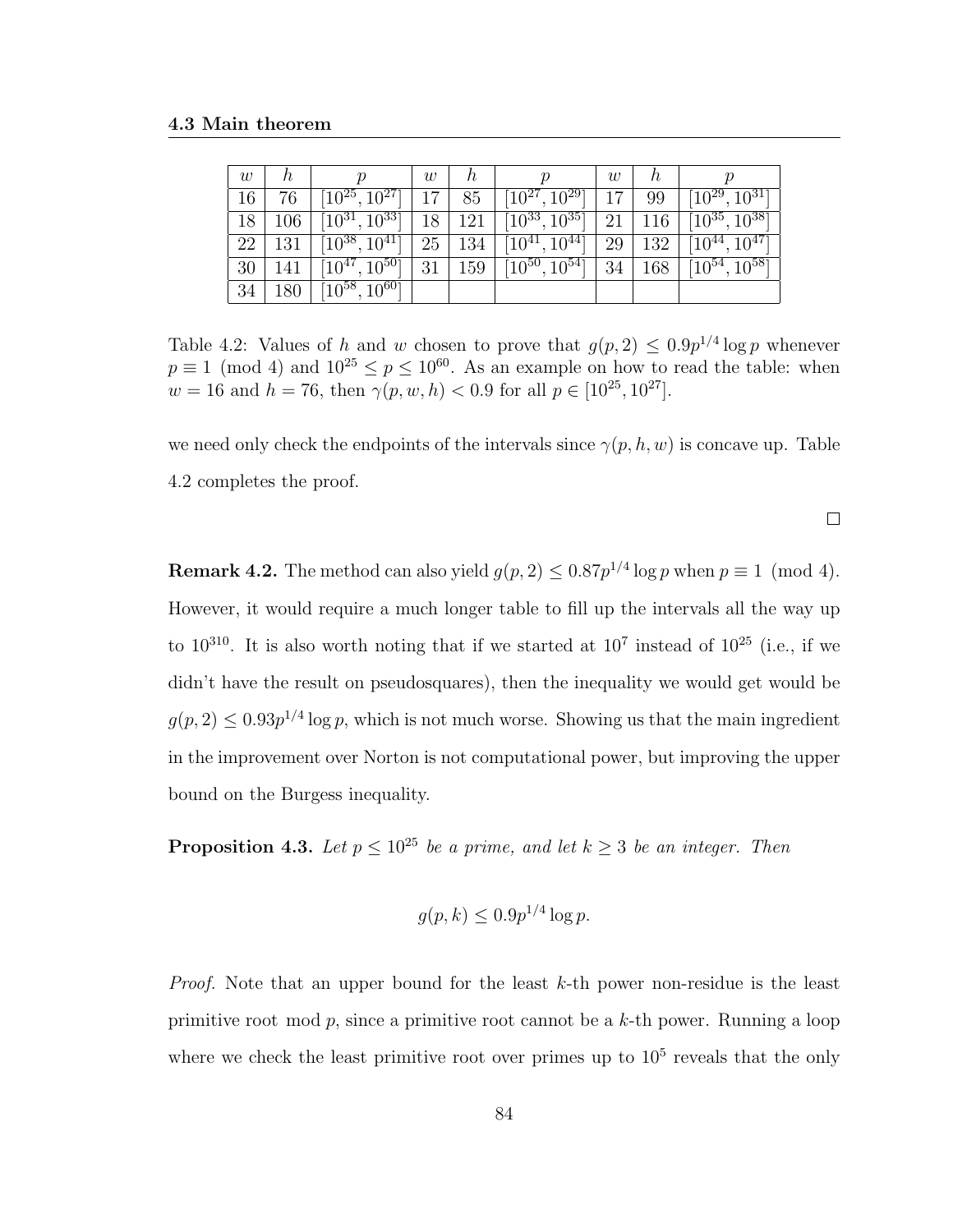examples where the primitive root is greater than  $0.9p^{1/4}\log p$  are  $p=2,3,7$  and 191. For  $p = 2$ , it doesn't make sense to define k-th power non-residue. For  $p = 3$  it only makes sense when  $k = 2$ , but  $k \geq 3$ . For  $p = 7$  it makes sense for  $k = 2$  and  $k = 3$ . Since  $k \geq 3$ , we are left with the  $k = 3$  case. For  $k = 3$ , the least cubic non-residue is  $2 < (0.9)7^{1/4}$  log 7. To check what happens with  $p = 191$ , I ran a program looping over the possible k's (divisors of 190) and found that the least  $k$ -th power non-residue is 2 for all  $k | p - 1$  with  $k \geq 3$ . Therefore, for  $k \geq 3$  and  $p \leq 10^5$ ,  $g(p, k) \leq 0.9p^{1/4} \log p$ . Therefore we are now in the case where  $10^5 \le p \le 10^{25}$ .

Let's recall  $(4.9)$ :

$$
S_w(p, h, \chi, k) = \sum_{m=1}^p \left| \sum_{l=0}^{h-1} \chi(m+l) \right|^{2w} < c_w(h, k) ph^w + (2w - 1)p^{1/2}h^{2w}.
$$

Since  $c_w(h, k)$  is decreasing on k and  $k \geq 3$ , we can replace  $c_w(h, k)$  by  $c_w(h, 3)$ . Let  $f_2(w, h)$  be defined as

$$
f_2(w,h) := h\sqrt{p}\left(2w - 1 + c_w(h,3)\frac{\sqrt{p}}{h^w}\right)
$$
  
=  $h\sqrt{p}\left(2w - 1 + \sum_{d=0}^{\left\lfloor \frac{w}{3} \right\rfloor} \left(\left(\frac{w!}{d!(3!)^d}\right)^2 \left(\frac{\sqrt{p}}{h^{d+w}(w-3d)!}\right)\right)\right).$ 

Then by Theorem 4.3 combined with (4.9), we have that the inequality (4.32) becomes

$$
3AH^2\left(1-\frac{\frac{\log X}{3}+3}{3AX}-\frac{1}{3AX^2}+\frac{1}{3AX^2h}\right) < f_2(w,h),
$$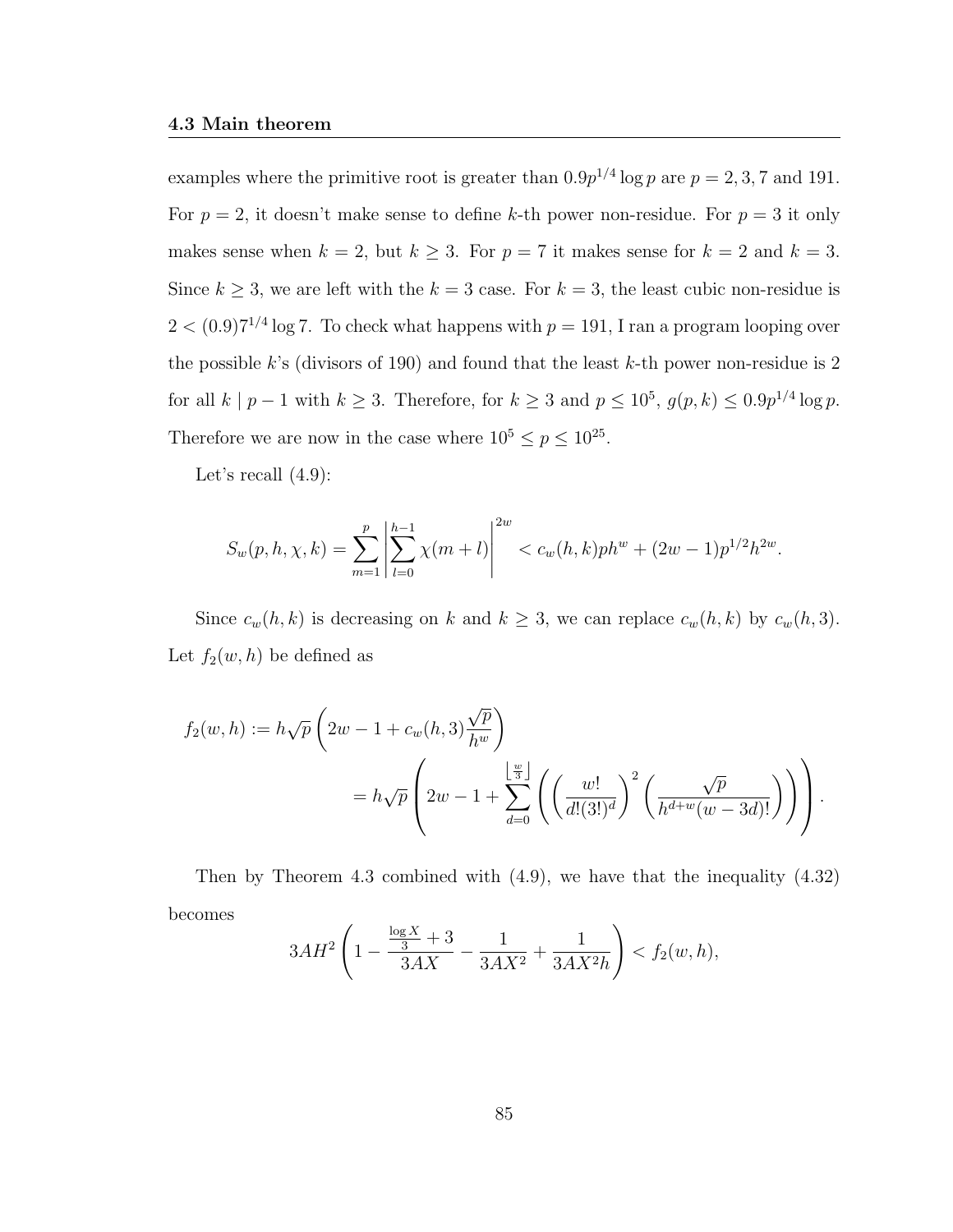| $\boldsymbol{w}$ | h  | р                    |
|------------------|----|----------------------|
| 3                | 12 | $[10^5, 10^7]$       |
| 4                | 16 | $[10^7, 10^9]$       |
| 6                | 21 | $[10^9, 10^{12}]$    |
| 8                | 37 | $[10^{12}, 10^{18}]$ |
| 12               |    | $[10^{18}, 10^{25}]$ |

Table 4.3: Values of h and w chosen to prove that  $g(p, k) \leq 0.9p^{1/4} \log p$  whenever  $k \geq 3$  and  $10^5 \leq p \leq 10^{25}$ . As an example on how to read the table: when  $w = 6$  and  $h = 21$ , then  $\gamma_2(p, w, h) < 0.9$  for all  $p \in [10^9, 10^{12}]$ .

where A is the constant we've been using,  $H \le g(p, k)$  and  $X = \frac{H}{h}$  $\frac{H}{h}$ . Now, let

$$
X(p) = \frac{\sqrt{\frac{e}{12A}}}{h} p^{1/4}.
$$

Let  $\gamma_2(p, w, h)$  be defined in the following way:

$$
\gamma_2(p, w, h) = \sqrt{\frac{f_2(w, h)}{3A\sqrt{p}\log^2 p\left(1 - \frac{\frac{\log(X(p))}{3} + 3}{3A(X(p))} - \frac{1}{3A(X(p))^2} + \frac{1}{3A(X(p))^2h}\right)}}.
$$

Then by similar arguments as in Theorem 4.4, we have  $g(p, k) < \gamma_2(p, h, w)p^{1/4}\log p$ . Hence, all we want is for  $\gamma_2(p, h, w)$  to be less than or equal to 0.9. We'll attack this by picking particular h's and w's in different intervals. Table 4.3 completes the proof of the interval  $10^5 \le p \le 10^{25}$ .

$$
\qquad \qquad \Box
$$

**Proposition 4.4.** Let  $p > 3$  be a prime such that  $p \equiv 3 \pmod{4}$  and  $p < 10^{60}$ . Then

$$
g(p, 2) \le 1.1 p^{1/4} \log p.
$$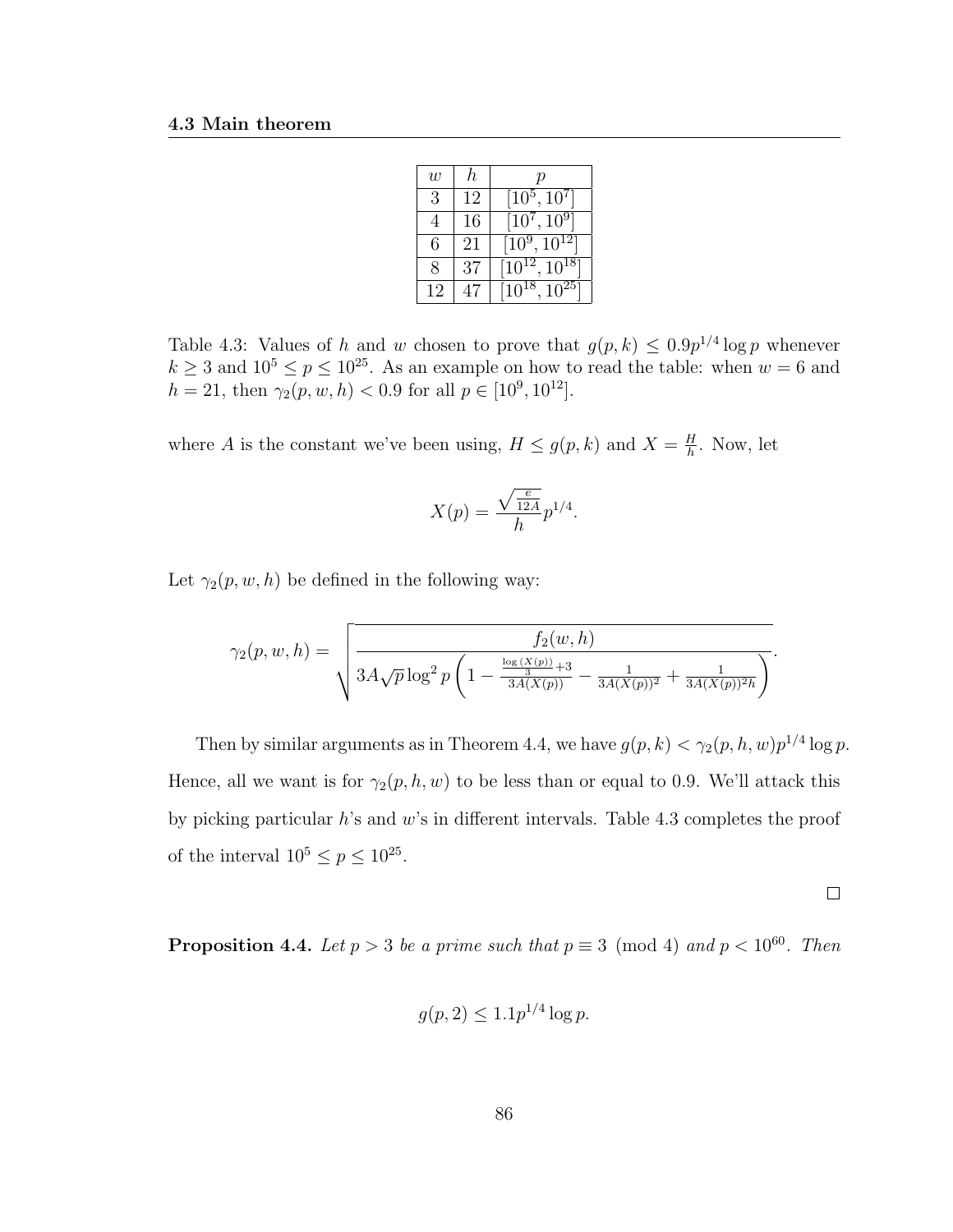*Proof.* Running a loop over primes  $p \equiv 3 \pmod{4}$  up to  $10^7$  reveals that there is only one counter example,  $p = 3$ . Hence for  $3 < p \leq 10^7$ ,  $g(p, 2) \leq 1.1p^{1/4} \log p$ .

Therefore we are now in the case where  $10^7 < p < 10^{60}$ . To deal with this gap, we'll follow the same strategy as in Proposition 4.1, which is to choose particular  $w$ 's and h's in  $f(w, h)$  and fill up gaps.

As in the proof of Proposition 4.1, let A be the constant we've been using and let

$$
X(p) = \frac{\sqrt{\frac{e}{8A}}}{h} p^{1/4}.
$$

Let  $\gamma_3(p, w, h)$  be defined in the following way:

$$
\gamma_3(p, w, h) = \sqrt{\frac{f(w, h)}{2A\sqrt{p}\log^2 p\left(1 - \frac{1}{2AX(p)}\right)}}.
$$

Then by similar arguments as in Theorem 4.4, we have  $g(p, 2) < \gamma_3(p, h, w)p^{1/4}\log p$ . Hence, all we want is for  $\gamma_3(p, h, w)$  to be less than or equal to 1.1. We'll attack this by picking particular  $h$ 's and  $w$ 's in different intervals. To check whether  $\gamma_3(p, h, w) \le 1.1$ , we need only check the endpoints of the intervals, since  $\gamma_3(p, h, w)$ is concave up. Table 4.4 completes the proof.

 $\Box$ 

Combining Propositions (4.1), (4.2), (4.3) and (4.4) yields Theorem 4.1.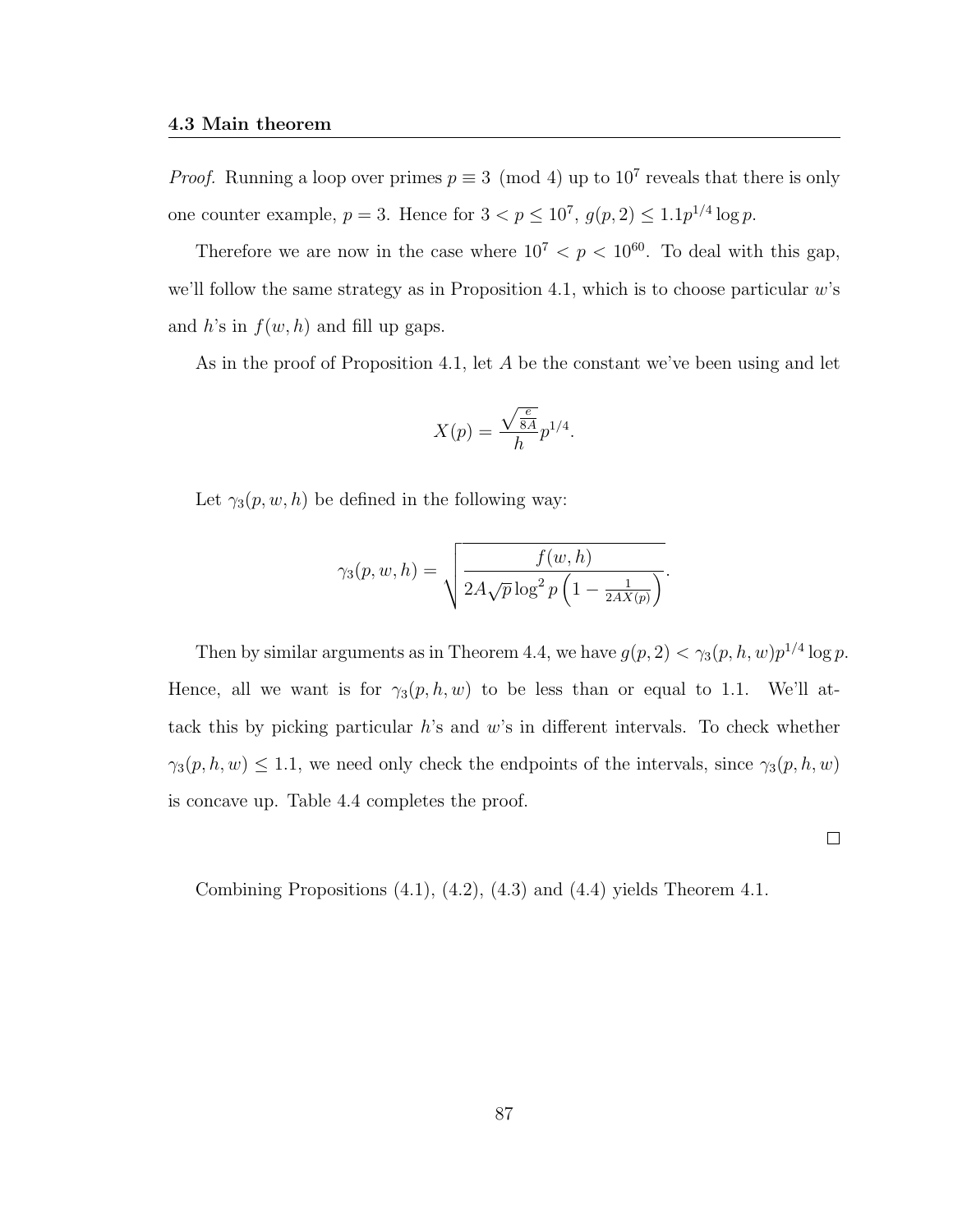| $\boldsymbol{w}$ | $\hbar$ | р                    | $\boldsymbol{w}$ | $\boldsymbol{h}$ | $\boldsymbol{p}$                | $\boldsymbol{w}$ | $\boldsymbol{h}$ | $\boldsymbol{p}$             |
|------------------|---------|----------------------|------------------|------------------|---------------------------------|------------------|------------------|------------------------------|
| 4                | 21      | $[10^7, 10^{7.6}]$   | 5                | 21               | $[10^{7.6}, 10^8]$              | $\overline{5}$   | 24               | $[10^8, 10^9]$               |
| 6                | 25      | $[10^9, 10^{10}]$    | 7                | 27               | $\overline{[10^{10},10^{11}]}$  | 7                | 34               | $[10^{11}, 10^{12}]$         |
| 8                | 35      | $[10^{12}, 10^{13}]$ | 9                | 36               | $\overline{[10^{13}, 10^{14}]}$ | 8                | 44               | $[10^{14}, 10^{15}]$         |
| 8                | 55      | $[10^{15}, 10^{16}]$ | 9                | 56               | $\overline{[10^{16}, 10^{17}]}$ | 9                | 64               | $[10^{17}, 10^{18}]$         |
| 10               | 64      | $[10^{18}, 10^{19}]$ | 12               | 60               | $[10^{19}, 10^{21}]$            | 13               | 67               | $[10^{21}, 10^{23}]$         |
| 14               | 75      | $[10^{23}, 10^{25}]$ | 16               | 77               | $[10^{25}, 10^{27}]$            | 17               | 85               | $[10^{27}, 10^{29}]$         |
| 18               | 93      | $[10^{29}, 10^{31}]$ | 19               | 100              | $[10^{31}, 10^{33}]$            | 20               | 108              | $\sqrt{10^{33}}$ , $10^{36}$ |
| 21               | 121     | $[10^{36}, 10^{39}]$ | 24               | 125              | $[10^{39}, 10^{42}]$            | 25               | 140              | $[10^{42}, 10^{45}]$         |
| 27               | 148     | $[10^{45}, 10^{48}]$ | 28               | 163              | $[10^{48}, 10^{51}]$            | 29               | 177              | $[10^{51}, 10^{54}]$         |
| 30               | 192     | $[10^{54}, 10^{58}]$ | 31               | 200              | $[10^{58}, 10^{60}]$            |                  |                  |                              |

Table 4.4: Values of h and w chosen to prove that  $g(p, 2) \leq 1.1p^{1/4} \log p$  whenever  $p \equiv 3 \pmod{4}$  and  $10^7 \leq p \leq 10^{60}$ . As an example on how to read the table: when  $w = 10$  and  $h = 64$ , then  $\gamma_3(p, w, h) < 1.1$  for all  $p \in [10^{18}, 10^{19}]$ .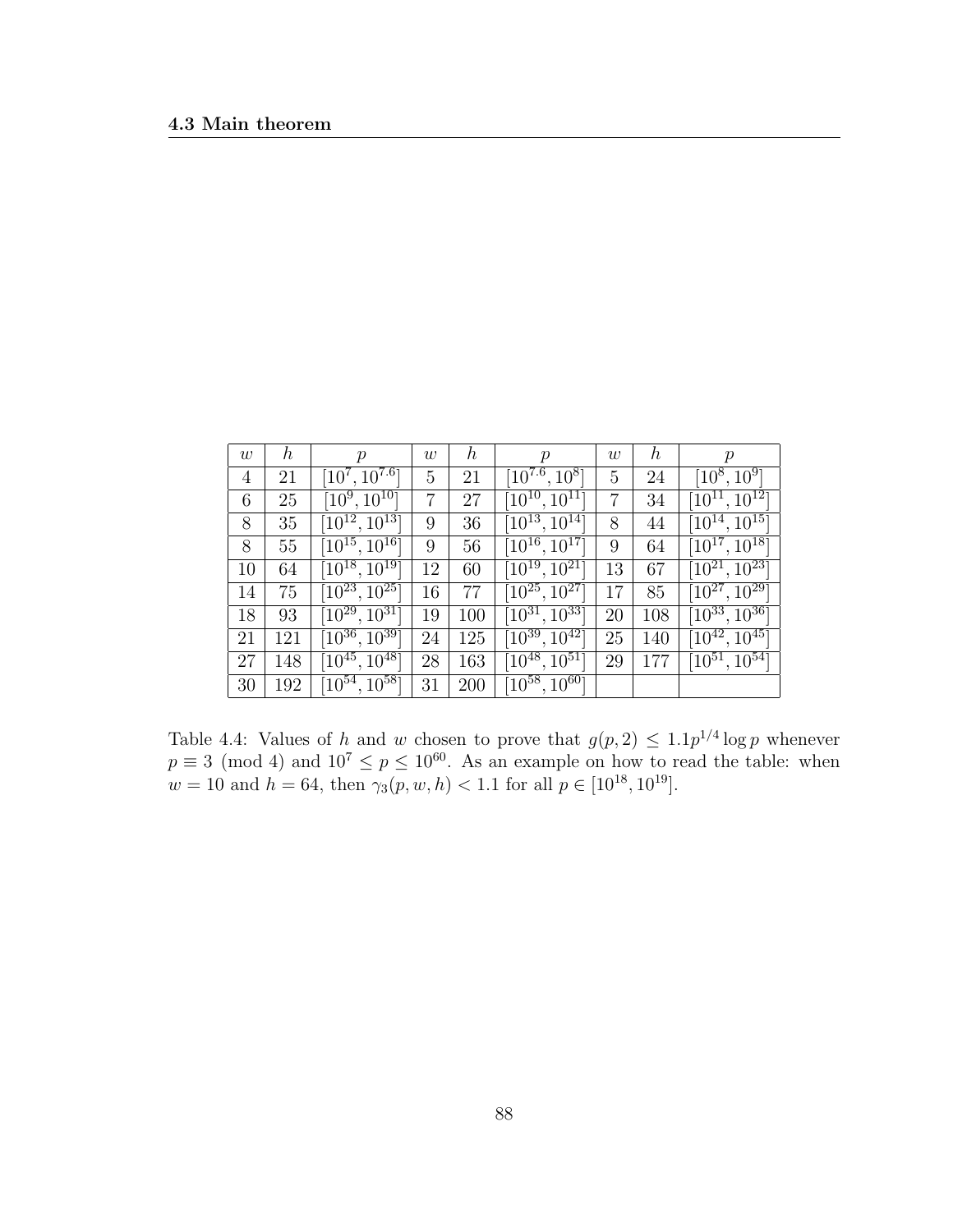## Chapter 5

# On consecutive residues and non-residues

Let  $\chi$  be a non-principal Dirichlet character to the prime modulus p. In 1963, Burgess showed (see [7]) that the maximum number of consecutive integers for which  $\chi$  remains constant is  $O(p^{1/4} \log p)$ . This is the best known asymptotic upper bound on this quantity. Recently, McGown (see [26]) proved an explicit version of Burgess's theorem:

**Theorem 5.1.** If  $\chi$  is any non-principal Dirichlet character to the prime modulus p which is constant on  $(N, N + H]$ , then

$$
H < \left\{ \frac{\pi e \sqrt{6}}{3} + o(1) \right\} p^{1/4} \log p.
$$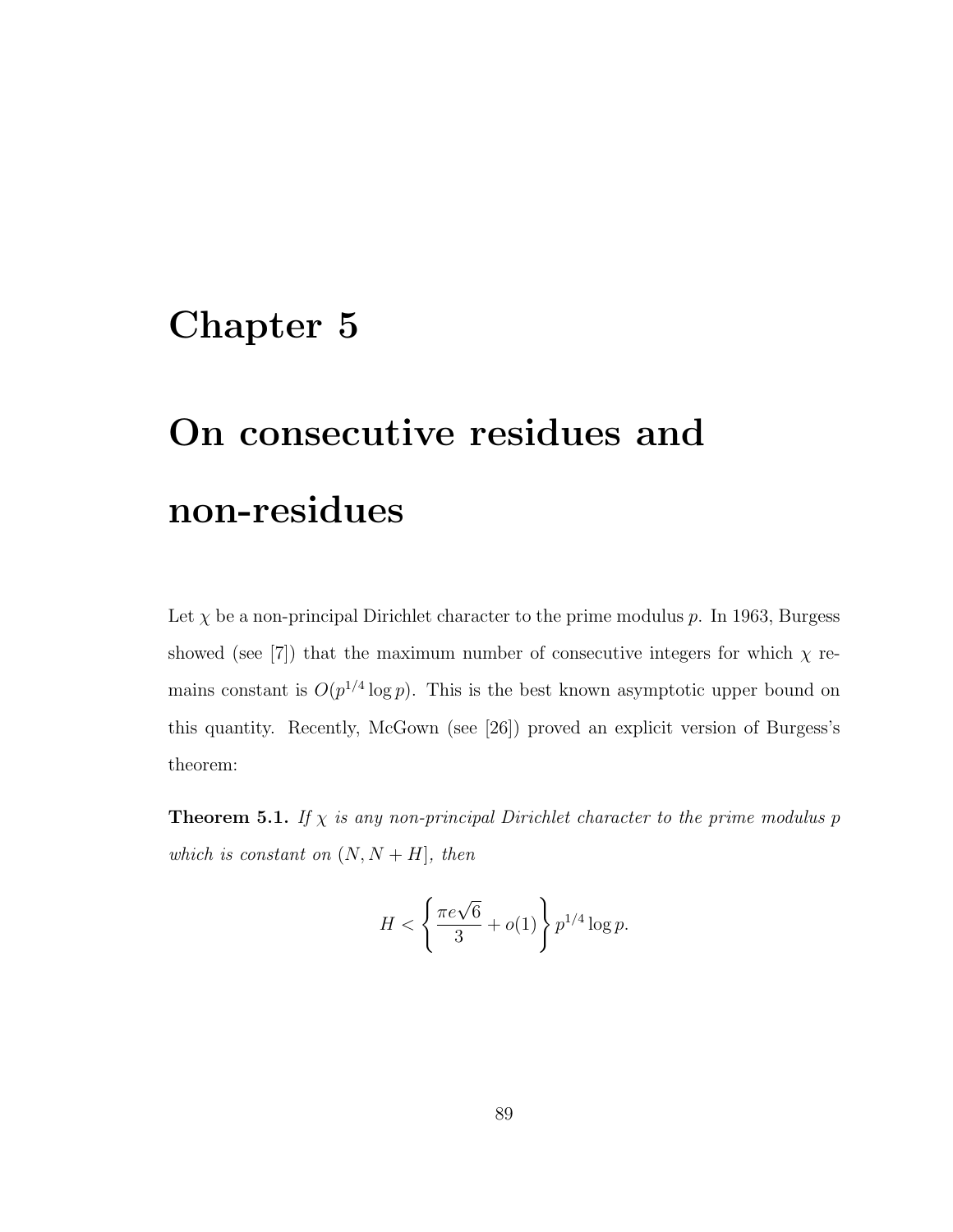Furthermore,

$$
H \leq \begin{cases} 7.06p^{1/4} \log p, & \text{for } p \geq 5 \cdot 10^{18}, \\ 7p^{1/4} \log p, & \text{for } p \geq 5 \cdot 10^{55}. \end{cases}
$$

A similar bound was announced but not proven by Norton (see [32]), namely that  $H \leq 2.5p^{1/4} \log p$  for  $p > e^{15} \approx 3.27 \times 10^6$  and  $H < 4.1p^{1/4} \log p$ , in general.

The main ingredient in the proof is estimating

$$
S_w(p, h, \chi, k) = \sum_{m=1}^p \left| \sum_{l=0}^{h-1} \chi(m+l) \right|^{2w},
$$

where p is a prime,  $\chi$  is a non-principal character mod p of order k, and h is a positive integer.

In this chapter, with help from our upper bound on  $S_w(p, h, \chi, k)$  (Theorem 4.2) and an improvement on McGown's lower bound, we are able to prove Norton's claim and go a little further.

**Theorem 5.2.** If  $\chi$  is any non-principal Dirichlet character to the prime modulus p which is constant on  $(N, N + H]$ , then

$$
H < \left\{ \frac{\pi}{2} \sqrt{\frac{e}{3}} + o(1) \right\} p^{1/4} \log p.
$$

Furthermore,

$$
H \le \begin{cases} 3.64p^{1/4} \log p, & \text{for all odd } p, \\ 1.55p^{1/4} \log p, & \text{for } p \ge 2.5 \cdot 10^9. \end{cases}
$$

**Remark 5.1.** The constant  $\frac{\pi}{2}\sqrt{\frac{e}{3}} = 1.49522...$  is  $\frac{1}{2\sqrt{2e}} = 0.214441...$  times the size of McGown's asymptotic constant.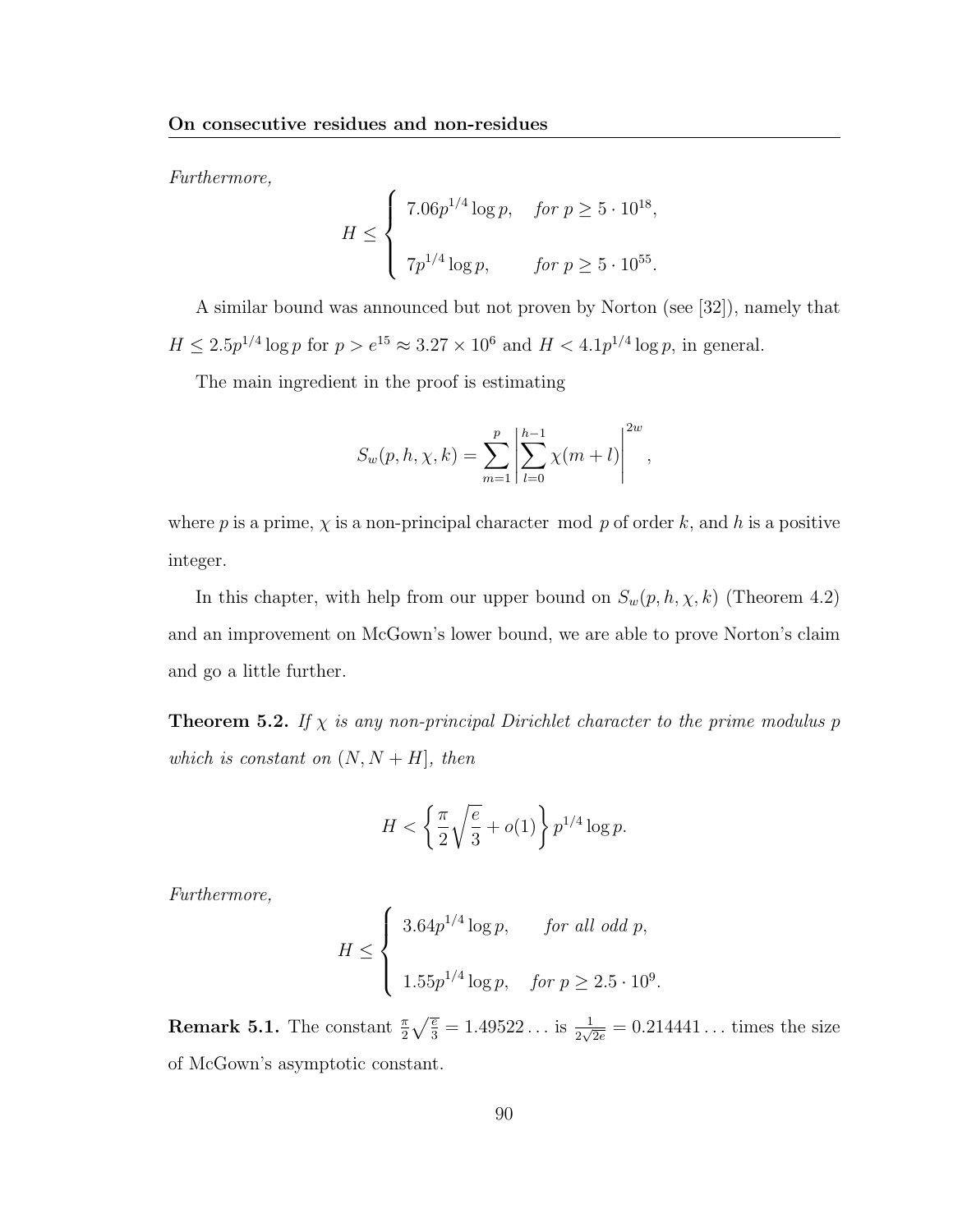## **5.1** Lower bound for  $S_w(p, h, \chi, k)$

To prove Theorem 5.2 we will need a lower bound for  $S_w(p, h, \chi, k)$ . The proposition we shall prove improves Proposition 3.3 in [26] by a factor of 4 and it also has a smaller error term (saving a  $log X$ ). It also has a less demanding condition for H.

Throughout, let  $A = \frac{3}{\pi^2}$  $\frac{3}{\pi^2}$ .

**Proposition 5.1.** Let h and w be positive integers. Let  $\chi$  be a non-principal Dirichlet character to the prime modulus p which is constant on  $(N, N + H]$  and such that

$$
4h \le H \le \left(\frac{h}{2}\right)^{2/3} p^{1/3}.
$$

Let  $X := H/h$ , then  $X \geq 4$  and

$$
S_w(p, h, \chi, k) \ge \left(\frac{3}{\pi^2}\right) X^2 h^{2w+1} g(X) = A H^2 h^{2w-1} g(X),
$$

where

$$
g(X) = 1 - \left(\frac{13}{12AX} + \frac{1}{4AX^2}\right).
$$

Proof. The proof follows McGown's treatment of the method of Burgess with some modifications inspired by the work of Norton.

By Dirichlet's Theorem in Diophantine approximation (see Theorem 7 on p. 101 of [12]), there exist coprime integers a and b satisfying  $1 \le a \le \left\lfloor \frac{2H}{b} \right\rfloor$  $\frac{H}{h}$  and

$$
\left| a\frac{N}{p} - b \right| \le \frac{1}{\left\lfloor \frac{2H}{h} \right\rfloor + 1} \le \frac{h}{2H}.\tag{5.1}
$$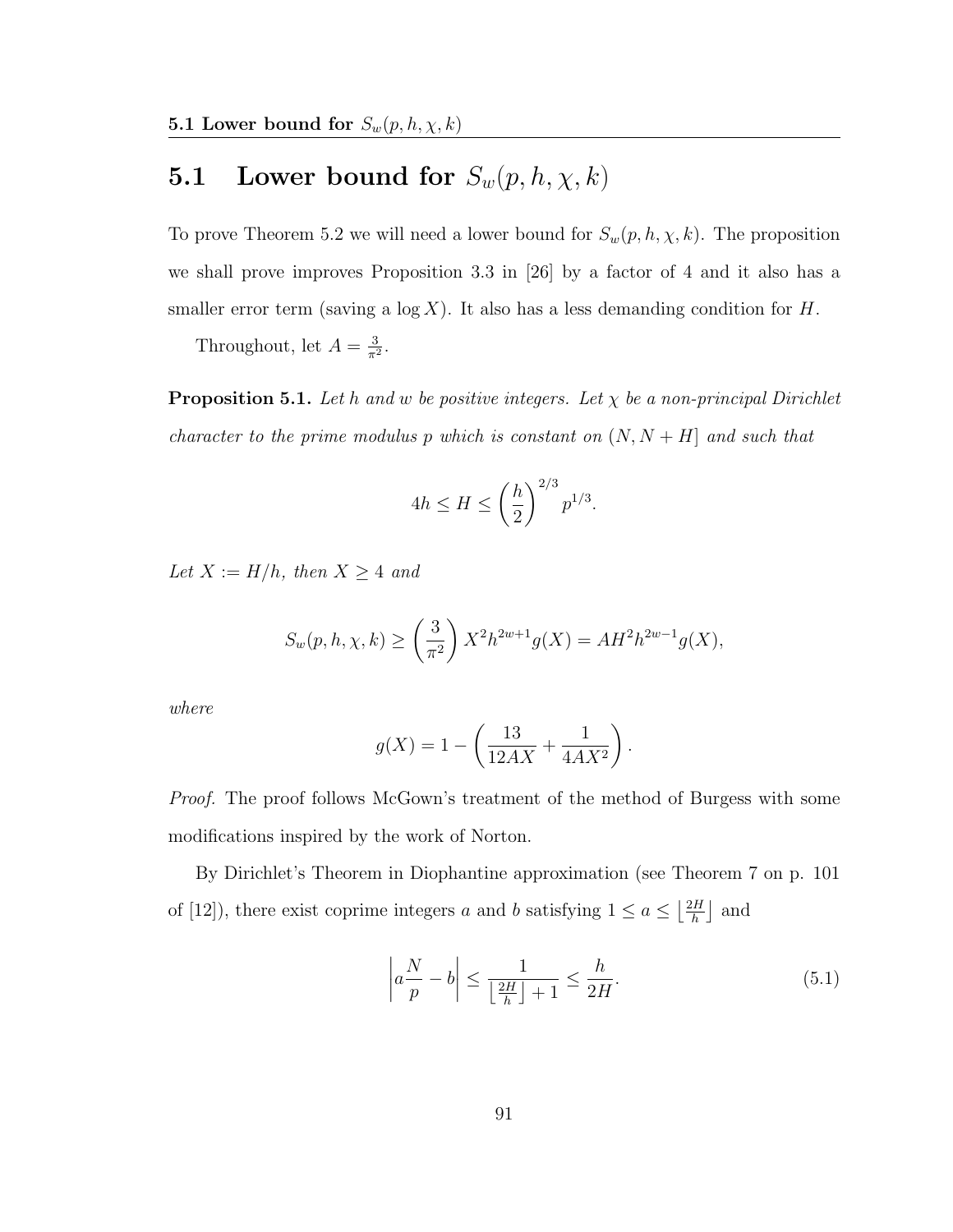Let's define the real interval:

$$
I(q,t) := \left(\frac{N+pt}{q}, \frac{N+H+pt}{q}\right],
$$

for integers  $0 \le t < q \le X$  and  $gcd(at + b, q) = 1$ .

The reason  $I(q, t)$  is important, is that  $\chi$  is constant inside the interval. Indeed, if  $m \in I(q, t)$ , then  $\chi(qm - pt) = \chi(N + i)$  for some i such that  $0 < i \leq H$ . Therefore  $\chi(m) = \overline{\chi}(q)\chi(N+i)$ . As in our proof of Theorem 4.3, we will show that the  $I(q,t)$ are disjoint and that  $I(q, t) \subseteq (0, p)$ .

First, let's show that the  $I(q, t)$  are disjoint. If  $I(q_1, t_1)$  and  $I(q_2, t_2)$  overlap then either  $\frac{N+pt_1}{q_1} \leq \frac{N_pt_2}{q_2}$  $\frac{N_p t_2}{q_2} < \frac{N+H+pt_1}{q_1}$  $\frac{H+pt_1}{q_1}$  or  $\frac{N+pt_2}{q_2} \le \frac{N_p t_1}{q_1}$  $\frac{N_p t_1}{q_1}< \frac{N+H+pt_2}{q_2}$  $\frac{H+pt_2}{q_2}$  .

In the first case, multiply all by  $q_1q_2$  and then subtract  $Nq_2 + pt_1q_2$ . This yields

$$
0 \le N(q_1 - q_2) + p(t_2 q_1 - t_1 q_2) < H q_2.
$$

Analogously, for the second case, we get

$$
-Hq_1 < N(q_1 - q_2) + p(t_2 q_1 + t_1 q_2) \leq 0.
$$

Therefore,

$$
\left|\frac{N(q_1 - q_2)}{p} + t_2 q_1 - t_1 q_2\right| < \frac{\max\{q_1, q_2\} H}{p} \le \frac{XH}{p}.\tag{5.2}
$$

Therefore, combining (5.1) and (5.2), we get

$$
\left| \frac{b}{a}(q_1 - q_2) + t_2 q_1 - t_1 q_2 \right| = \left| \left( \frac{N}{p} + \left( \frac{b}{a} - \frac{N}{p} \right) \right) (q_1 - q_2) + t_2 q_1 - t_1 q_2 \right|
$$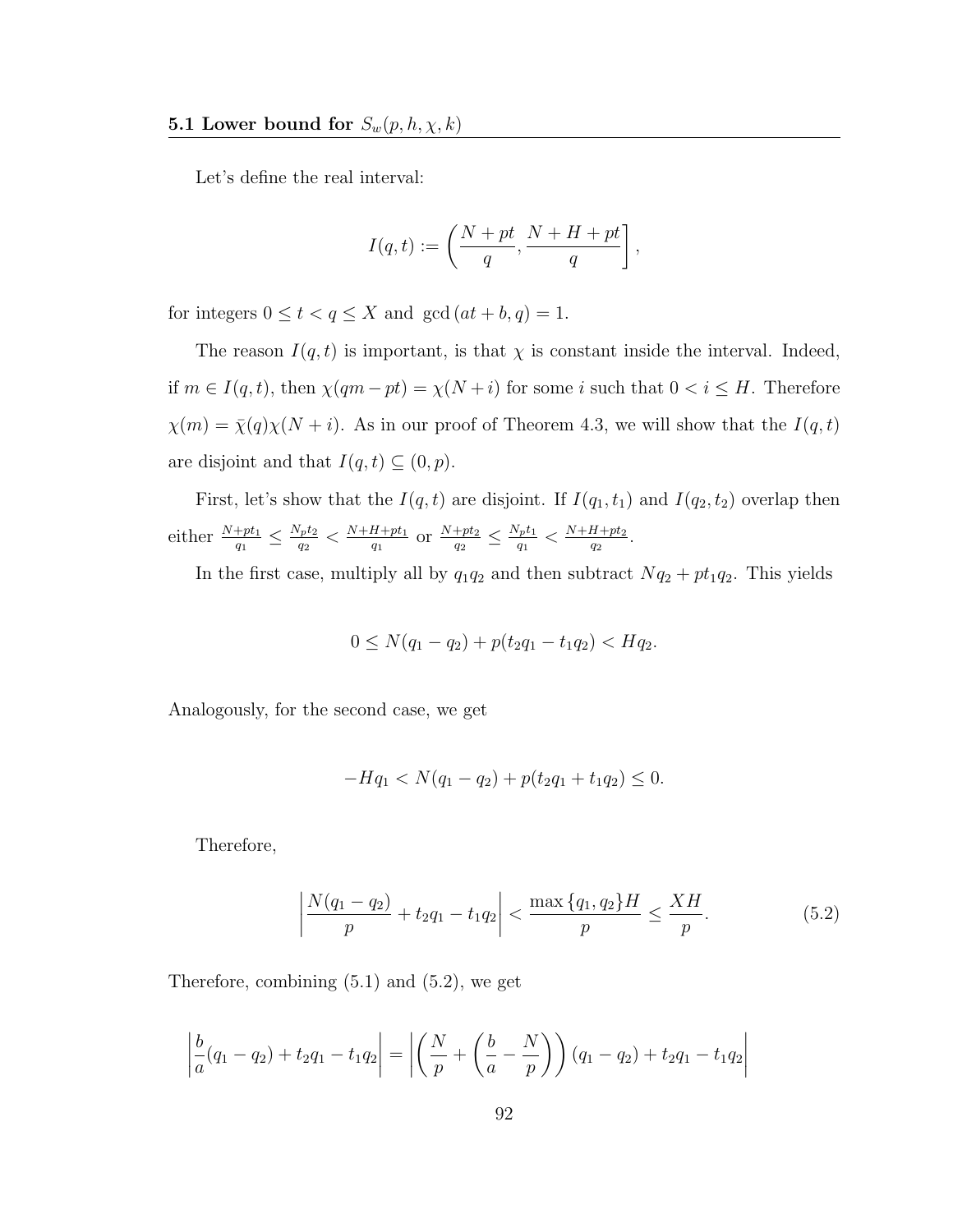$$
\leq \left| \frac{N}{p}(q_1 - q_2) + t_2 q_1 - t_1 q_2 \right| + \left| \left( \frac{b}{a} - \frac{N}{p} \right) (q_1 - q_2) \right|
$$
  
< 
$$
< \frac{XH}{p} + \frac{h|q_1 - q_2|}{2aH} \leq \frac{XH}{p} + \frac{Xh}{2aH} = \frac{2aH^2 + hp}{2ahp}.
$$

.

Since  $a \leq \frac{2H}{h}$  $\frac{dH}{h}$  and  $H^3 \leq \frac{h^2p}{4}$  $\frac{2p}{4}$  by hypothesis, then

$$
\frac{2H^2a + ph}{2ahp} \le \frac{\frac{4H^3}{h} + ph}{2ahp} \le \frac{2ph}{2ahp} = \frac{1}{a}
$$

Therefore

$$
\left|\frac{b}{a}(q_1-q_2)+t_2q_1-t_1q_2\right|<\frac{1}{a},
$$

implying that

$$
\frac{at_1+b}{q_1} = \frac{at_2+b}{q_2}
$$

.

However, since  $gcd(at_1 + b, q_1) = 1$  and  $gcd(at_2 + b, q_2) = 1$ , then  $q_1 = q_2$  and therefore  $t_1 = t_2$ . We have now proved that the  $I(q, t)$  are disjoint.

Since  $\chi(p) = 0$ , we can assume without loss of generality that  $N + H < p$ . Now let's prove that  $I(q,t) \subseteq (0,p)$ . If  $m \in I(q,t)$ , then  $m > \frac{N+pt}{q} \ge 0$ . Also,  $m \leq \frac{N+H+pt}{a}$  $\frac{H+pt}{q} < \frac{p(t+1)}{q} \leq p.$ 

Since the  $I(q, t)$  are disjoint and they are contained in  $(0, p)$ , we have

$$
S_w(p, h, \chi, k) = \sum_{m=0}^{p-1} \left| \sum_{l=0}^{h-1} \chi(m+l) \right|^{2w} \ge \sum_{q,t} \sum_{m \in I(q,t)} \left| \sum_{l=0}^{h-1} \chi(m+l) \right|^{2w}
$$
  
 
$$
\ge h^{2w} \sum_{q,t} \left( \frac{H}{q} - h \right) = h^{2w+1} \sum_{q \le X} \sum_{\substack{0 \le t < q \\ \gcd(at+b,q)=1}} \left( \frac{X}{q} - 1 \right).
$$

The last inequality is true since there are at least  $\frac{H}{q} - h$  subsets of h consecutive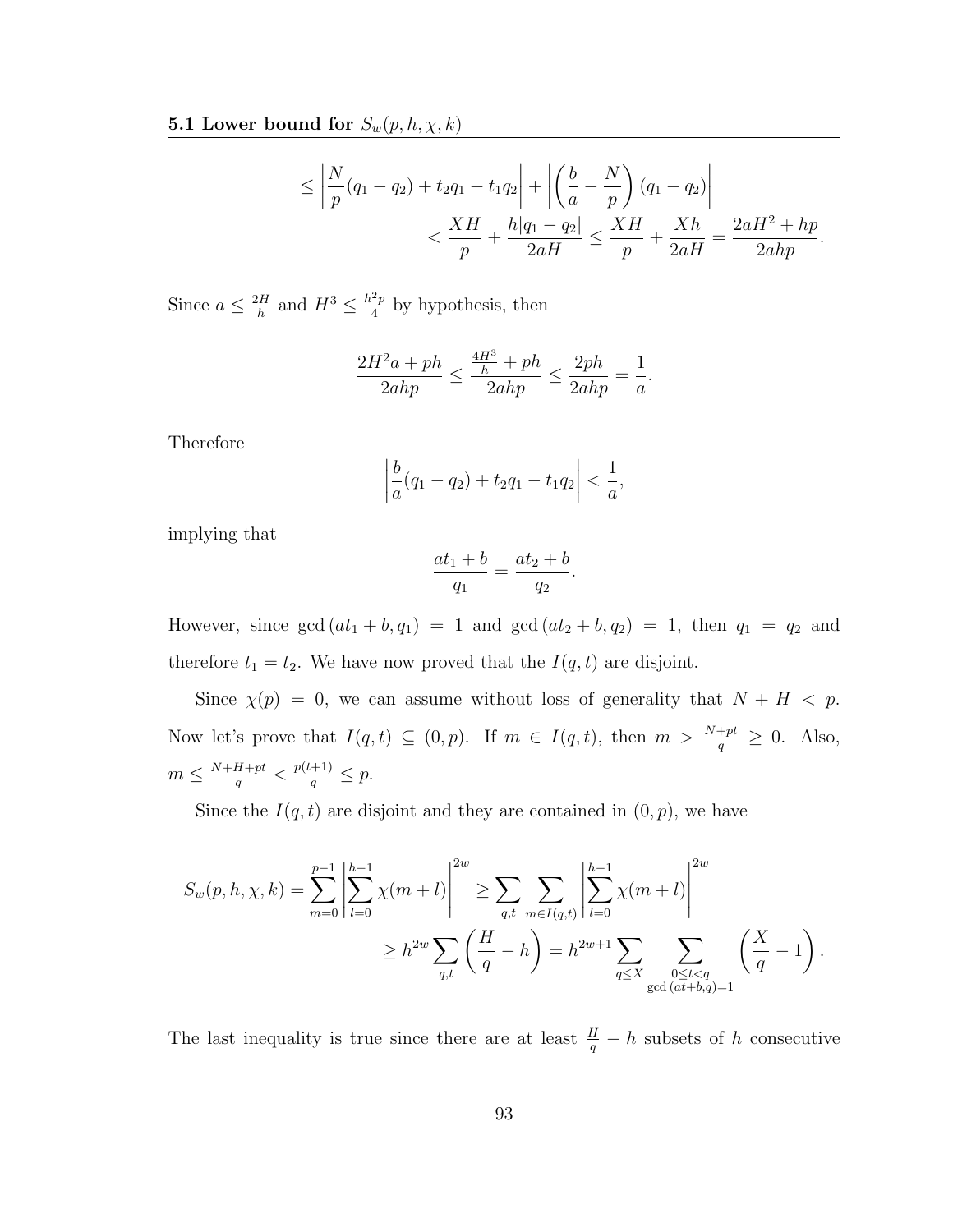integers in  $I(q, t)$ , and when there are h consecutive integers  $m, m + 1, \ldots, m + h - 1$ , we have

$$
\left| \sum_{l=0}^{h-1} \chi(m+l) \right|^{2w} = h^{2w}.
$$

To finish the proof of the Proposition, we need to prove the following claim:

**Claim 5.1.** For a and b coprime integers and  $X \geq 1$  a real number we have

$$
\sum_{q \le X} \sum_{\substack{0 \le t < q \\ \gcd(at+b,q)=1}} \left( \frac{X}{q} - 1 \right) \ge \frac{3}{\pi^2} X^2 - \frac{13}{12} X - \frac{1}{4}.
$$

Proof of the Claim: Start by using inclusion-exclusion to get the sum equal to

$$
\sum_{q\leq X}\sum_{0\leq t
$$

Writing  $q = rd$  and exchanging summation gives us

$$
\sum_{d \le X} \sum_{r \le \frac{X}{d}} \sum_{\substack{0 \le t < rd \\ at \equiv -b \bmod d}} \mu(d) \left(\frac{X}{rd} - 1\right).
$$

Since gcd  $(a, b) = 1$ , the congruence  $at \equiv -b \mod d$  has a solution if and only if  $gcd(d, a) = 1$ . Note that in such a case, there are r values of t such that  $0 \le t < rd$ and  $at \equiv -b \mod d$ . Therefore the sum becomes

$$
\sum_{\substack{d \leq x \\ \gcd(d,a)=1}} \mu(d) \sum_{r \leq \frac{X}{d}} \sum_{\substack{0 \leq t < rd \\ at \equiv -b \bmod d}} \left(\frac{X}{rd} - 1\right) = \sum_{\substack{d \leq X \\ \gcd(d,a)=1}} \frac{\mu(d)}{d} \sum_{r \leq \frac{X}{d}} \left(X - rd\right).
$$

The inside of the sum was evaluated in the proof of Lemma 4.4 and writing  $\frac{X}{d}$  =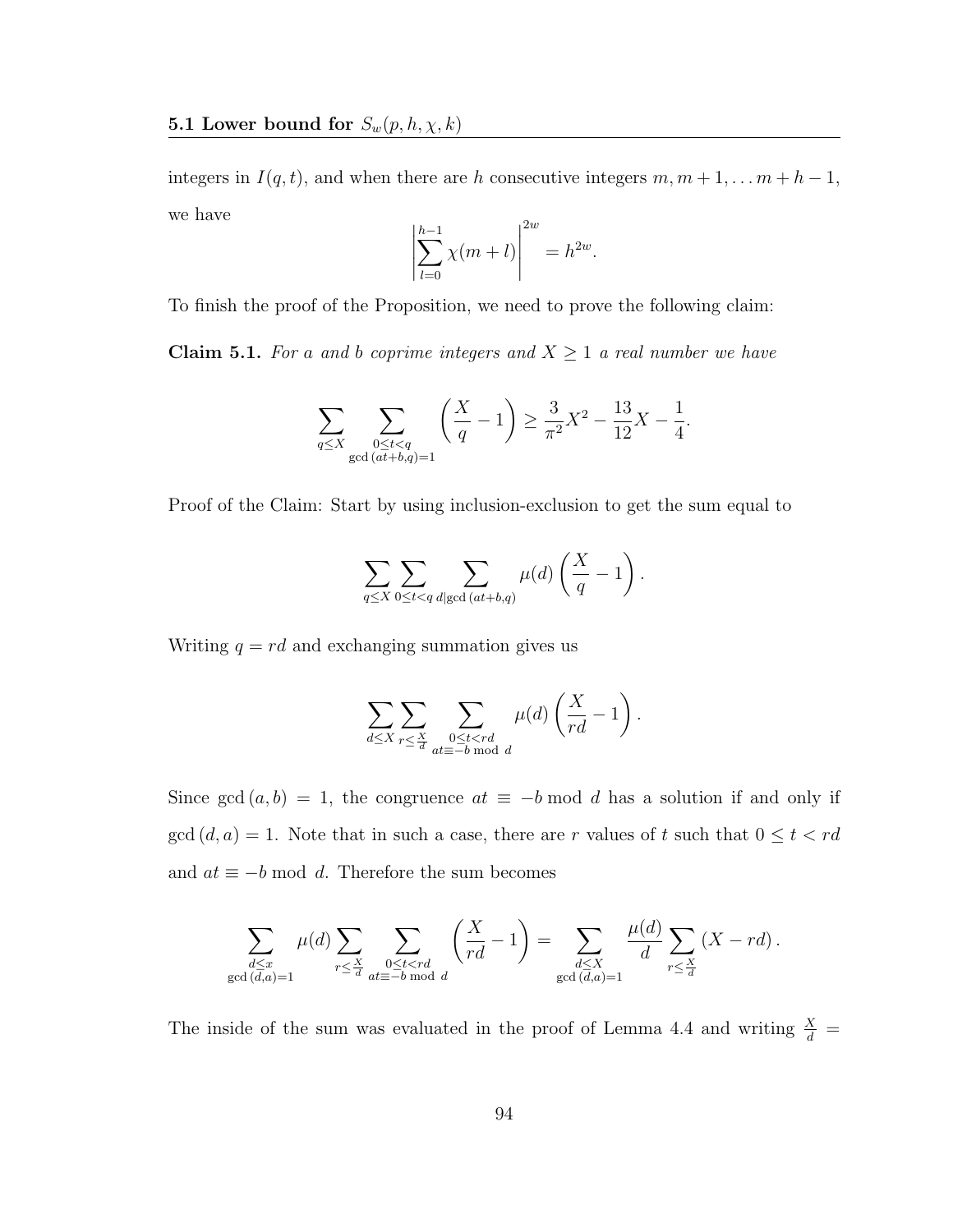$$
\left[\frac{X}{d}\right] + \left\{\frac{X}{d}\right\} \text{ we get}
$$
\n
$$
\sum_{\substack{d \le X \\ \gcd(d,a)=1}} \frac{\mu(d)}{d} \left(\frac{X^2}{2d} - \frac{X}{2} + \frac{d\left\{\frac{X}{d}\right\}\left(1 - \left\{\frac{X}{d}\right\}\right)}{2}\right) =
$$
\n
$$
\sum_{\substack{d \ge 1 \\ (d,a)=1}} \frac{\mu(d)}{d^2} - \frac{X^2}{2} \sum_{\substack{d > X \\ (d,a)=1}} \frac{\mu(d)}{d^2} - \frac{X}{2} \sum_{\substack{d \le X \\ (d,a)=1}} \frac{\mu(d)}{d} + \frac{1}{2} \sum_{\substack{d \le X \\ (d,a)=1}} \mu(d) \left\{\frac{X}{d}\right\} \left(1 - \left\{\frac{X}{d}\right\}\right).
$$
\n(5.3)

Now,

$$
\sum_{\substack{d\geq 1\\(d,a)=1}} \frac{\mu(d)}{d^2} = \frac{6}{\pi^2} \prod_{p|a} \left(1 - \frac{1}{p^2}\right)^{-1} \geq \frac{6}{\pi^2}.
$$
\n(5.4)

Using Claim 4.1 we can get

$$
\sum_{\substack{d>X \ (d,a)=1}} \frac{\mu(d)}{d^2} \le \sum_{\substack{d>X \ \text{squarefree}}} \frac{1}{d^2} < \frac{1}{X}.\tag{5.5}
$$

Tao in an expository article [43] proved the following inequality  $^{\rm 1}$ 

$$
\left| \sum_{\substack{d \le X \\ (d,a)=1}} \frac{\mu(d)}{d} \right| \le 1. \tag{5.6}
$$

We include a short proof of (5.6) similar to the proof of Claim 4.3. Let

$$
e_a(n) := \begin{cases} 1, & \text{if } \operatorname{rad}(n) \mid \operatorname{rad}(a), \\ & \\ 0, & \text{otherwise} \end{cases}
$$

<sup>1</sup>Generalizations of this inequality can be found in [16] and [41].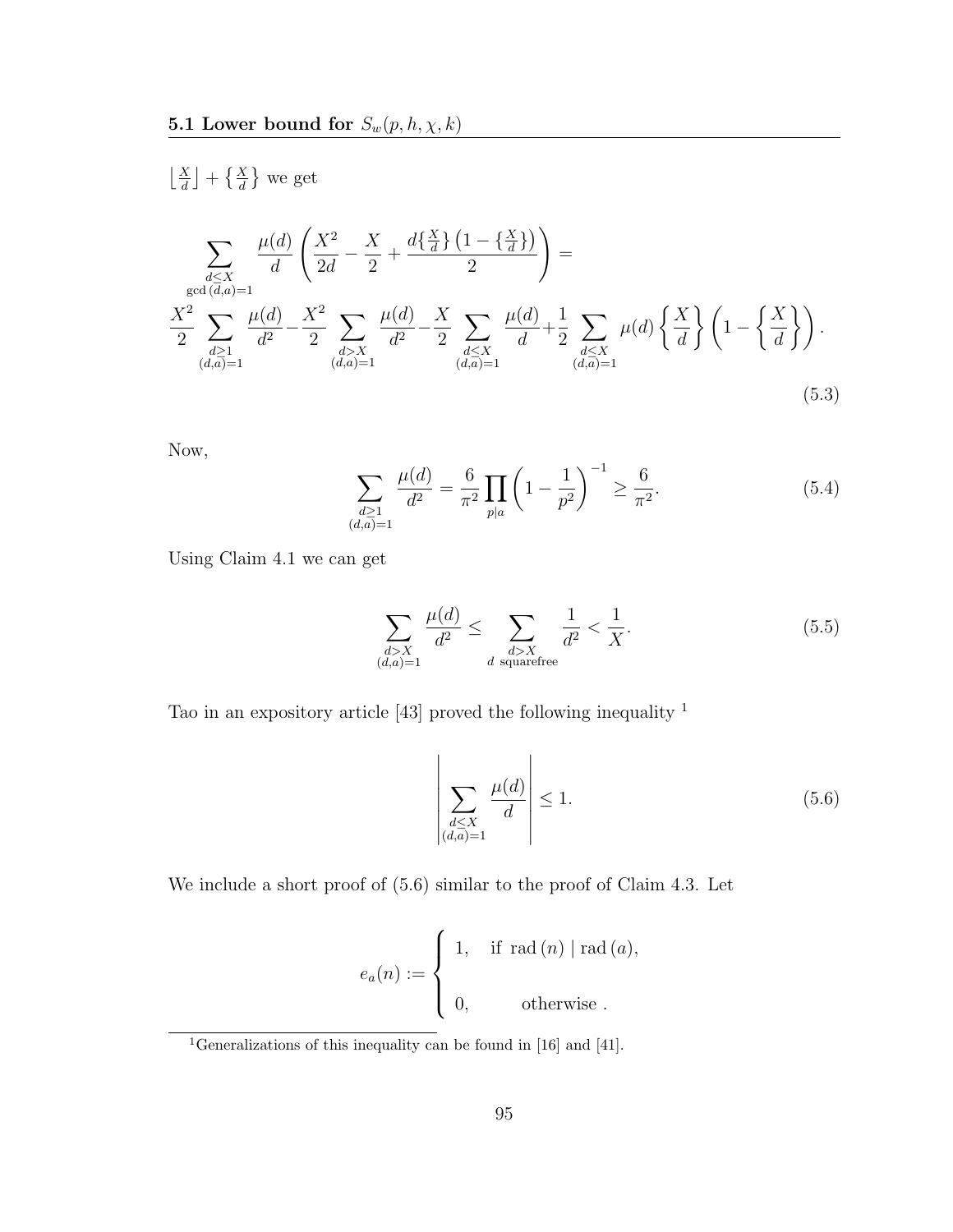Now consider the sum

$$
S_a(X) := \sum_{n \le X} e_a(n).
$$

First note that if  $S_a(X) = \lfloor X \rfloor$ , then the only term summed in (5.6) is  $d = 1$ , showing that the sum is 1. Therefore we may assume that  $S_a(X) < \lfloor X \rfloor$ . Now,

$$
S_a(X) = \sum_{n \le X} e_a(n) = \sum_{n \le X} \sum_{\substack{d|n \\ (d,a)=1}} \mu(d) = \sum_{\substack{d \le X \\ (d,a)=1}} \mu(d) \left\lfloor \frac{X}{d} \right\rfloor.
$$

Therefore

$$
\left| X \sum_{\substack{d \leq X \\ (d,a)=1}} \frac{\mu(d)}{d} \right| = \left| S_a(X) + \sum_{\substack{d \leq X \\ (d,a)=1}} \mu(d) \left\{ \frac{X}{d} \right\} \right| = \left| \sum_{\substack{d \leq X \\ \text{rad}(d) \mid \text{rad}(a)}} 1 + \sum_{\substack{d \leq X \\ (d,a)=1}} \mu(d) \left\{ \frac{X}{d} \right\} \right|.
$$
\n
$$
(5.7)
$$

Note that the conditions  $rad(d) | rad(a)$  and  $(d, a) = 1$  overlap only when  $d = 1$ . Therefore the right hand side of (5.7) is  $\leq \lfloor X \rfloor +1$ . Now, note that since  $S_a(X) < \lfloor X \rfloor$ , there is a prime  $j \leq X$  such that  $(j, a) = 1$ . Since  $\mu(j) = -1$ , we can conclude that the right hand side of (5.7) is  $\leq \lfloor X \rfloor$ . This concludes the proof of (5.6). We also have from Claim 4.3 that

$$
\frac{1}{2} \sum_{\substack{d \le X \\ (d,a)=1}} \mu(d) \left\{ \frac{X}{d} \right\} \left( 1 - \left\{ \frac{X}{d} \right\} \right) \le \frac{1}{8} \sum_{\substack{d \le X \\ d \text{ squarefree}}} 1 \le \frac{1}{12} x + \frac{1}{4}.
$$
 (5.8)

Combining (5.4), (5.5), (5.6) and (5.8) with (5.3) proves Claim 5.1.  $\Box$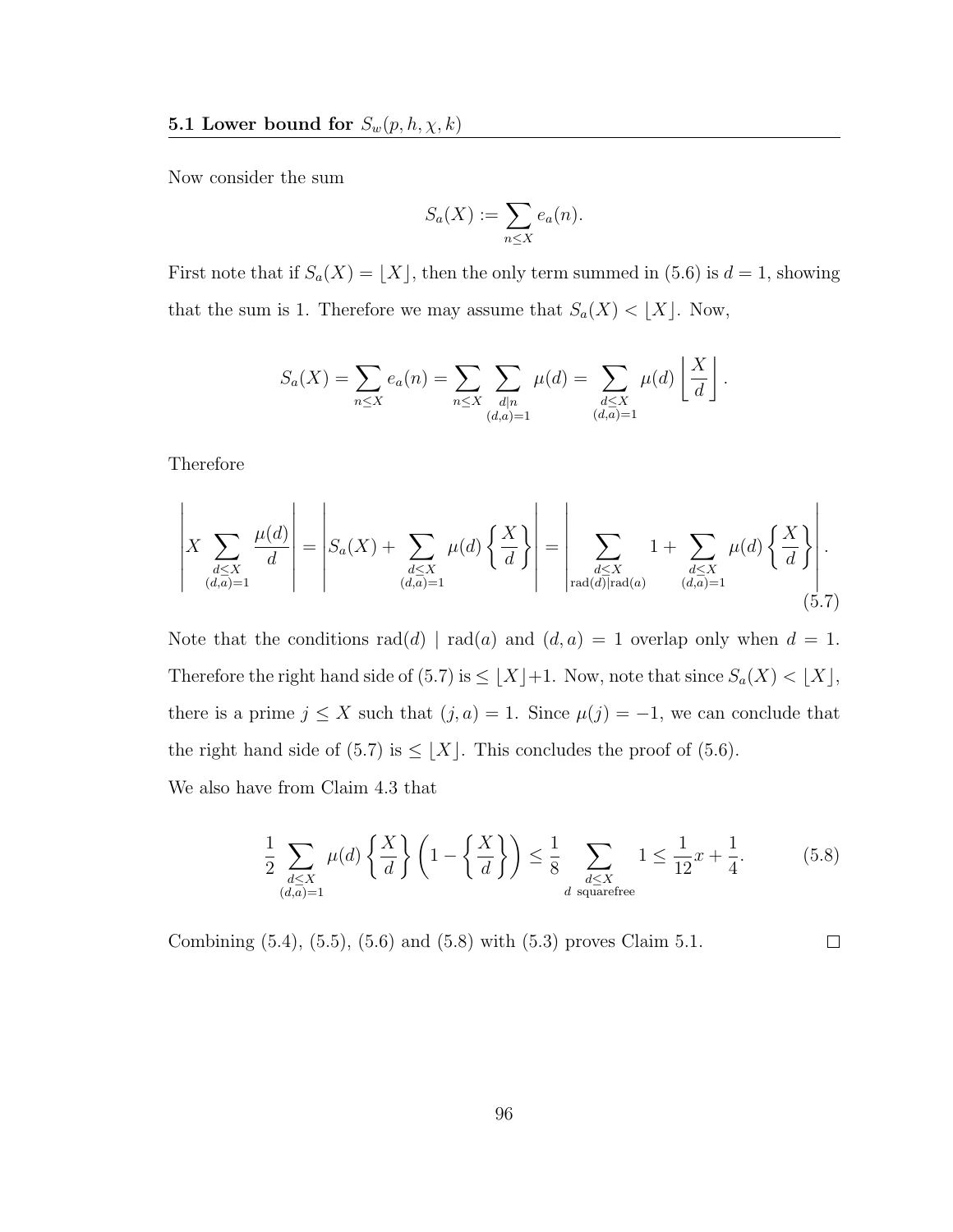### 5.2 Proof of the main theorem

*Proof of Theorem 5.2.* Let h and w be positive integers. Assume  $4h \leq H \leq \left(\frac{h}{2}\right)$  $(\frac{h}{2})^{2/3} p^{1/3}.$ Then by Proposition 5.1 and Theorem 4.2 we have (for  $w \le 9h$ ):

$$
AH^{2}h^{2w-1}g(X) \le S_{w}(p,h,\chi,k) < \frac{(2w)!}{2^{w}w!}ph^{w} + (2w-1)p^{1/2}h^{2w}.
$$

Therefore,

$$
AH^2g(X) < f(w, h),\tag{5.9}
$$

where  $f(w, h)$  is defined as in (4.22). We have already dealt with bounding  $f(w, h)$  in Theorem 4.4 by choosing optimal  $h$  and  $w$ . The choices for  $h$  and  $w$  can be found in  $(4.27)$  and  $(4.28)$ , respectively. From there one can obtain  $(4.31)$ , a bound for  $f(w, h)$ which we repeat below:

$$
f(w, h) < \left(\frac{e}{4} + \frac{5e + 1}{2\log p} + \frac{8e + 3}{\log^2 p} + \frac{8e + 4}{\log^3 p}\right) \sqrt{p} \log^2 p = K(p)\sqrt{p} \log^2 p. \tag{5.10}
$$

Also recall

$$
h < 2we + 1 < \frac{e}{2}\log p + (2e + 1) = \left(\frac{e}{2} + \frac{2e + 1}{\log p}\right)\log p.
$$

Following the same approach as in Theorem 4.4, let's assume  $p \ge p_0$  and  $H \ge$  $C(p_0) p^{1/4} \log p$ . We may assume  $C(p_0) \ge \pi \sqrt{\frac{e}{12}}$ , hence

$$
X = \frac{H}{h} \ge \frac{C(p_0)p^{1/4}\log p}{\left(\frac{e}{2} + \frac{2e+1}{\log p}\right)\log p} \ge \frac{\pi\sqrt{\frac{e}{12}}}{\left(\frac{e}{2} + \frac{2e+1}{\log p}\right)}p^{1/4}.
$$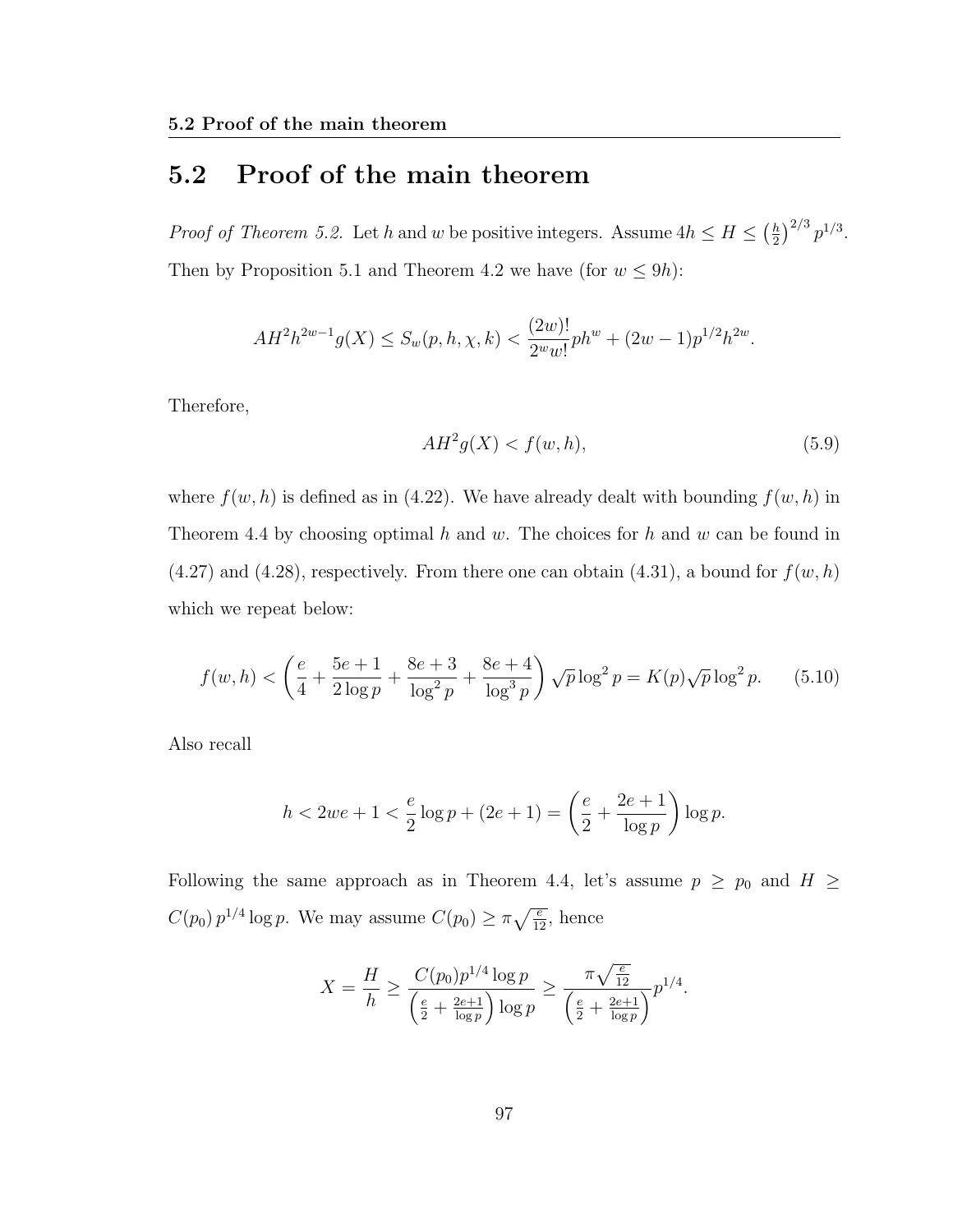Let  $X(p_0)$  be defined as

$$
X(p_0) = \frac{\pi \sqrt{\frac{e}{12}}}{\left(\frac{e}{2} + \frac{2e+1}{\log p_0}\right)} p_0^{1/4}.
$$

Note that since  $H \ge \pi \sqrt{\frac{e}{12}} p^{1/4} \log p$  and  $h < \left(\frac{e}{2} + \frac{2e+1}{\log p}\right)$  $\frac{2e+1}{\log p}$  log p, then  $H \geq 4h$  as long as  $p \geq 1500$ . Now let

$$
C(p_0) = \sqrt{\frac{K(p_0)}{A g(X(p_0))}},
$$

with  $K(p)$  introduced in  $(5.10)$ .

The left hand side of (5.9) can therefore be bounded from below for  $p \ge p_0$ :

$$
AH^2g(X) \ge A (C(p_0))^2 \sqrt{p} \log^2 p g(X(p_0))
$$
  

$$
\ge K(p_0)\sqrt{p} \log^2 p \ge K(p)\sqrt{p} \log^2 p > f(w, h),
$$

giving us a contradiction, proving that  $H < C(p_0)p^{1/4}\log p$  whenever  $H \leq \left(\frac{h}{2}\right)$  $(\frac{h}{2})^{2/3} p^{1/3}.$ 

It is not hard to see that  $C(p_0) = \pi \sqrt{\frac{e}{12}} + o(1)$ , thus proving the first assertion in the Theorem.

For  $p \geq 1.1 \cdot 10^{10}$  we have that  $C(p_0)p^{1/4} \log p < \left(\frac{h}{2}\right)$  $\left(\frac{h}{2}\right)^{2/3}p^{1/3}$ , which implies that for  $p \geq 1.1 \cdot 10^{10}$ ,  $H < C(p_0)p^{1/4} \log p$ .

Table 5.1 shows values of  $C(p_0)$  for different values of  $p_0$ .

Just as in the proof of Propositions 4.1, 4.4 and 4.3, we can fix the values of  $h$ and w and improve the bounds.

For  $p \geq 2.5 \cdot 10^9$ , we have  $1.55p^{1/4} \log p < \left(\frac{h}{2}\right)$  $\frac{h}{2}$ )<sup>2/3</sup>  $p^{1/3}$ , and from the table, we have established that  $H < 1.55p^{1/4} \log p$  when  $p \ge 10^{64}$ . Therefore to finish the proof of the theorem, we need to deal with the interval  $2.5 \cdot 10^9 < p < 10^{64}$ .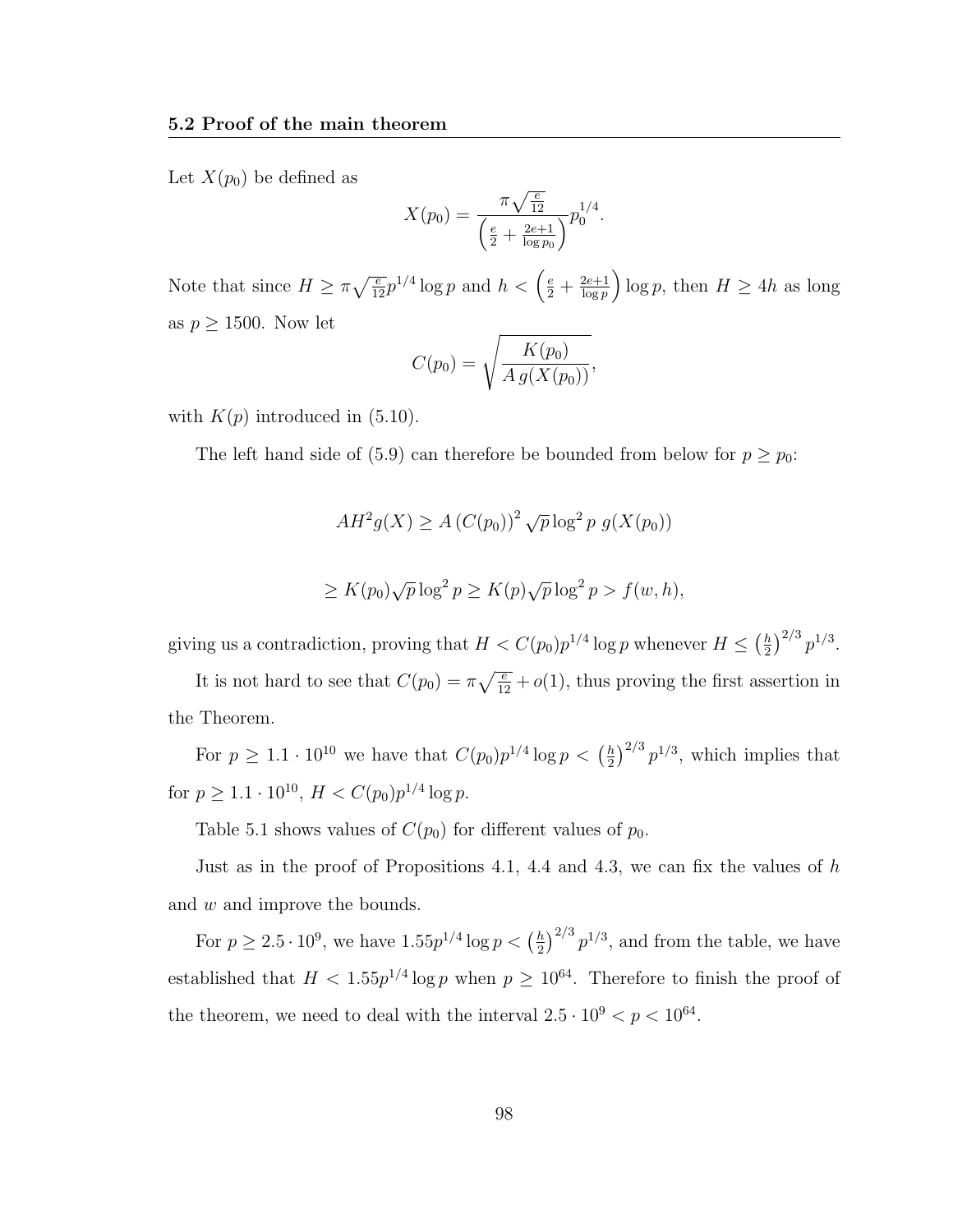| $p_0$                | $C(p_0)$ |
|----------------------|----------|
| $1.1 \times 10^{10}$ | 1.86409  |
| $10^{12}$            | 1.79646  |
| $10^{15}$            | 1.73289  |
| $10^{18}$            | 1.69225  |
| $1\overline{0^{20}}$ | 1.6722   |
| $10^{30}$            | 1.6126   |
| $10^{40}$            | 1.58304  |
| $10^{50}$            | 1.56537  |
| $10^{60}$            | 1.55362  |
| $10^{64}$            | 1.54995  |

Table 5.1: Upper bound  $H$  on the number of consecutive residues with equal character value. For  $p \ge p_0$ ,  $H < C(p_0)p^{1/4} \log p$ .

As in the proof of Proposition 4.1, let

$$
X(p) = \frac{\pi \sqrt{\frac{e}{12}}}{h} p^{1/4}.
$$

Let  $\gamma_4(p, w, h)$  be defined in the following way:

$$
\gamma_4(p, w, h) = \sqrt{\frac{f(w, h)}{A\sqrt{p}\log^2 p g(X(p))}}
$$

.

Then by similar arguments as in Theorem 4.4, we have  $H < \gamma_4(p, h, w)p^{1/4}\log p$ . Hence, all we want is for  $\gamma_4(p, h, w)$  to be at most 1.55 and for  $1.55p^{1/4} \log p \lt h^{2/3} p^{1/3}$ . By picking w's and h's as in the Table 5.2, we complete the proof for  $p > 2.5 \cdot 10^9$ (noticing that with h and w fixed,  $\gamma_4(p, w, h)$  is concave up, allowing us to just check the endpoints of the intervals).

Let's now prove that for all odd p we have  $H < 4p^{1/4} \log p$ . It is obviously true for  $p = 2$  since  $4 \cdot 2^{1/4} \log 2 > 2$ . Now, for  $1.9 \le p \le 3 \cdot 10^6$ , it is true because of the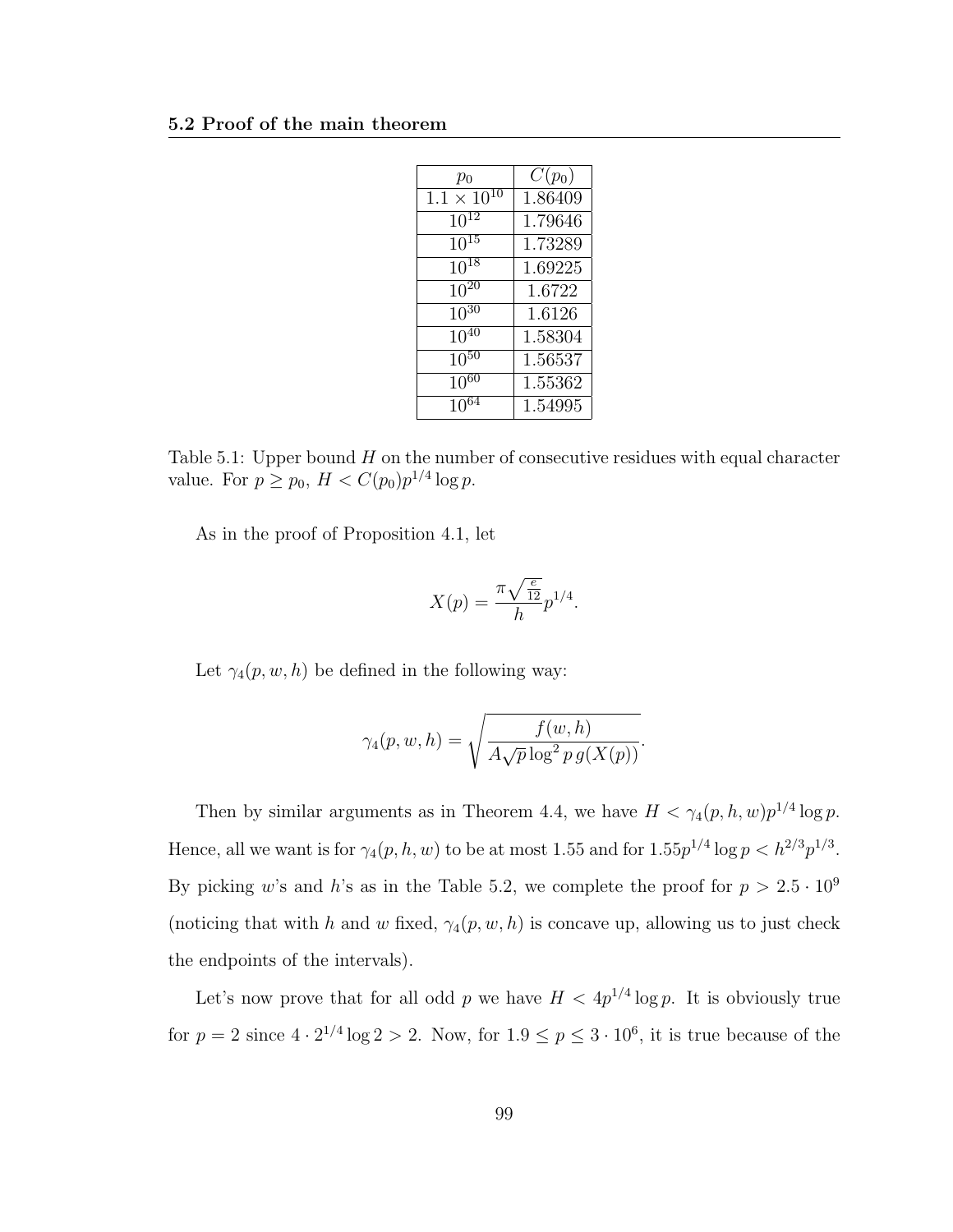| w              | $\boldsymbol{h}$ | $\mathcal{p}$                      | w  | $\boldsymbol{h}$ | $\mathcal{p}$                   | w      | $\boldsymbol{h}$ | $\mathcal{p}$                   |
|----------------|------------------|------------------------------------|----|------------------|---------------------------------|--------|------------------|---------------------------------|
| 6              | 26               | $[2.5 \cdot 10^9, 10^{10}]$        | 6  | 28               | $[10^{10}, 4\cdot10^{10}]$      |        | 28               | $[4\cdot 10^{10}, 10^{11}]$     |
| $\overline{7}$ | 32               | $[10^{11}, 10^{12}]$               | 7  | 37               | $[10^{12}, 10^{13}]$            | 8      | 41               | $\sqrt{10^{13}}, 10^{14}$       |
| 8              | 44               | $[10^{14}, 10^{15}]$               | 9  | 45               | $[10^{15}, 10^{16}]$            | 9      | 51               | $[10^{16}, 10^{17}]$            |
| 9              | 59               | $[10^{17}, 10^{18}]$               | 10 | 62               | $[10^{18}, 10^{19}]$            | 11     | 63               | $[10^{19}, 10^{20}]$            |
| 11             | 71               | $[10^{20}, 10^{21}]$               | 12 | 72               | $[10^{21}, 10^{23}]$            | 13     | 79               | $[10^{23}, 10^{25}]$            |
| 15             | 82               | $[10^{25}, 10^{27}]$               | 15 | 96               | $[10^{27}, 10^{29}]$            | $17\,$ | 97               | $[10^{29}, 10^{31}]$            |
| 18             | 105              | $[10^{31}, 10^{33}]$               | 18 | 119              | $[10^{33}, 10^{35}]$            | 19     | 127              | $[10^{35}, 10^{37}]$            |
| 20             | 135              | $[10^{37}, 10^{39}]$               | 20 | 149              | $\overline{[10^{39}, 10^{41}]}$ | 22     | 150              | $[10^{41}, 10^{43}]$            |
| 23             | 158              | $[10^{43}, 10^{46}]$               | 25 | 166              | $[10^{46}, 10^{49}]$            | 27     | 174              | $[10^{49}, 10^{52}]$            |
| 29             | 183              | $\overline{10^{52}}$ , $10^{55}$ ] | 31 | 191              | $[10^{55}, 10^{58}]$            | 33     | 200              | $\overline{[10^{58}, 10^{62}]}$ |
| 33             | 215              | $\lceil 10^{62}, 10^{64} \rceil$   |    |                  |                                 |        |                  |                                 |

Table 5.2: As an example on how to read the table: when  $w = 10$  and  $h = 62$ , then  $\gamma_4(p, w, h) < 1.55$  for all  $p \in [10^{18}, 10^{19}]$ . It is also worth noting that the inequality  $1.55p^{1/4}\log p < h^{2/3}p^{1/3}$  is also verified for each choice of w and h.

following inequality of Brauer [5] (established with elementary methods):

$$
H < \sqrt{2p} + 2 < 3.64p^{1/4} \log p.
$$

Assume  $p > 1.9 \cdot 10^6$ . We're going to show that in this case, in fact  $H < 3p^{1/4} \log p$ .  $\left(\frac{h}{2}\right)^{2/3} p^{1/3}$  to be able to use Note that we have a restriction on h since we want  $H < \left(\frac{h}{2}\right)$  $\frac{h}{2}$ )<sup>2/3</sup>  $p^{1/3}$  > 3p<sup>1/4</sup> log p. our machinery. If  $h = 94$ , then for  $p \geq 1.9 \cdot 10^6$  we have  $\left(\frac{h}{2}\right)$ Using  $w = 2$ , we have  $\gamma_4(p, w, h) < 3$  whenever  $p \in [3 \cdot 10^6, 10^8]$ . Now picking  $w = 3$ we get  $\gamma_4(p, w, h) < 3$  whenever  $p \in [10^8, 10^{11}]$ . But, for  $p > 2.5 \cdot 10^9$ , we can use the bound of  $H < 1.55p^{1/4} \log p$ , completing the proof.  $\Box$ 

Remark 5.2. As mentioned earlier, Norton announced (but didn't give details) that he could prove  $H < 4.1p^{1/4}\log p$  for all odd p and  $H < 2.5p^{1/4}\log p$  for  $p > e^{15} \approx$  $3.27 \times 10^6$ . In Theorem 5.2 we prove something slightly better than his first claim, but it is hard to judge with his second claim (as our better bound kicks in later). To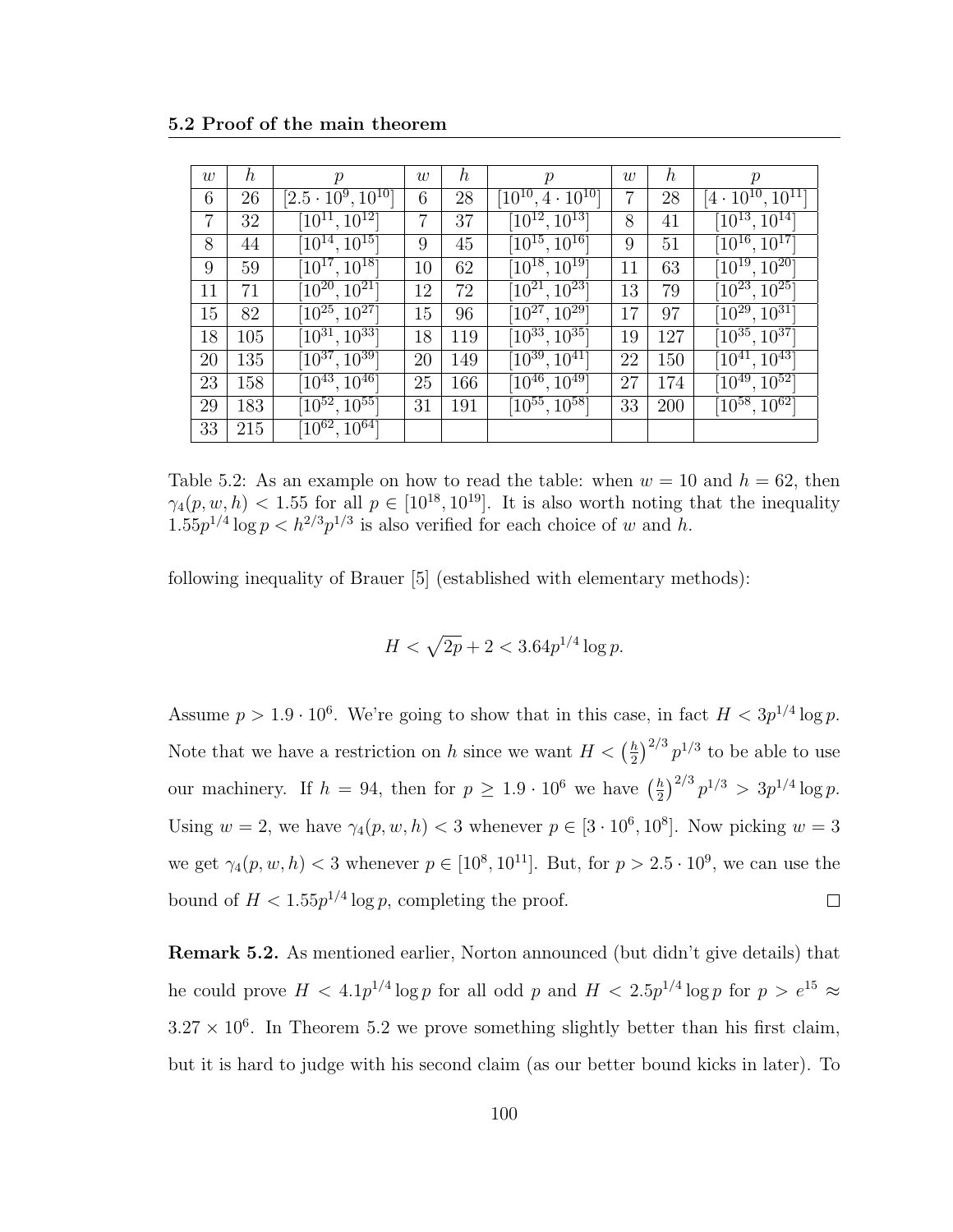fill the gap, I will now show that  $H < 2.4p^{1/4} \log p$  for  $p > e^{15}$  (a slightly stronger claim than Norton's). Note that we need only fill in the gap  $e^{15} < p \leq 2.5 \times 10^9$ . For  $h \geq 67$  we have  $2.4p^{1/4} \log p \, < \, \left(\frac{h}{2}\right)$  $\frac{h}{2}$  $\Big)^{2/3}$   $p^{1/3}$  whenever  $p > e^{15}$ . Therefore we have  $H < \gamma_4(p, w, 67)p^{1/4}\log p$  for  $p > e^{15}$ . We note that  $\gamma_4(p, 2, 67) < 2.4$  when  $p \in (e^{15}, 10^{7.5})$  and  $\gamma_4(p, 3, 67) < 2.4$  when  $p \in [10^{7.5}, 2.5 \cdot 10^9]$ , completing the proof of our claim.

**Remark 5.3.** If we're looking for the maximum number of consecutive non-residues for which  $\chi$  remains constant, then we can do a little better than  $H < 3.64p^{1/4} \log p$ . In fact we can prove  $H < 3p^{1/4} \log p$  for all odd p. Let's prove it. It is true for  $p = 3$ and for  $p = 5$  since in both cases we have  $3p^{1/4} \log p > p$ . Now, for  $7 \le p \le 2 \cdot 10^6$ , it is true because of the following inequality of Hudson  $[21]^2$ :

$$
H < p^{1/2} + 2^{2/3} p^{1/3} + 2^{1/3} p^{1/6} + 1 < 3p^{1/4} \log p.
$$

We can conclude by noting that for  $p > 1.9 \cdot 10^6$ ,  $H < 3p^{1/4} \log p$ .

<sup>&</sup>lt;sup>2</sup>This inequality was done using elementary methods that build on the work of Brauer [5]. The inequality uses a clever construction that is able to use information on  $g(p, k)$  to bound the number of consecutive non-residues for which  $\chi$  remains constant. However, it does not appear to extend to include the case of the maximum number of consecutive residues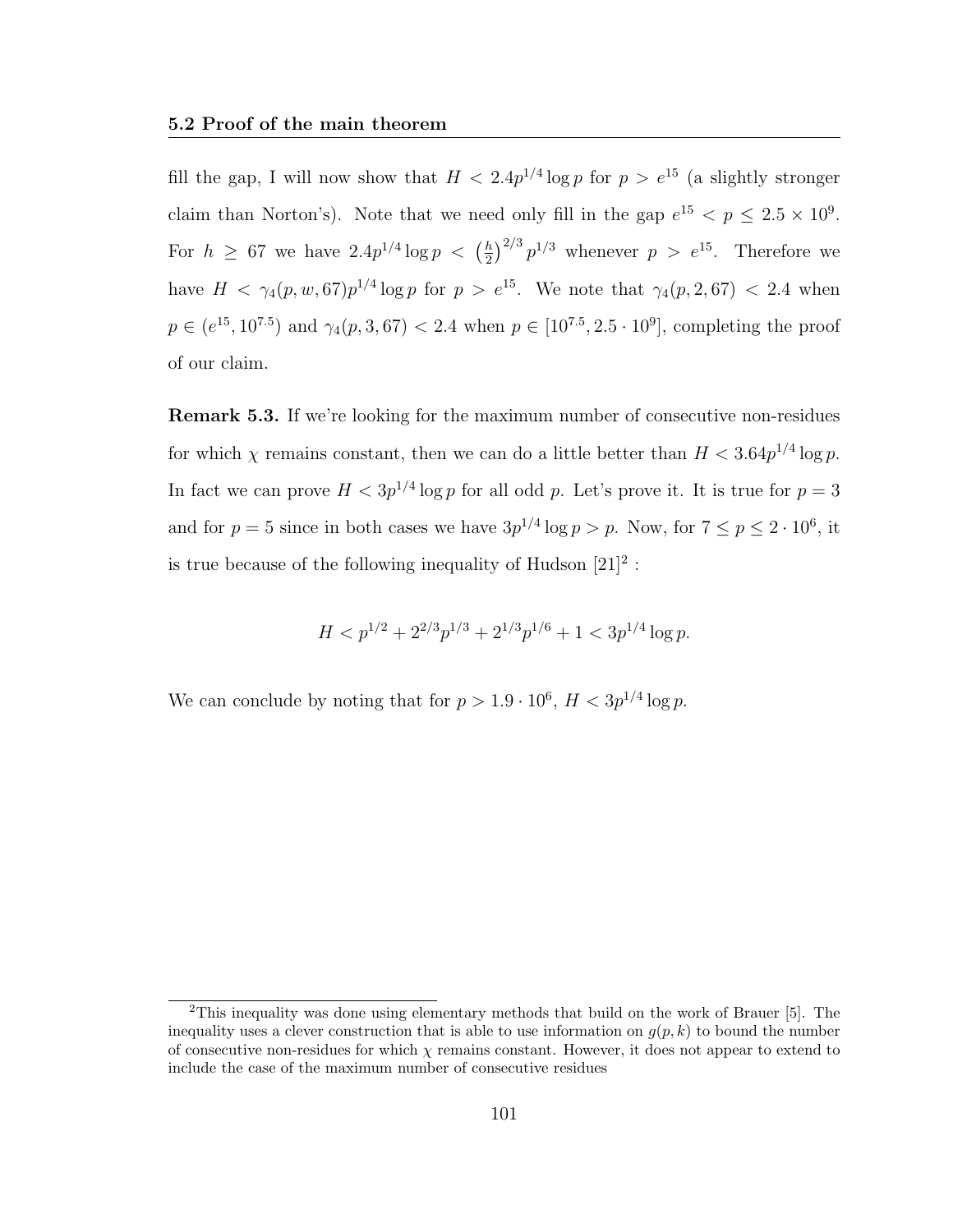## Chapter 6

## Burgess

Let  $\chi$  be a character mod q. In Chapter 1 we defined  $S_{\chi}(M, N)$  as follows

$$
S_{\chi}(M,N) = \sum_{M < n \le M+N} \chi(n).
$$

We have discussed the Pólya–Vinogradov inequality in Chapters 1, 2 and 3. The Pólya–Vinogradov inequality is very useful when N is big compared to  $\sqrt{q}$ , but not very useful otherwise (since trivially  $|S_{\chi}(M, N)| \leq N$ ). What we want is to have  $S_{\chi}(M,N) = o(N)$ , that is, we want an inequality that works well even when N is not large. The best we can do is use the Burgess inequality, which allows us to take N as small as  $q^{\frac{1}{4}+o(1)}$ .

**Theorem 6.1.** Let  $\chi$  be a primitive character mod q with  $q > 1$ , and let M and N be non-negative reals with  $N \geq 1$ . Then

$$
|S_{\chi}(M,N)| \ll N^{1-\frac{1}{r}} q^{\frac{r+1}{4r^2} + \varepsilon}
$$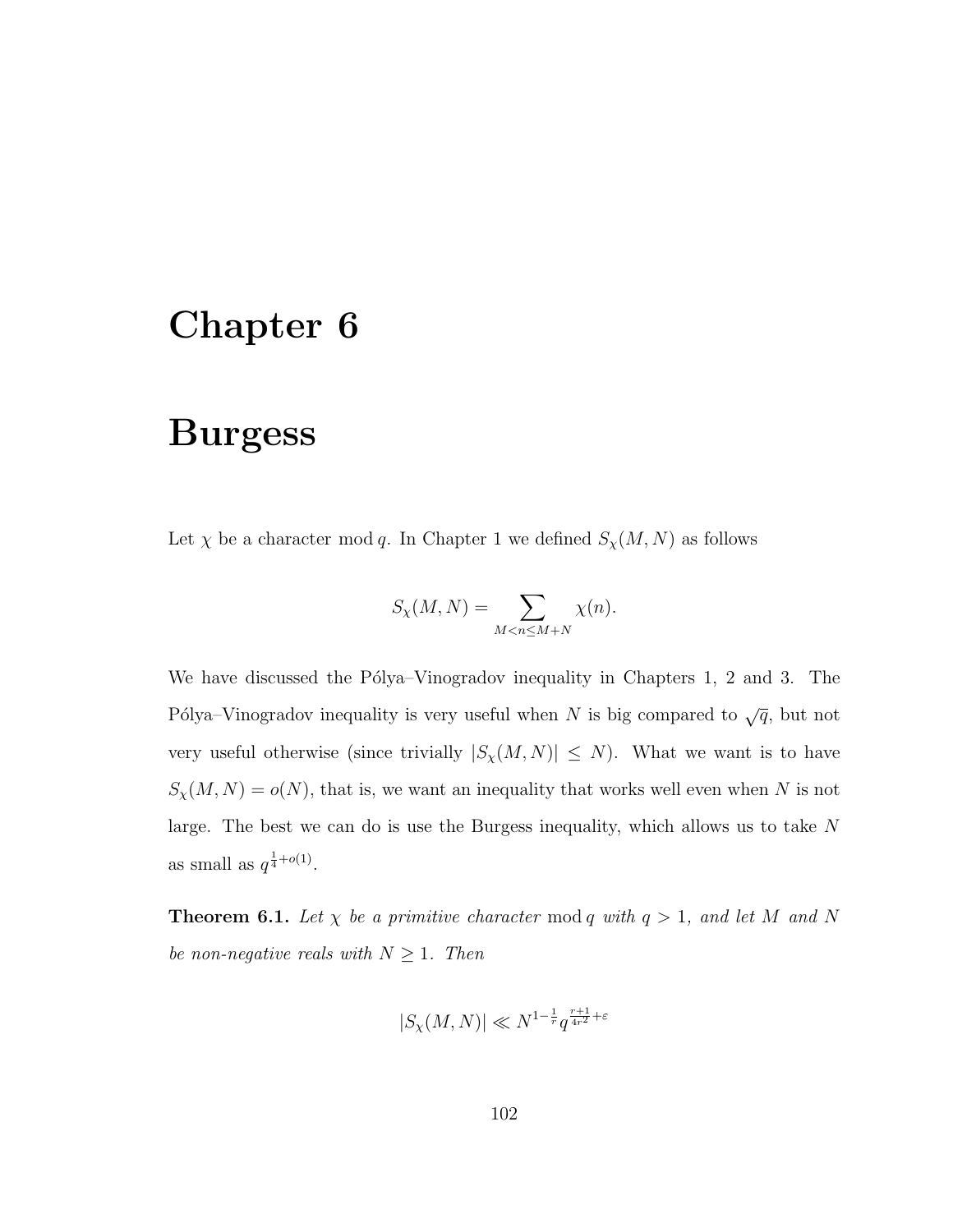for  $r = 2, 3$  and for any  $r \ge 1$  if q is cubefree, the implied constant depending only on  $\varepsilon$  and r.

In the thesis, our emphasis has been on making numerically explicit estimates. The literature has few papers concerning explicit estimates for the Burgess inequality, and all of them concern characters of prime modulus. Iwaniec and Kowalski [22] sketched an argument to arrive at the following explicit estimate:

**Theorem 6.2.** Let p be a prime. Let  $\chi$  be a non-principal Dirichlet character mod p. Let r be a positive integer, and let M and N be non-negative reals with  $N \geq 1$ . Then

$$
|S_{\chi}(M,N)| \le 30N^{1-\frac{1}{r}} p^{\frac{r+1}{4r^2}} (\log p)^{\frac{1}{r}}.
$$

Using the techniques from [22], Booker [4] gave the following improvement on the estimate for quadratic characters:

**Theorem 6.3.** Let  $p > 10^{20}$  be a prime number with  $p \equiv 1 \pmod{4}$ . Let  $r \in$  $\{2, 3, 4, \ldots, 15\}$ . Let M and N be real numbers such that  $0 < M, N \leq 2\sqrt{p}$ . Let  $\chi$  be a non-principal quadratic character mod p. Then

$$
|S_{\chi}(M,N)| \le \alpha(r) N^{1-\frac{1}{r}} p^{\frac{r+1}{4r^2}} (\log p + \beta(r))^{\frac{1}{2r}},
$$

where  $\alpha(r)$  and  $\beta(r)$  are given by Table 6.1.

Also following [22], McGown [25] proved the following theorem which is not as strong as Theorem 6.3 when dealing with quadratic characters, but it works for higher orders too.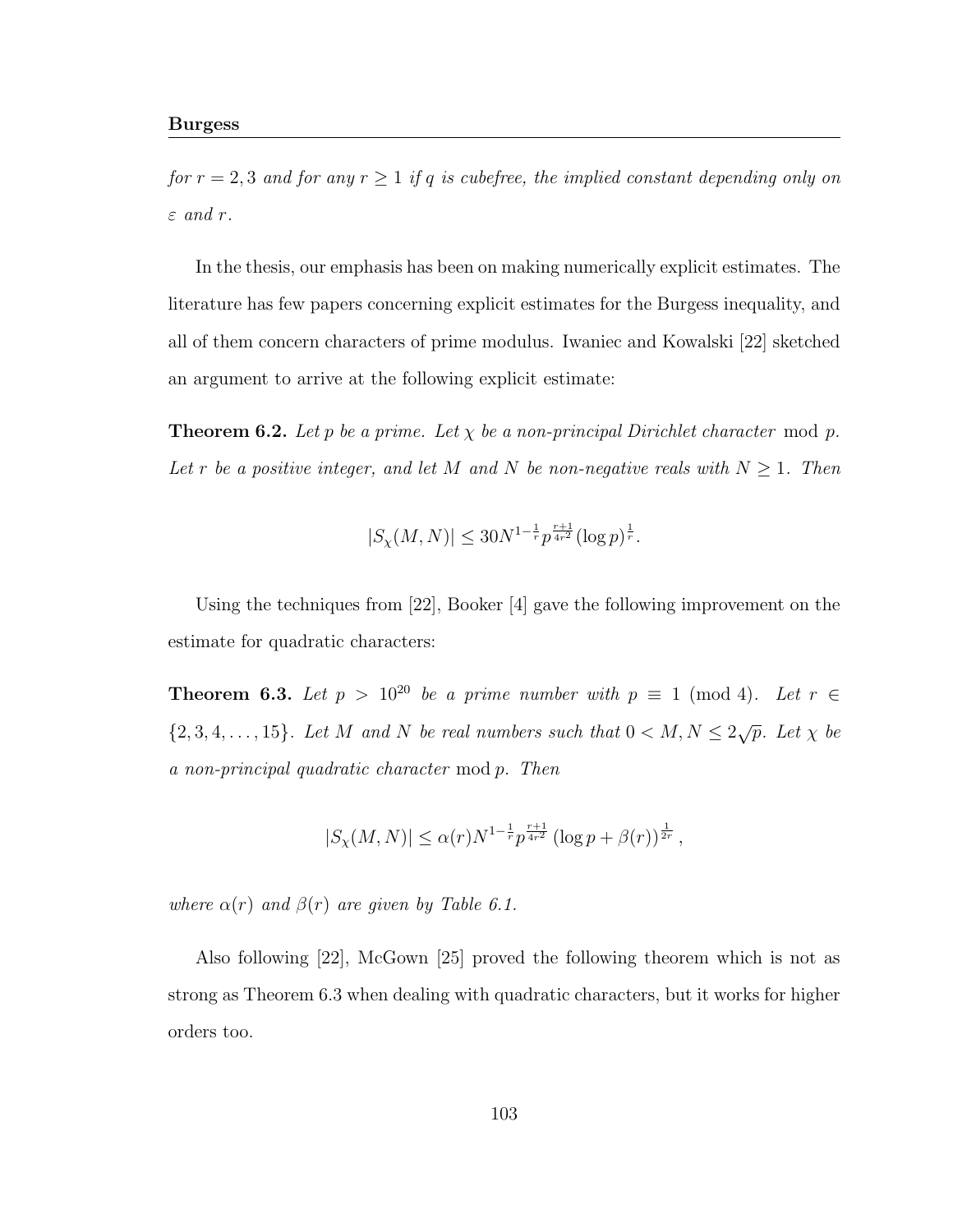| $\mathcal{r}$ | $\alpha(r)$ | $\beta(r)$ | $\,r$ | $\alpha(r)$ | $\beta(r)$ |
|---------------|-------------|------------|-------|-------------|------------|
| $\mathcal{D}$ | 1.8221      | 8.9077     | 9     | 1.4548      | 0.0085     |
| 3             | 1.8000      | 5.3948     | 10    | 1.4231      | $-0.4106$  |
| 4             | 1.7263      | 3.6658     | 11    | 1.3958      | $-0.7848$  |
| 5             | 1.6526      | 2.5405     | 12    | 1.3721      | $-1.1232$  |
| 6             | 1.5892      | 1.7059     | 13    | 1.3512      | $-1.4323$  |
|               | 1.5363      | 1.0405     | 14    | 1.3328      | $-1.7169$  |
|               | 1.4921      | 0.4856     | 15    | 1.3164      | $-1.9808$  |

Table 6.1: Explicit constants on the Burgess inequality for quadratic characters.

**Theorem 6.4.** Let  $p \geq 2 \cdot 10^4$  be a prime number. Let M and N be non-negative integers with  $1 \leq N \leq 4p^{\frac{1}{2} + \frac{1}{4r}}$ . Suppose  $\chi$  is a non-principal character mod p. Then there exists a computable constant  $C(r)$  such that

$$
|S_{\chi}(M,N)| < C(r)N^{1-\frac{1}{r}}p^{\frac{r+1}{4r^2}}(\log p)^{\frac{1}{2r}},
$$

where  $C(r)$  is given by Table 6.2.

| r | C(r)    | $\mathfrak{r}$ | C(r)   |
|---|---------|----------------|--------|
| 2 | 10.0366 | 9              | 2.1467 |
| 3 | 4.9539  | 10             | 2.0492 |
| 4 | 3.6493  | 11             | 1.9712 |
| 5 | 3.0356  | 12             | 1.9073 |
| 6 | 2.6765  | 13             | 1.8540 |
| 7 | 2.4400  | 14             | 1.8088 |
| 8 | 2.2721  | 15             | 1.7700 |

Table 6.2: Values for the constant  $C(r)$  in the Burgess inequality.

The restriction that  $N \leq 4p^{\frac{1}{2} + \frac{1}{4r}}$  is necessary to get the exponent  $\frac{1}{2r}$  in the log p term of the inequality. In section 6.2 we improve Theorem 6.2 which works without any restriction on N.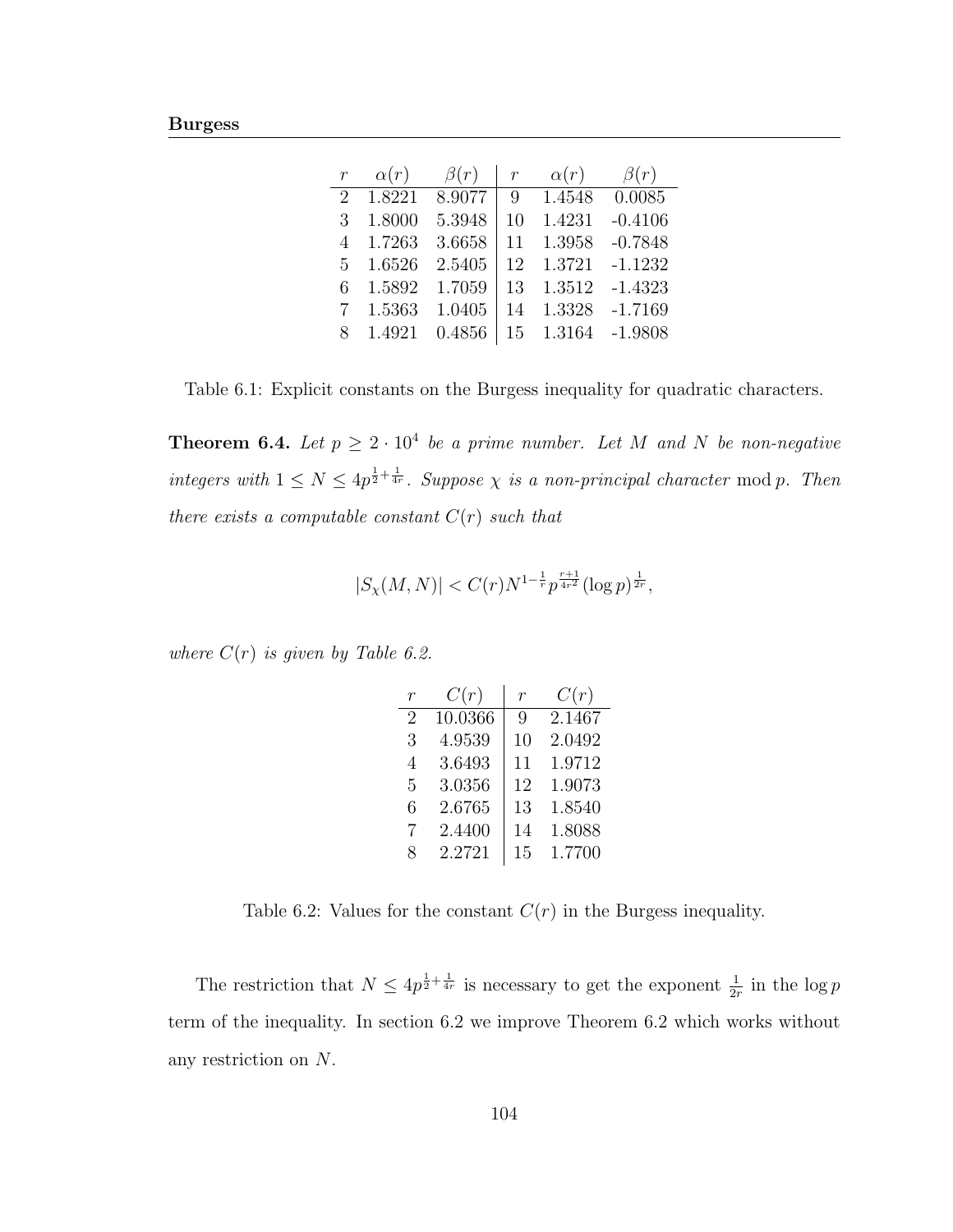**Theorem 6.5.** Let p be a prime. Let  $\chi$  be a non-principal Dirichlet character mod p. Let M and N be non-negative reals with  $N \geq 1$  and let  $r \leq 10$  be a positive integer. Then for  $p \geq p_0$ , there exists  $c_1(r)$ , a constant depending on r and  $p_0$  such that

$$
|S_{\chi}(M,N)| \le c_1(r) N^{1-\frac{1}{r}} p^{\frac{r+1}{4r^2}} (\log p)^{\frac{1}{r}},
$$

where  $c_1(r)$  is given by Table 6.3.

| $\,r$          | $p_0 = 10^7$ | $p_0 = 10^{10}$ | $p_0 = 10^{20}$ |
|----------------|--------------|-----------------|-----------------|
| $\overline{2}$ | 2.70301      | 2.59525         | 2.40850         |
| 3              | 2.00993      | 1.78600         | 1.37512         |
| 4              | 1.73508      | 1.52044         | 1.31151         |
| 5              | 1.61921      | 1.45435         | 1.30224         |
| 6              | 1.56241      | 1.42431         | 1.29218         |
| 7              | 1.52077      | 1.40363         | 1.28214         |
| 8              | 1.48569      | 1.38189         | 1.27196         |
| 9              | 1.45842      | 1.36260         | 1.26266         |
| 10             | 1.43281      | 1.34858         | 1.25366         |

Table 6.3: Values for the constant  $c_1(r)$  in the Burgess inequality.

In the spirit of Theorem 6.2, where we have no restriction on  $r$ , we prove the following corollary:

**Corollary 6.1.** Let p be a prime such that  $p \geq 10^7$ . Let  $\chi$  be a non-principal Dirichlet character mod  $p$ . Let  $r$  be a positive integer, and let  $M$  and  $N$  be non-negative reals with  $N \geq 1$ . Then

$$
|S_{\chi}(M,N)| \le 2.71 N^{1-\frac{1}{r}} p^{\frac{r+1}{4r^2}} (\log p)^{\frac{1}{r}}.
$$

Finally, in section 6.3, we improve Theorem 6.4 to be almost as strong as Theorem 6.3.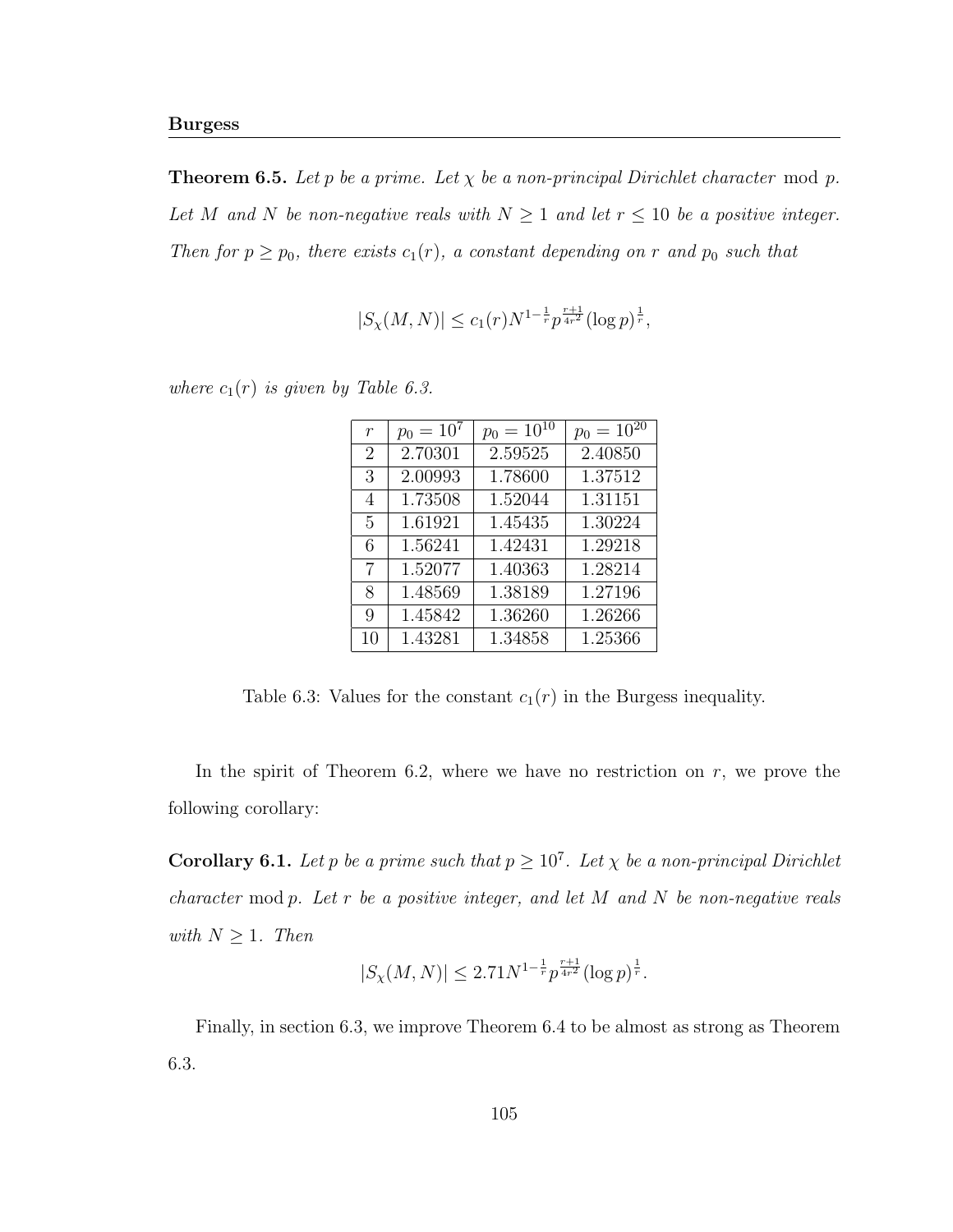| $\overline{r}$ | $p_0 = 10^{10}$ | $p_0 = 10^{15}$ | $p_0 = 10^{20}$ |
|----------------|-----------------|-----------------|-----------------|
| $\overline{2}$ | 3.68544         | 3.55194         | 3.53837         |
| 3              | 2.61264         | 2.51481         | 2.49562         |
| 4              | 2.20106         | 2.12453         | 2.10726         |
| 5              | 1.98627         | 1.91965         | 1.90258         |
| 6              | 1.85134         | 1.79132         | 1.77669         |
| 7              | 1.75413         | 1.70003         | 1.68913         |
| 8              | 1.68092         | 1.63645         | 1.61632         |
| 9              | 1.62263         | 1.58550         | 1.56369         |
| 10             | 1.57455         | 1.54497         | 1.52159         |

Table 6.4: Values for the constant  $c_2(r)$  in the Burgess inequality.

**Theorem 6.6.** Let p be a prime. Let  $\chi$  be a non-principal Dirichlet character mod p. Let M and N be non-negative reals with  $1 \leq N \leq 2p^{\frac{1}{2} + \frac{1}{4r}}$  and let  $r \leq 10$  be a positive integer. Then for  $p \geq p_0$ , there exists  $c_2(r)$ , a constant depending on r and  $p_0$  such that

$$
|S_{\chi}(M,N)| < c_2(r) N^{1-\frac{1}{r}} p^{\frac{r+1}{4r^2}} (\log p)^{\frac{1}{2r}},
$$

where  $c_2(r)$  is given by Table 6.4.

Using an idea from [29], we can get rid of the restriction on N for  $r \geq 3$ .

Corollary 6.2. Let  $p \geq 10^{10}$  be a prime number. Let M and N be non-negative integers with  $N \geq 1$ . Suppose  $\chi$  is a non-principal character mod p and that  $p \geq p_0$ for some positive real  $p_0$ . Then for  $r \geq 3$ , there exists a computable constant  $c_2(r)$ depending on  $r$  and  $p_0$ , such that

$$
|S_{\chi}(M,N)| < c_2(r)N^{1-\frac{1}{r}}p^{\frac{r+1}{4r^2}}(\log p)^{\frac{1}{2r}},
$$

where  $c_2(r)$  is the same as that of Table 6.4 whenever  $r \geq 3$ .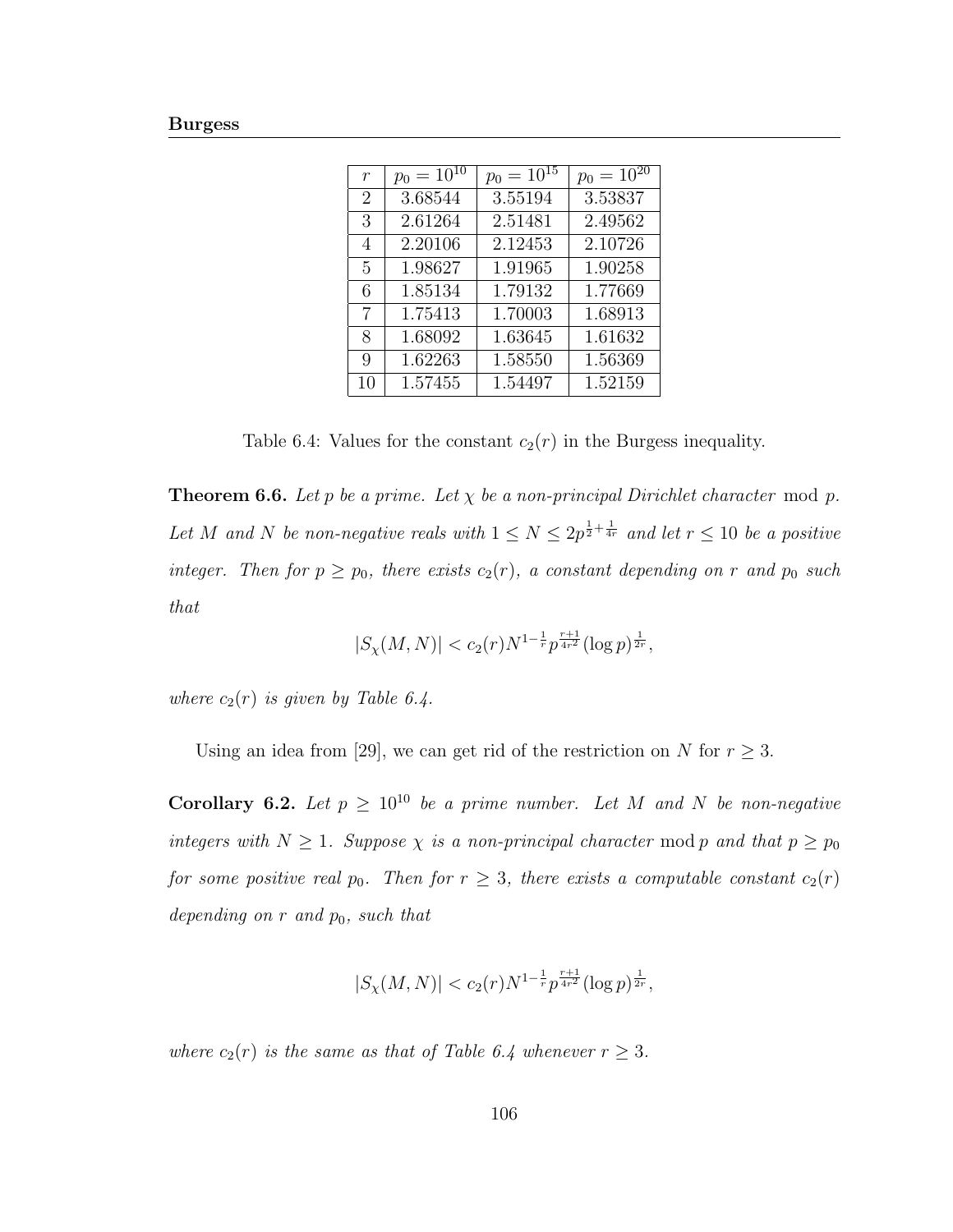### 6.1 Preliminary lemmas

Let A and N be positive integers. Let  $v(x)$  be the number of representations of x as  $\bar{a}n \pmod{p}$ , where  $\bar{a}$  is the inverse of a (mod p),  $1 \le a \le A$  and  $M < n \le M + N$ , that is,

$$
v(x) = \# \left\{ (a, n) \in \mathbb{N}^2 \mid 1 \le a \le A, \ M < n \le M + N \text{ and } n \equiv ax \bmod p \right\}. \tag{6.1}
$$

The main lemma in this section is the following:

**Lemma 6.1.** Let p be a prime and let  $N < p$  be a positive integer. Let  $A \geq 28$  be an integer satisfying  $A < \frac{N}{12}$ , then

$$
V_2 = \sum_{x \mod p} v^2(x) \le 2AN\left(\frac{AN}{p} + \log(1.85A)\right). \tag{6.2}
$$

To prove the lemma regarding  $V_2$  we will need a couple of estimates involving the  $\phi$  function; the estimates are the following two lemmas:

**Lemma 6.2.** For  $x \geq 1$  a real number we have:

$$
\sum_{n \le x} n\phi(n) \le \frac{2}{\pi^2} x^3 + \frac{1}{2} x^2 \log x + x^2.
$$
 (6.3)

*Proof.* For  $1 \le x < 2$ , the left hand side of  $(6.3)$  is 1, while the right hand side is at least  $x^2 \geq 1$ . Therefore it is true for  $1 \leq x < 2$ . Now for  $2 \leq x < 3$ , the left hand side is 3, while the right hand side is at least  $x^2 \ge 4$ . Therefore (6.3) is true for  $1 \le x < 3$ . In the rest of the proof we will assume that  $x \geq 3$ . Let's work with the sum: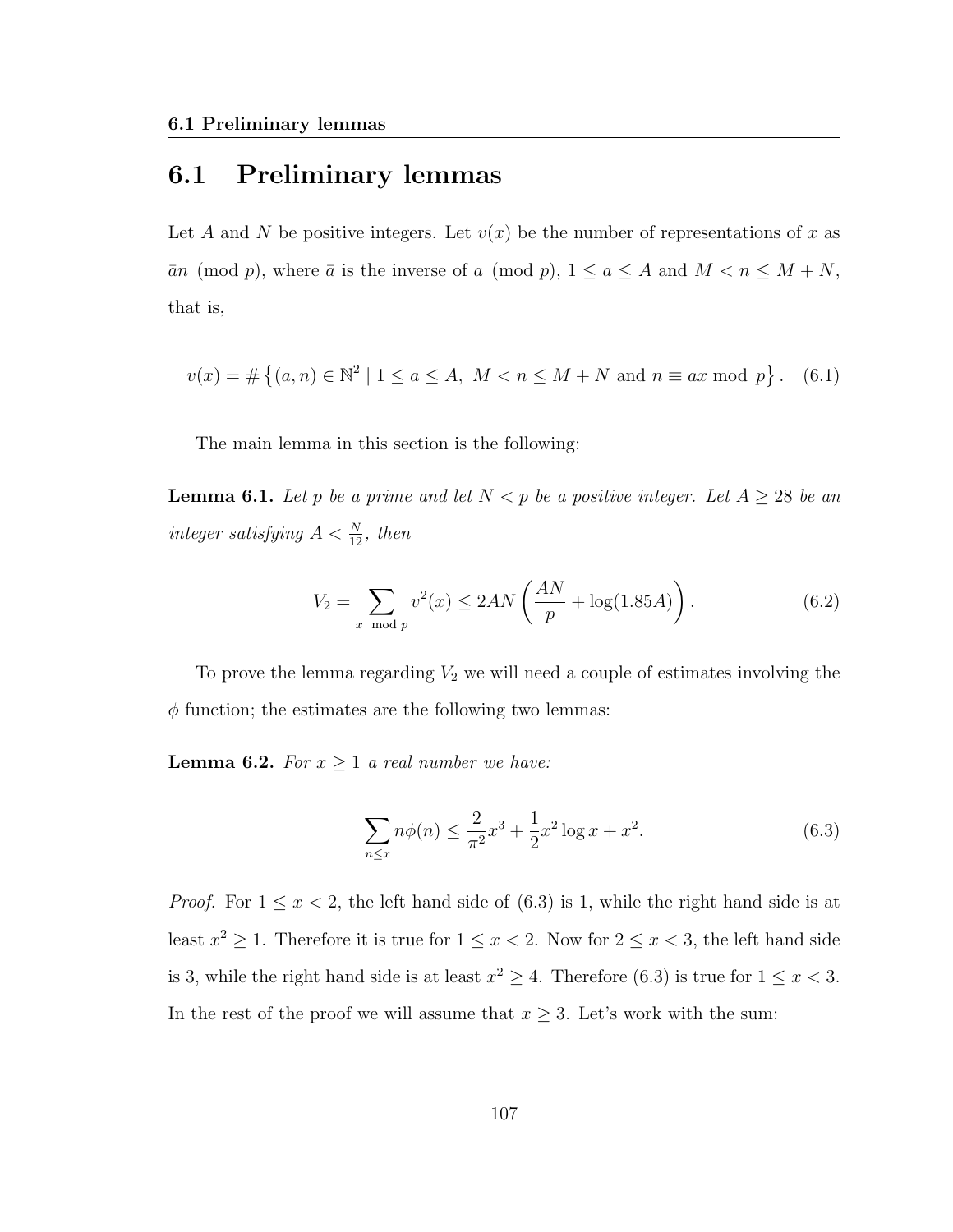$$
\sum_{n \le x} \phi(n)n = \sum_{n \le x} \sum_{d|n} \frac{\mu(d)n^2}{d} = \sum_{d \le x} \mu(d)d \sum_{dm \le x} m^2
$$
  
= 
$$
\sum_{d \le x} \frac{\mu(d)d}{6} \left\lfloor \frac{x}{d} \right\rfloor \left( \left\lfloor \frac{x}{d} \right\rfloor + 1 \right) \left( 2 \left\lfloor \frac{x}{d} \right\rfloor + 1 \right).
$$

Now, let  $\theta_d = \frac{x}{d} - \left\lfloor \frac{x}{d} \right\rfloor$  $\frac{x}{d}$ . Then we have

$$
\sum_{n \le x} \phi(n)n = \frac{x^3}{3} \sum_{d \le x} \frac{\mu(d)}{d^2} + \frac{x^2}{6} \sum_{d \le x} \frac{(3 - 6\theta_d)\mu(d)}{d} + \frac{x}{6} \sum_{d \le x} \left(6\theta_d^2 - 6\theta_d + 1\right)\mu(d) - \frac{1}{6} \sum_{d \le x} \theta_d (1 - \theta_d)(1 - 2\theta_d)\mu(d)d. \tag{6.4}
$$

From [17, Theorem 422] it follows that for  $x\geq 3$ 

$$
\sum_{d \le x} \frac{1}{d} < \log x + \gamma + \frac{1}{x} < \log x + 1 - \frac{1}{60} - \frac{1}{60x}.\tag{6.5}
$$

Using that  $0 \le \theta_d \le 1$  we have that  $|3 - 6\theta_d| \le 3$ , that  $|6\theta_d^2 - 6\theta_d + 1| \le 1$  and  $|(1 - \theta_d)(1 - 2\theta_d)(-\theta_d)| \leq \frac{1}{10}$ . Therefore, using (6.4), (6.5), that  $\sum$  $d \geq 1$  $\mu(d)$  $\frac{d^{(a)}}{d^2} =$ 6  $\frac{0}{\pi^2}$ , and that  $|\mu(d)| \leq 1$ , we get

$$
\sum_{n \le x} \phi(n)n \le \frac{x^3}{3} \sum_{d \le x} \frac{\mu(d)}{d^2} + \frac{x^2}{2} \sum_{d \le x} \frac{1}{d} + \frac{x}{6} \sum_{d \le x} 1 + \frac{1}{60} \sum_{d \le x} d
$$
\n
$$
\le \frac{2}{\pi^2} x^3 - \frac{x^3}{3} \sum_{d > x} \frac{\mu(d)}{d^2} + \frac{1}{2} x^2 \log x + \frac{x^2}{2} - \frac{x^2}{120} - \frac{x}{120} + \frac{x^2}{6} + \frac{1}{60} \left( \frac{x(x+1)}{2} \right).
$$
\n(6.6)

From Claim 4.1 we have

$$
\sum_{d>x} \frac{\mu(d)}{d^2} \ge -\frac{1}{x}.
$$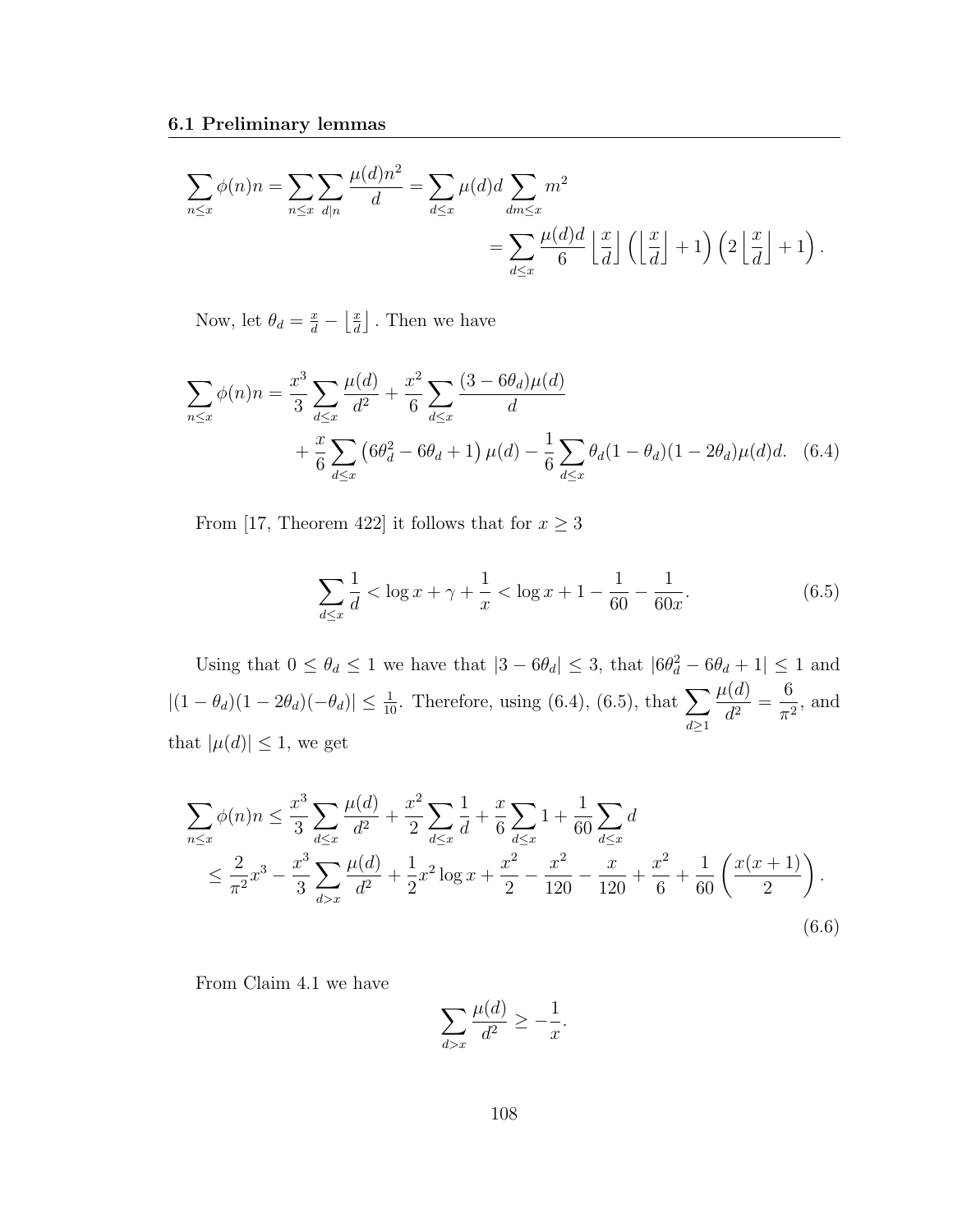Combining this with (6.6) yields the lemma.

**Lemma 6.3.** For  $x \geq 1$  a real number we have:

$$
\sum_{n \le x} \frac{\phi(n)}{n} \le \frac{6}{\pi^2} x + \log x + 1. \tag{6.7}
$$

 $\Box$ 

*Proof.* For  $1 \le x < 2$ , the left hand side of (6.7) is 1, while the right hand side is at least 1. We can manually check that for all integers x satisfying  $2 \le x \le 42$  we have

$$
\sum_{n \le x} \frac{\phi(n)}{n} \le \frac{6}{\pi^2} (x - 1) + \log (x - 1) + 1,
$$

implying that (6.7) is true for  $x < 42$ . Therefore, we may assume that  $x \ge 42$ .

Let's work with the sum:

$$
\sum_{n\leq x} \frac{\phi(n)}{n} = \sum_{n\leq x} \frac{1}{n} \sum_{d|n} \mu(d) \frac{n}{d} = \sum_{d\leq x} \sum_{n\leq \frac{x}{d}} \frac{\mu(d)}{d} = \sum_{d\leq x} \left\lfloor \frac{x}{d} \right\rfloor \frac{\mu(d)}{d}.
$$

Using that  $\sum$  $d \leq x$ 1 d  $\leq \log x + \gamma + \frac{1}{\gamma}$  $\boldsymbol{x}$ yields

$$
\sum_{n \le x} \frac{\phi(n)}{n} \le x \sum_{d \ge 1} \frac{\mu(d)}{d^2} - x \sum_{d > x} \frac{\mu(d)}{d^2} + \sum_{d \le x} \frac{1}{d} \le \frac{6}{\pi^2} x + \log x + \gamma + \frac{1}{x} - x \sum_{d > x} \frac{\mu(d)}{d^2}.
$$
 (6.8)

Moser and Macleod [30] gave a simple proof that for  $x \geq 2$  we have

$$
\left| \sum_{d>x} \frac{\mu(d)}{d^2} \right| \le \frac{1}{3x} + \frac{8}{3x^2}.
$$
 (6.9)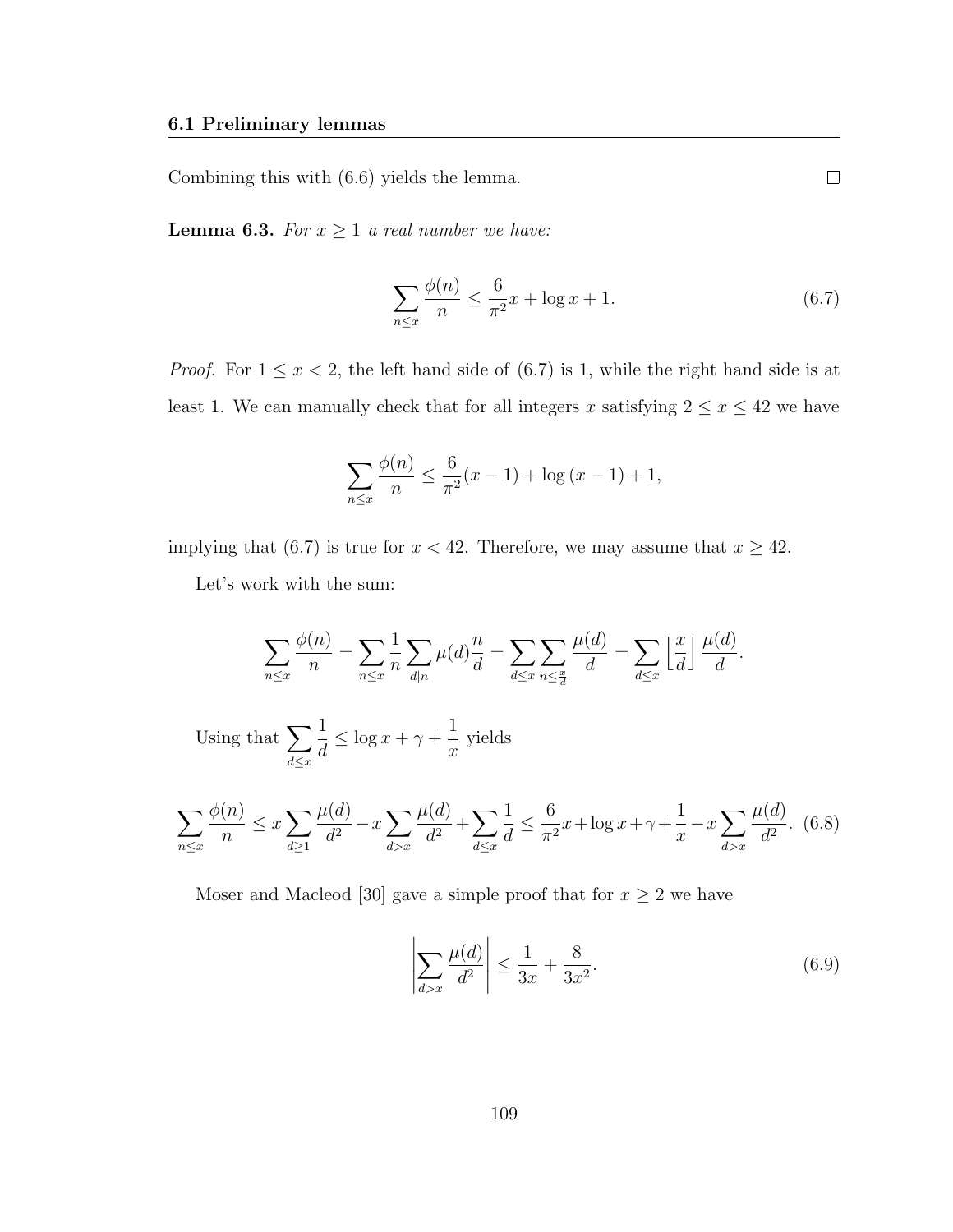Combining (6.9) with (6.8) yields for  $x \ge 42$  that

$$
\sum_{n \le x} \frac{\phi(n)}{n} \le \frac{6}{\pi^2} x + \log x + \gamma + \frac{1}{3} + \frac{8}{3x} \le \frac{6}{\pi^2} x + \log x + 1.
$$

 $\Box$ 

**Lemma 6.4.** For  $x \ge 1$  we have:

$$
\sum_{d \le x} \log\left(\frac{x}{d}\right) \le x - 1
$$

*Proof.* For  $1 \leq x < 2$  we have  $\sum$  $d \leq x$  $\log\left(\frac{x}{t}\right)$ d  $= \log x \leq x - 1$ . Therefore, we may assume  $x \geq 2$ . Now,

$$
\sum_{d \le x} \log\left(\frac{x}{d}\right) = \lfloor x \rfloor \log x - \sum_{d \le x} \log d \le \lfloor x \rfloor \log x - \lfloor x \rfloor \log \lfloor x \rfloor + \lfloor x \rfloor - 1. \tag{6.10}
$$

To get the second inequality we used that

$$
\sum_{d\leq x}\log d=\sum_{2\leq d\leq x}\log d\geq \int_1^{\lfloor x\rfloor}\log t\,dt=\lfloor x\rfloor\log\lfloor x\rfloor-\lfloor x\rfloor+1.
$$

Now, notice that  $x = \lfloor x \rfloor + \{x\}$  and  $\log (1 + y) \leq y$ , therefore we have

$$
\lfloor x \rfloor \log x = \lfloor x \rfloor \log \lfloor x \rfloor + \lfloor x \rfloor \log \left( x / \lfloor x \rfloor \right) \le \lfloor x \rfloor \log \lfloor x \rfloor + \{ x \}. \tag{6.11}
$$

Combining equations (6.10) and (6.11) yields

$$
\sum_{d \le x} \log\left(\frac{x}{d}\right) \le \{x\} + \lfloor x \rfloor - 1 = x - 1.
$$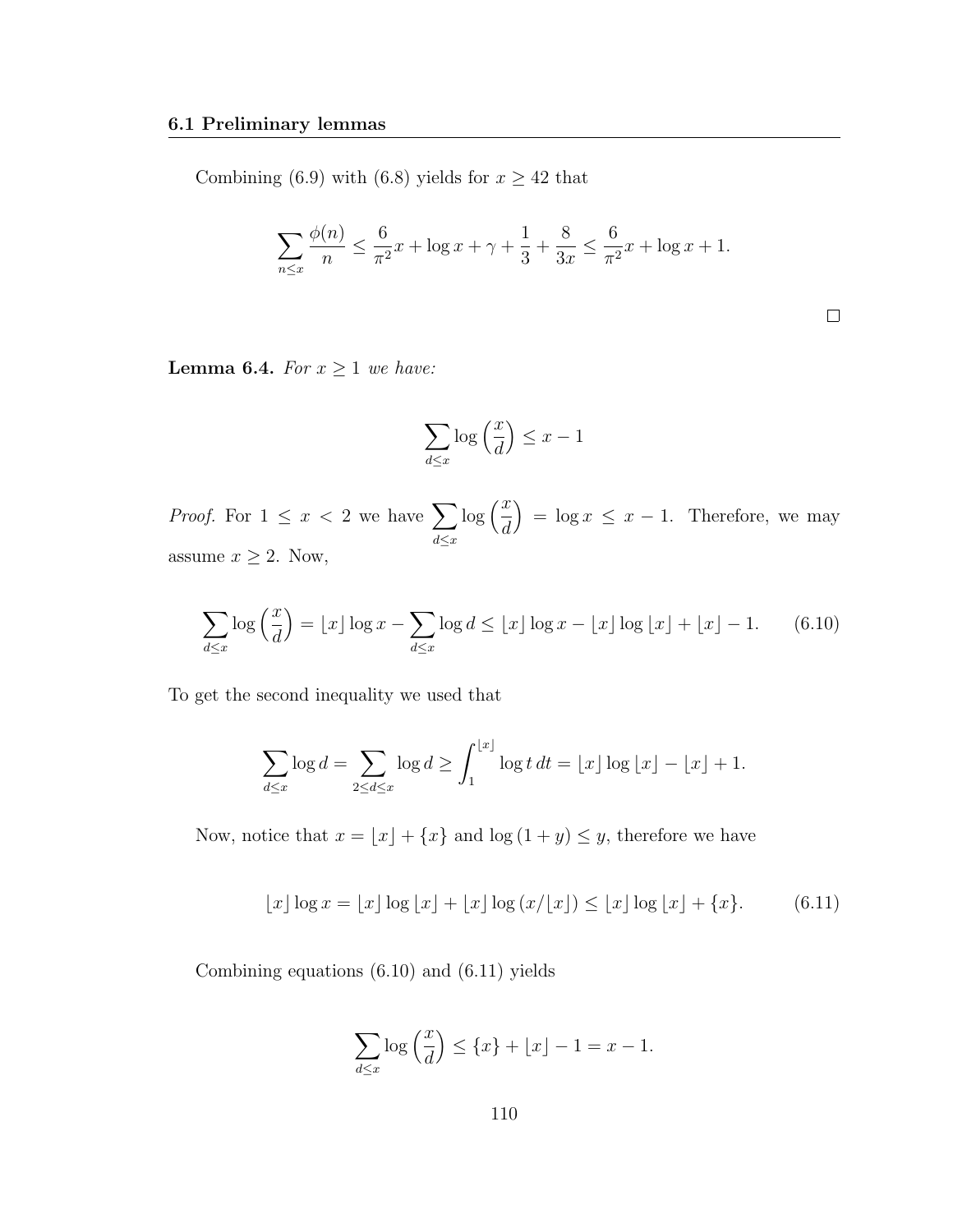Now we are ready to prove Lemma 6.1.

*Proof of Lemma 6.1.* We'll begin by noting that  $V_2$  is the number of quadruples  $(a_1, a_2, n_1, n_2)$  with  $1 \le a_1, a_2 \le A$  and  $M < n_1, n_2 \le M + N$  such that  $a_1 n_2 \equiv a_2 n_1$ (mod p). If  $a_1 = a_2$ , since  $N < p$ , we have that  $n_1 = n_2$  because  $n_1 \equiv n_2 \pmod{p}$ while  $|n_1 - n_2| \leq N < p$ . Therefore, the number of quadruples in this case is AN. Fix  $a_1$  and  $a_2$  in such a way that  $a_1 \neq a_2$ . Let k be an integer satisfying

$$
a_1 n_2 - a_2 n_1 = k p,\t\t(6.12)
$$

for some  $n_1$  and  $n_2$ . We can put a bound on possible values for k. First of all, k must be a multiple of  $gcd(a_1, a_2)$ . Now, if we write  $n_1 = n'_1 + M$  and  $n_2 = n'_2 + M$ , we have, using  $kp - (a_1 - a_2)M = a_1n_2' - a_2n_1'$  $\zeta_1$ , that

$$
-a_2N \le -a_2n_1' < kp - (a_1 - a_2)M < a_1n_2' \le a_1N.
$$

Therefore k lies in an interval of length at most  $\frac{(a_1+a_2)N}{p}$ . Since k is a multiple of  $gcd(a_1, a_2)$  and k lies in such an interval, then there are at most

$$
\frac{(a_1 + a_2)N}{\gcd(a_1, a_2)p} + 1,
$$

choices for k.

Given  $a_1, a_2$  and k we can count the number of pairs  $(n_1, n_2)$  which would satisfy (6.12). The number of pairs is bounded by  $N \frac{\gcd(a_1, a_2)}{\max\{a_1, a_2\}} + 1$ . Therefore we get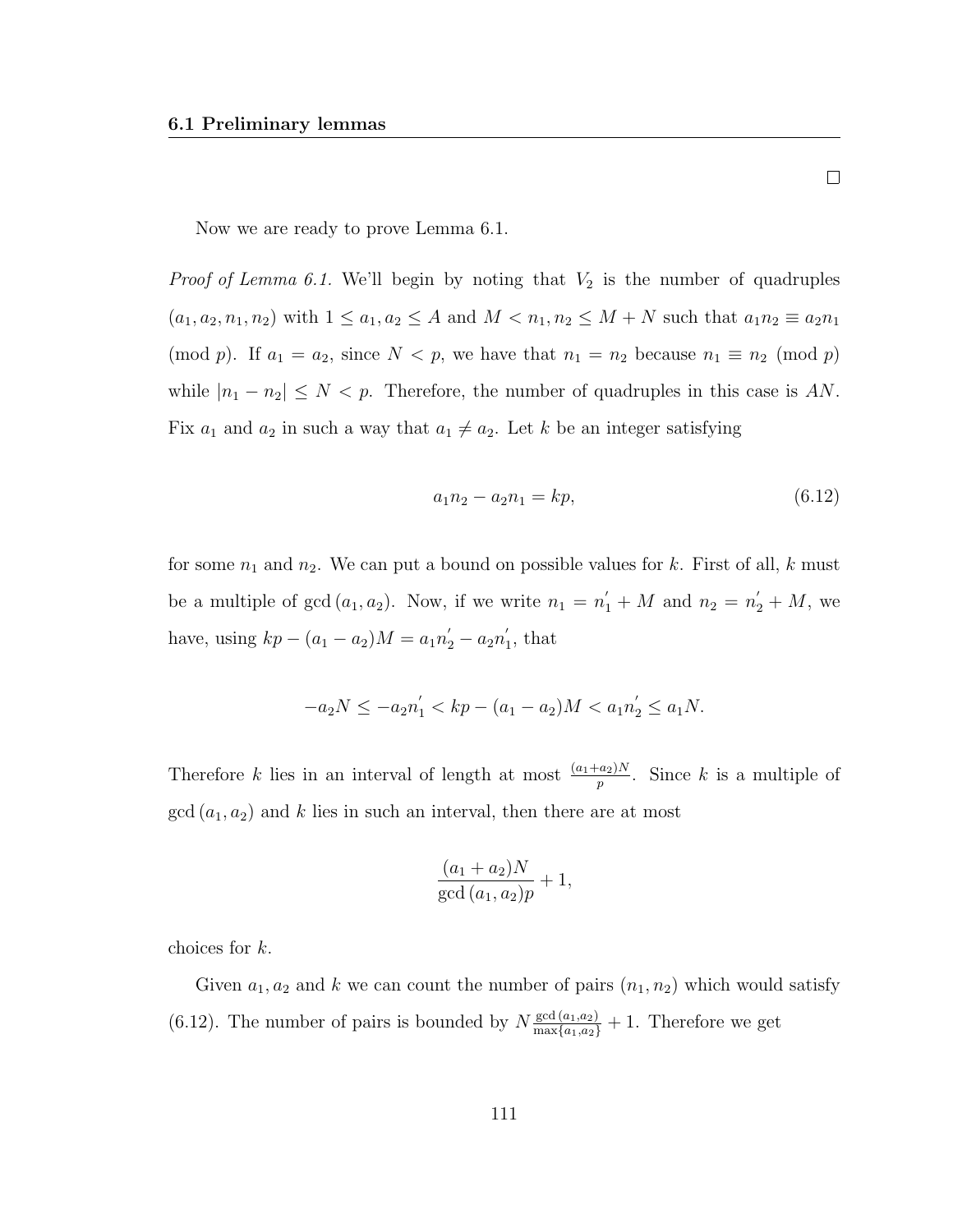$$
V_2 \le AN + 2 \sum_{a_1 < a_2} \left( \frac{(a_1 + a_2)N}{\gcd(a_1, a_2)p} + 1 \right) \left( \frac{\gcd(a_1, a_2)N}{\max\{a_1, a_2\}} + 1 \right)
$$
\n
$$
= AN + \frac{2N^2}{p} S_1 + \frac{2N}{p} S_2 + 2NS_3 + A^2 - A,\tag{6.13}
$$

where

$$
S_1 = \sum_{a_1 < a_2} \frac{a_1 + a_2}{\max\{a_1, a_2\}},
$$
\n
$$
S_2 = \sum_{a_1 < a_2} \frac{a_1 + a_2}{\gcd(a_1, a_2)},
$$

and

$$
S_3 = \sum_{a_1 < a_2} \frac{\gcd(a_1, a_2)}{\max\{a_1, a_2\}}.\tag{6.14}
$$

Dealing with  $S_1$  is straightforward, in fact  $S_1$  is

$$
\sum_{a_2 \le A} \sum_{a_1 < a_2} \frac{a_1 + a_2}{a_2} = \sum_{a_2 \le A} \left( a_2 - 1 + \frac{a_2(a_2 - 1)}{2a_2} \right) = \frac{3}{2} \frac{A(A - 1)}{2} = \frac{3}{4} A^2 - \frac{3}{4} A. \tag{6.15}
$$

Now, let's estimate  $\mathcal{S}_2$  :

$$
S_2 = \sum_{a_1 < a_2 \le A} \frac{a_1 + a_2}{\gcd(a_1, a_2)} = \sum_{d \le A} \sum_{b_2 \le \frac{A}{d}} \sum_{b_1 < b_2, (b_1, b_2) = 1} (b_1 + b_2)
$$
\n
$$
= \sum_{d \le A} \sum_{2 \le b_2 \le \frac{A}{d}} \left( \phi(b_2)b_2 + \frac{\phi(b_2)}{2}b_2 \right) = \frac{3}{2} \sum_{d \le A} \sum_{2 \le b_2 \le \frac{A}{d}} \phi(b_2)b_2.
$$

Using Lemma 6.2, we get

$$
S_2 \le \frac{3}{\pi^2} \sum_{d \le A} \left(\frac{A}{d}\right)^3 + \frac{3}{4} \sum_{d \le A} \left(\frac{A}{d}\right)^2 \log\left(\frac{A}{d}\right) + \frac{3}{2} \sum_{d \le A} \left(\frac{A}{d}\right)^2.
$$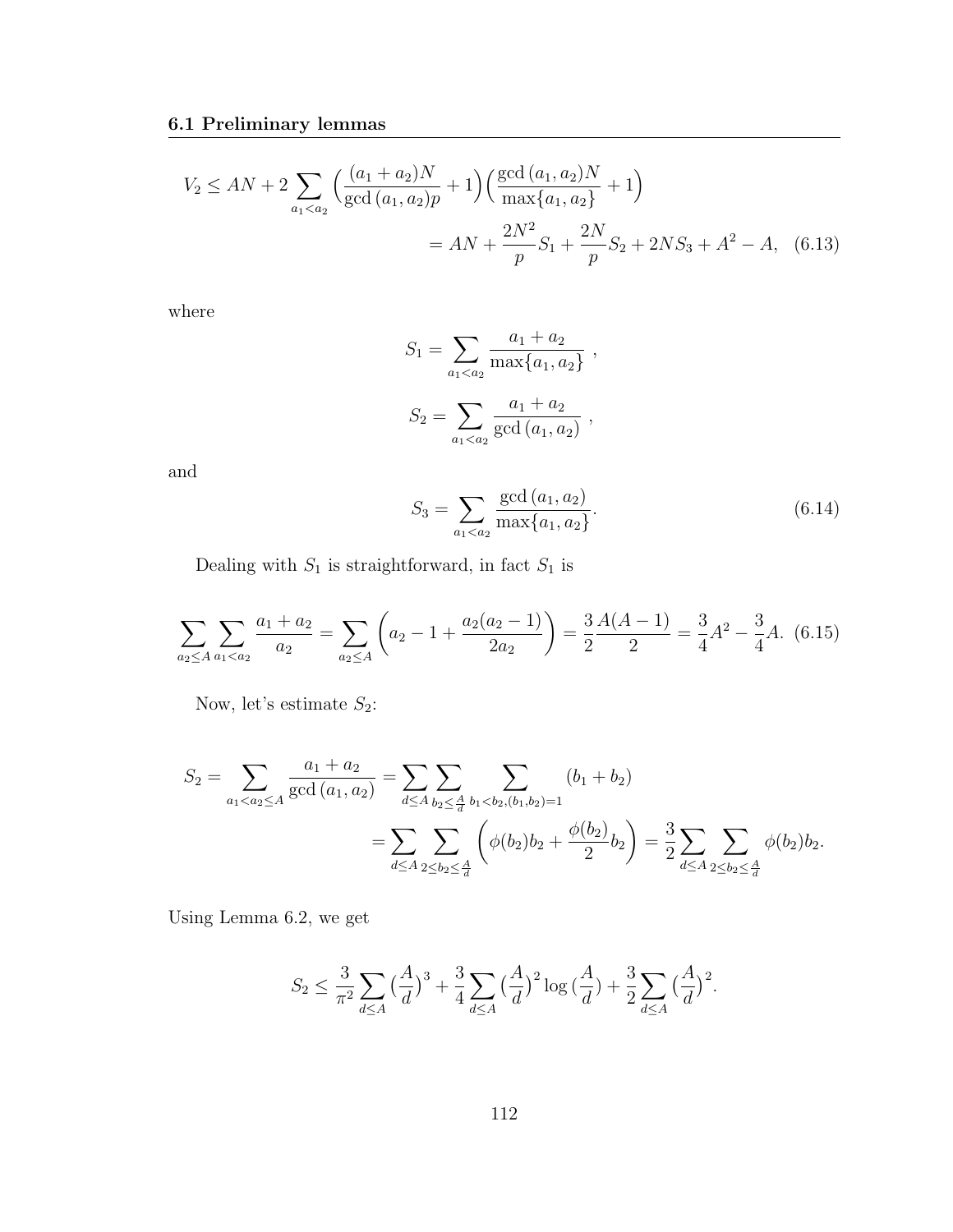Using that  $\log(\frac{A}{d}) = \log A - \log d$ , and that  $\sum$  $d \geq 1$ 1  $\frac{1}{d^s} = \zeta(s)$ , yields

$$
S_2 \le \frac{3\zeta(3)}{\pi^2} A^3 + \frac{3\zeta(2)}{4} A^2 \log A - \frac{3}{4} A^2 \sum_{d \le A} \frac{\log d}{d^2} + \frac{3}{2} A^2 \zeta(2).
$$

Using that for  $A \geq 11$  we have  $\frac{3\zeta(2)}{2} - \frac{3}{4}$  $\frac{3}{4}\sum_{d\leq A}$  $\log d$  $\frac{\log d}{d^2}$  < 2 yields

$$
S_2 \le \frac{3\zeta(3)}{\pi^2} A^3 + \frac{3\zeta(2)}{4} A^2 \log\left(A\right) + 2A^2. \tag{6.16}
$$

Let's estimate  $S_3$ . We have

$$
S_3 = \sum_{a_1 < a_2 \le A} \frac{\gcd(a_1, a_2)}{\max(a_1, a_2)} = \sum_{d \le A} \sum_{b_2 < \frac{A}{d}} \sum_{b_1 < b_2, (b_1, b_2) = 1} \frac{1}{b_2} = \sum_{d \le A} \sum_{2 \le b_2 < \frac{A}{d}} \frac{\phi(b_2)}{b_2}.
$$

Using Lemma 6.3 yields

$$
S_3 \le \sum_{d \le A} \left( \frac{A}{d} \frac{1}{\zeta(2)} + \log \left( \frac{A}{d} \right) \right) = \frac{6}{\pi^2} A \sum_{d \le A} \frac{1}{d} + \sum_{d \le A} \log \left( \frac{A}{d} \right).
$$

From [17, Theorem 422] it follows that for  $A \geq 27$ 

$$
\sum_{d \le A} \frac{1}{d} < \log A + \gamma + \frac{1}{A} < \log \left( 1.85A \right).
$$

Using this and Lemma 6.4 yields

$$
S_3 \le \frac{6}{\pi^2} A \log \left( 1.85A \right) + A - 1. \tag{6.17}
$$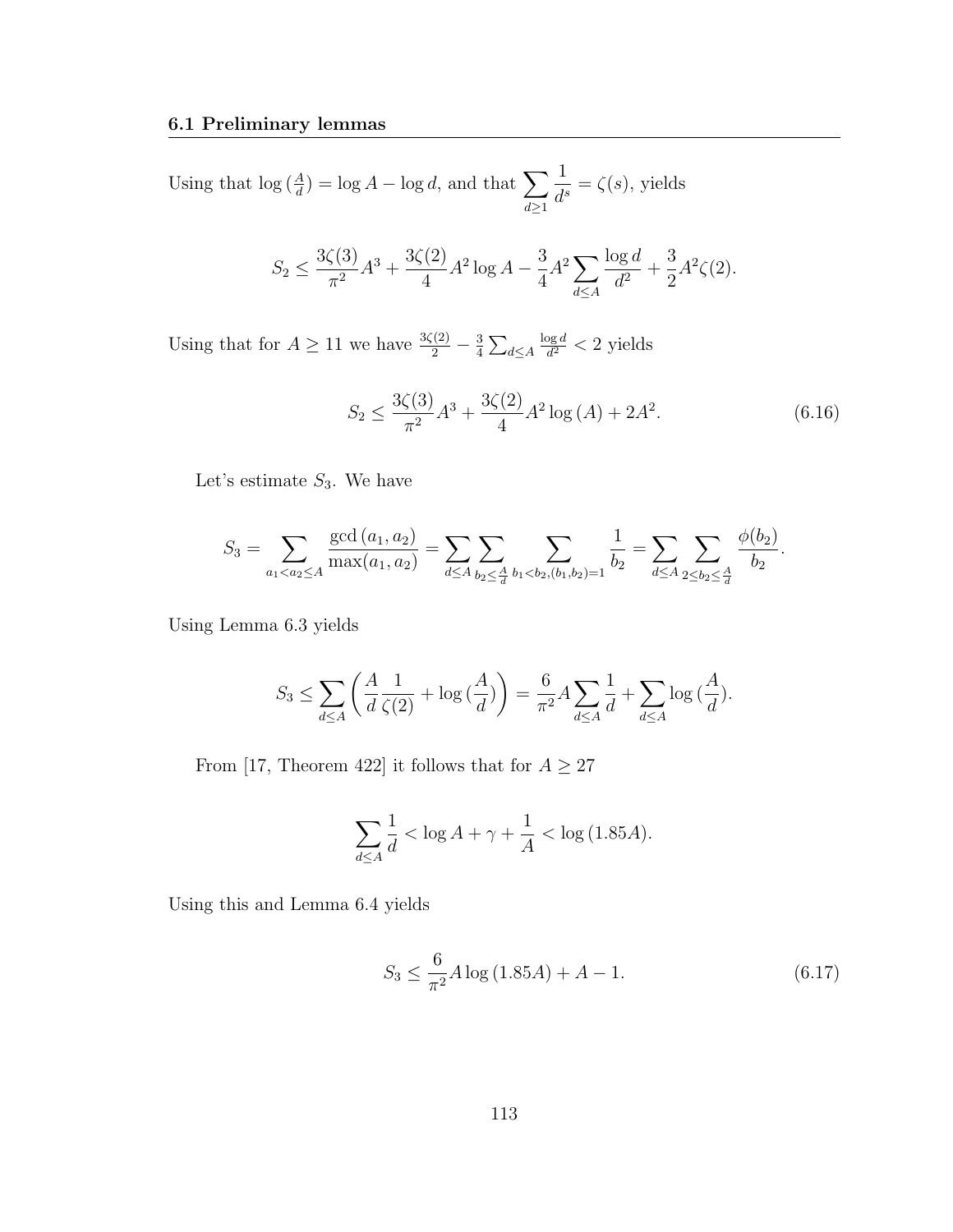Using (6.15), (6.16) and (6.17) in (6.13) yields the following upper bound for  $V_2$ :

$$
2AN\left(\frac{3}{2} + \frac{A-1}{2N} + \frac{3AN}{4p} - \frac{3N}{4p} + \frac{3\zeta(3)A^2}{\pi^2 p} + \frac{3\zeta(2)A\log A}{4p} + \frac{6}{\pi^2}\log\left(1.85A\right) - \frac{1}{A} + \frac{2A}{p}\right) \tag{6.18}
$$

For  $A \geq 4$ , we have

$$
\frac{3\zeta(3)A^2}{\pi^2 p} + \frac{3\zeta(2)A\log A}{4p} < \frac{3}{4}\frac{A^2}{p}.\tag{6.19}
$$

Since  $N \geq 3A$  we have the following two inequalities:

$$
\frac{AN}{4p} > \frac{3}{4} \frac{A^2}{p} \text{ and } \frac{3N}{4p} > \frac{2A}{p}.
$$
 (6.20)

Combining (6.19) and (6.20) yields

$$
\frac{3AN}{4p} + \left(\frac{3\zeta(3)A^2}{\pi^2 p} + \frac{3\zeta(2)A\log A}{4p}\right) + \left(\frac{2A}{p} - \frac{3N}{4p}\right) < \frac{AN}{p}.\tag{6.21}
$$

Finally, using that  $A \geq 28$  and that  $N > 12A$ , yields

$$
\left(1 - \frac{6}{\pi^2}\right) \log\left(1.85A\right) \ge \left(1 - \frac{6}{\pi^2}\right) \log\left(51.8\right) \ge 1.54766 > \frac{3}{2} + \frac{1}{24} \ge \frac{3}{2} + \frac{A}{2N}.\tag{6.22}
$$

Combining (6.21) and (6.22) in (6.18) yields (6.2).  $\Box$ 

**Remark 6.1.** The main term will come from the  $log(1.85A)$  term and the 1.85 can be changed to a smaller number (the limit being  $e^{\gamma}$ ), forcing A to be slightly larger to make the inequalities work. Also, the coefficient on  $log(1.85A)$  can be changed to be as close to  $\frac{6}{\pi^2}$  as we want as long as A is big enough. It is important to note that big  $A$ 's will mean forcing  $p$  to be much bigger in the estimates for the Burgess inequality.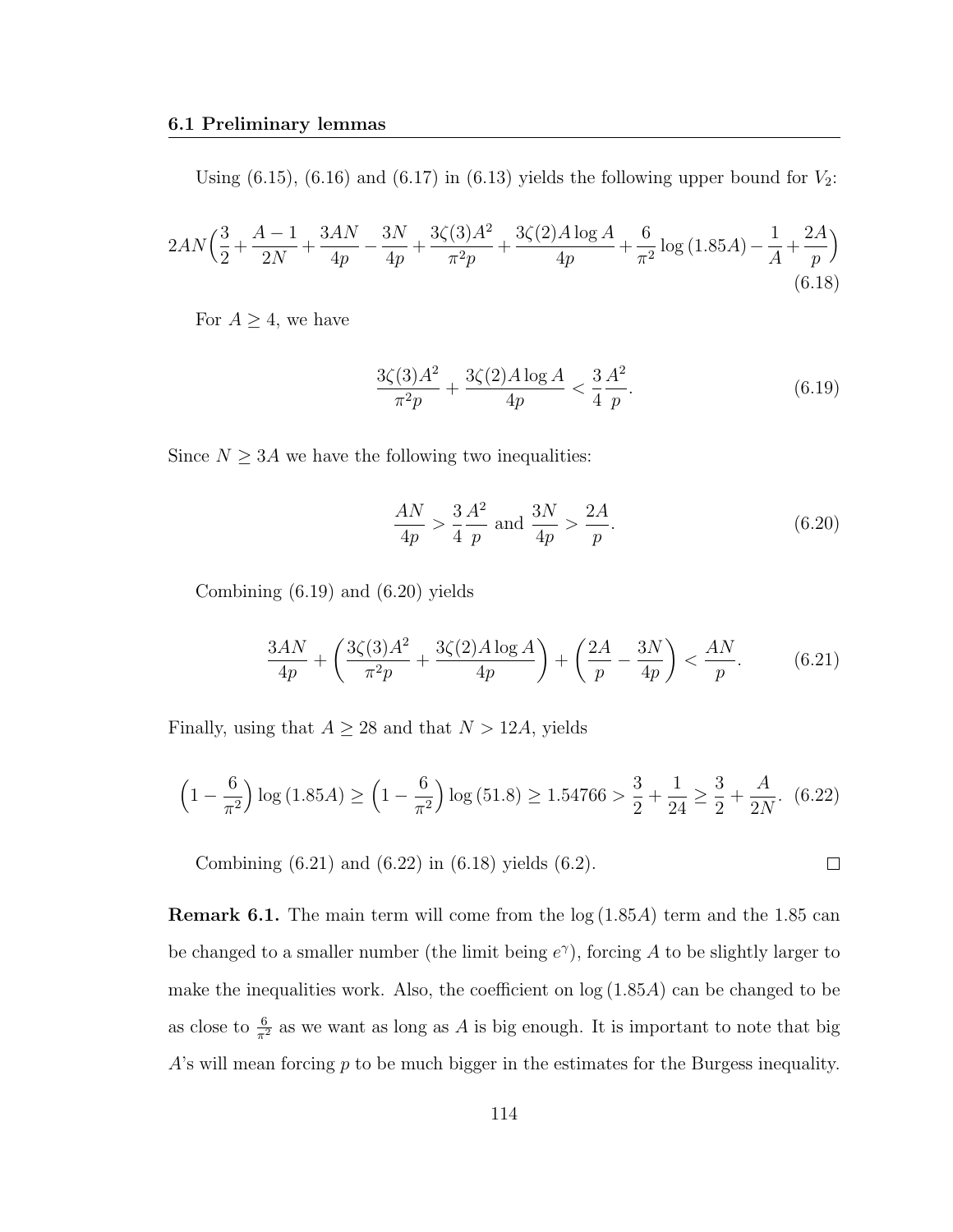**Remark 6.2.** The constraint  $A \ge 28$  is used to get the main term to be  $log(1.85A)$ ; however, we can relax the condition on A and get a slightly worse main term. We chose our values this way to get the constants in tables 6.3, 6.4 as low as possible for small values of r. Relaxing the  $A \geq 28$  condition would make these constants worse, but improve the constants for larger values of  $r$ . Since the small values of  $r$  seem to be the most useful in applications, we decided to focus on minimizing these cases.

### 6.2 Explicit Burgess inequality

*Proof of Theorem 6.5.* Let M and  $N \geq 1$  be non-negative integers. Let r be a positive integer. Fix a constant  $c_1(r) \geq 1$  (which we will name later). For  $r = 1$ , the Pólya– Vinogradov inequality implies the Burgess inequality, so assume  $r \geq 2$ . We will prove the Theorem by induction. Assume that for all positive integers  $h < N$ , we have

$$
|S_{\chi}(M,h)| \le c_1(r) N^{1-\frac{1}{r}} p^{\frac{r+1}{4r^2}} (\log p)^{\frac{1}{r}}.
$$

The idea is to estimate  $S_{\chi}(M, N)$  by shifting by  $h(n \mapsto n + h)$  and getting an error that we can deal with by induction.

Note that

$$
S_{\chi}(M,N) = \sum_{M < n \le M+N} \chi(n+h) + \sum_{M < n \le M+h} \chi(n) - \sum_{M+N < n \le M+N+h} \chi(n).
$$

Therefore

$$
S_{\chi}(M,N) = \sum_{M < n \le N+M} \chi(n+h) + 2\theta E(h),
$$

where  $|\theta| \leq 1$  and  $E(h) = \max_{K} |S_{\chi}(K, h)|$ .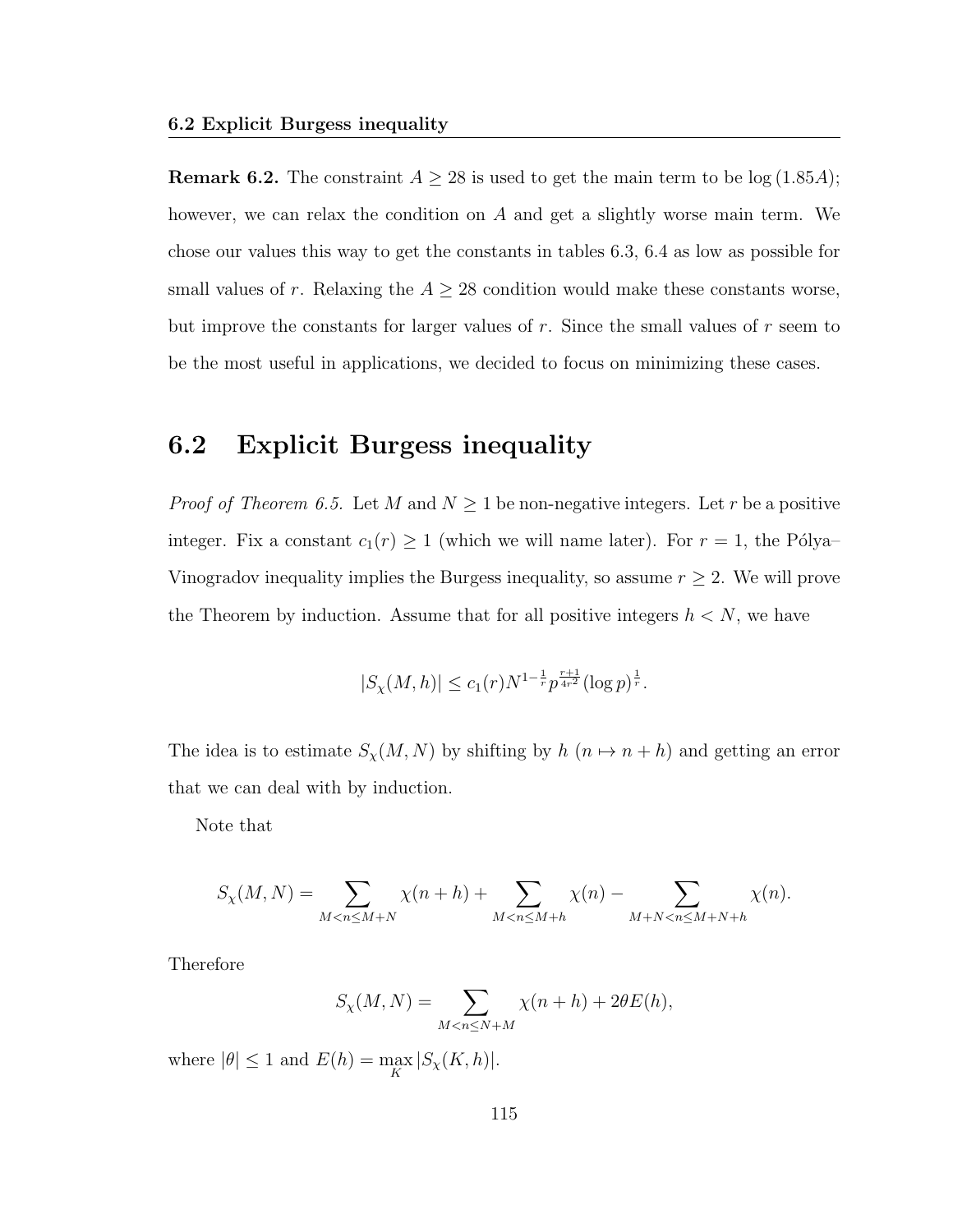#### 6.2 Explicit Burgess inequality

Let A and B be positive reals and let  $H = \lfloor A \rfloor |B|$ . We will use shifts of length  $h = ab$  where a and b are positive integers satisfying  $a \leq A$  and  $b \leq B$ . After averaging over all the pairs  $(a, b)$  we get

$$
S_{\chi}(N,M) = \frac{1}{H} \sum_{a,b} \sum_{M < n \le M+N} \left( \chi(n+ab) + 2\theta E(ab) \right). \tag{6.23}
$$

Let  $v(x)$  be defined as in (6.1), then

$$
\left| \sum_{a,b} \sum_{M < n \le M+N} \chi(n+ab) \right| \le \sum_{x \mod p} v(x) \left| \sum_{b \le B} \chi(x+b) \right| . \tag{6.24}
$$

Let

$$
V := \sum_{x \mod p} v(x) \left| \sum_{b \leq B} \chi(x+b) \right|,
$$

then, combining  $(6.23)$  with  $(6.24)$ , we get

$$
|S_{\chi}(N,M)| \le \frac{V}{H} + \frac{2}{H} \sum_{a,b} E(ab).
$$
 (6.25)

We can now focus on estimating V. Now define  $V_1 := \sum$  $x \pmod{p}$  $v(x),$ 

 $V_2 := \sum$  $x \pmod{p}$  $v^2(x)$  and  $W := \sum$  $x \pmod{p}$  $\begin{array}{c} \begin{array}{c} \begin{array}{c} \end{array} \\ \begin{array}{c} \end{array} \end{array} \end{array}$  $\sum$  $1 \leq b \leq B$  $\chi(x+b)$  $2r$ . Using Hölder's Inequality we get

$$
V \le V_1^{1 - \frac{1}{r}} V_2^{\frac{1}{2r}} W^{\frac{1}{2r}}.
$$
\n(6.26)

First note that

$$
V_1 = \lfloor A \rfloor N \le AN.
$$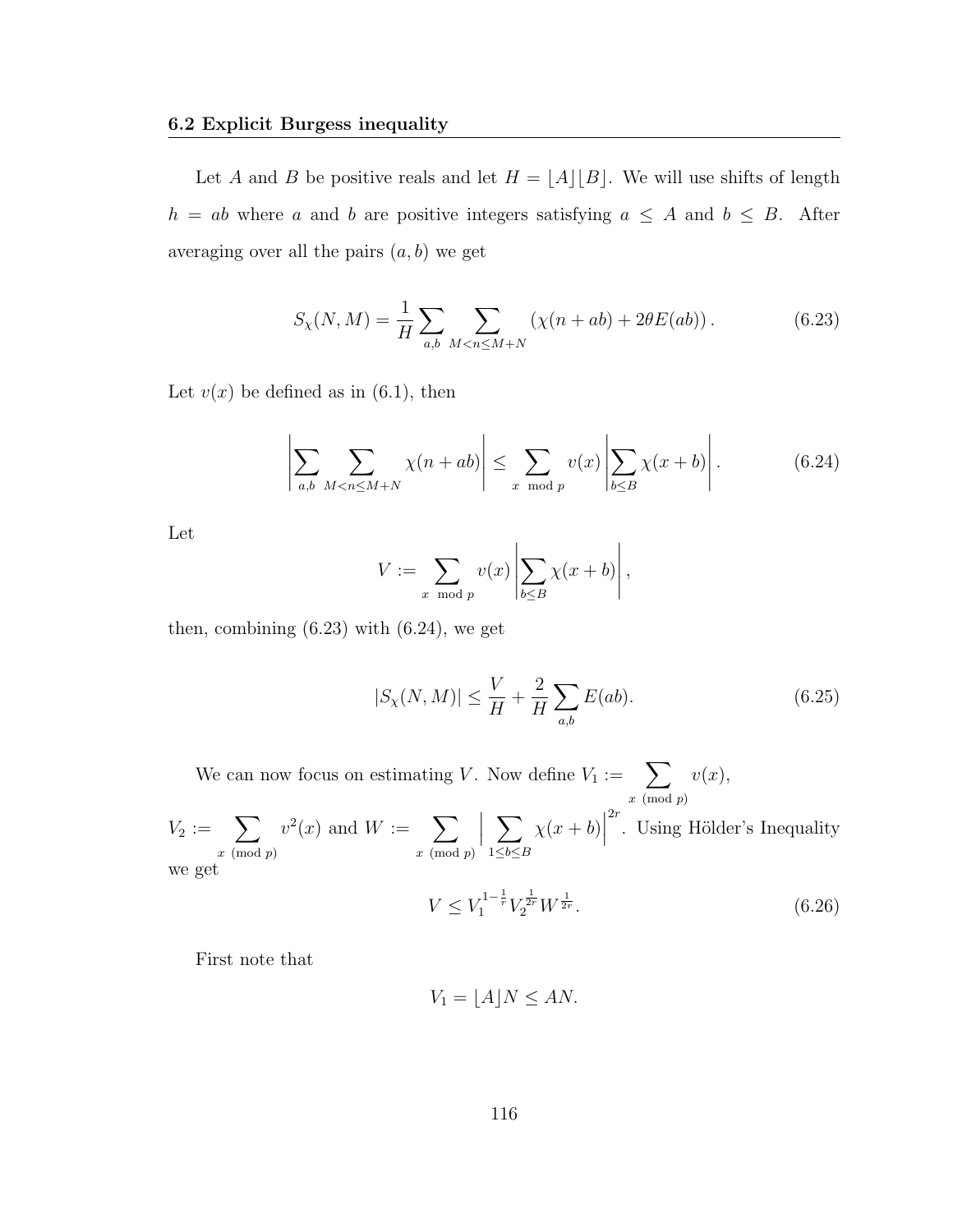From Lemma 6.1, for  $\lfloor A \rfloor \geq 28$  and  $\lfloor A \rfloor < \frac{N}{12}$ , we have

$$
V_2 \le 2AN\left(\frac{AN}{p} + \log(1.85A)\right). \tag{6.27}
$$

We can also bound  $W$ , since we dealt with it in Chapter 4, in particular, from Theorem 4.2, we have (for  $r \leq 9B$ ):

$$
W \le \frac{(2r)!}{2^r r!} B^r p + (2r - 1) B^{2r} \sqrt{p} = (2r - 1)!! B^r p + (2r - 1) B^{2r} \sqrt{p},\tag{6.28}
$$

where  $(2r - 1)!! := (2r - 1)(2r - 3)...(3)(1).$ 

Let's head back to proving the Burgess bound. We will let  $AB = kN$  for k a real number to be chosen later. Using the inequalities of  $V_1, V_2$  and W together with (6.26) yields the following bound upper bound for  $\frac{V}{H}$ :

$$
\frac{V}{H} \le \frac{1}{[A][B]} V_1^{1-\frac{1}{r}} V_2^{\frac{1}{2r}} W^{\frac{1}{2r}} \le \frac{\frac{AB}{[A][B]}}{(AB)^{\frac{1}{2r}}} \cdot \frac{(2WB)^{\frac{1}{2r}}}{B} \left(\frac{AN}{p} + \log(1.85A)\right)^{\frac{1}{2r}} N^{1-\frac{1}{2r}}
$$
\n
$$
\le \frac{A}{A-1} \cdot \frac{B}{B-1} \cdot \frac{1}{k^{\frac{1}{2r}}} \cdot \frac{(2WB)^{\frac{1}{2r}}}{B} \left(\frac{AN}{p} + \log(1.85A)\right)^{\frac{1}{2r}} N^{1-\frac{1}{r}}. \tag{6.29}
$$

Because of  $(6.29)$  we can see that a good choice for B is the one that minimizes  $W B$  $\frac{WB}{B^{2r}}$ . Using (6.28), we seek to minimize the expression  $(2r-1)!!\frac{p}{B^{r-1}} + (2r-1)Bp^{\frac{1}{2}}$ . We take the derivative with respect to  $B$  and equal it to zero. After this process we get that a good  $B$  is

$$
B = ((2r - 3)!!(r - 1))^{\frac{1}{r}} p^{\frac{1}{2r}}.
$$
\n(6.30)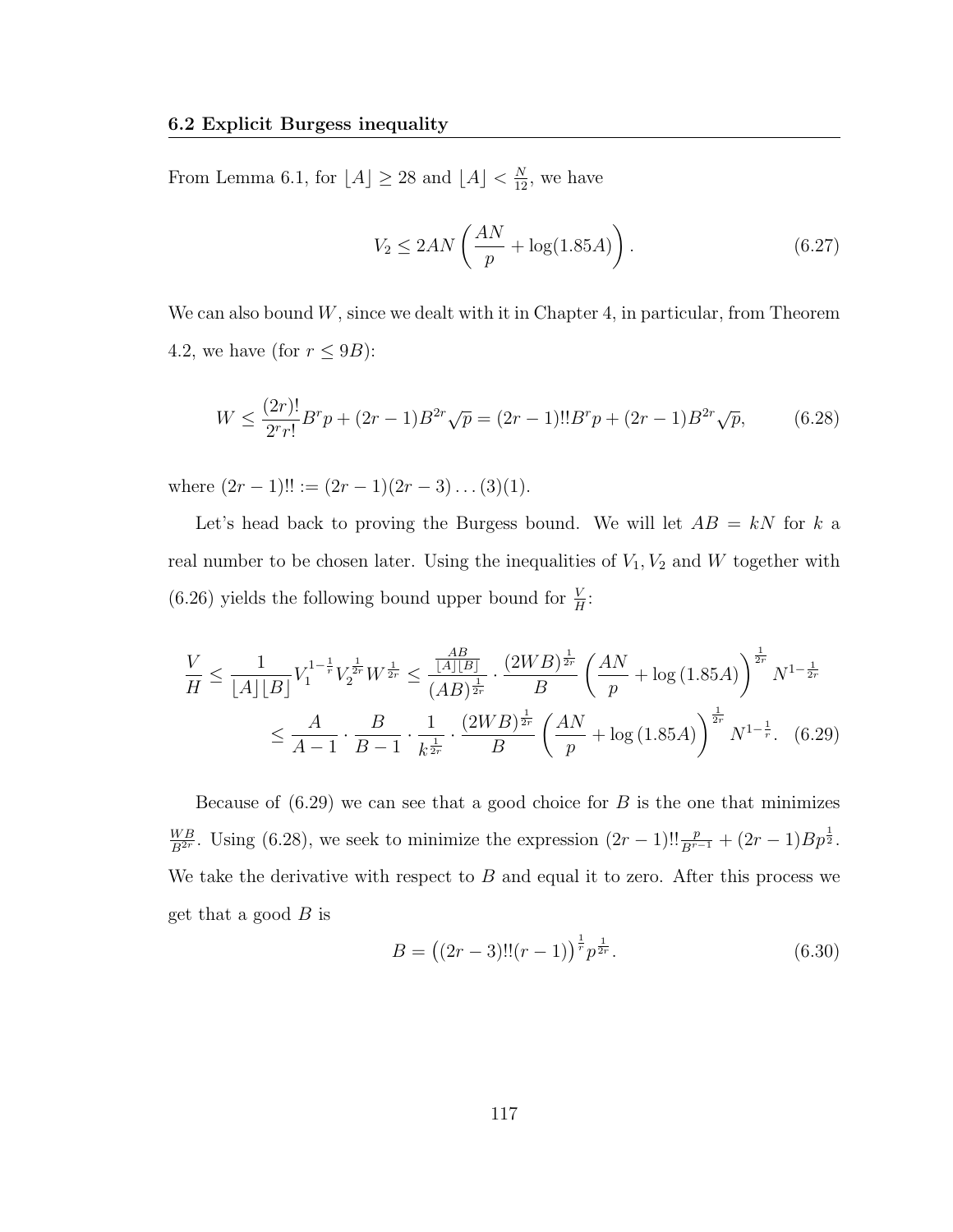Using this value of  $B$  we get

$$
\frac{(2WB)^{\frac{1}{2r}}}{B} \le \left(\frac{2r(2r-1)}{r-1}\right)^{\frac{1}{2r}} (r-1)^{\frac{1}{2r^2}} \left((2r-3)!!\right)^{\frac{1}{2r^2}} p^{\frac{r+1}{4r^2}}.
$$
 (6.31)

Now we must try to bound  $\frac{AN}{p} + \log(1.85A)$ . To do this, we can use the Pólya– Vinogradov inequality to give an upper bound for  $N$ , since for  $N$  large, the Pólya– Vinogradov inequality would be a better bound than the Burgess inequality. Indeed, if

$$
N \ge p^{\frac{1}{2} + \frac{1}{4r}} \log p,\tag{6.32}
$$

then, since  $c_1(r) \geq 1$ , we have

$$
c_1(r)N^{1-\frac{1}{r}}p^{\frac{r+1}{4r^2}}(\log p)^{\frac{1}{r}} \geq \sqrt{p}\log p.
$$

Therefore, from the Pólya–Vinogradov inequality (see section 9.4 in [29]) we can conclude that  $|S_{\chi}(M,N)| \leq c_1(r)N^{1-\frac{1}{r}}p^{\frac{r+1}{4r^2}}\log p^{\frac{1}{r}}$ , whenever we have (6.32).

If we have  $r \geq 3$ , then we can use the Burgess inequality with  $r-1$  instead of the Pólya–Vinogradov inequality, to get a better upper bound on  $N$ . Indeed, if we assume that  $c_1(r-1) \leq s^{\frac{1}{r(r-1)}}c_1(r)$ , where s is a real number, then if

$$
N \ge s \, p^{\frac{1}{4} + \frac{1}{2r} + \frac{1}{4r(r-1)}} \log p,
$$

then

$$
c_1(r)N^{1-\frac{1}{r}}p^{\frac{r+1}{4r^2}}(\log p)^{\frac{1}{r}} \ge c_1(r-1)N^{1-\frac{1}{r-1}}p^{\frac{r}{4(r-1)^2}}(\log p)^{\frac{1}{r-1}}.
$$

Similarly, we can put a lower bound on N, by noting that  $|S_{\chi}(M, N)| \leq N$ .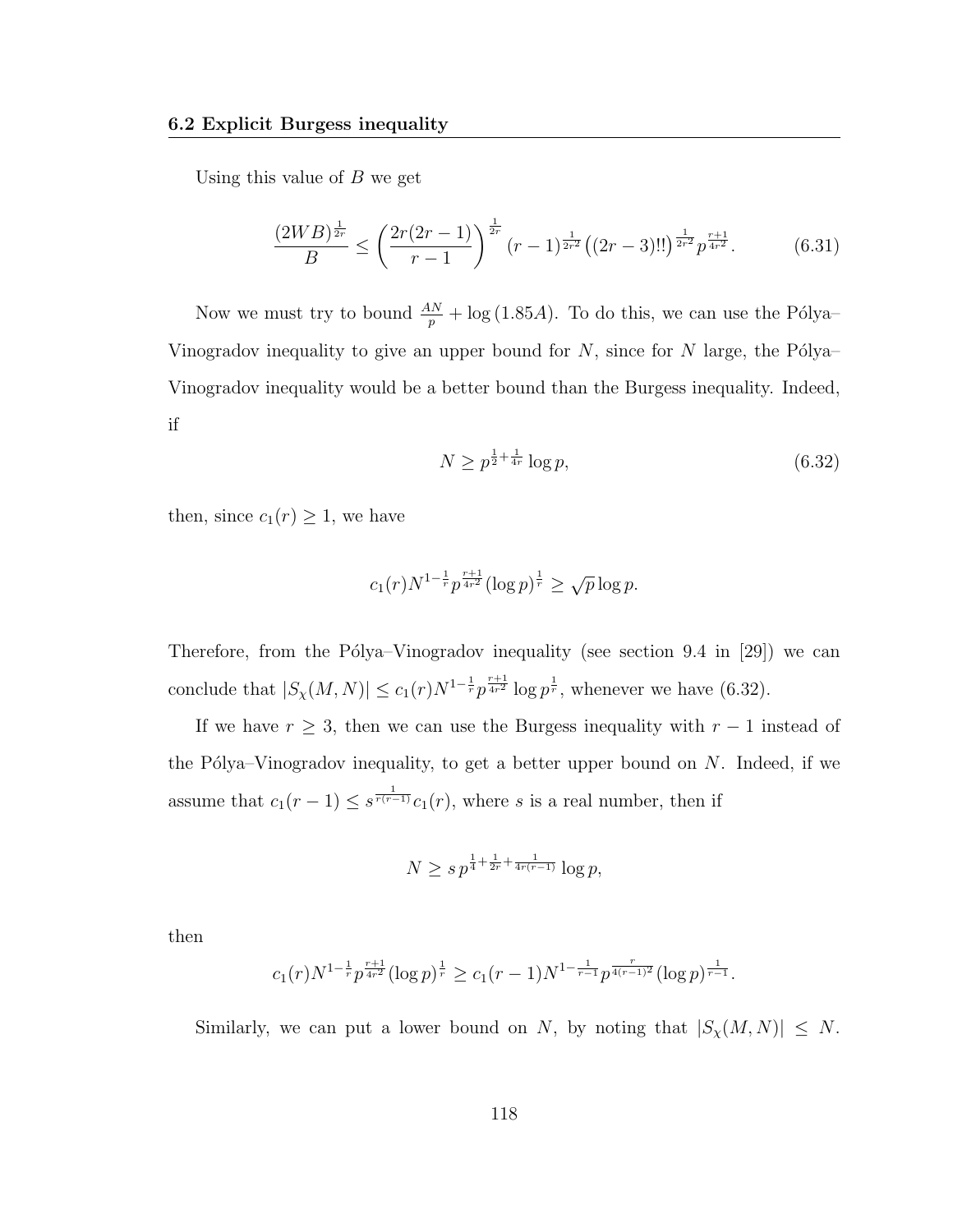Indeed,

$$
c_1(r)N^{1-\frac{1}{r}}p^{\frac{r+1}{4r^2}}(\log p)^{\frac{1}{r}} \ge N,
$$

whenever

$$
N \le c_1(r)^r p^{\frac{1}{4} + \frac{1}{4r}} \log p.
$$

Therefore, we may assume that

$$
c_1(2)^2 p^{\frac{3}{8}} \log p < N < p^{\frac{5}{8}} \log p,\tag{6.33}
$$

for  $r = 2$ , and that

$$
c_1(r)^r p^{\frac{1}{4} + \frac{1}{4r}} \log p < N < s \, p^{\frac{1}{4} + \frac{1}{2r} + \frac{1}{4r(r-1)}} \log p,\tag{6.34}
$$

for  $r \geq 3$ .

Using that  $A = \frac{kN}{B}$  $\frac{SN}{B}$ , the upper bound for N in (6.33), and (6.30), we get

$$
\frac{AN}{p} = \frac{kN^2}{pB} \le \frac{kp^{\frac{5}{4}}\log^2 p}{pB} \le k\log^2 p,\tag{6.35}
$$

for  $r = 2$ , and for  $r \geq 3$ , we get

$$
\frac{AN}{p} = \frac{kN^2}{pB} \le \frac{s^2kp^{\frac{1}{2} + \frac{1}{r} + \frac{1}{2r(r-1)}}\log^2 p}{pB} \le \frac{s^2k}{((2r-3)!!(r-1))^{\frac{1}{r}}p^{\frac{1}{2} - \frac{1}{2r} - \frac{1}{2r(r-1)}}}\log^2 p,
$$
\n(6.36)

Now we consider what happens to log (1.85A).

$$
\log(1.85A) = \log\left(\frac{1.85kN}{B}\right) \le \log(1.85k\log p) + \frac{3\log p}{8},\tag{6.37}
$$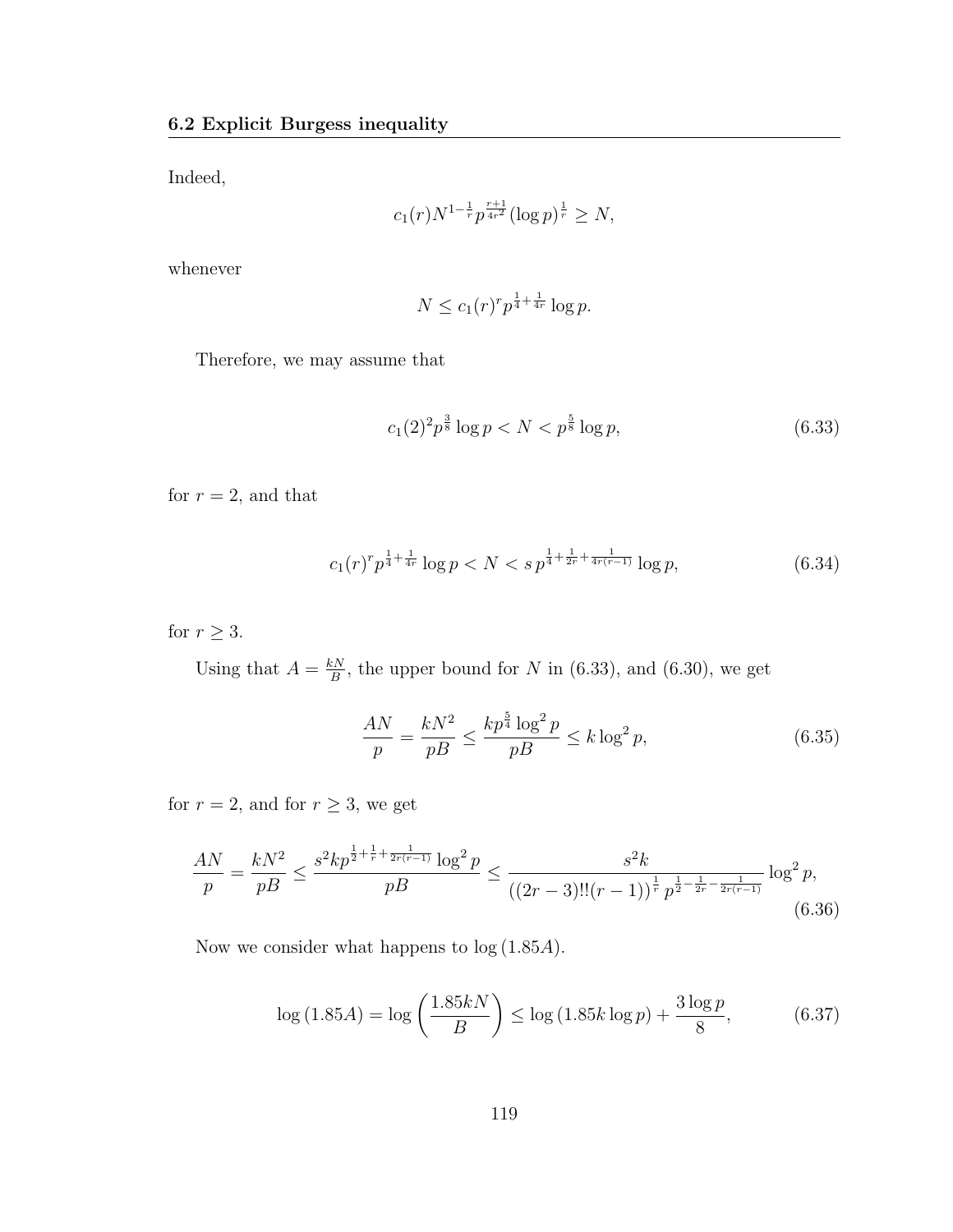for  $r=2,$  and for  $r\geq 3,$  we get

$$
\log(1.85A) = \log\left(\frac{1.85kN}{B}\right) \le \log\left(\frac{1.85s\log p}{((2r-3)!!(r-1))^\frac{1}{r}}\right) + \frac{\log p}{4} + \frac{\log p}{4r(r-1)}.
$$
\n(6.38)

Now, let's bound the error term, the part we have labeled as  $E(h)$ .

For any  $a, b$  such that  $ab = h \langle N \rangle$ , we have by induction hypothesis  $E(h) \leq$  $c_1(r)(ab)^{1-\frac{1}{r}}p^{\frac{r+1}{4r^2}}(\log p)^{\frac{1}{r}}$ . Therefore,

$$
\frac{1}{c_1(r)p^{\frac{r+1}{4r^2}}(\log p)^{\frac{1}{r}}} \cdot \frac{2}{H} \sum_{a,b} E(ab) \le \frac{2}{[A][B]} \sum_{1 \le a \le A} \sum_{1 \le b \le B} (ab)^{1-\frac{1}{r}}
$$
\n
$$
\le 2 \frac{1}{AB} \left(1 + \int_1^A t^{1-\frac{1}{r}} dt\right) \left(1 + \int_1^B t^{1-\frac{1}{r}} dt\right) \frac{AB}{(A-1)(B-1)}
$$
\n
$$
\le (AB)^{1-\frac{1}{r}} \frac{2}{(2-\frac{1}{r})^2} \left(1 + \frac{1-\frac{1}{r}}{A^{2-\frac{1}{r}}} + \frac{1-\frac{1}{r}}{B^{2-\frac{1}{r}}} + \frac{(1-\frac{1}{r})^2}{(AB)^{2-\frac{1}{r}}} \right) \frac{AB}{(A-1)(B-1)}
$$
\n
$$
= \frac{2r^2}{(2r-1)^2} k^{1-\frac{1}{r}} N^{1-\frac{1}{r}} \left(1 + \frac{1-\frac{1}{r}}{A^{2-\frac{1}{r}}} + \frac{1-\frac{1}{r}}{B^{2-\frac{1}{r}}} + \frac{(1-\frac{1}{r})^2}{(AB)^{2-\frac{1}{r}}} \right) \frac{AB}{(A-1)(B-1)}.
$$
\n(6.39)

Combining equations (6.29), (6.31), (6.35), (6.37) and (6.39) with (6.25) yields (for  $r = 2$ )

$$
\frac{|S_{\chi}(N,M)|}{N^{\frac{1}{2}}p^{\frac{3}{16}}(\log p)^{\frac{1}{2}}} \le \frac{AB}{(A-1)(B-1)} (12)^{\frac{1}{4}} \left(1 + \frac{3}{8k \log p} + \frac{\log(1.85k \log p)}{k \log^2 p}\right)^{\frac{1}{4}}
$$

$$
+ \frac{8}{9}k^{\frac{1}{2}}c_1(2)\left(1 + \frac{1}{2A^{\frac{3}{2}}} + \frac{1}{2B^{\frac{3}{2}}} + \frac{1}{4(AB)^{\frac{3}{2}}}\right) \frac{AB}{(A-1)(B-1)}.
$$
(6.40)

Similarly, for  $r \ge 3$ , combining equations (6.29), (6.31), (6.36), (6.38) and (6.39) with (6.25) yields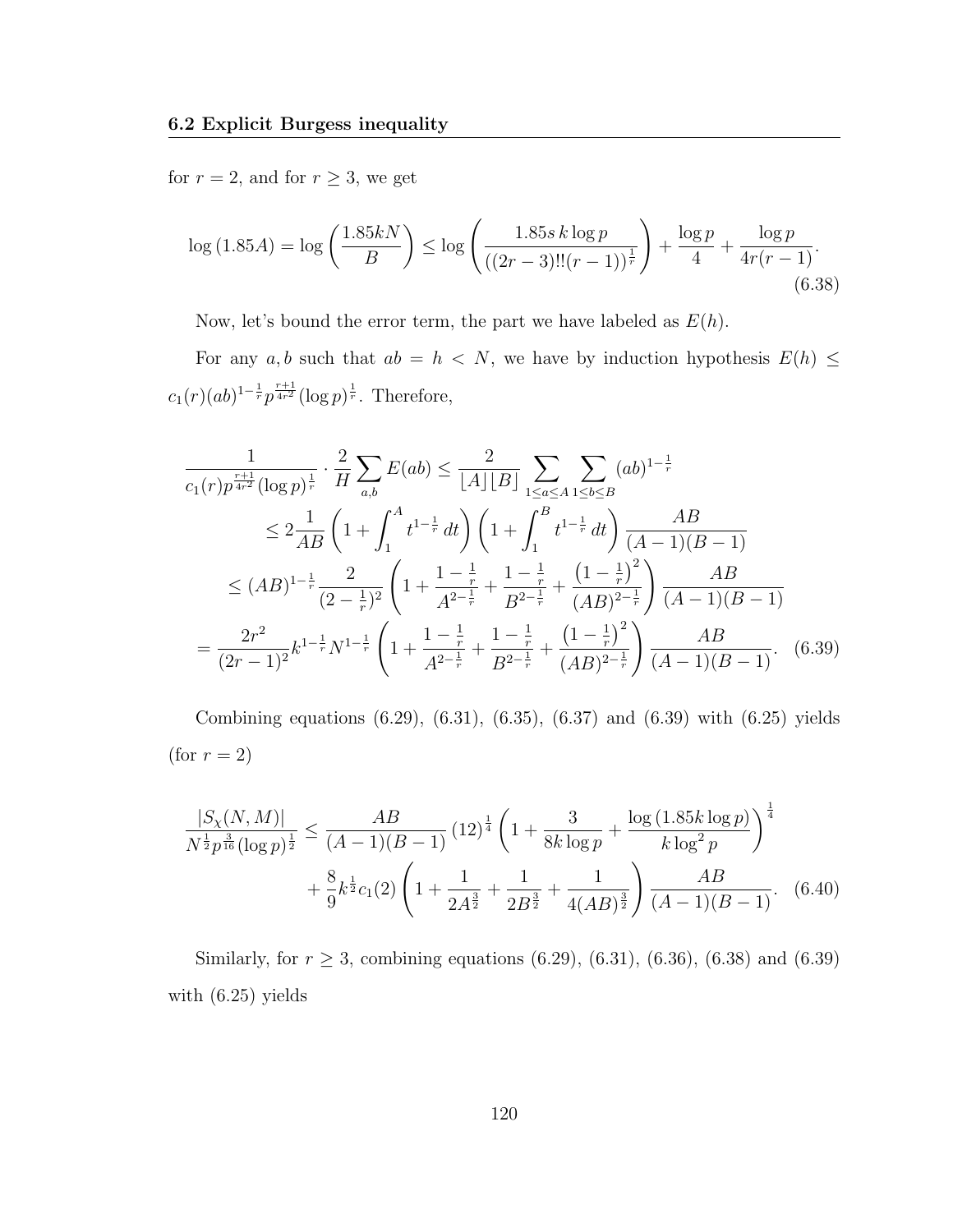$$
\frac{|S_{\chi}(N,M)|}{N^{1-\frac{1}{r}}p^{\frac{r+1}{4r^2}}(\log p)^{\frac{1}{r}}} \leq \left(\frac{2r(2r-1)}{r-1}\right)^{\frac{1}{2r}}((2r-3)!!(r-1))^{\frac{1}{2r^2}}\frac{AB}{(A-1)(B-1)}
$$
\n
$$
\left(\frac{s^2}{((2r-3)!!(r-1))^{\frac{1}{r}}p^{\frac{r-2}{2(r-1)}}} + \frac{1}{4k\log p} + \frac{1}{4r(r-1)k\log p} + \frac{\log\left(\frac{1.85s\log p}{((2r-3)!!(r-1))^{\frac{1}{r}}}\right)}{k\log^2 p}\right)^{\frac{1}{2r}}
$$
\n
$$
+\frac{2r^2}{(2r-1)^2}k^{1-\frac{1}{r}}c_1(r)\left(1 + \frac{1-\frac{1}{r}}{A^{2-\frac{1}{r}}} + \frac{1-\frac{1}{r}}{B^{2-\frac{1}{r}}} + \frac{\left(1-\frac{1}{r}\right)^2}{(AB)^{2-\frac{1}{r}}}\right)\frac{AB}{(A-1)(B-1)}.\tag{6.41}
$$

Now, if we let  $c_1(r)$  be defined as follows

$$
c_1(2) = \frac{AB}{(A-1)(B-1)} \left(12\right)^{\frac{1}{4}} \frac{\left(1 + \frac{3}{8k \log p} + \frac{\log(3.7k \log p)}{k \log^2 p}\right)^{\frac{1}{4}}}{1 - \frac{8}{9}k^{\frac{1}{2}} \left(1 + \frac{1}{2A^{\frac{3}{2}}} + \frac{1}{2B^{\frac{3}{2}}} + \frac{1}{4(AB)^{\frac{3}{2}}}\right)},\tag{6.42}
$$

for  $r = 2$ , and

$$
c_{1}(r) = \frac{AB}{(A-1)(B-1)} \left( \frac{2r(2r-1)\left((2r-3)!!(r-1)\right)^{\frac{1}{r}}}{r-1} \right)^{\frac{1}{2r}}
$$

$$
\left( \frac{s^{2}}{((2r-3)!!(r-1))^{\frac{1}{r}}p^{\frac{1}{2}-\frac{1}{2r}-\frac{1}{2r(r-1)}}} + \frac{1}{4k\log p} + \frac{1}{4r(r-1)k\log p} + \frac{\log\left(\frac{1.85s\log p}{((2r-3)!!(r-1))^{\frac{1}{r}}}\right)}{k\log^{2}p} \right)^{\frac{1}{2r}}
$$

$$
1 - \frac{2r^{2}}{(2r-1)^{2}}k^{1-\frac{1}{r}} \left( 1 + \frac{1-\frac{1}{r}}{A^{2-\frac{1}{r}}} + \frac{1-\frac{1}{r}}{B^{2-\frac{1}{r}}} + \frac{\left(1-\frac{1}{r}\right)^{2}}{(AB)^{2-\frac{1}{r}}} \right) \tag{6.43}
$$

for  $r \geq 3$ . Therefore from (6.40) and (6.41), we get that

$$
|S_{\chi}(M,N)| \le c_1(r) N^{1-\frac{1}{r}} p^{\frac{r+1}{4r^2}} (\log p)^{\frac{1}{r}}.
$$

All we have to do is pick k to minimize  $c_1(r)$  in such a way that  $\lfloor A \rfloor \geq 28$ , and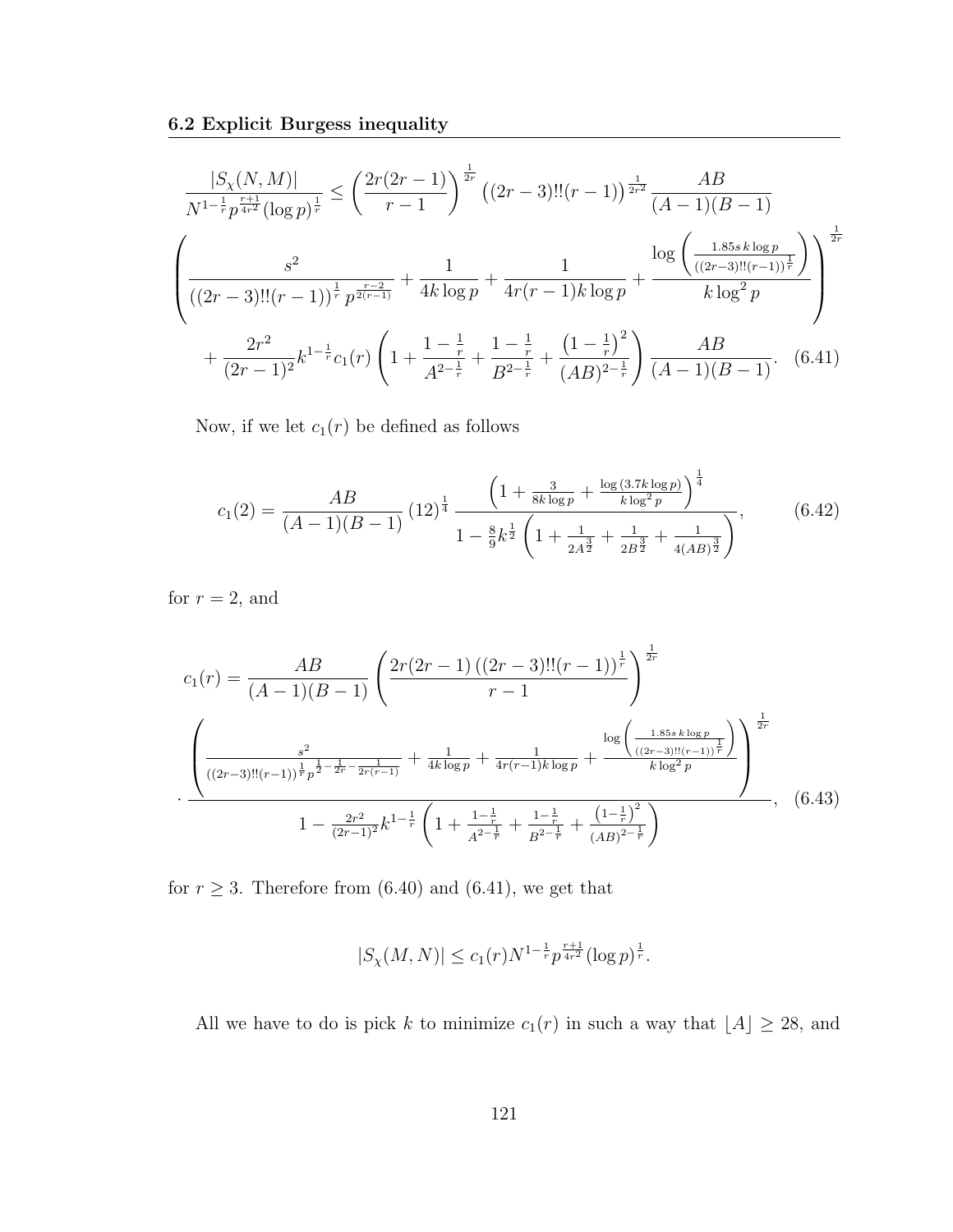that  $N \geq 12A$ . First, we'll start by showing that

$$
B \ge 15.
$$

Since  $B = ((2r-3)!!(r-1))^{\frac{1}{r}} p^{\frac{1}{2r}}$ , we can just manually check for  $2 \le r \le 20$  that the inequality is satisfied. To show that it works for  $r \geq 21$ , we can show that

$$
((2r-3)!!(r-1))^{\frac{1}{r}} \ge 15, \tag{6.44}
$$

by noticing that it works for  $r = 21$  and that the left hand side of  $(6.44)$  is increasing. Indeed, the left hand side is increasing; by noticing that  $(2r-3)(r-1) < (2r-1)(r+1)$ , we get

$$
(2r-3)!!(r-1) < \frac{(2r-1)^{r-1}(r+1)^{r-1}}{(r-1)^{r-2}} < \frac{(2r-1)^r(r+1)^r}{(r-1)^r},
$$

implying that

$$
\frac{1}{r}\log((2r-3)!!(r-1)) < \log((2r-1)(r+1)) - \log(r-1),
$$

which implies

$$
\frac{r+1}{r}\log((2r-3)!!(r-1)) < \log((2r-1)!!) + \log(r+1),
$$

and hence

$$
\log \left( ((2r-3)!!(r-1))^\frac{1}{r} \right) < \log \left( ((2r-1)!!)(r+1))^{\frac{1}{r+1}} \right).
$$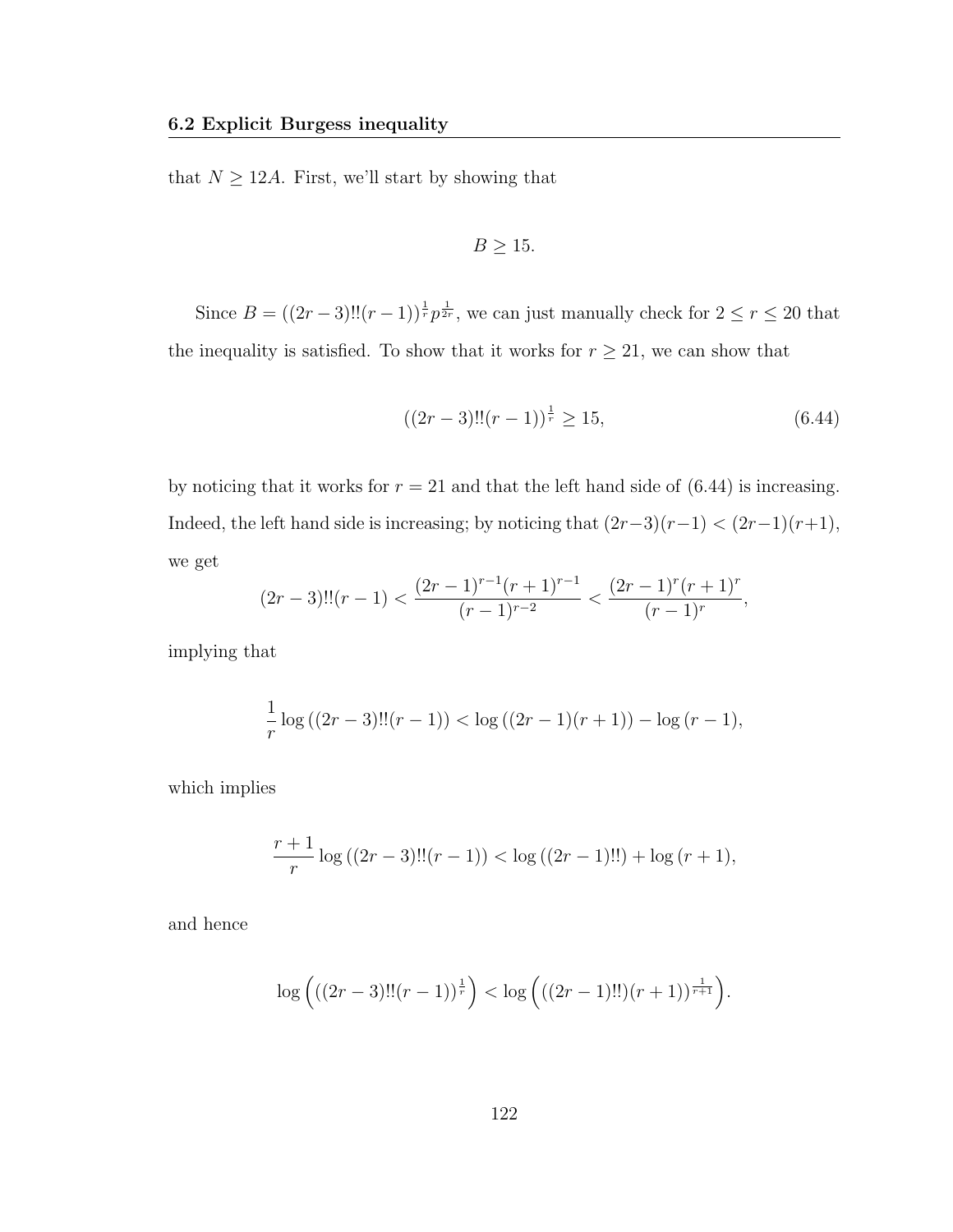| $\boldsymbol{r}$ | $p > 10^7$ | $p > 10^{10}$ | $p > 10^{20}$ |
|------------------|------------|---------------|---------------|
| $\overline{2}$   | 2.26242    | 1.22920       | 0.20612       |
| 3                | 1.68121    | 1.01700       | 0.22461       |
| 4                | 1.48333    | 0.98150       | 0.28047       |
| 5                | 1.38599    | 0.97900       | 0.33930       |
| 6                | 1.32751    | 0.98413       | 0.39415       |
| 7                | 1.28789    | 0.99064       | 0.44339       |
| 8                | 1.25889    | 0.99677       | 0.48700       |
| 9                | 1.23649    | 1.00209       | 0.52547       |
| 10               | 1.21852    | 1.00656       | 0.55942       |

Table 6.5: Lower bounds for the constant  $c_1(r)$  in the Burgess inequality to satisfy  $[A] \geq 28.$ 

Using that  $B \ge 15$ , since  $A = \frac{kN}{B}$  $\frac{\varepsilon N}{B}$ , then

$$
A = \frac{kN}{B} < \frac{kN}{12} < \frac{N}{12},
$$

whenever  $k < 1$ .

Let  $k \geq \frac{3}{64}$ . To check that  $[A] \geq 28$ , we use (6.34) and we note that

$$
\lfloor A \rfloor \ge A - 1 \ge \frac{3N}{64B} - 1 \ge \frac{3c_1(r)^{r} p^{\frac{1}{4} - \frac{1}{4r}} \log p}{64((2r - 3)!!(r - 1))^{\frac{1}{r}}} - 1.
$$

Table 6.5 shows the lower bound  $c_1(r)$  must satisfy to have  $\lfloor A \rfloor \geq 28$  in different situations.

We can now find a good value of  $k \in \left[\frac{3}{64}, 1\right)$  and a good value of s for each r and  $p_0$ , and plug in the values of B, k and a lower bound for A on (6.42) to find  $c_1(2)$  and on (6.43) to find  $c_1(r)$  for  $r \geq 3$  in Table 6.3 and conclude the theorem. The values of k and s we chose can be found on Table 6.6.

 $\Box$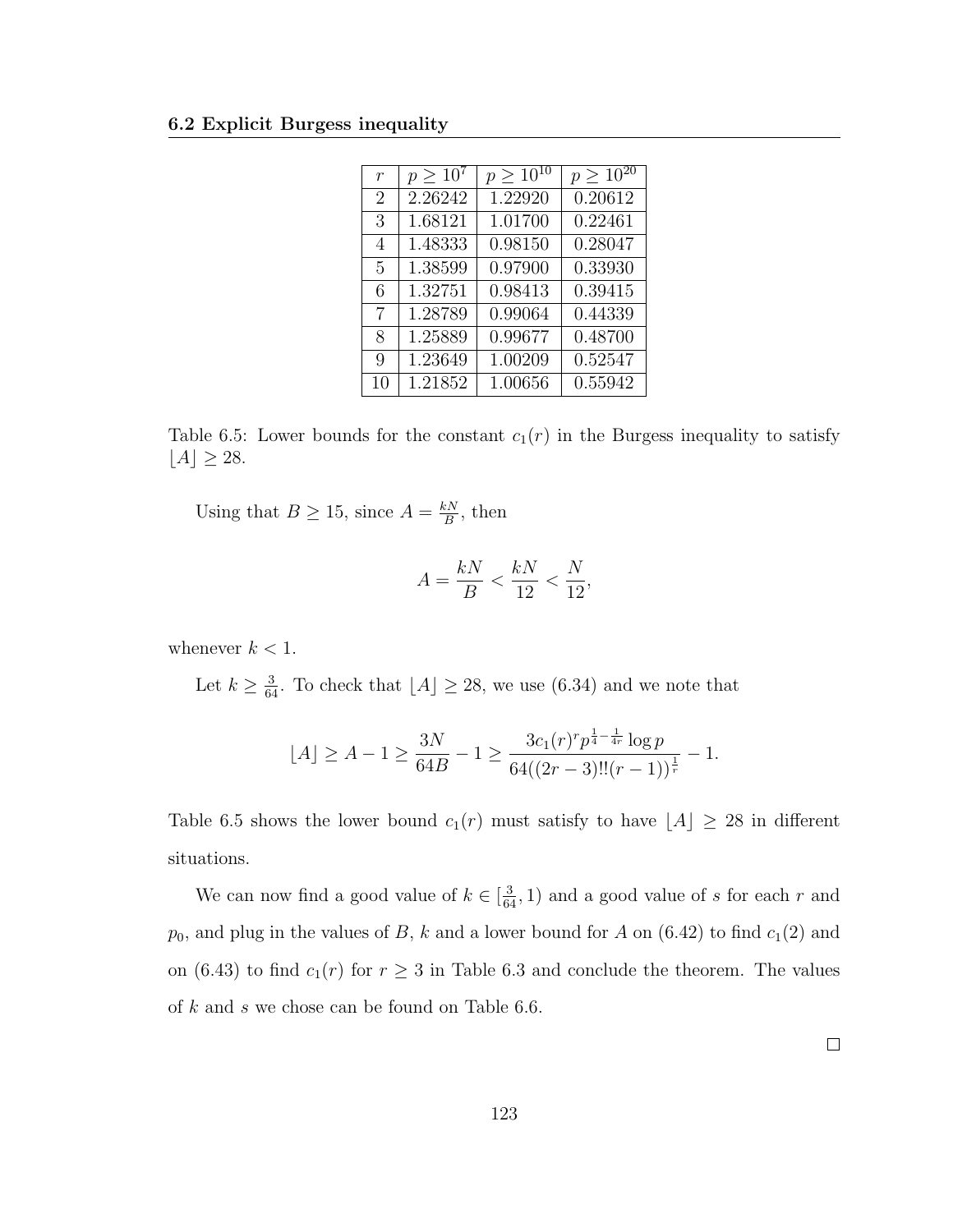|       | $p_0 = 10^7$ |         | $p_0 = 10^{10}$ |         | $p_0 = 10^{20}$ |                  |
|-------|--------------|---------|-----------------|---------|-----------------|------------------|
| $\,r$ | $k_{-}$      | $\,s\,$ | $k_{-}$         | $\,s\,$ | $\kappa$        | $\boldsymbol{s}$ |
| 2     | 3/64         | ΝA      | 3/64            | NA      | 3/64            | NΑ               |
| 3     | 1/16         | 6       | 3/64            | 10      | 7/64            | 29               |
| 4     | 1/16         | 6       | 3/32            | 7       | 1/8             | $\overline{2}$   |
| 5     | 3/32         | 4       | 7/64            | 3       | 7/64            | 2                |
| 6     | 7/64         | 4       | 1/8             | 2       | 3/32            | $\overline{2}$   |
| 7     | 7/64         | 4       | 3/32            | 3       | 3/32            | 2                |
| 8     | 3/32         | 4       | 5/64            | 3       | 5/64            | $\overline{2}$   |
| 9     | 3/32         | 5       | 5/64            | 3       | 5/64            | 2                |
| 10    | 7/64         | 5       | 3/32            | 3       | 1/16            | 2                |

Table 6.6: Values chosen for k and s to build Table 6.3.

*Proof of Corollary 6.1.* We begin by pointing out that Theorem 6.5 proves this for  $2 \le r \le 10$  and  $p \ge 10^7$ . We also know that it is true for the  $r = 1$  case by the Pólya–Vinogradov inequality.

Following the proof of Theorem 6.5, we also have that  $B \ge 15$  for all r and hence, for any  $k < 1$ , we have  $A < \frac{N}{12}$ . It is also worth pointing out that we can use  $s = 1$ , since now the constant 2.71 is fixed as the constant in our upper bound, instead of a constant depending on r.

We need to show that you can pick a k such that  $\lfloor A \rfloor \geq 28$ . First, let's prove that  $2.71^r \geq ((2r-3)!!(r-1))^{\frac{1}{r}}$ . Indeed, for all  $r \geq 1$  we have

$$
2.71r > 2r \ge ((2r - 3)!!(r - 1))^{\frac{1}{r}}.
$$

Now we have

$$
A = \frac{kN}{B} \ge \frac{k(2.71)^r p^{\frac{1}{4} - \frac{1}{4r}} \log p}{((2r - 3)!!(r - 1))^{\frac{1}{r}}} \ge kp^{\frac{1}{4} - \frac{1}{4r}} \log p > 29,
$$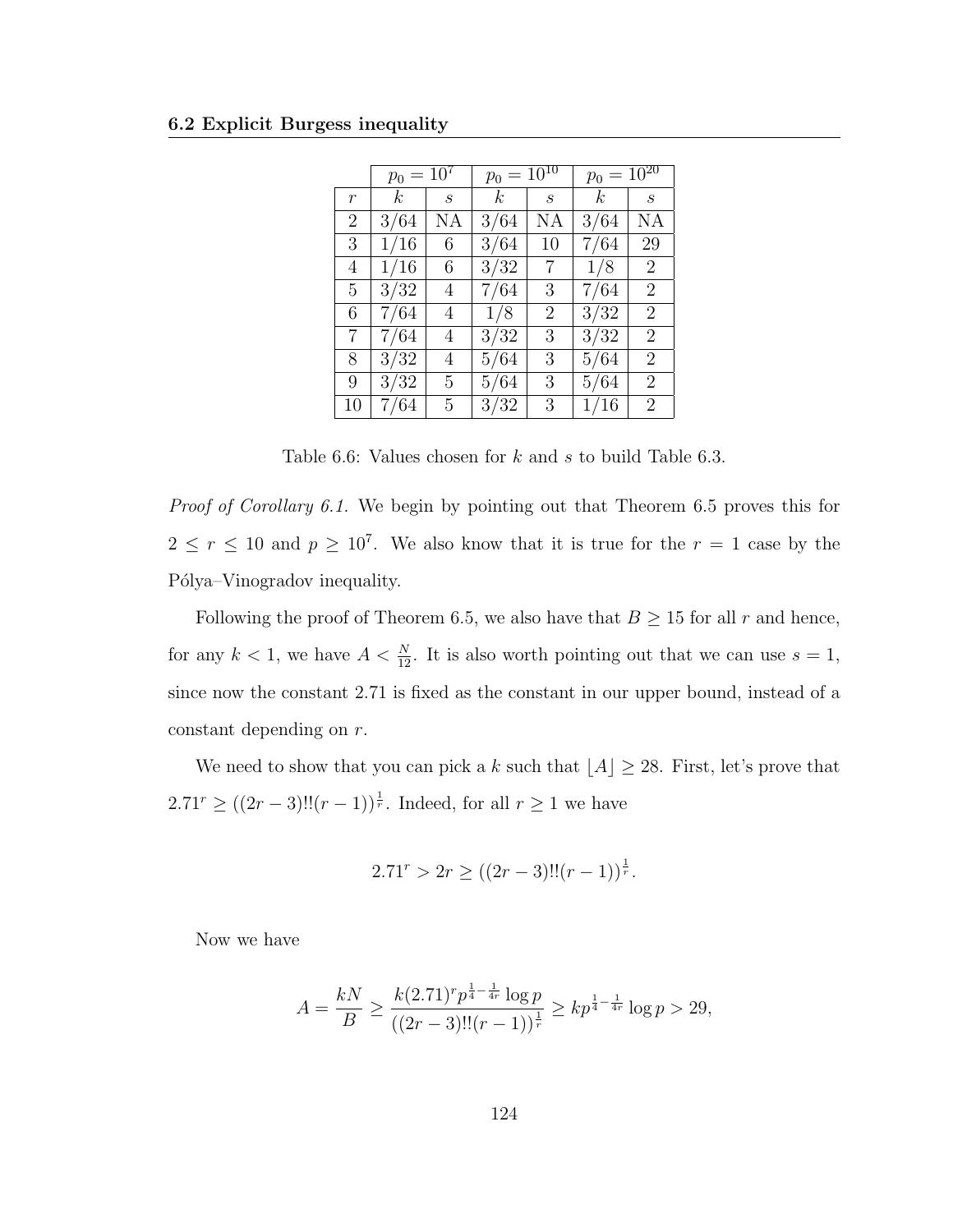whenever  $k > \frac{29}{p^{\frac{1}{4} - \frac{1}{4r}} \log p}$ .

Looking at  $(6.43)$ , we can see that the only factors that don't decrease with r are the  $k^{1-\frac{1}{r}}$  term which appears in the denominator, and the  $(1-\frac{1}{r})$  $(\frac{1}{r})$  factors in the denominator. With this in mind, let  $c(r)$  be defined as follows for  $r \geq 3$ :

$$
c(r) = \frac{15A}{14(A-1)} \left( \frac{2r(2r-1)\left((2r-3)!!(r-1)\right)^{\frac{1}{r}}}{r-1} \right)^{\frac{1}{2r}}
$$

$$
\cdot \frac{\left(\frac{1}{((2r-3)!!(r-1))^{\frac{1}{r}}p^{\frac{1}{2}-\frac{1}{2r}-\frac{1}{2r(r-1)}}} + \frac{1}{4k\log p} + \frac{1}{4r(r-1)k\log p} + \frac{\log\left(\frac{1.85k\log p}{((2r-3)!!(r-1))^{\frac{1}{r}}}\right)}{k\log^2 p}\right)^{\frac{1}{2r}}
$$

$$
1 - \frac{2r^2}{(2r-1)^2}k\left(1 + \frac{1}{A^{2-\frac{1}{r}}} + \frac{1}{(15)^{2-\frac{1}{r}}} + \frac{1}{(15A)^{2-\frac{1}{r}}}\right) \tag{6.45}
$$

Letting  $k = \frac{9}{64}$ ,  $A \ge kp^{\frac{1}{4} - \frac{1}{4r}}$  and  $p \ge 10^7$  we confirm that  $c(r) \le 2.71$  whenever  $r \geq 3$ . Since it is also true for  $r \leq 2$ , we conclude our corollary.

 $\Box$ 

### 6.3 Extending Booker's theorem

The main obstacle in improving the  $(\log p)^{\frac{1}{r}}$  factor in the Burgess inequality is the bound on  $V_2$ . However, if we put a bound on N, we can make the proof cleaner while also improving the exponent in  $\log p$  to  $\frac{1}{2r}$ . First we prove a lemma regarding  $V_2$  and then we will be able to prove Theorem 6.6.

**Lemma 6.5.** Let p be a prime, and N be a positive integer. Let  $A \geq 30$  be an integer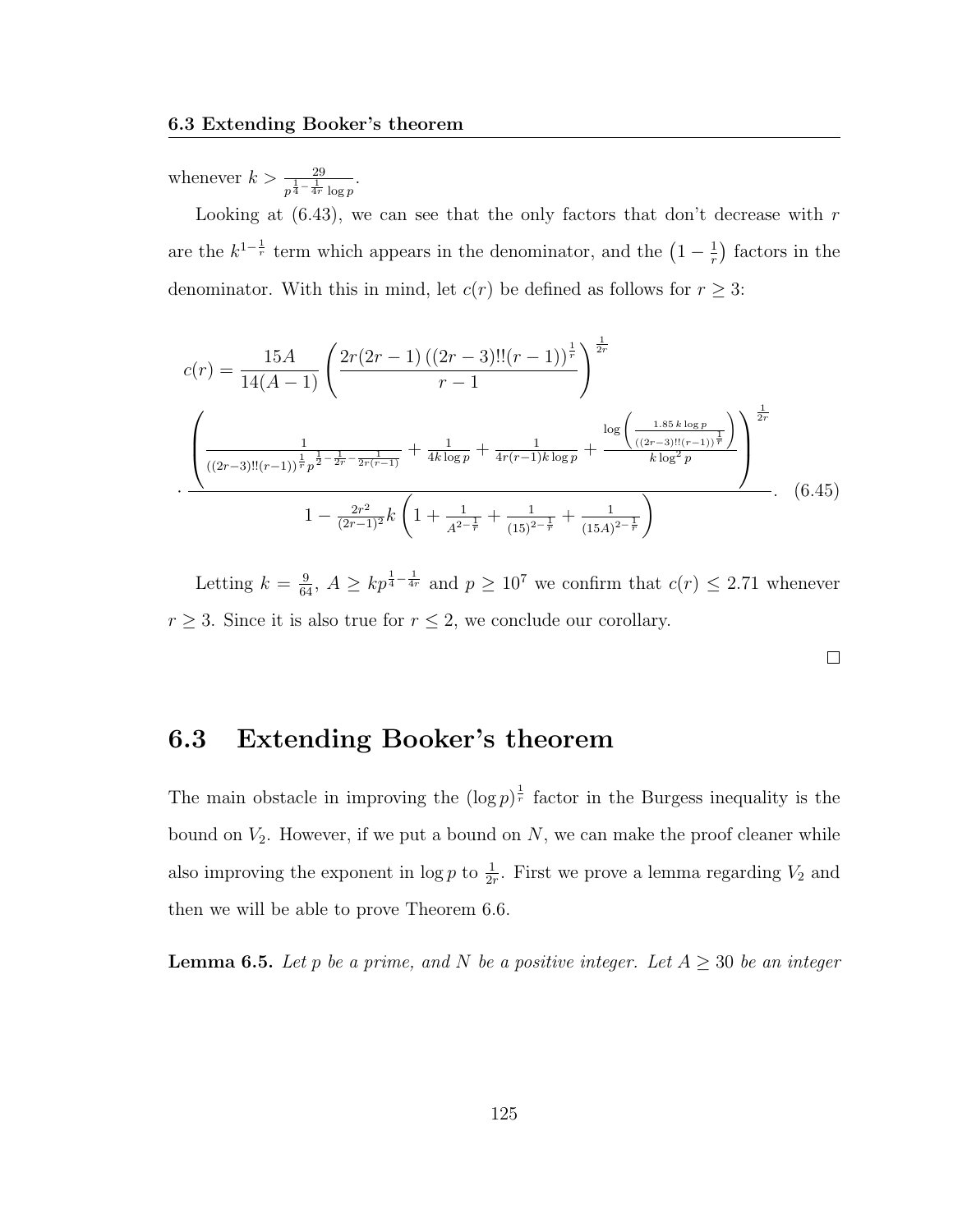such that  $N > 7A$  and  $2AN < p$ . Let  $v(x)$  be defined as in (6.1), then

$$
V_2 = \sum_{x \mod p} v^2(x) \le 2AN \log(1.85A).
$$

*Proof.* The proof is essentially the same as that of Lemma 6.1. Recall that  $V_2$  is the number of quadruples  $(a_1, a_2, n_1, n_2)$  with  $1 \le a_1, a_2 \le A$  and  $M < n_1, n_2 \le M + N$ such that  $a_1n_2 \equiv a_2n_1 \pmod{p}$ . If  $a_1 = a_2$ , since  $N < p$ , we have that  $n_1 = n_2$ because  $n_1 \equiv n_2 \pmod{p}$  while  $|n_1 - n_2| \leq N \leq p$ . Therefore, the number of quadruples in this case is AN. Fixing  $a_1 \neq a_2$  and writing

$$
a_1n_2 - a_2n_1 = kp,
$$

we can put a bound on possible values for  $k$ . As shown in the proof of Lemma 6.1, there are at most  $\frac{(a_1+a_2)N}{\gcd(a_1,a_2)p}+1$  values of k. Since  $2AN < p$ , then we have that k is uniquely determined.

In the proof of Lemma 6.1, we showed that given  $a_1, a_2$  and k, the number of pairs  $(n_1, n_2)$  is bounded by  $N \frac{\gcd(a_1, a_2)}{\max\{a_1, a_2\}} + 1$ .

Now, for  $A \geq 30$  and  $N > 7A$  we have

$$
\left(1 - \frac{6}{\pi^2}\right) \log\left(1.85A\right) \ge \left(1 - \frac{6}{\pi^2}\right) \log\left(55.5\right) = 1.57471 > \frac{3}{2} + \frac{1}{14} > \frac{3}{2} + \frac{A}{2N}.\tag{6.46}
$$

Using the definition of  $S_3$  as in (6.14), using the inequalities (6.17) and (6.46), for  $A \geq 30$  and  $N > 7A$ , we have

$$
V_2 \le AN + 2\sum_{a_1 < a_2} \left( \frac{\gcd{(a_1, a_2)}N}{\max\{a_1, a_2\}} + 1 \right)
$$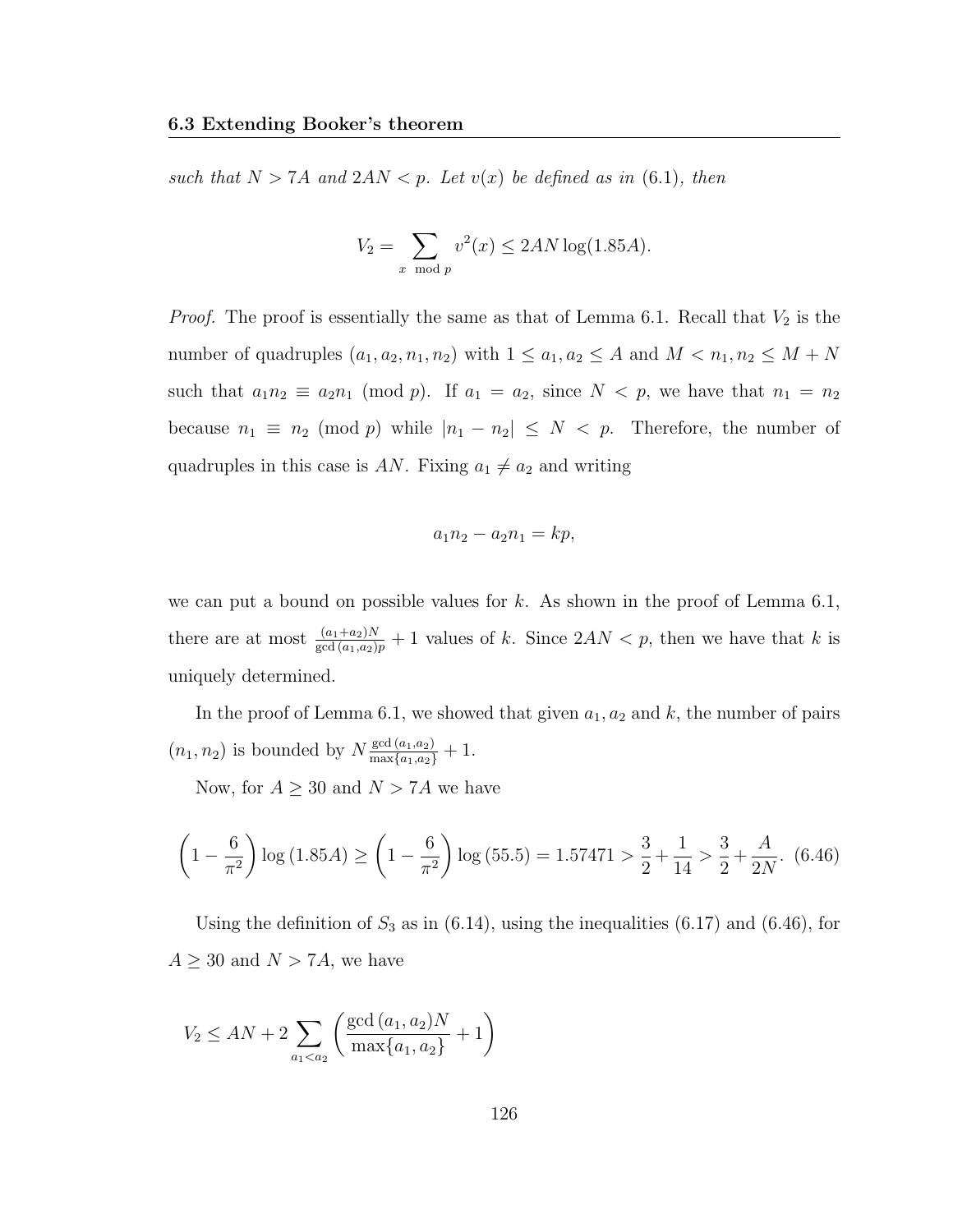$$
= AN + 2NS3 + A2 - A \le 2AN \log(1.85A).
$$

 $\Box$ 

Now we are ready to prove Theorem 6.6.

Proof of Theorem 6.6. The proof is very similar to the proof of Theorem 6.5. We proceed by induction, assuming that for all  $h < N$  we have  $|S_{\chi}(M,h)| \leq c_2(r) p^{\frac{r+1}{4r^2}} (\log p)^{\frac{1}{2r}}$ .

Most of the work in the proof of Theorem 6.6 can be replicated. So I'll just point out the things that change.

The first change is that by employing Lemma 6.5, (6.27) becomes

$$
V_2 \le 2AN \log(1.85A).
$$

This change affects (6.29), by deleting  $\frac{AN}{p}$  inside the parenthesis. Now it looks as follows:

$$
\frac{V}{H} \le \frac{AB}{(A-1)(B-1)} \frac{1}{k^{\frac{1}{2r}}} \frac{(2WB)^{\frac{1}{2r}}}{B} (\log(1.85A))^{\frac{1}{2r}} N^{1-\frac{1}{r}}.
$$
 (6.47)

The next change is the range for  $N$ , which we deduced by using the Pólya– Vinogradov inequality, the trivial bound, and the case for  $r - 1$ . Instead of (6.33), using our hypothesis and the trivial bound, we now have

$$
c_2(2)^r p^{\frac{3}{8}} \sqrt{\log p} < N < 2p^{\frac{5}{8}},\tag{6.48}
$$

for  $r = 2$ . Assuming  $c_2(r-1) \leq s^{\frac{1}{r(r-1)}}c_2(r)$  for a real number s, and using the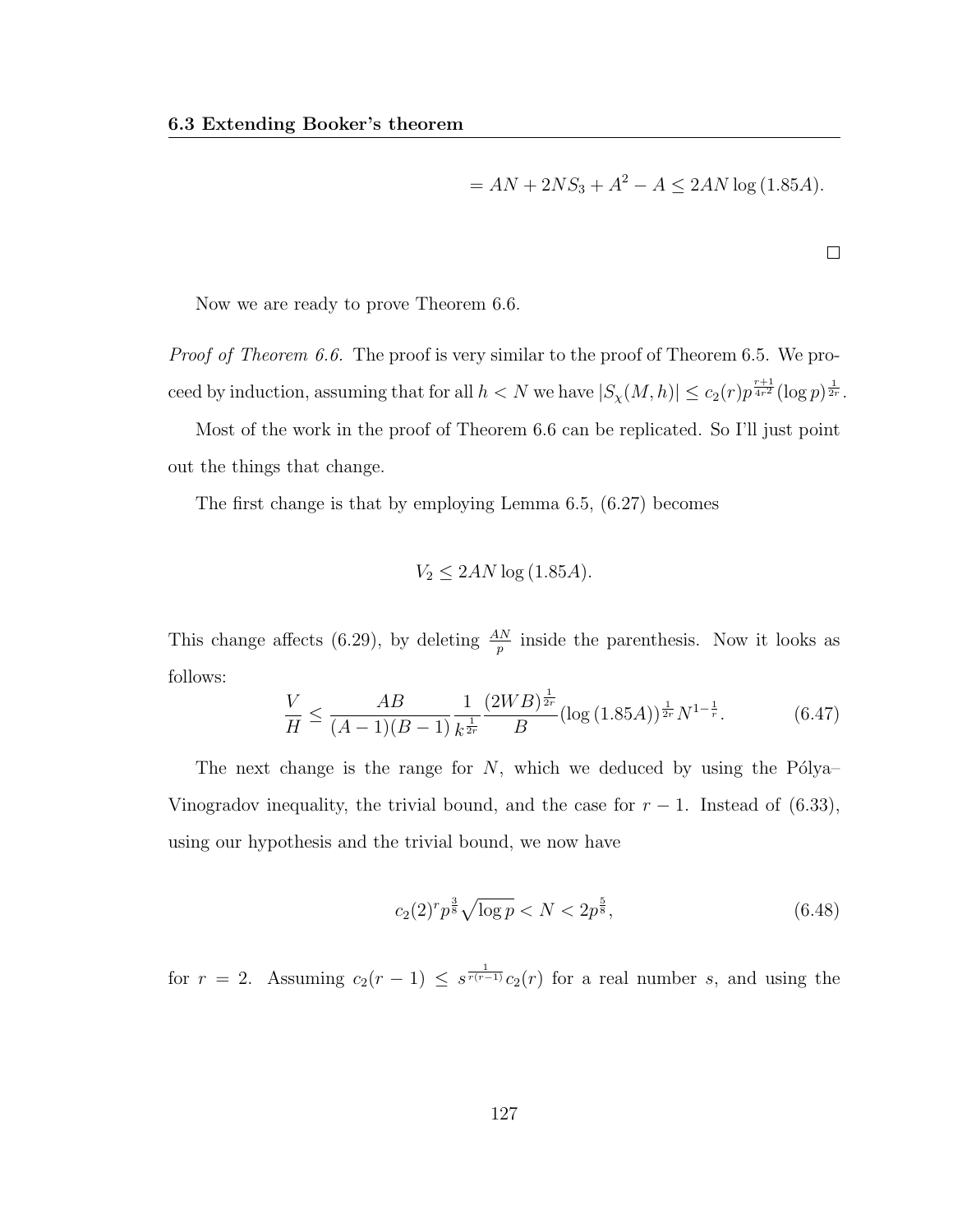Burgess inequality for  $r - 1$  we have, for  $r \geq 3$ , the following range for N

$$
c_2(r)^r p^{\frac{1}{4} + \frac{1}{4r}} \sqrt{\log p} < N < \min\{2p^{\frac{1}{2} + \frac{1}{4r}}, s\, p^{\frac{1}{4} + \frac{1}{2r} + \frac{1}{4r(r-1)}} \sqrt{\log p}\}.\tag{6.49}
$$

Using that  $A = \frac{kN}{B}$  $\frac{dN}{B}$  and (6.48), we get

$$
\log(1.85A) = \log\left(\frac{1.85kN}{B}\right) \le \log(3.7k) + \frac{3\log p}{8},\tag{6.50}
$$

for  $r = 2$ . Using (6.49), yields

$$
\log(1.85A) = \log\left(\frac{1.85k}{B}\right) \le \log\left(\frac{1.85s \, k\sqrt{\log p}}{\left((2r-3)!!(r-1)\right)^{\frac{1}{r}}}\right) + \frac{\log p}{4} + \frac{\log p}{4r(r-1)},\tag{6.51}
$$

for  $r \geq 3$ .

The bound for  $E(h)$  is almost the same as in (6.39), the only difference being the exponent of  $\log p$ , which is now  $\frac{1}{2r}$  instead of  $\frac{1}{r}$ . Making this change and using both  $(6.31)$  and  $(6.50)$  with  $(6.47)$  yields (for  $r = 2)$ )

$$
\frac{|S_{\chi}(M,N)|}{N^{\frac{1}{2}}p^{\frac{3}{16}}(\log p)^{\frac{1}{4}}} \le \frac{AB}{(A-1)(B-1)} (12)^{\frac{1}{4}} \left(\frac{\log(3.7k)}{k \log p} + \frac{3}{8k}\right)^{\frac{1}{4}} + \frac{AB}{(A-1)(B-1)^{\frac{8}{9}}k^{\frac{1}{2}}c_2(2) \left(1 + \frac{1}{2A^{\frac{3}{2}}} + \frac{1}{2B^{\frac{3}{2}}} + \frac{1}{4(AB)^{\frac{3}{2}}}\right). (6.52)
$$

For  $r \geq 3$ , using (6.31) and (6.51) with (6.47) yields

$$
\frac{|S_{\chi}(M,N)|}{N^{1-\frac{1}{r}}p^{\frac{r+1}{4r^2}}(\log p)^{\frac{1}{2r}}} \leq \frac{AB}{(A-1)(B-1)} \left(\frac{2r(2r-1)((2r-3)!!(r-1))^{\frac{1}{r}}}{r-1}\right)^{\frac{1}{2r}}
$$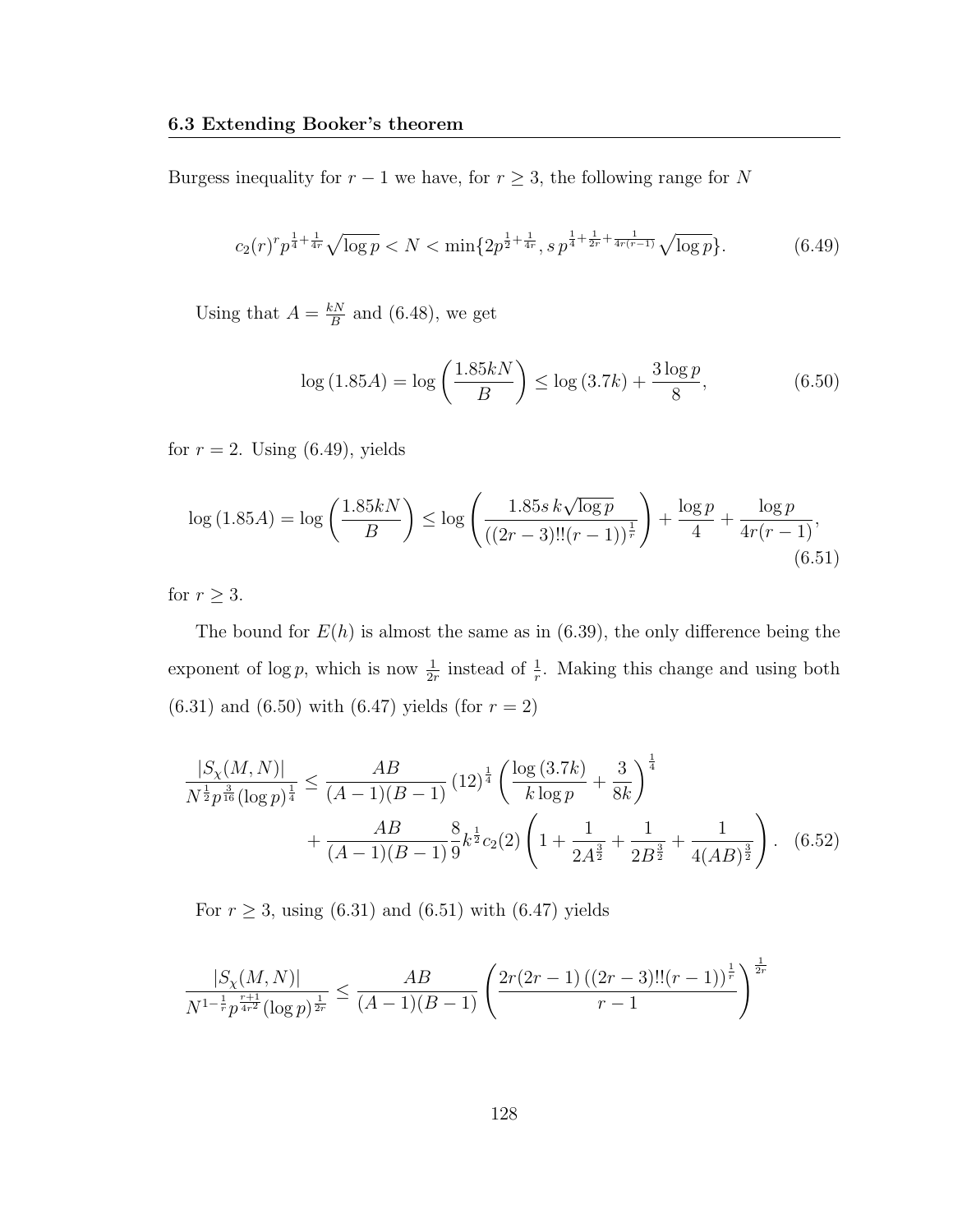$$
+\frac{AB}{(A-1)(B-1)}\frac{2r^2}{(2r-1)^2}k^{1-\frac{1}{r}}c_2(r)\left(1+\frac{1-\frac{1}{r}}{A^{2-\frac{1}{r}}}+\frac{1-\frac{1}{r}}{B^{2-\frac{1}{r}}}+\frac{(1-\frac{1}{r})^2}{(AB)^{2-\frac{1}{r}}}\right). \quad (6.53)
$$

Now, if we let  $c_2(r)$  be defined as follows

$$
c_2(2) = \frac{A}{A-1} \frac{B}{B-1} \frac{\left(12\right)^{\frac{1}{4}} \left(\frac{\log(3.7k)}{k \log p} + \frac{3}{8k}\right)^{\frac{1}{4}}}{1 - \frac{8}{9}k^{\frac{1}{2}} \left(1 + \frac{1}{2A^{\frac{3}{2}}} + \frac{1}{2B^{\frac{3}{2}}} + \frac{1}{4(AB)^{\frac{3}{2}}}\right)},\tag{6.54}
$$

and, for  $r\geq 3,$ 

$$
c_{2}(r) = \frac{A}{A-1} \frac{B}{B-1} \frac{\left(\frac{2r(2r-1)((2r-3)!!(r-1))^{\frac{1}{r}}}{r-1}\left(\frac{\log\left(\frac{1.85s k\sqrt{\log p}}{((2r-3)!!(r-1))^{\frac{1}{r}}}\right)}{k\log p}+\frac{1}{4k}+\frac{1}{4r(r-1)k}\right)\right)^{\frac{1}{2r}}}{1-\frac{2r^{2}}{(2r-1)^{2}}k^{1-\frac{1}{r}}\left(1+\frac{1-\frac{1}{r}}{A^{2-\frac{1}{r}}}+\frac{1-\frac{1}{r}}{B^{2-\frac{1}{r}}}+\frac{(1-\frac{1}{r})^{2}}{(AB)^{2-\frac{1}{r}}}\right)},\tag{6.55}
$$

for  $r \geq 3$ . Then, from (6.52) and (6.53), we get that

$$
|S_{\chi}(M,N)| \leq c_2(r) N^{1-\frac{1}{r}} p^{\frac{r+1}{4r^2}} (\log p)^{\frac{1}{2r}}.
$$

All we have to do is pick k to minimize  $c_2(r)$  in such a way that  $\lfloor A \rfloor \geq 30$ , that  $N>7A$  and  $2AN< p.$ 

Using that  $B \ge 15$ , it is not hard to check that  $N \ge 7A$ . Indeed, since  $A = \frac{kN}{B}$  $\frac{\partial N}{\partial B},$ we have  $A \leq \frac{kN}{15} < \frac{N}{7}$  $\frac{N}{7}$ .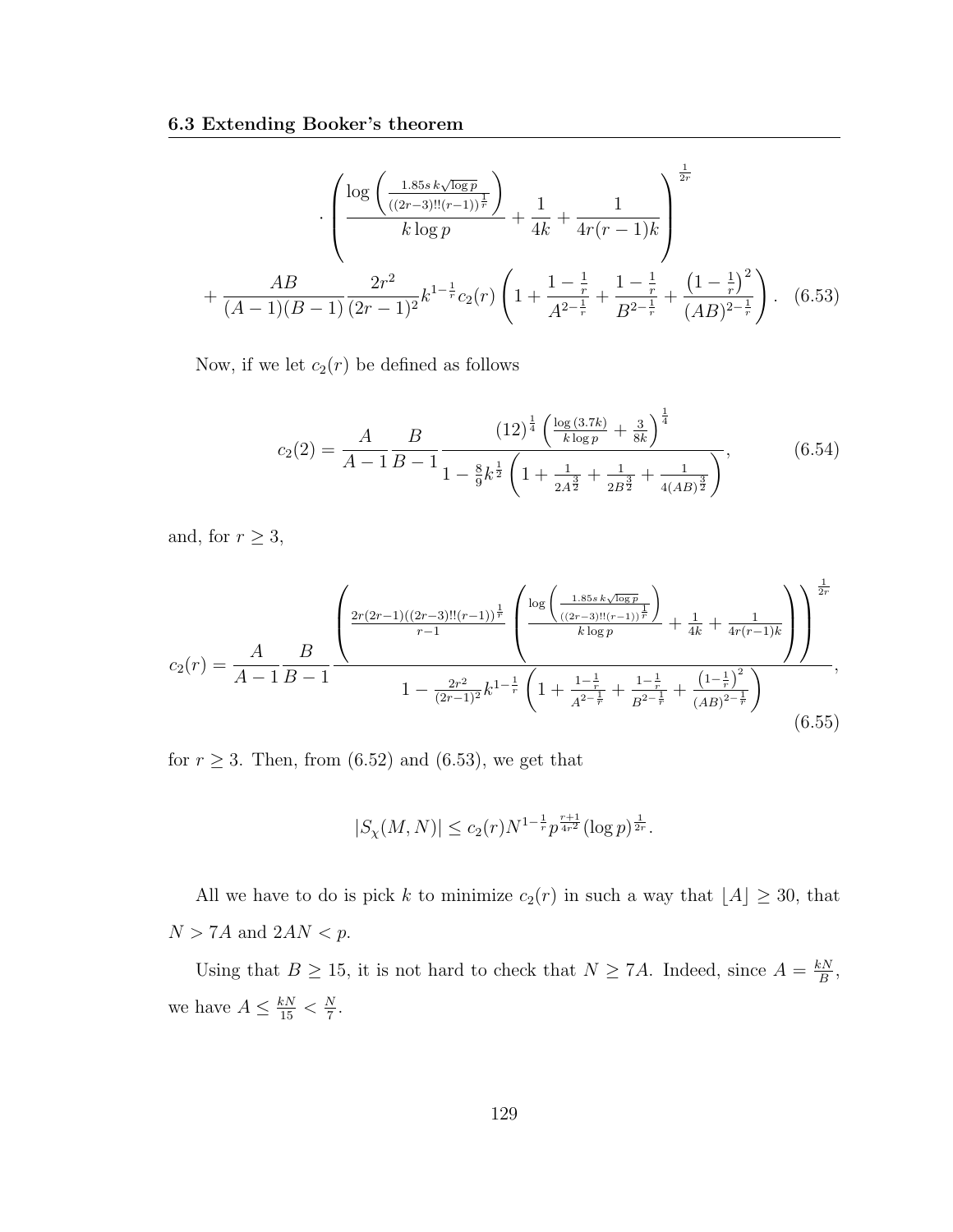To check that  $\lfloor A \rfloor \geq 30$  for  $k \geq 3$ , we do the following:

$$
\lfloor A \rfloor \ge A - 1 \ge \frac{3N}{64B} - 1 \ge \frac{3c_2(r)r p^{\frac{1}{4} - \frac{1}{4r}} \sqrt{\log p}}{64((2r - 3)!!(r - 1))^\frac{1}{r}} - 1.
$$

Table 6.7 shows the lower bound c must satisfy to have  $[A] \geq 30$  in different situations.

| $\boldsymbol{r}$ | $p \geq 10^{10}$ | $p \geq \overline{10^{15}}$ | $p \geq \overline{10^{20}}$ |
|------------------|------------------|-----------------------------|-----------------------------|
| $\overline{2}$   | 2.78392          | 1.22500                     | 0.55514                     |
| 3                | 1.75393          | 0.86474                     | 0.43480                     |
| 4                | 1.47708          | 0.81850                     | 0.46029                     |
| 5                | 1.35767          | 0.82260                     | 0.50431                     |
| 6                | 1.29240          | 0.83775                     | 0.54839                     |
| 7                | 1.25127          | 0.85450                     | 0.58848                     |
| 8                | 1.22279          | 0.87022                     | 0.62388                     |
| 9                | 1.20171          | 0.88422                     | 0.65489                     |
| 10               | 1.18536          | 0.89649                     | 0.68202                     |

Table 6.7: Lower bounds for the constant  $c_2(r)$  in the Burgess inequality to satisfy  $[A] \geq 30.$ 

Let's now verify that  $2AN < p$ . Indeed, from the fact that  $A = \frac{kN}{R}$  $\frac{\varepsilon N}{B}$  and from (6.48), we have

$$
2AN = \frac{2kN^2}{B} \le \frac{8kp}{((2r-3)!!(r-1))^\frac{1}{r}} < p,
$$

whenever  $k < \min \left\{ \frac{((2r-3)!!(r-1))^{\frac{1}{r}}}{8} \right\}$  $\frac{((r-1))^{r}}{8}, 1$  $\mathcal{L}$ .

We can now find a good value of  $k \in [\frac{3}{64}, \frac{((2r-3)!!(r-1))^{\frac{1}{r}}}{8}]$  $\frac{n!(r-1)!\binom{r}{r}}{8}$  and a good value of s for each r and  $p_0$ , and plug in the values of B, k, and a lower bound bound for A on (6.54) to find  $c_2(2)$  and on (6.55) to find  $c_2(r)$  for  $r \geq 3$  in Table 6.4 and conclude the theorem. The values of  $k$  and  $s$  we chose can be found on Table 6.8.

 $\Box$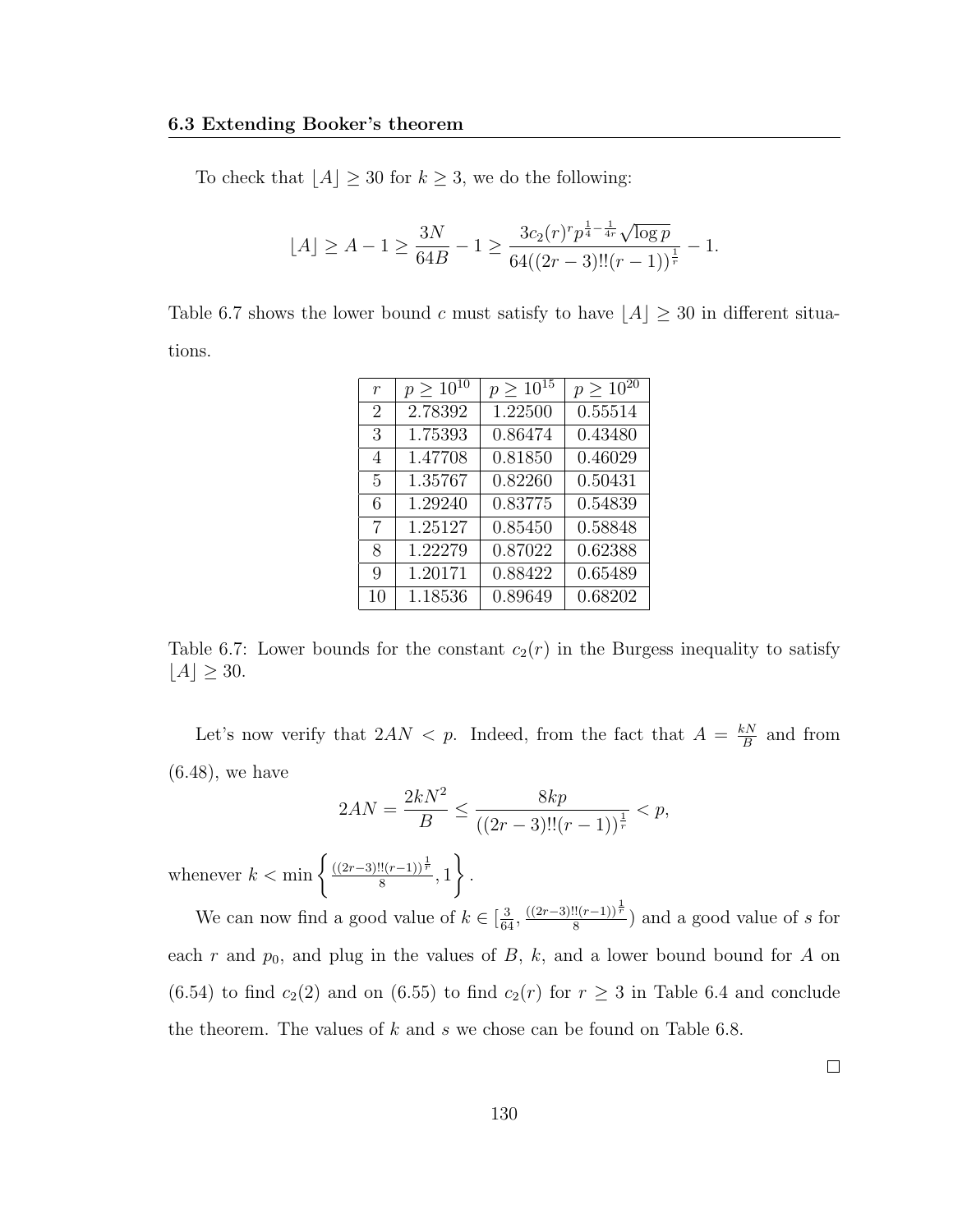|                | $p_0 = 10^{10}$  |              | $=10^{15}$<br>$p_0$ |                                                           | $p_0 = 10^{20}$ |                  |
|----------------|------------------|--------------|---------------------|-----------------------------------------------------------|-----------------|------------------|
| $\overline{r}$ | $\boldsymbol{k}$ | $\mathcal S$ | $\boldsymbol{k}$    | $\mathcal{S}% _{M_{1},M_{2}}^{\alpha,\beta}(\varepsilon)$ | $\kappa$        | $\boldsymbol{s}$ |
| $\overline{2}$ | 1/8              | ΝA           | 1/8                 | ΝA                                                        | 1/8             | ΝA               |
| 3              | 9/64             | 8            | 9/64                | 8                                                         | 9/64            | 9                |
| 4              | 1/8              | 8            | 1/8                 | 8                                                         | 1/8             | 8                |
| 5              | 7/64             | 8            | 7/64                | 8                                                         | 7/64            | 8                |
| 6              | 3/32             | 9            | 3/32                | 9                                                         | 1/8             | 8                |
| $\overline{7}$ | 3/32             | 10           | 3/32                | 9                                                         | 1/8             | 9                |
| 8              | 3/32             | 11           | 7/64                | 9                                                         | 3/32            | 12               |
| 9              | 1/16             | 13           | 7/64                | 10                                                        | 3/32            | 12               |
| 10             | 1/16             | 16           | 7/64                | 12                                                        | 3/32            | 12               |

Table 6.8: Values chosen for k and s to build Table 6.4.

*Proof of Corollary 6.2.* By Theorem 6.6, we have our desired result whenever  $N <$  $2p^{\frac{1}{2}+\frac{1}{4r}}$ . Therefore, the only thing we need to prove is that for  $p \geq 10^{10}$  and  $r \geq 3$ ,  $N < 2p^{\frac{1}{2} + \frac{1}{4r}}$ . Since the induction in the proof of Theorem 6.6 relied on the upper bound for  $N$ , we can't use the Burgess inequalities in Theorem 6.6 to give an upper bound for  $N$  in this corollary. However, we can use the Burgess inequalities from Theorem 6.5 to improve the upper bound for N. Indeed, for  $p \ge 10^{10}$ , we have

$$
|S_{\chi}(M,N)| \le 2.6N^{1-\frac{1}{2}}p^{\frac{3}{16}}(\log p)^{\frac{1}{2}}.
$$

If

$$
N \ge (2.6)^{\frac{2r}{r-1}} p^{\frac{3}{8} - \frac{1}{8r} - \frac{3}{8r(r-1)}} \sqrt{\log p},
$$

then

$$
N^{1-\frac{1}{r}}p^{\frac{r+1}{4r^2}}(\log p)^{\frac{1}{2r}} \ge 2.6N^{1-\frac{1}{2}}p^{\frac{3}{16}}\sqrt{\log p} \ge |S_{\chi}(M,N)|.
$$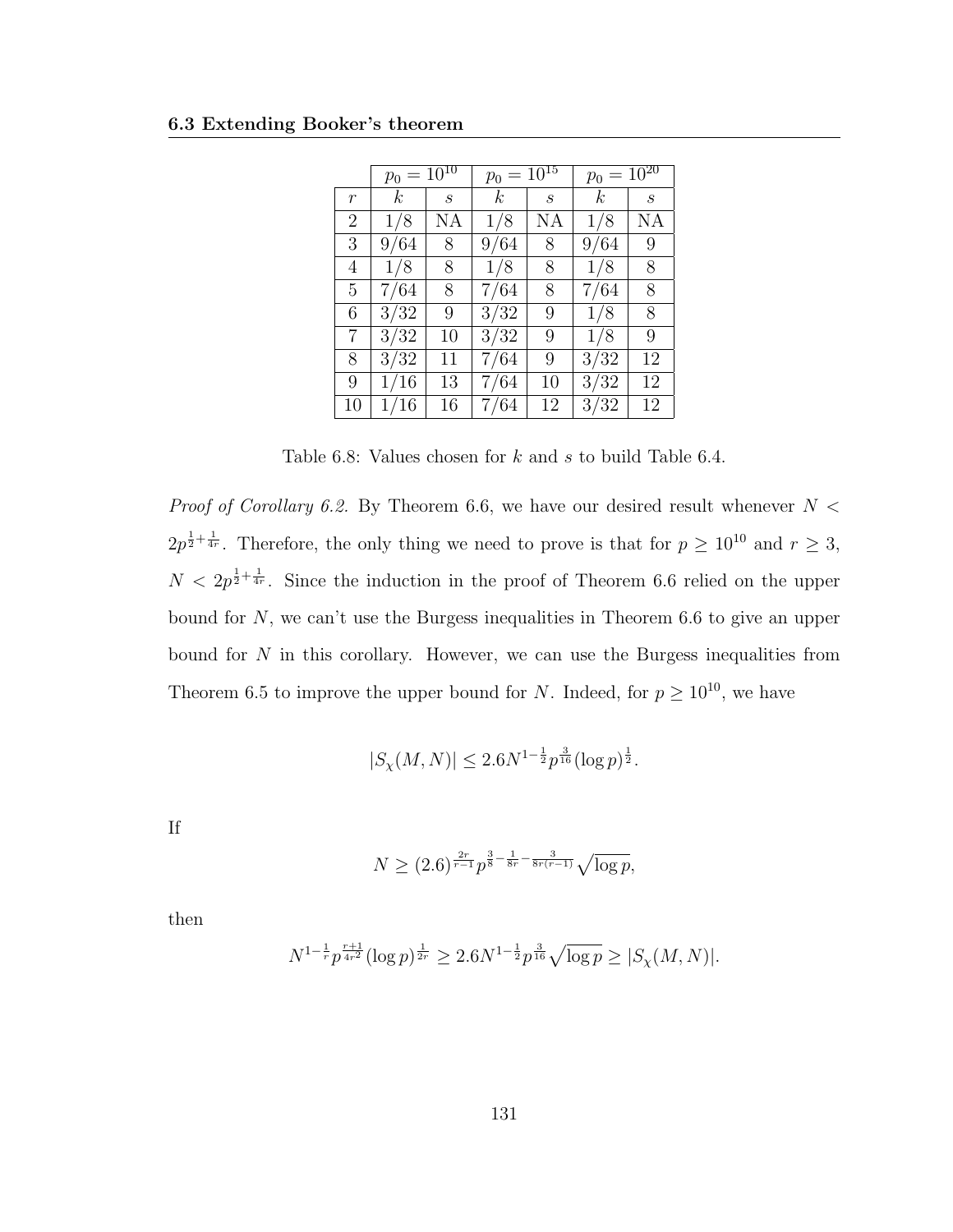Therefore, we may assume that

$$
N \le (2.6)^{\frac{2r}{r-1}} p^{\frac{3}{8} - \frac{1}{8r} - \frac{3}{8r(r-1)}} \sqrt{\log p}.
$$
 (6.56)

Now, all we need to conclude is to show that the right hand side of (6.56) is less than  $2p^{\frac{1}{2}+\frac{1}{4r}}$ . Using that  $p \geq 10^{10}$ , we can verify this manually for  $r \in \{3, 4, \ldots, 21\}$ . Now, for  $r\geq 22$  we have

$$
N \le (2.6)^{\frac{2r}{r-1}} p^{\frac{3}{8} - \frac{1}{8r} - \frac{3}{8r(r-1)}} \sqrt{\log p} \le (2.6)^{\frac{44}{21}} p^{\frac{3}{8}} \sqrt{\log p} < 2p^{\frac{1}{2}}.
$$

The last inequality is true whenever  $p \geq 10^{10}$ .

 $\Box$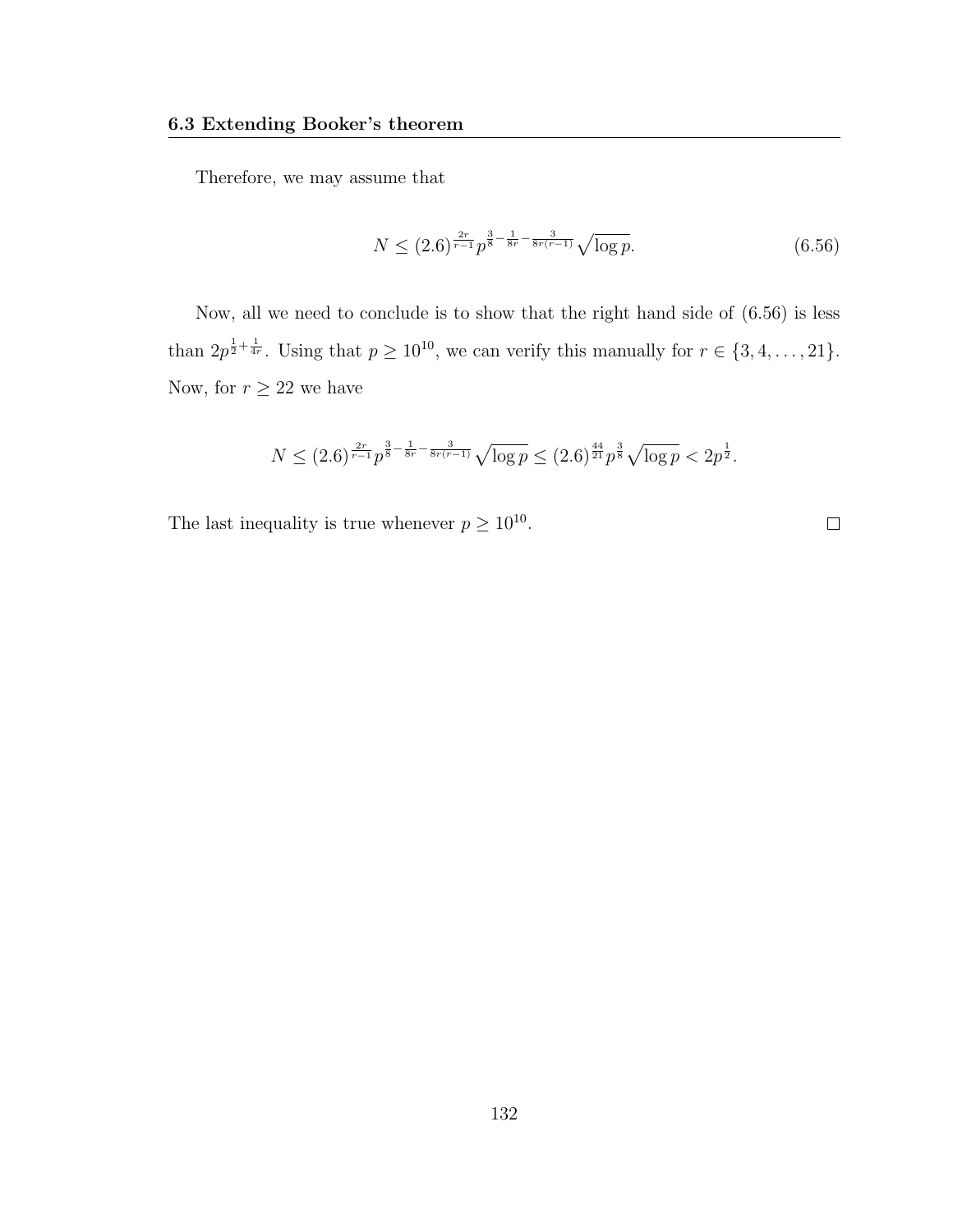## Appendix A

In this Appendix we will discuss the computer code written to answer some of the questions in the thesis. All of the code was written in Mathematica. Mathematica is not a very useful language when it comes to loops, but it has many arithmetic functions already written and it works great as a calculator. One function that was very useful in Mathematica to help check for optimal constants was the function

Manipulate[] .

Tables 4.2, 4.4, 4.3 and 5.2 were all created quickly thanks to the versatility of the function. In section A.1 we will go into more detail regarding the code created for Chapter 3. The other chapters did not need any special computer programming.

# A.1 Computer code for the least inert prime in a real quadratic field

To determine the examples where the inequality of Theorem 3.2 fails, we use the following code to check whether an integer is a fundamental discriminant or not: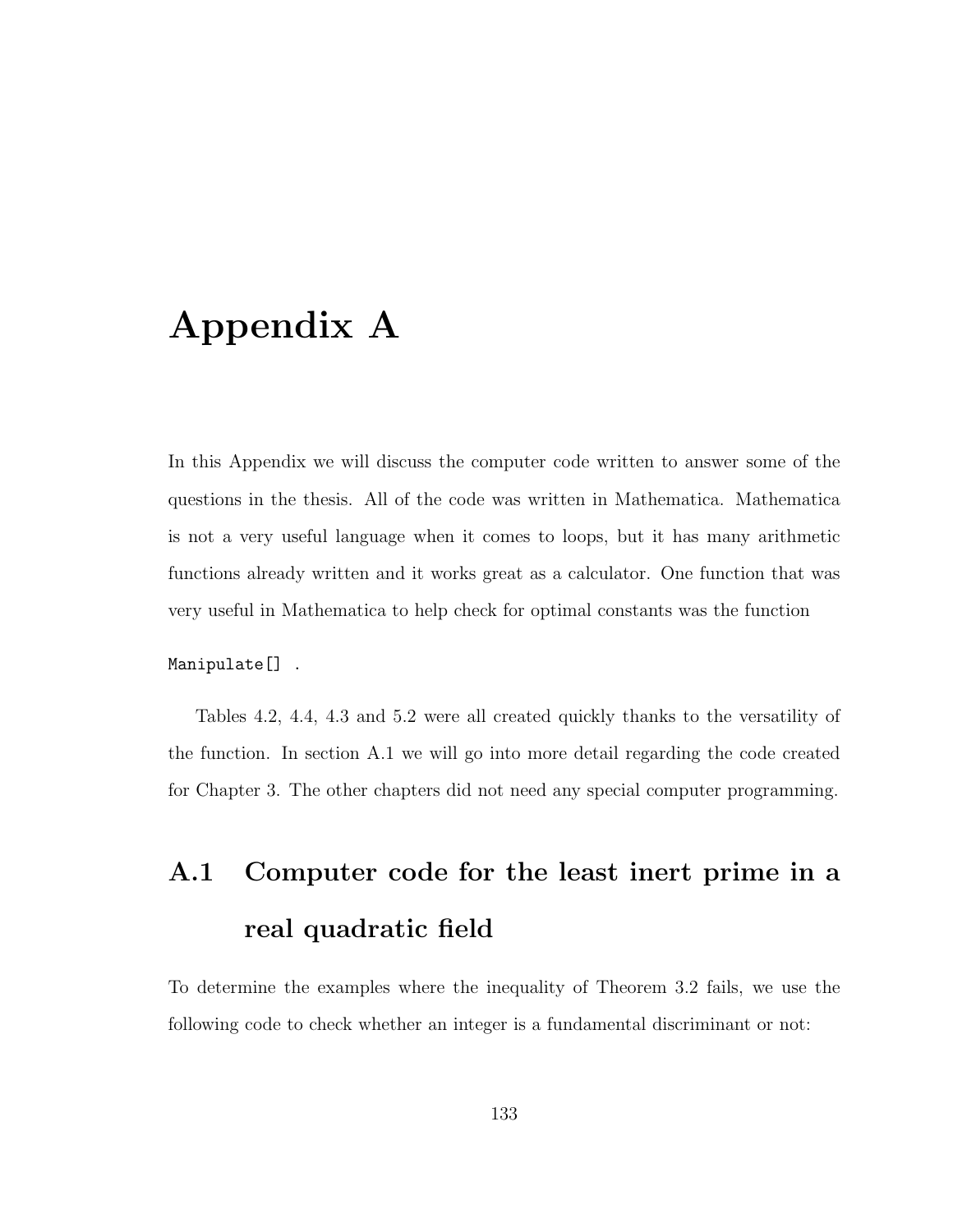FundamentalDiscriminantQ $[n_$  :=

```
n := 1 & Mod[n, 4] == 1 & SquareFreeQ[n] ||
```
! (Mod[n, 16] != 8 != 12) && SquareFreeQ[Quotient[n, 4]] .

Once, we have this defined, we use the following code to create a list with all the examples. It is very easy to change this code to be able to find the examples where the inequality of Theorem 3.1 fails, as we would only need to change  $(j^{\wedge}(0.45))$  to  $(j^{\wedge}(0.5))/2.$ 

```
listkiks = \{\};
Do[
 If[
  FundamentalDiscriminantQ[j],
  i = 1;While[KroneckerSymbol[j, Prime[i]] != -1, i++];
  If [Prime[i] > (j^(0.45)), Print[j]; listkiks = Append[listkiks, j],
  0],
  0
  ]
 , {j, 1, 380000}
 ]
listkiks .
```
The main code worth writing about is the one that was used to prove Theorem 3.5. In the proof of the theorem, we mention that there are  $2^{13}$  cases, which are all the 41-smooth numbers. We therefore, create all the 41-smooth numbers as follows: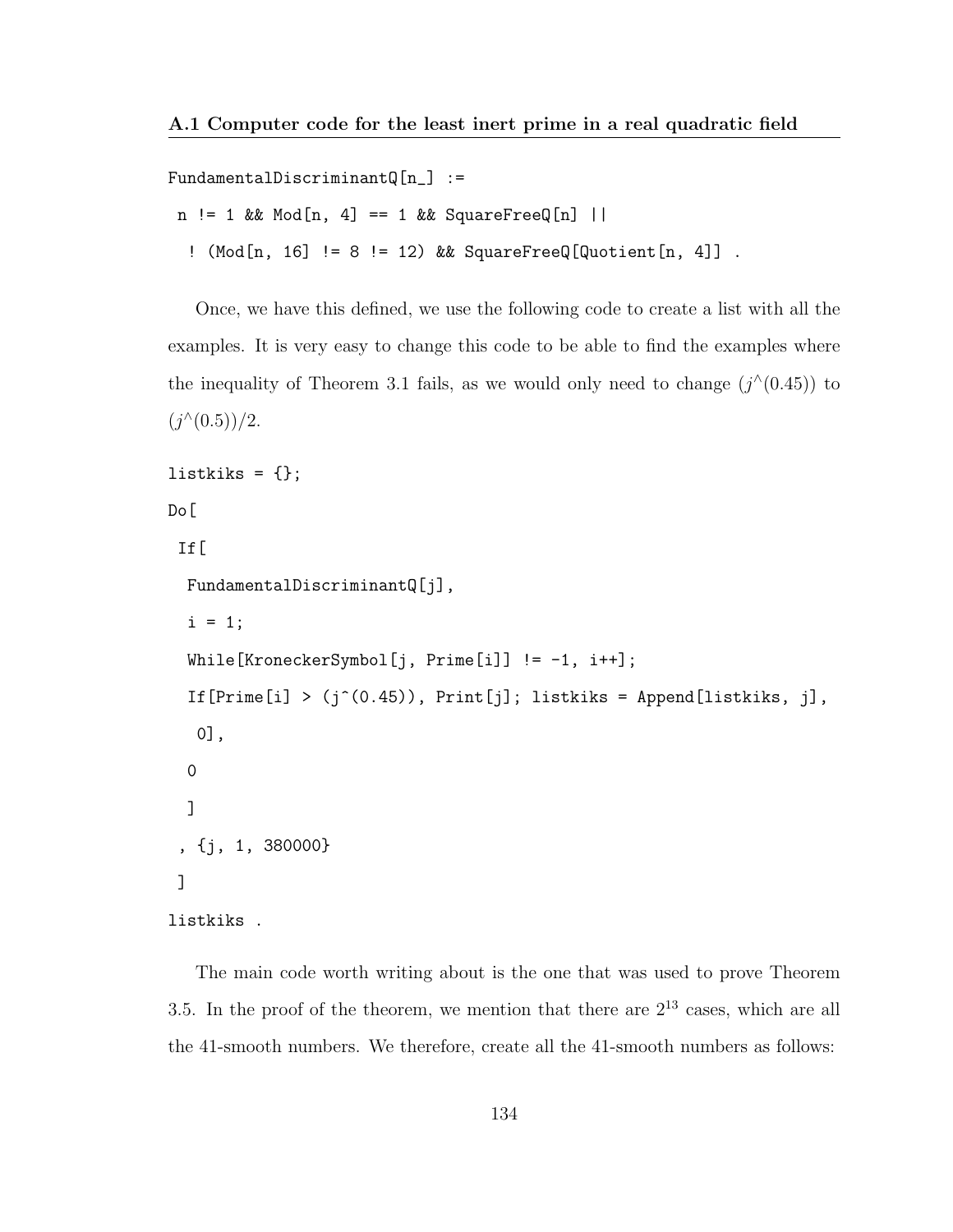```
smoothG[x_] :=
Do[If[i == 0, sm[1] = 1; sm[2] = 2,Do[sm[2^i + j] = sm[j]*Prime[i + 1], {j, 1, 2^i}]], {i, 0,PrimePi[x] - 1}];
smoothG[41] .
```
Note that sm[i] is a 41-smooth number for  $i \leq 2^{13}$ . Now, we also need to keep track of the number fdo[i] of prime factors for sm[i]. We use the following code:

```
fundDiscomega[x_] :=
Do[If[i == 0, fdo[1] = 0; fdo[2] = 1,Do[fdo[2^i + j] = fdo[j] + 1, {j, 1, 2^i}], {i, 0,PrimePi[x] - 1}];
```
fundDiscomega[41] .

We will also need to code the product of consecutive primes, which we do as follows

```
pprod2[v_-, k_] := Product[Prime[i], {i, k, v}].
```
In the main code, we need to define  $A_2(D_v(m), m, \omega, u, D_1, D_2)$ , which we will call A3[]. A3[] will have more parameters than  $A_2$ ; in particular  $c, c_1, c_2, a$  and k will be left as variables, where c is the constant we pick for  $N = c$ √ D (in the proof of the Theorem we used  $c = 7.8$ ,  $c_1$  and  $c_2$  are the constants from Table 3.1, a is defined as  $\log B/\log D$  and  $k-1$  is the number of primes which we sieve. In the proof we used 13 primes (since 41 is the 13-th prime). We leave the  $c, c_1, c_2, a$  and k variable to be able to experiment with different settings, to find the optimal solution.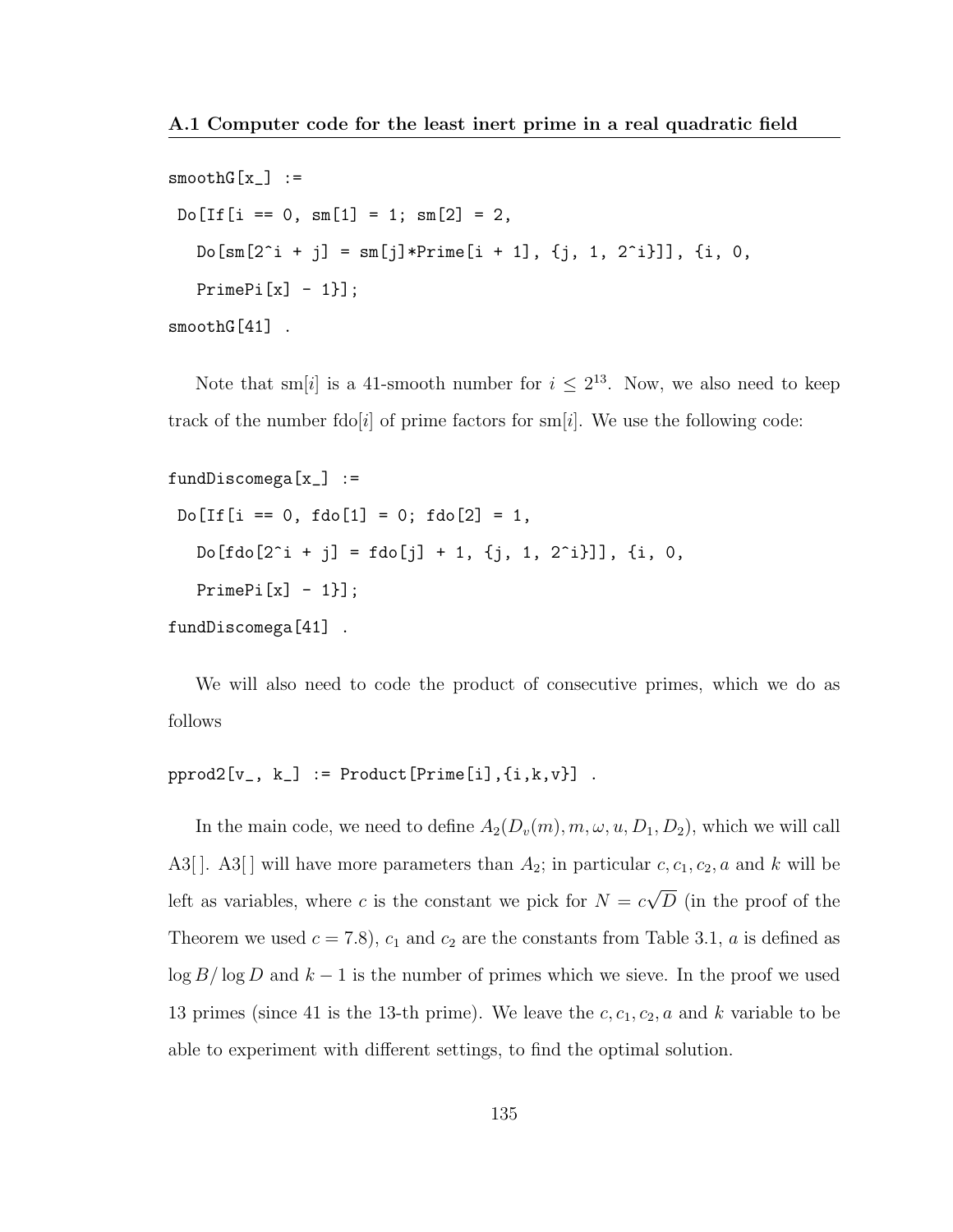A3 $[c_$ , a<sub>-</sub>, D1<sub>-</sub>, D2<sub>-</sub>, j<sub>-</sub>, k<sub>-</sub>, t<sub>-</sub>, n<sub>-</sub>, c1<sub>-</sub>, c2<sub>-</sub>] := c  $(1 - 2^{(n - 1)}$  Sqrt[D1]/EulerPhi[D1]) - 1 - $2^(n - 2)$  Sqrt[D1]/EulerPhi[D1] -2 (D1/EulerPhi[D1]) (Sum[ If  $[GCD[i, sm[j]] == 1, G[i, c, a, D1, D2, c1, c2], 0], \{i,$ 1, 2 c  $(t)^{(1/2 - a)}$ .

The function A3[ ] uses the function G[ ] which is defined in Claim 3.3. The code for G[] in Mathematica is:

```
G[n_, c_, a_, D1_, D2_, c1_, c2_] :=
 If[
 n > c *D2^(1/2 - a),
  c/(2*n* Log[c *Sqrt[D1]/n]) + (c*f[c *Sqrt[D1], n, c1, c2])/(n*(Log[c* Sqrt[D1]/n])^2),
  If[
  n \leq c * D1^(1/2 - a),
   c/(n * Log[c*Sqrt[D1]/n]) + (f[c*Sqrt[D1], n, c1, c2] + c2)*c/(n*(Log[c *Sqrt[D1]/n])^2) -c1* n/(c * (D2^{(1 - 2 a)}) * (Log[D2^{(a)}])^{2}) -
    n/(2*c*(D2^{(1 - 2 a)}) * Log[D2^{(a)}]),Max[c/(2*n*Log[c *Sqrt[D1]/n]) + (c*f[c *Sqrt[D1], n, c1, c2])/(n * (Log[c * Sqrt[D1]/n])^2),c/(n *Log[c*Sqrt[D1]/n]) + (f[c*Sqrt[D1], n, c1, c2] + c2)*c/(n*(Log[c *Sort[D1]/n])^2) -
     c1* n/(c *(D2^(1 - 2 a))* (Log[D2^(a)])^2) -
```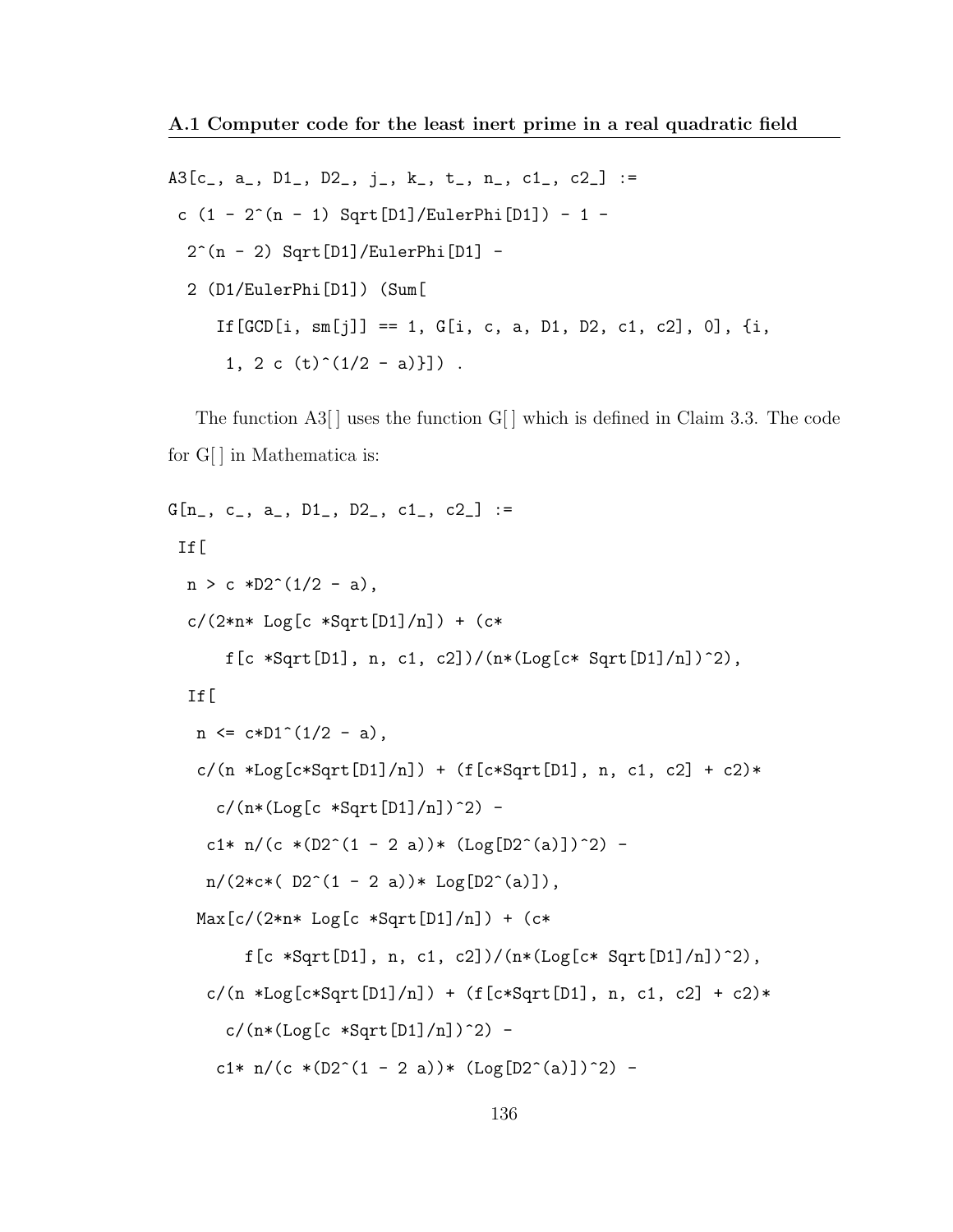```
n/(2*c*(D2^(1 - 2 a))*Log[D2^(a)])]
]
] .
```
The function  $G[$  uses the function f[ ], which is defined as in  $(3.30)$  and can be coded in Mathematica as follows:

```
f[N_-, n_-, c1_-, c2_] :=c2 + Log[4] (Log[N/n]/Log[2 N/n]) - 4 c1 (Log[N/n]/Log[2 N/n])^2.
```
We now have all the ingredients to be able to list the main code for the even cases:

```
AbsoluteTiming[
```

```
max = 1;
k = 14;a = .45;c1 = 0.239818;c2 = 0.29251;Do[
 If [i == 1, v = k, v = k - 1];While[
  A3[7.8, a, pprod2[v, k]*sm[j], pprod2[v + 1, k]*sm[j], j, k,
    pprod2[v + 1, k]*sm[j], v - 13 + fdo[j], c1, c2] < 0,
  V++];
 temp = sm[j]*pprod2[v, k];
```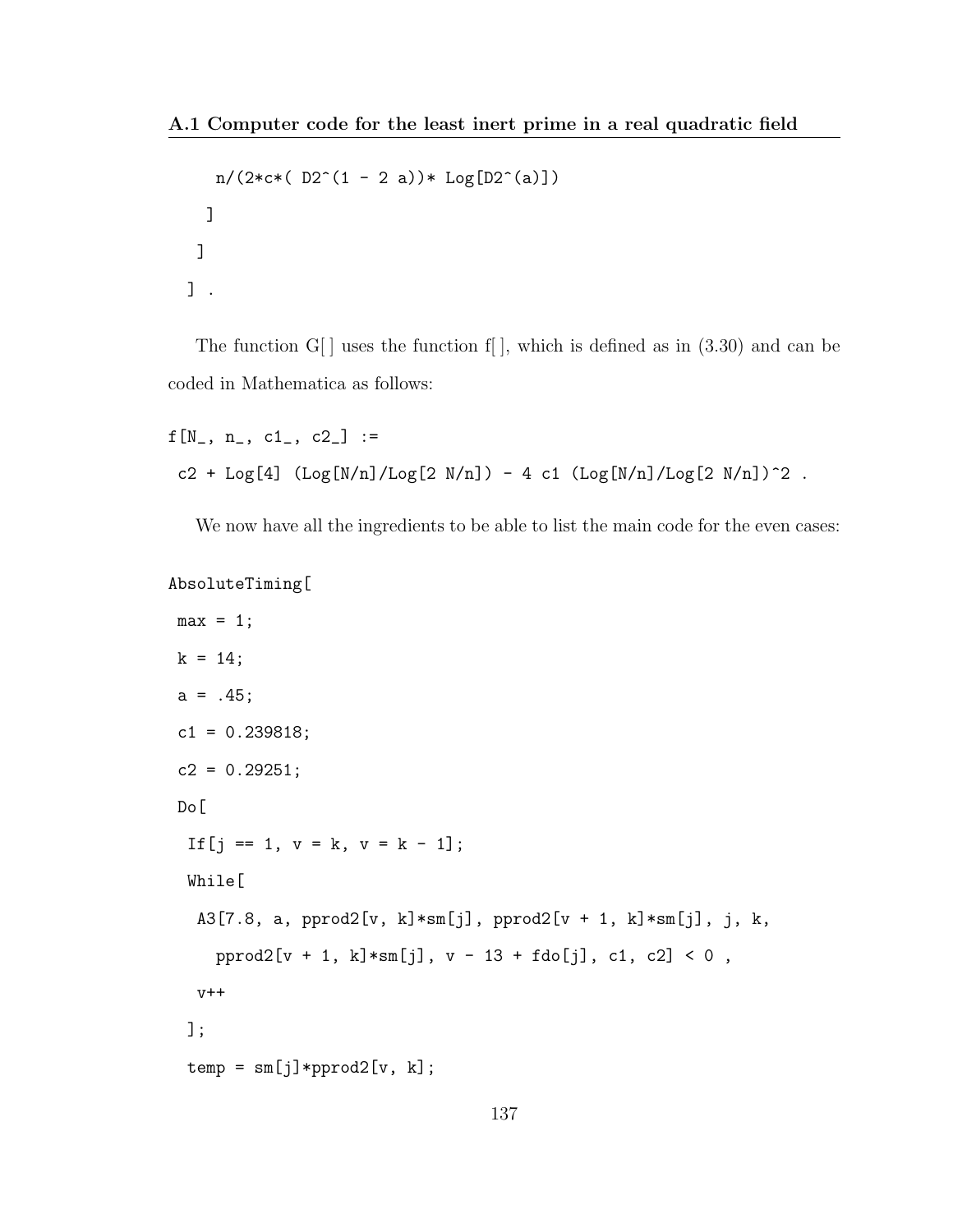```
While[
  pprod2[v + 1, k]*sm[j] < 10^(24),
   If [A3[7.8, a, pprod2[v, k]*sm[j], pprod2[v + 1, k]*sm[j], j, k,
       pprod2[v + 1, k]*sm[j], v - 13 + fdo[j], c1, c2] < 0,
   Print["No puede ser"], 0
  ];
  V++];
 If [temp > max, max = temp; Print [j, " ", v, " ", N[max]], 0]
 , \{j, 2, 2^*(k - 1), 2\}]
] .
```
We conclude with the code for the odd cases:

```
AbsoluteTiming[
```

```
max = 1;
k = 14;a = .45;c1 = 0.239818;c2 = 0.29251;Do[
 If [j == 1, v = k, v = k - 1];While[
  A3[7.8, a, pprod2[v, k]*sm[j], pprod2[v + 1, k]*sm[j], j, k,
    prod2[v + 1, k]*sm[j], fdo[j] + v - 13, c1, c2] < 0,
```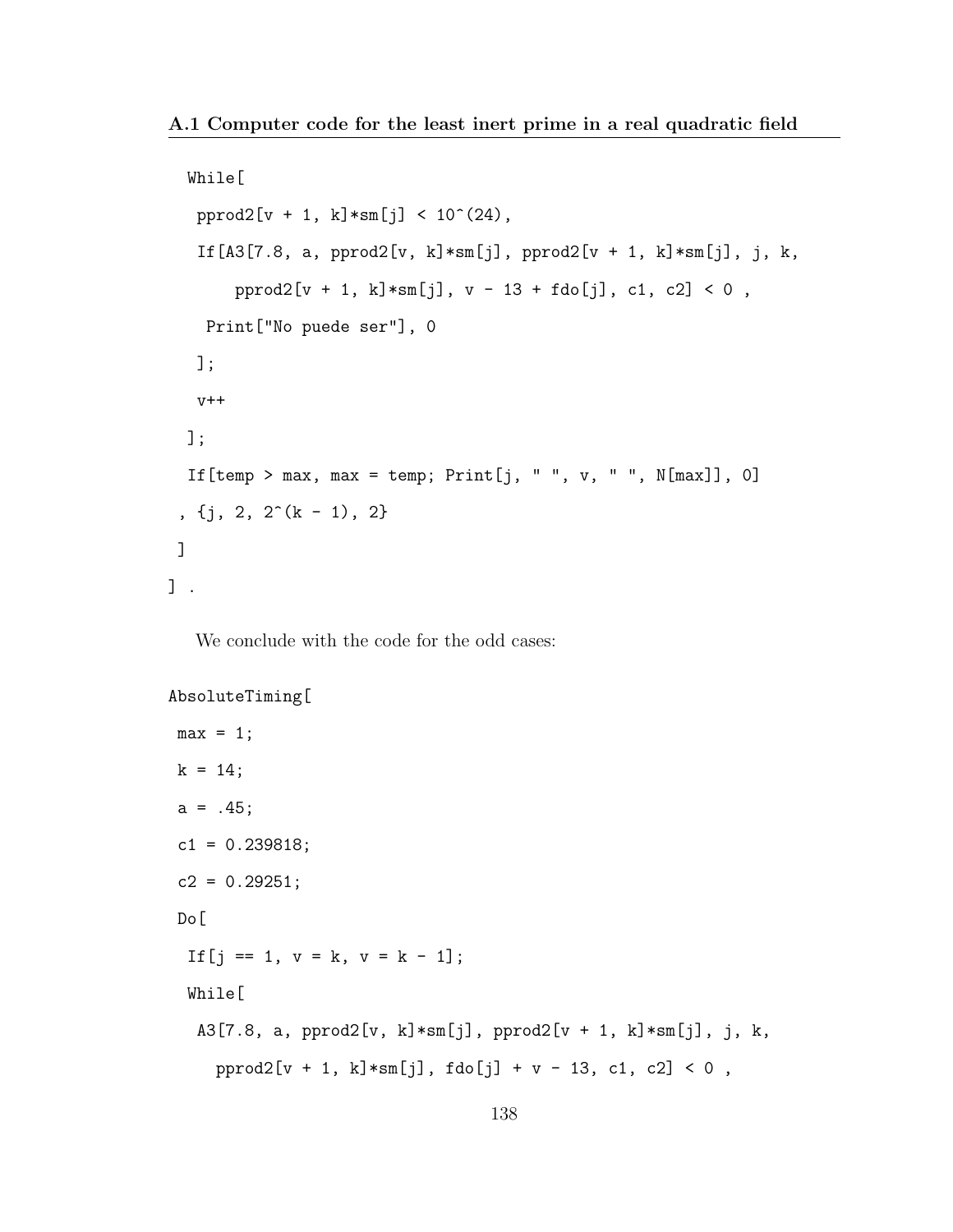A.1 Computer code for the least inert prime in a real quadratic field

```
v++
  ];
  temp = sm[j]*pprod2[v, k];While[
  pprod2[v + 1, k]*sm[j] < 10^(24),If[A3[7.8, a, pprod2[v, k]*sm[j], pprod2[v + 1, k]*sm[j], j, k,
       pprod2[v + 1, k]*sm[j], v - 13 + fdo[j], c1, c2] < 0,
    Print["No puede ser"], 0
   ];
   v++
  ];
  If [temp > max, max = temp; Print [j, " ", v, " ", N[max]], 0]
 , \{j, 1, 2^*(k - 1), 2\}]
\overline{J} .
```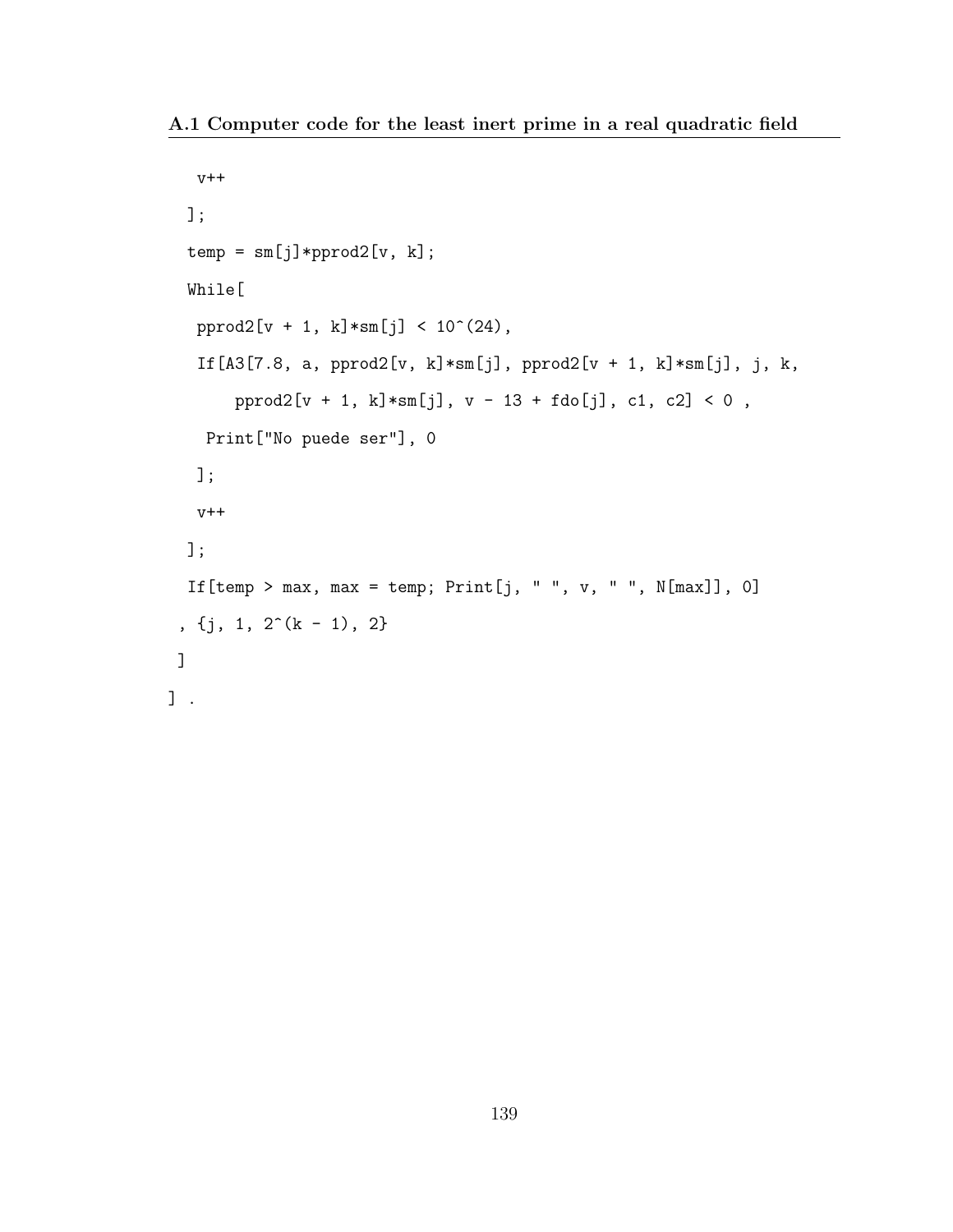## Bibliography

- [1] N. C. Ankeny, The least quadratic non residue, Ann. of Math. (2) 55 (1952), 65–72. MR 0045159 (13,538c)
- [2] Eric Bach, Explicit bounds for primality testing and related problems, Math. Comp. 55 (1990), no. 191, 355–380. MR 1023756 (91m:11096)
- [3] Gennady Bachman and Leelanand Rachakonda, On a problem of Dobrowolski and Williams and the Pólya-Vinogradov inequality, Ramanujan J.  $5$  (2001), no. 1, 65–71. MR 1829809 (2002c:11098)
- [4] Andrew R. Booker, Quadratic class numbers and character sums, Math. Comp. 75 (2006), no. 255, 1481–1492 (electronic). MR 2219039 (2008a:11140)
- [5] Alfred Brauer, *Uber die Verteilung der Potenzreste*, Math. Z.  $35$  (1932), no. 1, 39–50. MR 1545287
- [6] D. A. Burgess, On character sums and primitive roots, Proc. London Math. Soc. (3) 12 (1962), 179–192. MR 0132732 (24 #A2569)
- $[7] \ \_\_\_\_\_$ , A note on the distribution of residues and non-residues, J. London Math. Soc. 38 (1963), 253–256. MR 0148628 (26 #6135)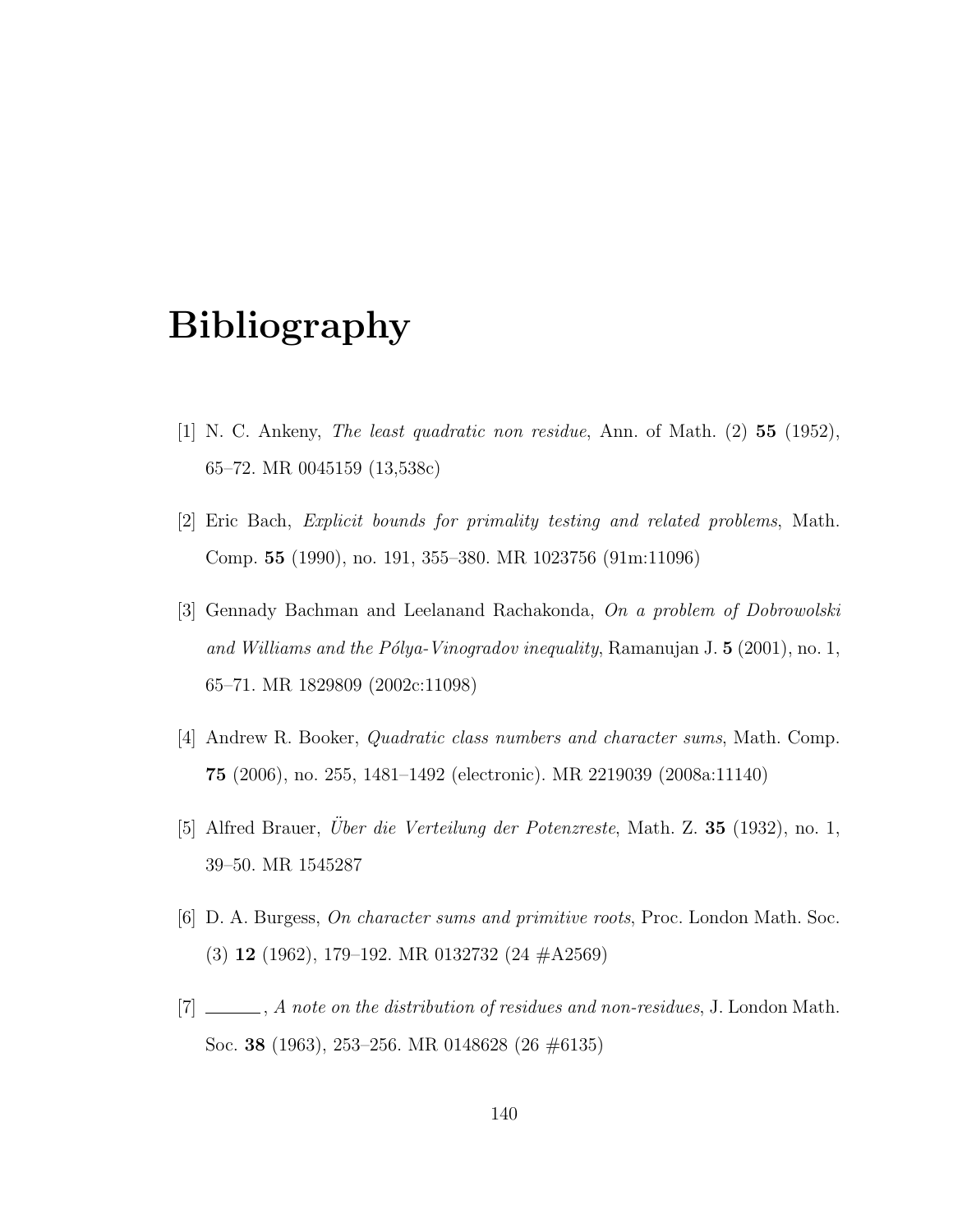- $[8]$   $\_\_\_\_\_\_$ , On character sums and L-series. II, Proc. London Math. Soc. (3) 13 (1963), 524–536. MR 0148626 (26 #6133)
- [9] J. W. S. Cassels and R. C. Vaughan, Obituary: Ivan Matveevich Vinogradov, Bull. London Math. Soc. 17 (1985), no. 6, 584–600. MR 813744 (87d:01028)
- [10] Richard Crandall and Carl Pomerance, Prime numbers, second ed., Springer, New York, 2005, A computational perspective. MR 2156291 (2006a:11005)
- [11] Pierre Dusart, Sharper bounds for  $\psi$ ,  $\theta$ ,  $\pi$ ,  $p_k$ , Laboratoire d'Arithmétique, de Calcul formel et d'Optimisation, 1998.
- [12] Paul Erdős and János Surányi, *Topics in the theory of numbers*, Undergraduate Texts in Mathematics, Springer-Verlag, New York, 2003, Translated from the second Hungarian edition by Barry Guiduli. MR 1950084 (2003j:11001)
- [13] John Friedlander, Primes in arithmetic progressions and related topics, Analytic number theory and Diophantine problems (Stillwater, OK, 1984), Progr. Math., vol. 70, Birkhäuser Boston, Boston, MA, 1987, pp. 125–134. MR 1018373 (90h:11086)
- [14] Leo I. Goldmakher, *Multiplicative mimicry and improvements of the Polya–* Vinogradov inequality, ProQuest LLC, Ann Arbor, MI, 2009, Thesis (Ph.D.)– University of Michigan. MR 2713875
- [15] Andrew Granville, R. A. Mollin, and H. C. Williams, An upper bound on the least inert prime in a real quadratic field, Canad. J. Math.  $52$  (2000), no. 2, 369–380. MR 1755783 (2001d:11123)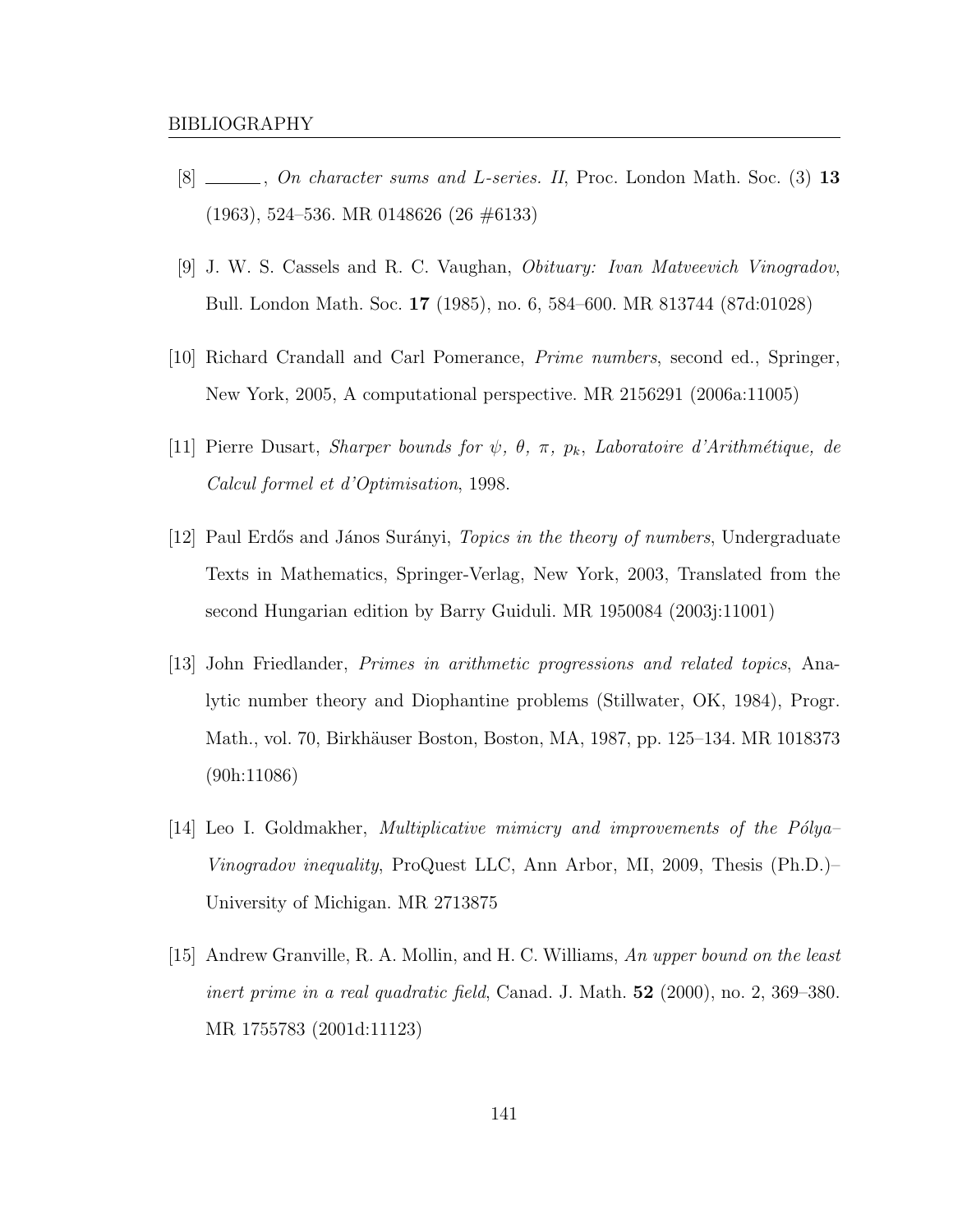- [16] Andrew Granville and K. Soundararajan, Large character sums: pretentious *characters and the Pólya-Vinogradov theorem*, J. Amer. Math. Soc. 20 (2007), no. 2, 357–384 (electronic). MR 2276774 (2007k:11128)
- [17] G. H. Hardy and E. M. Wright, An introduction to the theory of numbers, Oxford, at the Clarendon Press, 1954, 3rd ed. MR 0067125 (16,673c)
- [18] Adolf Hildebrand, On the constant in the Pólya-Vinogradov inequality, Canad. Math. Bull. 31 (1988), no. 3, 347–352. MR 956367 (89k:11072)
- [19] \_\_\_\_\_\_, *Introduction to analytic number theory lecture notes*, 2005.
- [20] Loo-Keng Hua, On the least primitive root of a prime, Bull. Amer. Math. Soc. 48 (1942), 726–730. MR 0007399 (4,130e)
- [21] Richard H. Hudson, On the distribution of  $k$ -th power nonresidues, Duke Math. J. 39 (1972), 85–88. MR 0291064 (45 #158)
- [22] Henryk Iwaniec and Emmanuel Kowalski, Analytic number theory, American Mathematical Society Colloquium Publications, vol. 53, American Mathematical Society, Providence, RI, 2004. MR 2061214 (2005h:11005)
- [23] M. Levin, C. Pomerance, and K. Soundararajan, Fixed points for discrete logarithms, Algorithmic number theory, Lecture Notes in Comput. Sci., vol. 6197, 2010, pp. 6–15.
- [24] R. F. Lukes, C. D. Patterson, and H. C. Williams, Some results on pseudosquares, Math. Comp. 65 (1996), no. 213, 361–372, S25–S27. MR 1322892 (96e:11010)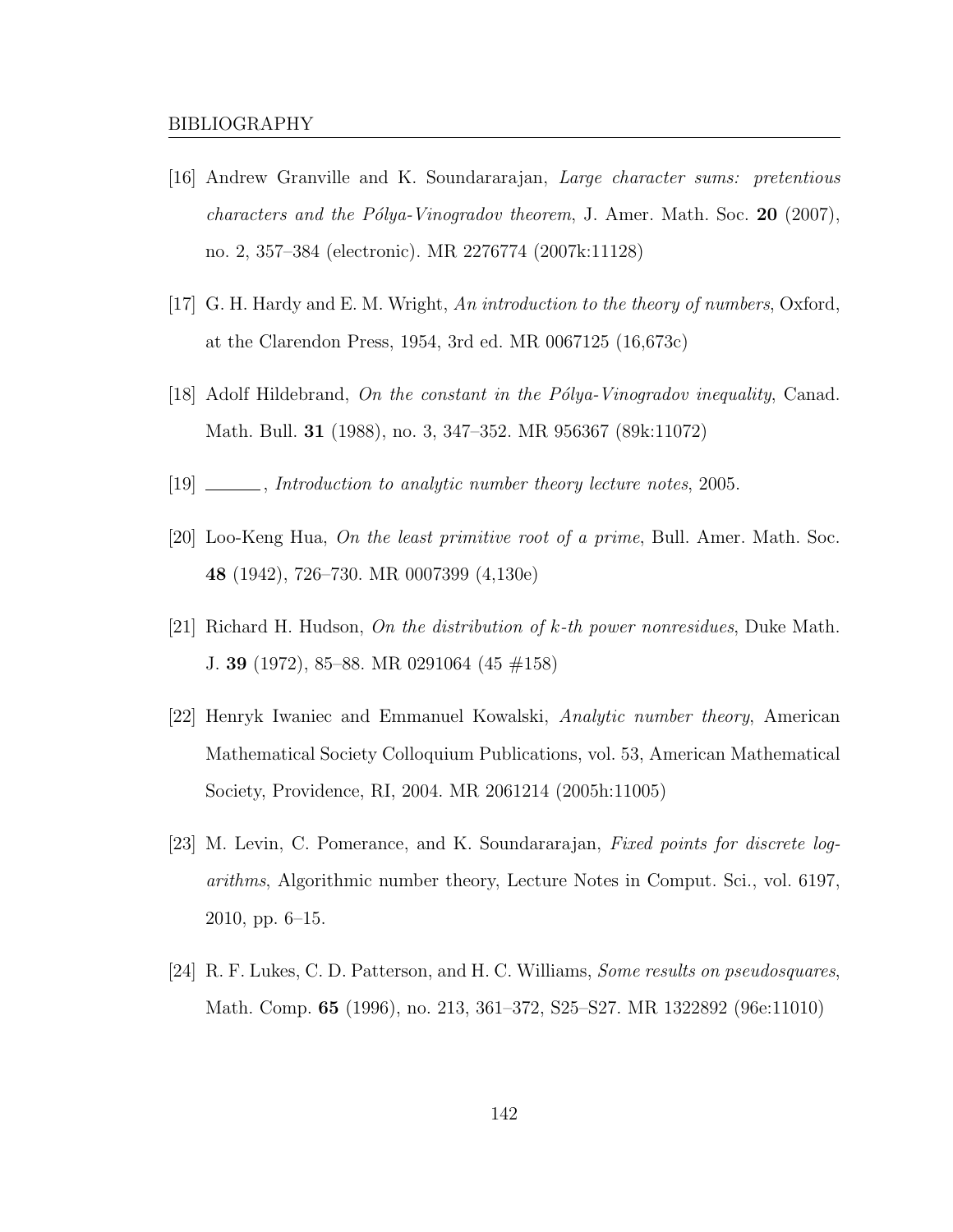- [25] Kevin J. McGown, Norm-Euclidean Galois fields, arXiv:1011.4501v2, April. 14, 2011.
- [26]  $\ldots$ , On the constant in Burgess' bound for the number of consecutive reidues or non-residues, arXiv:1011.4490v1, Nov. 19, 2010.
- [27] Richard A. Mollin, Quadratics, CRC Press Series on Discrete Mathematics and its Applications, CRC Press, Boca Raton, FL, 1996. MR 1383823 (97e:11135)
- [28] H. L. Montgomery and R. C. Vaughan, Exponential sums with multiplicative coefficients, Invent. Math. 43 (1977), no. 1, 69–82. MR 0457371 (56  $\#15579$ )
- [29] Hugh L. Montgomery and Robert C. Vaughan, Multiplicative number theory. I. Classical theory, Cambridge Studies in Advanced Mathematics, vol. 97, Cambridge University Press, Cambridge, 2007. MR 2378655 (2009b:11001)
- [30] L. Moser and R. A. MacLeod, The error term for the squarefree integers, Canad. Math. Bull. 9 (1966), 303–306. MR 0200251 (34 #150)
- [31] Karl K. Norton, Numbers with small prime factors, and the least kth power nonresidue, Memoirs of the American Mathematical Society, No. 106, American Mathematical Society, Providence, R.I., 1971. MR 0286739 (44 #3948)
- [32] Sounds for sequences of consecutive power residues. I, Analytic number theory (Proc. Sympos. Pure Math., Vol. XXIV, St. Louis Univ., St. Louis, Mo., 1972), Amer. Math. Soc., Providence, R.I., 1973, pp. 213–220. MR 0332697 (48 #11023)
- [33]  $\_\_\_\_\$ , A character-sum estimate and applications, Acta Arith. 85 (1998), no. 1, 51–78. MR 1623353 (99j:11096)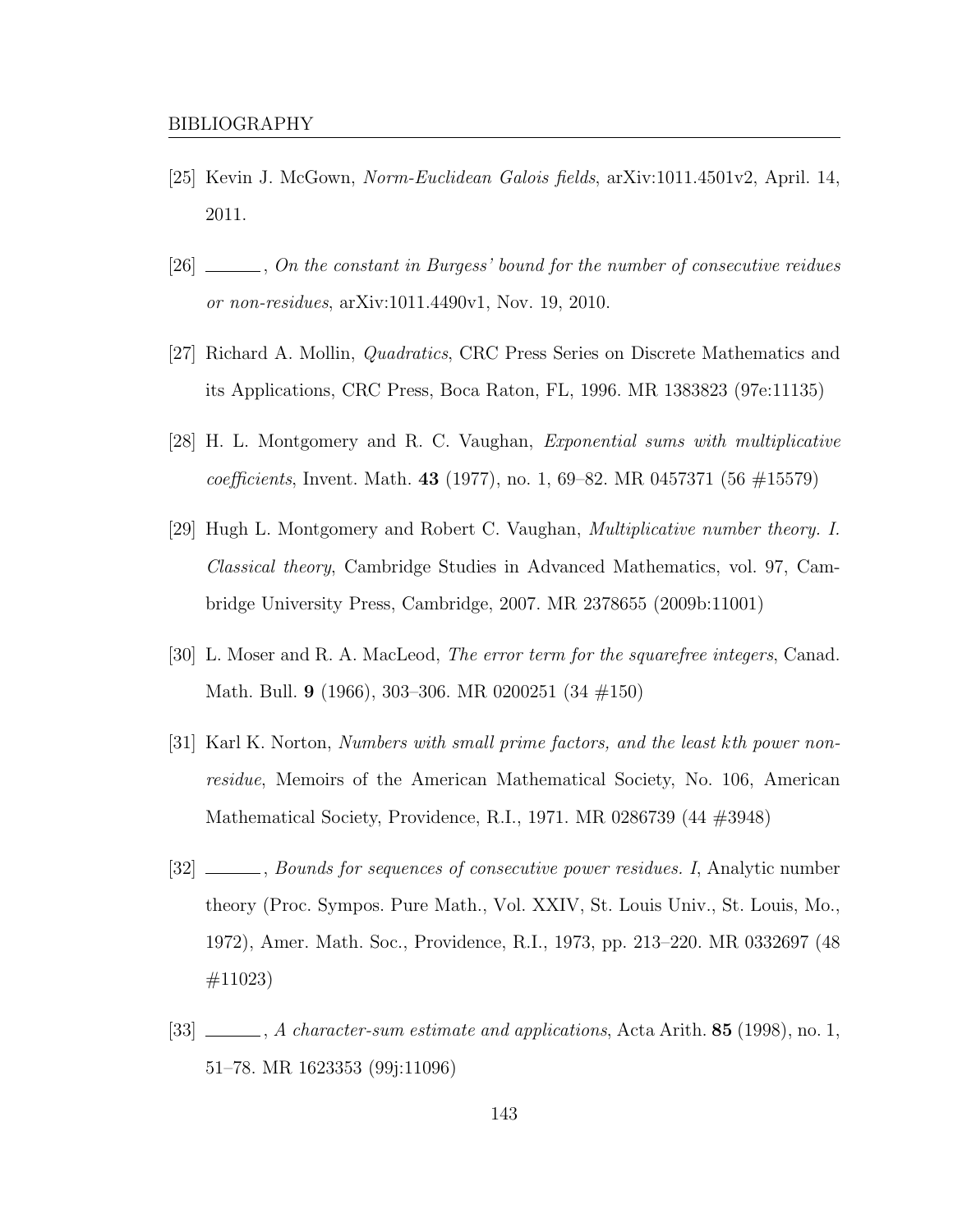- [34] R. E. A. C. Paley, A theorem on characters, J. Lond. Math. Soc. **7** (1932), 28–32.
- [35] Paul Pollack, Not always buried deep, American Mathematical Society, Providence, RI, 2009, A second course in elementary number theory. MR 2555430 (2010i:11003)
- [36] Carl Pomerance, Remarks on the Pólya–Vinogradov inequality, Integers (Proceedings of the Integers Conference, October 2009) 11A (2011), Article 19, 11pp.
- [37] Herbert Robbins, A remark on Stirling's formula, Amer. Math. Monthly 62 (1955), 26–29. MR 0069328 (16,1020e)
- [38] J. Barkley Rosser and Lowell Schoenfeld, Approximate formulas for some functions of prime numbers, Illinois J. Math.  $6$  (1962), 64–94. MR 0137689 (25 #1139)
- [39] Wolfgang M. Schmidt, Equations over finite fields. An elementary approach, Lecture Notes in Mathematics, Vol. 536, Springer-Verlag, Berlin, 1976. MR 0429733  $(55 \#2744)$
- [40] Lowell Schoenfeld, *Sharper bounds for the Chebyshev functions*  $\theta(x)$  and  $\psi(x)$ . II, Math. Comp. 30 (1976), no. 134, 337–360. MR 0457374 (56 #15581b)
- [41] Mariusz Skalba, On Euler-von Mangoldt's equation, Colloq. Math. 69 (1995), no. 1, 143–145. MR 1341690 (96f:11149)
- [42] J. P. Sorenson, Sieving for pseudosquares and pseudocubes in parallel using doubly-focused enumeration and wheel datastructures, Algorithmic number theory, Lecture Notes in Comput. Sci., vol. 6197, 2010, pp. 331–339.